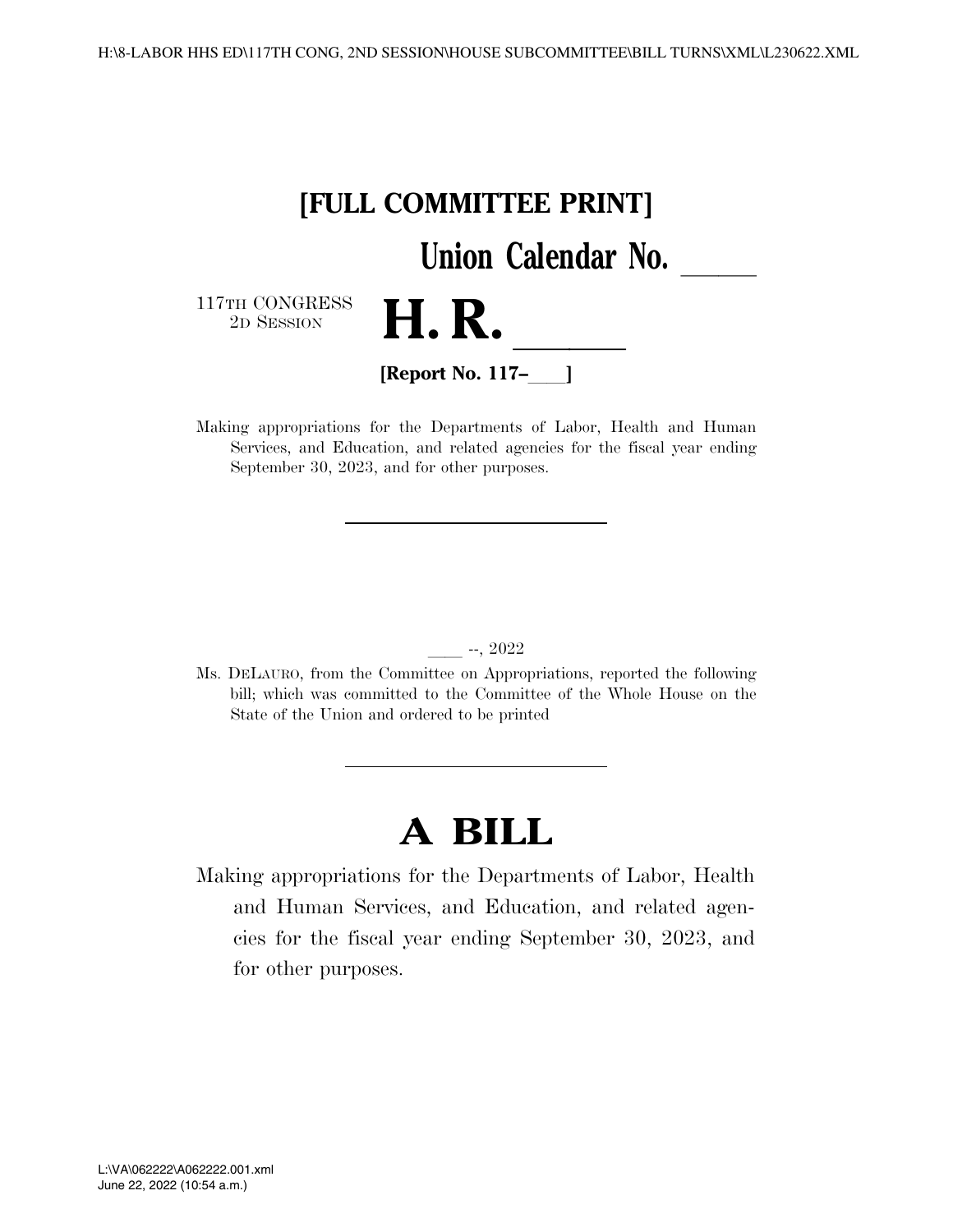| $\mathbf{1}$   | Be it enacted by the Senate and House of Representa-         |
|----------------|--------------------------------------------------------------|
| 2              | tives of the United States of America in Congress assembled, |
| 3              | That the following sums are appropriated, out of any         |
| $\overline{4}$ | money in the Treasury not otherwise appropriated, for the    |
| 5              | Departments of Labor, Health and Human Services, and         |
| 6              | Education, and related agencies for the fiscal year ending   |
| 7              | September 30, 2023, and for other purposes, namely:          |
| 8              | <b>TITLE I</b>                                               |
| 9              | DEPARTMENT OF LABOR                                          |
| 10             | EMPLOYMENT AND TRAINING                                      |
| 11             | ADMINISTRATION                                               |
| 12             | TRAINING AND EMPLOYMENT SERVICES                             |
| 13             | For necessary expenses of the Workforce Innovation           |
| 14             | and Opportunity Act (referred to in this Act as "WIOA")      |
| 15             | and the National Apprenticeship Act, \$4,597,632,000,        |
| 16             | plus reimbursements, shall be available. Of the amounts      |
| 17             | provided:                                                    |
| 18             | (1) for grants to States for adult employment                |
| 19             | and training activities, youth activities, and dis-          |
| 20             | located worker employment and training activities,           |
| 21             | $$3,135,332,000$ as follows:                                 |
| 22             | $(A)$ \$940,649,000 for adult employment                     |
| 23             | and training activities, of which $$228,649,000$             |
| 24             | shall be available for the period July 1, 2023               |
| 25             | through June<br>30, 2024, and<br>of<br>which                 |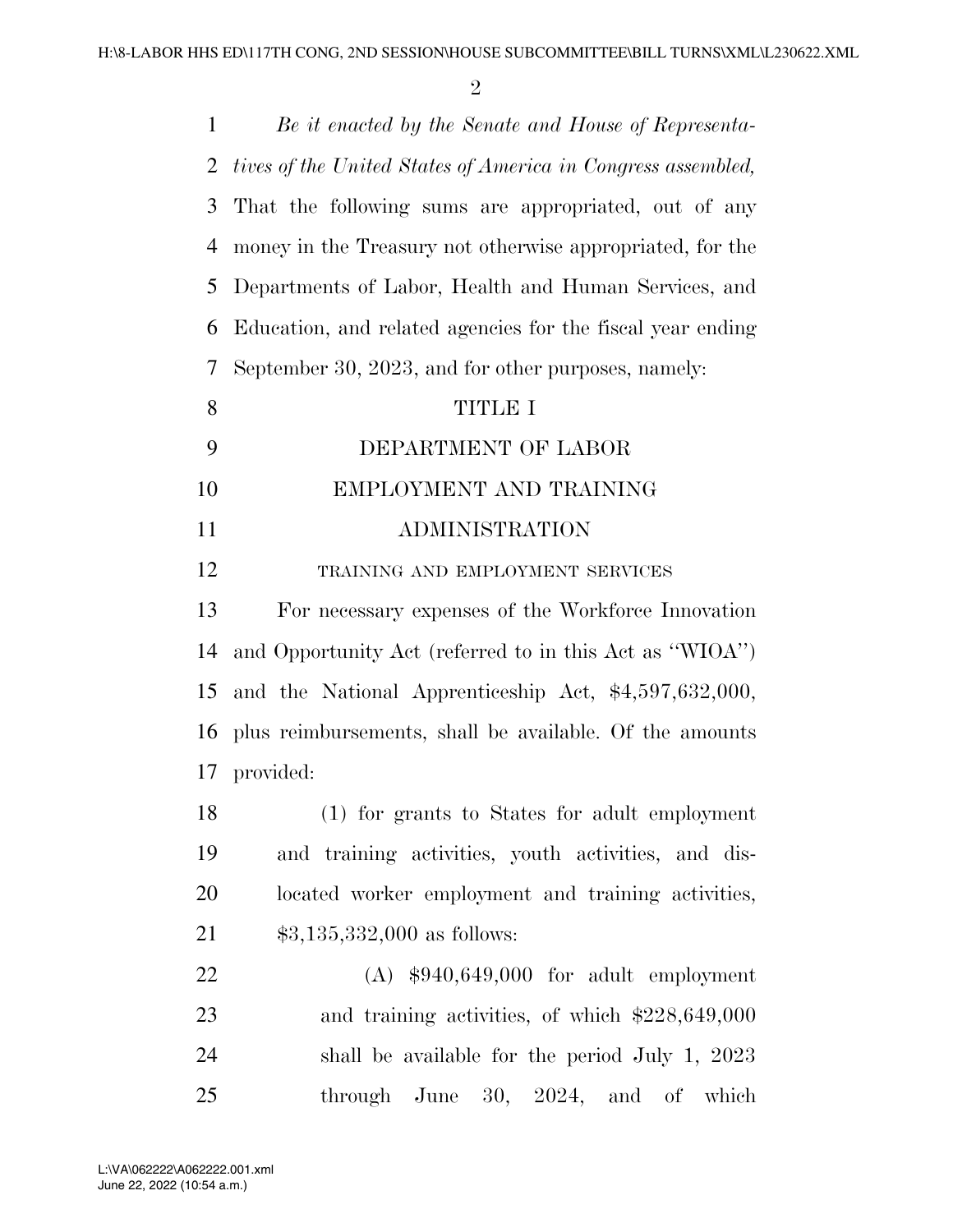| $\mathbf{1}$   | $$712,000,000$ shall be available for the period             |
|----------------|--------------------------------------------------------------|
| $\overline{2}$ | October 1, 2023 through June 30, 2024;                       |
| 3              | $(B)$ \$1,033,130,000 for youth activities,                  |
| $\overline{4}$ | which shall be available for the period April 1,             |
| 5              | $2023$ through June 30, 2024; and                            |
| 6              | $(C)$ \$1,161,553,000 for dislocated worker                  |
| $\overline{7}$ | employment and training activities, of which                 |
| 8              | $$301,553,000$ shall be available for the period             |
| 9              | July 1, 2023 through June 30, 2024, and of                   |
| 10             | which $$860,000,000$ shall be available for the              |
| 11             | period October 1, 2023 through June 30, 2024.                |
| 12             | <i>Provided</i> , That the funds available for allotment to  |
| 13             | outlying areas to carry out subtitle B of title I of the     |
| 14             | WIOA shall not be subject to the requirements of             |
| 15             | section $127(b)(1)(B)(ii)$ of such Act: <i>Provided fur-</i> |
| 16             | <i>ther</i> , That notwithstanding the requirements of       |
| 17             | WIOA, outlying areas may submit a single applica-            |
| 18             | tion for a consolidated grant that awards funds that         |
| 19             | would otherwise be available to such areas to carry          |
| 20             | out the activities described in subtitle B of title I of     |
| 21             | the WIOA: <i>Provided further</i> , That such application    |
| 22             | shall be submitted to the Secretary at such time, in         |
| 23             | such manner, and containing such information, as             |
| 24             | the Secretary may require: <i>Provided further</i> , That    |
| 25             | outlying areas awarded a consolidated grant de-              |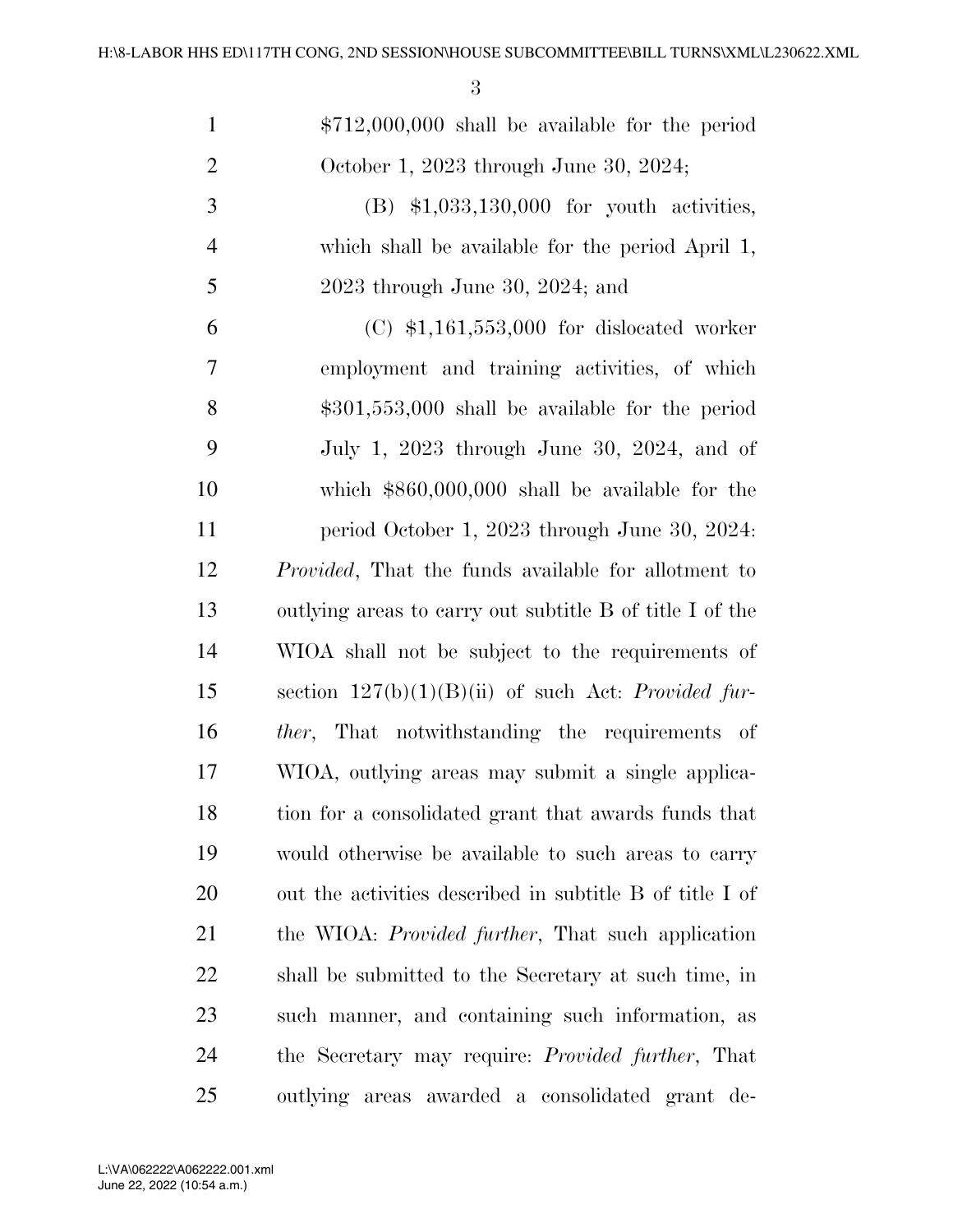scribed in the preceding provisos may use the funds for any of the programs and activities authorized under such subtitle B of title I of the WIOA subject to approval of the application and such reporting re-quirements issued by the Secretary; and

 (2) for national programs, \$1,462,300,000 as follows:

 (A) \$457,386,000 for the dislocated work- ers assistance national reserve, of which \$257,386,000 shall be available for the period July 1, 2023 through September 30, 2024, and of which \$200,000,000 shall be available for the period October 1, 2023 through September 30, 2024: *Provided*, That funds provided to carry 15 out section  $132(a)(2)(A)$  of the WIOA may be used to provide assistance to a State for state- wide or local use in order to address cases where there have been worker dislocations across multiple sectors or across multiple local areas and such workers remain dislocated; co-21 ordinate the State workforce development plan with emerging economic development needs; and train such eligible dislocated workers: *Provided further*, That funds provided to carry out sec-tions 168(b) and 169(c) of the WIOA may be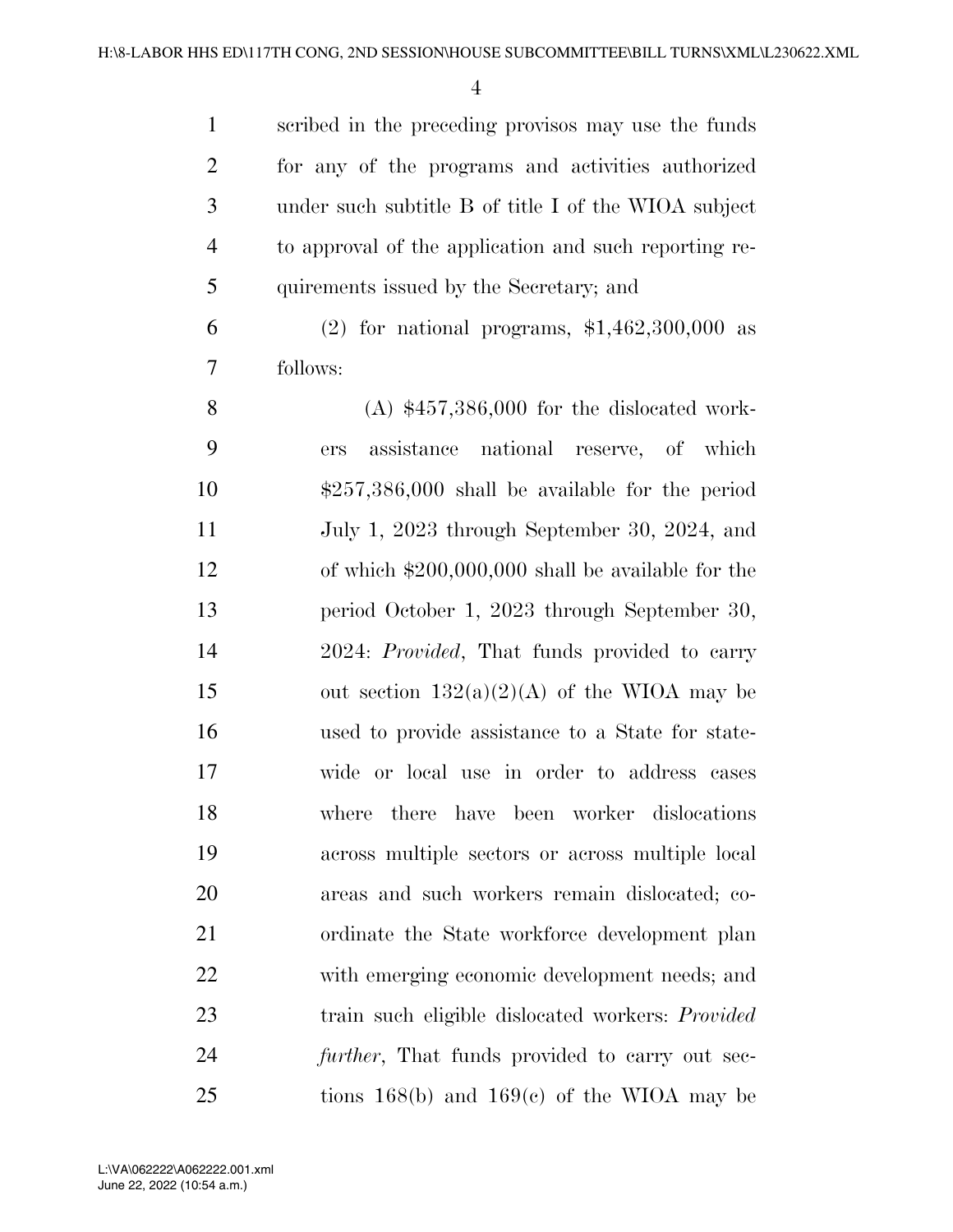used for technical assistance and demonstration projects, respectively, that provide assistance to new entrants in the workforce and incumbent workers: *Provided further*, That notwithstanding section 168(b) of the WIOA, of the funds pro- vided under this subparagraph, the Secretary of Labor (referred to in this title as ''Secretary'') may reserve not more than 10 percent of such funds to provide technical assistance and carry out additional activities related to the transition to the WIOA: *Provided further*, That of the funds provided under this subparagraph, \$195,000,000 shall be for training and employ- ment assistance under sections 168(b), 169(c) (notwithstanding the 10 percent limitation in such section) and 170 of the WIOA as follows: (i) \$45,000,000 shall be for workers in the Appalachian region, as defined by 40 U.S.C. 14102(a)(1), workers in the Lower Mississippi, as defined in section 4(2) of the Delta Development Act (Public Law 100–460, 102 Stat. 2246; 7 U.S.C. 2009aa(2)), and workers in the region served by the Northern Border Regional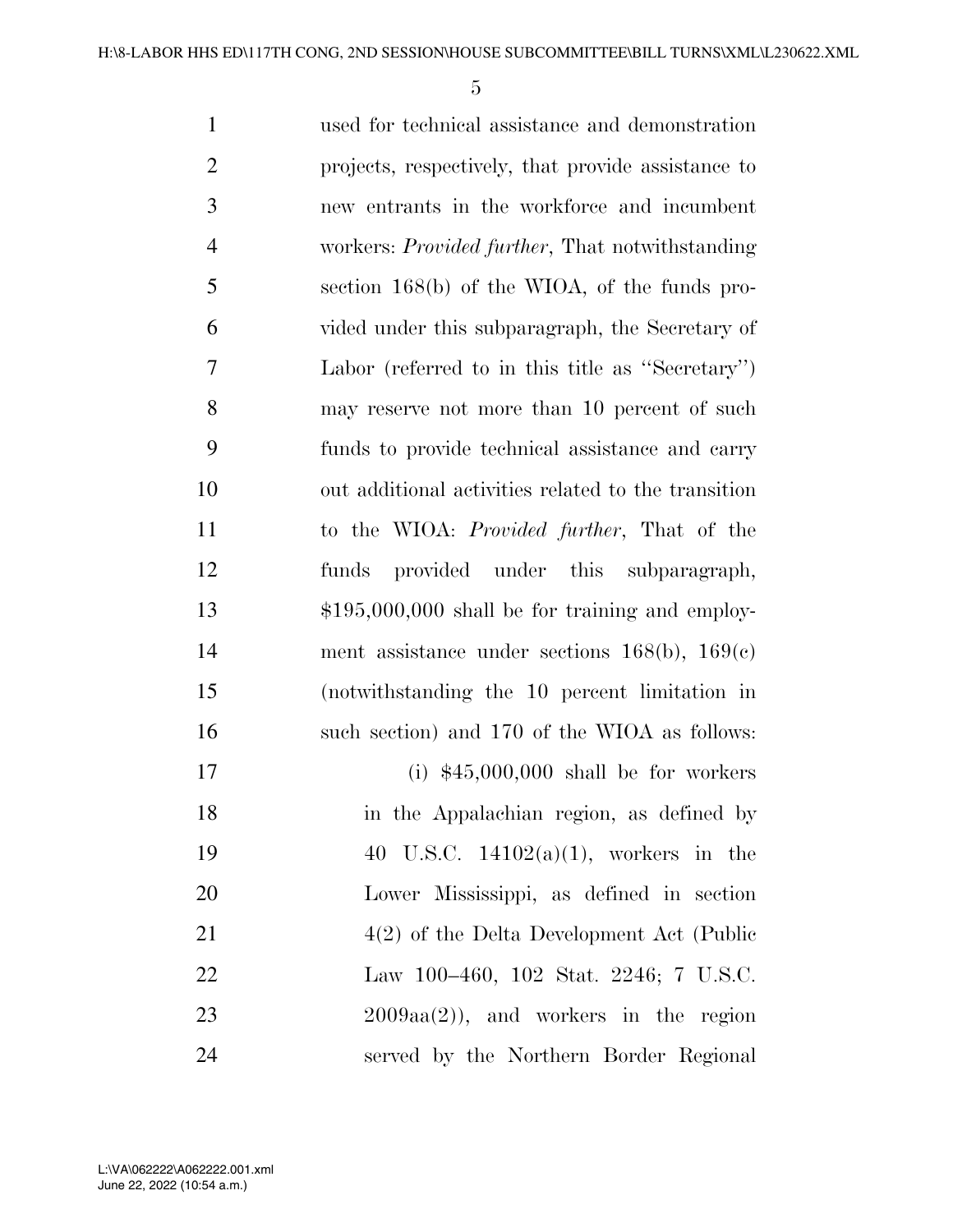| $\mathbf{1}$   | Commission, as defined by 40 U.S.C.                 |
|----------------|-----------------------------------------------------|
| $\overline{2}$ | $15733$ ; and                                       |
| 3              | (ii) $$100,000,000$ shall be for the pur-           |
| $\overline{4}$ | pose of developing, offering, or improving          |
| 5              | educational or career training programs at          |
| 6              | community colleges, defined as public insti-        |
| $\overline{7}$ | tutions of higher education, as described in        |
| 8              | section $101(a)$ of the Higher Education            |
| 9              | Act of 1965 and at which the associate's            |
| 10             | degree is primarily the highest degree              |
| 11             | awarded, with other eligible institutions of        |
| 12             | higher education, as defined in section             |
| 13             | $101(a)$ of the Higher Education Act of             |
| 14             | 1965, eligible to participate through con-          |
| 15             | sortia, with community colleges as the lead         |
| 16             | grantee: <i>Provided</i> , That the Secretary shall |
| 17             | follow the requirements for the program in          |
| 18             | House Report 116–62: Provided further,              |
| 19             | That any grant funds used for apprentice-           |
| 20             | ships shall be used to support only appren-         |
| 21             | ticeship programs registered under the Na-          |
| 22             | tional Apprenticeship Act and as referred           |
| 23             | to in section $3(7)(B)$ of the WIOA;                |
| 24             | $(iii)$ \$50,000,000 shall be for training          |
| 25             | and employment assistance for workers in            |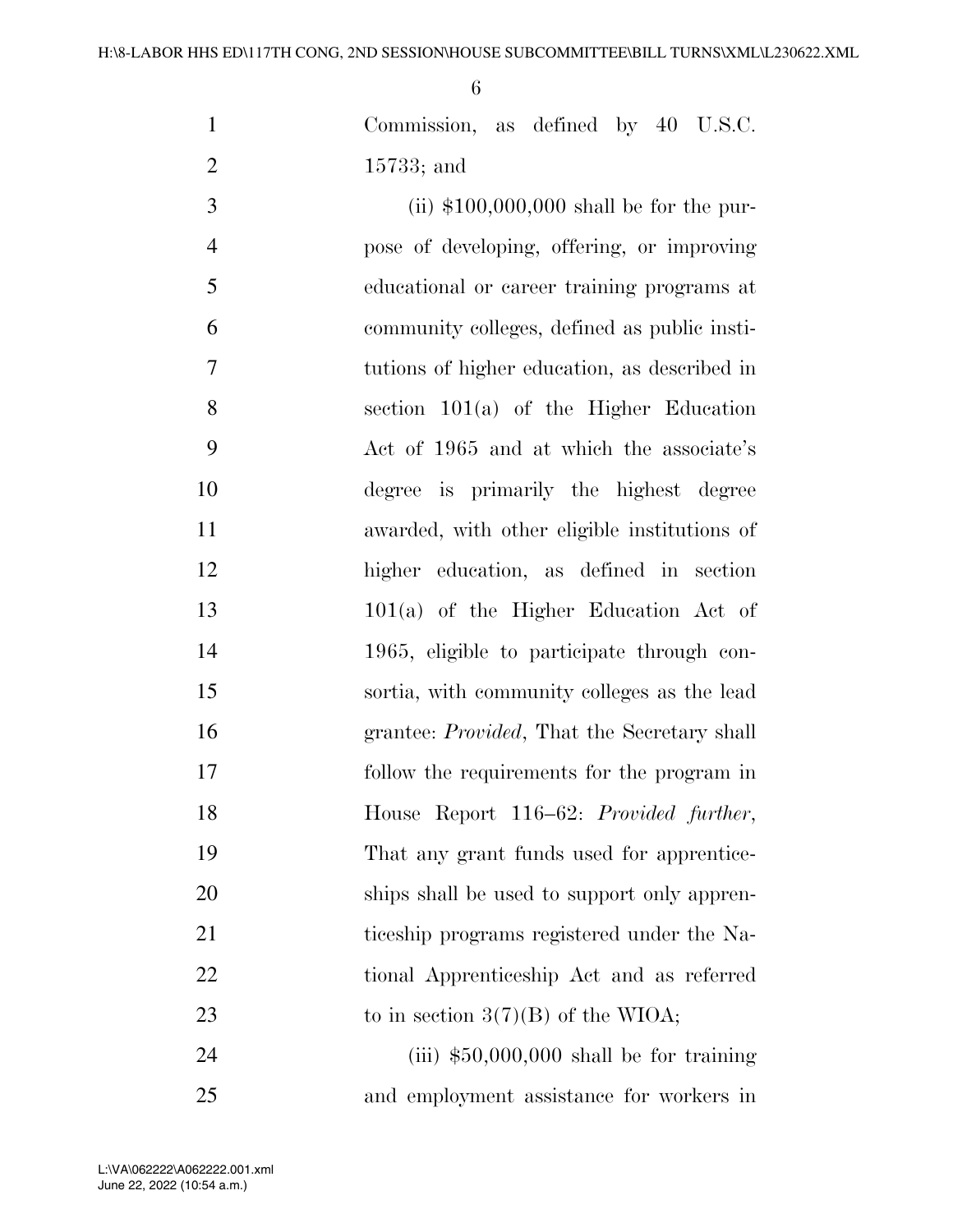communities that have experienced job losses due to dislocations in industries re- lated to fossil fuel extraction or energy production; (B) \$63,800,000 for Native American pro- grams under section 166 of the WIOA, which shall be available for the period July 1, 2023 through June 30, 2024; (C) \$105,000,000 for migrant and sea- sonal farmworker programs under section 167 of the WIOA, including \$97,125,000 for for- mula grants (of which not less than 70 percent shall be for employment and training services), \$7,140,000 for migrant and seasonal housing

 (of which not less than 70 percent shall be for permanent housing), and \$735,000 for other discretionary purposes, which shall be available for the period April 1, 2023 through June 30, 2024: *Provided*, That notwithstanding any other provision of law or related regulation, the Department of Labor shall take no action lim-22 iting the number or proportion of eligible par- ticipants receiving related assistance services or discouraging grantees from providing such serv-ices: *Provided further*, That notwithstanding the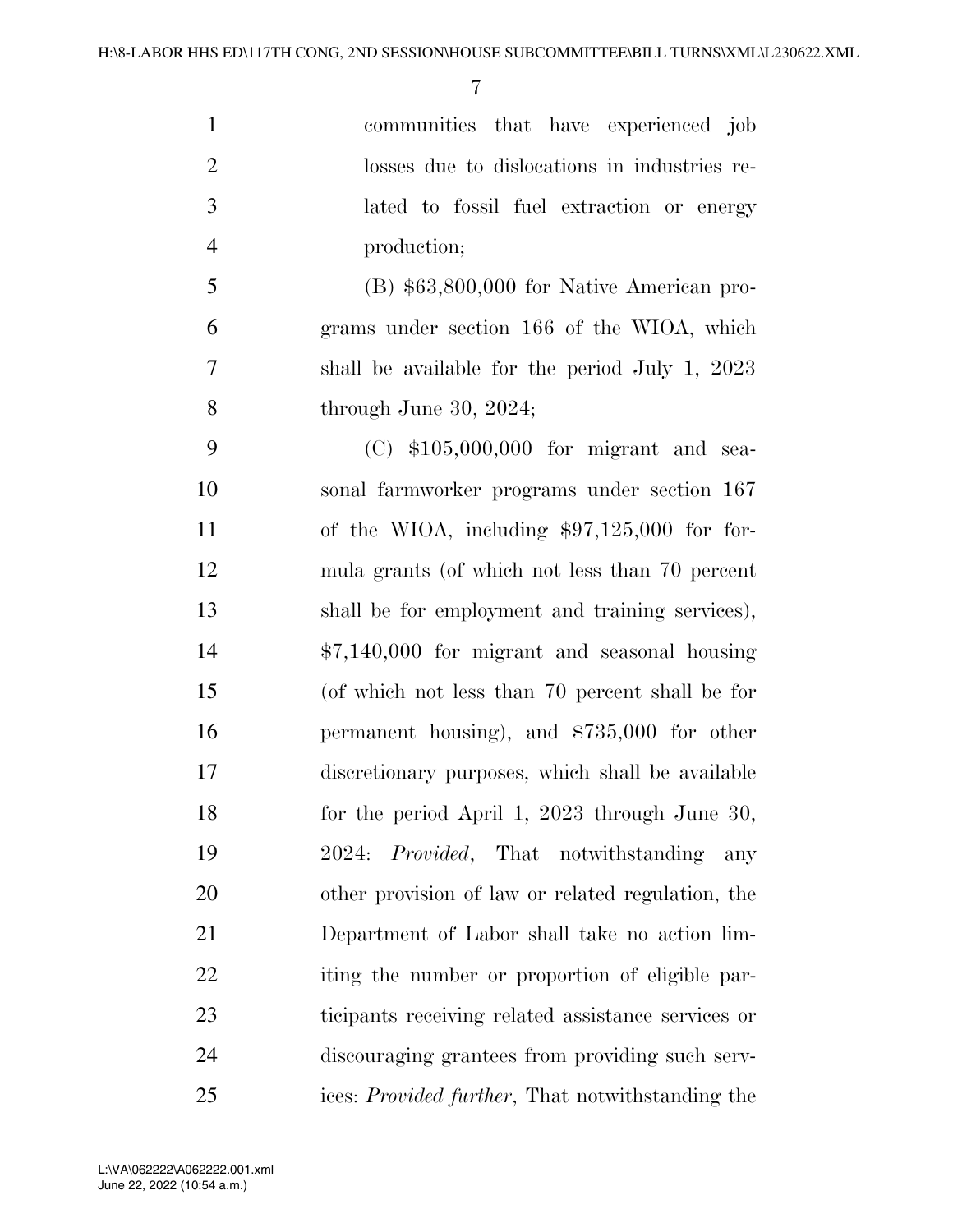definition of ''eligible seasonal farmworker'' in 2 section  $167(i)(3)(A)$  of the WIOA relating to an individual being ''low-income'', an individual is eligible for migrant and seasonal farmworker programs under section 167 of the WIOA under that definition if, in addition to meeting the re- quirements of clauses (i) and (ii) of section 8 167(i)(3)(A), such individual is a member of a family with a total family income equal to or less than 150 percent of the poverty line; (D) \$145,000,000 for YouthBuild activi- ties as described in section 171 of the WIOA, which shall be available for the period April 1, 2023 through June 30, 2024; (E) \$150,000,000 for ex-offender activi-16 ties, under the authority of section 169 of the WIOA, which shall be available for the period April 1, 2023 through June 30, 2024: *Provided*, That of this amount, \$50,000,000 shall be for competitive grants to national and regional intermediaries for activities that prepare for employment young adults with criminal legal histories, young adults who have been justice system-involved, or young adults who have dropped out of school or other educational pro-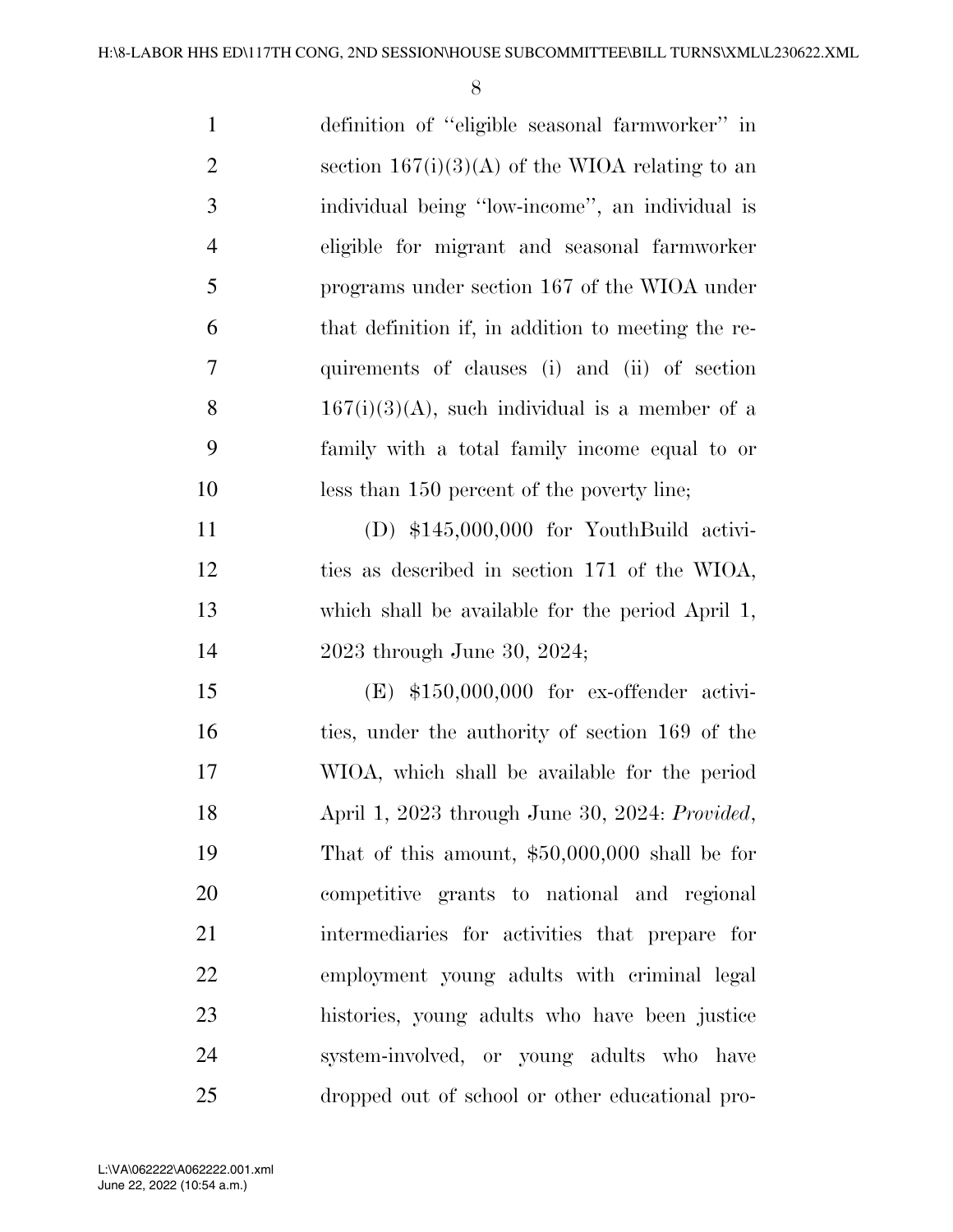grams, with a priority for projects serving high-2 crime, high-poverty areas;

 (F) \$6,000,000 for the Workforce Data Quality Initiative, under the authority of section 169 of the WIOA, which shall be available for the period July 1, 2023 through June 30, 2024;

 $(G)$  \$303,000,000 to expand opportunities through apprenticeships only registered under the National Apprenticeship Act and as referred 11 to in section  $3(7)(B)$  of the WIOA, to be avail- able to the Secretary to carry out activities through grants, cooperative agreements, con- tracts and other arrangements, with States and other appropriate entities, including equity intermediaries and business and labor industry partner intermediaries, which shall be available for the period July 1, 2023 through June 30, 2024;

 (H) \$75,000,000 for a National Youth Employment Program, under the authority of section 169 of the WIOA, including the expan- sion of summer and year-round job opportuni-ties for disadvantaged youth, which shall be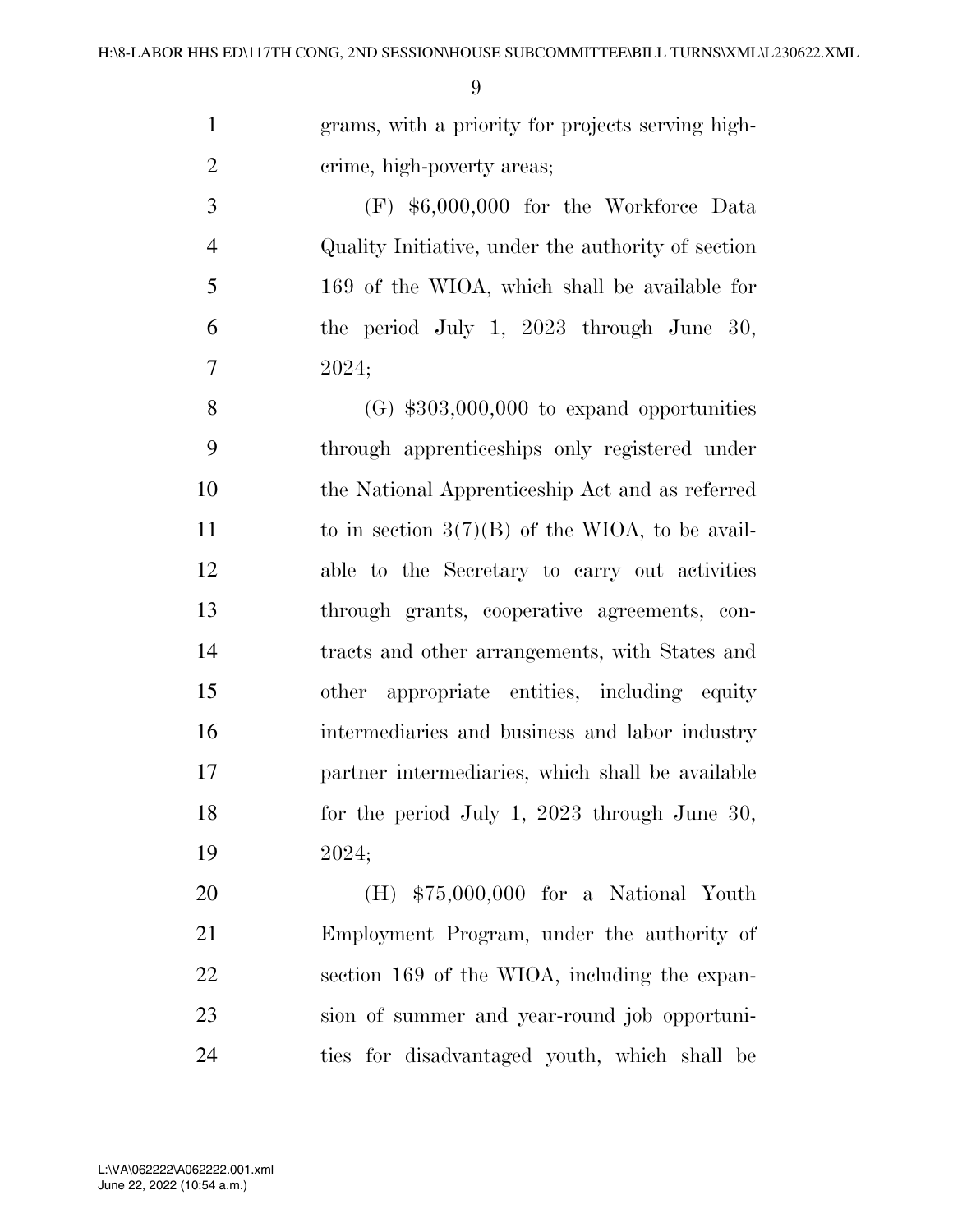available for the period April 1, 2023 through June 30, 2024;

 (I) \$10,000,000 for a national training program for veterans, members of the armed forces who are separating from active duty, and the spouses of veterans and such members, fo- cused on training related to employment in clean energy sectors and occupations, under the authority of section 169 of the WIOA, which shall be available for the period July 1, 2023 11 through June 30, 2024;

 (J) \$15,000,000 for employment and training activities for youth related to high- quality employment opportunities in industry sectors or occupations related to climate resil- ience or mitigation, to be provided through the award of grants, contracts, or cooperative agreements to State or local public agencies or private nonprofit entities and which may in- clude paid work experiences in public agencies or private nonprofit entities, pre-apprenticeship and registered apprenticeship programs, includ- ing but not limited to work experiences and programs offered in public agencies notwith-standing section 194(10) of the WIOA, and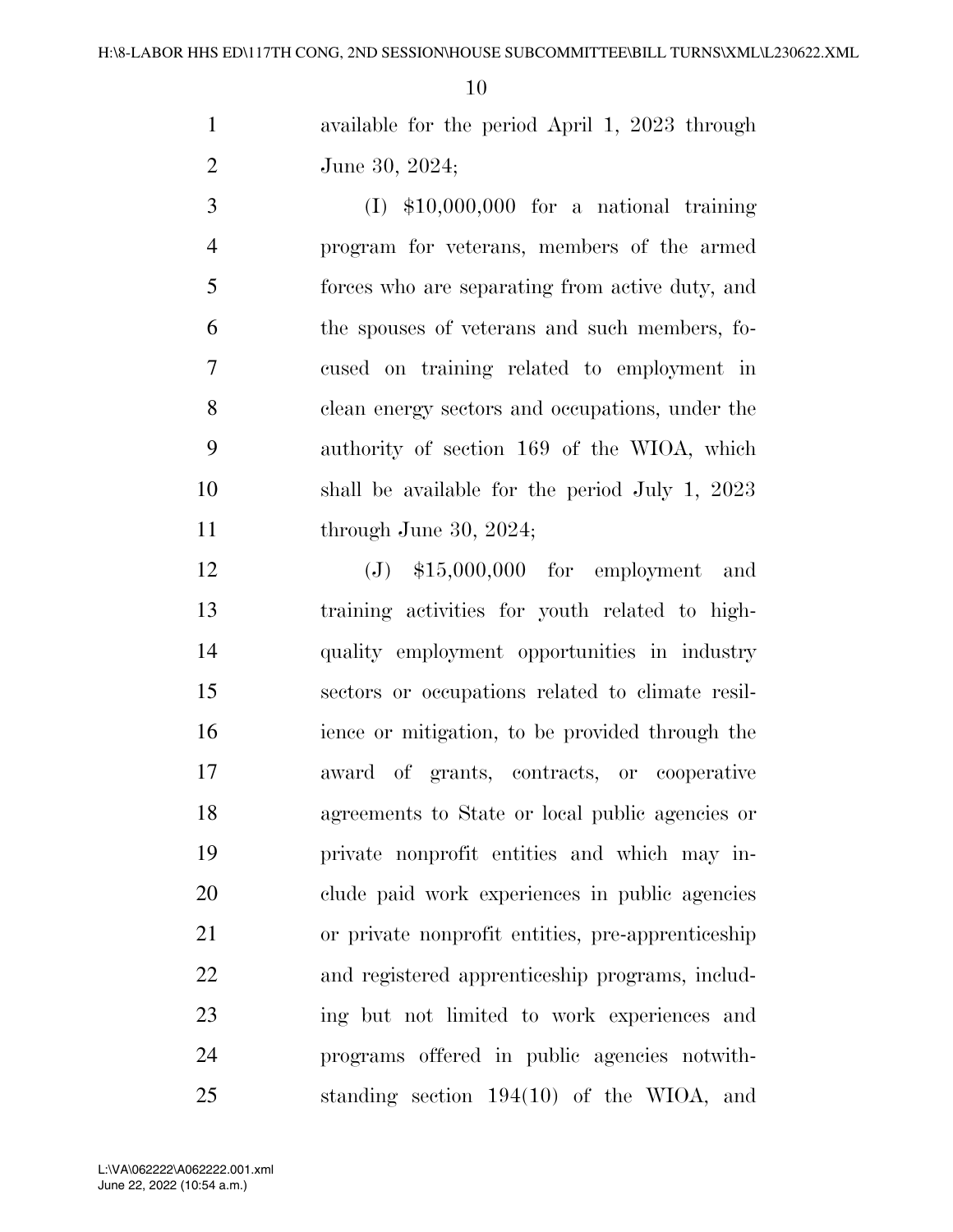| $\mathbf{1}$   | other appropriate activities in coordination with  |
|----------------|----------------------------------------------------|
| 2              | elimate resilience or mitigation activities under- |
| 3              | taken by other federal agencies, under the au-     |
| $\overline{4}$ | thority of section 169 of the WIOA, which shall    |
| 5              | be available for the period July 1, 2023 through   |
| 6              | June 30, 2024; and                                 |
|                |                                                    |

 (K) \$132,114,000 for carrying out Dem- onstration and Pilot projects under section 169(c) of the WIOA, which shall be available for the period April 1, 2023 through June 30, 2024, in addition to funds available for such ac- tivities under subparagraph (A) for the projects, and in the amounts, specified in the table titled ''Labor, HHS, Education Incorpora- tion of Community Project Funding Items'' in the report accompanying this Act: *Provided*, That such funds may be used for projects that are related to the employment and training needs of dislocated workers, other adults, or youth: *Provided further*, That the 10 percent funding limitation under such section of the WIOA shall not apply to such funds: *Provided further*, That section 169(b)(6)(C) of the WIOA shall not apply to such funds: *Provided further*,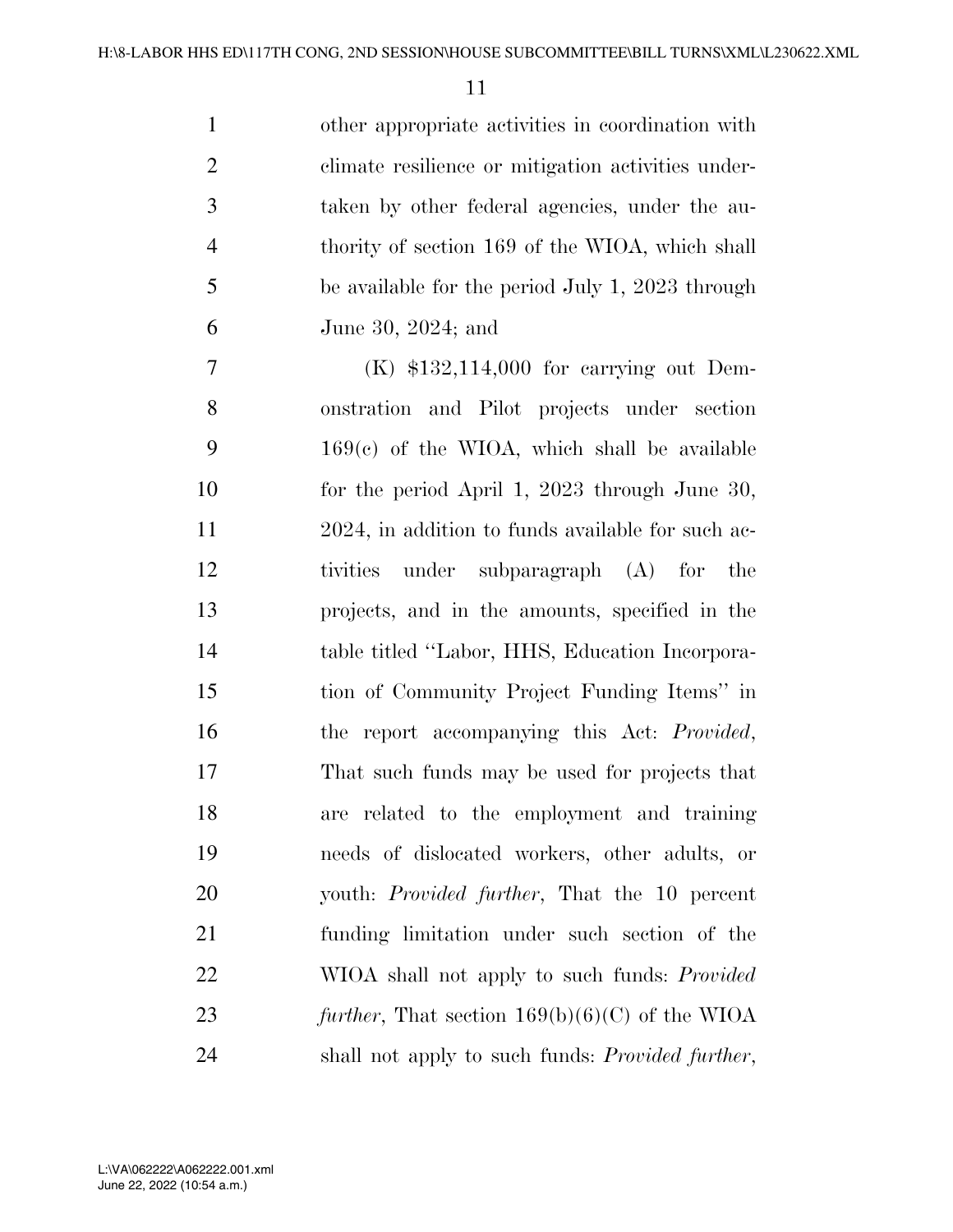| $\mathbf{1}$   | That sections 102 and 107 of this Act shall not               |
|----------------|---------------------------------------------------------------|
| $\overline{2}$ | apply to such funds.                                          |
| 3              | <b>JOB CORPS</b>                                              |
| $\overline{4}$ | (INCLUDING TRANSFER OF FUNDS)                                 |
| 5              | To carry out subtitle C of title I of the WIOA, includ-       |
| 6              | ing Federal administrative expenses, the purchase and         |
| 7              | hire of passenger motor vehicles, the construction, alter-    |
| 8              | ation, and repairs of buildings and other facilities, and the |
| 9              | purchase of real property for training centers as author-     |
| 10             | ized by the WIOA, $$1,798,655,000$ , plus reimbursements,     |
| 11             | as follows:                                                   |
| 12             | $(1)$ \$1,627,325,000 for Job Corps Operations,               |
| 13             | which shall be available for the period July 1, 2023          |
| 14             | through June 30, 2024;                                        |
| 15             | $(2)$ \$133,000,000 for construction, rehabilita-             |
| 16             | tion and acquisition of Job Corps Centers, which              |
| 17             | shall be available for the period July 1, 2023                |
| 18             | through June 30, 2026, and which may include the              |
| 19             | acquisition, maintenance, and repair of major items           |
| 20             | of equipment: <i>Provided</i> , That the Secretary may        |
| 21             | transfer up to 15 percent of such funds to meet the           |
| 22             | operational needs of such centers or to achieve ad-           |
| 23             | ministrative efficiencies: <i>Provided further</i> , That any |
| 24             | funds transferred pursuant to the preceding provi-            |
| 25             | sion shall not be available for obligation after June         |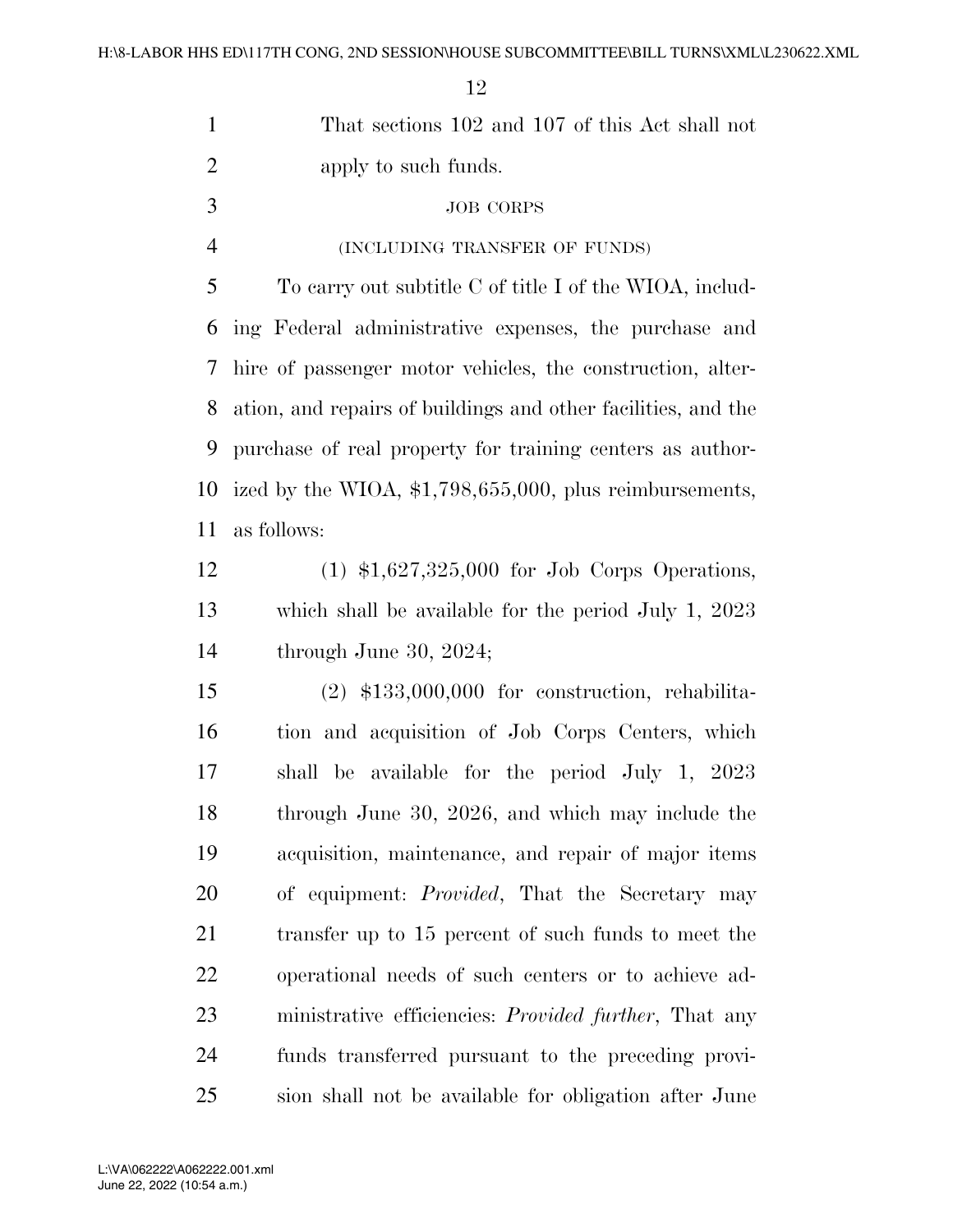30, 2023: *Provided further*, That the Committees on Appropriations of the House of Representatives and the Senate are notified at least 15 days in advance of any transfer; and (3) \$38,330,000 for necessary expenses of Job Corps, which shall be available for obligation for the period October 1, 2022 through September 30, 2023: *Provided*, That no funds from any other appropriation shall be used to provide meal services at or for Job Corps

centers.

 COMMUNITY SERVICE EMPLOYMENT FOR OLDER AMERICANS

 To carry out title V of the Older Americans Act of 1965 (referred to in this Act as ''OAA''), \$450,000,000, which shall be available for the period April 1, 2023 through June 30, 2024, and may be recaptured and reobli-gated in accordance with section 517(c) of the OAA.

 FEDERAL UNEMPLOYMENT BENEFITS AND ALLOWANCES For payments during fiscal year 2023 of trade ad- justment benefit payments and allowances under part I of subchapter B of chapter 2 of title II of the Trade Act of 1974, and section 246 of that Act; and for training, employment and case management services, allowances for job search and relocation, and related State administrative

June 22, 2022 (10:54 a.m.) L:\VA\062222\A062222.001.xml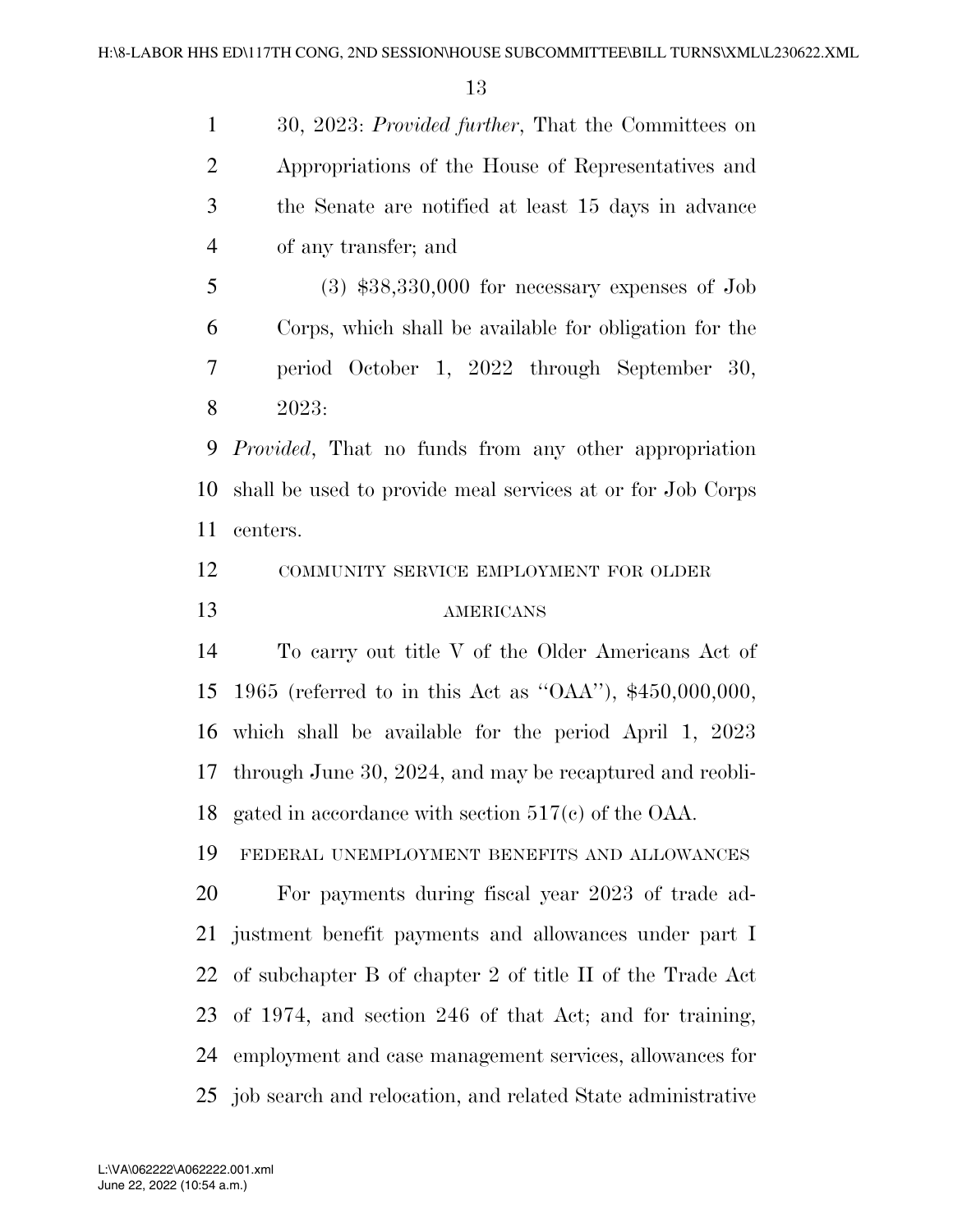expenses under part II of subchapter B of chapter 2 of title II of the Trade Act of 1974, and including benefit payments, allowances, training, employment and case management services, and related State administration provided pursuant to section 231(a) of the Trade Adjust- ment Assistance Extension Act of 2011, and sections 405(a) and 406 of the Trade Preferences Extension Act of 2015, \$494,400,000 together with such amounts as may be necessary to be charged to the subsequent appro- priation for payments for any period subsequent to Sep- tember 15, 2023: *Provided*, That notwithstanding section 502 of this Act, any part of the appropriation provided under this heading may remain available for obligation be- yond the current fiscal year pursuant to the authorities of section 245(c) of the Trade Act of 1974 (19 U.S.C. 2317(c)): *Provided further*, That the termination provi- sions in sections 246(b) and 285(a) of the Trade Act of 1974, as amended, including the application of those pro- visions described in paragraphs (4) and (7) of section 406(a) of the Trade Preferences Extension Act of 2015, shall not apply.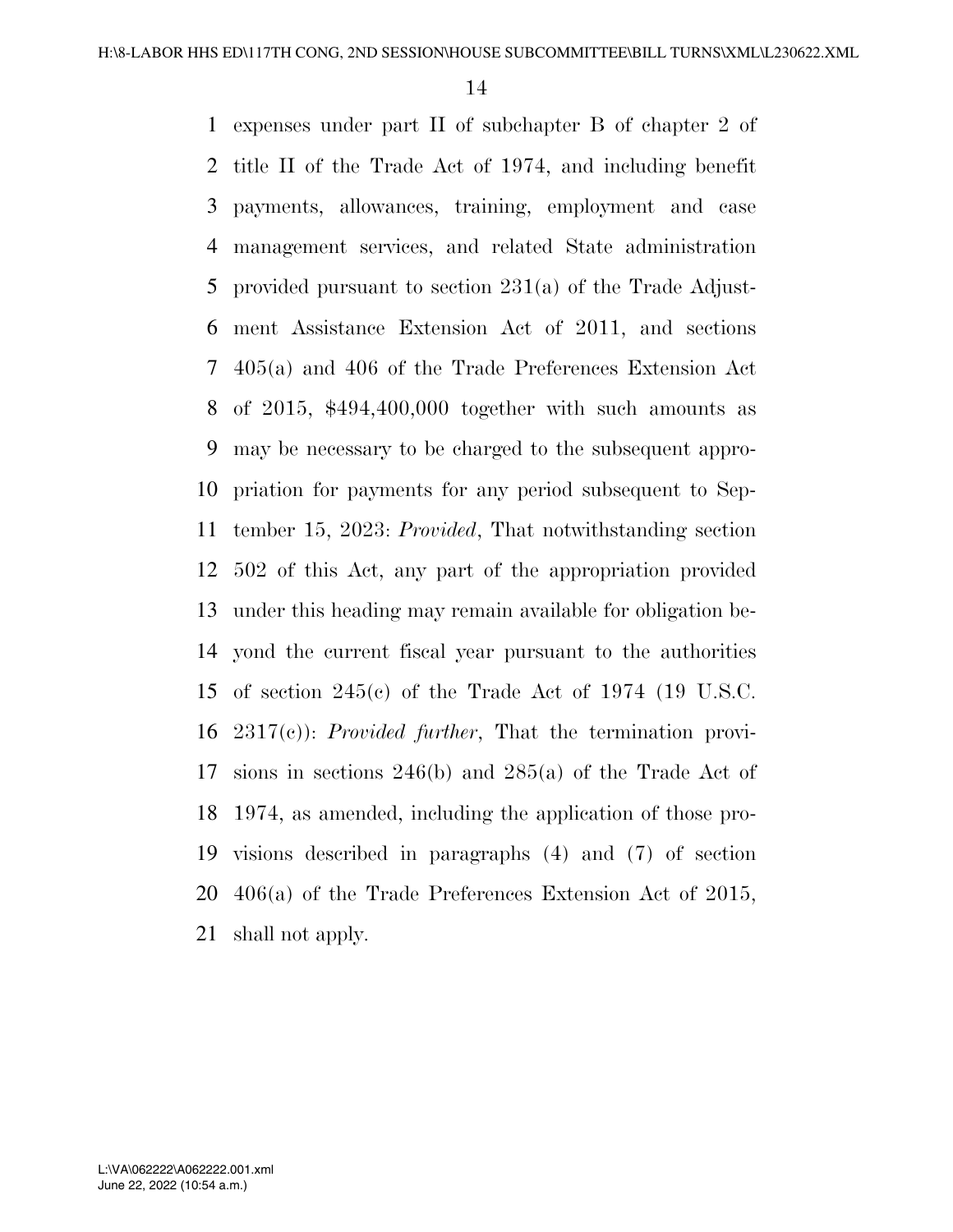STATE UNEMPLOYMENT INSURANCE AND EMPLOYMENT

- 2 SERVICE OPERATIONS
- (INCLUDING TRANSFER OF FUNDS)

 For authorized administrative expenses, \$89,066,000, together with not to exceed \$4,124,894,000 which may be expended from the Employment Security Administration Account in the Unemployment Trust Fund (''the Trust Fund''), of which—

 (1) \$3,184,635,000 from the Trust Fund is for grants to States for the administration of State un- employment insurance laws as authorized under title III of the Social Security Act (including not less than \$375,000,000 to carry out reemployment serv- ices and eligibility assessments under section 306 of such Act, any claimants of regular compensation, as defined in such section, including those who are profiled as most likely to exhaust their benefits, may be eligible for such services and assessments: *Pro- vided*, That of such amount, \$117,000,000 is speci- fied for grants under section 306 of the Social Secu-21 rity Act and is provided to meet the terms of section  $22 \t1(j)(2)$  of H. Res. 1151 (117th Congress), as en- grossed in the House of Representatives on June 8, 2022, and \$258,000,000 is additional new budget authority specified for purposes of section 1(j) of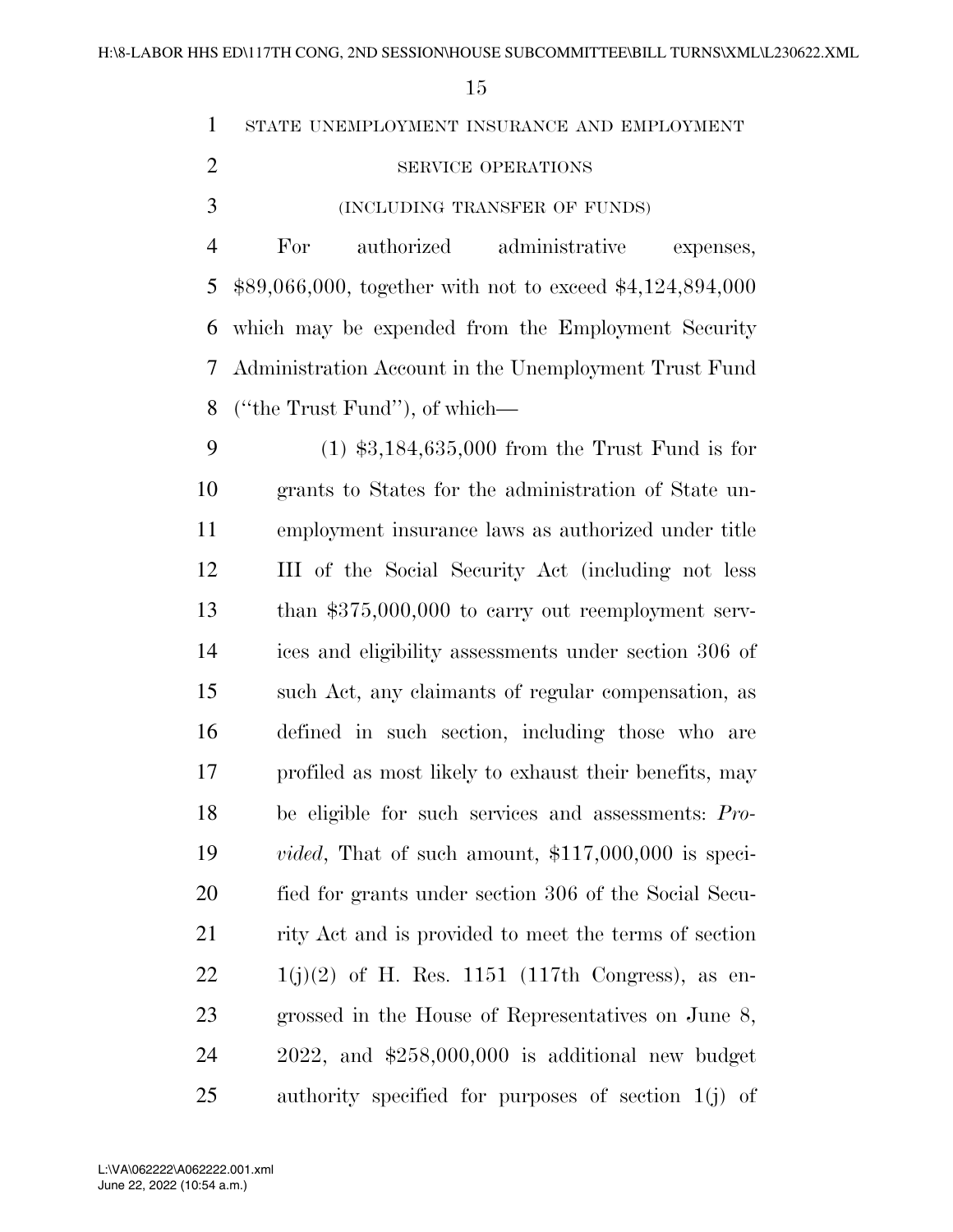| $\mathbf{1}$   | such resolution; and \$9,000,000 for continued sup-            |
|----------------|----------------------------------------------------------------|
| $\overline{2}$ | port of the Unemployment Insurance Integrity Cen-              |
| 3              | ter of Excellence), the administration of unemploy-            |
| $\overline{4}$ | ment insurance for Federal employees and for ex-               |
| 5              | service members as authorized under 5 U.S.C.                   |
| 6              | 8501–8523, and the administration of trade read-               |
| 7              | justment allowances, reemployment trade adjustment             |
| 8              | assistance, and alternative trade adjustment assist-           |
| 9              | ance under the Trade Act of 1974 and under section             |
| 10             | $231(a)$ of the Trade Adjustment Assistance Exten-             |
| 11             | sion Act of 2011, and sections $405(a)$ and $406$ of           |
| 12             | the Trade Preferences Extension Act of 2015 (ex-               |
| 13             | cept that the termination provisions in sections               |
| 14             | $246(b)$ and $285(a)$ of the Trade Act of 1974, as             |
| 15             | amended, including the application of those provi-             |
| 16             | sions described in paragraphs $(4)$ and $(7)$ of section       |
| 17             | 406 of the Trade Preferences Extension Act of                  |
| 18             | 2015, shall not apply), and shall be available for ob-         |
| 19             | ligation by the States through December 31, 2023,              |
| 20             | except that funds used for automation shall be avail-          |
| 21             | able for Federal obligation through December 31,               |
| 22             | 2023, and for State obligation through September               |
| 23             | $30, 2025, \text{ or, if the automation is being carried out}$ |
| 24             | through consortia of States, for State obligation              |
| 25             | through September 30, 2029, and for expenditure                |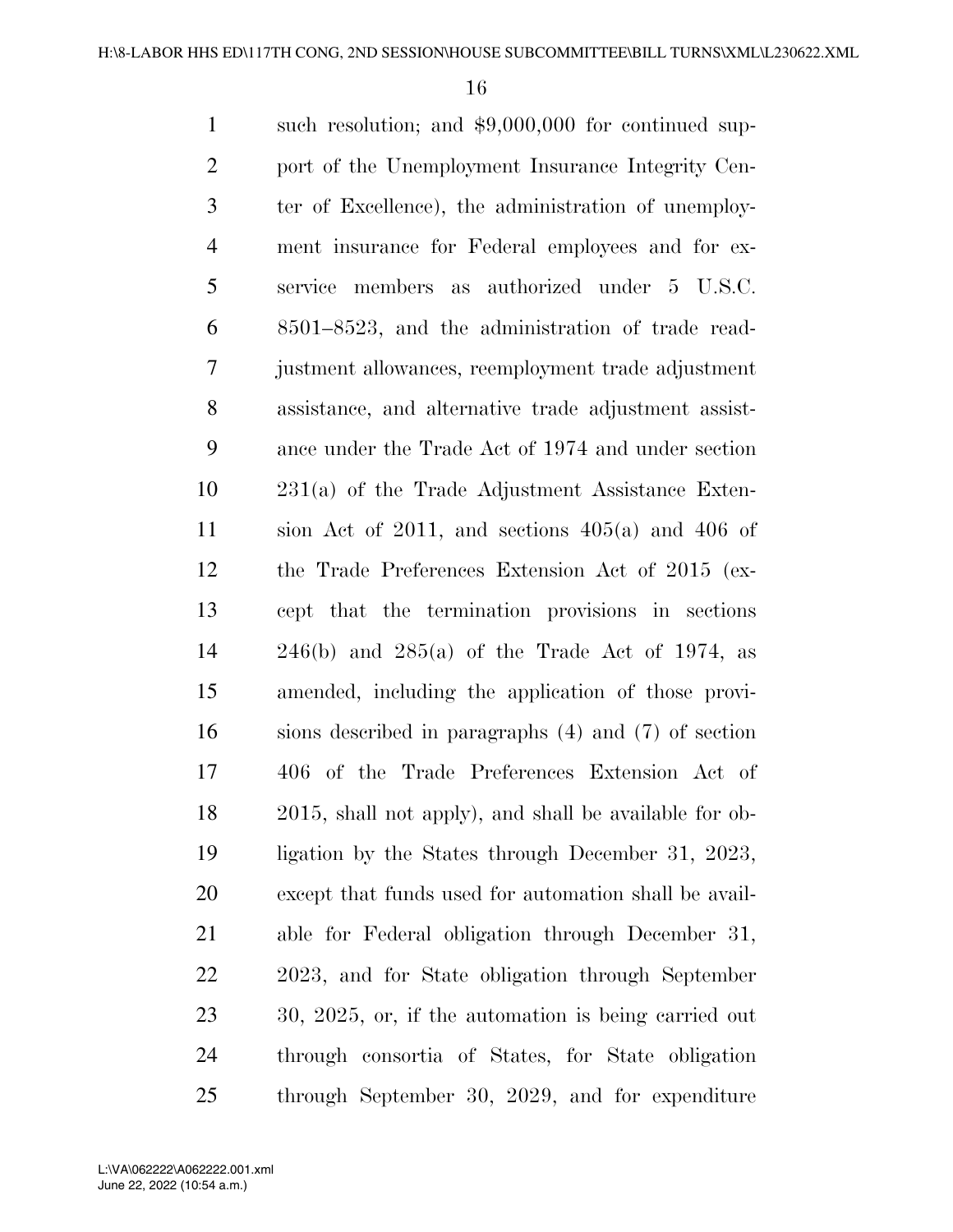through September 30, 2030, and funds for competi- tive grants awarded to States for improved oper- ations and to conduct in-person reemployment and eligibility assessments and unemployment insurance improper payment reviews and provide reemploy- ment services and referrals to training, as appro- priate, shall be available for Federal obligation through December 31, 2023 (except that funds for 9 outcome payments pursuant to section  $306(f)(2)$  of the Social Security Act shall be available for Federal obligation through March 31, 2024), and for obliga- tion by the States through September 30, 2025, and funds for the Unemployment Insurance Integrity Center of Excellence shall be available for obligation by the State through September 30, 2024, and funds used for unemployment insurance workloads experienced through September 30, 2023 shall be available for Federal obligation through December 31, 2023;

 (2) \$118,000,000 from the Trust Fund is for national activities necessary to support the adminis- tration of the Federal-State unemployment insur-ance system;

 (3) \$702,449,000 from the Trust Fund, to-gether with \$21,413,000 from the General Fund of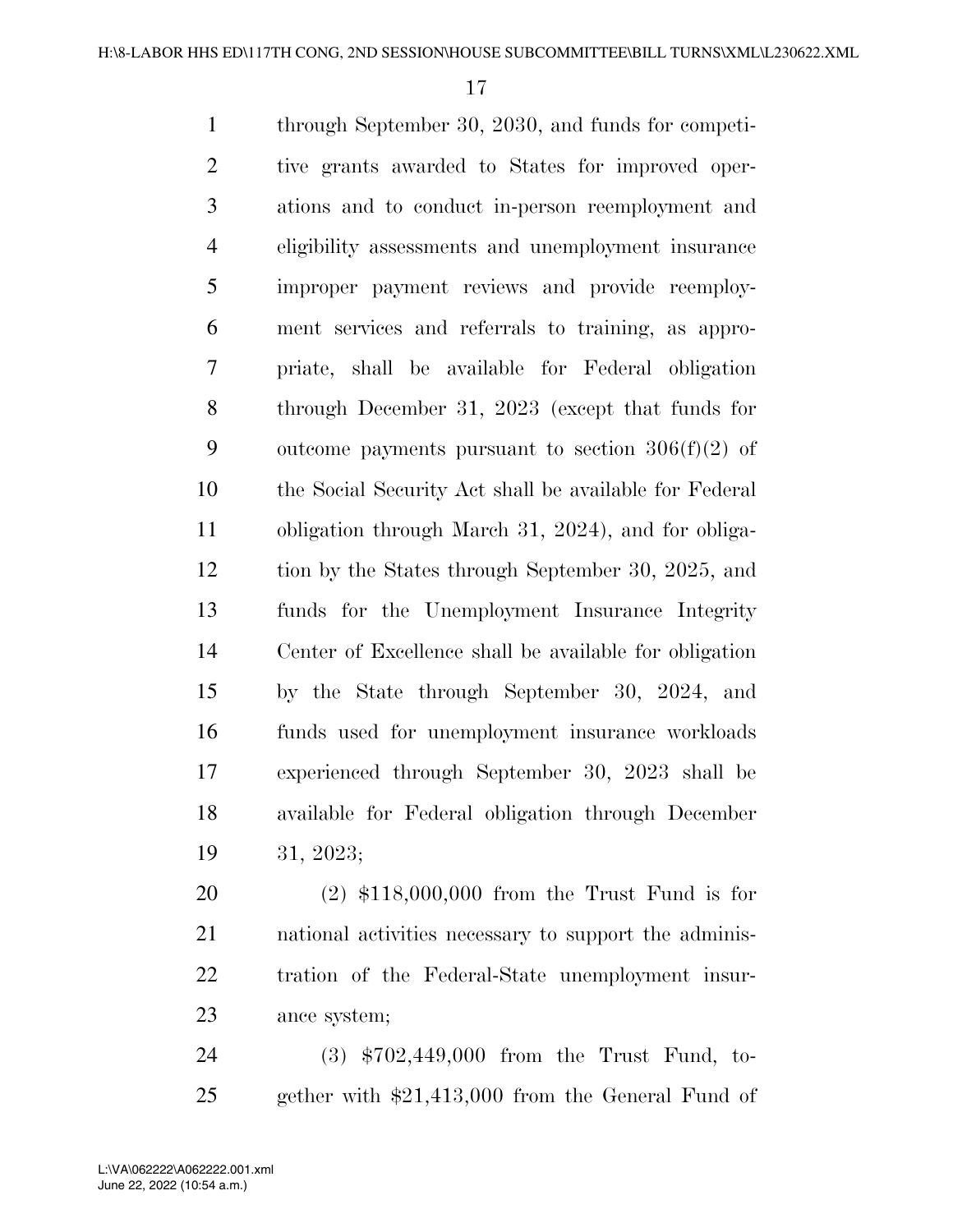the Treasury, is for grants to States in accordance with section 6 of the Wagner-Peyser Act, and shall be available for Federal obligation for the period July 1, 2023 through June 30, 2024;

 (4) \$25,000,000 from the Trust Fund is for na- tional activities of the Employment Service, includ- ing administration of the work opportunity tax cred- it under section 51 of the Internal Revenue Code of 1986 (including assisting States in adopting or mod- ernizing information technology for use in the proc- essing of certification requests), and the provision of technical assistance and staff training under the Wagner-Peyser Act;

 (5) \$94,810,000 from the Trust Fund is for the administration of foreign labor certifications and re- lated activities under the Immigration and Nation- ality Act and related laws, of which \$68,528,000 shall be available for the Federal administration of such activities, and \$26,282,000 shall be available 20 for grants to States for the administration of such activities; and

 (6) \$67,653,000 from the General Fund is to provide workforce information, national electronic tools, and one-stop system building under the Wag-ner-Peyser Act and shall be available for Federal ob-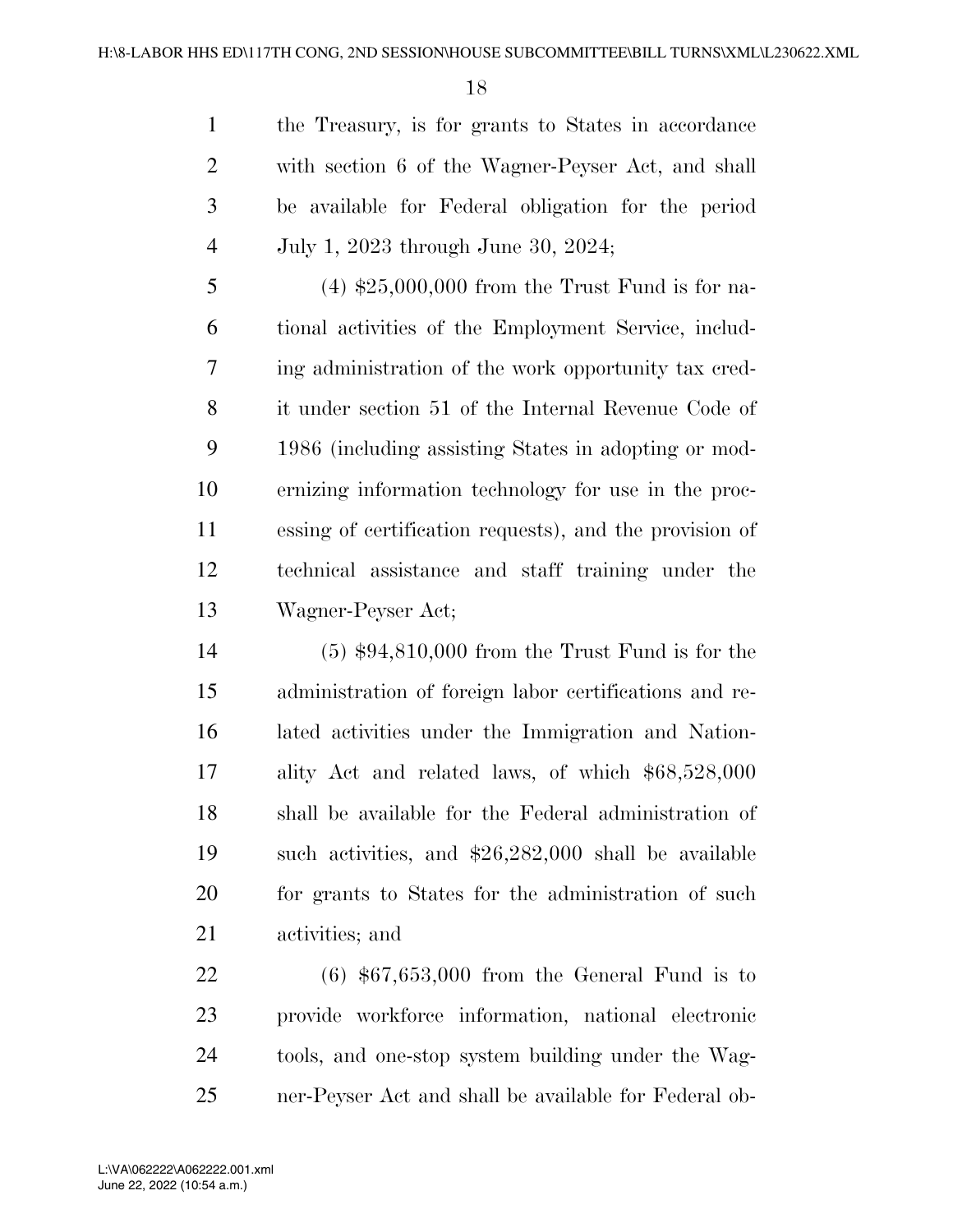ligation for the period July 1, 2023 through June 30, 2024, of which up to \$9,800,000 may be used to carry out research and demonstration projects re- lated to testing effective ways to promote greater labor force participation of people with disabilities: *Provided*, That the Secretary may transfer amounts made available for research and demonstration projects under this paragraph to the ''Office of Dis- ability Employment Policy'' account for such pur-poses:

 *Provided*, That to the extent that the Average Weekly In- sured Unemployment (''AWIU'') for fiscal year 2023 is projected by the Department of Labor to exceed 1,778,000, an additional \$28,600,000 from the Trust Fund shall be available for obligation for every 100,000 increase in the AWIU level (including a pro rata amount for any increment less than 100,000) to carry out title III of the Social Security Act: *Provided further*, That funds appropriated in this Act that are allotted to a State to carry out activities under title III of the Social Security Act may be used by such State to assist other States in carrying out activities under such title III if the other States include areas that have suffered a major disaster declared by the President under the Robert T. Stafford Disaster Relief and Emergency Assistance Act: *Provided*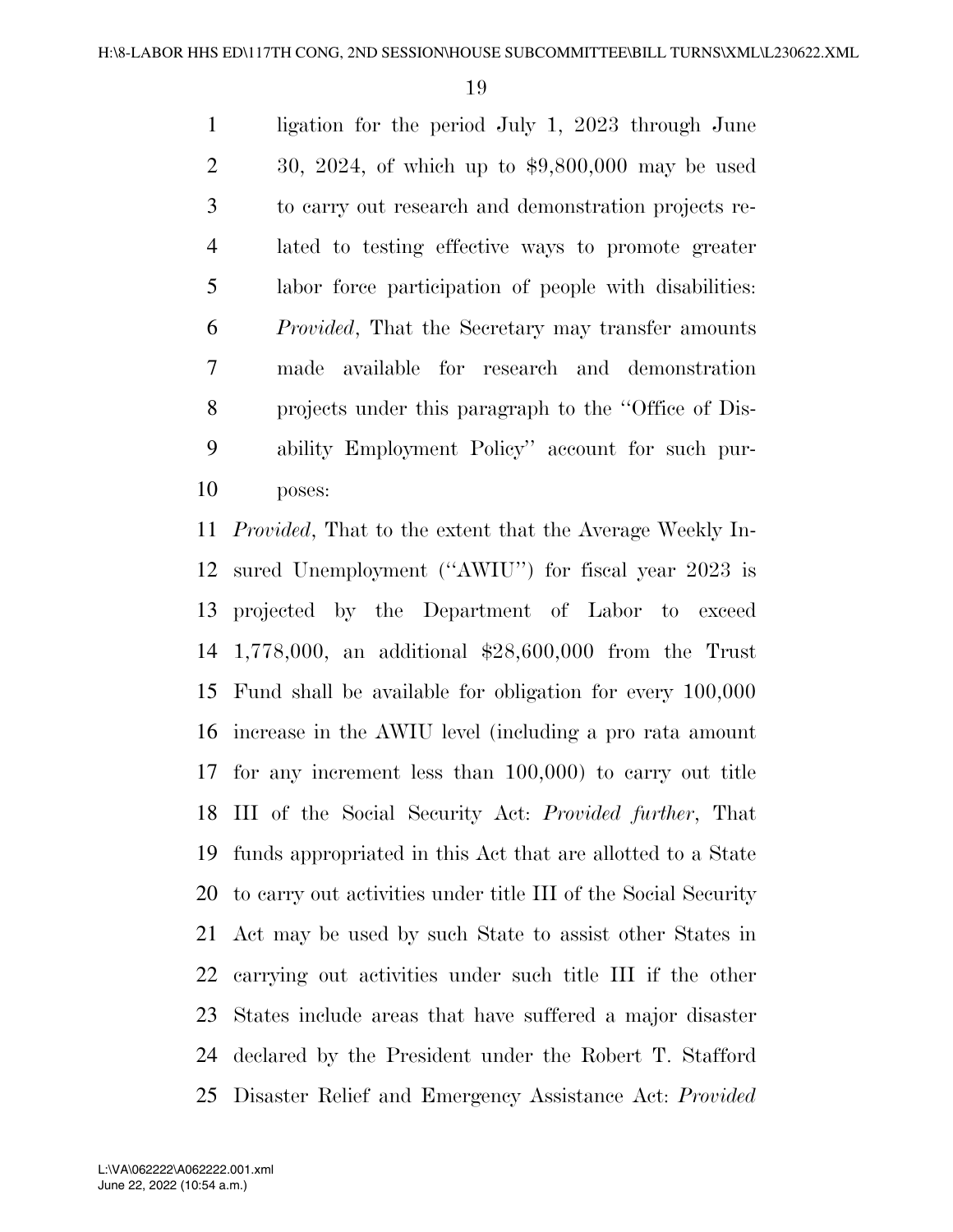*further*, That the Secretary may use funds appropriated for grants to States under title III of the Social Security Act to make payments on behalf of States for the use of the National Directory of New Hires under section 453(j)(8) of such Act: *Provided further*, That the Sec- retary may use funds appropriated for grants to States under title III of the Social Security Act to make pay- ments on behalf of States to the entity operating the State Information Data Exchange System: *Provided further*, That funds appropriated in this Act which are used to es- tablish a national one-stop career center system, or which are used to support the national activities of the Federal- State unemployment insurance, employment service, or immigration programs, may be obligated in contracts, grants, or agreements with States and non-State entities: *Provided further*, That States awarded competitive grants for improved operations under title III of the Social Secu- rity Act, or awarded grants to support the national activi- ties of the Federal-State unemployment insurance system, may award subgrants to other States and non-State enti- ties under such grants, subject to the conditions applicable to the grants: *Provided further*, That funds appropriated under this Act for activities authorized under title III of the Social Security Act and the Wagner-Peyser Act may be used by States to fund integrated Unemployment In-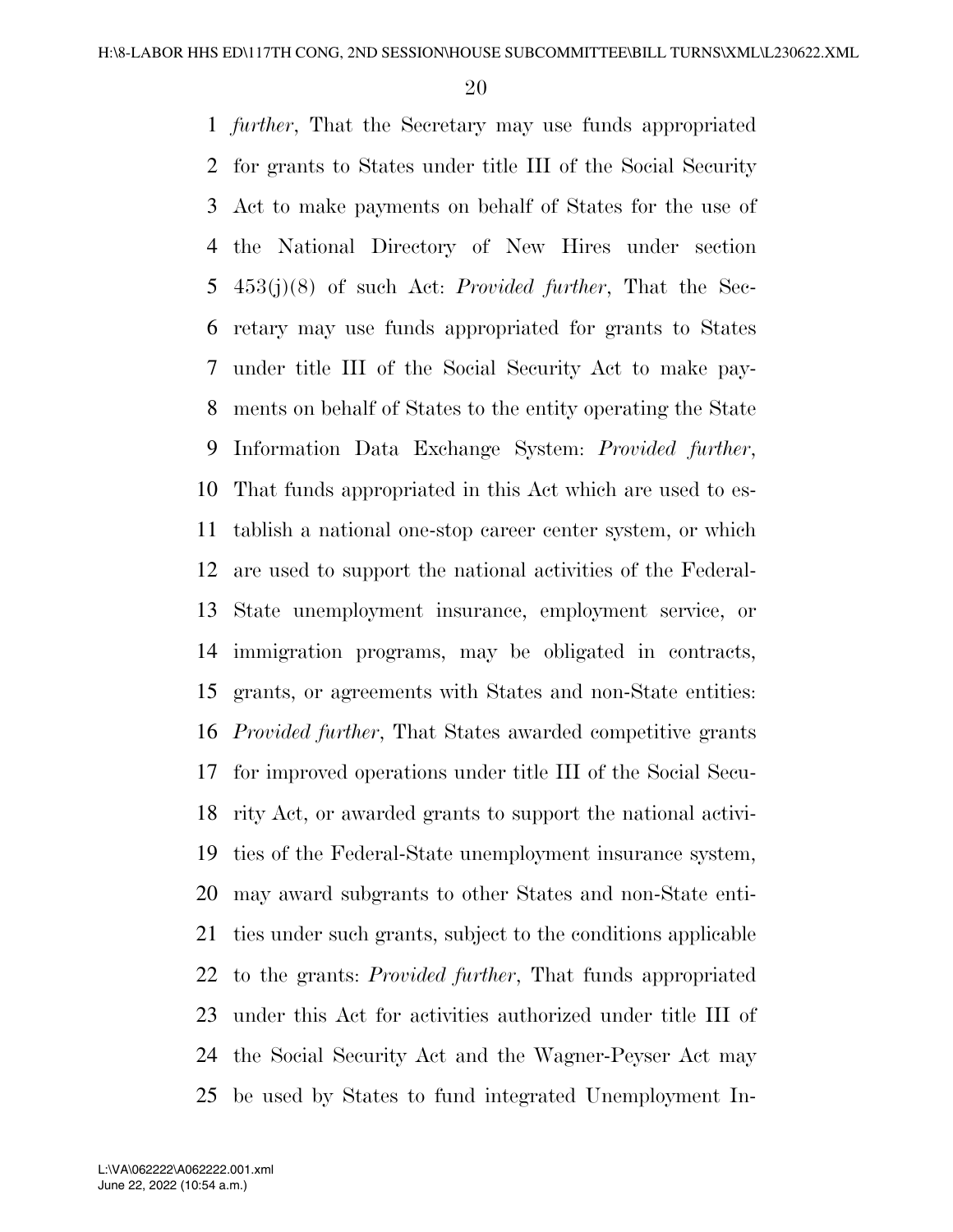surance and Employment Service automation efforts, not- withstanding cost allocation principles prescribed under the final rule entitled ''Uniform Administrative Require- ments, Cost Principles, and Audit Requirements for Fed- eral Awards'' at part 200 of title 2, Code of Federal Regu- lations: *Provided further*, That the Secretary, at the re- quest of a State participating in a consortium with other States, may reallot funds allotted to such State under title III of the Social Security Act to other States participating in the consortium or to the entity operating the Unemploy- ment Insurance Information Technology Support Center in order to carry out activities that benefit the administra- tion of the unemployment compensation law of the State making the request: *Provided further*, That the Secretary may collect fees for the costs associated with additional data collection, analyses, and reporting services relating to the National Agricultural Workers Survey requested by State and local governments, public and private institu- tions of higher education, and nonprofit organizations and may utilize such sums, in accordance with the provisions of 29 U.S.C. 9a, for the National Agricultural Workers Survey infrastructure, methodology, and data to meet the information collection and reporting needs of such entities, which shall be credited to this appropriation and shall re-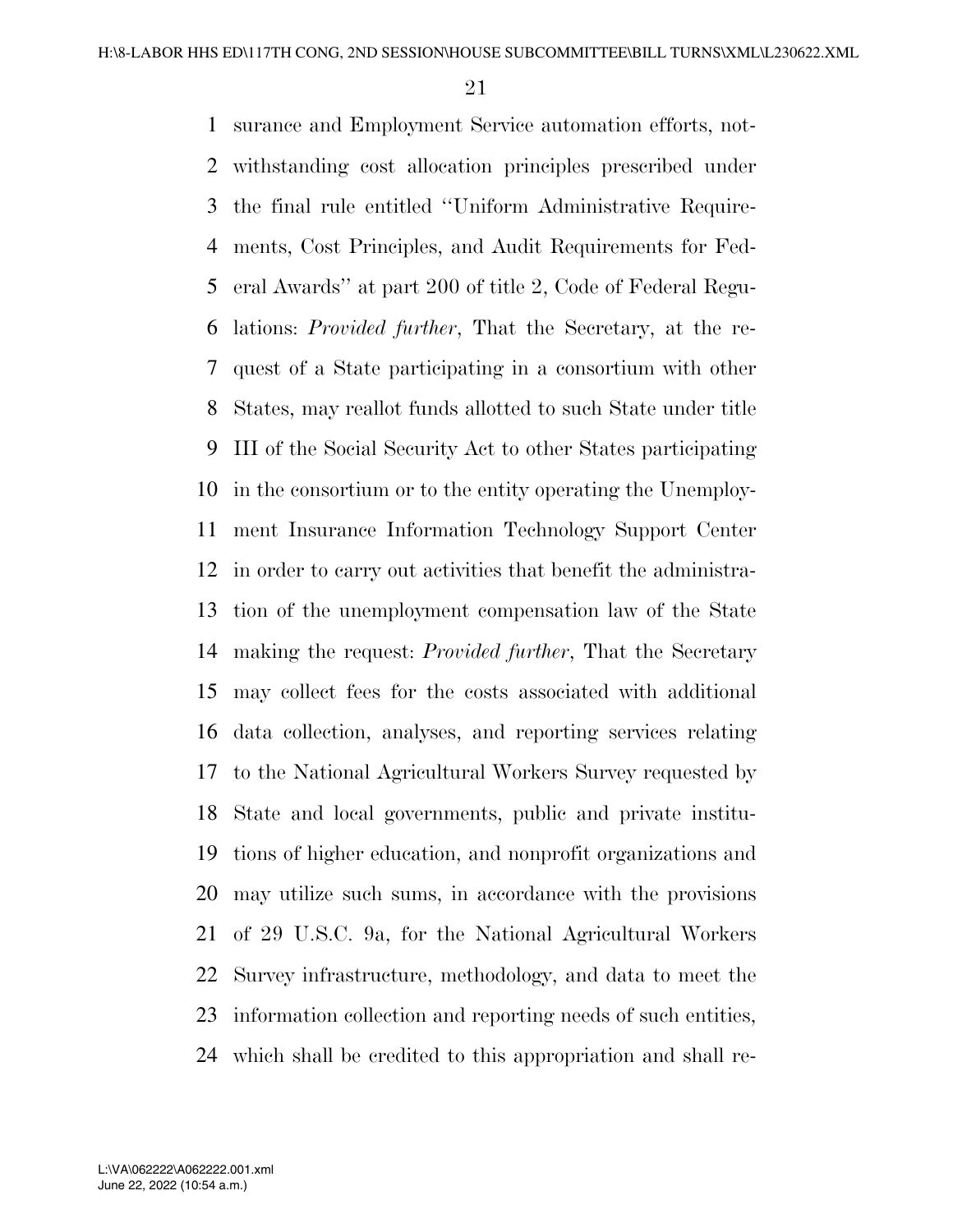main available until September 30, 2024, for such pur-poses.

ADVANCES TO THE UNEMPLOYMENT TRUST FUND AND

#### OTHER FUNDS

 For repayable advances to the Unemployment Trust Fund as authorized by sections 905(d) and 1203 of the Social Security Act, and to the Black Lung Disability 8 Trust Fund as authorized by section  $9501(e)(1)$  of the In- ternal Revenue Code of 1986; and for nonrepayable ad- vances to the revolving fund established by section 901(e) of the Social Security Act, to the Unemployment Trust Fund as authorized by 5 U.S.C. 8509, and to the ''Federal Unemployment Benefits and Allowances'' account, such sums as may be necessary, which shall be available for obligation through September 30, 2024.

16 PROGRAM ADMINISTRATION

 For expenses of administering employment and train- ing programs, \$144,465,000, together with not to exceed \$64,735,000which may be expended from the Employment Security Administration Account in the Unemployment Trust Fund: *Provided*, That funds made available for the Office of Apprenticeship shall be used only for the admin- istration of apprenticeship programs registered under the National Apprenticeship Act and as referred to in section 3(7)(B) of the WIOA and to provide for the full and ade-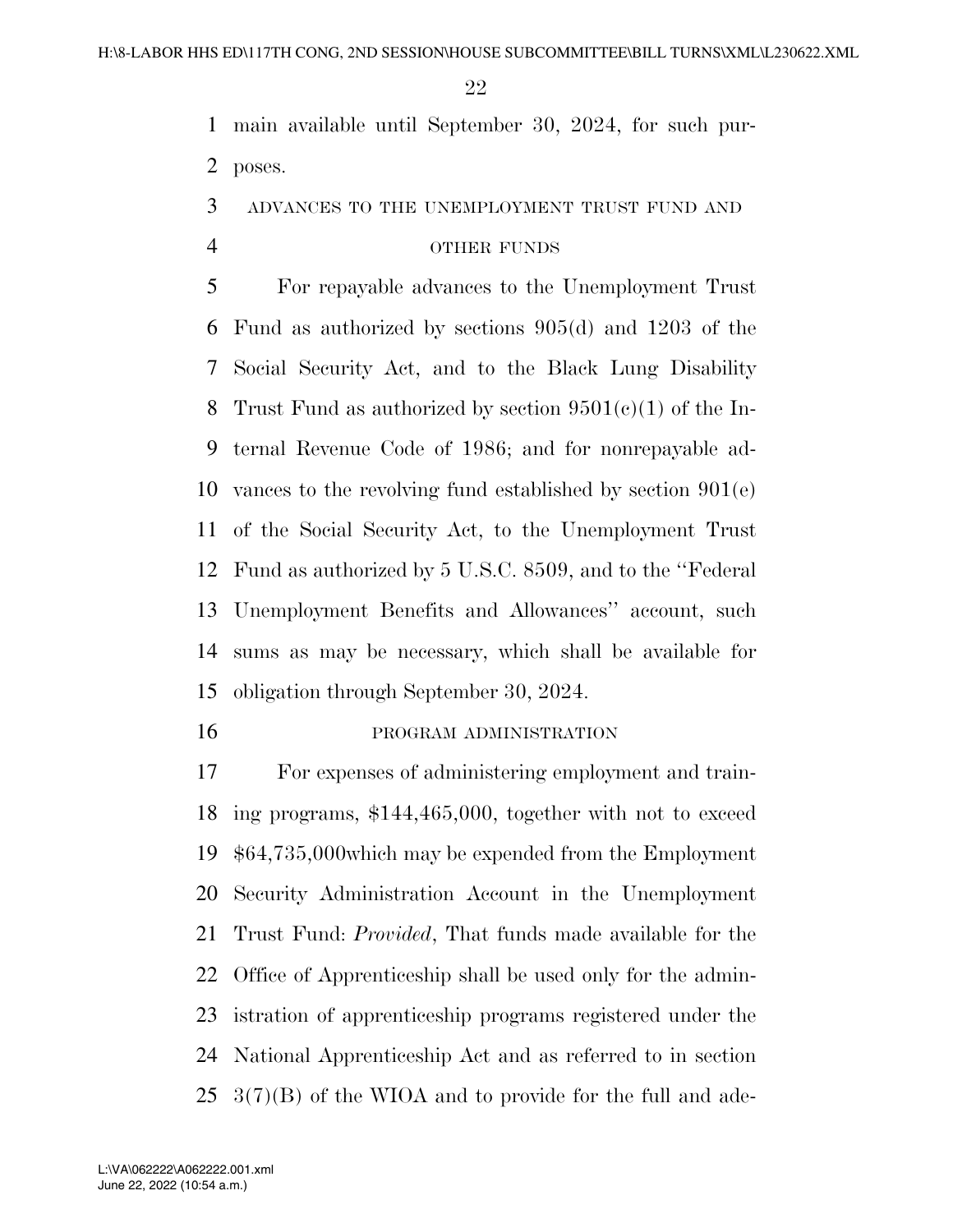quate staffing of the Federal Office of Apprenticeship and

each of the State Offices of Apprenticeship.

- EMPLOYEE BENEFITS SECURITY ADMINISTRATION
- SALARIES AND EXPENSES

 For necessary expenses for the Employee Benefits Security Administration, \$233,867,000, of which up to \$3,000,000 shall be made available through September 30, 2024, for the procurement of expert witnesses for enforce-ment litigation.

PENSION BENEFIT GUARANTY CORPORATION

PENSION BENEFIT GUARANTY CORPORATION FUND

 The Pension Benefit Guaranty Corporation (''Cor- poration'') is authorized to make such expenditures, in- cluding financial assistance authorized by subtitle E of title IV of the Employee Retirement Income Security Act of 1974, within limits of funds and borrowing authority available to the Corporation, and in accord with law, and to make such contracts and commitments without regard to fiscal year limitations, as provided by 31 U.S.C. 9104, as may be necessary in carrying out the program, includ- ing associated administrative expenses, through Sep- tember 30, 2023, for the Corporation: *Provided*, That none of the funds available to the Corporation for fiscal year 2023 shall be available for obligations for administra-tive expenses in excess of \$493,314,000: *Provided further*,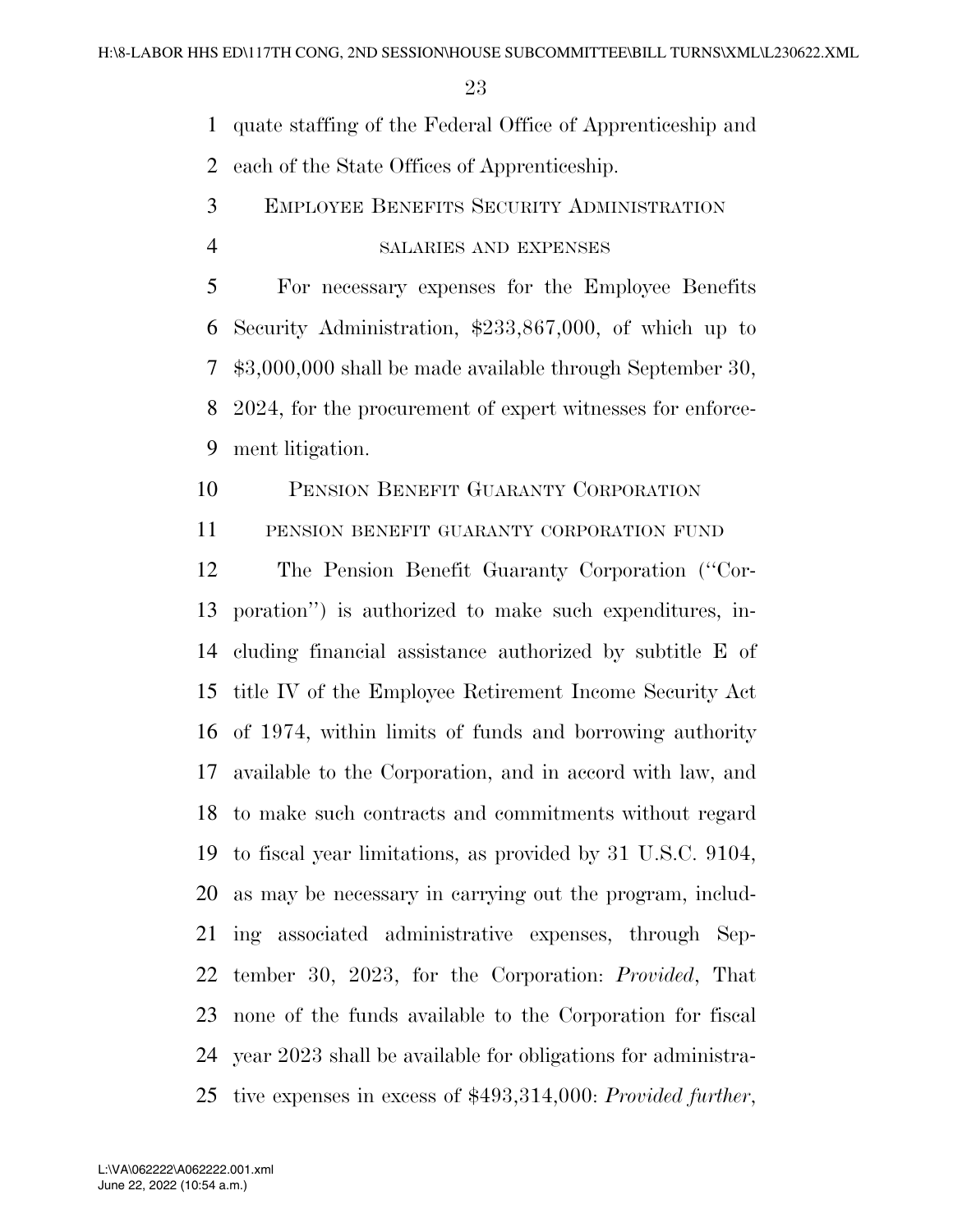That to the extent that the number of new plan partici- pants in plans terminated by the Corporation exceeds 100,000 in fiscal year 2023, an amount not to exceed an additional \$9,200,000 shall be available through Sep- tember 30, 2027, for obligations for administrative ex- penses for every 20,000 additional terminated partici- pants: *Provided further*, That obligations in excess of the amounts provided for administrative expenses in this para- graph may be incurred and shall be available through Sep- tember 30, 2027 for obligation for unforeseen and extraor- dinary pre-termination or termination expenses or extraor- dinary multiemployer program related expenses after ap- proval by the Office of Management and Budget and noti- fication of the Committees on Appropriations of the House of Representatives and the Senate: *Provided further*, That an additional amount shall be available for obligation through September 30, 2027 to the extent the Corpora- tion's costs exceed \$250,000 for the provision of credit or identity monitoring to affected individuals upon suffering a security incident or privacy breach, not to exceed an ad-ditional \$100 per affected individual.

22 WAGE AND HOUR DIVISION 23 SALARIES AND EXPENSES

 For necessary expenses for the Wage and Hour Divi-sion, including reimbursement to State, Federal, and local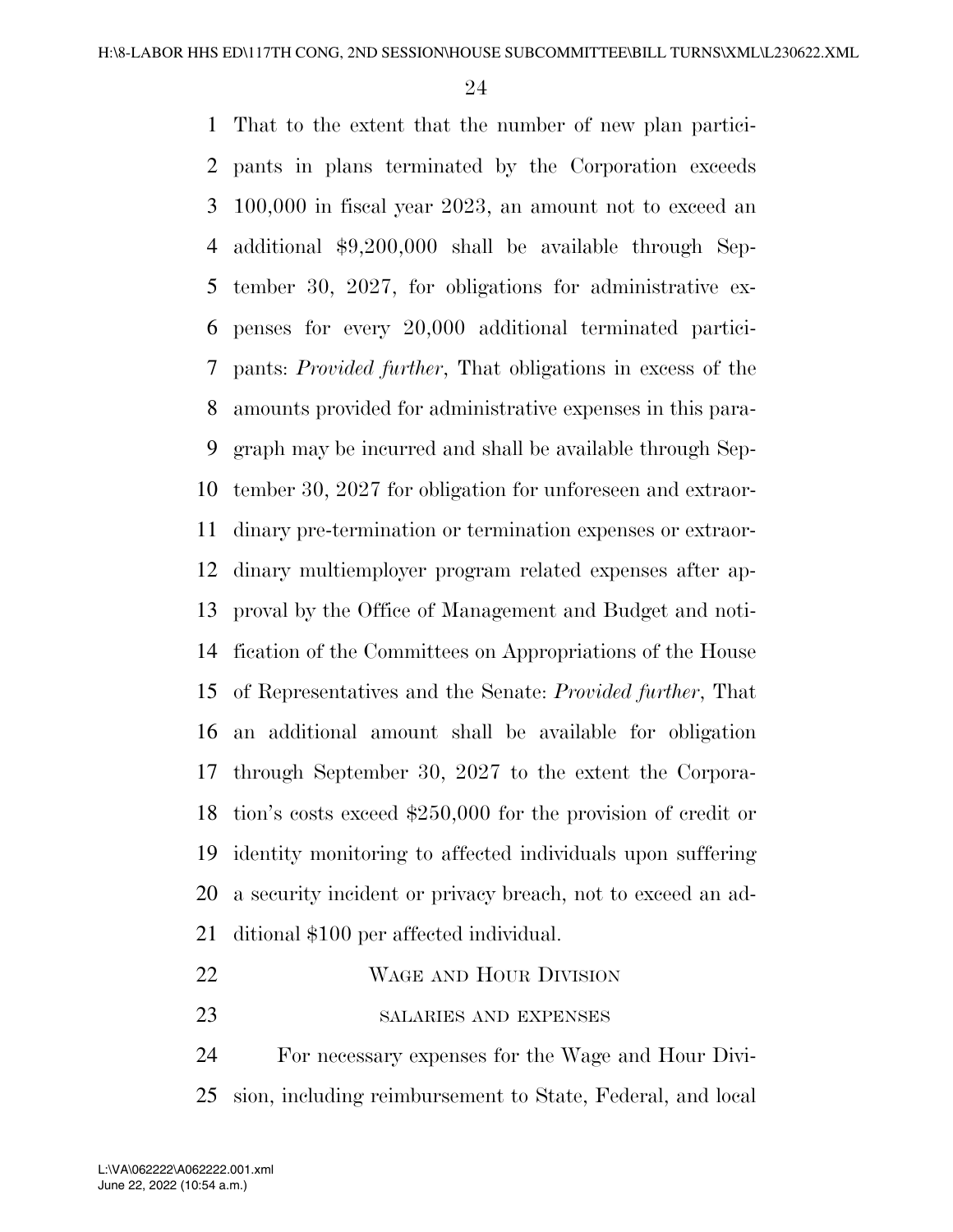| 1              | agencies and their employees for inspection services ren-          |
|----------------|--------------------------------------------------------------------|
| 2              | dered, \$312,678,000: Provided, That the Secretary of              |
| 3              | Labor shall use funds made available under this heading            |
| $\overline{4}$ | to establish a national hotline to support domestic work-          |
| 5              | ers.                                                               |
| 6              | OFFICE OF LABOR-MANAGEMENT STANDARDS                               |
| 7              | <b>SALARIES AND EXPENSES</b>                                       |
| 8              | For necessary expenses for the Office of Labor-Man-                |
| 9              | agement Standards, \$45,937,000.                                   |
| 10             | OFFICE OF FEDERAL CONTRACT COMPLIANCE                              |
| 11             | PROGRAMS                                                           |
| 12             | <b>SALARIES AND EXPENSES</b>                                       |
| 13             | For necessary expenses for the Office of Federal Con-              |
| 14             | tract Compliance Programs, \$147,051,000.                          |
| 15             | OFFICE OF WORKERS' COMPENSATION PROGRAMS                           |
| 16             | <b>SALARIES AND EXPENSES</b>                                       |
| 17             | For necessary expenses for the Office of Workers'                  |
| 18             | Compensation Programs, \$143,772,000, together with                |
| 19             | $$2,205,000$ which may be expended from the Special Fund           |
| 20             | in accordance with sections $39(e)$ , $44(d)$ , and $44(j)$ of the |
| 21             | Longshore and Harbor Workers' Compensation Act.                    |
| 22             | SPECIAL BENEFITS                                                   |
| 23             | (INCLUDING TRANSFER OF FUNDS)                                      |
| 24             | For the payment of compensation, benefits, and ex-                 |
| 25             | penses (except administrative expenses not otherwise au-           |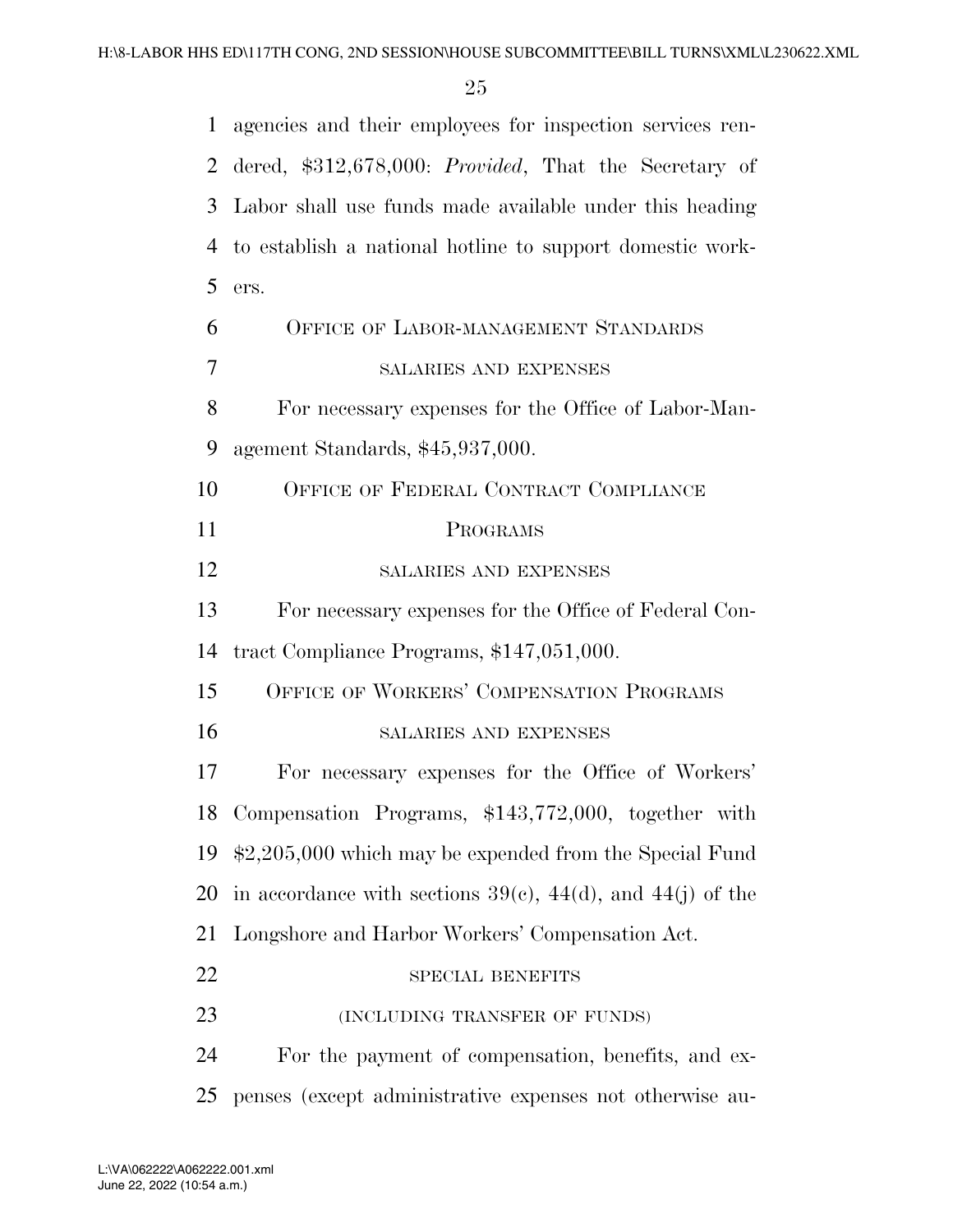thorized) accruing during the current or any prior fiscal year authorized by 5 U.S.C. 81; continuation of benefits as provided for under the heading ''Civilian War Benefits'' in the Federal Security Agency Appropriation Act, 1947; the Employees' Compensation Commission Appropriation Act, 1944; section 5(f) of the War Claims Act (50 U.S.C. App. 2012); obligations incurred under the War Hazards Compensation Act (42 U.S.C. 1701 et seq.); and 50 per- cent of the additional compensation and benefits required by section 10(h) of the Longshore and Harbor Workers' Compensation Act, \$250,000,000, together with such amounts as may be necessary to be charged to the subse- quent year appropriation for the payment of compensation and other benefits for any period subsequent to August 15 of the current year, for deposit into and to assume the attributes of the Employees' Compensation Fund es- tablished under 5 U.S.C. 8147(a): *Provided*, That amounts appropriated may be used under 5 U.S.C. 8104 by the Secretary to reimburse an employer, who is not the employer at the time of injury, for portions of the salary of a re-employed, disabled beneficiary: *Provided further*, That balances of reimbursements unobligated on Sep- tember 30, 2022, shall remain available until expended for the payment of compensation, benefits, and expenses: *Pro-vided further*, That in addition there shall be transferred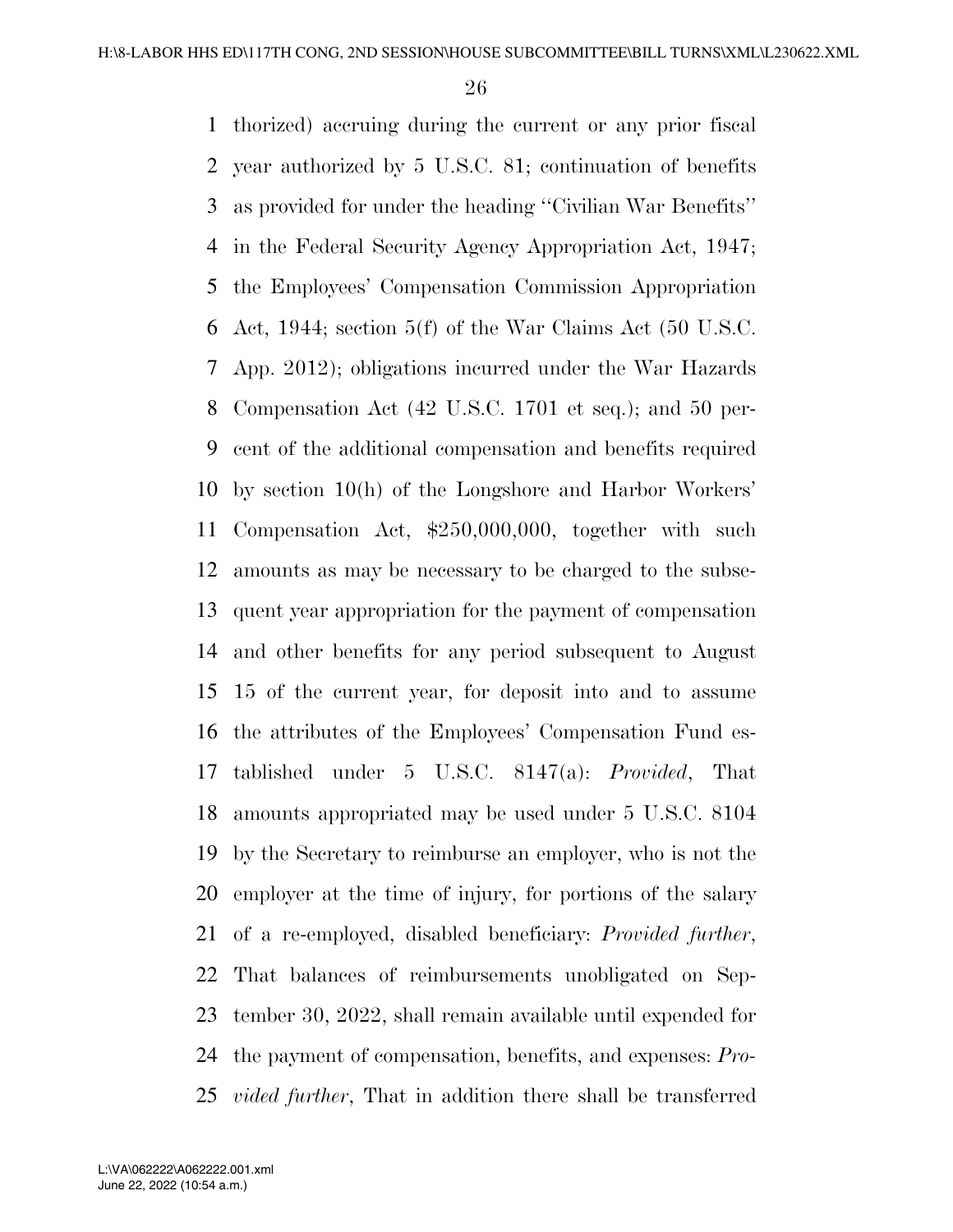to this appropriation from the Postal Service and from any other corporation or instrumentality required under 5 U.S.C. 8147(c) to pay an amount for its fair share of the cost of administration, such sums as the Secretary de- termines to be the cost of administration for employees of such fair share entities through September 30, 2023: *Provided further*, That of those funds transferred to this account from the fair share entities to pay the cost of ad- ministration of the Federal Employees' Compensation Act, \$81,752,000 shall be made available to the Secretary as follows:

 (1) For enhancement and maintenance of auto- mated data processing systems operations and tele-communications systems, \$27,727,000;

 (2) For automated workload processing oper- ations, including document imaging, centralized mail 17 intake, and medical bill processing, \$26,125,000;

 (3) For periodic roll disability management and medical review, \$26,125,000;

(4) For program integrity, \$1,774,000; and

 (5) The remaining funds shall be paid into the Treasury as miscellaneous receipts:

 *Provided further*, That the Secretary may require that any person filing a notice of injury or a claim for benefits under 5 U.S.C. 81, or the Longshore and Harbor Work-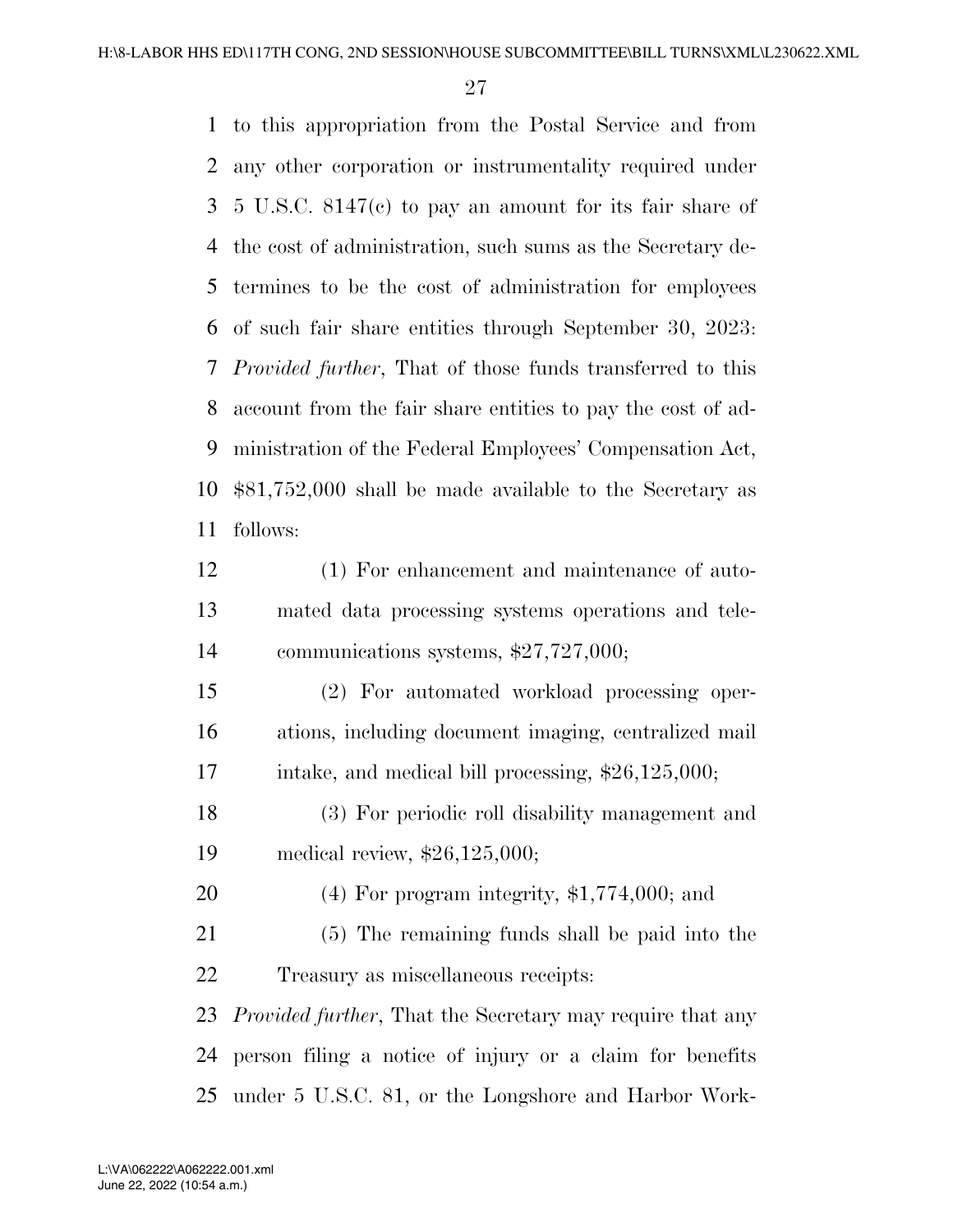ers' Compensation Act, provide as part of such notice and claim, such identifying information (including Social Secu- rity account number) as such regulations may prescribe. SPECIAL BENEFITS FOR DISABLED COAL MINERS

 For carrying out title IV of the Federal Mine Safety and Health Act of 1977, as amended by Public Law 107– 275, \$36,031,000, to remain available until expended.

 For making after July 31 of the current fiscal year, benefit payments to individuals under title IV of such Act, for costs incurred in the current fiscal year, such amounts as may be necessary.

 For making benefit payments under title IV for the first quarter of fiscal year 2024, \$10,250,000, to remain available until expended.

ADMINISTRATIVE EXPENSES, ENERGY EMPLOYEES

OCCUPATIONAL ILLNESS COMPENSATION FUND

 For necessary expenses to administer the Energy Employees Occupational Illness Compensation Program Act, \$64,564,000, to remain available until expended: *Pro- vided*, That the Secretary may require that any person fil- ing a claim for benefits under the Act provide as part of such claim such identifying information (including Social Security account number) as may be prescribed.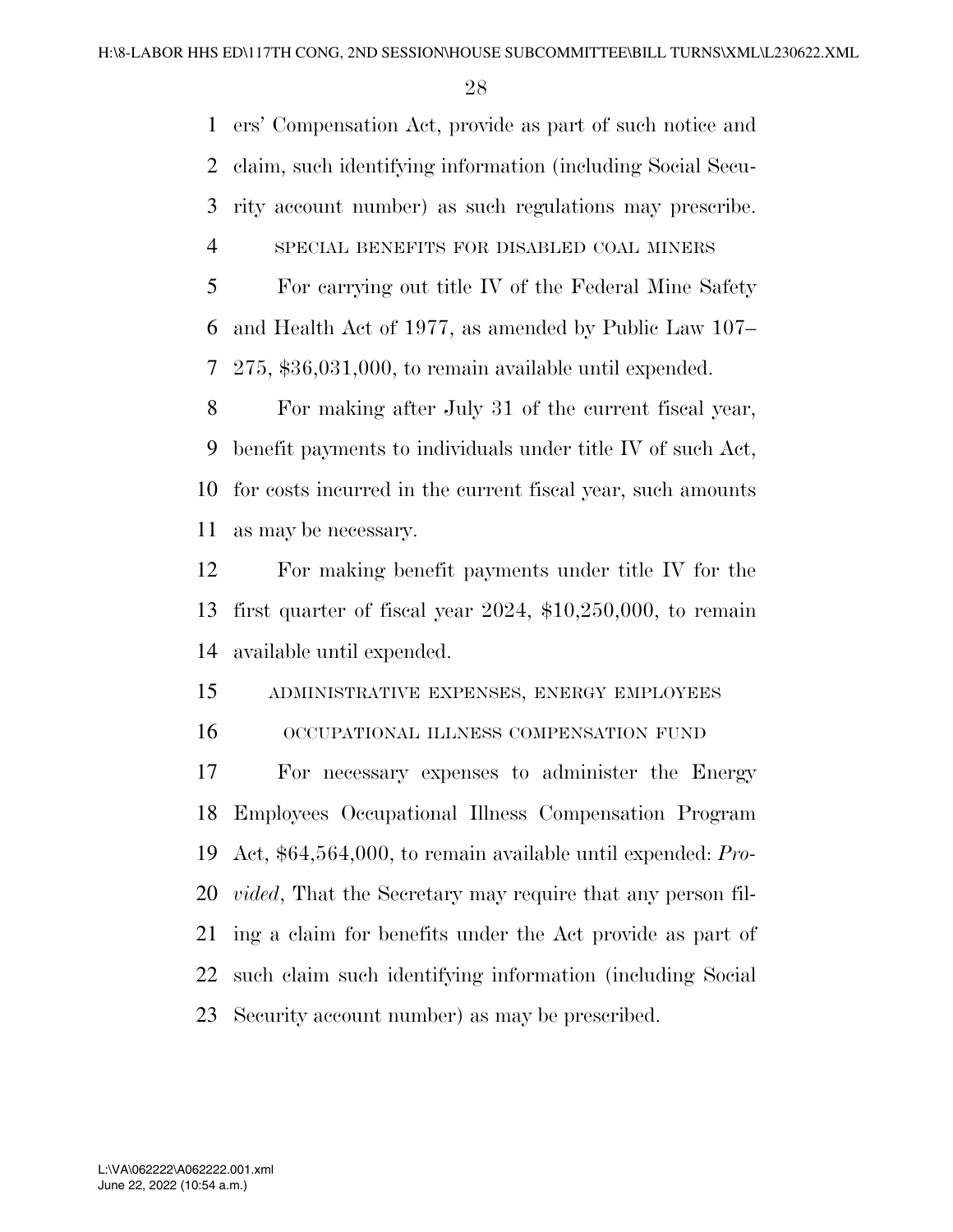BLACK LUNG DISABILITY TRUST FUND (INCLUDING TRANSFER OF FUNDS)

 Such sums as may be necessary from the Black Lung Disability Trust Fund (the ''Fund''), to remain available until expended, for payment of all benefits authorized by 6 section  $9501(d)(1)$ ,  $(2)$ ,  $(6)$ , and  $(7)$  of the Internal Rev- enue Code of 1986; and repayment of, and payment of 8 interest on advances, as authorized by section  $9501(d)(4)$  of that Act. In addition, the following amounts may be expended from the Fund for fiscal year 2023 for expenses of operation and administration of the Black Lung Bene-12 fits program, as authorized by section  $9501(d)(5)$ : not to exceed \$42,194,000 for transfer to the Office of Workers' Compensation Programs, ''Salaries and Expenses''; not to exceed \$38,407,000 for transfer to Departmental Manage- ment, ''Salaries and Expenses''; not to exceed \$353,000 for transfer to Departmental Management, ''Office of In- spector General''; and not to exceed \$356,000 for pay- ments into miscellaneous receipts for the expenses of the Department of the Treasury.

OCCUPATIONAL SAFETY AND HEALTH ADMINISTRATION

22 SALARIES AND EXPENSES

 For necessary expenses for the Occupational Safety and Health Administration, \$712,015,000, including not to exceed \$121,075,000 which shall be the maximum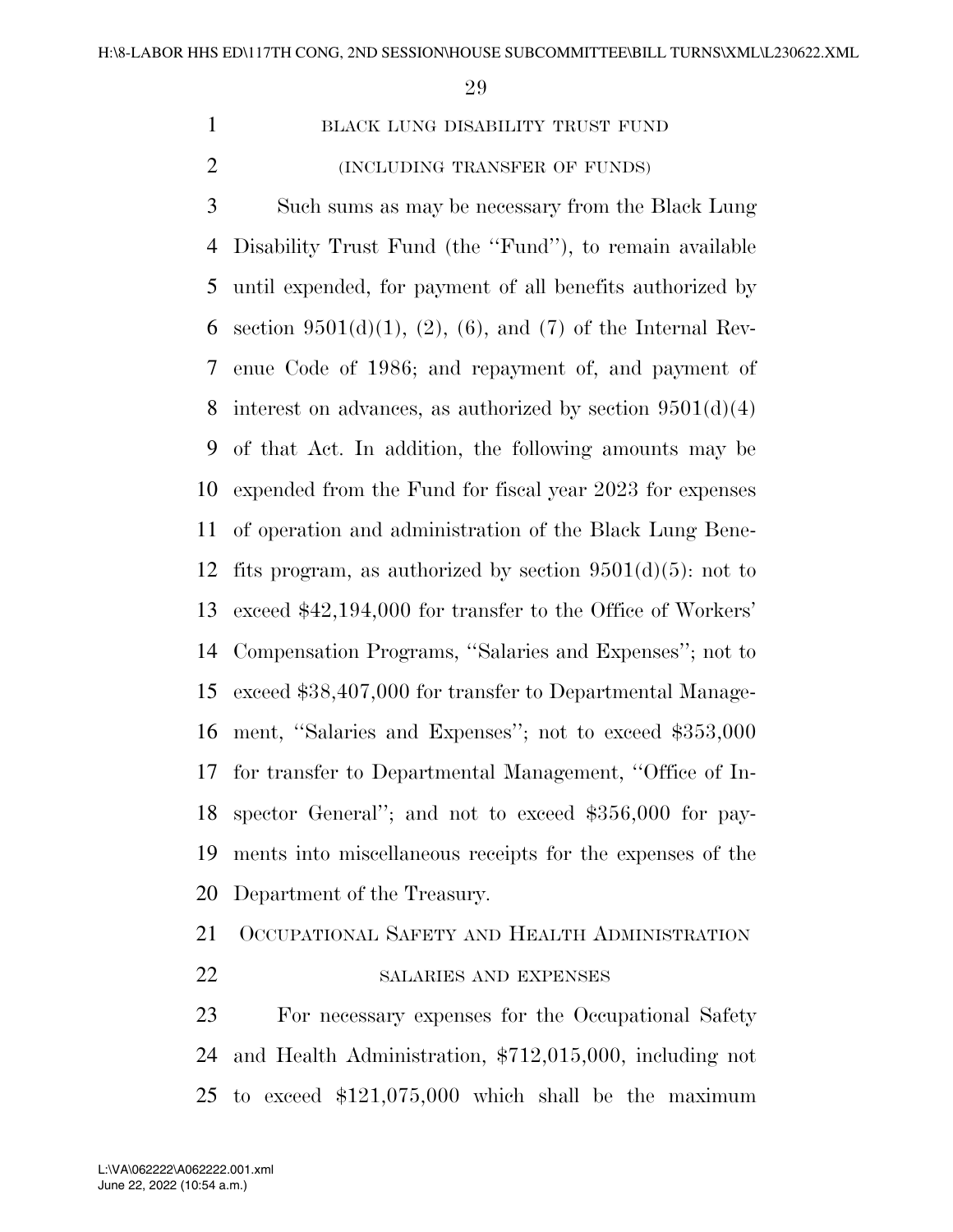1 amount available for grants to States under section  $23(g)$  of the Occupational Safety and Health Act (the ''Act''), which grants shall be no less than 50 percent of the costs of State occupational safety and health programs required to be incurred under plans approved by the Secretary under section 18 of the Act; and, in addition, notwith- standing 31 U.S.C. 3302, the Occupational Safety and Health Administration may retain up to \$499,000 per fis- cal year of training institute course tuition and fees, other- wise authorized by law to be collected, and may utilize such sums for occupational safety and health training and education: *Provided*, That notwithstanding 31 U.S.C. 3302, the Secretary is authorized, during the fiscal year ending September 30, 2023, to collect and retain fees for services provided to Nationally Recognized Testing Lab- oratories, and may utilize such sums, in accordance with the provisions of 29 U.S.C. 9a, to administer national and international laboratory recognition programs that ensure the safety of equipment and products used by workers in the workplace:

 *Provided further*, That \$14,287,000 shall be available for Susan Harwood training grants, of which not more than \$6,500,000 is for Susan Harwood Training Capacity Building Developmental grants, for program activities starting not later than September 30, 2023 and lasting

June 22, 2022 (10:54 a.m.) L:\VA\062222\A062222.001.xml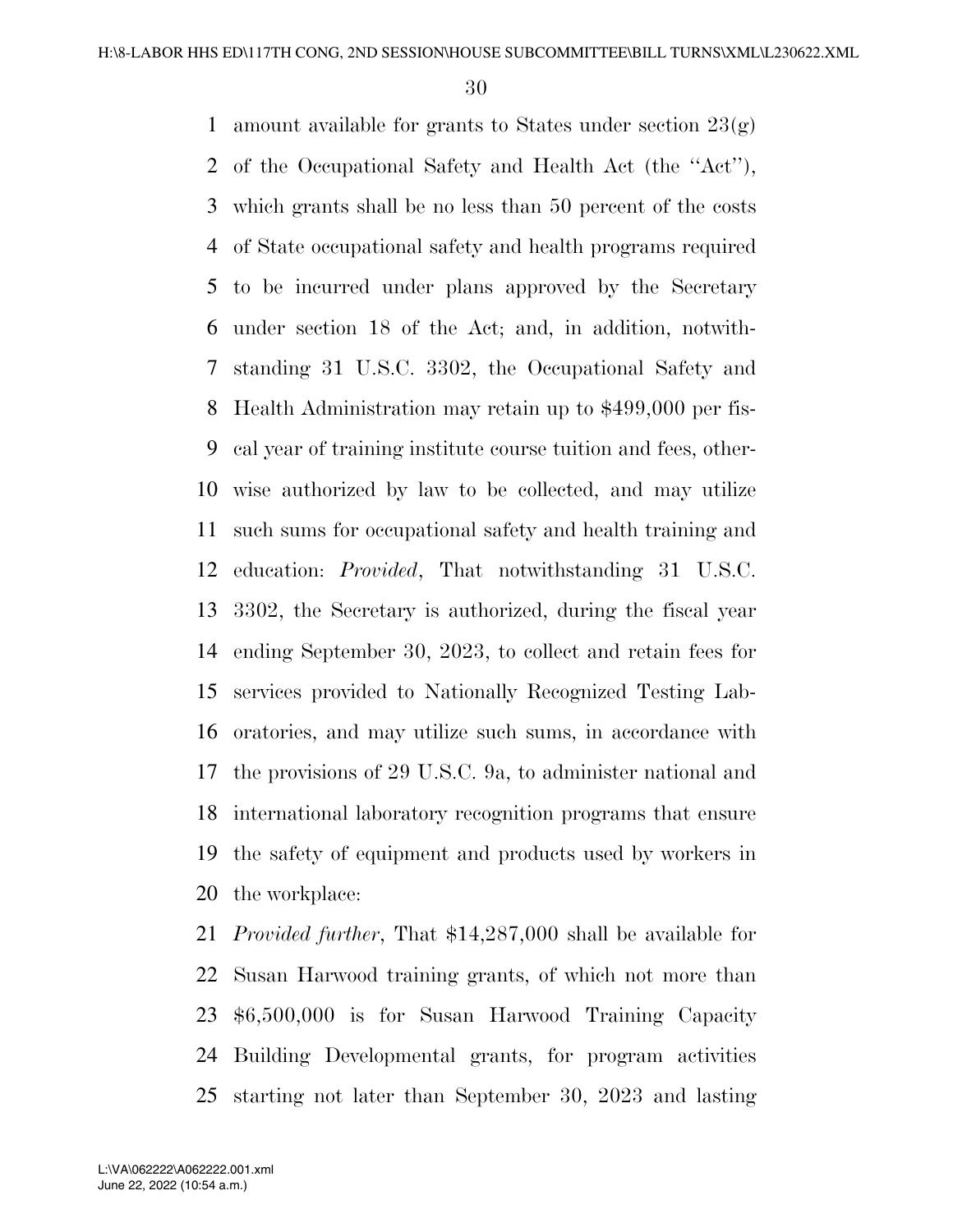for a period of 12 months: *Provided further*, That not less than \$3,500,000 shall be for Voluntary Protection Pro-grams.

## MINE SAFETY AND HEALTH ADMINISTRATION

### SALARIES AND EXPENSES

 For necessary expenses for the Mine Safety and Health Administration, \$403,816,000, including purchase and bestowal of certificates and trophies in connection with mine rescue and first-aid work, and the hire of pas- senger motor vehicles, including up to \$2,000,000 for mine rescue and recovery activities and not less than \$10,537,000 for State assistance grants: *Provided*, That notwithstanding 31 U.S.C. 3302, not to exceed \$750,000 may be collected by the National Mine Health and Safety Academy for room, board, tuition, and the sale of training materials, otherwise authorized by law to be collected, to be available for mine safety and health education and training activities: *Provided further*, That notwithstanding 31 U.S.C. 3302, the Mine Safety and Health Administra- tion is authorized to collect and retain up to \$2,499,000 from fees collected for the approval and certification of equipment, materials, and explosives for use in mines, and may utilize such sums for such activities: *Provided further*, That the Secretary is authorized to accept lands, build-ings, equipment, and other contributions from public and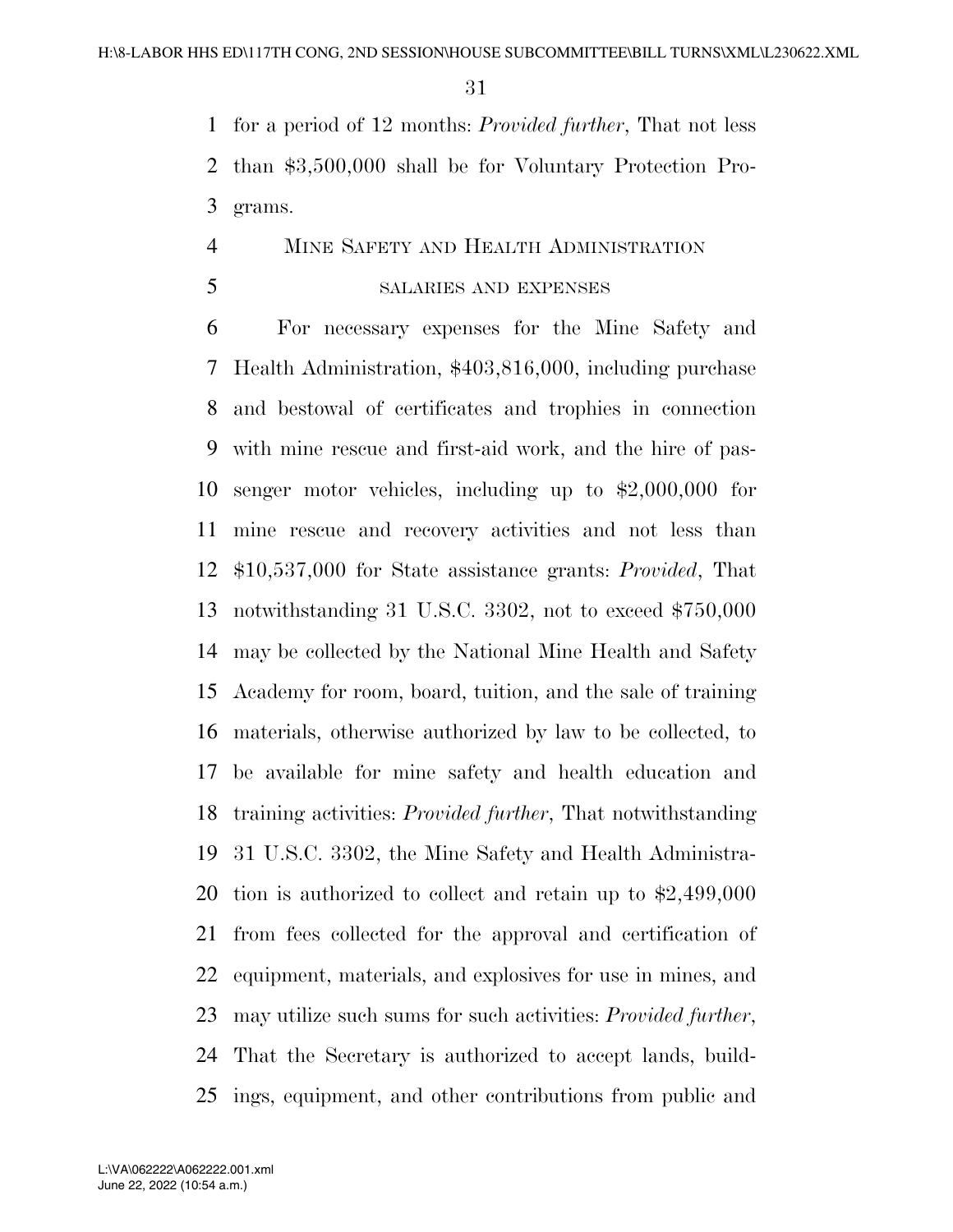private sources and to prosecute projects in cooperation with other agencies, Federal, State, or private: *Provided further*, That the Mine Safety and Health Administration is authorized to promote health and safety education and training in the mining community through cooperative programs with States, industry, and safety associations: *Provided further*, That the Secretary is authorized to rec- ognize the Joseph A. Holmes Safety Association as a prin- cipal safety association and, notwithstanding any other provision of law, may provide funds and, with or without reimbursement, personnel, including service of Mine Safe- ty and Health Administration officials as officers in local chapters or in the national organization: *Provided further*, That any funds available to the Department of Labor may be used, with the approval of the Secretary, to provide for the costs of mine rescue and survival operations in the event of a major disaster.

- 18 BUREAU OF LABOR STATISTICS
- SALARIES AND EXPENSES

 For necessary expenses for the Bureau of Labor Sta- tistics, including advances or reimbursements to State, Federal, and local agencies and their employees for serv- ices rendered, \$658,334,000, together with not to exceed \$68,000,000 which may be expended from the Employ-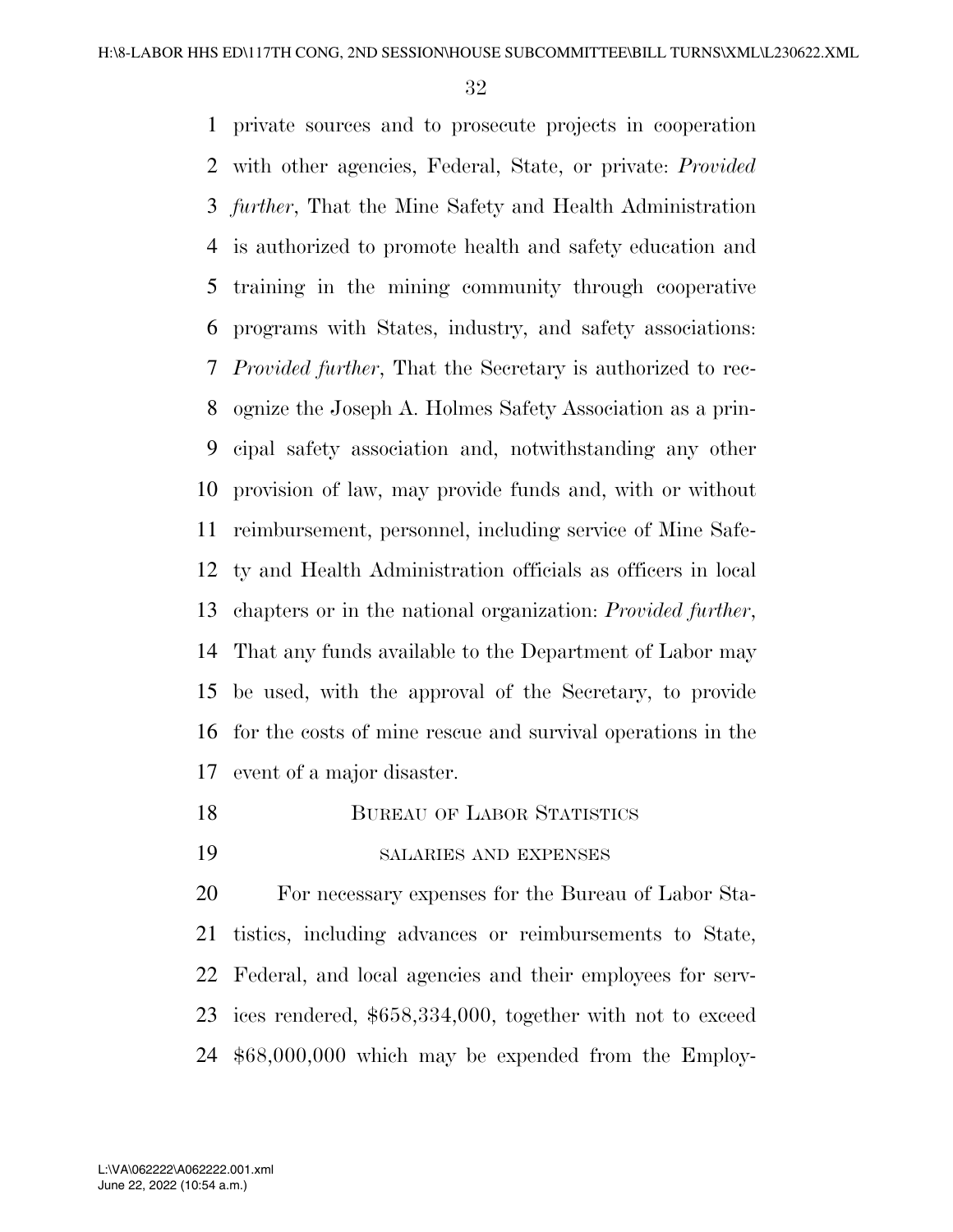ment Security Administration account in the Unemploy-ment Trust Fund.

 OFFICE OF DISABILITY EMPLOYMENT POLICY SALARIES AND EXPENSES

### (INCLUDING TRANSFER OF FUNDS)

 For necessary expenses for the Office of Disability Employment Policy to provide leadership, develop policy and initiatives, and award grants furthering the objective of eliminating barriers to the training and employment of people with disabilities, \$58,566,000, of which not less than \$9,000,000 shall be for research and demonstration projects related to testing effective ways to promote great- er labor force participation of people with disabilities: *Pro- vided*, That the Secretary may transfer amounts made available under this heading for research and demonstra- tion projects to the ''State Unemployment Insurance and Employment Service Operations'' account for such pur-poses.

- DEPARTMENTAL MANAGEMENT
- SALARIES AND EXPENSES

**(INCLUDING TRANSFER OF FUNDS)** 

 For necessary expenses for Departmental Manage- ment, including the hire of three passenger motor vehicles, \$498,609,000, together with not to exceed \$308,000, which may be expended from the Employment Security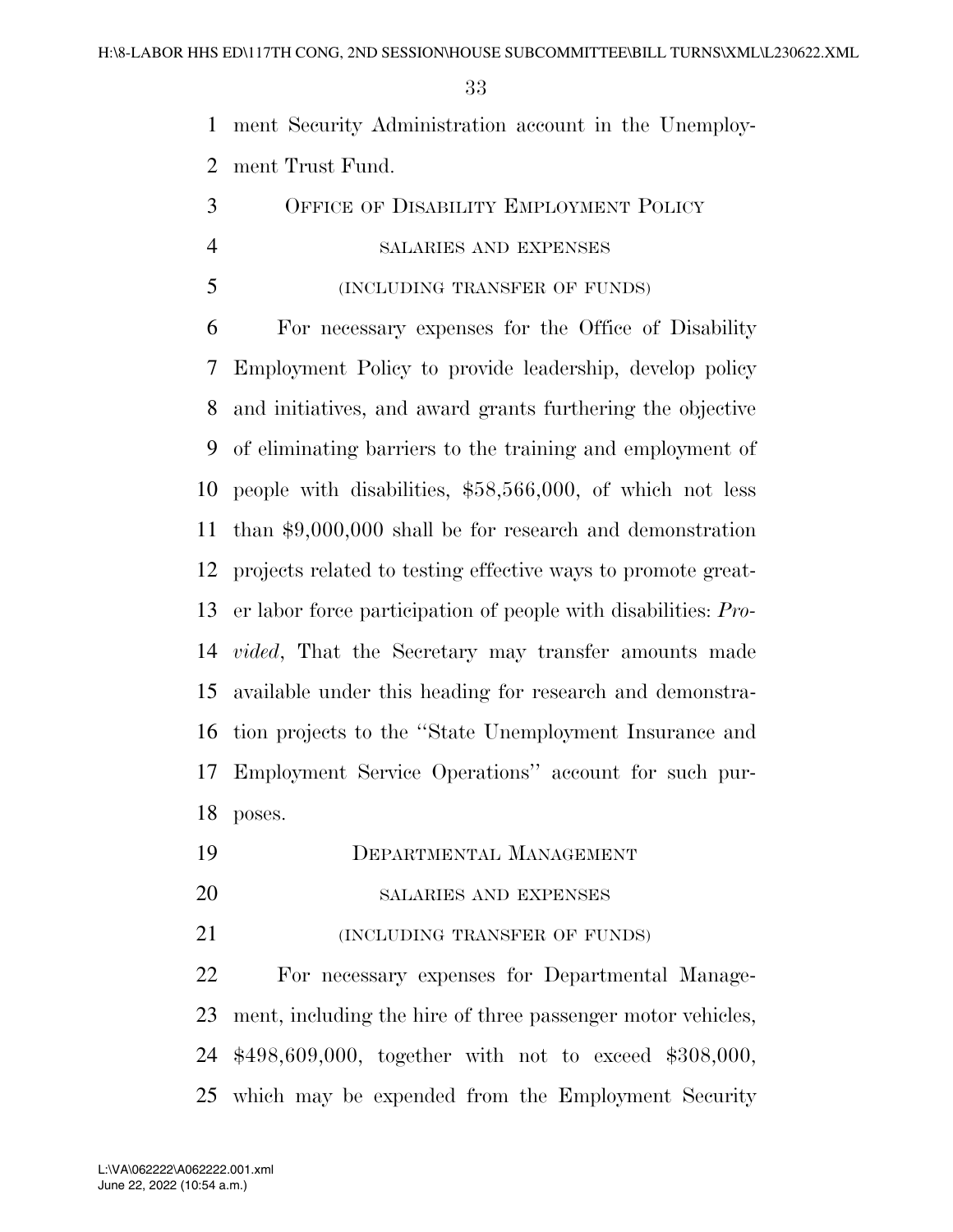Administration account in the Unemployment Trust Fund: *Provided*, That \$101,325,000 for the Bureau of International Labor Affairs shall be available for obliga- tion through December 31, 2023: *Provided further*, That funds available to the Bureau of International Labor Af- fairs may be used to administer or operate international labor activities, bilateral and multilateral technical assist- ance, and microfinance programs, by or through contracts, grants, subgrants and other arrangements: *Provided fur- ther*, That not less than \$40,500,000 shall be for programs to combat exploitative child labor internationally and not less than \$40,500,000 shall be used to implement model programs that address worker rights issues through tech- nical assistance in countries with which the United States has free trade agreements or trade preference programs: *Provided further*, That the Secretary of Labor may waive the application of section 505 of this Act to awards made from funds available to the Bureau of International Labor Affairs if the Secretary determines that the waiver is nec- essary to protect human health, safety, or welfare: *Pro- vided further*, That \$10,351,000 shall be used for program evaluation and shall be available for obligation through September 30, 2024: *Provided further*, That funds avail- able for program evaluation may be used to administer grants for the purpose of evaluation: *Provided further*,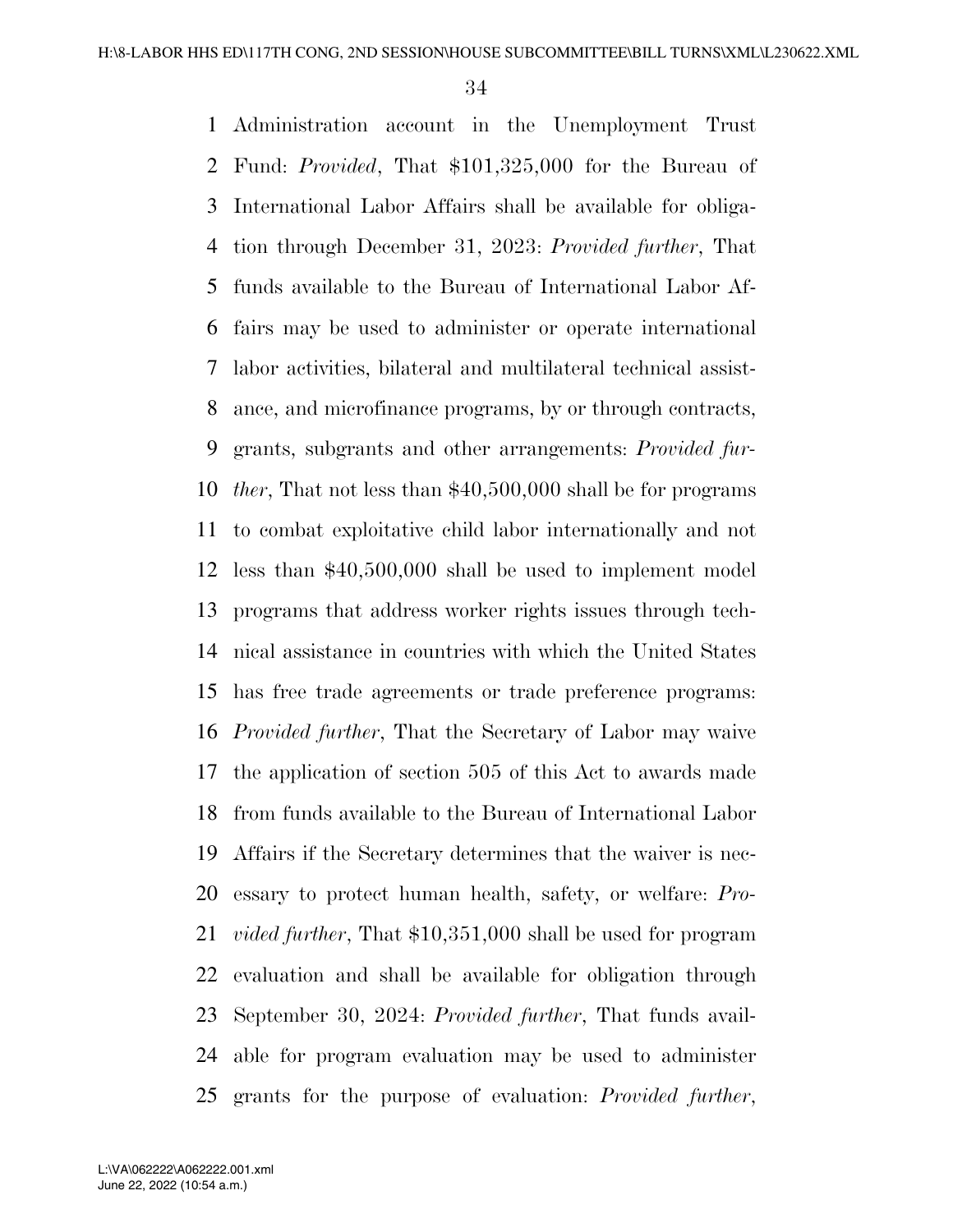That grants made for the purpose of evaluation shall be awarded through fair and open competition: *Provided fur- ther*, That funds available for program evaluation may be transferred to any other appropriate account in the De- partment for such purpose: *Provided further*, That the Committees on Appropriations of the House of Represent- atives and the Senate are notified at least 15 days in ad- vance of any transfer: *Provided further*, That the funds available to the Women's Bureau may be used for grants to serve and promote the interests of women in the work- force: *Provided further*, That of the amounts made avail- able to the Women's Bureau, not less than \$7,500,000 shall be used for grants authorized by the Women in Ap-prenticeship and Nontraditional Occupations Act.

VETERANS' EMPLOYMENT AND TRAINING

 Not to exceed \$268,341,000 may be derived from the Employment Security Administration account in the Un- employment Trust Fund to carry out the provisions of chapters 41, 42, and 43 of title 38, United States Code, of which—

 (1) \$183,000,000 is for Jobs for Veterans State grants under 38 U.S.C. 4102A(b)(5) to support dis- abled veterans' outreach program specialists under section 4103A of such title and local veterans' em-ployment representatives under section 4104(b) of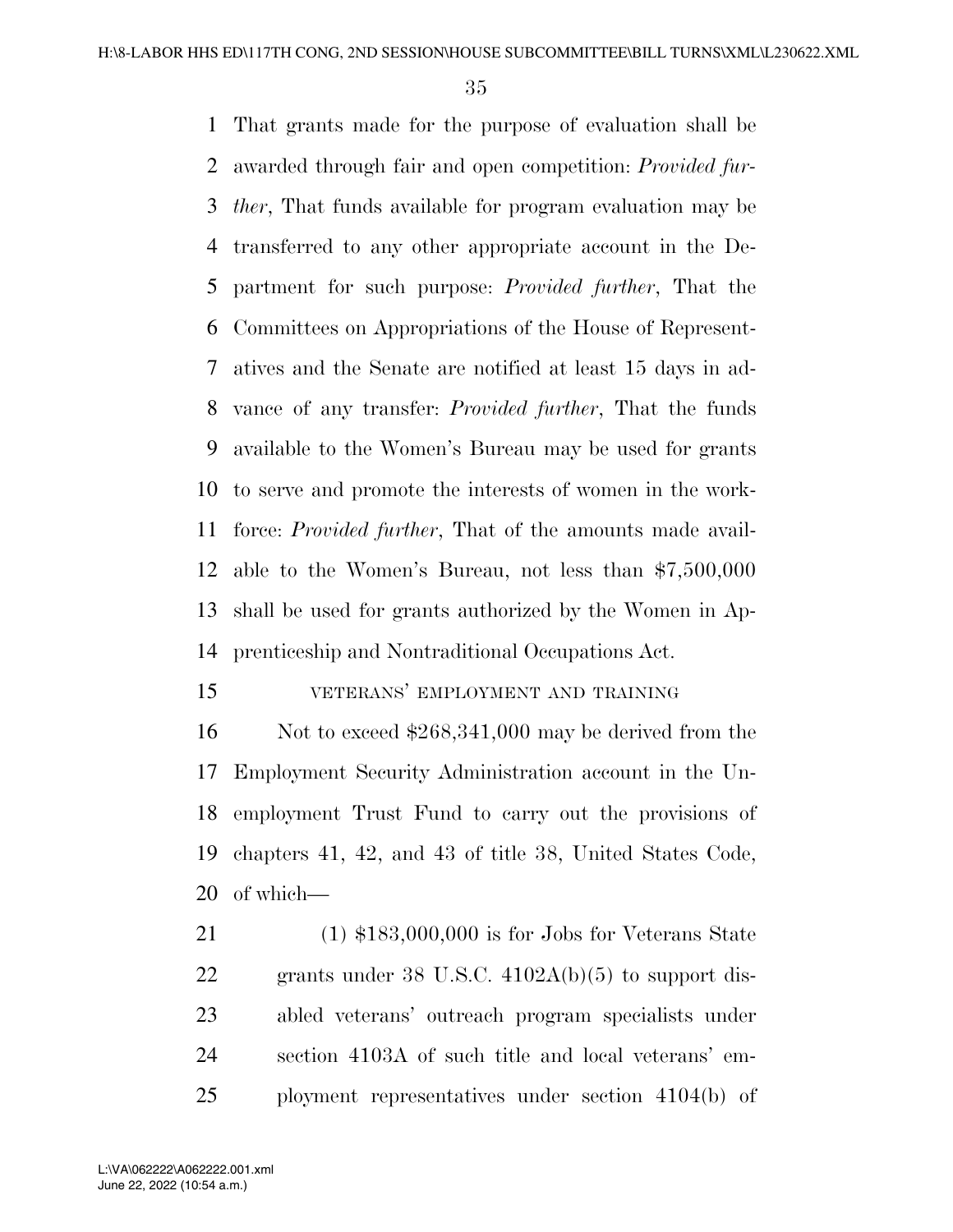such title, and for the expenses described in section  $4102A(b)(5)(C)$ , which shall be available for expend- iture by the States through September 30, 2025, and not to exceed 3 percent for the necessary Fed- eral expenditures for data systems and contract sup- port to allow for the tracking of participant and per- formance information: *Provided*, That, in addition, such funds may be used to support such specialists and representatives in the provision of services to transitioning members of the Armed Forces who have participated in the Transition Assistance Pro- gram and have been identified as in need of inten- sive services, to members of the Armed Forces who are wounded, ill, or injured and receiving treatment in military treatment facilities or warrior transition units, and to the spouses or other family caregivers of such wounded, ill, or injured members, and to Gold Star spouses;

 (2) \$32,379,000 is for carrying out the Transi- tion Assistance Program under 38 U.S.C. 4113 and 21 10 U.S.C. 1144;

 (3) \$49,548,000 is for Federal administration of chapters 41, 42, and 43 of title 38, and sections 2021, 2021A and 2023 of title 38, United States Code: *Provided*, That, up to \$500,000 may be used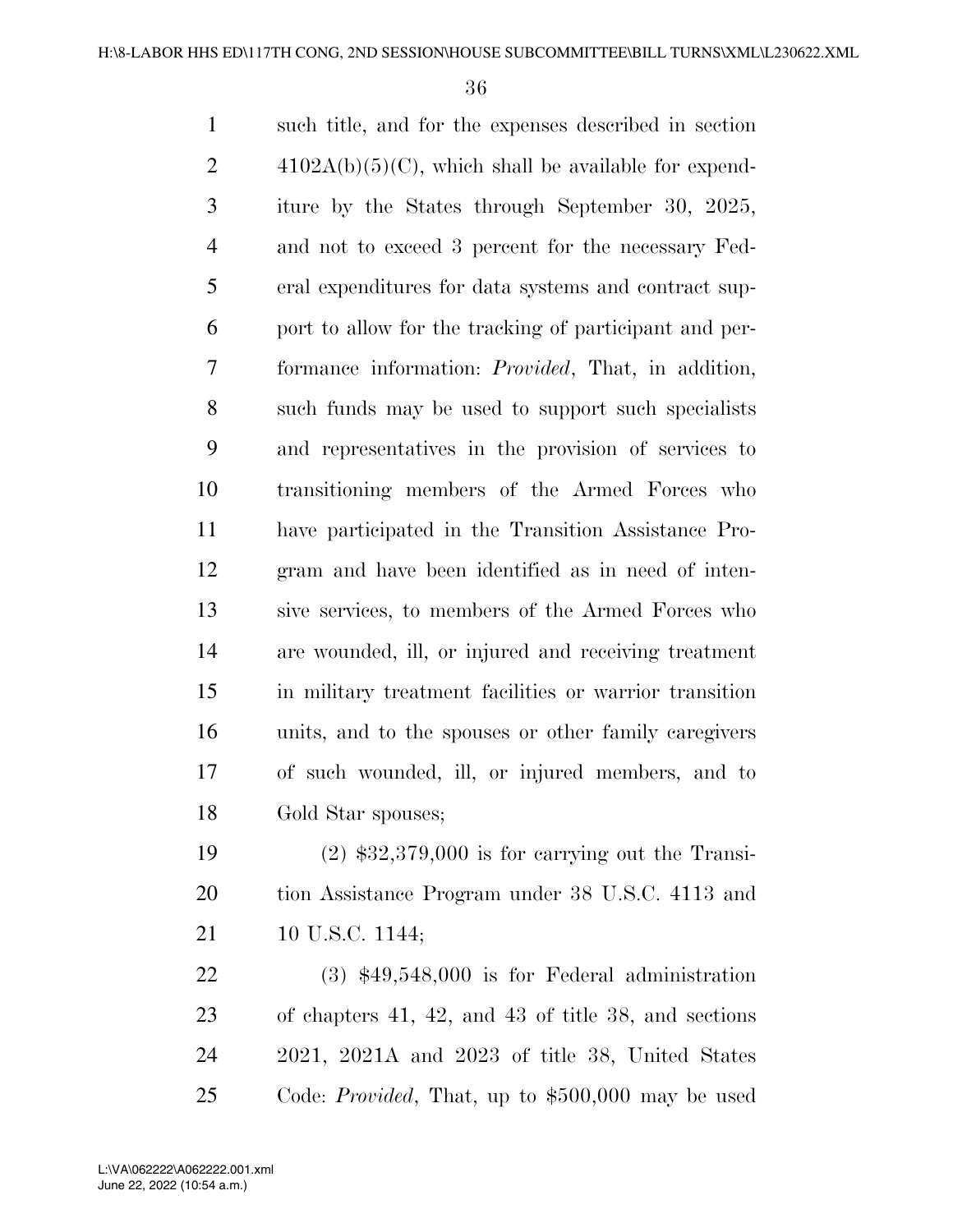- to carry out the Hire VETS Act (division O of Pub-
- 2 lie Law  $115-31$ ; and
- (4) \$3,414,000 is for the National Veterans' Employment and Training Services Institute under 38 U.S.C. 4109:

 *Provided*, That the Secretary may reallocate among the appropriations provided under paragraphs (1) through (4) above an amount not to exceed 3 percent of the appropria-tion from which such reallocation is made.

 In addition, from the General Fund of the Treasury, \$70,500,000 is for carrying out programs to assist home- less veterans and veterans at risk of homelessness who are transitioning from certain institutions under sections 2021, 2021A, and 2023 of title 38, United States Code: *Provided*, That notwithstanding subsections (c)(3) and (d) of section 2023, the Secretary may award grants through September 30, 2023, to provide services under such sec- tion: *Provided further*, That services provided under sec- tions 2021 or under 2021A may include, in addition to services to homeless veterans described in section  $21\quad2002(a)(1)$ , services to veterans who were homeless at some point within the 60 days prior to program entry or veterans who are at risk of homelessness within the next 60 days, and that services provided under section 2023 may include, in addition to services to the individuals de-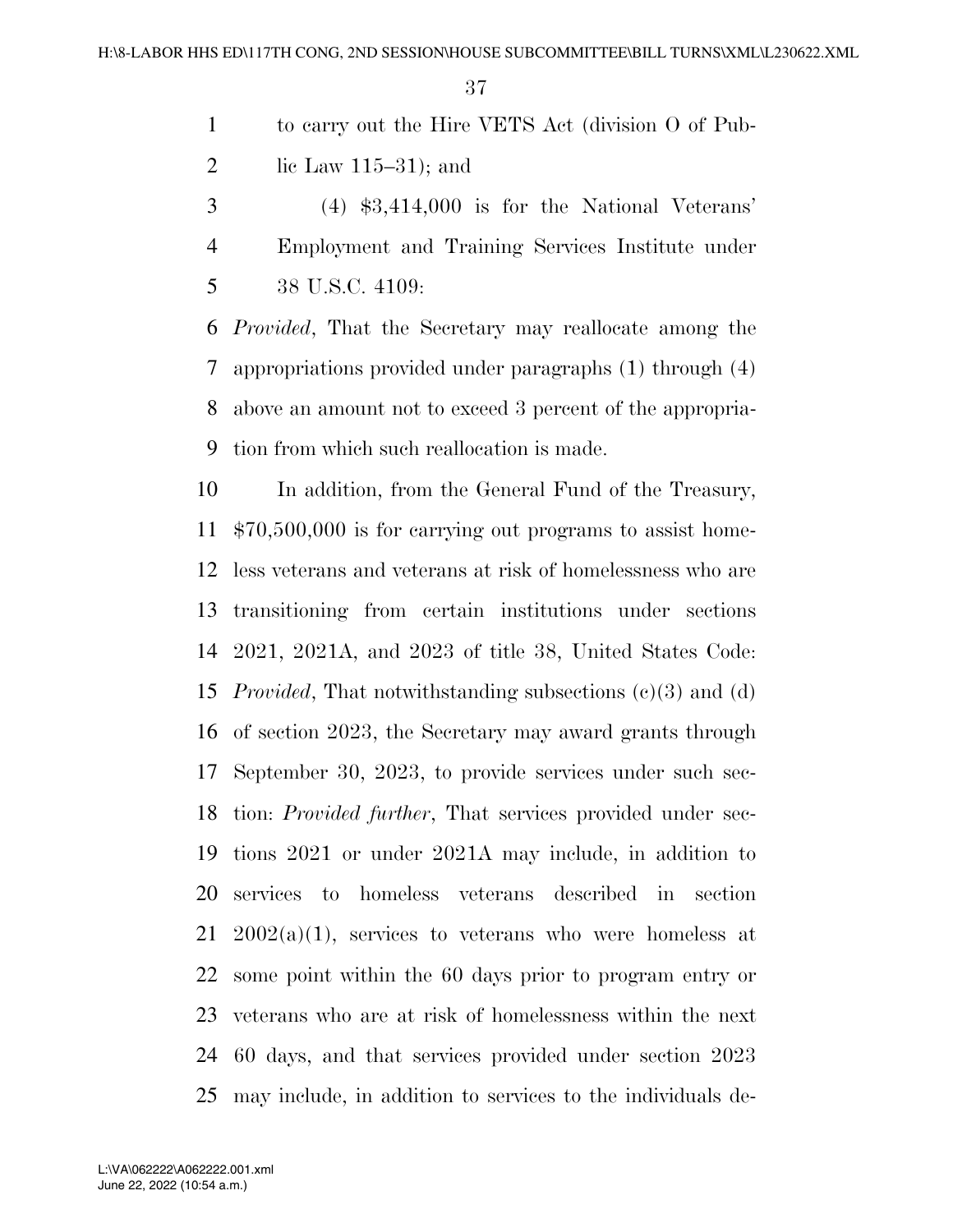scribed in subsection (e) of such section, services to vet- erans recently released from incarceration who are at risk of homelessness: *Provided further*, That notwithstanding paragraph (3) under this heading, funds appropriated in this paragraph may be used for data systems and contract support to allow for the tracking of participant and per- formance information: *Provided further*, That notwith-8 standing sections  $2021(e)(2)$  and  $2021A(f)(2)$  of title 38, United States Code, such funds shall be available for ex-penditure pursuant to 31 U.S.C. 1553.

 In addition, fees may be assessed and deposited in the HIRE Vets Medallion Award Fund pursuant to sec- tion 5(b) of the HIRE Vets Act, and such amounts shall be available to the Secretary to carry out the HIRE Vets Medallion Award Program, as authorized by such Act, and shall remain available until expended: *Provided*, That such sums shall be in addition to any other funds available for such purposes, including funds available under paragraph (3) of this heading: *Provided further*, That section 2(d) of division O of the Consolidated Appropriations Act, 2017 (Public Law 115–31; 38 U.S.C. 4100 note ) shall not apply.

#### 23 IT MODERNIZATION

 For necessary expenses for Department of Labor cen-tralized infrastructure technology investment activities re-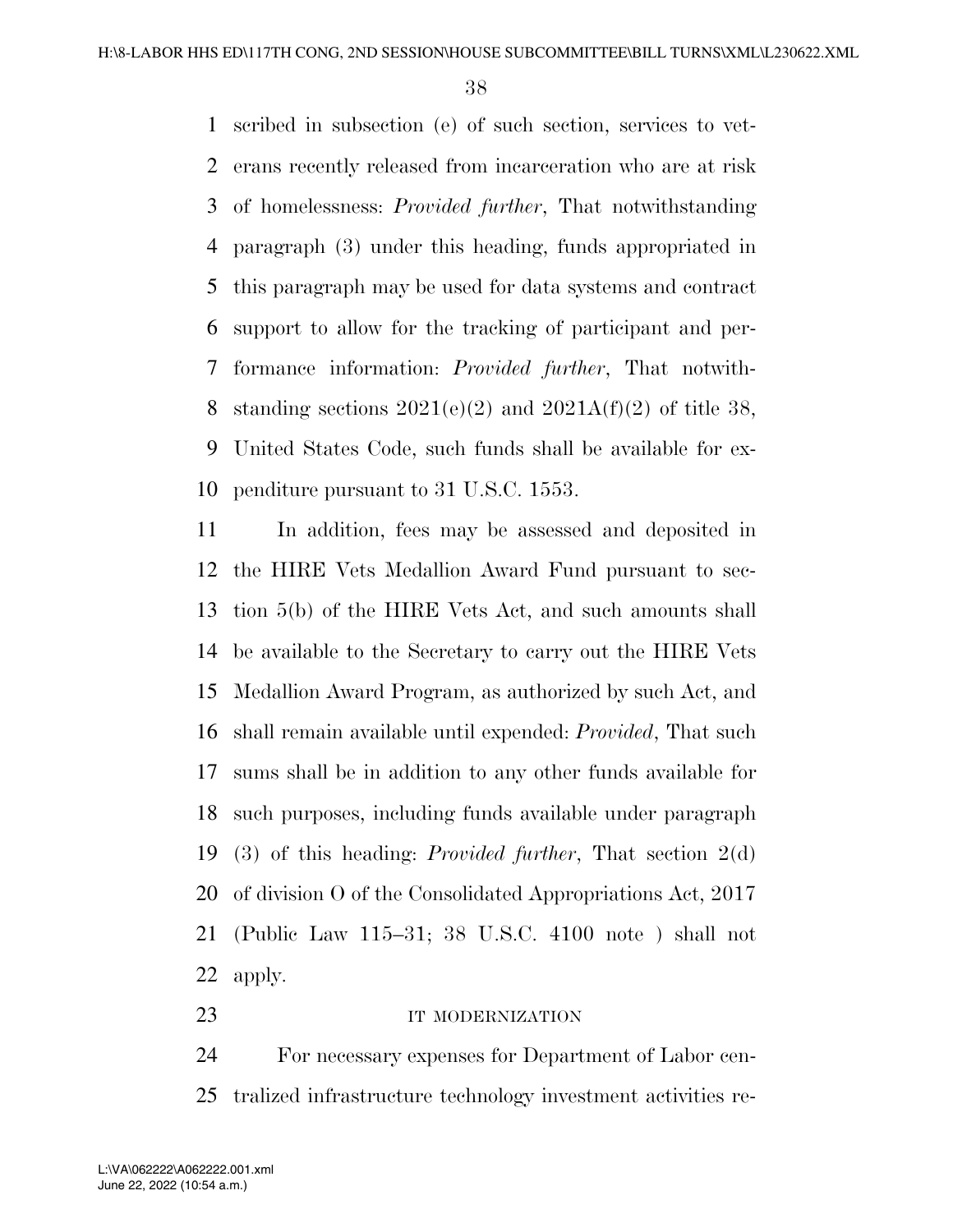lated to support systems and modernization, \$38,269,000,

which shall be available through September 30, 2024.

OFFICE OF INSPECTOR GENERAL

 For salaries and expenses of the Office of Inspector General in carrying out the provisions of the Inspector General Act of 1978, \$93,187,000, together with not to exceed \$5,841,000 which may be expended from the Em- ployment Security Administration account in the Unem-ployment Trust Fund.

GENERAL PROVISIONS

 SEC. 101. None of the funds appropriated by this Act for the Job Corps shall be used to pay the salary and bo- nuses of an individual, either as direct costs or any prora- tion as an indirect cost, at a rate in excess of Executive Level II.

16 (TRANSFER OF FUNDS)

 SEC. 102. Not to exceed 1 percent of any discre- tionary funds (pursuant to the Balanced Budget and Emergency Deficit Control Act of 1985) which are appro- priated for the current fiscal year for the Department of Labor in this Act may be transferred between a program, project, or activity, but no such program, project, or activ- ity shall be increased by more than 3 percent by any such transfer: *Provided*, That the transfer authority granted by this section shall not be used to create any new program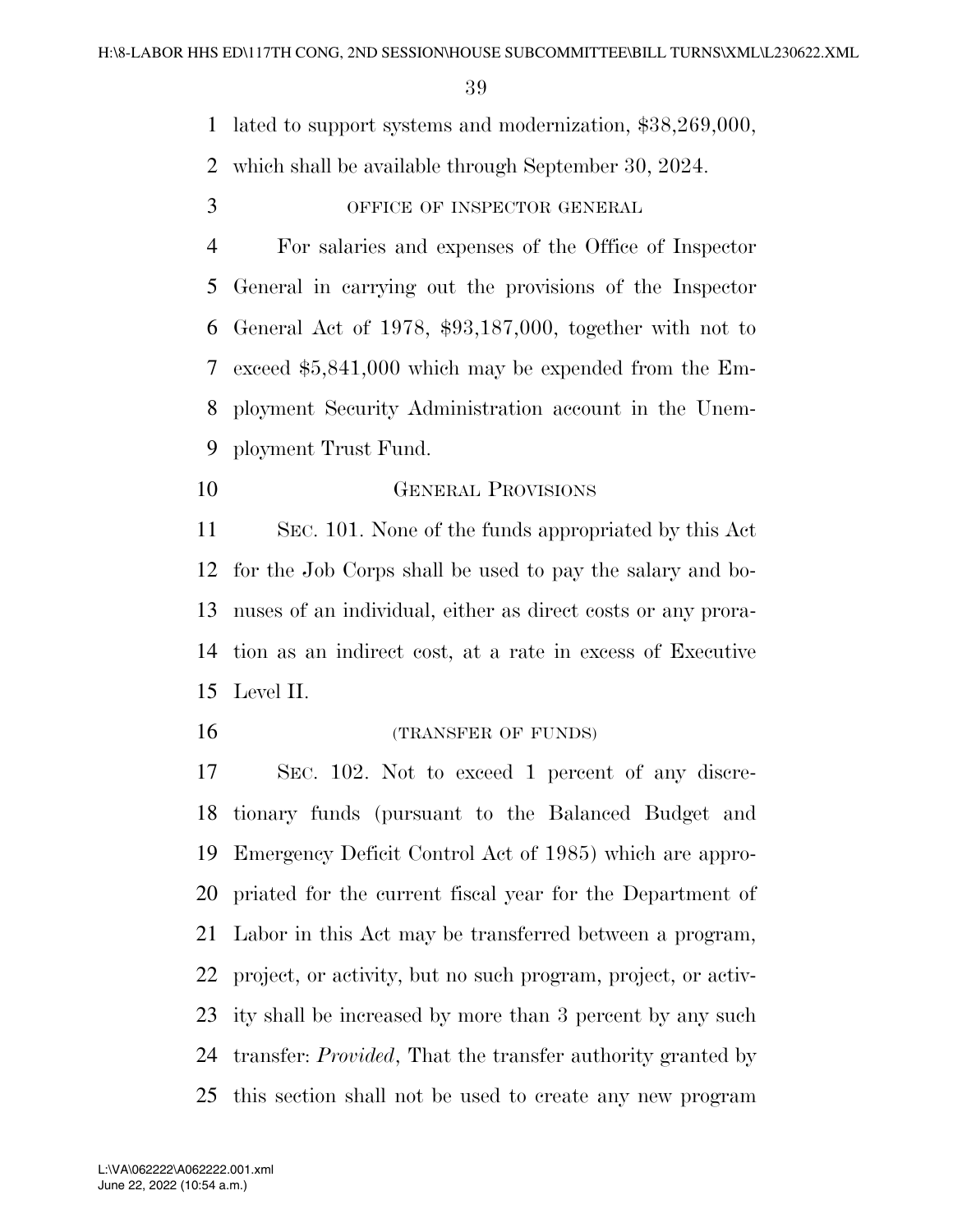or to fund any project or activity for which no funds are provided in this Act: *Provided further*, That the Commit- tees on Appropriations of the House of Representatives and the Senate are notified at least 15 days in advance of any transfer.

 SEC. 103. In accordance with Executive Order 13126, none of the funds appropriated or otherwise made available pursuant to this Act shall be obligated or ex- pended for the procurement of goods mined, produced, manufactured, or harvested or services rendered, in whole or in part, by forced or indentured child labor in industries and host countries already identified by the United States Department of Labor prior to enactment of this Act.

 SEC. 104. Except as otherwise provided in this sec- tion, none of the funds made available to the Department of Labor for grants under section 414(c) of the American Competitiveness and Workforce Improvement Act of 1998 (29 U.S.C. 2916a) may be used for any purpose other than competitive grants for training individuals who are older than 16 years of age and are not currently enrolled in school within a local educational agency in the occupa- tions and industries for which employers are using H–1B visas to hire foreign workers, and the related activities necessary to support such training.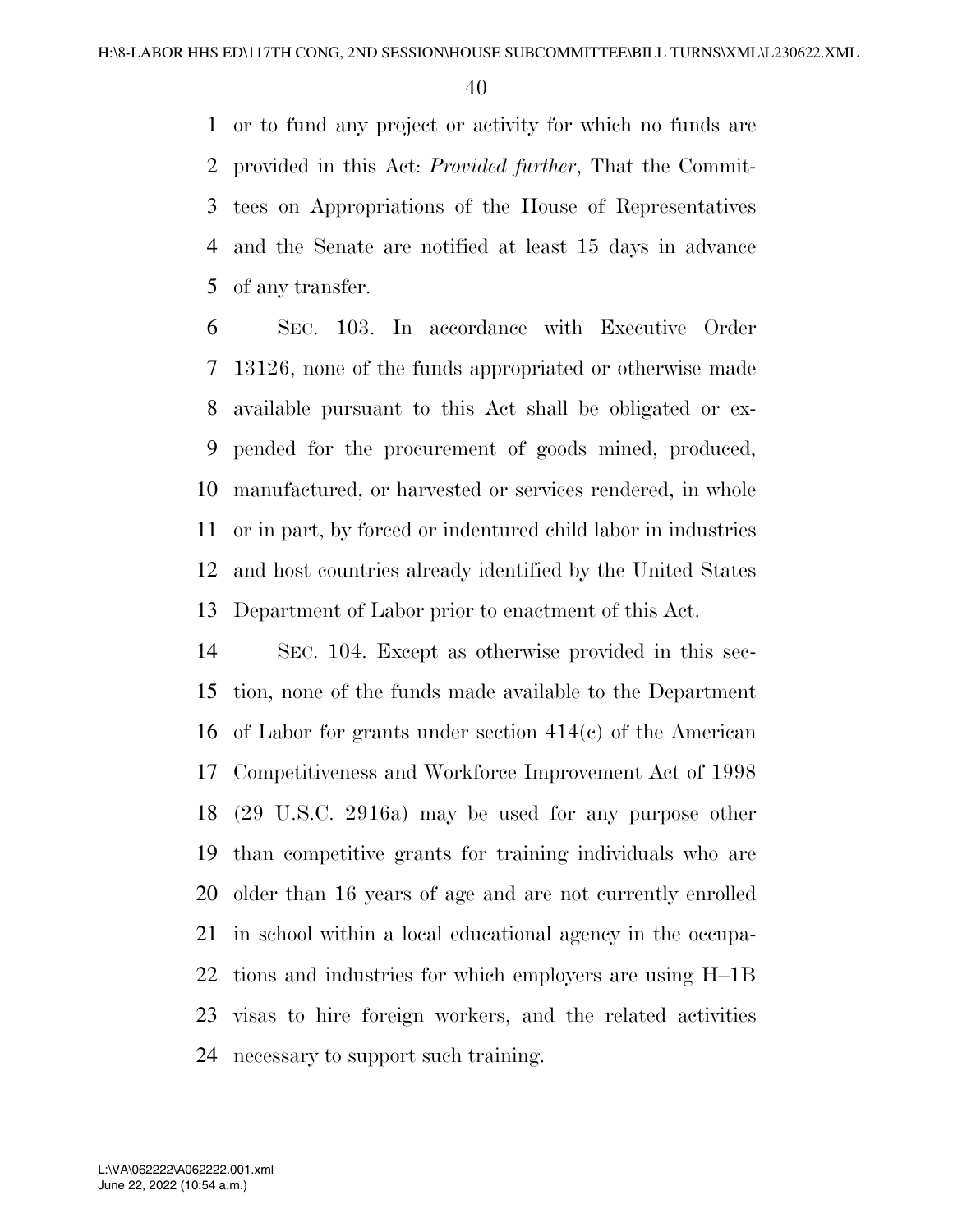SEC. 105. None of the funds made available by this Act under the heading ''Employment and Training Ad- ministration'' shall be used by a recipient or subrecipient of such funds to pay the salary and bonuses of an indi- vidual, either as direct costs or indirect costs, at a rate in excess of Executive Level II. This limitation shall not apply to vendors providing goods and services as defined in Office of Management and Budget Circular A–133. Where States are recipients of such funds, States may es- tablish a lower limit for salaries and bonuses of those re- ceiving salaries and bonuses from subrecipients of such funds, taking into account factors including the relative cost-of-living in the State, the compensation levels for comparable State or local government employees, and the size of the organizations that administer Federal pro- grams involved including Employment and Training Ad-ministration programs.

# 18 (TRANSFER OF FUNDS)

 SEC. 106. (a) Notwithstanding section 102, the Sec- retary may transfer funds made available to the Employ- ment and Training Administration by this Act, either di- rectly or through a set-aside, for technical assistance serv- ices to grantees to ''Program Administration'' when it is determined that those services will be more efficiently per-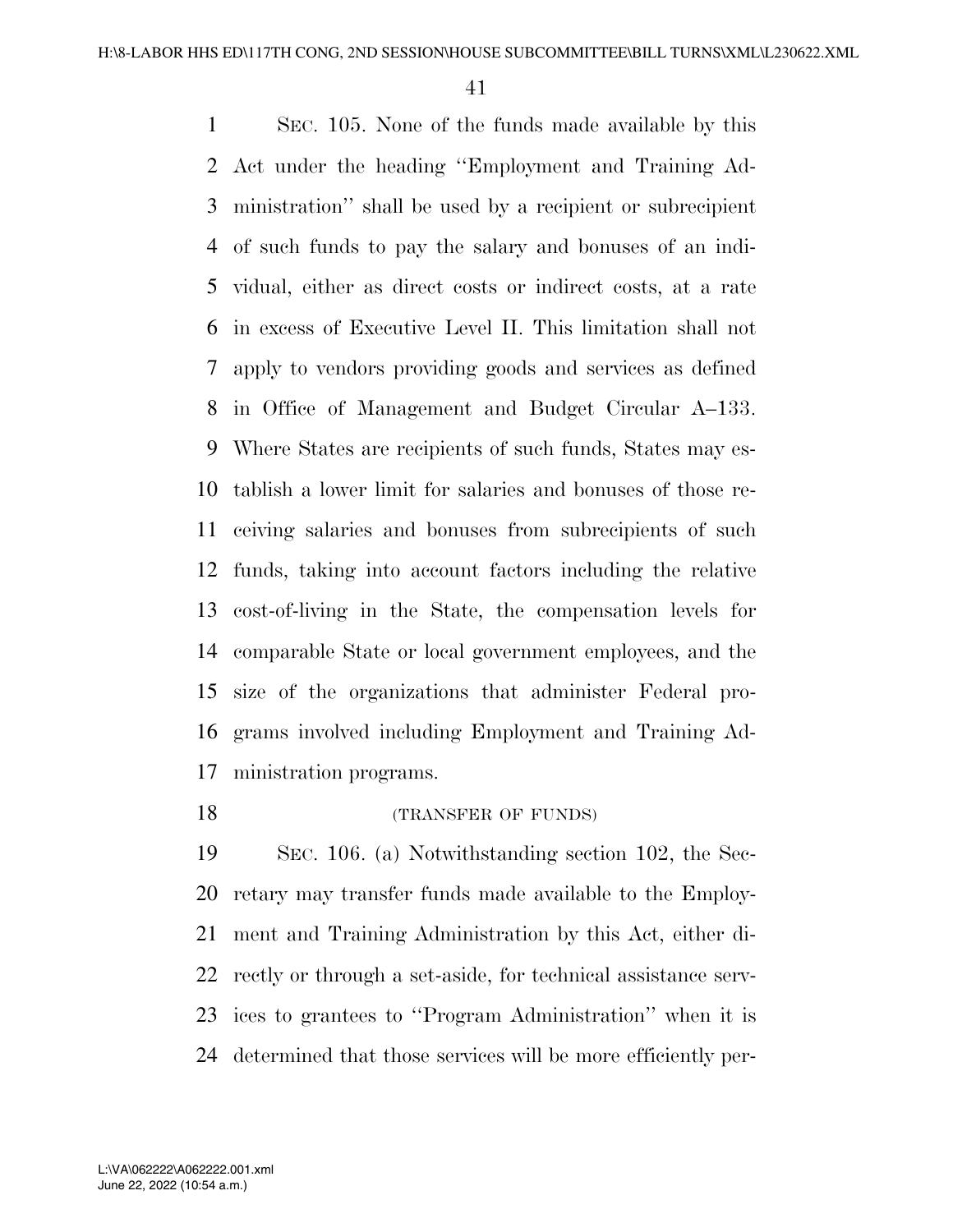formed by Federal employees: *Provided*, That this section shall not apply to section 171 of the WIOA.

- (b) Notwithstanding section 102, the Secretary may transfer not more than 0.5 percent of each discretionary appropriation made available to the Employment and Training Administration by this Act to ''Program Admin- istration'' in order to carry out program integrity activities relating to any of the programs or activities that are fund- ed under any such discretionary appropriations: *Provided*, That notwithstanding section 102 and the preceding pro- viso, the Secretary may transfer not more than 0.5 percent of funds made available in paragraphs (1) and (2) of the ''Office of Job Corps'' account to paragraph (3) of such account to carry out program integrity activities related to the Job Corps program: *Provided further*, That funds transferred under this subsection shall be available to the Secretary to carry out program integrity activities directly or through grants, cooperative agreements, contracts and other arrangements with States and other appropriate en- tities: *Provided further*, That funds transferred under the authority provided by this subsection shall be available for obligation through September 30, 2024.
- 

23 (TRANSFER OF FUNDS)

 SEC. 107. (a) The Secretary may reserve not more than 0.75 percent from each appropriation made available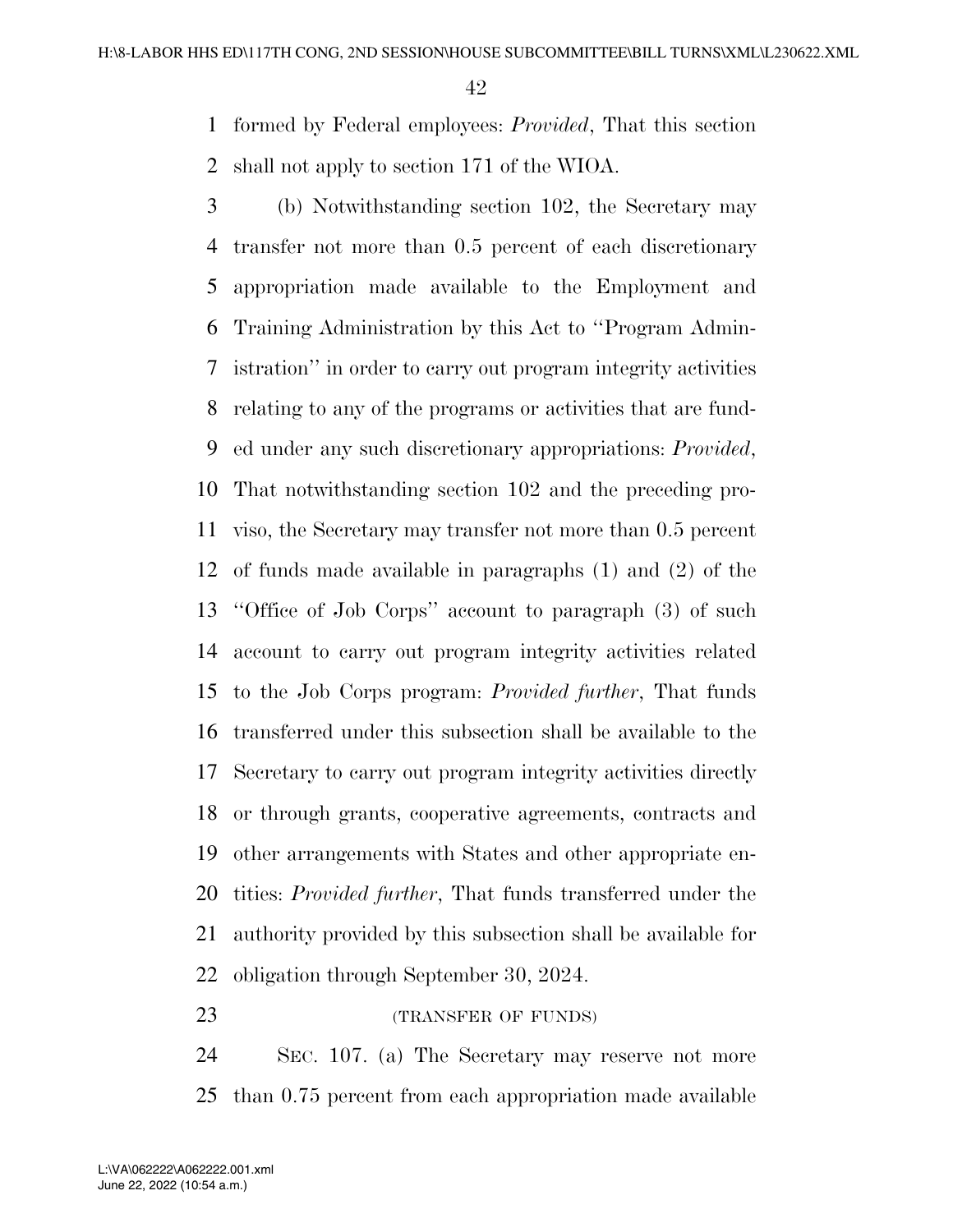in this Act identified in subsection (b) in order to carry out evaluations of any of the programs or activities that are funded under such accounts. Any funds reserved under this section shall be transferred to ''Departmental Man- agement'' for use by the Office of the Chief Evaluation Officer within the Department of Labor, and shall be available for obligation through September 30, 2024: *Pro- vided*, That such funds shall only be available if the Chief Evaluation Officer of the Department of Labor submits a plan to the Committees on Appropriations of the House of Representatives and the Senate describing the evalua- tions to be carried out 15 days in advance of any transfer. (b) The accounts referred to in subsection (a) are: ''Training and Employment Services'', ''Job Corps'', ''Community Service Employment for Older Americans'', ''State Unemployment Insurance and Employment Service Operations'', ''Employee Benefits Security Administra- tion'', ''Office of Workers' Compensation Programs'', ''Wage and Hour Division'', ''Office of Federal Contract Compliance Programs'', ''Office of Labor Management Standards'', ''Occupational Safety and Health Adminis- tration'', ''Mine Safety and Health Administration'', ''Of- fice of Disability Employment Policy'', funding made available to the ''Bureau of International Labor Affairs'' and ''Women's Bureau'' within the ''Departmental Man-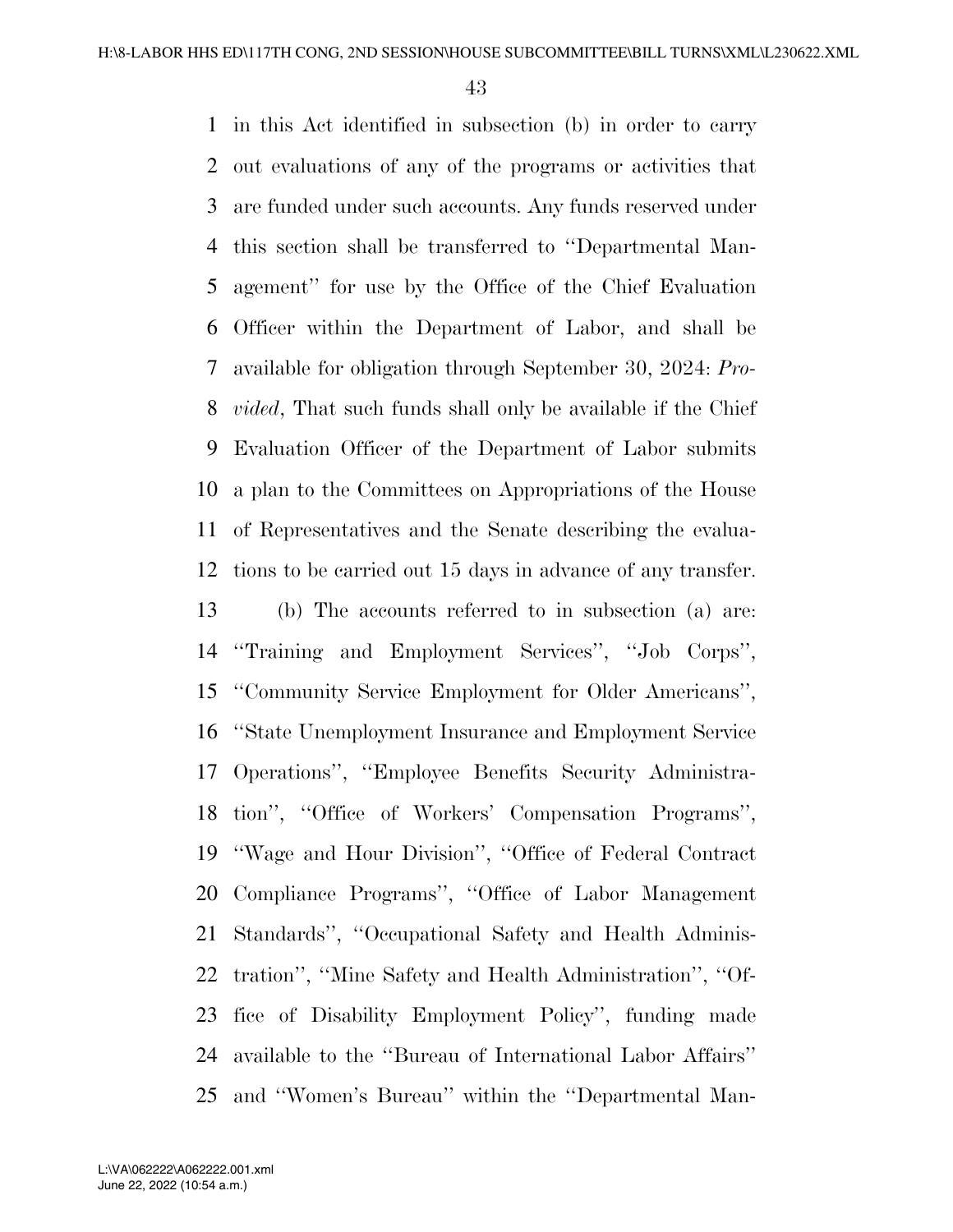agement, Salaries and Expenses'' account, and ''Veterans'

Employment and Training''.

 SEC. 108. Notwithstanding any other provision of law, the Secretary may furnish through grants, coopera- tive agreements, contracts, and other arrangements, up to \$2,000,000 of excess personal property, at a value deter- mined by the Secretary, to apprenticeship programs for the purpose of training apprentices in those programs.

 SEC. 109. (a) The Act entitled ''An Act to create a Department of Labor'', approved March 4, 1913 (37 Stat. 736, chapter 141) shall be applied as if the following text is part of such Act:

# **''SEC. 12. SECURITY DETAIL.**

 ''(a) IN GENERAL.—The Secretary of Labor is au- thorized to employ law enforcement officers or special agents to—

 $\langle (1) \rangle$  provide protection for the Secretary of Labor during the workday of the Secretary and dur- ing any activity that is preliminary or postliminary to the performance of official duties by the Sec-retary;

22  $\langle \langle 2 \rangle$  provide protection, incidental to the protec- tion provided to the Secretary, to a member of the immediate family of the Secretary who is partici-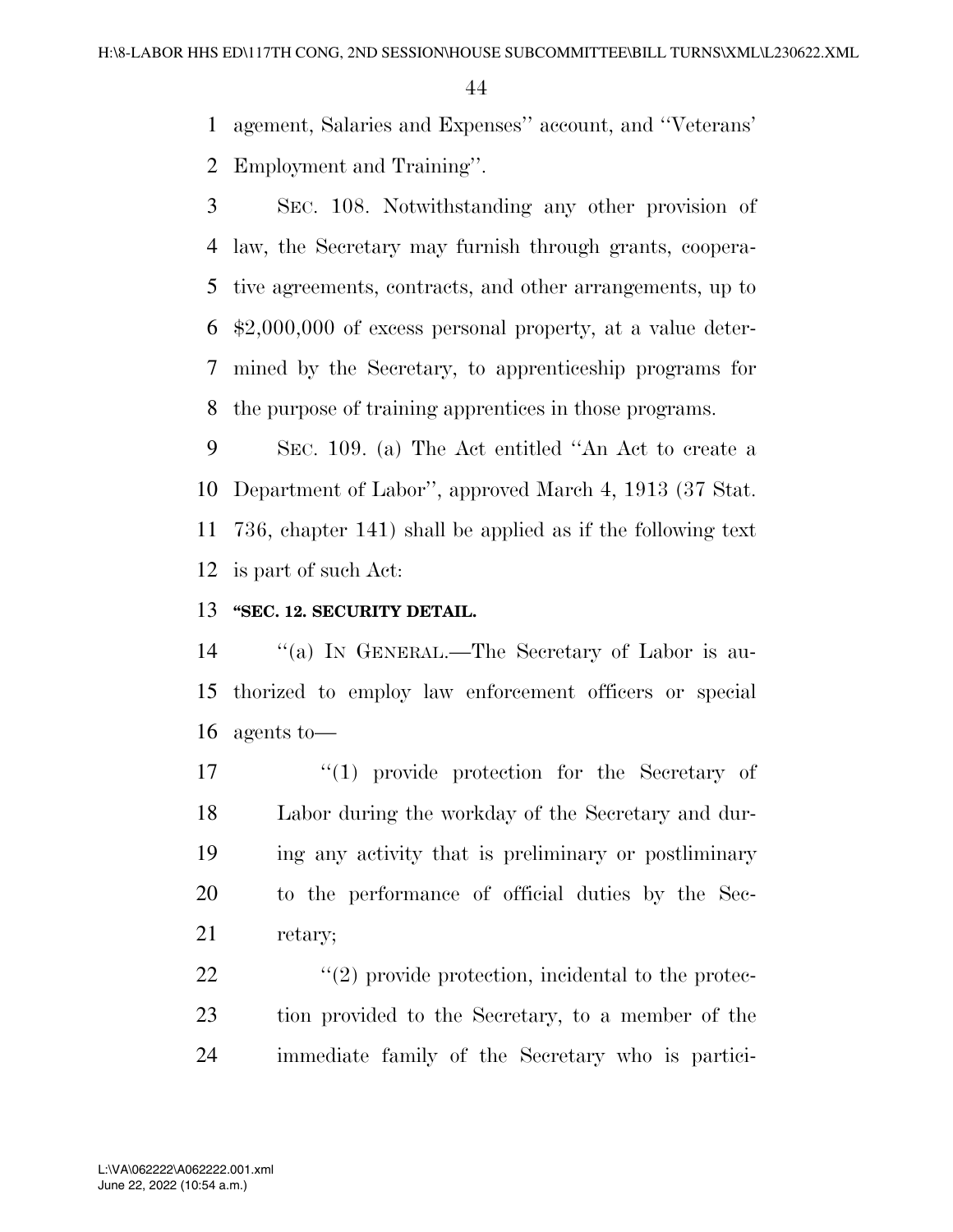pating in an activity or event relating to the official duties of the Secretary;

 ''(3) provide continuous protection to the Sec- retary (including during periods not described in paragraph (1)) and to the members of the imme- diate family of the Secretary if there is a significant and articulable threat of physical harm, in accord- ance with guidelines established by the Secretary; and

10 ''(4) provide protection to the Deputy Secretary of Labor in the performance of official duties at a public event outside of the United States if there is a significant and articulable threat of physical harm and protective services are not provided as part of an official U.S. visit.

 ''(b) AUTHORITIES.—The Secretary of Labor may authorize a law enforcement officer or special agent em- ployed under subsection (a), for the purpose of performing the duties authorized under subsection (a), to—

20  $\frac{((1) \text{ carry firearms})}{(1) \text{ carry firearms}}$ 

21  $\frac{u(2)}{2}$  make arrests without a warrant for any of- fense against the United States committed in the presence of such officer or special agent;

24  $(3)$  perform protective intelligence work, in-cluding identifying and mitigating potential threats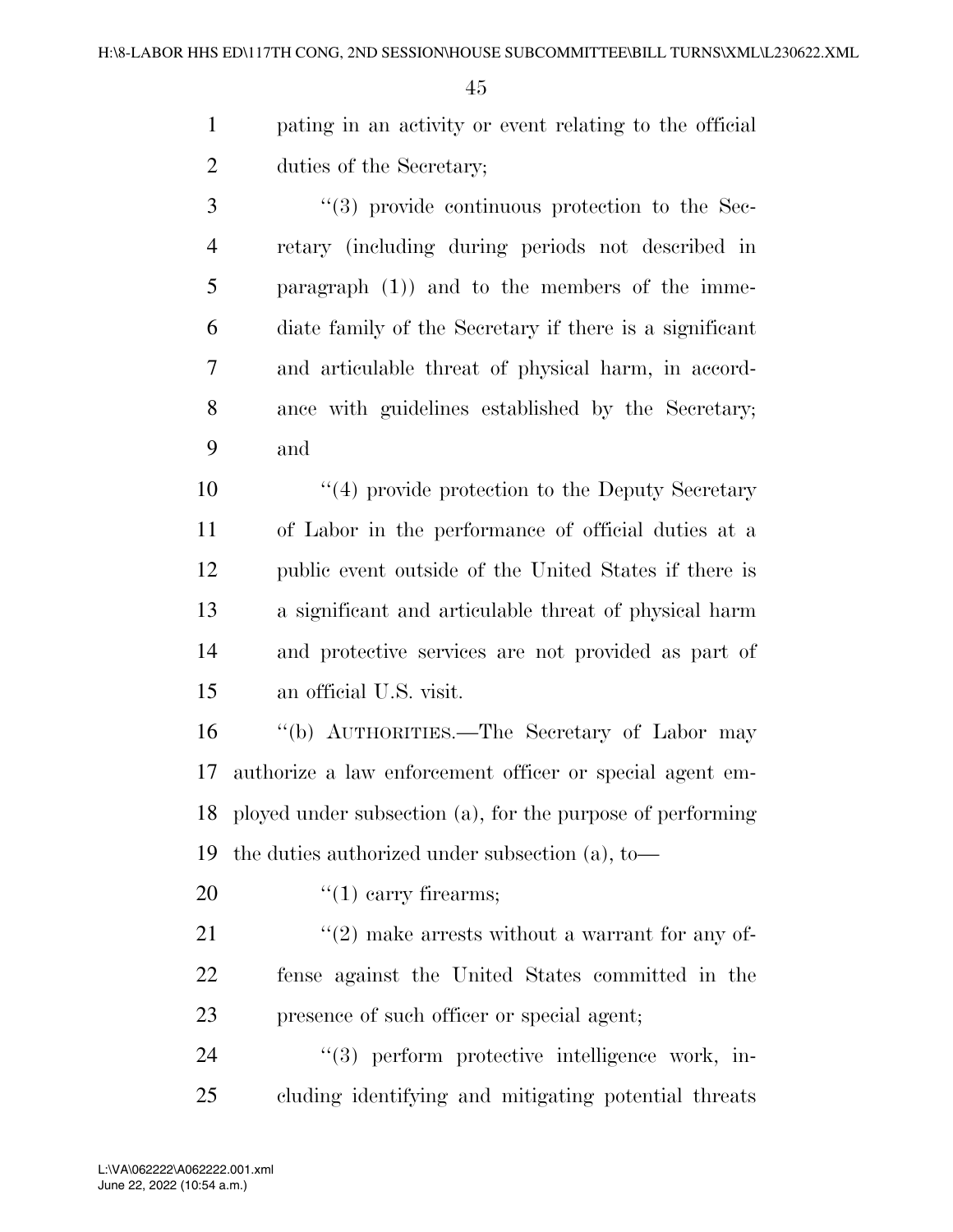| $\mathbf{1}$   | and conducting advance work to review security mat-          |
|----------------|--------------------------------------------------------------|
| $\overline{2}$ | ters relating to sites and events;                           |
| 3              | $(4)$ coordinate with local law enforcement                  |
| $\overline{4}$ | agencies; and                                                |
| 5              | $\cdot\cdot$ (5) initiate criminal and other investigations  |
| 6              | into potential threats to the security of the Sec-           |
| 7              | retary, in coordination with the Inspector General of        |
| 8              | the Department of Labor.                                     |
| 9              | "(c) COMPLIANCE WITH GUIDELINES.—A law en-                   |
| 10             | forcement officer or special agent employed under sub-       |
| 11             | section (a) shall exercise any authority provided under this |
| 12             | section in accordance with any-                              |
| 13             | $\lq(1)$ guidelines issued by the Attorney General;          |
| 14             | and                                                          |
| 15             | $"(2)$ guidelines prescribed by the Secretary of             |
| 16             | Labor.".                                                     |
| 17             | (b) This section shall be effective on the date of en-       |
| 18             | actment of this Act.                                         |
| 19             | SEC. 110. The Secretary is authorized to dispose of          |
| 20             | or divest, by any means the Secretary determines appro-      |
| 21             | priate, including an agreement or partnership to construct   |
| 22             | a new Job Corps center, all or a portion of the real prop-   |
| 23             | erty on which the Treasure Island Job Corps Center is        |
| 24             | situated. Any sale or other disposition will not be subject  |
| 25             | to any requirement of any Federal law or regulation relat-   |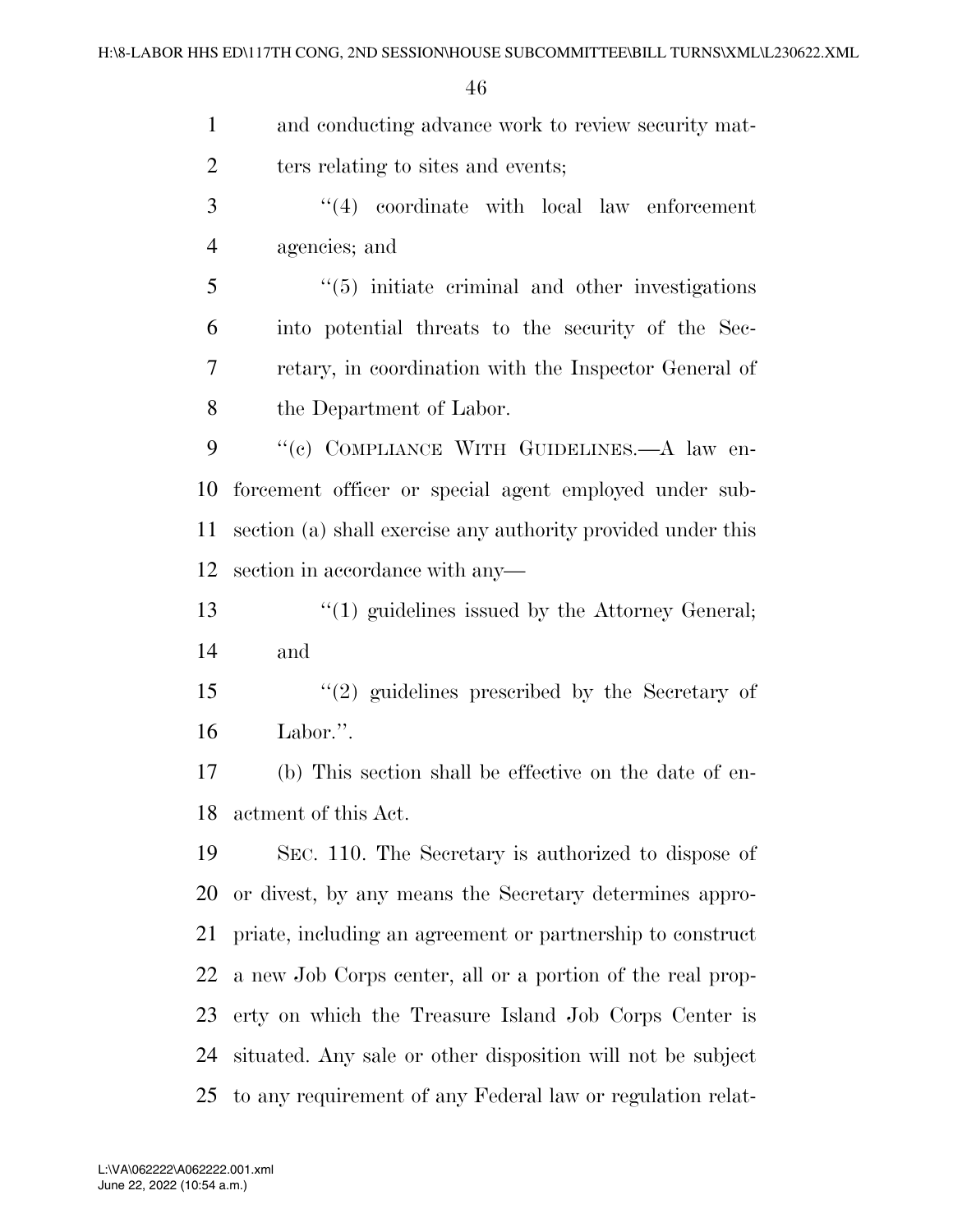ing to the disposition of Federal real property, including but not limited to subchapter III of chapter 5 of title 40 of the United States Code and subchapter V of chapter 119 of title 42 of the United States Code. The net pro- ceeds of such a sale shall be transferred to the Secretary, which shall be available until expended to carry out the Job Corps Program on Treasure Island.

 SEC. 111. None of the funds made available by this Act may be used to—

 (1) alter or terminate the Interagency Agree- ment between the United States Department of Labor and the United States Department of Agri-culture; or

 (2) close any of the Civilian Conservation Cen- ters, except if such closure is necessary to prevent the endangerment of the health and safety of the students, the capacity of the program is retained, and the requirements of section 159(j) of the WIOA are met.

 SEC. 112. None of the funds made available by this Act may be used to implement or enforce the final rule entitled ''Wagner-Peyser Act Staffing Flexibility'' pub- lished by the Department of Labor in the Federal Register on January 6, 2020.

June 22, 2022 (10:54 a.m.) L:\VA\062222\A062222.001.xml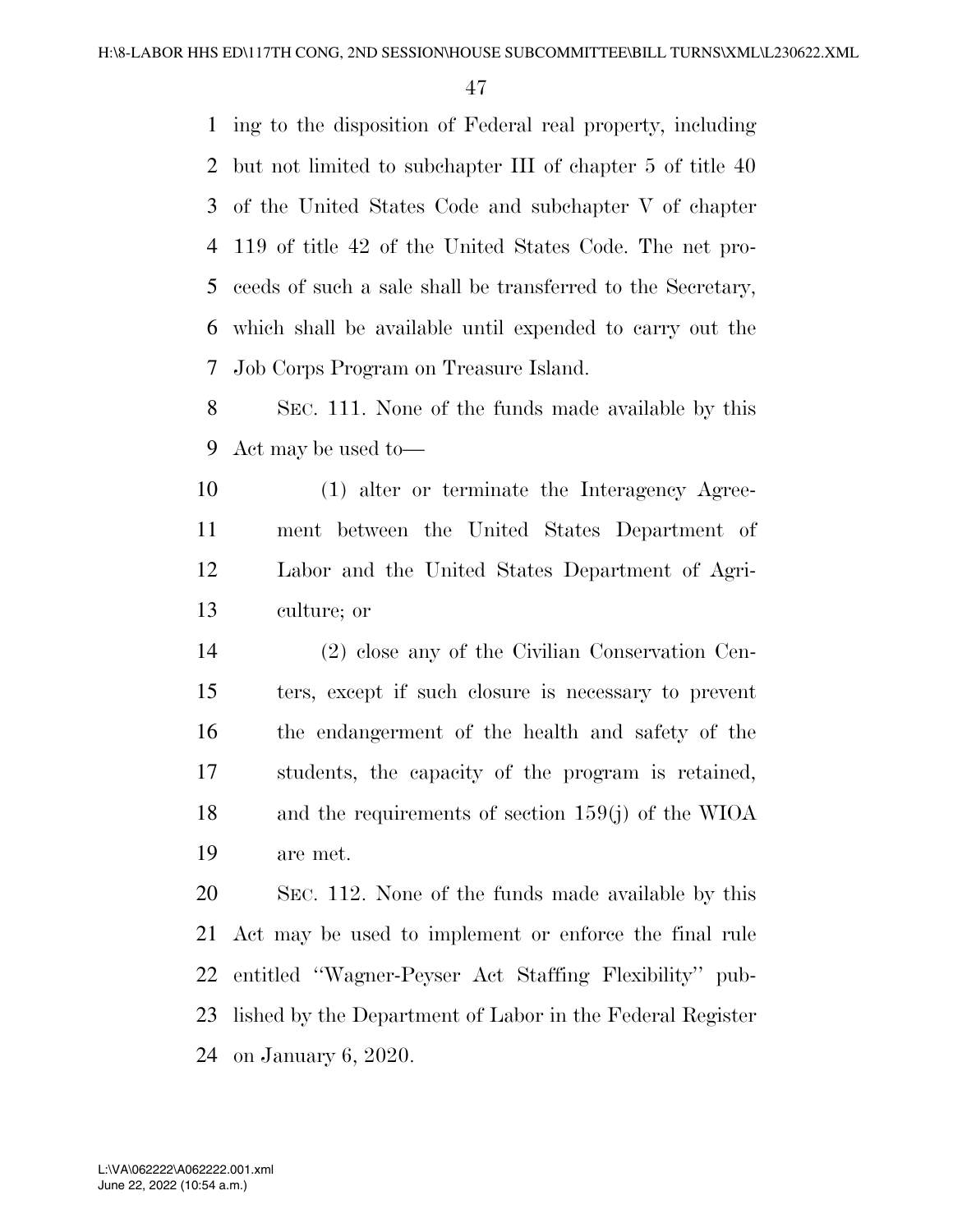| $\mathbf{1}$   | SEC. 113. None of the funds made available by this               |
|----------------|------------------------------------------------------------------|
| 2              | Act may be used to implement or enforce subpart B of             |
| 3              | part 29 of title 29, Code of Federal Regulations (relating       |
| $\overline{4}$ | to Standards Recognition Entities of Industry Recognized         |
| 5              | Apprenticeship Programs).                                        |
| 6              | This title may be cited as the "Department of Labor"             |
| 7              | Appropriations Act, 2023".                                       |
| 8              | TITLE II                                                         |
| 9              | DEPARTMENT OF HEALTH AND HUMAN                                   |
| 10             | <b>SERVICES</b>                                                  |
| 11             | <b>HEALTH RESOURCES AND SERVICES ADMINISTRATION</b>              |
| 12             | PRIMARY HEALTH CARE                                              |
| 13             | For carrying out titles II and III of the Public Health          |
| 14             | Service Act (referred to in this Act as the "PHS Act")           |
| 15             | with respect to primary health care and the Native Hawai-        |
| 16             | ian Health Care Act of 1988, \$1,946,772,000: Provided,          |
| 17             | That $$50,000,000$ shall be available for the purpose of         |
| 18             | making grants to support school-based health centers as          |
| 19             | authorized under section 399Z-1 of the PHS Act (42               |
| 20             | U.S.C. 280h-5): <i>Provided further</i> , That no more than      |
| 21             | $$1,000,000$ shall be available until expended for carrying      |
| 22             | out the provisions of section $2240$ of the PHS Act: Pro-        |
| 23             | <i>vided further</i> , That no more than $$120,000,000$ shall be |
| 24             | available until expended for carrying out subsections (g)        |
| 25             | through $(n)$ and $(q)$ of section 224 of the PHS Act, and       |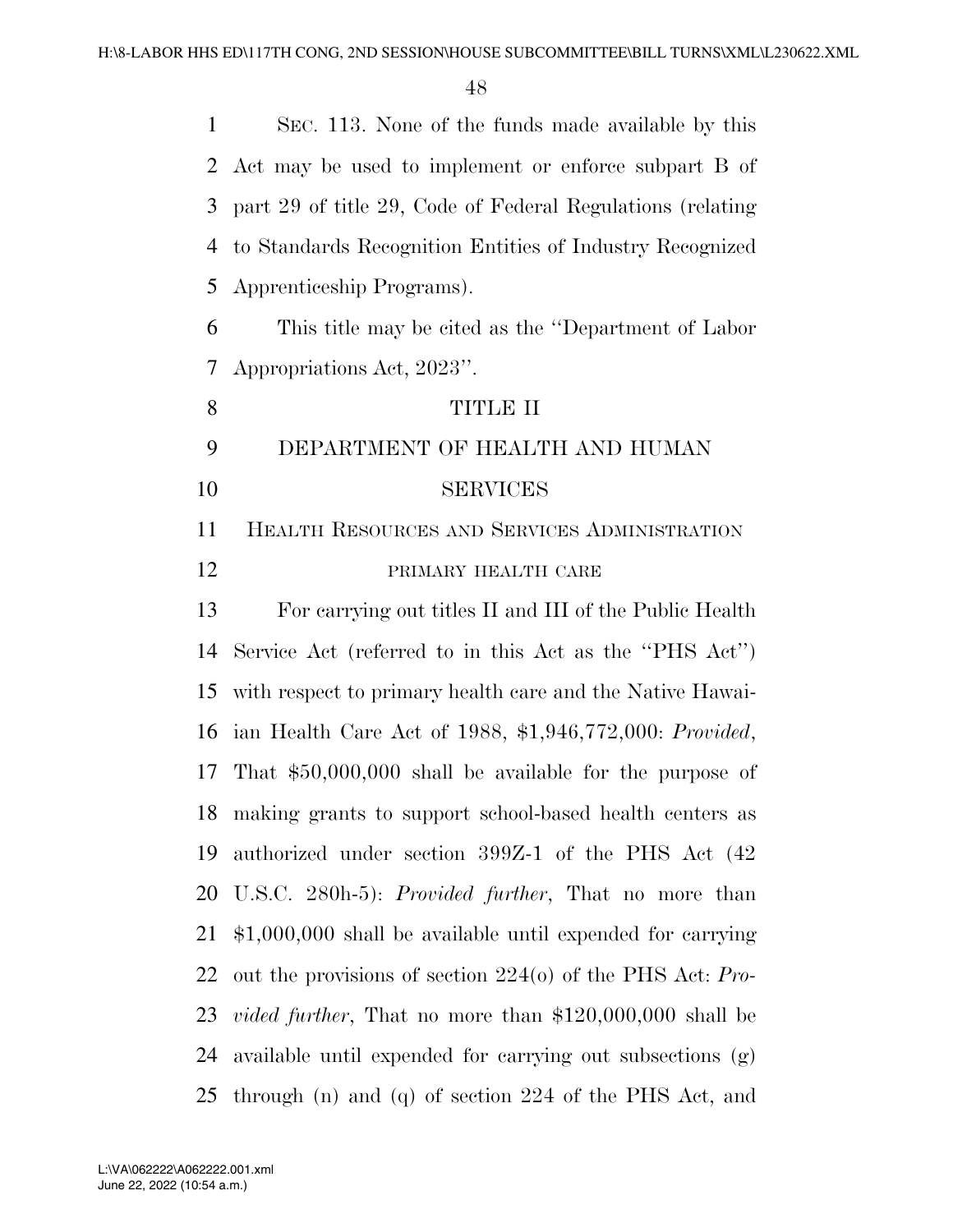for expenses incurred by the Department of Health and

Human Services (referred to in this Act as ''HHS'') per-

taining to administrative claims made under such law.

### HEALTH WORKFORCE

 For carrying out titles III, VII, and VIII of the PHS Act with respect to the health workforce, sections 1128E and 1921 of the Social Security Act, and the Health Care Quality Improvement Act of 1986, \$1,543,566,000: *Pro- vided*, That section 751(j)(2) of the PHS Act and the pro- portional funding amounts in paragraphs (1) through (4) of section 756(f) of the PHS Act shall not apply to funds made available under this heading: *Provided further*, That for any program operating under section 751 of the PHS Act on or before January 1, 2009, the Secretary of Health and Human Services (referred to in this title as the ''Sec- retary'') may hereafter waive any of the requirements con-17 tained in sections  $751(d)(2)(A)$  and  $751(d)(2)(B)$  of such Act for the full project period of a grant under such sec- tion: *Provided further*, That section 756(c) of the PHS Act shall apply to paragraphs (1) through (4) of section 756(a) of such Act: *Provided further*, That fees collected for the disclosure of information under section 427(b) of the Health Care Quality Improvement Act of 1986 and sections 1128E(d)(2) and 1921 of the Social Security Act shall be sufficient to recover the full costs of operating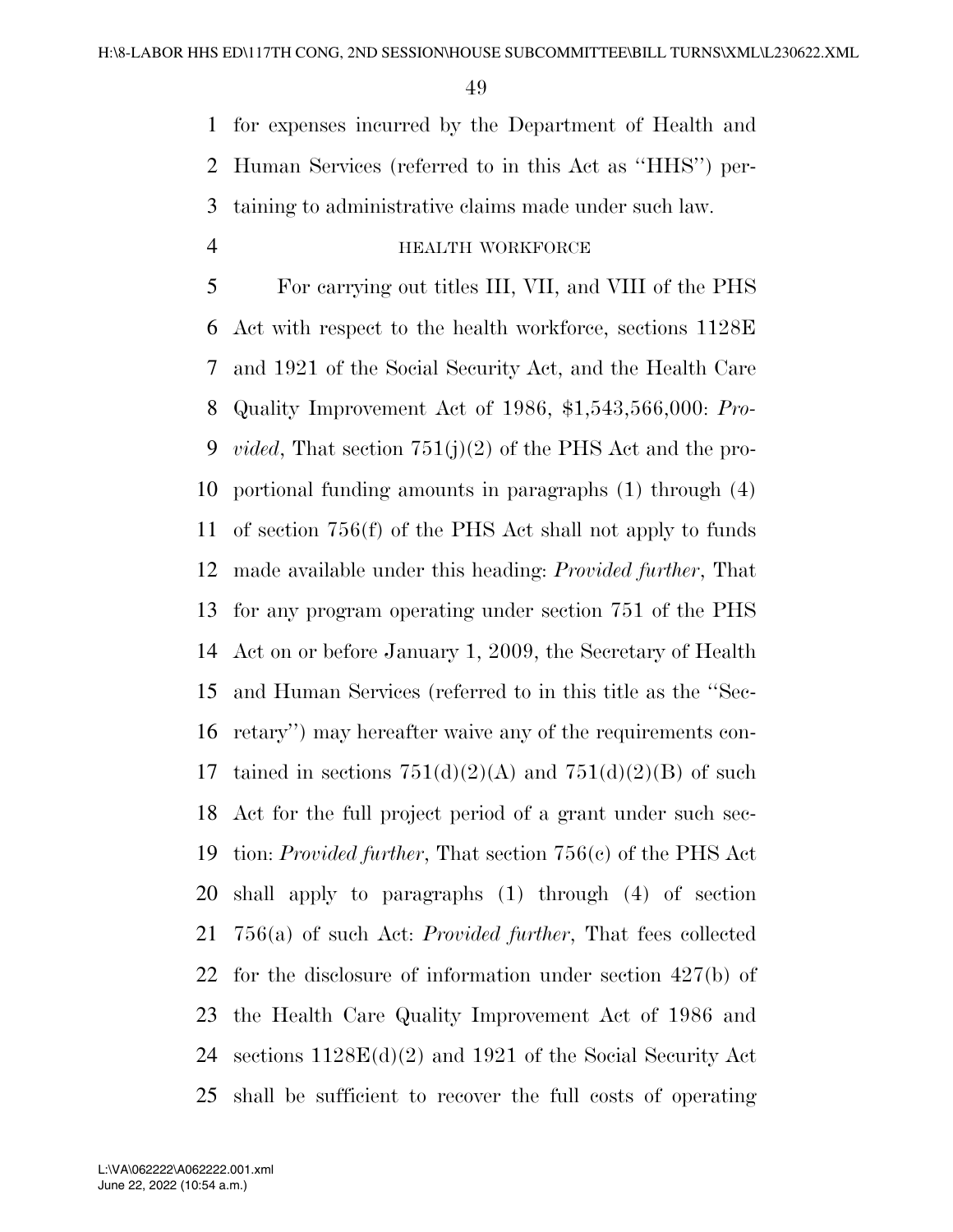the programs authorized by such sections and shall remain available until expended for the National Practitioner Data Bank: *Provided further*, That funds transferred to this account to carry out section 846 and subpart 3 of part D of title III of the PHS Act may be used to make prior year adjustments to awards made under such section and subpart: *Provided further*, That \$155,600,000 shall remain available until expended for the purposes of pro- viding primary health services, assigning National Health Service Corps (''NHSC'') participants to expand the deliv- ery of substance use disorder treatment services, notwith- standing the assignment priorities and limitations under 13 sections  $333(a)(1)(D)$ ,  $333(b)$ , and  $333A(a)(1)(B)(ii)$  of the PHS Act, and making payments under the NHSC Loan Repayment Program under section 338B of such Act: *Provided further*, That, within the amount made available in the preceding proviso, \$15,600,000 shall re- main available until expended for the purposes of making payments under the NHSC Loan Repayment Program under section 338B of the PHS Act to individuals partici- pating in such program who provide primary health serv- ices in Indian Health Service facilities, Tribally-Operated 638 Health Programs, and Urban Indian Health Pro- grams (as those terms are defined by the Secretary), not-withstanding the assignment priorities and limitations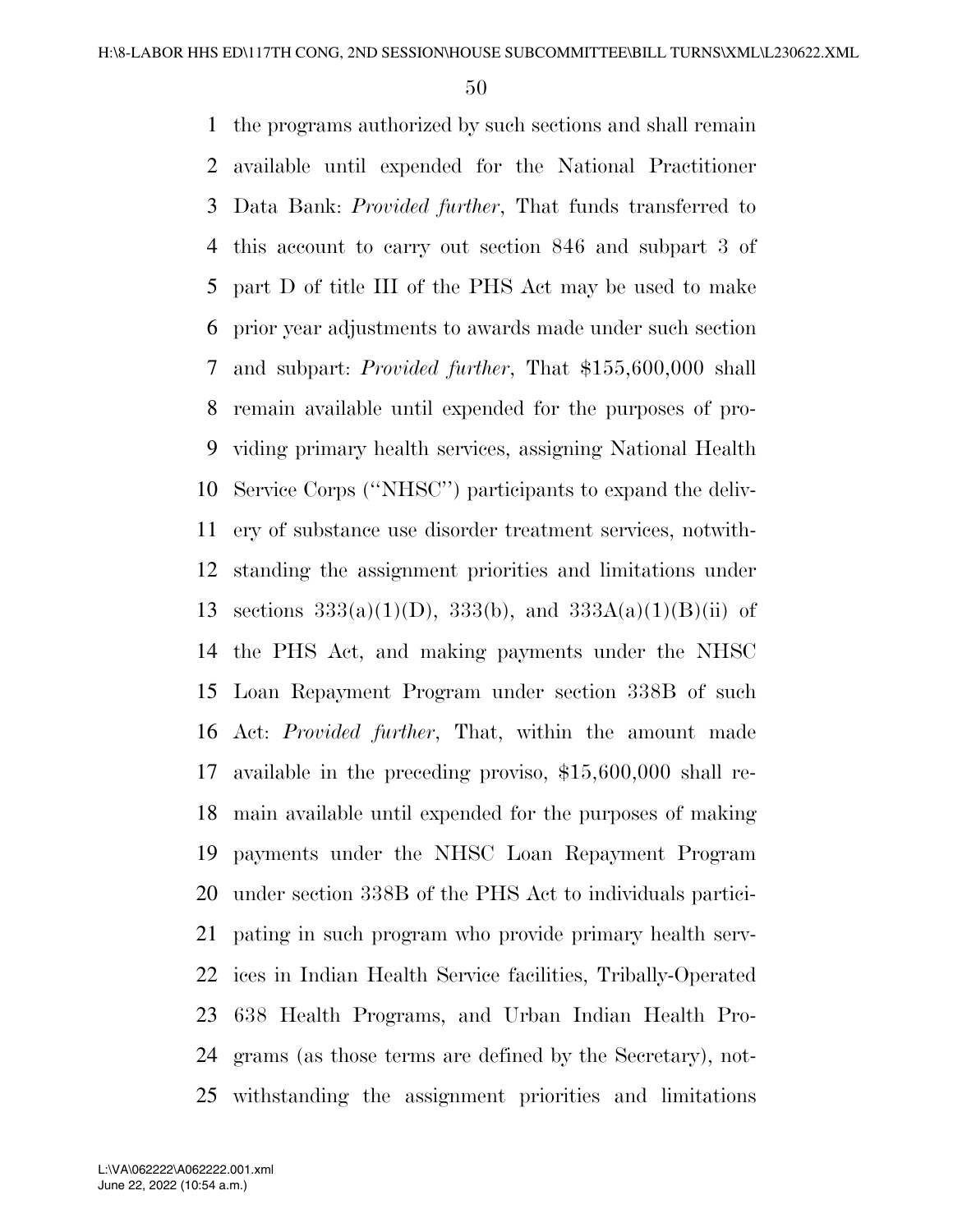under section 333(b) of such Act: *Provided further*, That within the amount made available in the sixth proviso under this heading, \$10,000,000 shall remain available until expended for the purposes of making loan repayment awards to mental and behavioral health providers, includ- ing peer support specialists, in accordance with section 338B of the PHS Act, notwithstanding the assignment 8 priorities and limitations under sections  $333(a)(1)(D)$ , 333(b), 333A(a)(1)(B)(ii), and 334 of the PHS Act: *Pro- vided further*, That for purposes of the preceding three 11 provisos, section  $331(a)(3)(D)$  of the PHS Act shall be applied as if the term ''primary health services'' includes clinical substance use disorder treatment services, includ- ing those provided by masters level, licensed substance use disorder treatment counselors, and services provided by certified peer support specialists: *Provided further*, That of the funds made available under this heading, \$6,000,000 shall be available to make grants to establish, expand, or maintain optional community-based nurse practitioner fellowship programs that are accredited or in the accreditation process, with a preference for those in Federally Qualified Health Centers, for practicing post- graduate nurse practitioners in primary care or behavioral health: *Provided further*, That of the funds made available under this heading, \$15,000,000 shall remain available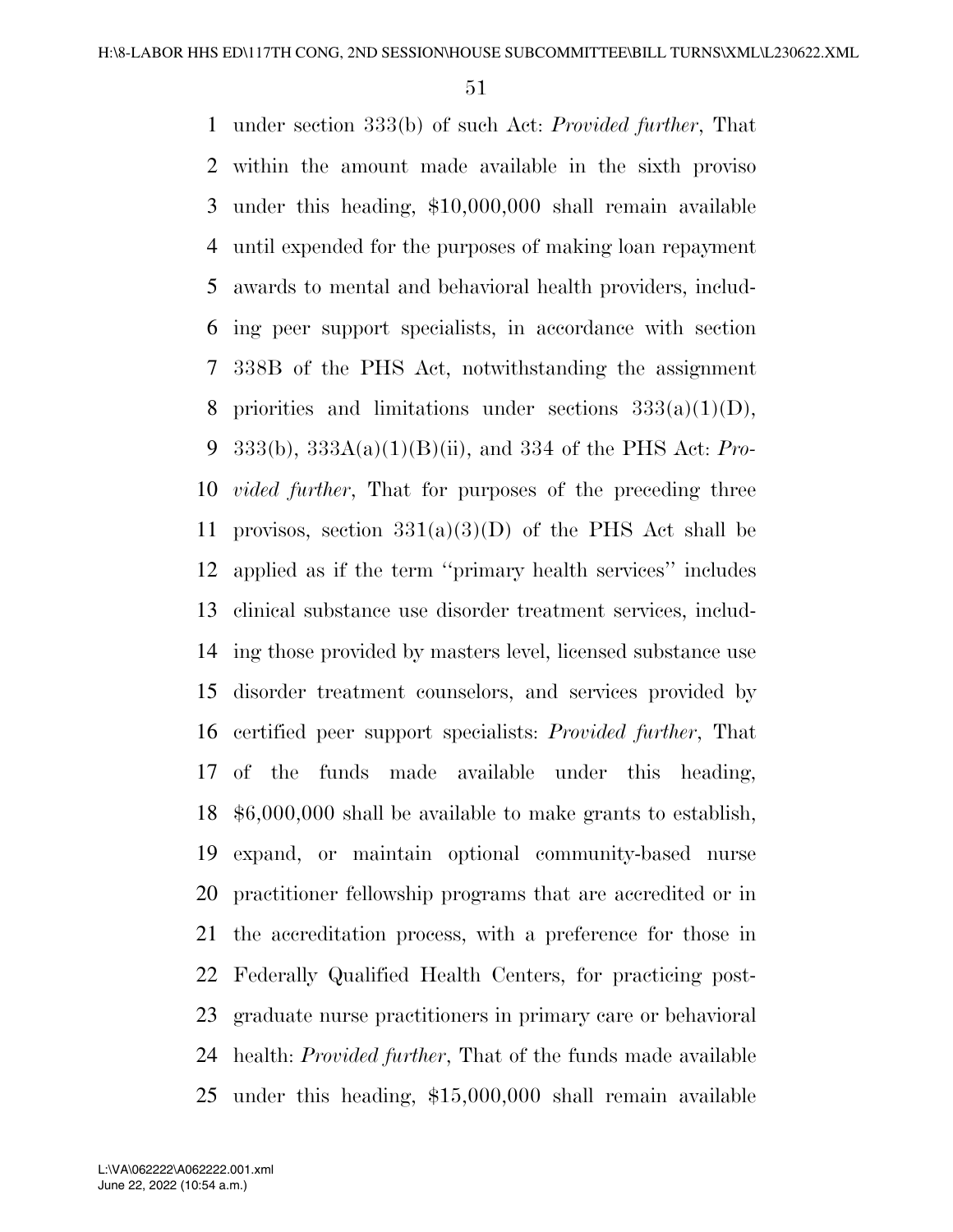until expended for activities under section 775 of the PHS Act: *Provided further*, That the United States may recover liquidated damages in an amount determined by the for-4 mula under section  $338E(c)(1)$  of the PHS Act if an indi- vidual either fails to begin or complete the service obli- gated by a contract under section 775(b) of the PHS Act: *Provided further*, That for purposes of section 775(c)(1) of the PHS Act, the Secretary may include other mental and behavioral health disciplines as the Secretary deems appropriate: *Provided further*, That the Secretary may ter- minate a contract entered into under section 775 of the PHS Act in the same manner articulated in section 206 of this title for fiscal year 2023 contracts entered into under section 338B of the PHS Act.

 Of the funds made available under this heading, \$60,000,000 shall remain available until expended for grants to public institutions of higher education to expand or support graduate education for physicians provided by such institutions, including funding for infrastructure de- velopment, maintenance, equipment, and minor renova- tions or alterations: *Provided*, That, in awarding such grants, the Secretary shall give priority to public institu- tions of higher education located in States with a projected primary care provider shortage in 2026, as determined by the Secretary: *Provided further*, That grants so awarded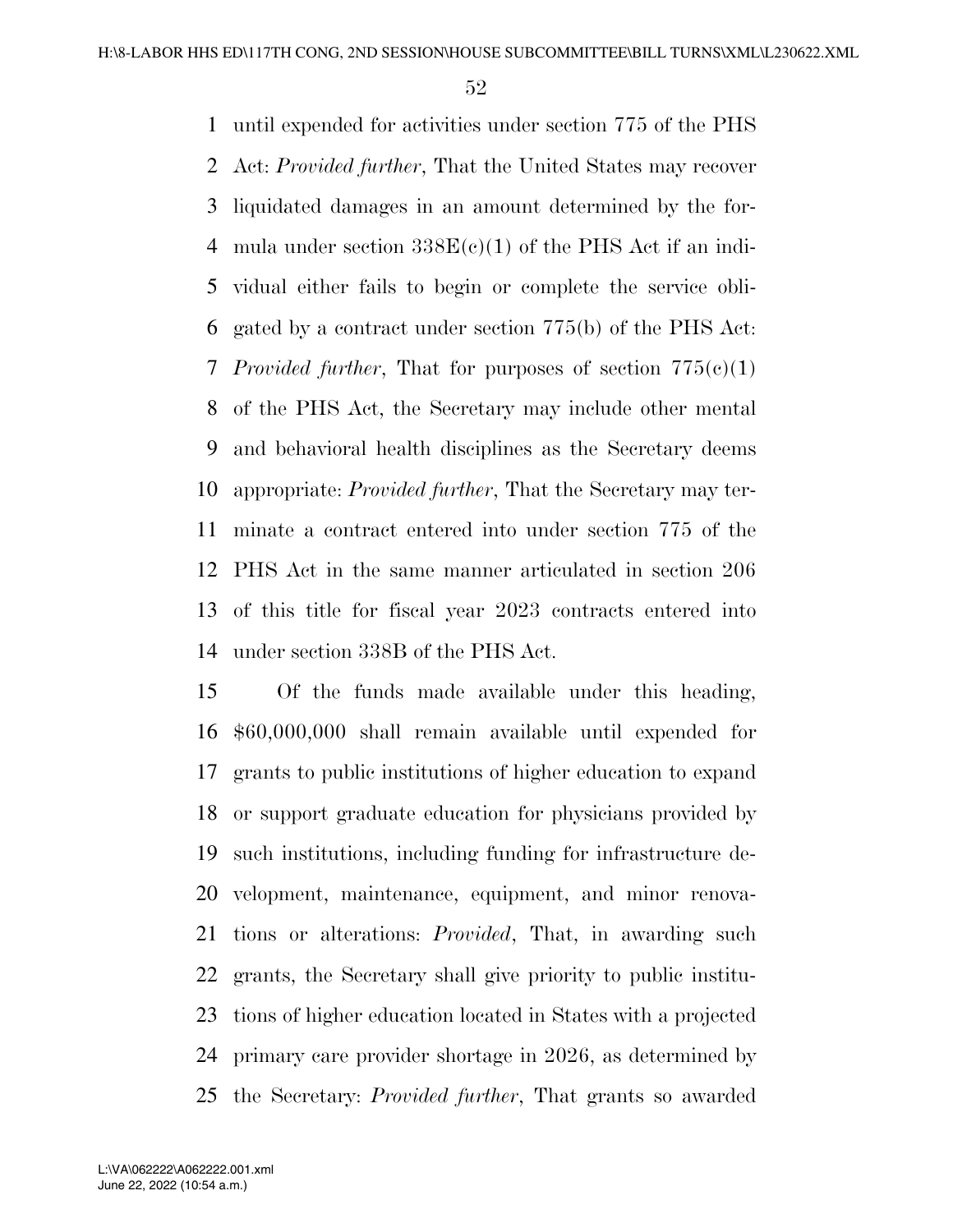are limited to such public institutions of higher education in States in the top quintile of States with a projected primary care provider shortage in 2026, as determined by the Secretary: *Provided further*, That the minimum amount of a grant so awarded to such an institution shall be not less than \$1,000,000 per year: *Provided further*, That such a grant may be awarded for a period not to exceed 5 years: *Provided further*, That such a grant award- ed with respect to a year to such an institution shall be subject to a matching requirement of non-Federal funds in an amount that is not less than 10 percent of the total amount of Federal funds provided in the grant to such institution with respect to such year.

# MATERNAL AND CHILD HEALTH

 For carrying out titles III, XI, XII, and XIX of the PHS Act with respect to maternal and child health and title V of the Social Security Act, \$1,201,296,000: *Pro- vided*, That notwithstanding sections 502(a)(1) and 502(b)(1) of the Social Security Act, not more than \$277,416,000 shall be available for carrying out special projects of regional and national significance pursuant to 22 section  $501(a)(2)$  of such Act and \$10,276,000 shall be available for projects described in subparagraphs (A) 24 through  $(F)$  of section  $501(a)(3)$  of such Act.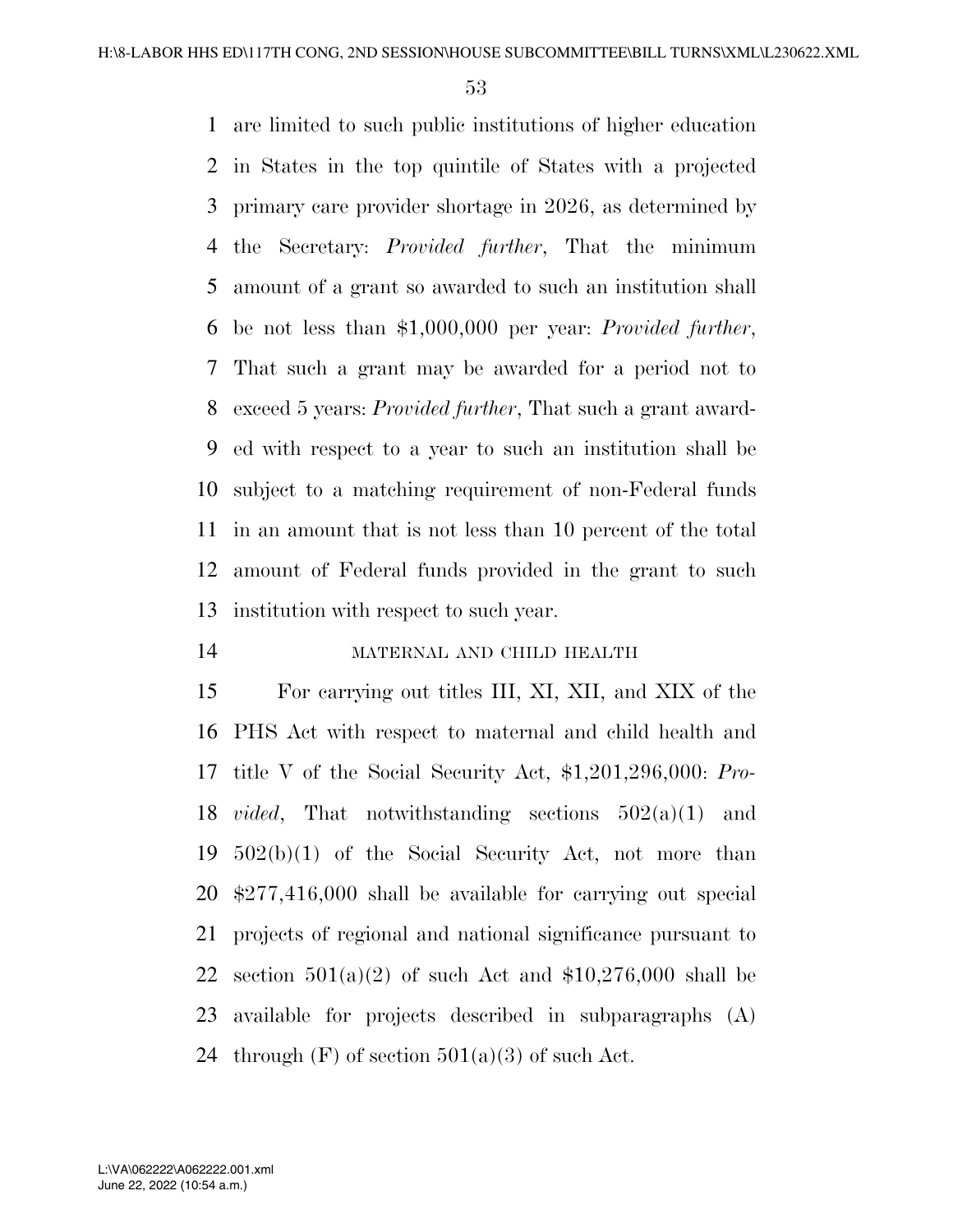# 1 RYAN WHITE HIV/AIDS PROGRAM

 For carrying out title XXVI of the PHS Act with respect to the Ryan White HIV/AIDS program, \$2,694,776,000, of which \$2,076,562,000 shall remain available to the Secretary through September 30, 2025, for parts A and B of title XXVI of the PHS Act, and of which not less than \$900,313,000 shall be for State AIDS Drug Assistance Programs under the authority of section 2616 or 311(c) of such Act; and of which \$250,000,000, to remain available until expended, shall be available to the Secretary for carrying out a program of grants and contracts under title XXVI or section 311(c) of such Act focused on ending the nationwide HIV/AIDS epidemic, with any grants issued under such section 311(c) administered in conjunction with title XXVI of the PHS Act, including the limitation on administrative ex-penses.

#### **HEALTH SYSTEMS**

 For carrying out titles III and XII of the PHS Act with respect to health care systems, and the Stem Cell Therapeutic and Research Act of 2005, \$99,009,000, of which \$122,000 shall be available until expended for facili- ties-related expenses of the National Hansen's Disease Program.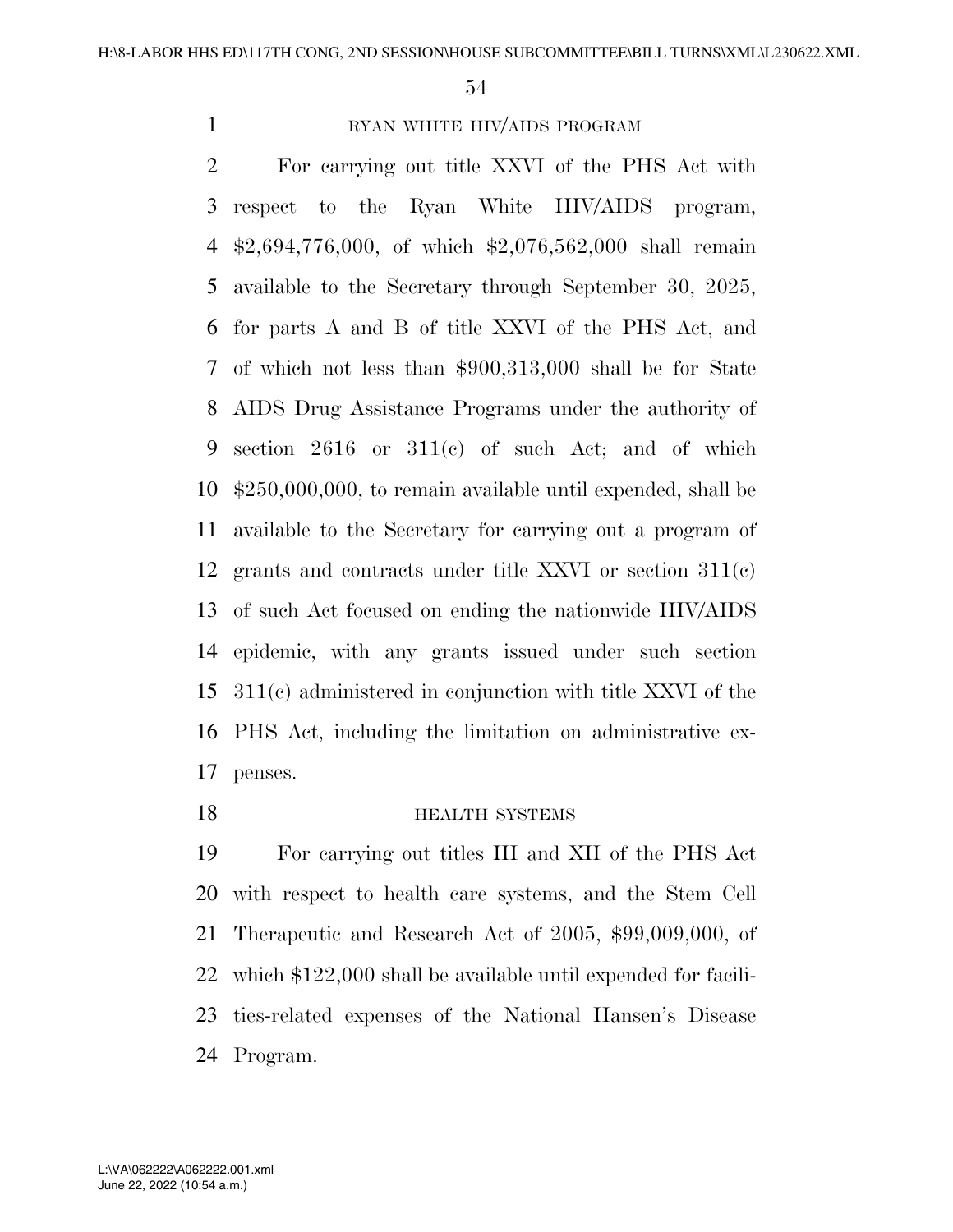# RURAL HEALTH

 For carrying out titles III and IV of the PHS Act with respect to rural health, section 427(a) of the Federal Coal Mine Health and Safety Act of 1969, and sections 711 and 1820 of the Social Security Act, \$375,675,000, of which \$68,500,000 from general revenues, notwith- standing section 1820(j) of the Social Security Act, shall be available for carrying out the Medicare rural hospital flexibility grants program: *Provided*, That of the funds made available under this heading for Medicare rural hos- pital flexibility grants, \$20,942,000 shall be available for the Small Rural Hospital Improvement Grant Program for quality improvement and adoption of health informa- tion technology, up to \$5,000,000 shall be available to award grants to public or non-profit private entities for the Rural Emergency Hospital Technical Assistance Pro- gram, and up to \$1,000,000 shall be to carry out section  $1820(g)(6)$  of the Social Security Act, with funds provided 19 for grants under section  $1820(g)(6)$  available for the pur- chase and implementation of telehealth services and other efforts to improve health care coordination for rural vet- erans between rural providers and the Department of Vet- erans Affairs electronic health record system: *Provided further*, That notwithstanding section 338J(k) of the PHS Act, \$12,500,000 shall be available for State Offices of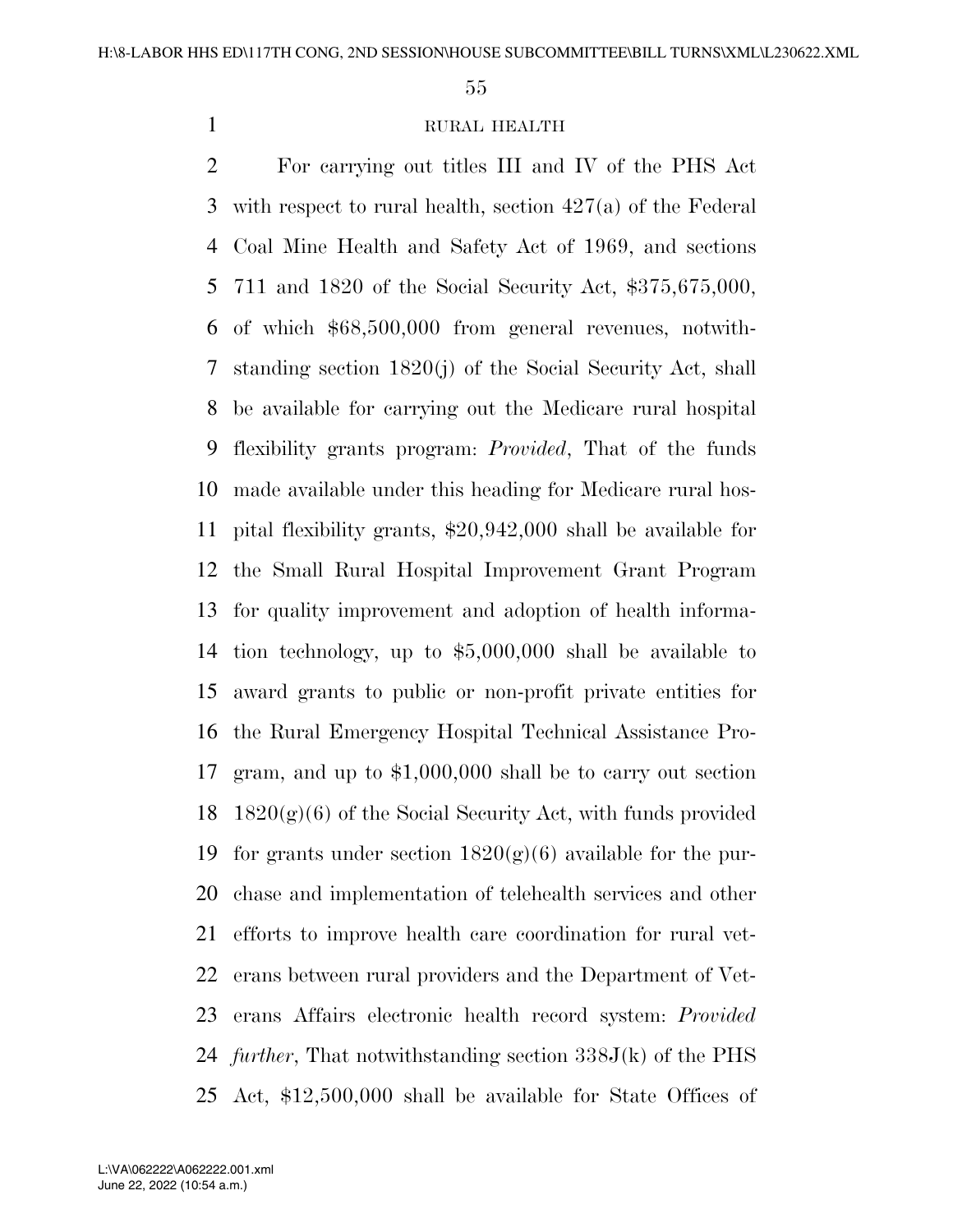Rural Health: *Provided further*, That \$12,700,000 shall remain available through September 30, 2025, to support the Rural Residency Development Program: *Provided fur- ther*, That \$160,000,000 shall be for the Rural Commu-nities Opioids Response Program.

## FAMILY PLANNING

 For carrying out the program under title X of the PHS Act to provide for voluntary family planning projects, \$500,000,000: *Provided*, That amounts provided to said projects under such title shall not be expended for abortions, that all pregnancy counseling shall be nondirec- tive, and that such amounts shall not be expended for any activity (including the publication or distribution of lit- erature) that in any way tends to promote public support or opposition to any legislative proposal or candidate for public office: *Provided further*, That all entities funded under this heading shall provide clinical services consistent with nationally recognized clinical standards: *Provided fur- ther*, That projects funded under section 1001 of the PHS Act shall provide a broad range of contraceptive products approved and cleared by the Food and Drug Administra- tion: *Provided further*, That all patients served under title X of the PHS Act with a positive pregnancy test shall be given the opportunity to be provided information and counseling regarding: (1) prenatal care and delivery; (2)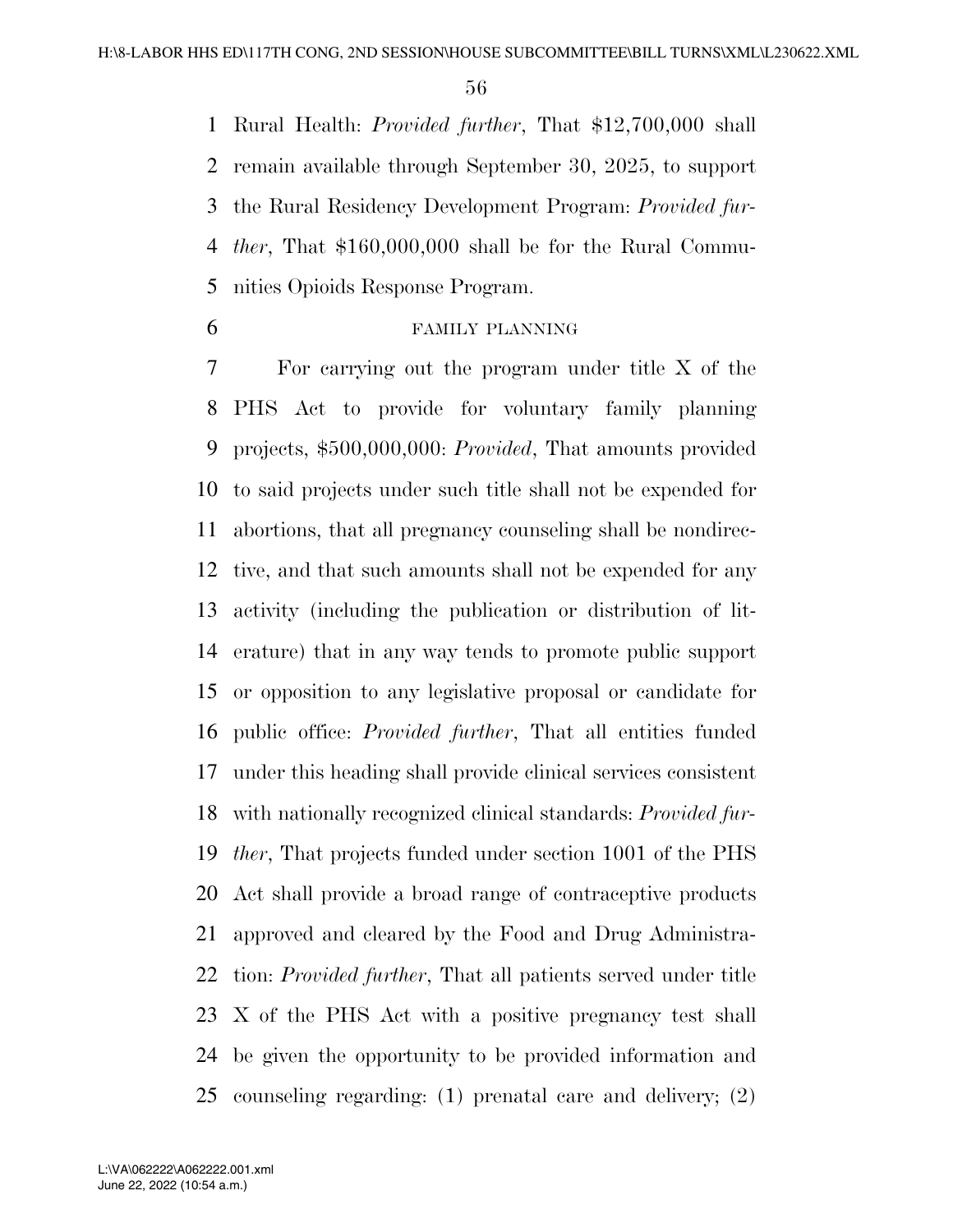infant care, foster care, and adoption; and (3) pregnancy termination: *Provided further*, That if such a patient re- quests information specified in the preceding proviso, such patient shall be provided with neutral, factual information and nondirective counseling on each such option, including referral upon request, except with respect to any option about which the patient indicates no interest in receiving such information and counseling.

# HRSA-WIDE ACTIVITIES AND PROGRAM SUPPORT

 For carrying out title III of the Public Health Service Act and for cross-cutting activities and program support for activities funded in other appropriations included in this Act for the Health Resources and Services Adminis- tration, \$934,857,000, of which \$37,050,000 shall be for expenses necessary for the Office for the Advancement of Telehealth, including grants, contracts, and cooperative agreements for the advancement of telehealth activities: *Provided*, That funds made available under this heading may be used to supplement program support funding pro- vided under the headings ''Primary Health Care'', ''Health Workforce'', ''Maternal and Child Health'', ''Ryan White HIV/AIDS Program'', ''Health Systems'', and ''Rural Health'': *Provided further*, That of the amount made available under this heading, \$726,569,000 shall be used for the projects financing the construction and ren-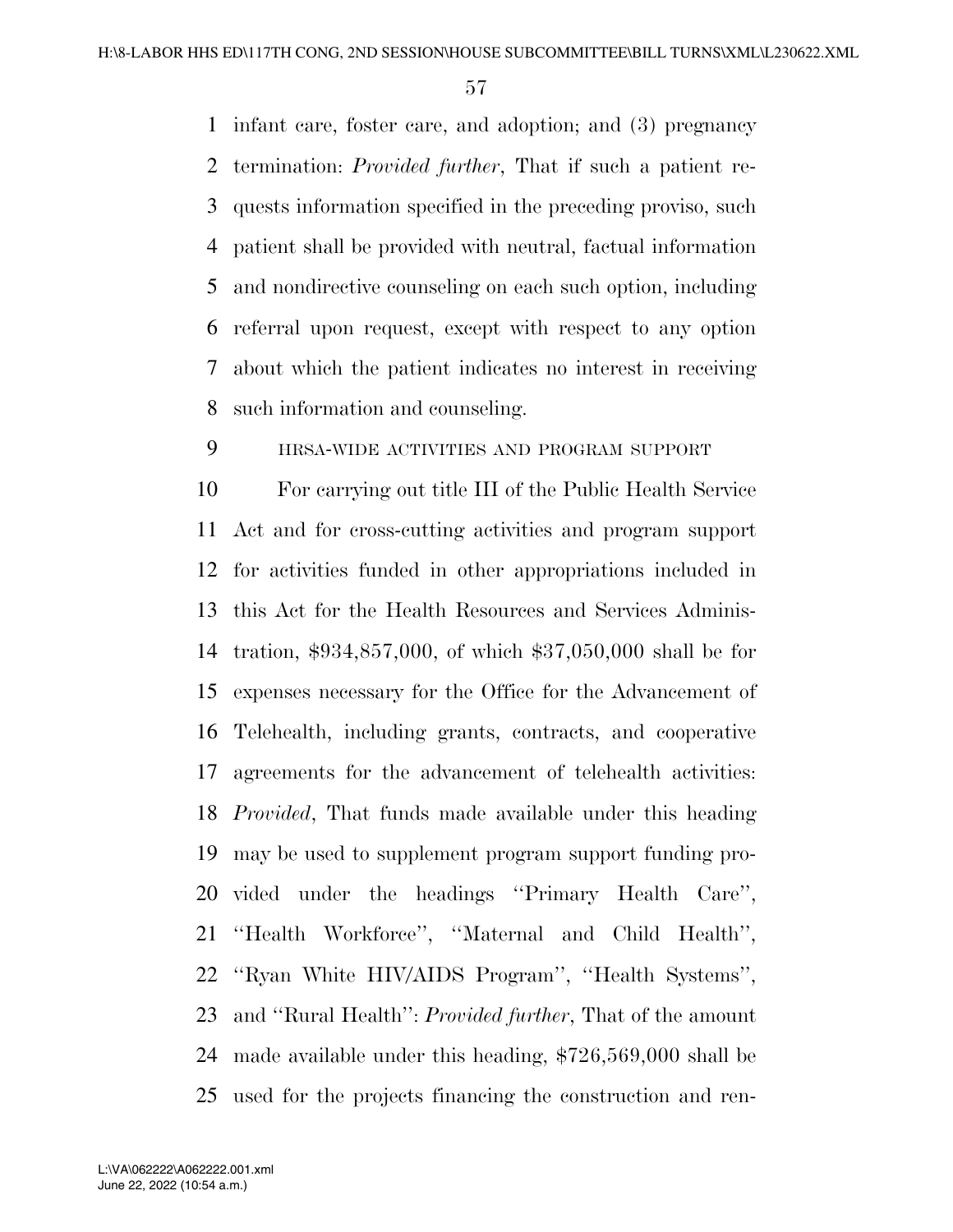ovation (including equipment) of health care and other fa- cilities, and for the projects financing one-time grants that support health-related activities, including training and in- formation technology, and in the amounts specified in the table titled ''Labor, HHS, Education Incorporation of Community Project Funding Items'' in the report accom- panying this Act: *Provided further*, That of the funds made available in the preceding proviso, up to \$6,000,000 may be used for related agency administrative expenses: *Provided further*, That none of the funds made available for projects described in the two preceding provisos shall be subject to section 241 of the PHS Act or section 205 of this Act.

## VACCINE INJURY COMPENSATION PROGRAM TRUST FUND

 For payments from the Vaccine Injury Compensation Program Trust Fund (the ''Trust Fund''), such sums as may be necessary for claims associated with vaccine-re- lated injury or death with respect to vaccines administered after September 30, 1988, pursuant to subtitle 2 of title XXI of the PHS Act, to remain available until expended: *Provided*, That for necessary administrative expenses, not to exceed \$15,200,000 shall be available from the Trust Fund to the Secretary.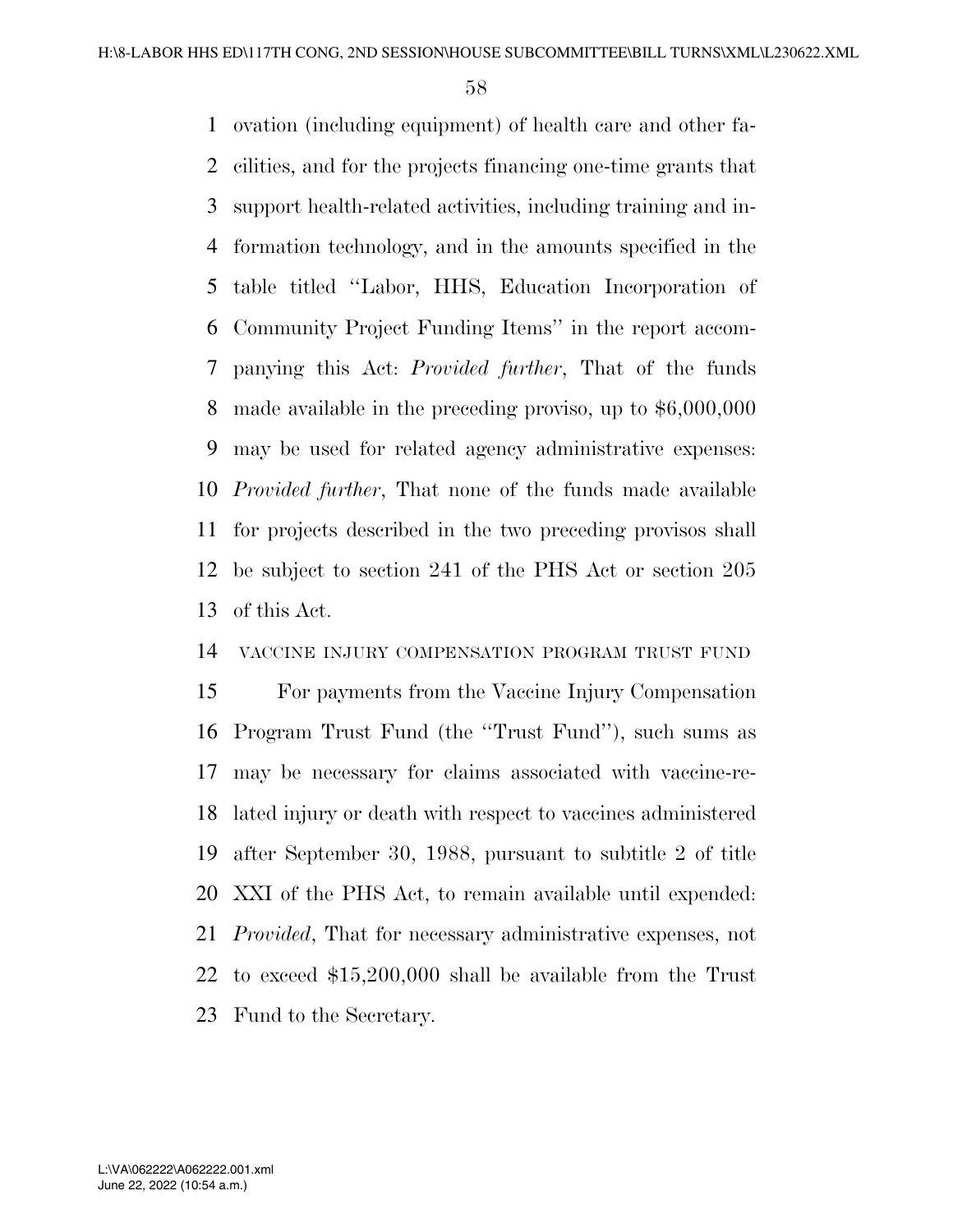COVERED COUNTERMEASURES PROCESS FUND For carrying out section 319F–4 of the PHS Act, \$7,000,000, to remain available until expended. CENTERS FOR DISEASE CONTROL AND PREVENTION IMMUNIZATION AND RESPIRATORY DISEASES For carrying out titles II, III, XVII, and XXI, and section 2821 of the PHS Act, titles II and IV of the Immi- gration and Nationality Act, and section 501 of the Ref- ugee Education Assistance Act, with respect to immuniza- tion and respiratory diseases, \$663,805,000. HIV/AIDS, VIRAL HEPATITIS, SEXUALLY TRANSMITTED DISEASES, AND TUBERCULOSIS PREVENTION For carrying out titles II, III, XVII, and XXIII of the PHS Act with respect to HIV/AIDS, viral hepatitis, sexually transmitted diseases, and tuberculosis prevention, \$1,463,556,000. EMERGING AND ZOONOTIC INFECTIOUS DISEASES For carrying out titles II, III, and XVII, and section 2821 of the PHS Act, titles II and IV of the Immigration and Nationality Act, and section 501 of the Refugee Edu- cation Assistance Act, with respect to emerging and zoonotic infectious diseases, \$747,272,000: *Provided*, That of the amounts made available under this heading, up to \$1,000,000 shall remain available until expended to pay

for the transportation, medical care, treatment, and other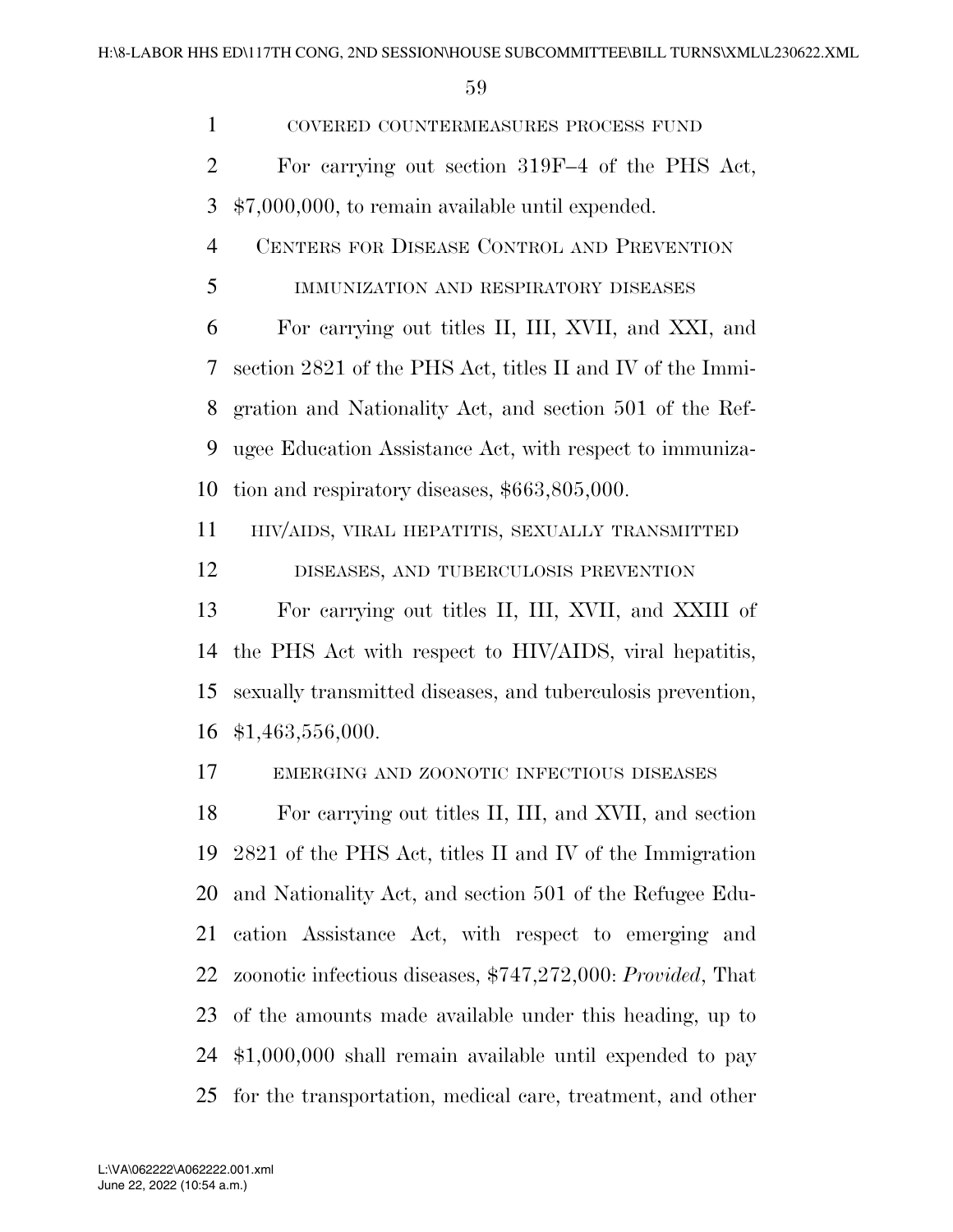related costs of persons quarantined or isolated under

Federal or State quarantine law.

CHRONIC DISEASE PREVENTION AND HEALTH

#### PROMOTION

 For carrying out titles II, III, XI, XV, XVII, and XIX of the PHS Act with respect to chronic disease pre- vention and health promotion, \$1,346,964,000: *Provided*, That funds made available under this heading may be available for making grants under section 1509 of the PHS Act for not less than 21 States, tribes, or tribal orga- nizations: *Provided further*, That of the funds made avail- able under this heading, \$16,500,000 shall be available to continue and expand community specific extension and outreach programs to combat obesity in counties with the highest levels of obesity: *Provided further*, That the pro- portional funding requirements under section 1503(a) of the PHS Act shall not apply to funds made available under this heading.

BIRTH DEFECTS, DEVELOPMENTAL DISABILITIES,

DISABILITIES AND HEALTH

 For carrying out titles II, III, XI, and XVII of the PHS Act with respect to birth defects, developmental dis-abilities, disabilities and health, \$225,060,000.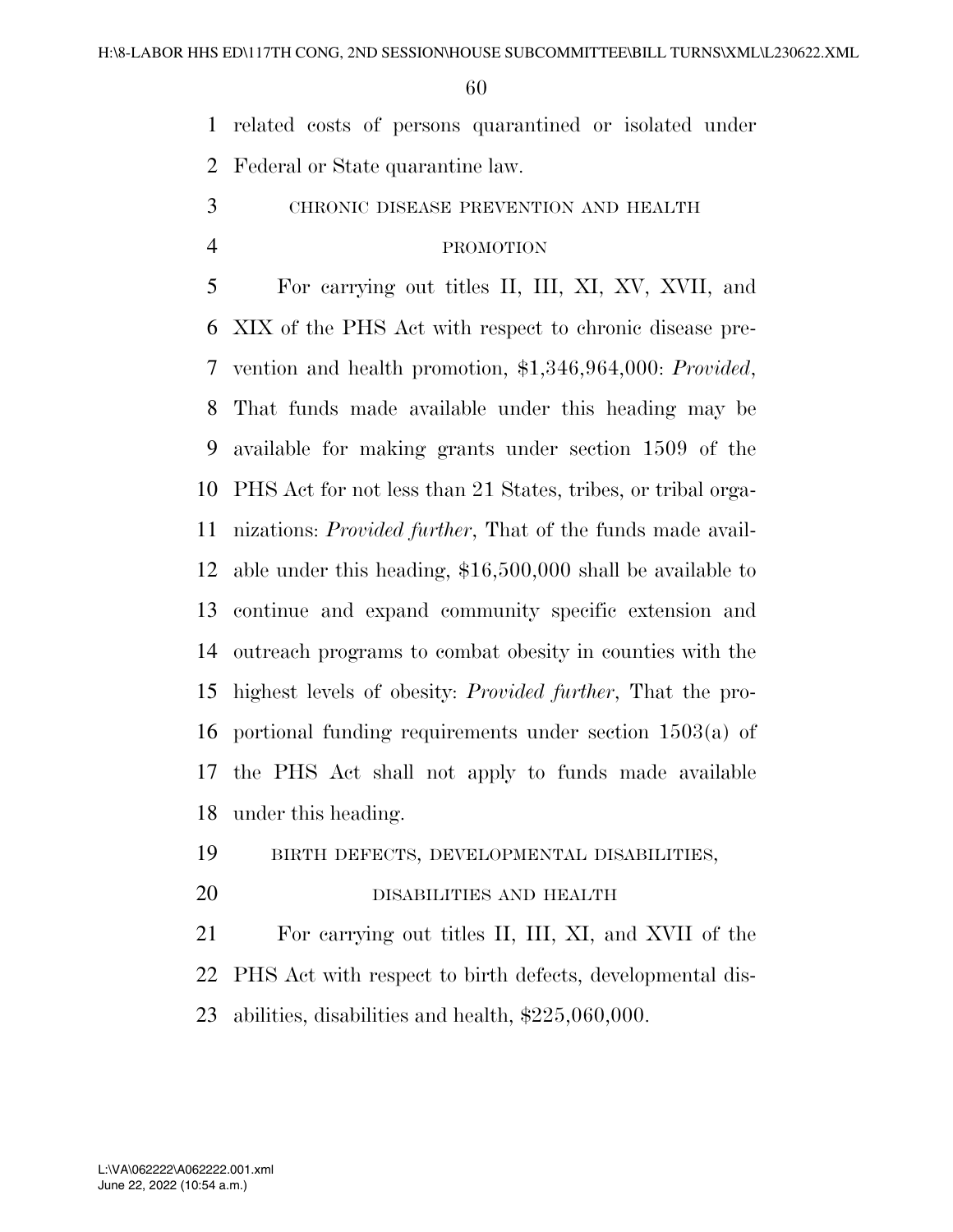# PUBLIC HEALTH SCIENTIFIC SERVICES

 For carrying out titles II, III, and XVII of the PHS Act with respect to health statistics, surveillance, health informatics, and workforce development, \$867,497,000.

# ENVIRONMENTAL HEALTH

 For carrying out titles II, III, and XVII of the PHS Act with respect to environmental health, \$311,850,000: *Provided*, That of the amounts appropriated under this heading up to \$4,000,000 may remain available until ex- pended for carrying out the Vessel Sanitation Program, in addition to amounts otherwise available for such pur- poses: *Provided further*, That the Committees on Appro- priations of the House of Representatives and the Senate are notified at least 15 days in advance of any use of funds pursuant to the preceding proviso.

16 INJURY PREVENTION AND CONTROL

 For carrying out titles II, III, and XVII of the PHS Act with respect to injury prevention and control, \$897,779,000.

NATIONAL INSTITUTE FOR OCCUPATIONAL SAFETY AND

#### 21 HEALTH

 For carrying out titles II, III, and XVII of the PHS Act, sections 101, 102, 103, 201, 202, 203, 301, and 501 of the Federal Mine Safety and Health Act, section 13 of the Mine Improvement and New Emergency Response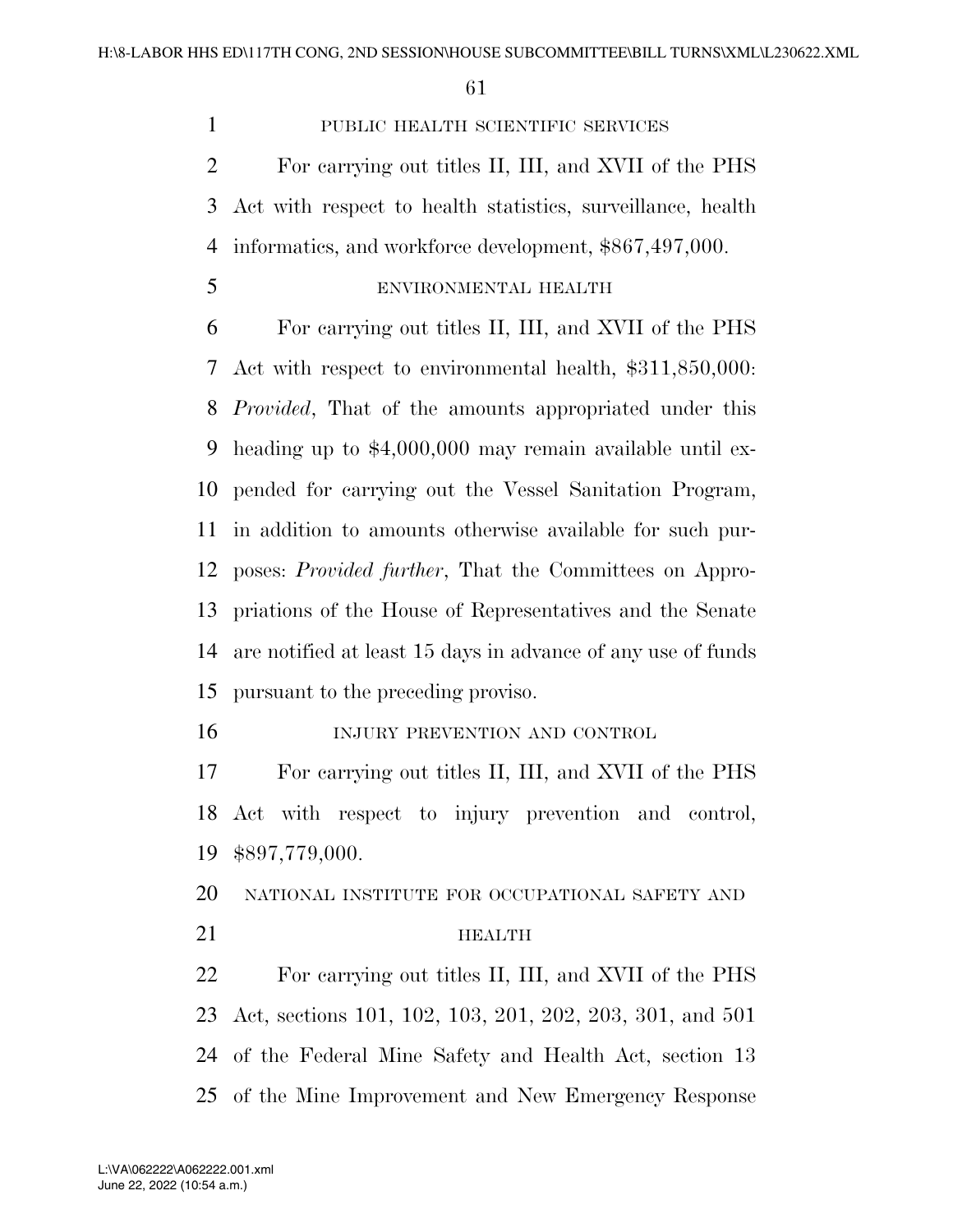Act, and sections 20, 21, and 22 of the Occupational Safe-

 ty and Health Act, with respect to occupational safety and health, \$363,300,000.

# ENERGY EMPLOYEES OCCUPATIONAL ILLNESS

COMPENSATION PROGRAM

 For necessary expenses to administer the Energy Employees Occupational Illness Compensation Program Act, \$55,358,000, to remain available until expended: *Pro- vided*, That this amount shall be available consistent with the provision regarding administrative expenses in section 151(b) of division B, title I of Public Law 106–554.

# GLOBAL HEALTH

 For carrying out titles II, III, and XVII of the PHS Act with respect to global health, \$757,843,000, of which: (1) \$128,921,000 shall remain available through Sep- tember 30, 2024 for international HIV/AIDS; and (2) \$353,200,000 shall remain available through September 30, 2025 for global public health protection: *Provided*, That funds may be used for purchase and insurance of official motor vehicles in foreign countries.

PUBLIC HEALTH PREPAREDNESS AND RESPONSE

 For carrying out titles II, III, and XVII of the PHS Act with respect to public health preparedness and re- sponse, and for expenses necessary to support activities related to countering potential biological, nuclear, radio-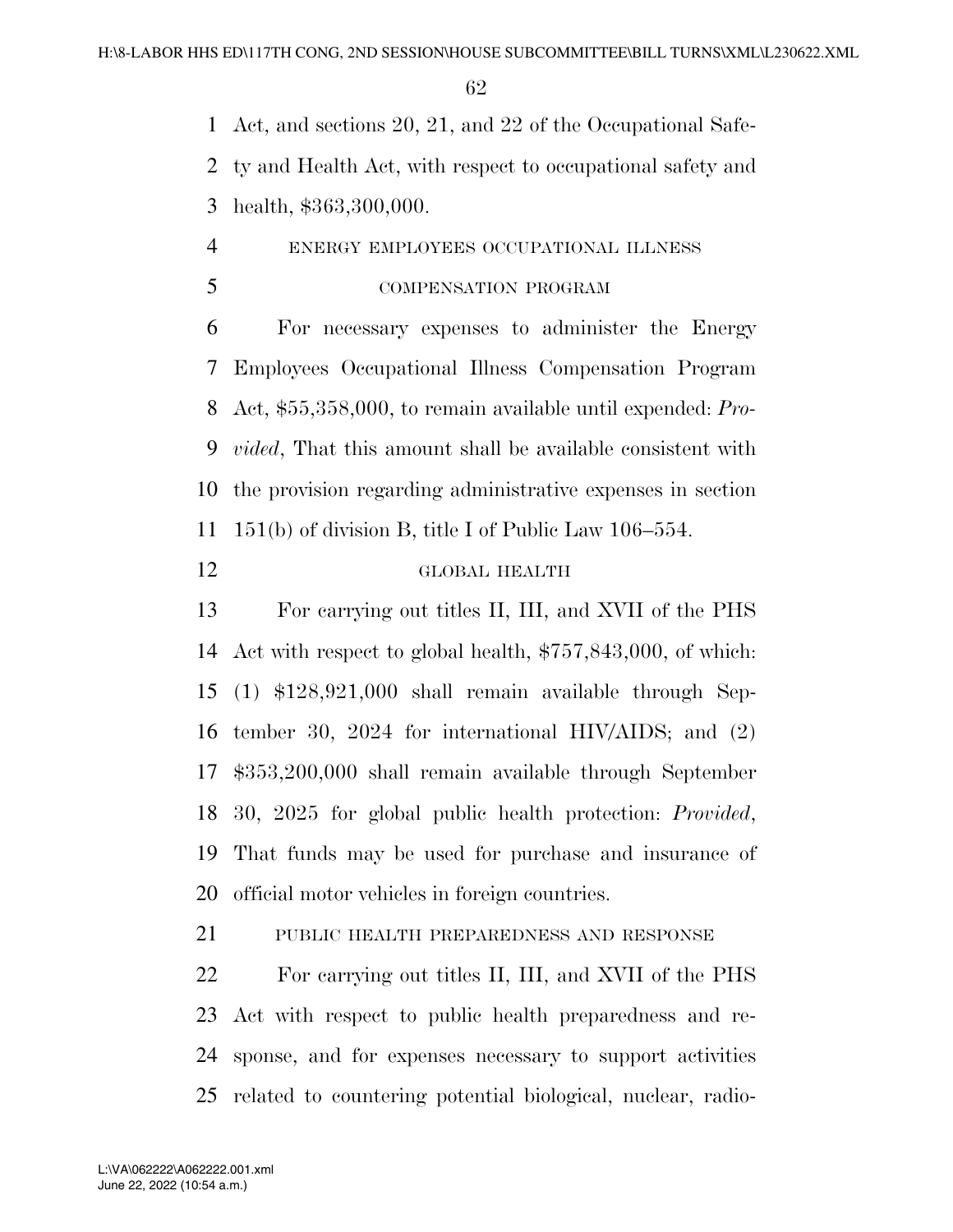logical, and chemical threats to civilian populations, \$882,200,000: *Provided*, That the Director of the Centers for Disease Control and Prevention (referred to in this title as ''CDC'') or the Administrator of the Agency for Toxic Substances and Disease Registry may detail staff without reimbursement to support an activation of the CDC Emergency Operations Center, so long as the Direc- tor or Administrator, as applicable, provides a notice to the Committees on Appropriations of the House of Rep- resentatives and the Senate within 15 days of the use of this authority, a full report within 30 days after use of this authority which includes the number of staff and funding level broken down by the originating center and number of days detailed, and an update of such report every 180 days until staff are no longer on detail without reimbursement to the CDC Emergency Operations Center.

- 17 BUILDINGS AND FACILITIES
- 18 (INCLUDING TRANSFER OF FUNDS)

 For acquisition of real property, equipment, construc- tion, installation, demolition, and renovation of facilities, \$55,000,000, which shall remain available until September 30, 2027: *Provided*, That funds made available to this ac- count in this or any prior Act that are available for the acquisition of real property or for construction or improve-ment of facilities shall be available to make improvements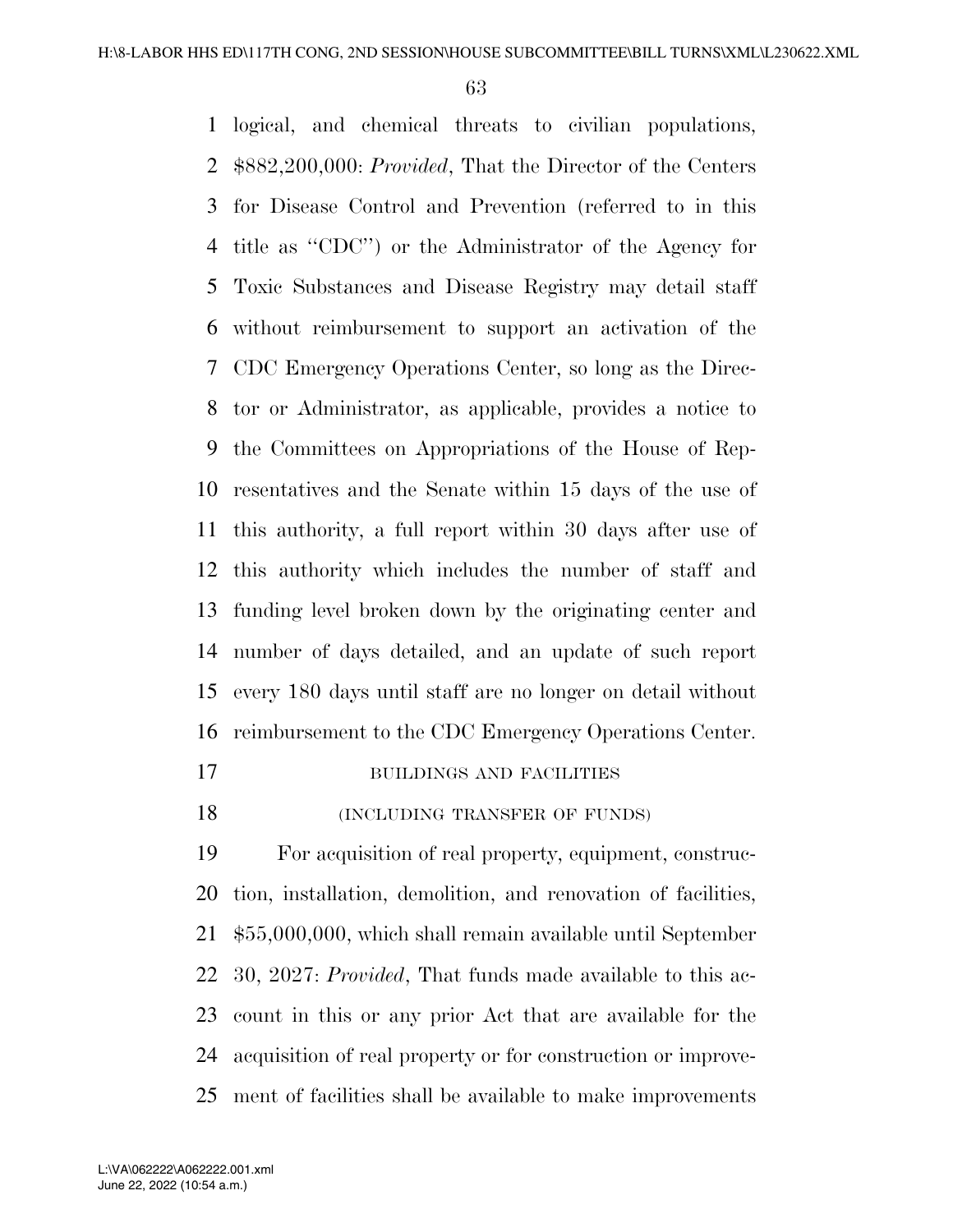on non-federally owned property, provided that any im- provements that are not adjacent to federally owned prop- erty do not exceed \$2,500,000, and that the primary ben- efit of such improvements accrues to CDC: *Provided fur- ther*, That funds previously set-aside by CDC for repair and upgrade of the Lake Lynn Experimental Mine and Laboratory shall be used to acquire a replacement mine safety research facility: *Provided further*, That in addition, the prior year unobligated balance of any amounts as- signed to former employees in accounts of CDC made available for Individual Learning Accounts shall be cred- ited to and merged with the amounts made available under this heading to support the replacement of the mine safety research facility.

# CDC-WIDE ACTIVITIES AND PROGRAM SUPPORT

#### 16 (INCLUDING TRANSFER OF FUNDS)

 For carrying out titles II, III, XVII and XIX, and section 2821 of the PHS Act and for cross-cutting activi- ties and program support for activities funded in other appropriations included in this Act for the Centers for Disease Control and Prevention, \$958,570,000, of which: (1) \$750,000,000 shall remain available through Sep- tember 30, 2024, for public health infrastructure and ca- pacity; and (2) \$50,000,000 shall remain available through September 30, 2024 for forecasting epidemics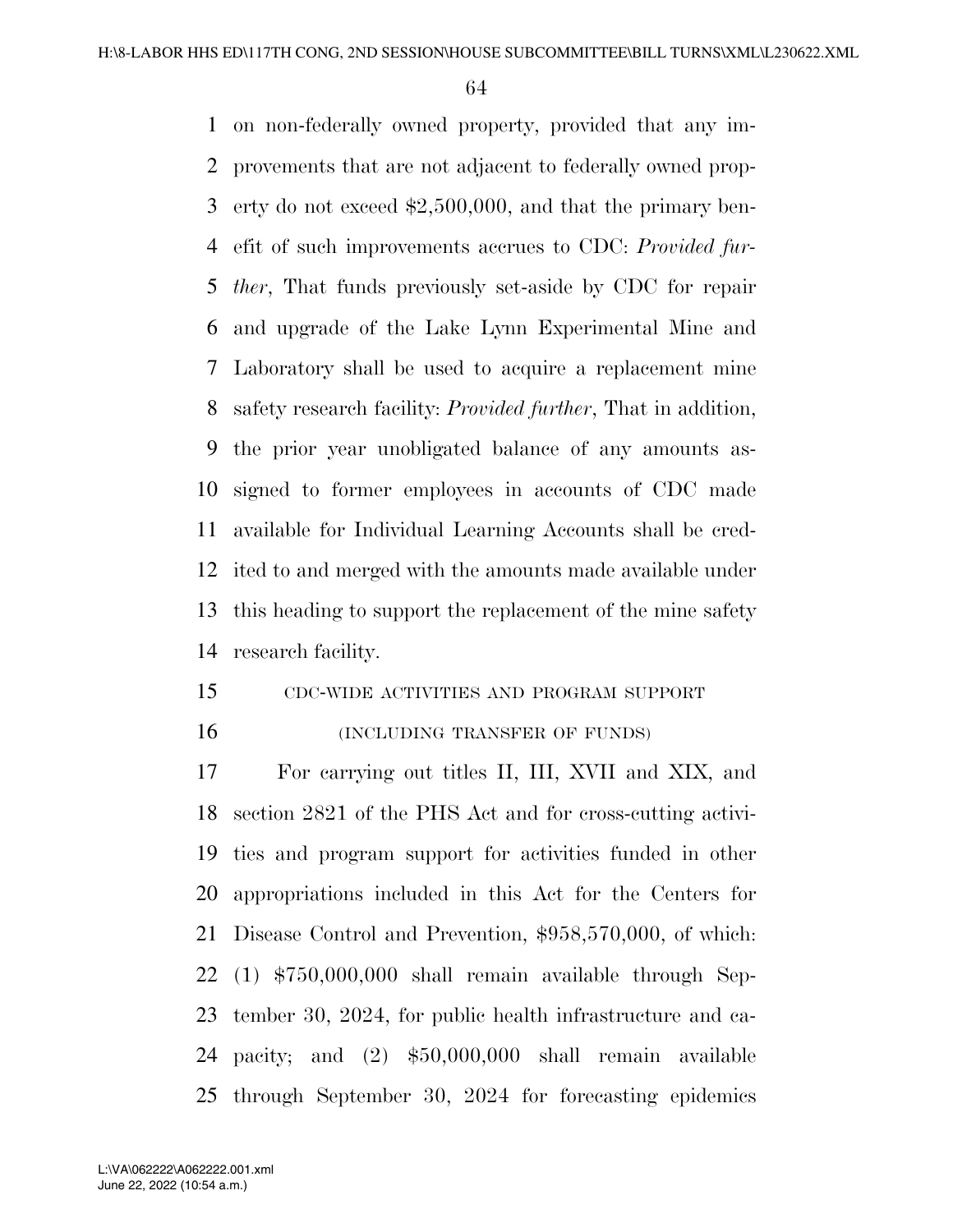and outbreak analytics: *Provided*, That paragraphs (1) through (3) of subsection (b) of section 2821 of the PHS Act shall not apply to funds appropriated under this head- ing and in all other accounts of the CDC: *Provided further*, That of the amounts made available under this heading, \$35,000,000, to remain available until expended, shall be available to the Director of the CDC for deposit in the Infectious Diseases Rapid Response Reserve Fund estab- lished by section 231 of division B of Public Law 115– 245: *Provided further*, That funds appropriated under this heading may be used to support a contract for the oper- ation and maintenance of an aircraft in direct support of activities throughout CDC to ensure the agency is pre- pared to address public health preparedness emergencies: *Provided further*, That employees of CDC or the Public Health Service, both civilian and commissioned officers, detailed to States, municipalities, or other organizations under authority of section 214 of the PHS Act, or in over- seas assignments, shall be treated as non-Federal employ- ees for reporting purposes only and shall not be included within any personnel ceiling applicable to the Agency, Service, or HHS during the period of detail or assignment: *Provided further*, That CDC may use up to \$10,000 from amounts appropriated to CDC in this Act for official re-ception and representation expenses when specifically ap-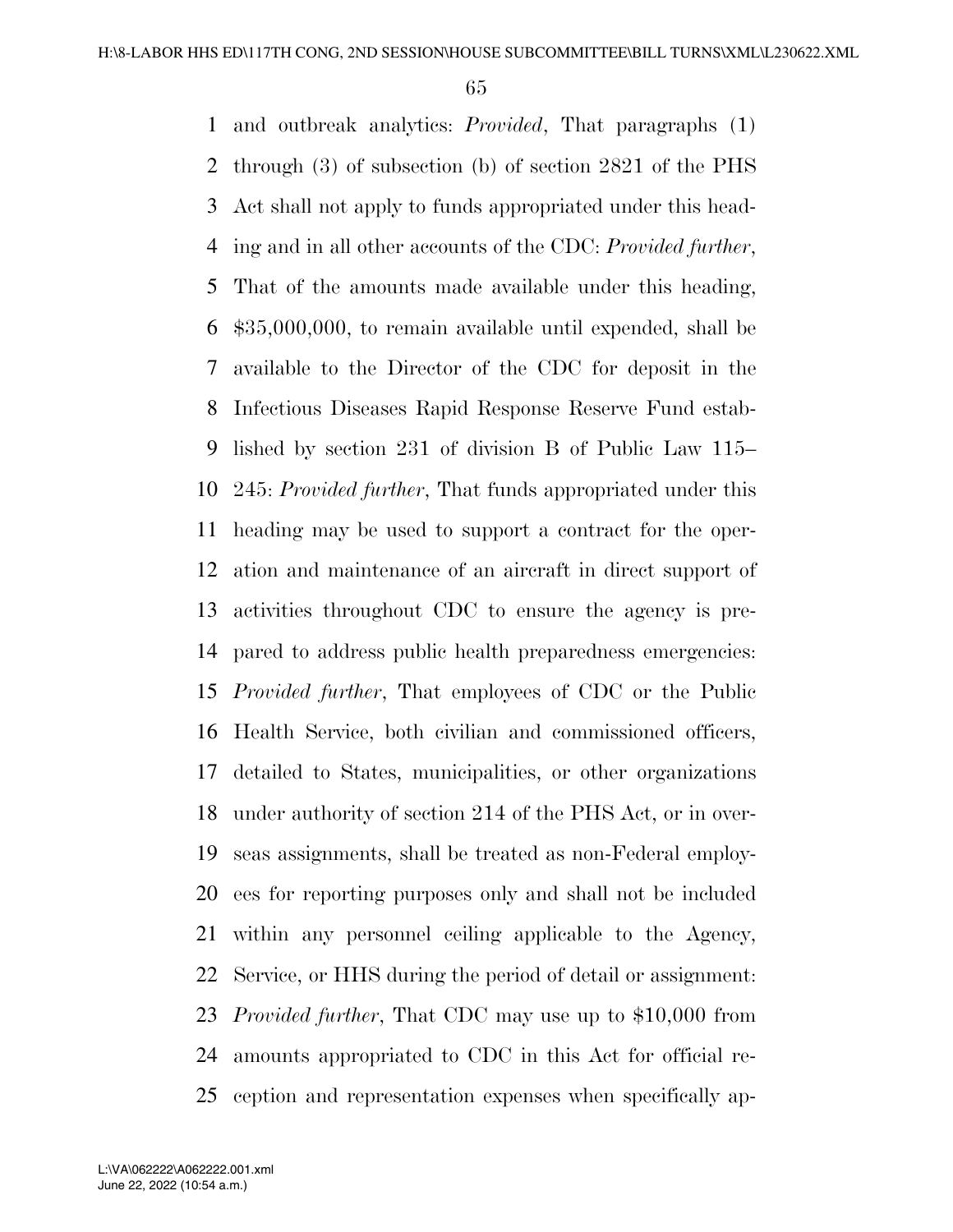proved by the Director of CDC: *Provided further*, That in addition, such sums as may be derived from authorized user fees, which shall be credited to the appropriation charged with the cost thereof: *Provided further*, That with respect to the previous proviso, authorized user fees from the Vessel Sanitation Program and the Respirator Certifi- cation Program shall be available through September 30, 2024.

 NATIONAL INSTITUTES OF HEALTH 10 NATIONAL CANCER INSTITUTE

 For carrying out section 301 and title IV of the PHS Act with respect to cancer, \$7,162,579,000, of which up to \$30,000,000 may be used for facilities repairs and im- provements at the National Cancer Institute—Frederick Federally Funded Research and Development Center in Frederick, Maryland.

NATIONAL HEART, LUNG, AND BLOOD INSTITUTE

 For carrying out section 301 and title IV of the PHS Act with respect to cardiovascular, lung, and blood dis-eases, and blood and blood products, \$3,943,702,000.

NATIONAL INSTITUTE OF DENTAL AND CRANIOFACIAL

#### 22 RESEARCH

 For carrying out section 301 and title IV of the PHS Act with respect to dental and craniofacial diseases, \$526,051,000.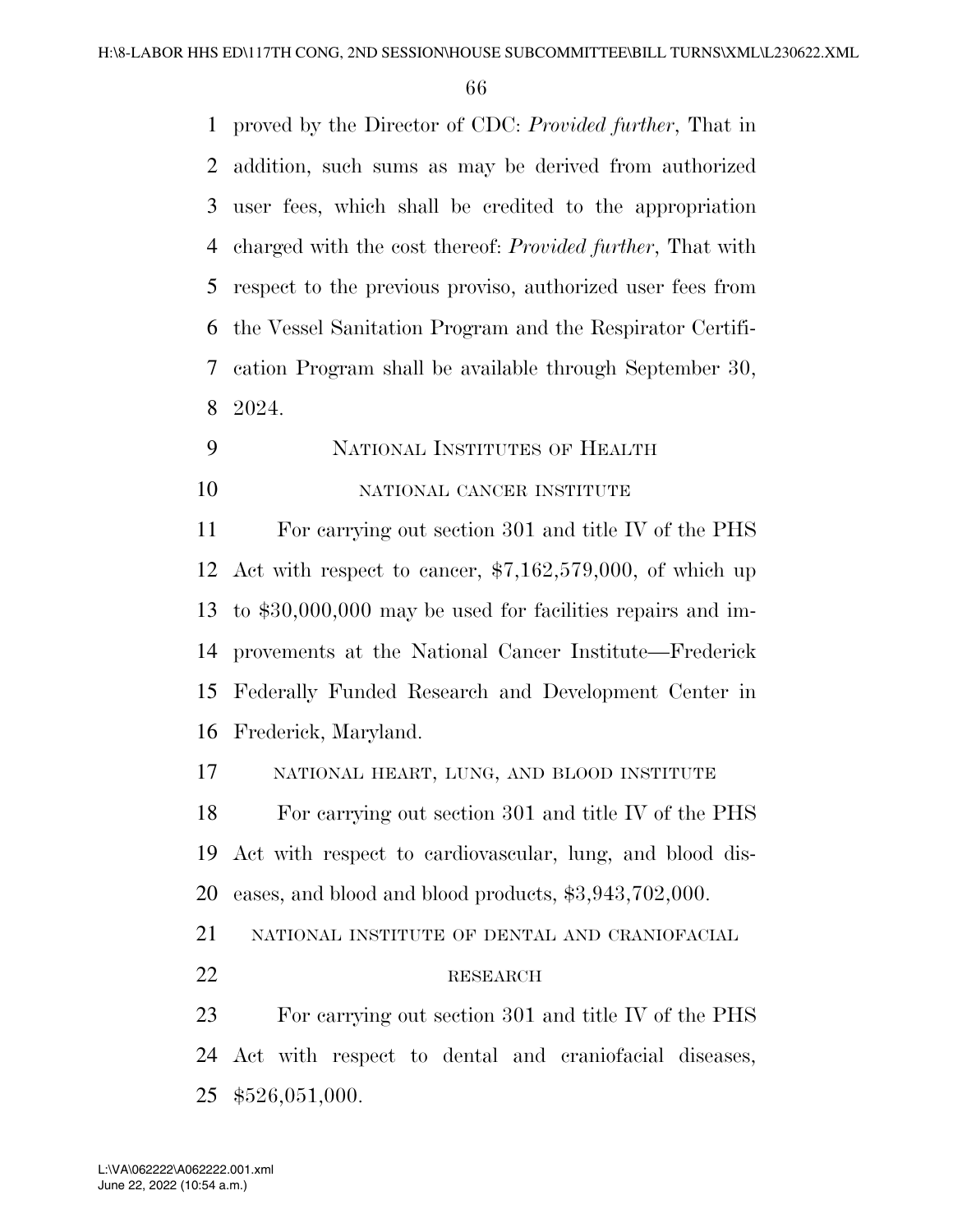NATIONAL INSTITUTE OF DIABETES AND DIGESTIVE AND KIDNEY DISEASES For carrying out section 301 and title IV of the PHS Act with respect to diabetes and digestive and kidney dis- ease, \$2,283,489,000. NATIONAL INSTITUTE OF NEUROLOGICAL DISORDERS AND STROKE For carrying out section 301 and title IV of the PHS Act with respect to neurological disorders and stroke, \$2,608,590,000. NATIONAL INSTITUTE OF ALLERGY AND INFECTIOUS DISEASES For carrying out section 301 and title IV of the PHS Act with respect to allergy and infectious diseases, \$6,642,608,000. NATIONAL INSTITUTE OF GENERAL MEDICAL SCIENCES For carrying out section 301 and title IV of the PHS Act with respect to general medical sciences, \$3,200,157,000, of which \$1,420,700,000 shall be from funds available under section 241 of the PHS Act: *Pro- vided*, That not less than \$423,076,000 is provided for the Institutional Development Awards program.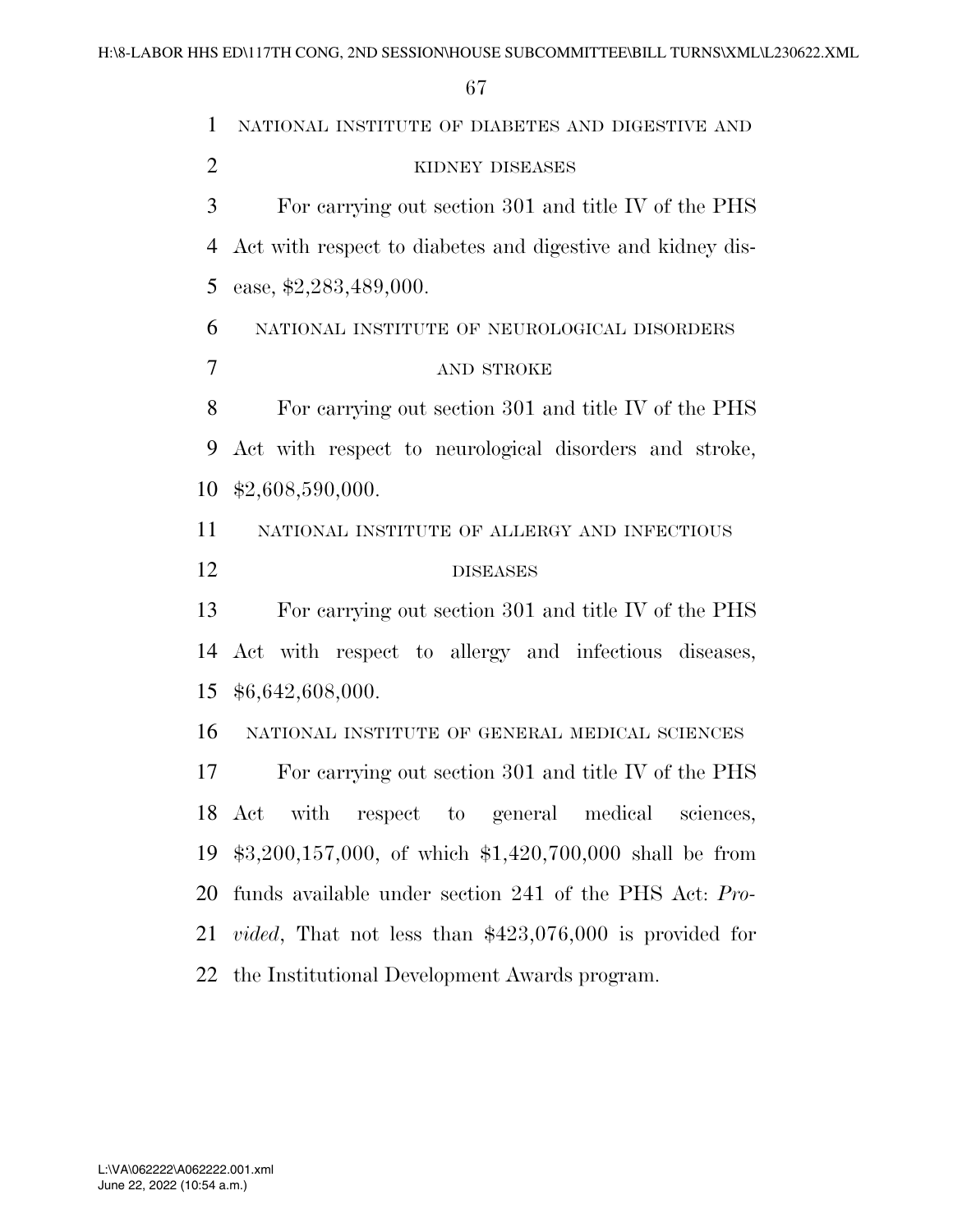| $\mathbf{1}$   | EUNICE KENNEDY SHRIVER NATIONAL INSTITUTE OF               |
|----------------|------------------------------------------------------------|
| $\overline{2}$ | CHILD HEALTH AND HUMAN DEVELOPMENT                         |
| 3              | For carrying out section 301 and title IV of the PHS       |
| $\overline{4}$ | Act with respect to child health and human development,    |
| 5              | \$1,756,630,000.                                           |
| 6              | NATIONAL EYE INSTITUTE                                     |
| 7              | For carrying out section 301 and title IV of the PHS       |
| 8              | Act with respect to eye diseases and visual disorders,     |
| 9              | \$891,186,000.                                             |
| 10             | NATIONAL INSTITUTE OF ENVIRONMENTAL HEALTH                 |
| 11             | <b>SCIENCES</b>                                            |
| 12             | For carrying out section 301 and title IV of the PHS       |
| 13             | Act with respect to environmental health sciences,         |
| 14             | \$878,750,000.                                             |
| 15             | NATIONAL INSTITUTE ON AGING                                |
| 16             | For carrying out section 301 and title IV of the PHS       |
| 17             | Act with respect to aging, $$4,443,196,000$ .              |
| 18             | NATIONAL INSTITUTE OF ARTHRITIS AND                        |
| 19             | MUSCULOSKELETAL AND SKIN DISEASES                          |
| 20             | For carrying out section 301 and title IV of the PHS       |
| 21             | Act with respect to arthritis and musculoskeletal and skin |
| 22             | diseases, \$676,395,000.                                   |
|                |                                                            |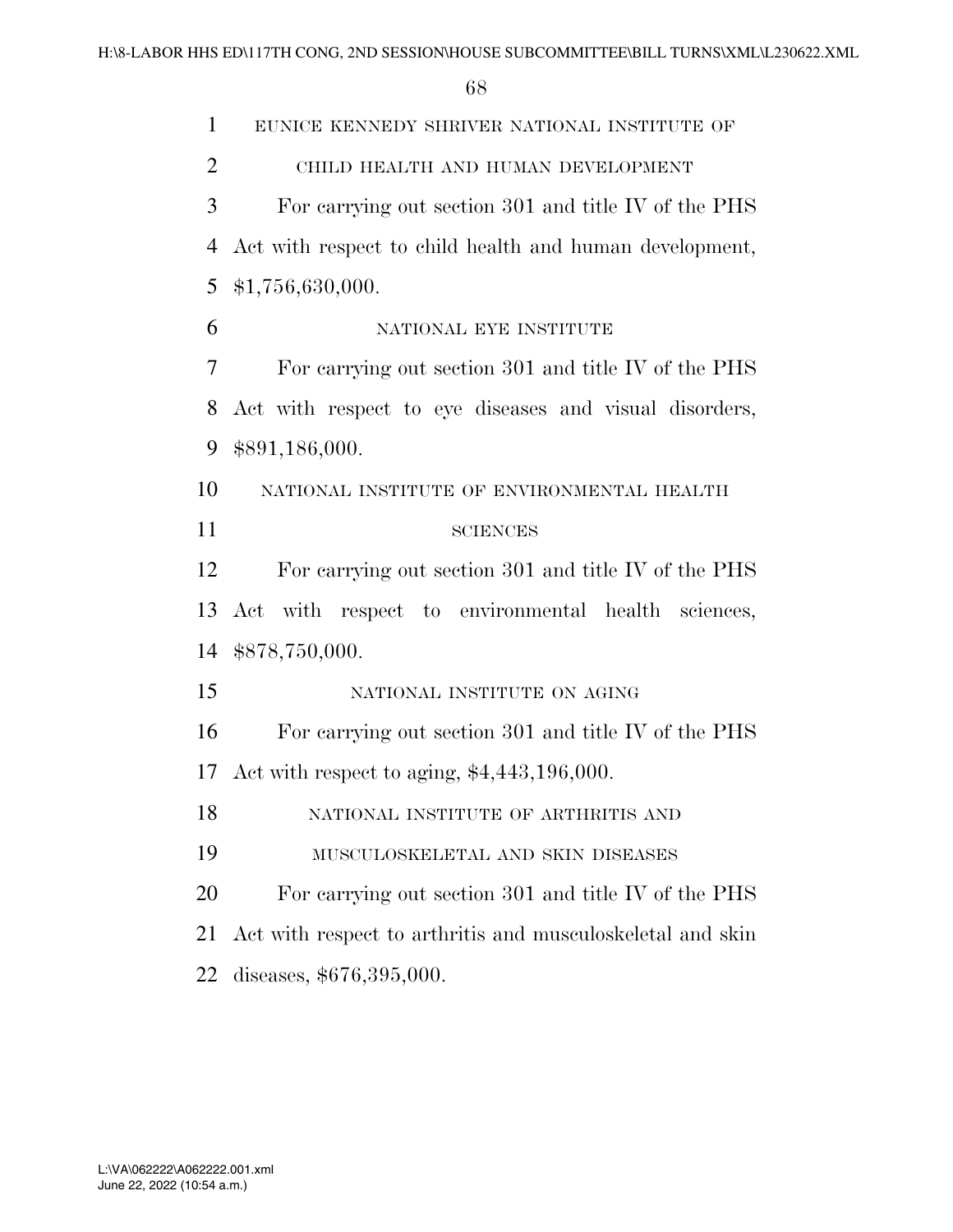| 1              | NATIONAL INSTITUTE ON DEAFNESS AND OTHER                                |
|----------------|-------------------------------------------------------------------------|
| $\overline{2}$ | COMMUNICATION DISORDERS                                                 |
| 3              | For carrying out section 301 and title IV of the PHS                    |
| 4              | Act with respect to deafness and other communication dis-               |
| 5              | orders, \$531,136,000.                                                  |
| 6              | NATIONAL INSTITUTE OF NURSING RESEARCH                                  |
| 7              | For carrying out section 301 and title IV of the PHS                    |
| 8              | Act with respect to nursing research, \$208,571,000.                    |
| 9              | NATIONAL INSTITUTE ON ALCOHOL EFFECTS AND                               |
| 10             | ALCOHOL-ASSOCIATED DISORDERS                                            |
| 11             | For carrying out section 301 and title IV of the PHS                    |
| 12             | Act with respect to alcohol misuse, alcohol use disorder,               |
| 13             | and other alcohol-associated disorders, \$591,757,000.                  |
| 14             | NATIONAL INSTITUTE ON DRUGS AND ADDICTION                               |
| 15             | For carrying out section 301 and title IV of the PHS                    |
| 16             | Act with respect to drugs and addiction, \$1,712,832,000.               |
| 17             | NATIONAL INSTITUTE OF MENTAL HEALTH                                     |
| 18             | For carrying out section 301 and title IV of the PHS                    |
| 19             | Act with respect to mental health, $\text{$2,203,775,000}$ .            |
| 20             | NATIONAL HUMAN GENOME RESEARCH INSTITUTE                                |
| 21             | For carrying out section 301 and title IV of the PHS                    |
|                | 22 Act with<br>respect<br>human<br>genome<br>$\mathrm{to}$<br>research, |
| 23             | \$659,233,000.                                                          |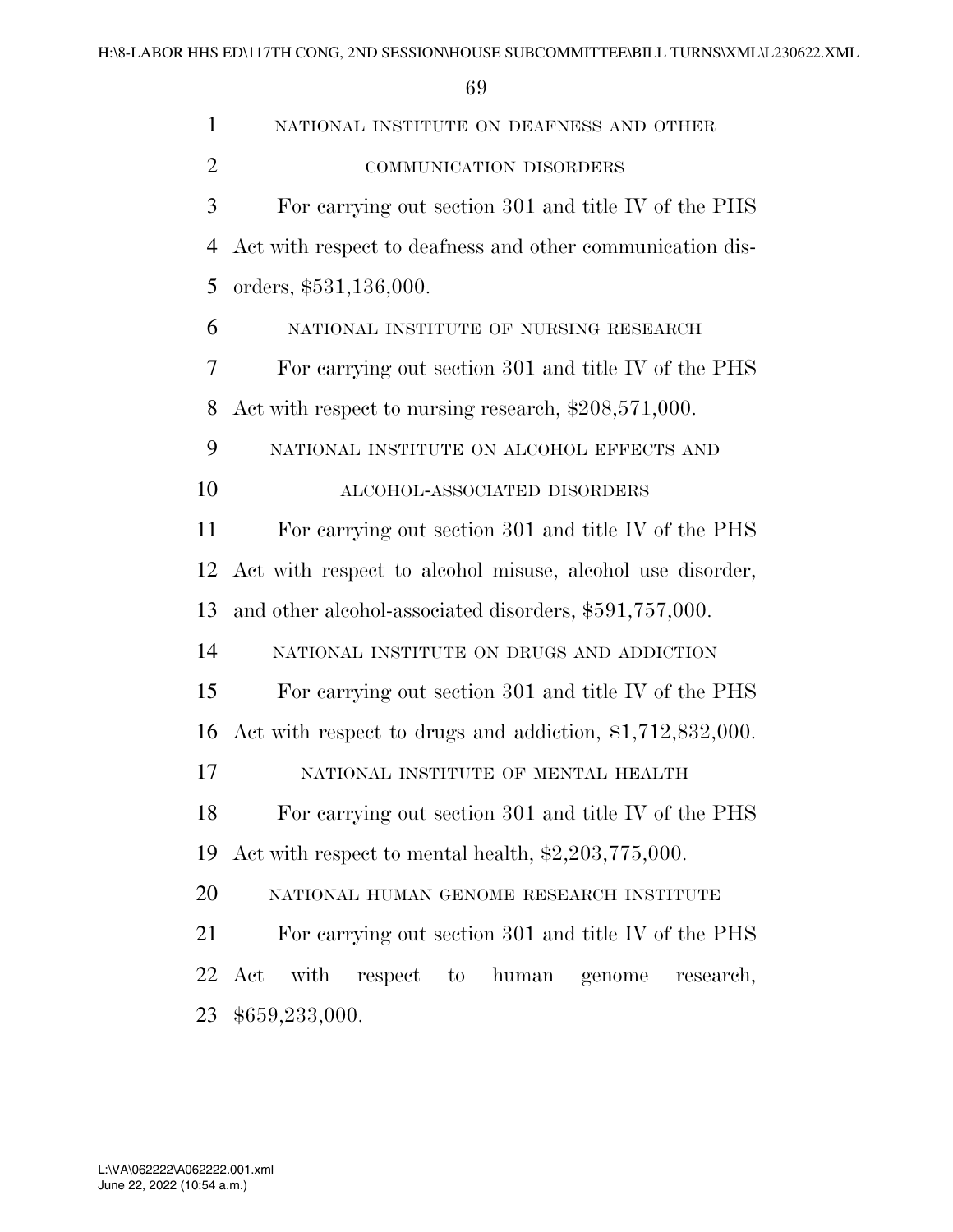| $\mathbf{1}$   | NATIONAL INSTITUTE OF BIOMEDICAL IMAGING AND                       |
|----------------|--------------------------------------------------------------------|
| $\overline{2}$ | <b>BIOENGINEERING</b>                                              |
| 3              | For carrying out section 301 and title IV of the PHS               |
| $\overline{4}$ | Act with respect to biomedical imaging and bioengineering          |
| 5              | research, \$437,991,000.                                           |
| 6              | NATIONAL CENTER FOR COMPLEMENTARY AND                              |
| 7              | <b>INTEGRATIVE HEALTH</b>                                          |
| 8              | For carrying out section 301 and title IV of the PHS               |
| 9              | Act with respect to complementary and integrative health,          |
| 10             | \$164,395,000.                                                     |
| 11             | NATIONAL INSTITUTE ON MINORITY HEALTH AND                          |
| 12             | <b>HEALTH DISPARITIES</b>                                          |
| 13             | For carrying out section 301 and title IV of the PHS               |
| 14             | Act with respect to minority health and health disparities         |
| 15             | research, \$505,292,000.                                           |
| 16             | JOHN E. FOGARTY INTERNATIONAL CENTER                               |
| 17             | For carrying out the activities of the John E. Fogarty             |
| 18             | International Center (described in subpart 2 of part E of          |
| 19             | title IV of the PHS Act), $$99,622,000$ .                          |
| 20             | NATIONAL LIBRARY OF MEDICINE                                       |
| 21             | For carrying out section 301 and title IV of the PHS               |
| 22             | Act with respect to health information communications,             |
| 23             | \$494,572,000: <i>Provided</i> , That of the amounts available for |
| 24             | improvement of information systems, \$4,000,000 shall be           |
| 25             | available until September 30, 2024: Provided further, That         |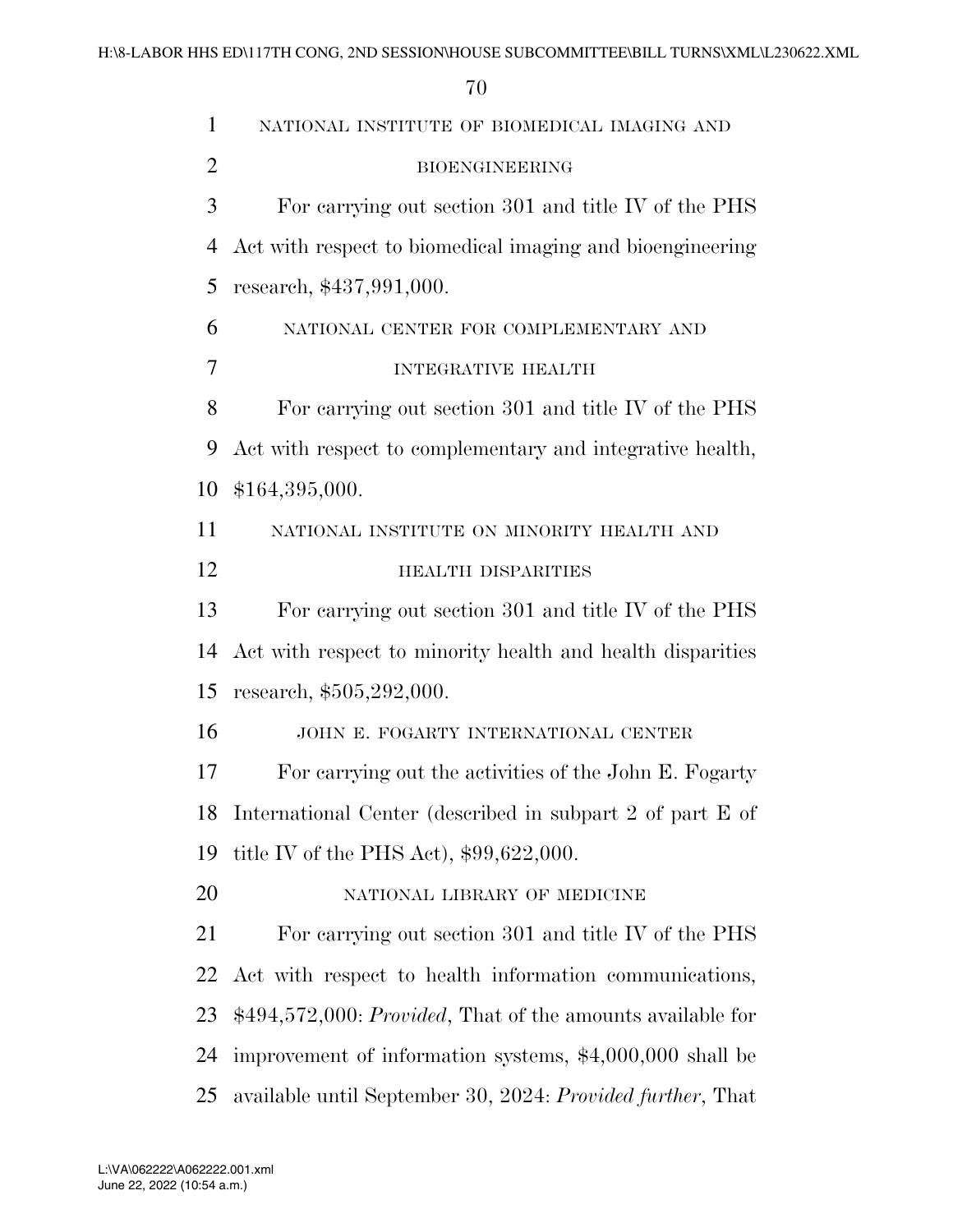in fiscal year 2023, the National Library of Medicine may enter into personal services contracts for the provision of services in facilities owned, operated, or constructed under the jurisdiction of the National Institutes of Health (re-ferred to in this title as ''NIH'').

# NATIONAL CENTER FOR ADVANCING TRANSLATIONAL 7 SCIENCES

 For carrying out section 301 and title IV of the PHS Act with respect to translational sciences, \$901,678,000: *Provided*, That up to \$60,000,000 shall be available to im- plement section 480 of the PHS Act, relating to the Cures Acceleration Network: *Provided further*, That at least \$626,059,000 is provided to the Clinical and Translational Sciences Awards program.

- 15 OFFICE OF THE DIRECTOR
- 16 (INCLUDING TRANSFER OF FUNDS)

 For carrying out the responsibilities of the Office of the Director, NIH, \$2,537,213,000: *Provided*, That fund- ing shall be available for the purchase of not to exceed 29 passenger motor vehicles for replacement only: *Pro- vided further*, That all funds credited to the NIH Manage- ment Fund shall remain available for one fiscal year after the fiscal year in which they are deposited: *Provided fur- ther*, That \$180,000,000 shall be for the Environmental Influences on Child Health Outcomes study: *Provided fur-*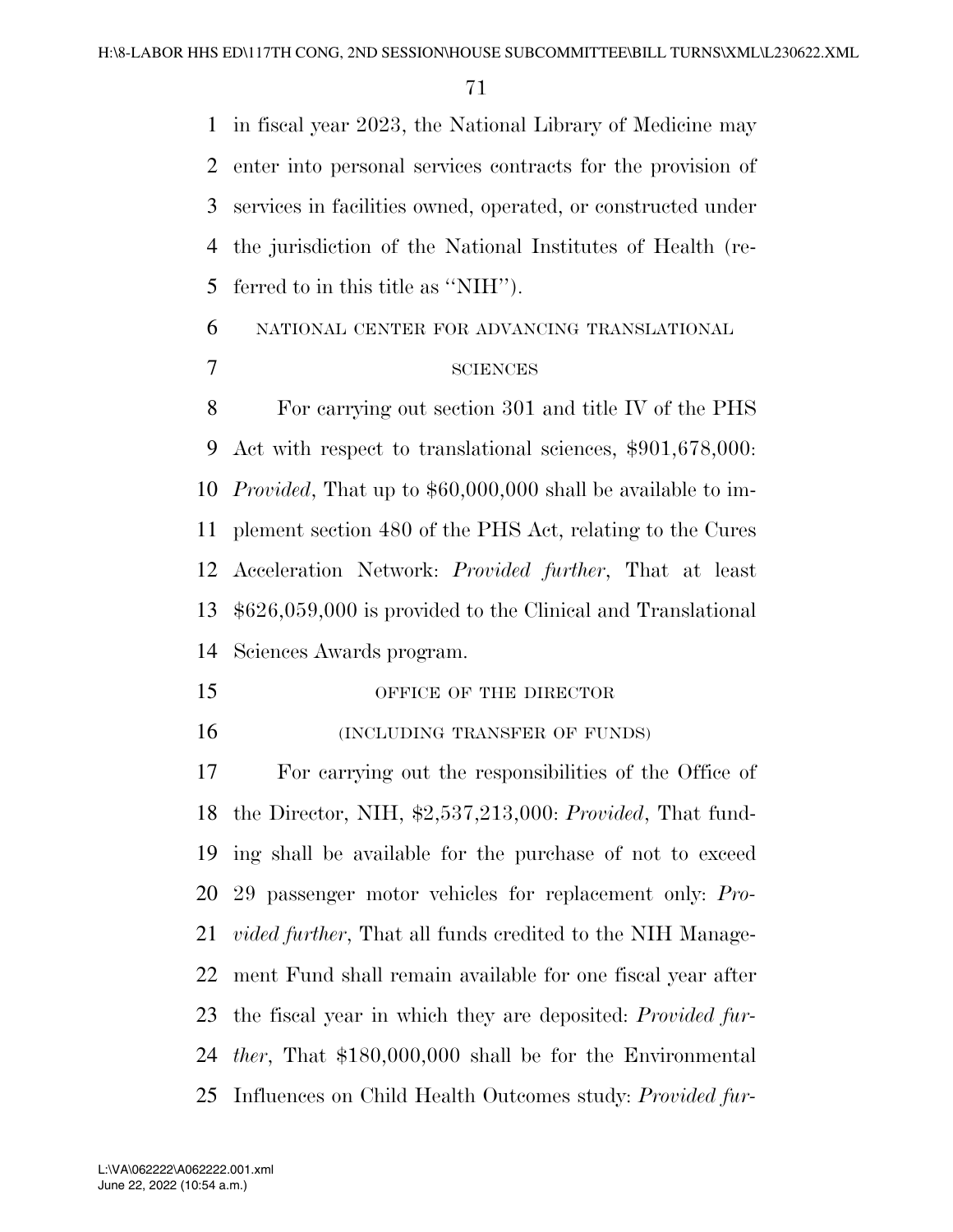*ther*, That \$678,151,000 shall be available for the Com-2 mon Fund established under section  $402A(c)(1)$  of the PHS Act: *Provided further*, That of the funds provided, \$10,000 shall be for official reception and representation expenses when specifically approved by the Director of the NIH: *Provided further*, That the Office of AIDS Research within the Office of the Director of the NIH may spend up to \$8,000,000 to make grants for construction or ren- ovation of facilities as provided for in section 2354(a)(5)(B) of the PHS Act: *Provided further*, That \$70,000,000 shall be used to carry out section 404I of the PHS Act (42 U.S.C. 283K), relating to biomedical and behavioral research facilities: *Provided further*, That \$5,000,000 shall be transferred to and merged with the appropriation for the ''Office of Inspector General'' for oversight of grant programs and operations of the NIH, including agency efforts to ensure the integrity of its grant application evaluation and selection processes, and shall be in addition to funds otherwise made available for over- sight of the NIH: *Provided further*, That the funds pro- vided in the previous proviso may be transferred from one specified activity to another with 15 days prior approval of the Committees on Appropriations of the House of Rep- resentatives and the Senate: *Provided further*, That the In-spector General shall consult with the Committees on Ap-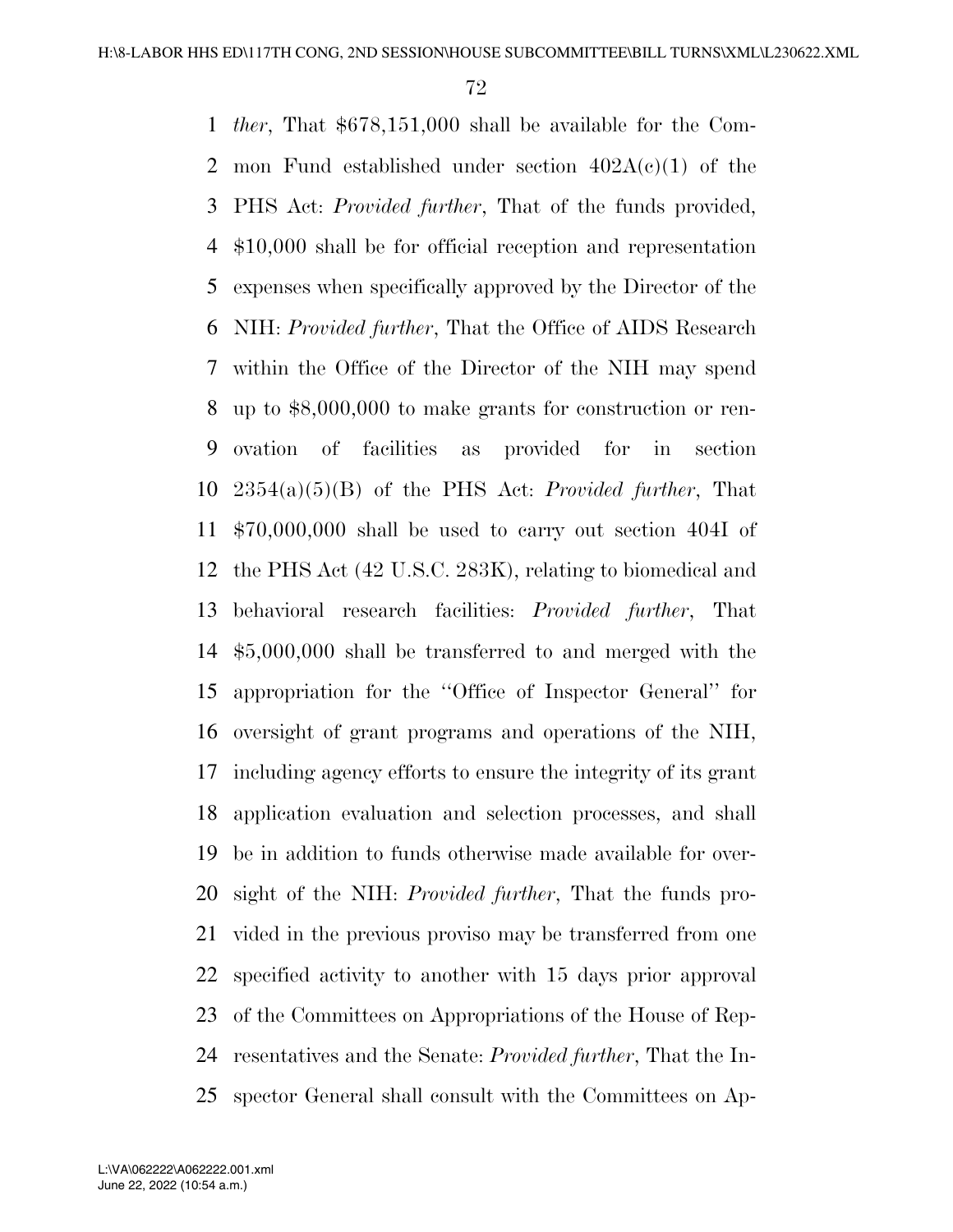propriations of the House of Representatives and the Sen- ate before submitting to the Committees an audit plan for fiscal years 2023 and 2024 no later than 30 days after the date of enactment of this Act: *Provided further*, That amounts made available under this heading are also avail- able to establish, operate, and support the Research Policy Board authorized by section 2034(f) of the 21st Century Cures Act: *Provided further*, That the funds made avail- able under this heading for the Office of Research on Women's Health shall also be available for making grants to serve and promote the interests of women in research, and the Director of such Office may, in making such grants, use the authorities available to NIH Institutes and Centers.

 In addition to other funds appropriated for the Com- mon Fund established under section 402A(c) of the PHS Act, \$12,600,000 is appropriated to the Common Fund from the 10-year Pediatric Research Initiative Fund de- scribed in section 9008 of the Internal Revenue Code of 1986 (26 U.S.C. 9008), for the purpose of carrying out 21 section  $402(b)(7)(B)(ii)$  of the PHS Act (relating to pedi- atric research), as authorized in the Gabriella Miller Kids First Research Act.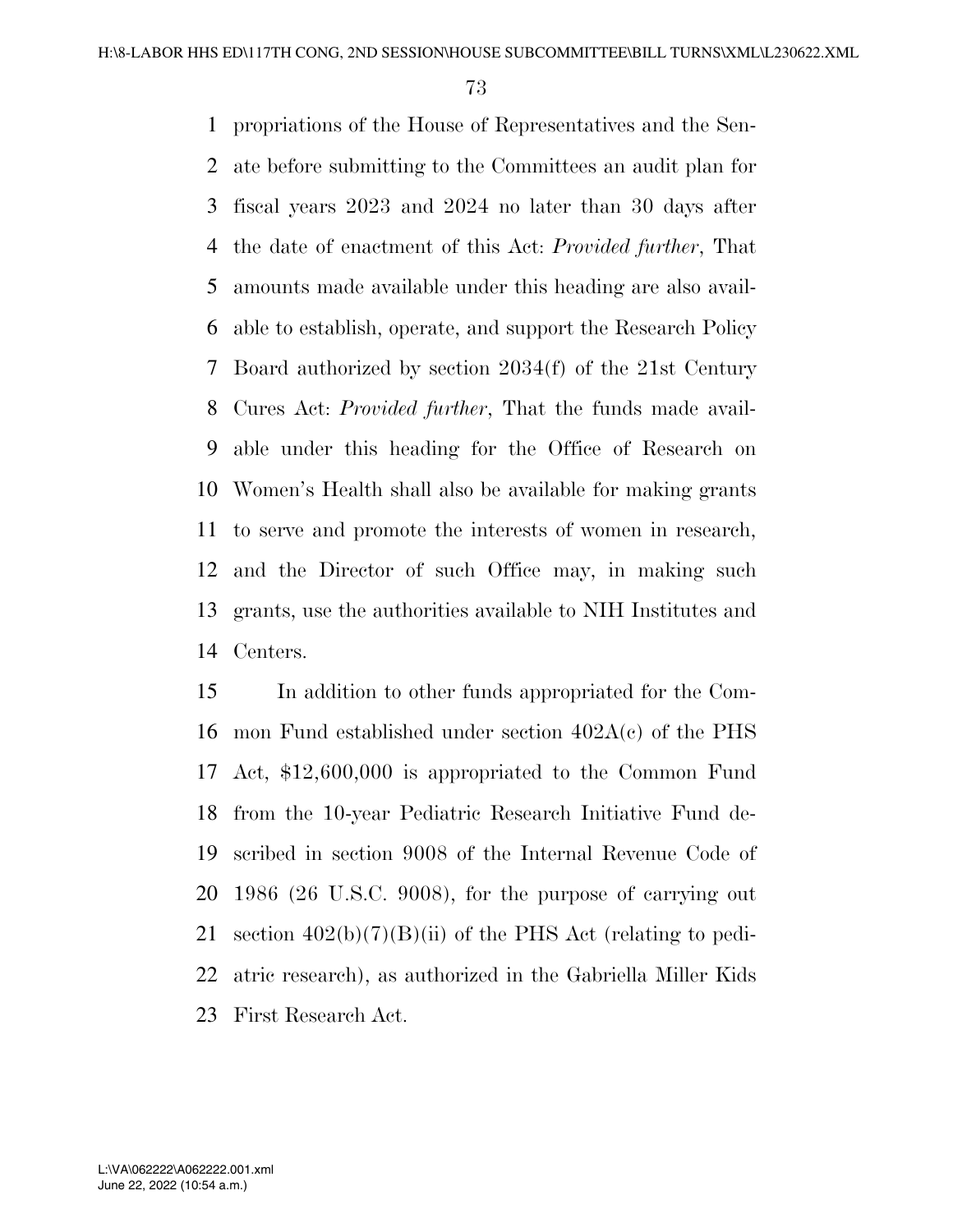## BUILDINGS AND FACILITIES

 For the study of, construction of, demolition of, ren- ovation of, and acquisition of equipment for, facilities of or used by NIH, including the acquisition of real property, \$300,000,000, to remain available through September 30, 2027.

7 NIH INNOVATION ACCOUNT, CURES ACT 8 (INCLUDING TRANSFER OF FUNDS)

 For necessary expenses to carry out the purposes de- scribed in section 1001(b)(4) of the 21st Century Cures Act, in addition to amounts available for such purposes in the appropriations provided to the NIH in this Act, \$1,085,000,000, to remain available until expended: *Pro- vided*, That such amounts are appropriated pursuant to section 1001(b)(3) of such Act, are to be derived from 16 amounts transferred under section  $1001(b)(2)(A)$  of such Act, and may be transferred by the Director of the Na- tional Institutes of Health to other accounts of the Na- tional Institutes of Health solely for the purposes provided in such Act: *Provided further*, That upon a determination by the Director that funds transferred pursuant to the previous proviso are not necessary for the purposes pro- vided, such amounts may be transferred back to the Ac-count: *Provided further*, That the transfer authority pro-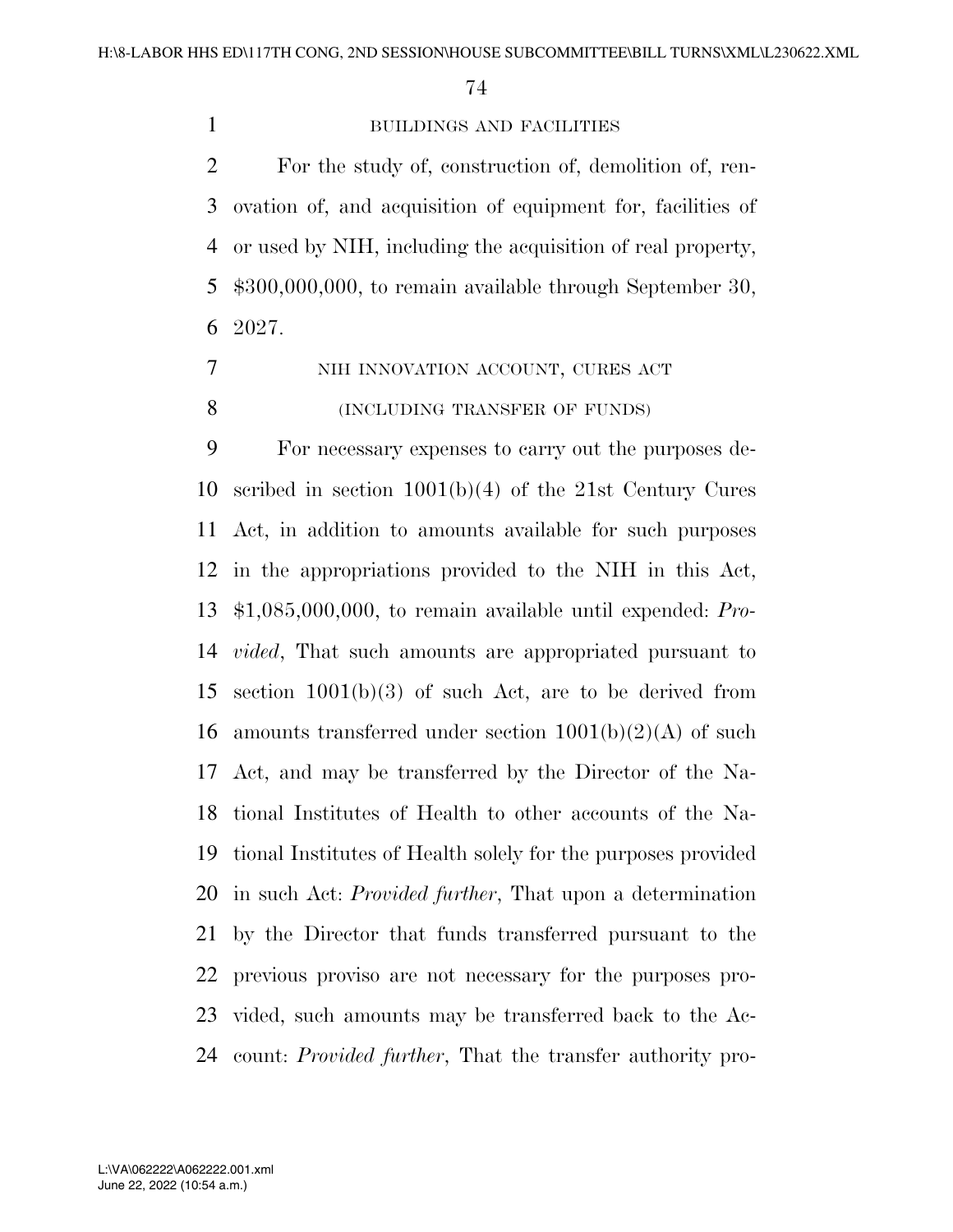vided under this heading is in addition to any other trans-

fer authority provided by law.

SUBSTANCE USE AND MENTAL HEALTH SERVICES

### ADMINISTRATION

## MENTAL HEALTH

 For carrying out titles III, V, and XIX of the PHS Act with respect to mental health, the Protection and Ad- vocacy for Individuals with Mental Illness Act, and the SUPPORT for Patients and Communities Act, \$3,774,152,000: *Provided*, That of the funds made avail- able under this heading, \$150,000,000 shall be for the Na- tional Child Traumatic Stress Initiative: *Provided further*, That notwithstanding section 520A(f)(2) of the PHS Act, no funds appropriated for carrying out section 520A shall be available for carrying out section 1971 of the PHS Act: *Provided further*, That in addition to amounts provided herein, \$21,039,000 shall be available under section 241 of the PHS Act to carry out subpart I of part B of title XIX of the PHS Act to fund section 1920(b) technical assistance, national data, data collection and evaluation activities, and further that the total available under this Act for section 1920(b) activities shall not exceed 5 per- cent of the amounts appropriated for subpart I of part B of title XIX: *Provided further*, That of the funds made available under this heading for subpart I of part B of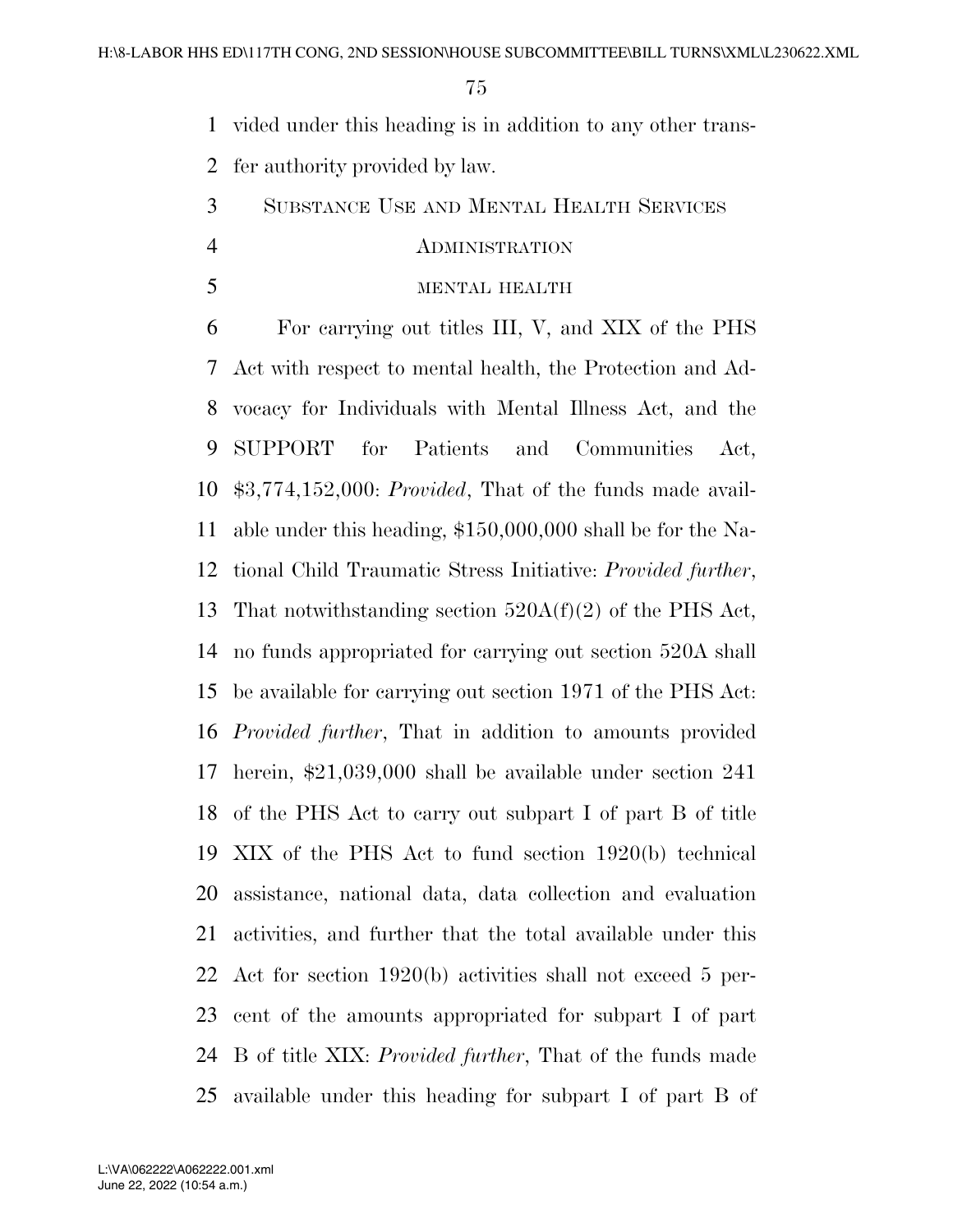title XIX of the PHS Act, at least 10 percent shall be available to support evidence-based crisis systems: *Pro- vided further*, That up to 10 percent of the amounts made available to carry out the Children's Mental Health Serv- ices program may be used to carry out demonstration grants or contracts for early interventions with persons not more than 25 years of age at clinical high risk of de- veloping a first episode of psychosis: *Provided further,*  That section 520E(b)(2) of the PHS Act shall not apply to funds appropriated in this Act for fiscal year 2023: *Pro- vided further*, That States shall expend at least 10 percent of the amount each receives for carrying out section 1911 of the PHS Act to support evidence-based programs that address the needs of individuals with early serious mental illness, including psychotic disorders, regardless of the age of the individual at onset: *Provided further*, That \$400,000,000 shall be available until September 30, 2025 for grants to communities and community organizations who meet criteria for Certified Community Behavioral Health Clinics pursuant to section 223(a) of Public Law 113–93: *Provided further*, That none of the funds provided for section 1911 of the PHS Act shall be subject to section 241 of such Act: *Provided further*, That of the funds made available under this heading, \$21,420,000 shall be to carry out section 224 of the Protecting Access to Medicare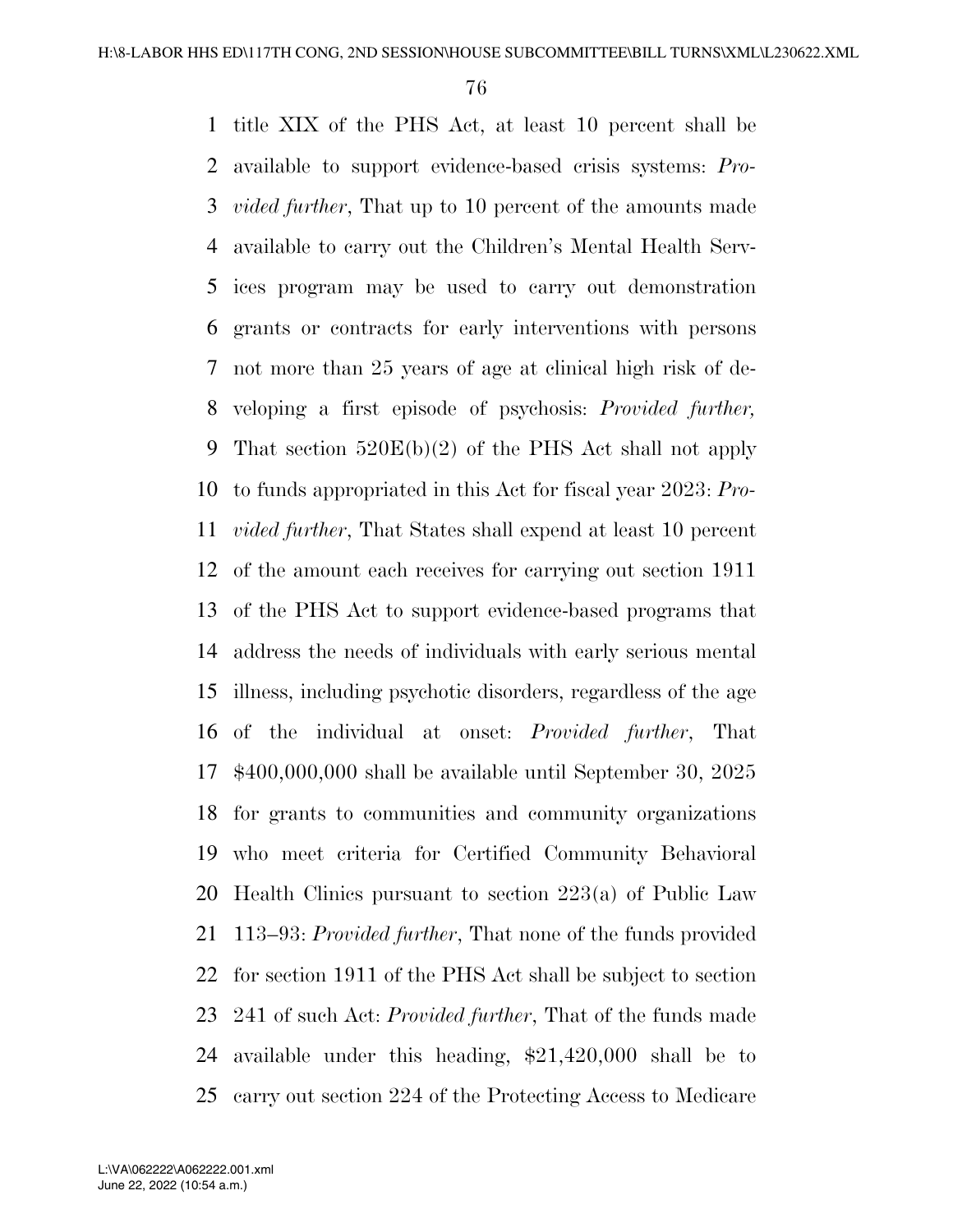Act of 2014 (Public Law 113–93; 42 U.S.C. 290aa 22 note): *Provided further*, That notwithstanding sections 1911(b) and 1912 of the PHS Act, amounts made avail- able under this heading for subpart I of part B of title XIX of such Act shall also be available to support evi- dence-based programs that address early intervention and prevention of mental disorders among at-risk children and adults: *Provided further ,* That States shall expend at least 10 percent of the amount each receives for carrying out section 1911 of the PHS Act to support evidence-based programs that address early intervention and prevention of mental disorders among at-risk children and adults: *Provided further*, That notwithstanding section 1912 of the PHS Act, the plan described in such section and sec- tion 1911(b) of the PHS Act shall also include the evi- dence-based programs described in the previous proviso, pursuant to plan criteria established by the Secretary.

# 18 SUBSTANCE USE SERVICES

 For carrying out titles III and V of the PHS Act with respect to substance use treatment and title XIX of such Act with respect to substance use treatment and pre- vention, and the SUPPORT for Patients and Commu- nities Act, \$4,744,848,000: *Provided*, That \$1,775,000,000 shall be for State Opioid Response Grants for carrying out activities pertaining to opioids and stimu-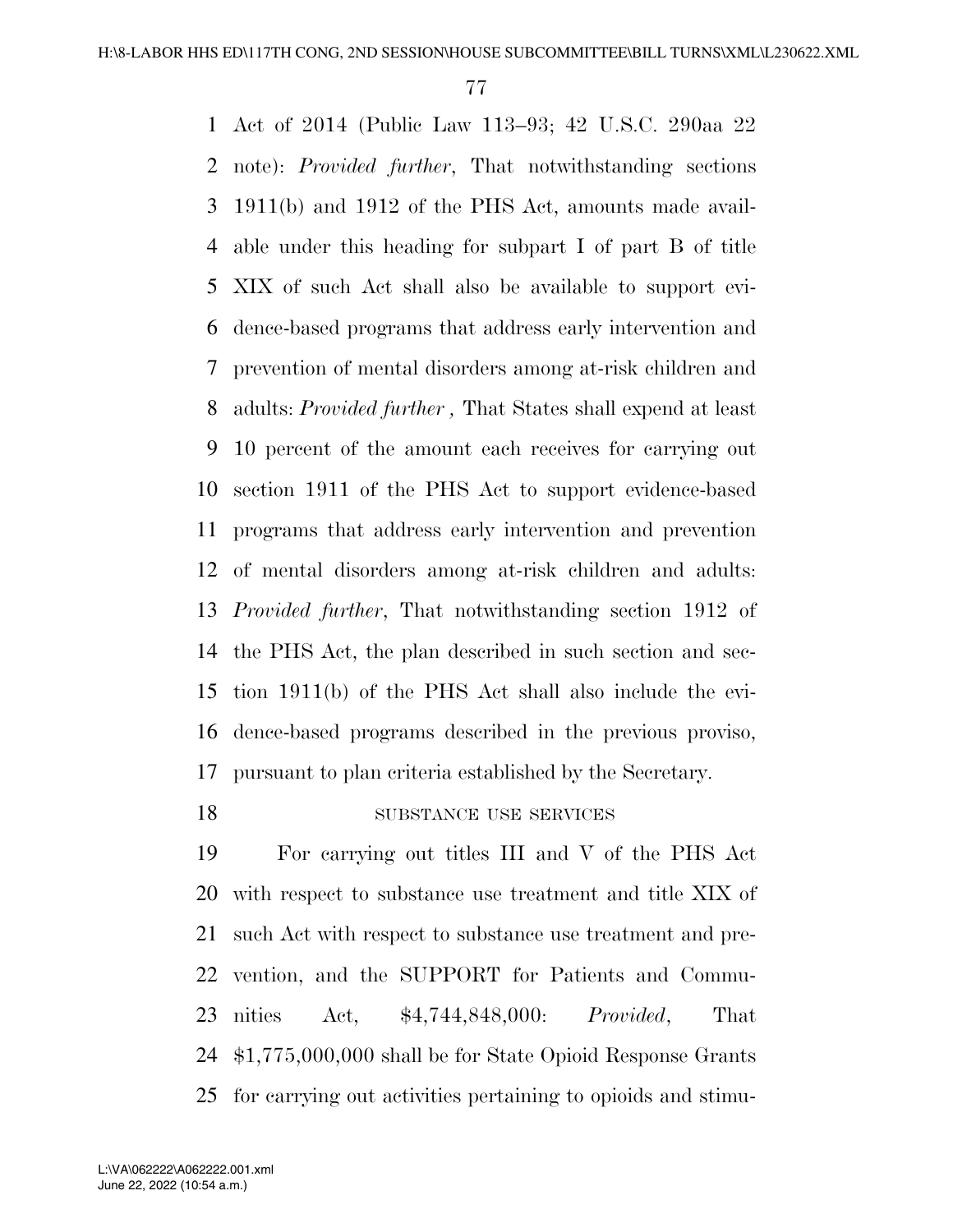lants undertaken by the State agency responsible for ad- ministering the substance use prevention and treatment block grant under subpart II of part B of title XIX of the PHS Act (42 U.S.C. 300x–21 et seq.): *Provided fur- ther*, That of such amount \$65,000,000 shall be made available to Indian Tribes or tribal organizations: *Provided further*, That 15 percent of the remaining amount shall be for the States with the highest mortality rate related to opioid use disorders: *Provided further*, That of the amounts provided for State Opioid Response Grants not more than 2 percent shall be available for Federal admin- istrative expenses, training, technical assistance, and eval- uation: *Provided further*, That of the amount not reserved by the previous three provisos, the Secretary shall make allocations to States, territories, and the District of Co- lumbia according to a formula using national survey re- sults that the Secretary determines are the most objective and reliable measure of drug use and drug-related deaths: *Provided further*, That the Secretary shall submit the for- mula methodology to the Committees on Appropriations of the House of Representatives and the Senate not less than 21 days prior to publishing a Funding Opportunity Announcement: *Provided further*, That prevention and treatment activities funded through such grants may in-clude education, treatment (including the provision of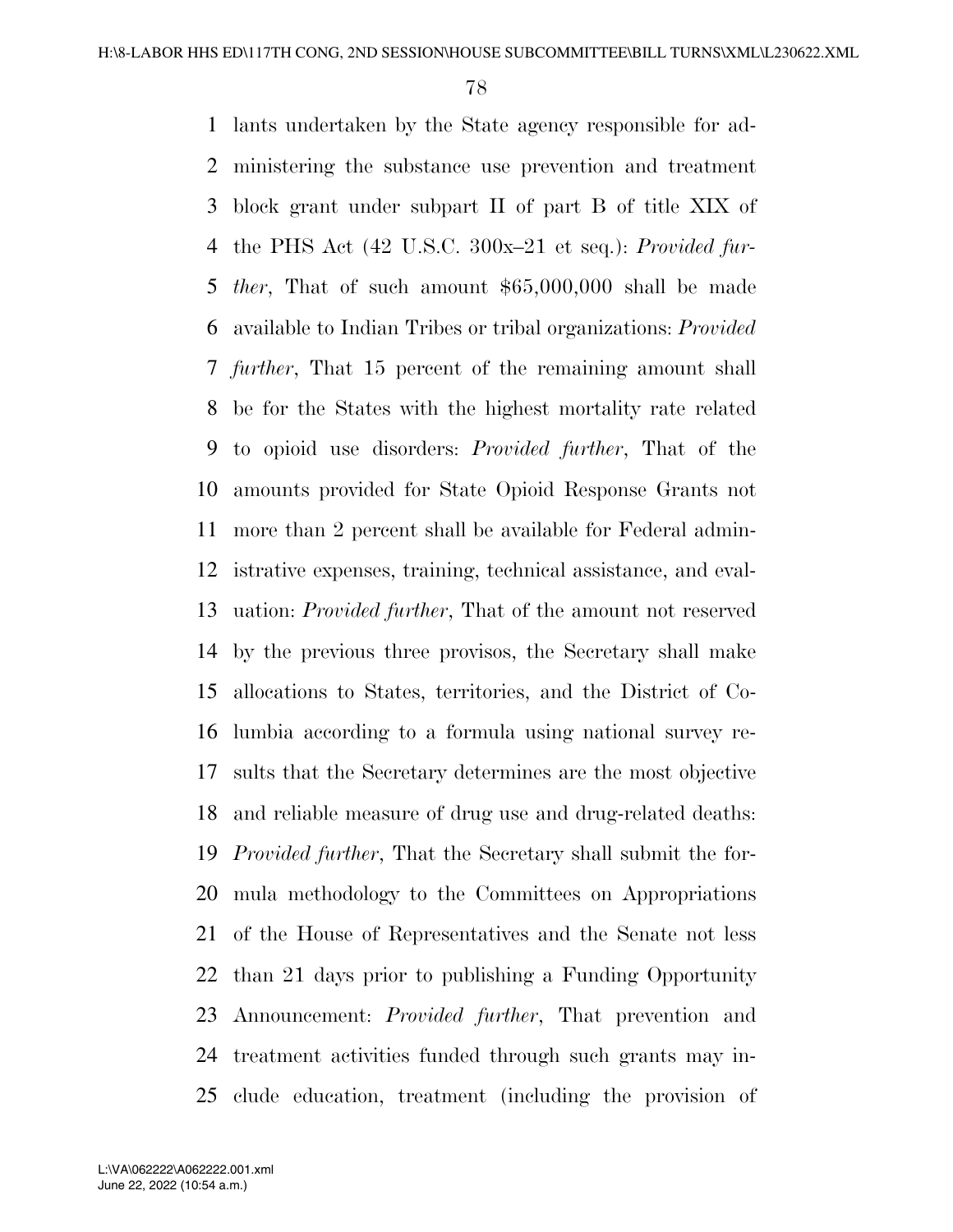medication), behavioral health services for individuals in treatment programs, referral to treatment services, recov- ery support, and medical screening associated with such treatment: *Provided further*, That each State, as well as the District of Columbia, shall receive not less than \$4,500,000: *Provided further*, That in addition to amounts provided herein, the following amounts shall be available under section 241 of the PHS Act: (1) \$79,200,000 to carry out subpart II of part B of title XIX of the PHS Act to fund section 1935(b) technical assistance, national data, data collection and evaluation activities, and further that the total available under this Act for section 1935(b) activities shall not exceed 5 percent of the amounts appro- priated for subpart II of part B of title XIX; and (2) \$2,000,000 to evaluate substance use treatment programs: *Provided further*, That for purposes of calculating the HIV set-aside under subpart II of part B of title XIX, the rate of cases of HIV shall be used instead of the rate of cases of AIDS: *Provided further*, That each State that receives funds appropriated under this heading in this Act for car- rying out subpart II of part B of title XIX of the PHS Act shall expend not less than 10 percent of such funds for recovery support services: *Provided further*, That none of the funds provided for section 1921 of the PHS Act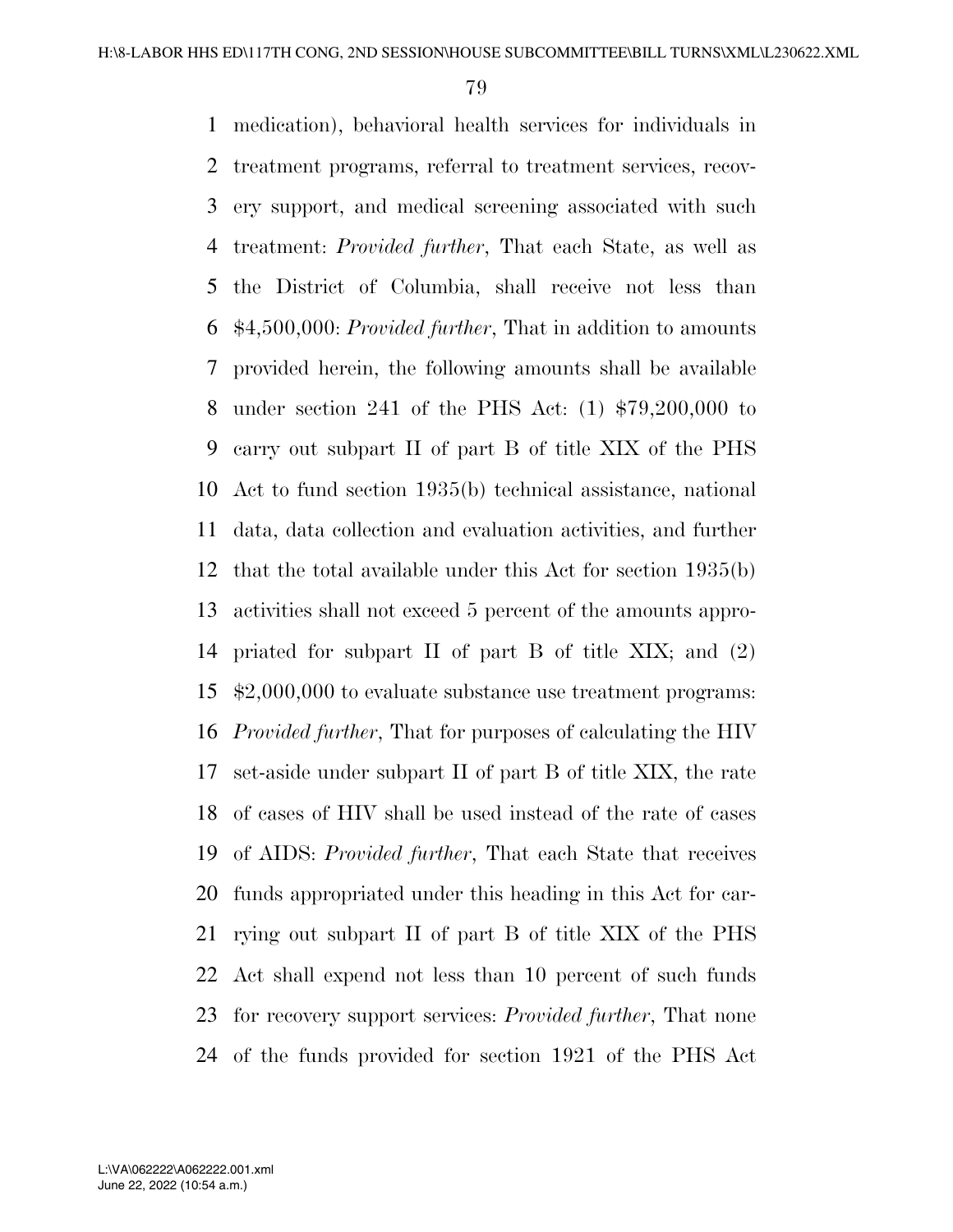or State Opioid Response Grants shall be subject to sec-tion 241 of such Act.

- 3 SUBSTANCE USE PREVENTION SERVICES
- For carrying out titles III and V of the PHS Act with respect to substance use prevention, \$248,434,000.
- HEALTH SURVEILLANCE AND PROGRAM SUPPORT

 For program support and cross-cutting activities that supplement activities funded under the headings ''Mental Health'', ''Substance Use Services'', and ''Substance Use Prevention Services'' in carrying out titles III, V, and XIX of the PHS Act and the Protection and Advocacy for Indi- viduals with Mental Illness Act in the Substance Use And Mental Health Services Administration, \$257,279,000: *Provided*, That of the amount made available under this heading, \$110,952,000 shall be used for the projects, and in the amounts, specified in the table titled ''Labor, HHS, Education Incorporation of Community Project Funding Items'' in the report accompanying this Act: *Provided fur- ther*, That none of the funds made available for projects described in the preceding proviso shall be subject to sec- tion 241 of the PHS Act or section 205 of this Act: *Pro- vided further*, That in addition to amounts provided here- in, \$31,428,000 shall be available under section 241 of the PHS Act to supplement funds available to carry out national surveys on drug use and mental health, to collect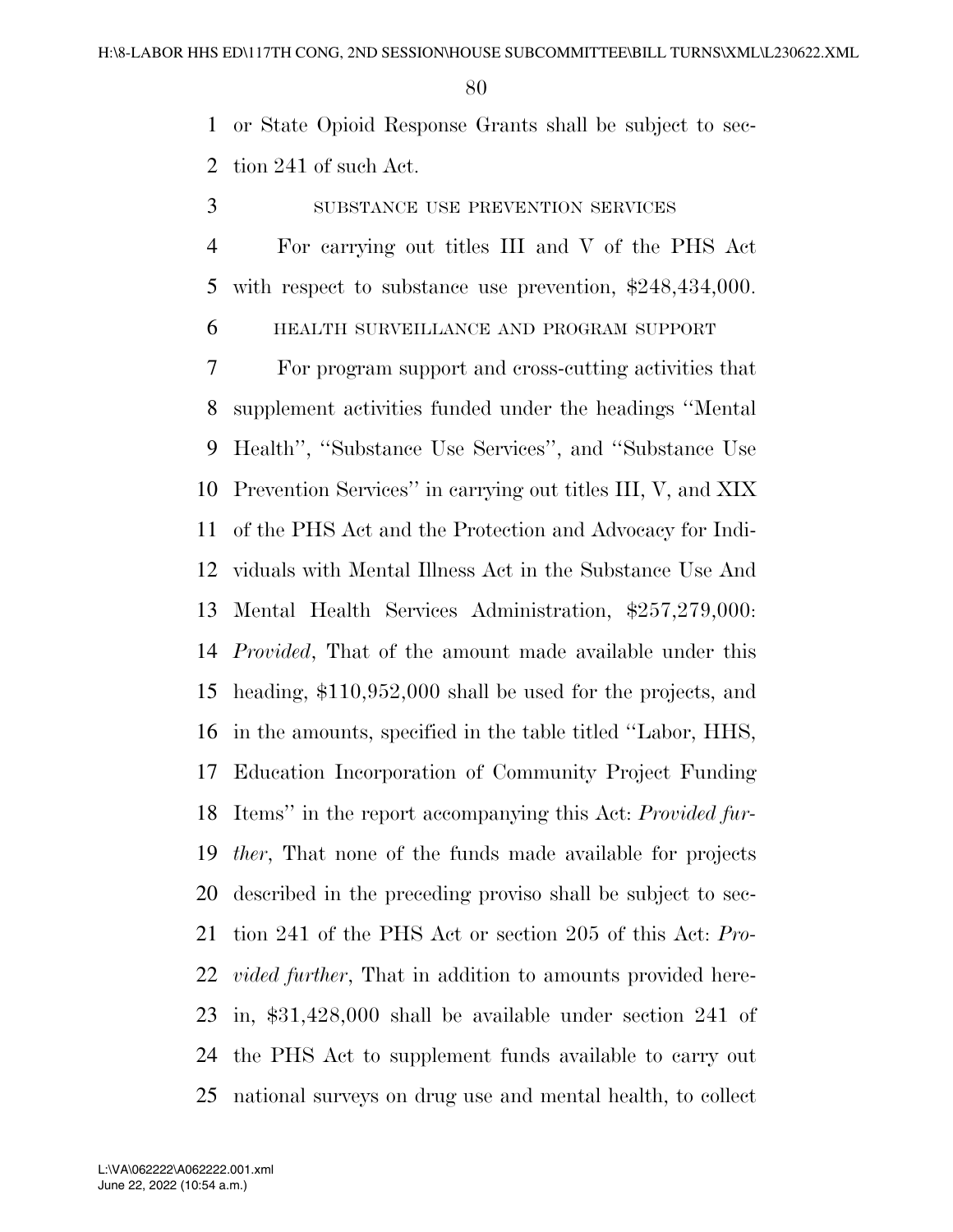and analyze program data, and to conduct public aware- ness and technical assistance activities: *Provided further*, That, in addition, fees may be collected for the costs of publications, data, data tabulations, and data analysis completed under title V of the PHS Act and provided to a public or private entity upon request, which shall be credited to this appropriation and shall remain available until expended for such purposes: *Provided further*, That amounts made available in this Act for carrying out sec- tion 501(o) of the PHS Act shall remain available through September 30, 2024: *Provided further*, That funds made available under this heading (other than amounts specified in the first proviso under this heading) may be used to supplement program support funding provided under the headings ''Mental Health'', ''Substance Use Services'', and ''Substance Use Prevention Services''.

AGENCY FOR HEALTHCARE RESEARCH AND QUALITY

# **HEALTHCARE RESEARCH AND QUALITY**

 For carrying out titles III and IX of the PHS Act, part A of title XI of the Social Security Act, and section 1013 of the Medicare Prescription Drug, Improvement, and Modernization Act of 2003, \$385,000,000: *Provided*, That section 947(c) of the PHS Act shall not apply in fiscal year 2023: *Provided further*, That in addition, amounts received from Freedom of Information Act fees,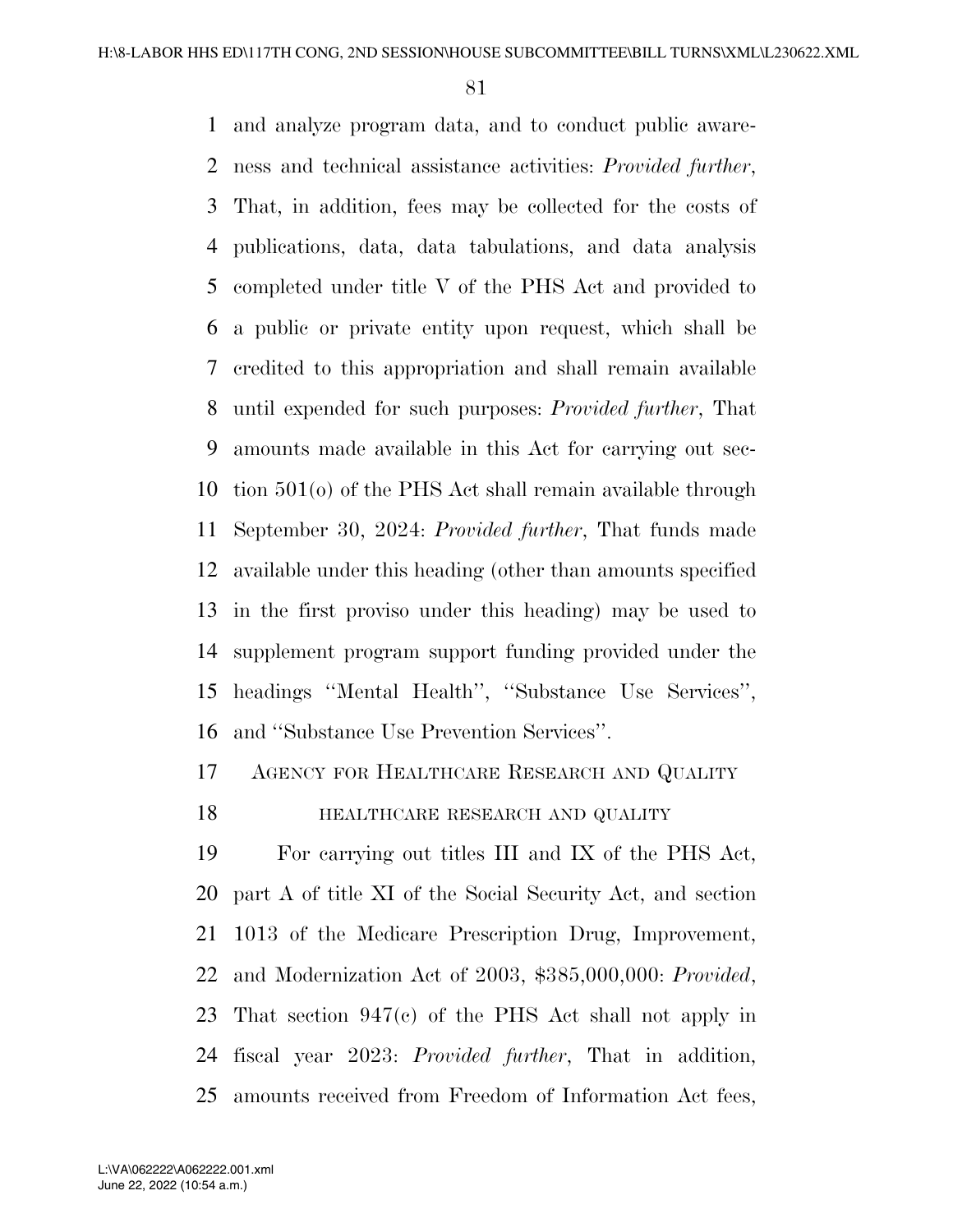reimbursable and interagency agreements, and the sale of data shall be credited to this appropriation and shall re-main available until September 30, 2024.

 CENTERS FOR MEDICARE & MEDICAID SERVICES GRANTS TO STATES FOR MEDICAID

 For carrying out, except as otherwise provided, titles XI and XIX of the Social Security Act, \$367,357,090,000, to remain available until expended.

 In addition, for carrying out such titles after May 31, 2023, for the last quarter of fiscal year 2023 for unantici- pated costs incurred for the current fiscal year, such sums as may be necessary, to remain available until expended. In addition, for carrying out such titles for the first quarter of fiscal year 2024, \$197,580,474,000, to remain available until expended.

 Payment under such title XIX may be made for any quarter with respect to a State plan or plan amendment in effect during such quarter, if submitted in or prior to such quarter and approved in that or any subsequent quarter.

PAYMENTS TO THE HEALTH CARE TRUST FUNDS

 For payment to the Federal Hospital Insurance Trust Fund and the Federal Supplementary Medical In- surance Trust Fund, as provided under sections 217(g), 1844, and 1860D–16 of the Social Security Act, sections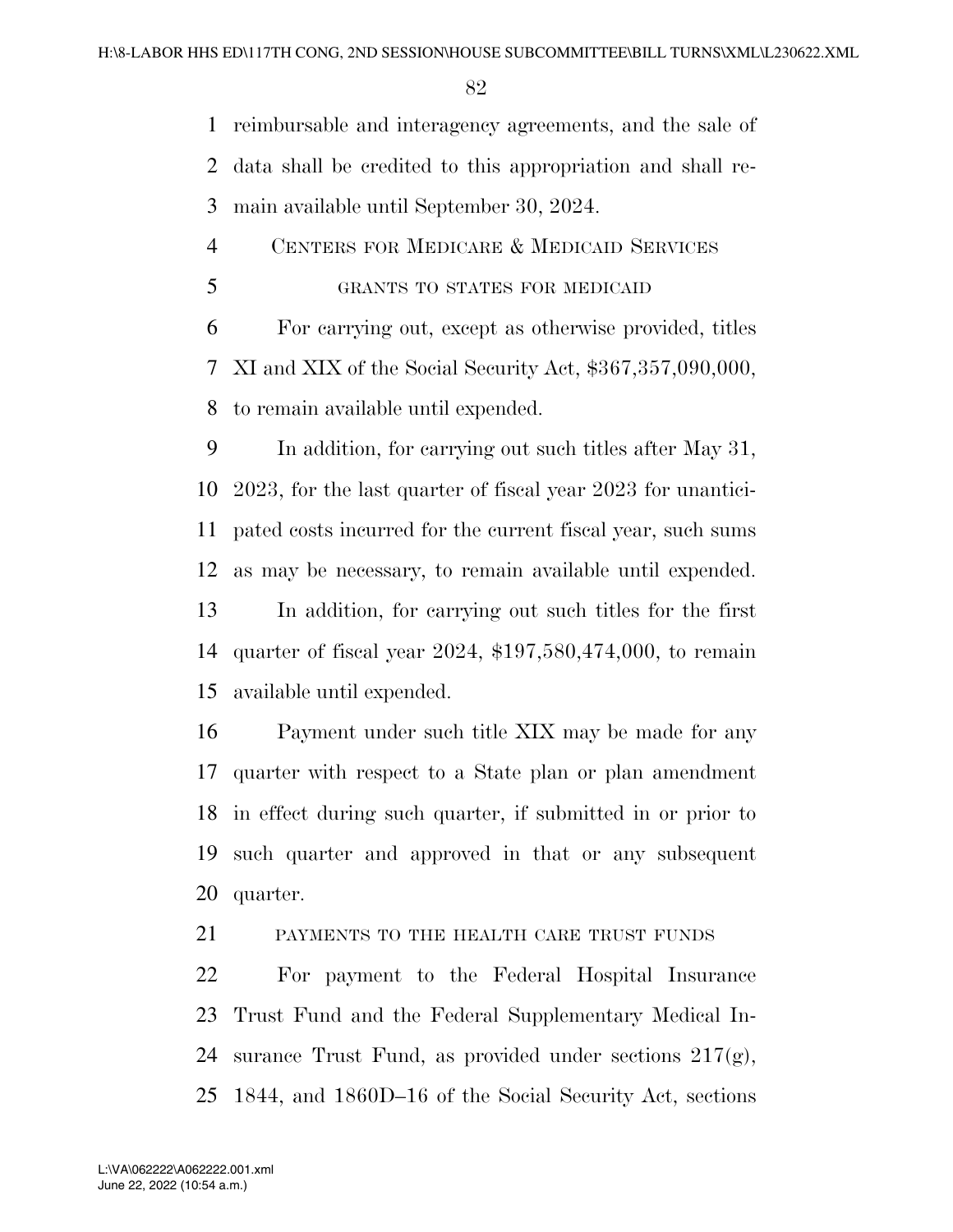103(c) and 111(d) of the Social Security Amendments of 1965, section 278(d)(3) of Public Law 97–248, and for administrative expenses incurred pursuant to section 201(g) of the Social Security Act, \$548,130,000,000.

 In addition, for making matching payments under section 1844 and benefit payments under section 1860D– 16 of the Social Security Act that were not anticipated in budget estimates, such sums as may be necessary.

# PROGRAM MANAGEMENT

 For carrying out, except as otherwise provided, titles XI, XVIII, XIX, and XXI of the Social Security Act, titles XIII and XXVII of the PHS Act, the Clinical Laboratory Improvement Amendments of 1988, and other responsibil- ities of the Centers for Medicare & Medicaid Services, not to exceed \$4,346,985,000 to be transferred from the Fed- eral Hospital Insurance Trust Fund and the Federal Sup- plementary Medical Insurance Trust Fund, as authorized by section 201(g) of the Social Security Act; together with all funds collected in accordance with section 353 of the PHS Act and section 1857(e)(2) of the Social Security Act, funds retained by the Secretary pursuant to section 1893(h) of the Social Security Act, and such sums as may be collected from authorized user fees and the sale of data, which shall be credited to this account and remain avail-able until expended: *Provided*, That all funds derived in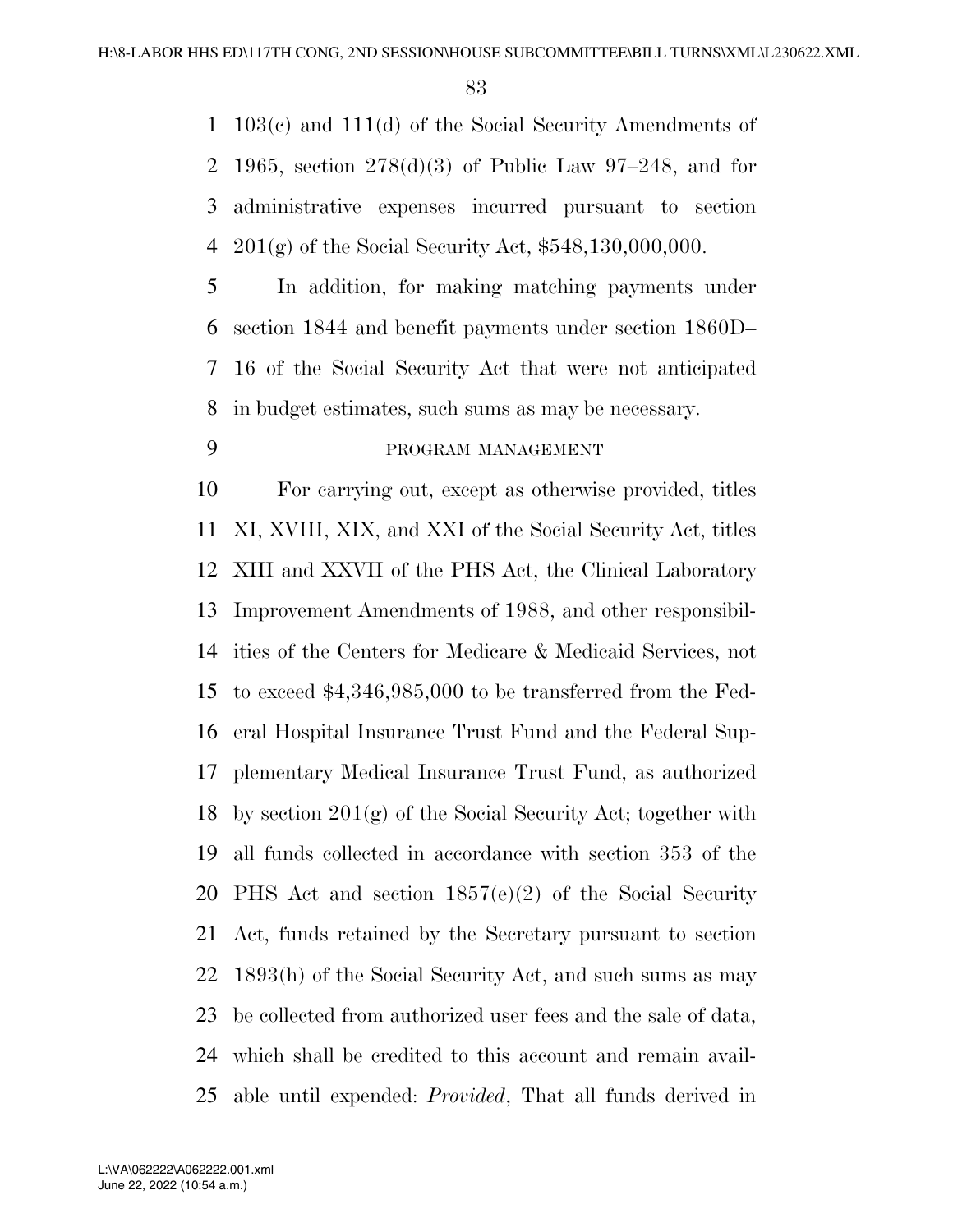accordance with 31 U.S.C. 9701 from organizations estab- lished under title XIII of the PHS Act shall be credited to and available for carrying out the purposes of this ap- propriation: *Provided further*, That the Secretary is di- rected to collect fees in fiscal year 2023 from Medicare 6 Advantage organizations pursuant to section  $1857(e)(2)$  of the Social Security Act and from eligible organizations with risk-sharing contracts under section 1876 of that Act pursuant to section 1876(k)(4)(D) of that Act: *Provided further*, That of the amount made available under this heading, \$494,261,000 shall remain available until Sep- tember 30, 2024, and shall be available for the Survey and Certification Program: *Provided further*, That amounts available under this heading to support quality improvement organizations (as defined in section 1152 of the Social Security Act) shall not exceed the amount spe- cifically provided for such purpose under this heading in division H of the Consolidated Appropriations Act, 2018 (Public Law 115–141).

# HEALTH CARE FRAUD AND ABUSE CONTROL ACCOUNT

 In addition to amounts otherwise available for pro- gram integrity and program management, \$899,000,000, to remain available through September 30, 2024, to be transferred from the Federal Hospital Insurance Trust Fund and the Federal Supplementary Medical Insurance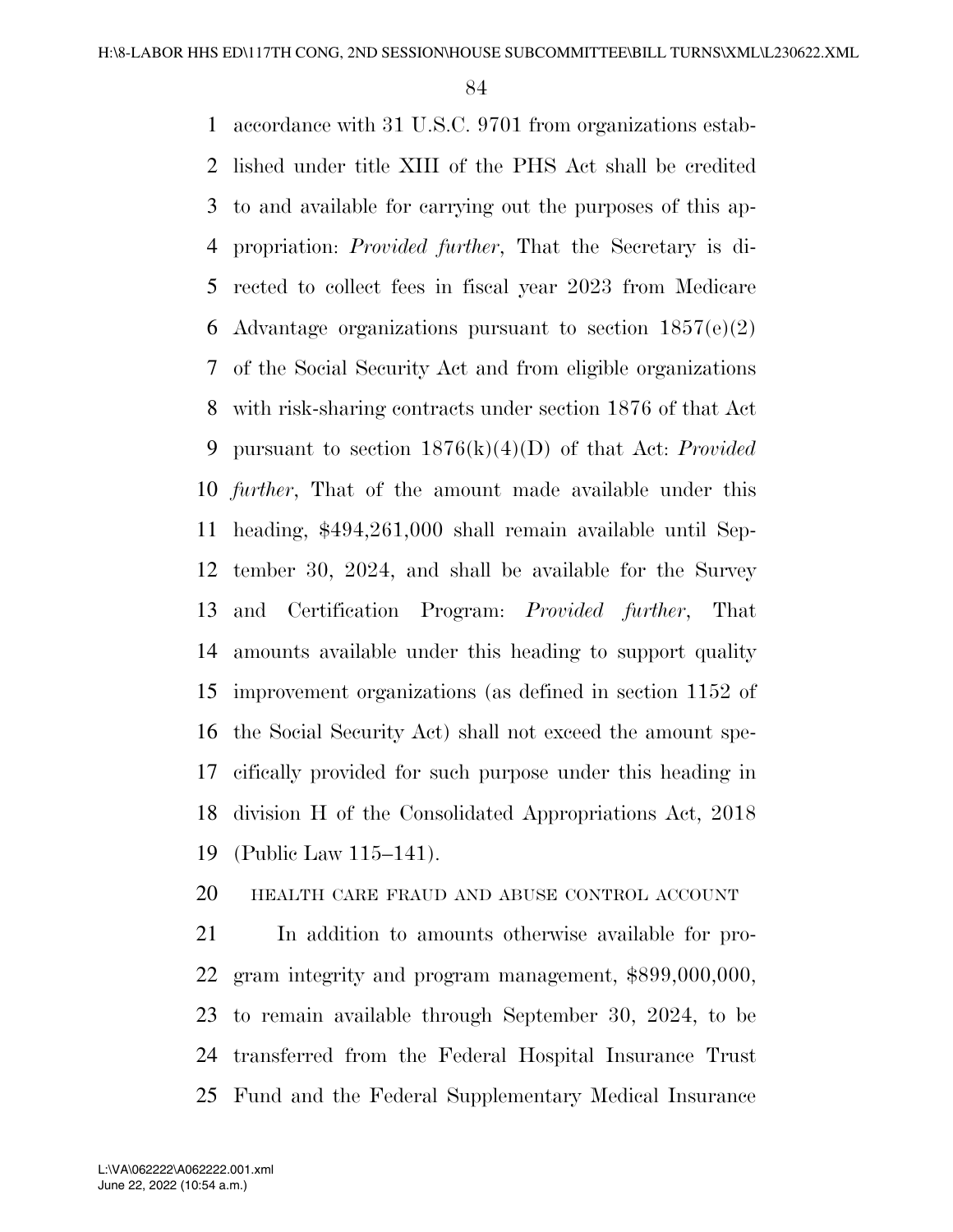Trust Fund, as authorized by section 201(g) of the Social Security Act, of which \$667,181,000 shall be for the Cen- ters for Medicare & Medicaid Services program integrity activities, of which \$109,612,000 shall be for the Depart- ment of Health and Human Services Office of Inspector General to carry out fraud and abuse activities authorized by section 1817(k)(3) of such Act, and of which \$122,207,000 shall be for the Department of Justice to carry out fraud and abuse activities authorized by section 1817(k)(3) of such Act: *Provided*, That the report re- quired by section 1817(k)(5) of the Social Security Act for fiscal year 2023 shall include measures of the oper- ational efficiency and impact on fraud, waste, and abuse in the Medicare, Medicaid, and CHIP programs for the funds provided by this appropriation: *Provided further*, That of the amount provided under this heading, \$323,000,000 is provided to meet the terms of section 18 1(h)(2) of H. Res. 1151 (117th Congress), as engrossed in the House of Representatives on June 8, 2022, and \$576,000,000 is additional new budget authority specified for purposes of such section 1(h) of such resolution: *Pro- vided further*, That the Secretary shall provide not less than \$35,000,000 from amounts made available under this heading and amounts made available for fiscal year 25 2023 under section  $1817(k)(3)(A)$  of the Social Security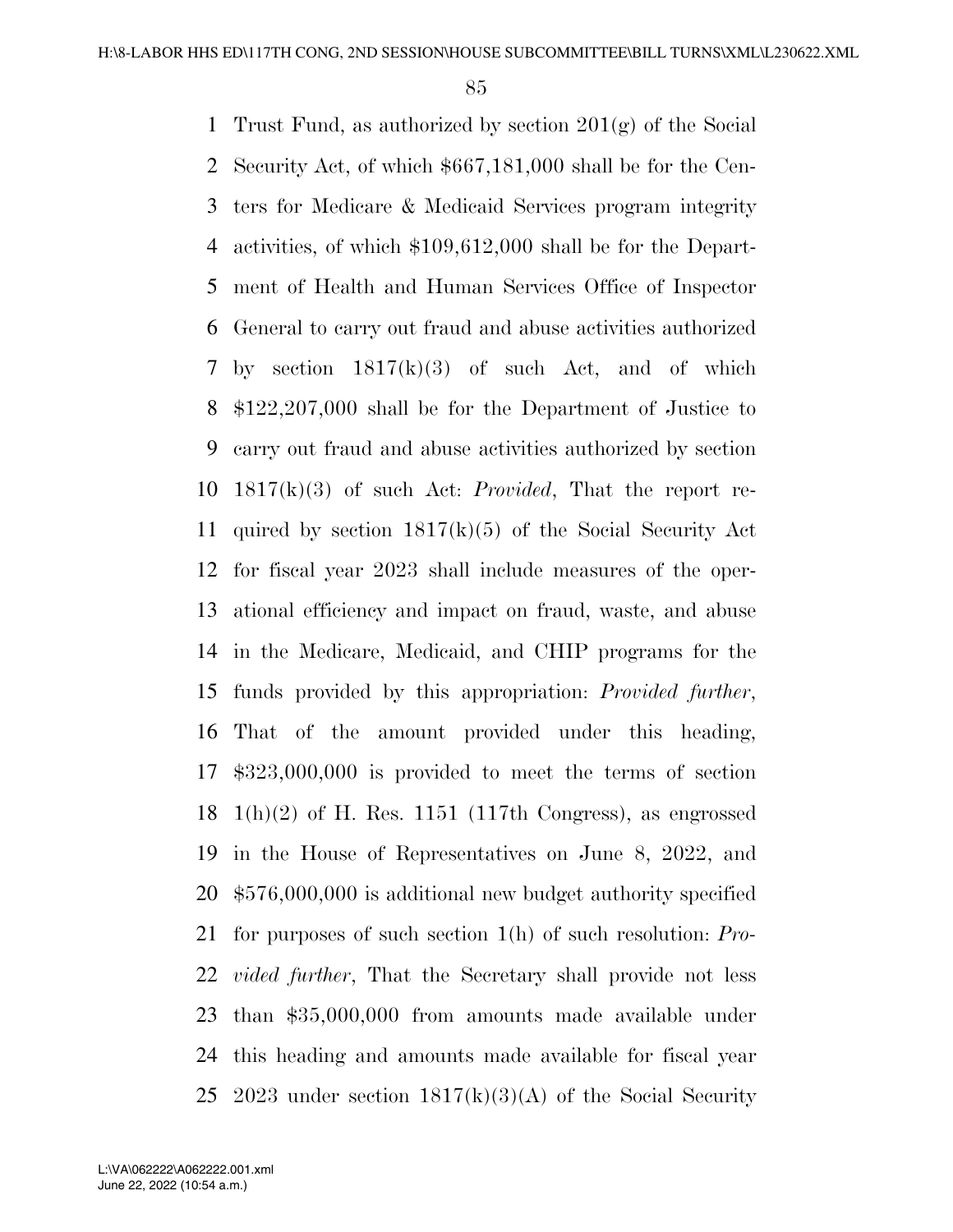Act for the Senior Medicare Patrol program to combat health care fraud and abuse.

- ADMINISTRATION FOR CHILDREN AND FAMILIES
- PAYMENTS TO STATES FOR CHILD SUPPORT
- ENFORCEMENT AND FAMILY SUPPORT PROGRAMS

 For carrying out, except as otherwise provided, titles I, IV–D, X, XI, XIV, and XVI of the Social Security Act and the Act of July 5, 1960, \$2,883,000,000, to remain available until expended; and for such purposes for the first quarter of fiscal year 2024, \$1,300,000,000, to re-main available until expended.

 For carrying out, after May 31 of the current fiscal year, except as otherwise provided, titles I, IV–D, X, XI, XIV, and XVI of the Social Security Act and the Act of July 5, 1960, for the last 3 months of the current fiscal year for unanticipated costs, incurred for the current fiscal year, such sums as may be necessary.

18 LOW INCOME HOME ENERGY ASSISTANCE

 For making payments under subsections (b) and (d) of section 2602 of the Low-Income Home Energy Assist- ance Act of 1981 (42 U.S.C. 8621 et seq.), \$4,000,000,000: *Provided*, That notwithstanding section 23 2609A(a) of such Act, not more than  $$6,399,000$  may be reserved by the Secretary for technical assistance, train-ing, and monitoring of program activities for compliance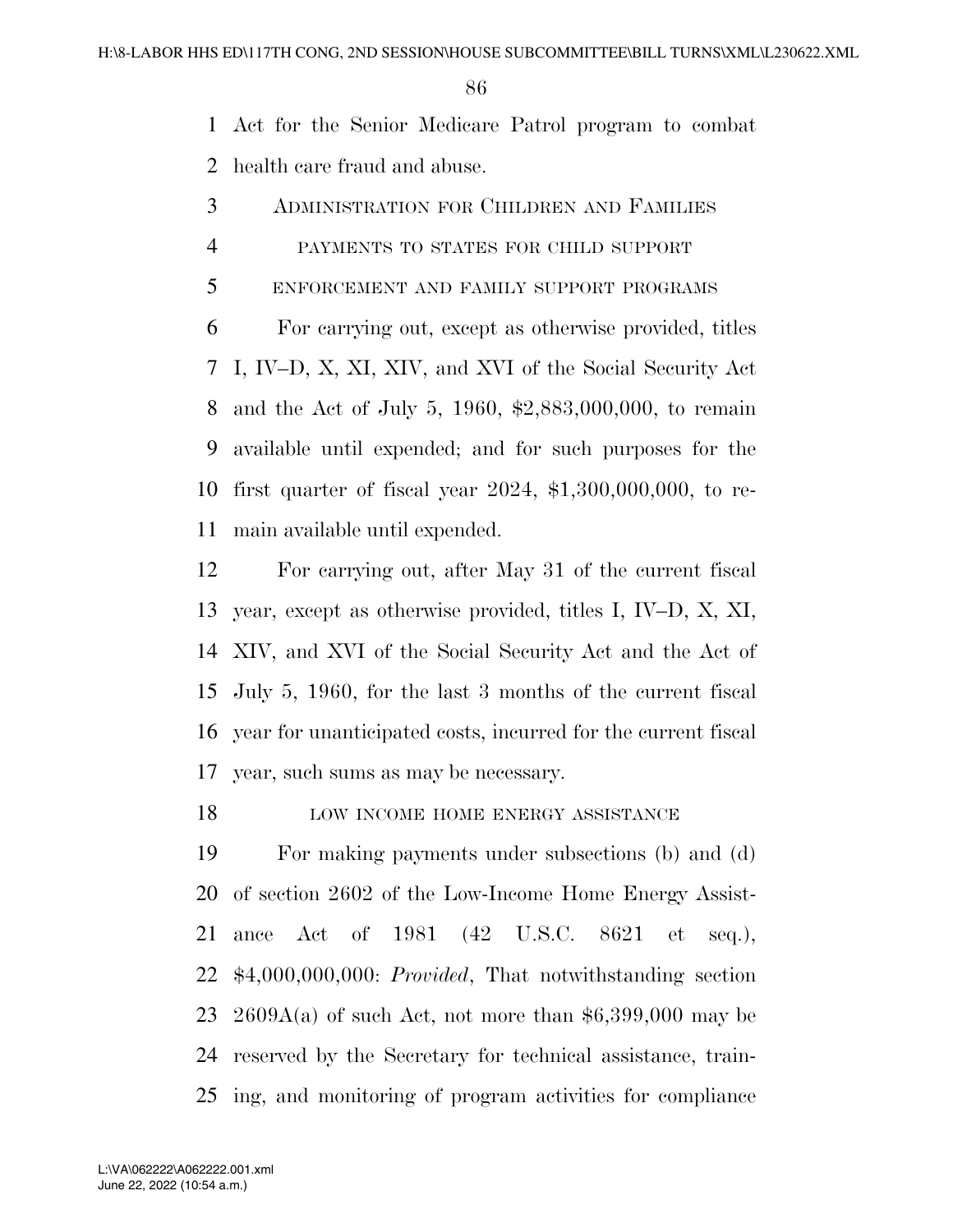with internal controls, policies and procedures, and to sup- plement funding otherwise available for necessary admin- istrative expenses to carry out such Act, and the Secretary may, in addition to the authorities provided in section  $2609A(a)(1)$ , use such funds through contracts with pri- vate entities that do not qualify as nonprofit organiza- tions: *Provided further*, That \$3,795,704,000 of the amount appropriated under this heading shall be allocated to each State and territory in amounts equal to the amount each State and territory was allocated in fiscal year 2022 pursuant to allocations made from amounts ap- propriated under this heading in title II of division H of the Consolidated Appropriations Act, 2022 (Public Law 117–103): *Provided further*, That \$100,000,000 of the amount appropriated under this heading shall be allocated as though the total appropriation for such payments for fiscal year 2023 was less than \$1,975,000,000.

18 REFUGEE AND ENTRANT ASSISTANCE

 For necessary expenses for refugee and entrant as- sistance activities authorized by section 414 of the Immi- gration and Nationality Act and section 501 of the Ref- ugee Education Assistance Act of 1980, and for carrying out section 462 of the Homeland Security Act of 2002, section 235 of the William Wilberforce Trafficking Victims Protection Reauthorization Act of 2008, the Trafficking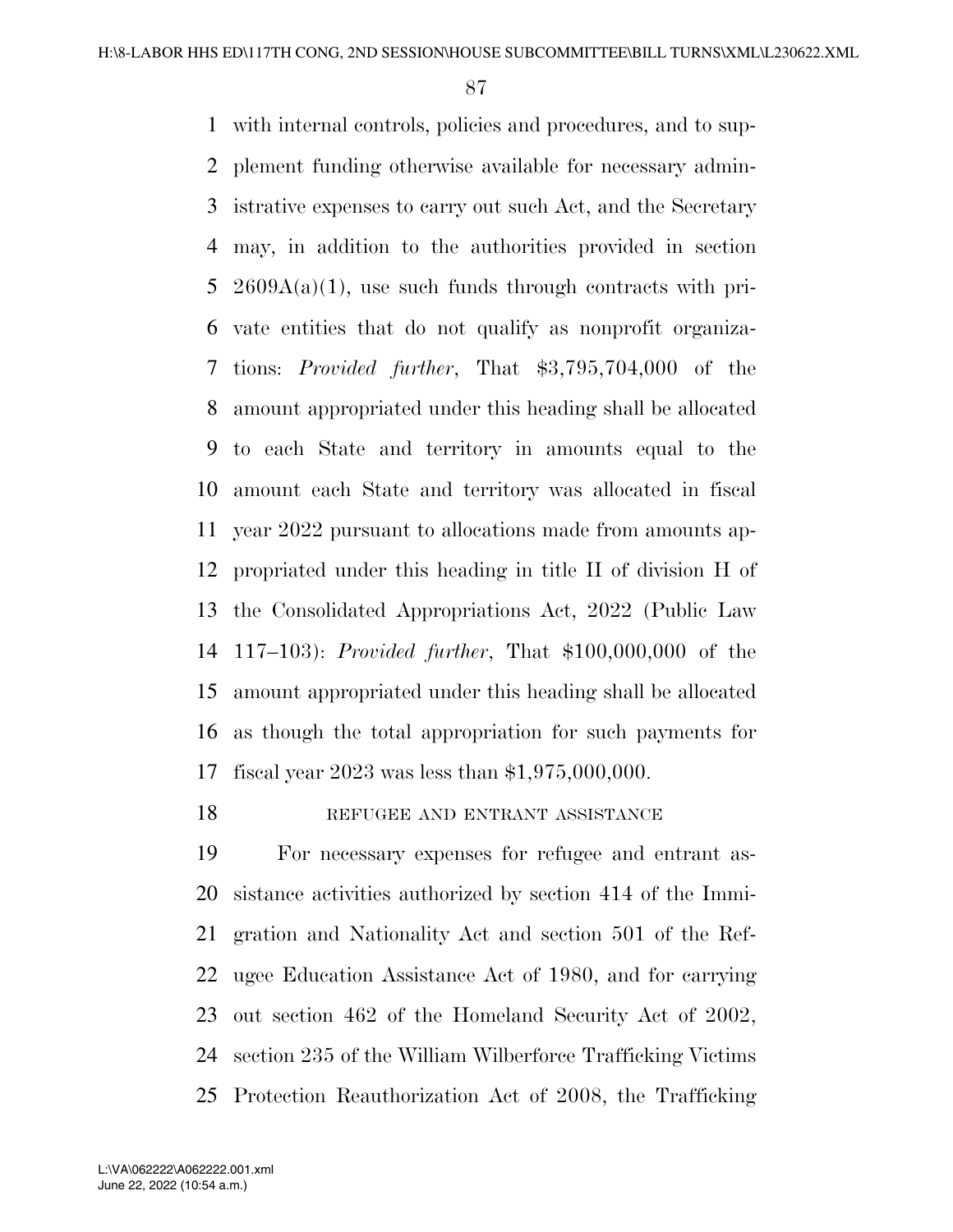Victims Protection Act of 2000 (''TVPA''), and the Tor- ture Victims Relief Act of 1998, \$7,979,346,000, of which \$7,924,346,000 shall remain available through September 30, 2025 for carrying out such sections 414, 501, 462, and 235: *Provided*, That amounts available under this heading to carry out the TVPA shall also be available for research and evaluation with respect to activities under such Act: *Provided further*, That the contribution of funds 9 requirement under section  $235(e)(6)(C)(iii)$  of the William Wilberforce Trafficking Victims Protection Reauthoriza- tion Act of 2008 shall not apply to funds made available under this heading: *Provided further,* That the Director of the Office of Refugee Resettlement, in carrying out sec- tion 412(c)(1)(A) of the Immigration and Nationality Act 15 (8 U.S.C.  $1522(e)(1)(A)$ ), may allocate amounts made available under this heading for such section among the States in a manner that accounts for the most current data available.

PAYMENTS TO STATES FOR THE CHILD CARE AND

#### 20 DEVELOPMENT BLOCK GRANT

 For carrying out the Child Care and Development 22 Block Grant Act of 1990 ("CCDBG Act"), \$7,165,330,000 shall be used to supplement, not supplant State general revenue funds for child care assistance for low-income families: *Provided,* That technical assistance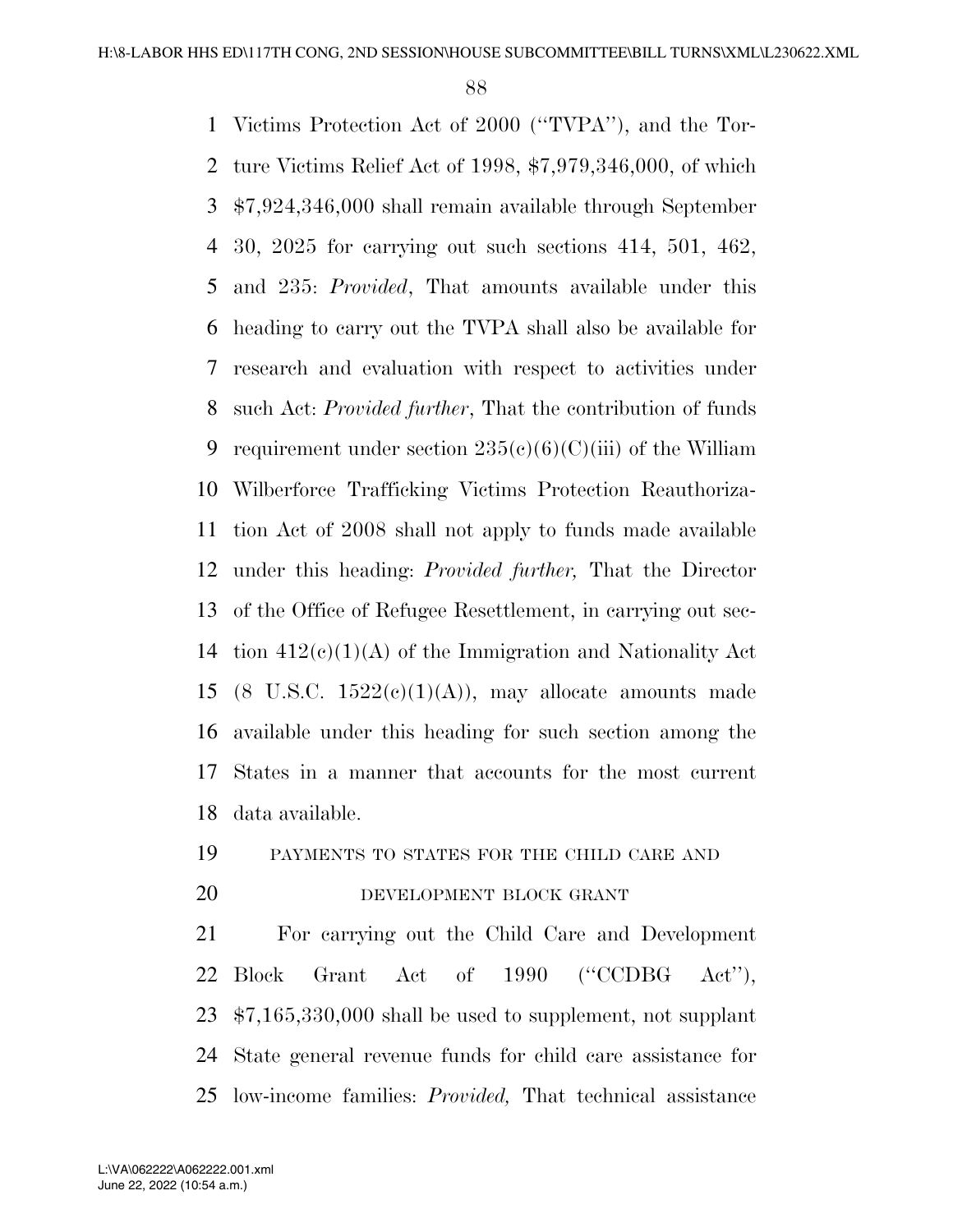under section 658I(a)(3) of such Act may be provided di- rectly, or through the use of contracts, grants, cooperative agreements, or interagency agreements: *Provided further*, That all funds made available to carry out section 418 of the Social Security Act (42 U.S.C. 618), including funds appropriated for that purpose in such section 418 or any other provision of law, shall be subject to the res- ervation of funds authority in paragraphs (4) and (5) of section 658O(a) of the CCDBG Act: *Provided further*, That in addition to the amounts required to be reserved 11 by the Secretary under section  $658O(a)(2)(A)$  of such Act, \$184,960,000 shall be for Indian tribes and tribal organi- zations: *Provided further,* That of the amounts made avail- able under this heading, the Secretary may reserve up to 0.5 percent for Federal administrative expenses.

16 SOCIAL SERVICES BLOCK GRANT

 For making grants to States pursuant to section 2002 of the Social Security Act, \$1,700,000,000: *Pro- vided*, That notwithstanding subparagraph (B) of section  $20\quad 404(d)(2)$  of such Act, the applicable percent specified under such subparagraph for a State to carry out State programs pursuant to title XX–A of such Act shall be 10 percent.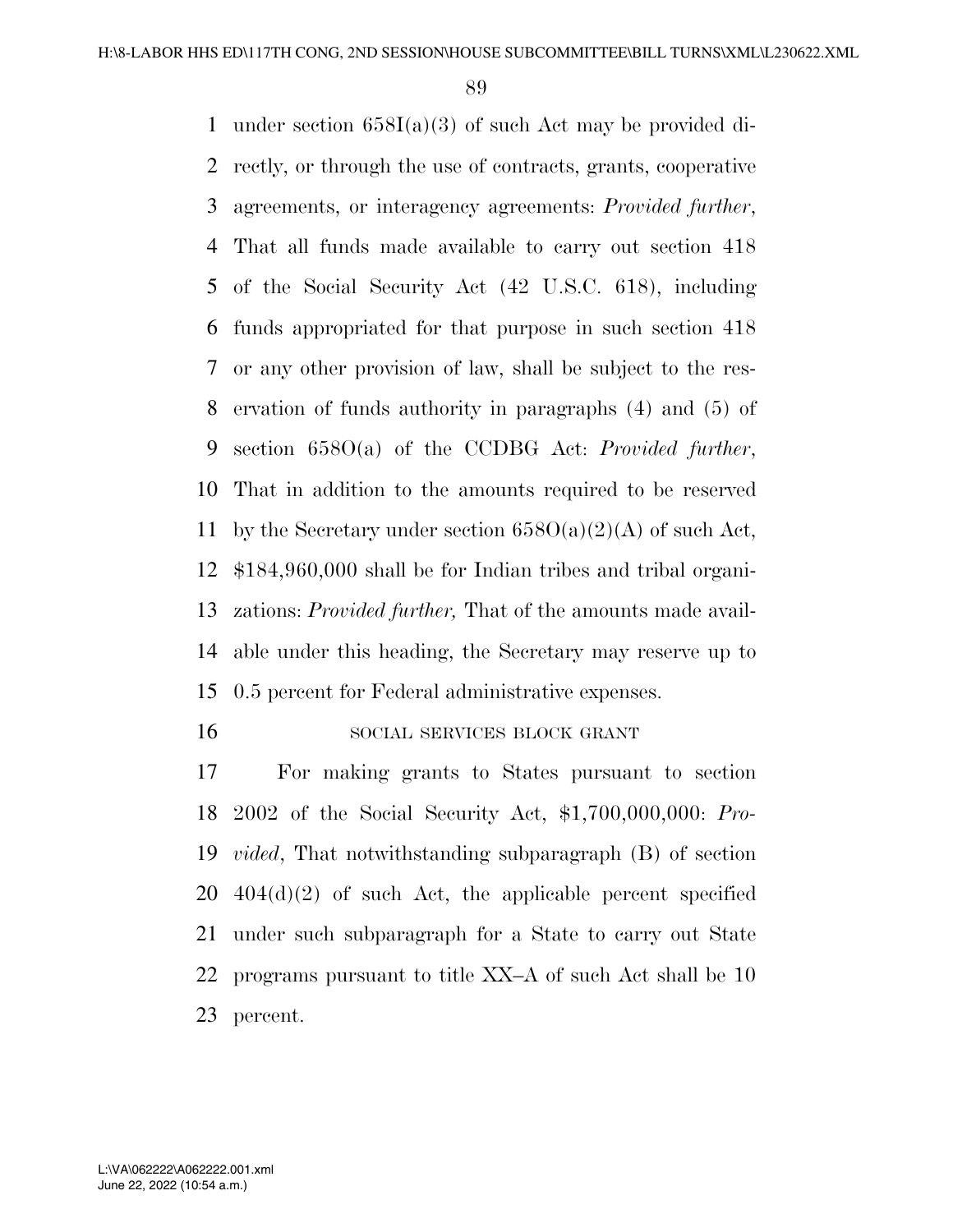# CHILDREN AND FAMILIES SERVICES PROGRAMS

 For carrying out, except as otherwise provided, the Runaway and Homeless Youth Act, the Head Start Act, the Every Student Succeeds Act, the Child Abuse Preven- tion and Treatment Act, sections 303 and 313 of the Family Violence Prevention and Services Act, the Native American Programs Act of 1974, title II of the Child Abuse Prevention and Treatment and Adoption Reform Act of 1978 (adoption opportunities), part B–1 of title IV and sections 429, 473A, 477(i), 1110, 1114A, and 1115 of the Social Security Act, the Community Services Block Grant Act (''CSBG Act''), Grants to Support Culturally Specific Populations, and Grants to Support Survivors of Sexual Assault; and for necessary administrative expenses to carry out titles I, IV, V, X, XI, XIV, XVI, and XX– A of the Social Security Act, the Act of July 5, 1960 and the Low-Income Home Energy Assistance Act of 1981, \$15,167,344,000, of which \$75,000,000, to remain avail- able through September 30, 2024, shall be for grants to States for adoption and legal guardianship incentive pay- ments, as defined by section 473A of the Social Security Act and may be made for adoptions and legal guardianships completed before September 30, 2023: *Pro- vided*, That \$12,396,820,000 shall be for making pay-ments under the Head Start Act, including for Early Head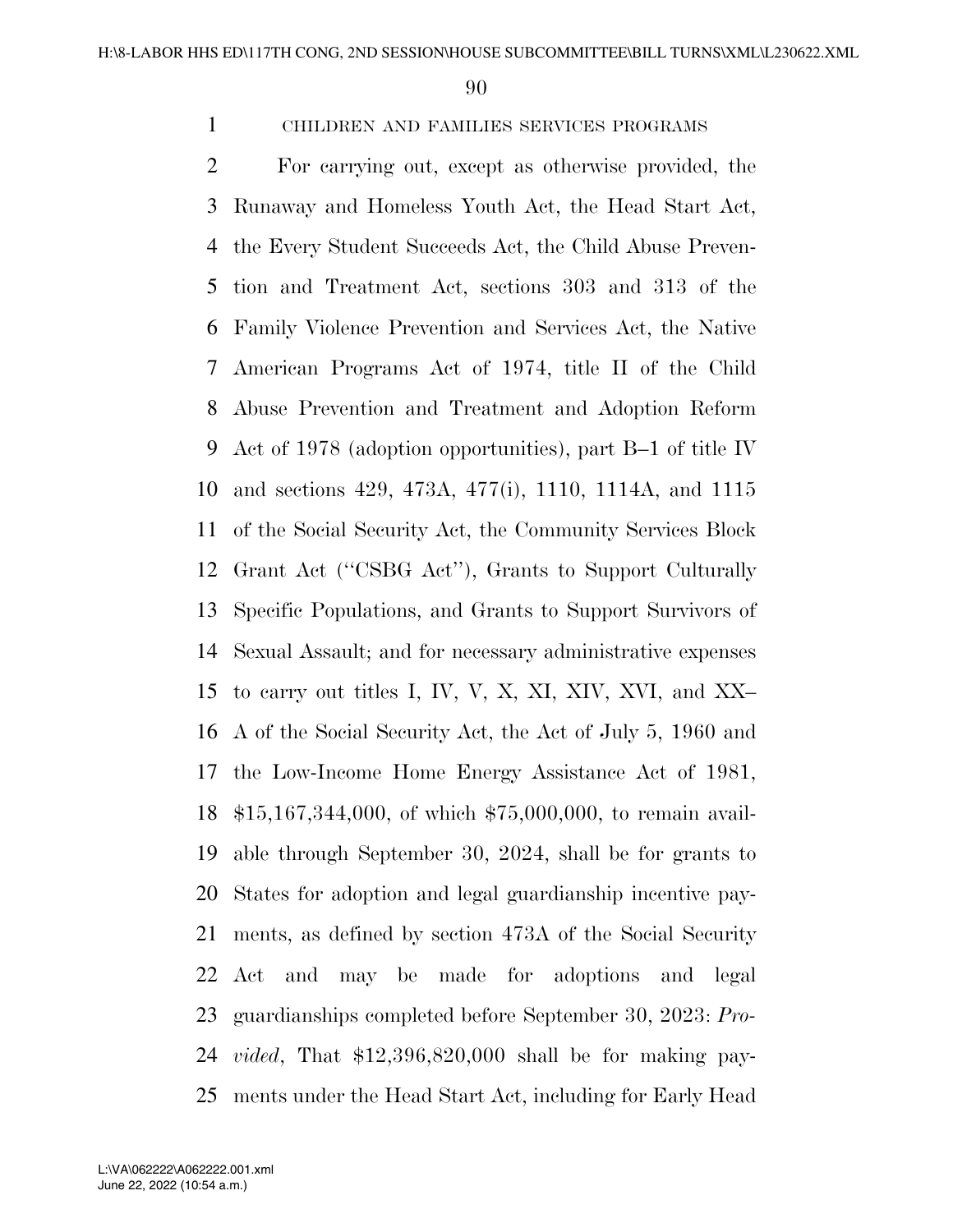Start–Child Care Partnerships, and, of which, notwith-standing section 640 of such Act:

 (1) \$596,000,000 shall be available for a cost of living adjustment, and with respect to any con- tinuing appropriations act, funding available for a cost of living adjustment shall not be construed as an authority or condition under this Act;

 (2) \$25,000,000 shall be available for allocation by the Secretary to supplement activities described 10 in paragraphs  $(7)(B)$  and  $(9)$  of section 641(c) of the Head Start Act under the Designation Renewal System, established under the authority of sections 13 641(e)(7),  $645A(b)(12)$ , and  $645A(d)$  of such Act, and such funds shall not be included in the calcula- tion of ''base grant'' in subsequent fiscal years, as 16 such term is used in section  $640(a)(7)(A)$  of such Act;

 $(3)$  \$262,000,000 shall be available for quality 19 improvement consistent with section  $640(a)(5)$  of such Act except that any amount of the funds may be used on any of the activities in such section, of which not less than \$13,000,000 shall be available to migrant and seasonal Head Start programs for such activities, in addition to funds made available for migrant and seasonal Head Start programs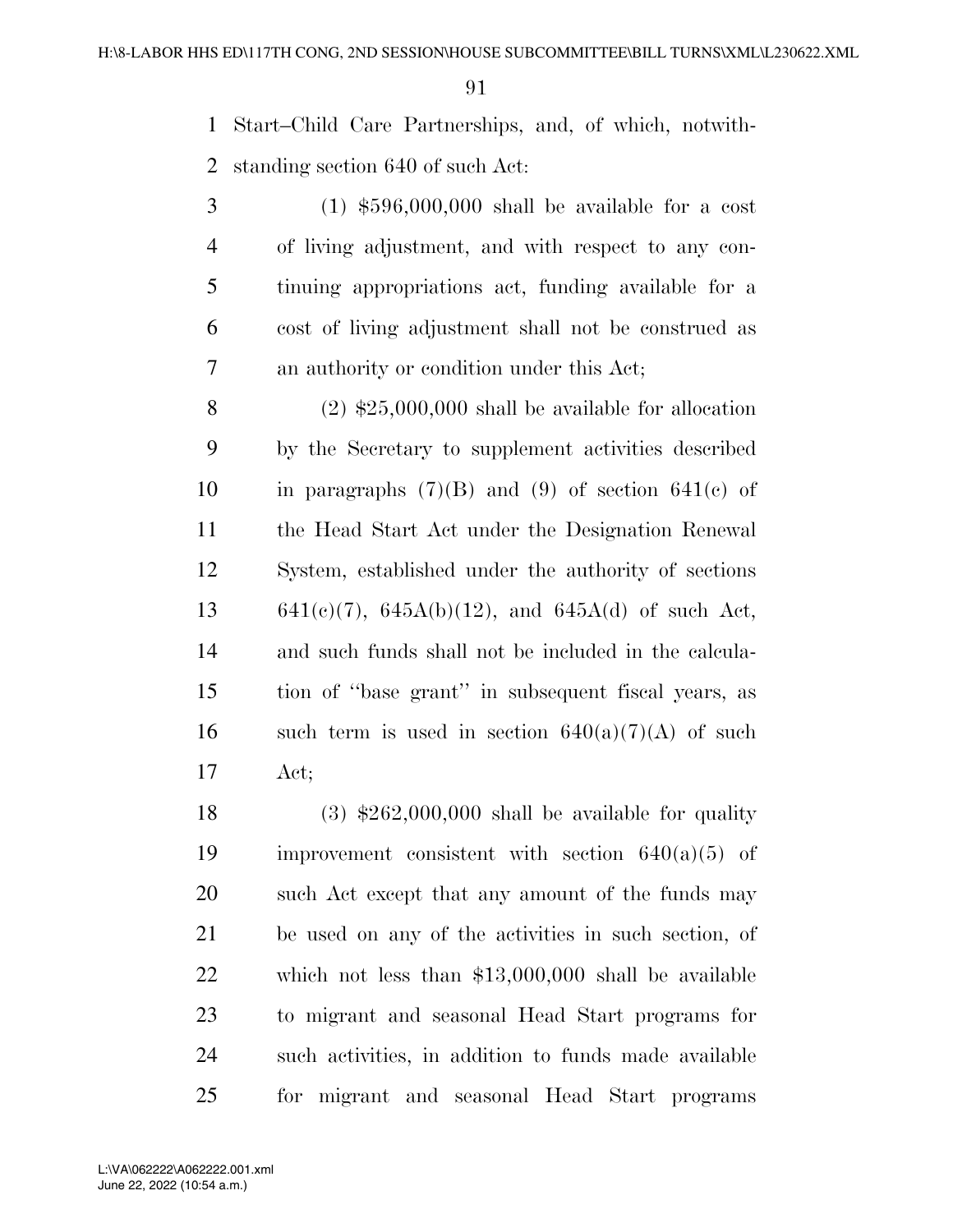under any other provision of section 640(a) of such Act;

 (4) \$500,000,000, in addition to funds other- wise available for such purposes under section 640 of the Head Start Act, shall be available through September 30, 2024, for awards to eligible entities for Head Start and Early Head Start programs and to entities defined as eligible under section 645A(d) of such Act for high quality infant and toddler care through Early Head Start – Child Care Partner- ships, and for training and technical assistance for such activities: *Provided further*, That of the funds made available in this paragraph, up to \$21,000,000 shall be available to the Secretary for the adminis-trative costs of carrying out this paragraph;

 (5) \$8,000,000 shall be available for the Tribal Colleges and Universities Head Start Partnership Program consistent with section 648(g) of such Act; and

 (6) \$21,000,000 shall be available to supple- ment funding otherwise available for research, eval-uation, and Federal administrative costs:

 *Provided further*, That the Secretary may reduce the res-24 ervation of funds under section  $640(a)(2)(C)$  of such Act in lieu of reducing the reservation of funds under sections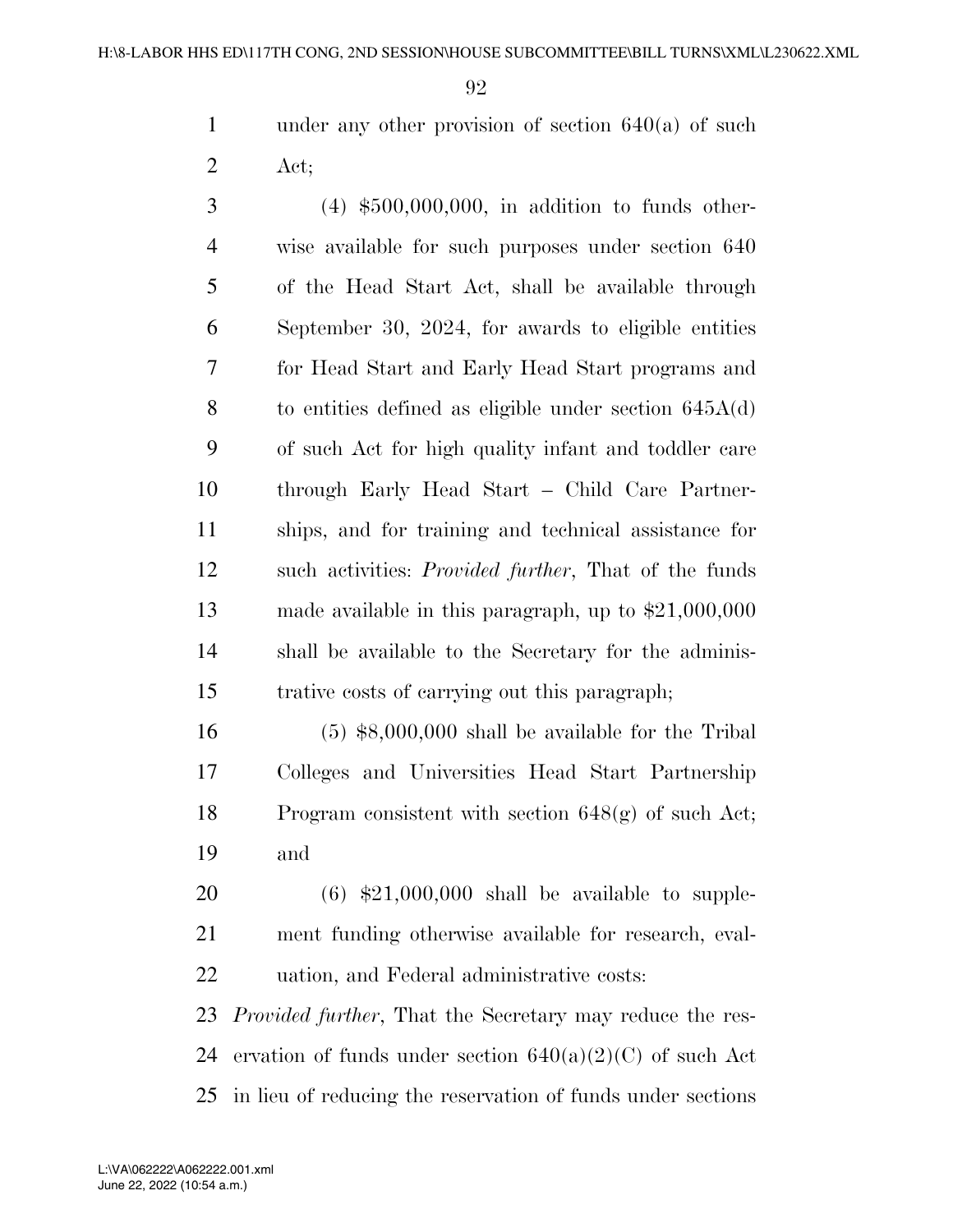1 640(a)(2)(B), 640(a)(2)(D), and 640(a)(2)(E) of such Act: *Provided further*, That \$350,000,000 shall be avail- able until December 31, 2023 for carrying out sections 9212 and 9213 of the Every Student Succeeds Act: *Pro- vided further*, That up to 3 percent of the funds in the preceding proviso shall be available for technical assist- ance and evaluation related to grants awarded under such section 9212: *Provided further*, That \$834,383,000 shall be for making payments under the CSBG Act: *Provided further*, That for services furnished under the CSBG Act with funds made available for such purpose in this fiscal year, States may apply the last sentence of section 673(2) of the CSBG Act by substituting ''200 percent'' for ''125 percent'': *Provided further*, That \$34,383,000 shall be for section 680 of the CSBG Act, of which not less than  $$22,383,000$  shall be for section  $680(a)(2)$  and not less 17 than \$12,000,000 shall be for section  $680(a)(3)(B)$  of such Act: *Provided further*, That, notwithstanding section  $675C(a)(3)$  of the CSBG Act, to the extent Community Services Block Grant funds are distributed as grant funds by a State to an eligible entity as provided under such Act, and have not been expended by such entity, they shall remain with such entity for carryover into the next fiscal year for expenditure by such entity consistent with pro-gram purposes: *Provided further*, That the Secretary shall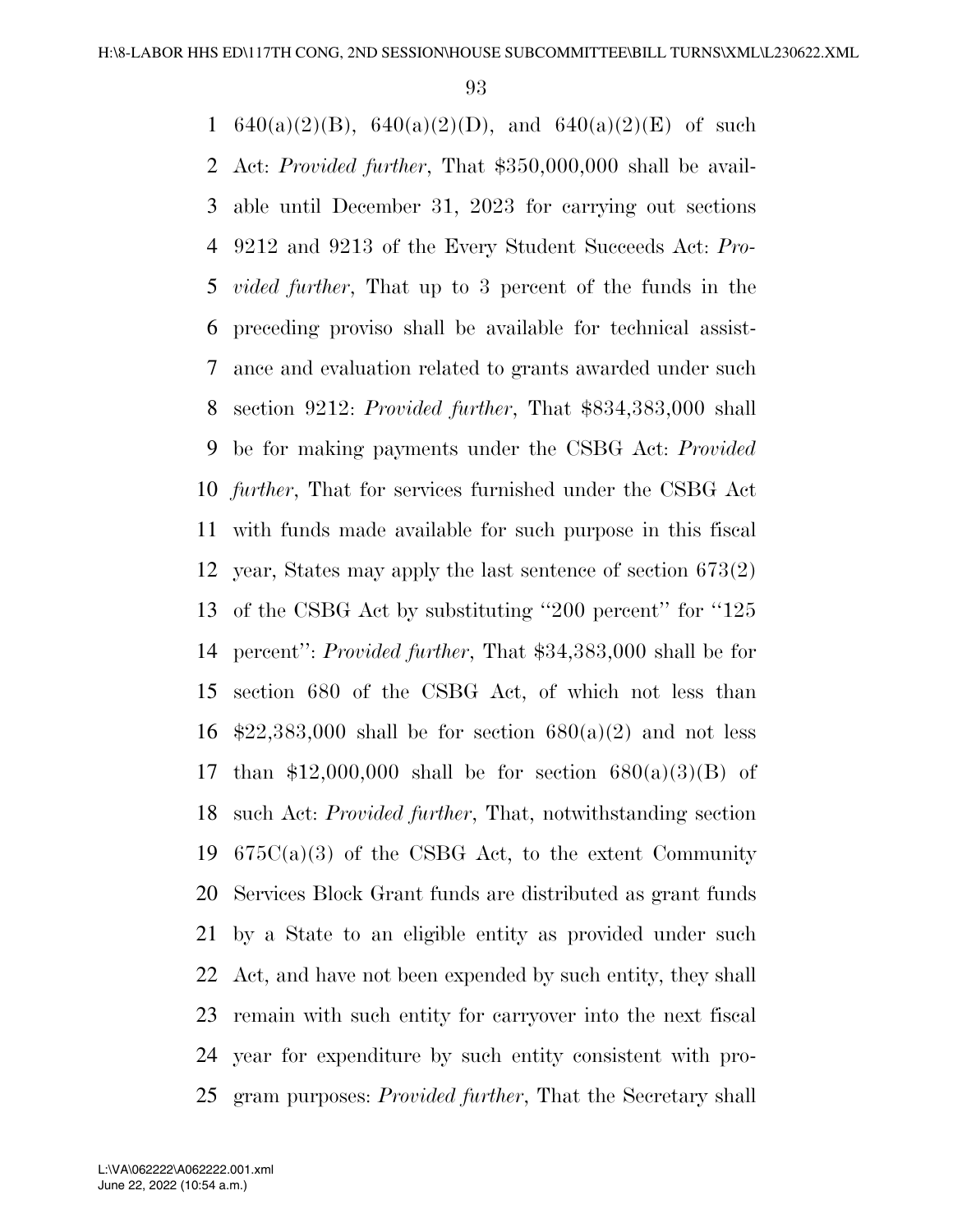establish procedures regarding the disposition of intan- gible assets and program income that permit such assets acquired with, and program income derived from, grant funds authorized under section 680 of the CSBG Act to become the sole property of such grantees after a period of not more than 12 years after the end of the grant pe-7 riod for any activity consistent with section  $680(a)(2)(A)$  of the CSBG Act: *Provided further*, That intangible assets in the form of loans, equity investments and other debt instruments, and program income may be used by grant- ees for any eligible purpose consistent with section 680(a)(2)(A) of the CSBG Act: *Provided further*, That these procedures shall apply to such grant funds made available after November 29, 1999: *Provided further,* That 15 funds appropriated for section  $680(a)(2)$  of the CSBG Act shall be available for financing construction and rehabili- tation and loans or investments in private business enter- prises owned by community development corporations: *Provided further*, That \$300,000,000 shall be for carrying out section 303(a) of the Family Violence Prevention and Services Act, of which \$7,000,000 shall be allocated not-22 withstanding section  $303(a)(2)$  of such Act for carrying out section 309 of such Act: *Provided further*, That funds made available in the preceding proviso may be used for direct payments to any victim of family violence, domestic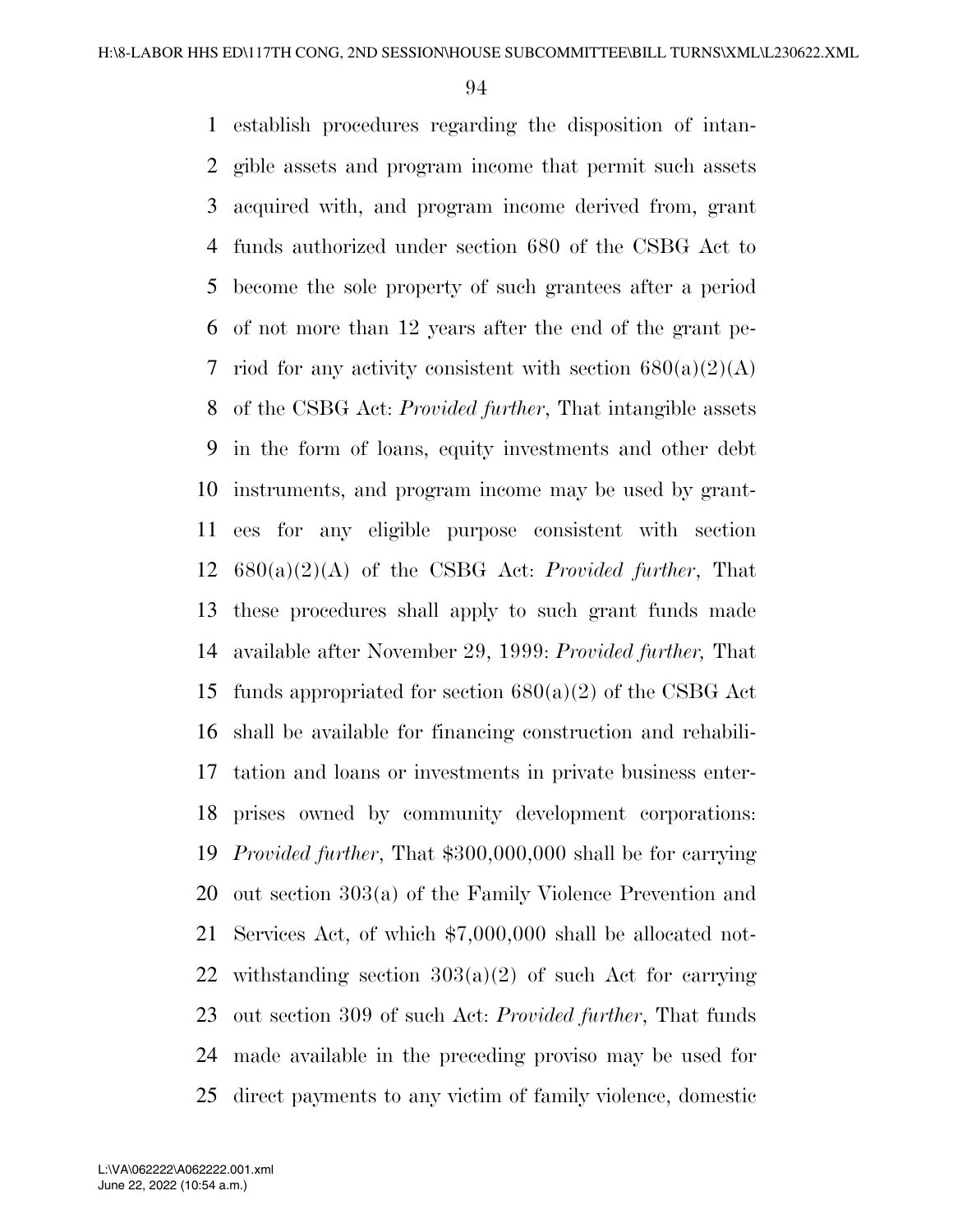violence, or dating violence, or to any dependent of such victim, notwithstanding section 308(d)(1) of the Family Violence Prevention and Services Act: *Provided further*, 4 That the percentages specified in section  $112(a)(2)$  of the Child Abuse Prevention and Treatment Act shall not apply to funds appropriated under this heading: *Provided fur- ther*, That \$2,364,000 shall be for a human services case management system for federally declared disasters, to in- clude a comprehensive national case management contract and Federal costs of administering the system: *Provided further*, That up to \$2,000,000 shall be for improving the Public Assistance Reporting Information System, includ- ing grants to States to support data collection for a study of the system's effectiveness: *Provided further*, That \$69,167,000 shall be used for the projects, and in the amounts, specified in the table titled ''Labor, HHS, Edu- cation Incorporation of Community Project Funding Items'' included in the report accompanying this Act: *Pro- vided further*, That none of the funds made available for projects described in the preceding proviso shall be subject to section 241 of the PHS Act or section 205 of this Act. PROMOTING SAFE AND STABLE FAMILIES

 For carrying out, except as otherwise provided, sec- tion 436 of the Social Security Act, \$345,000,000 and, for carrying out, except as otherwise provided, section 437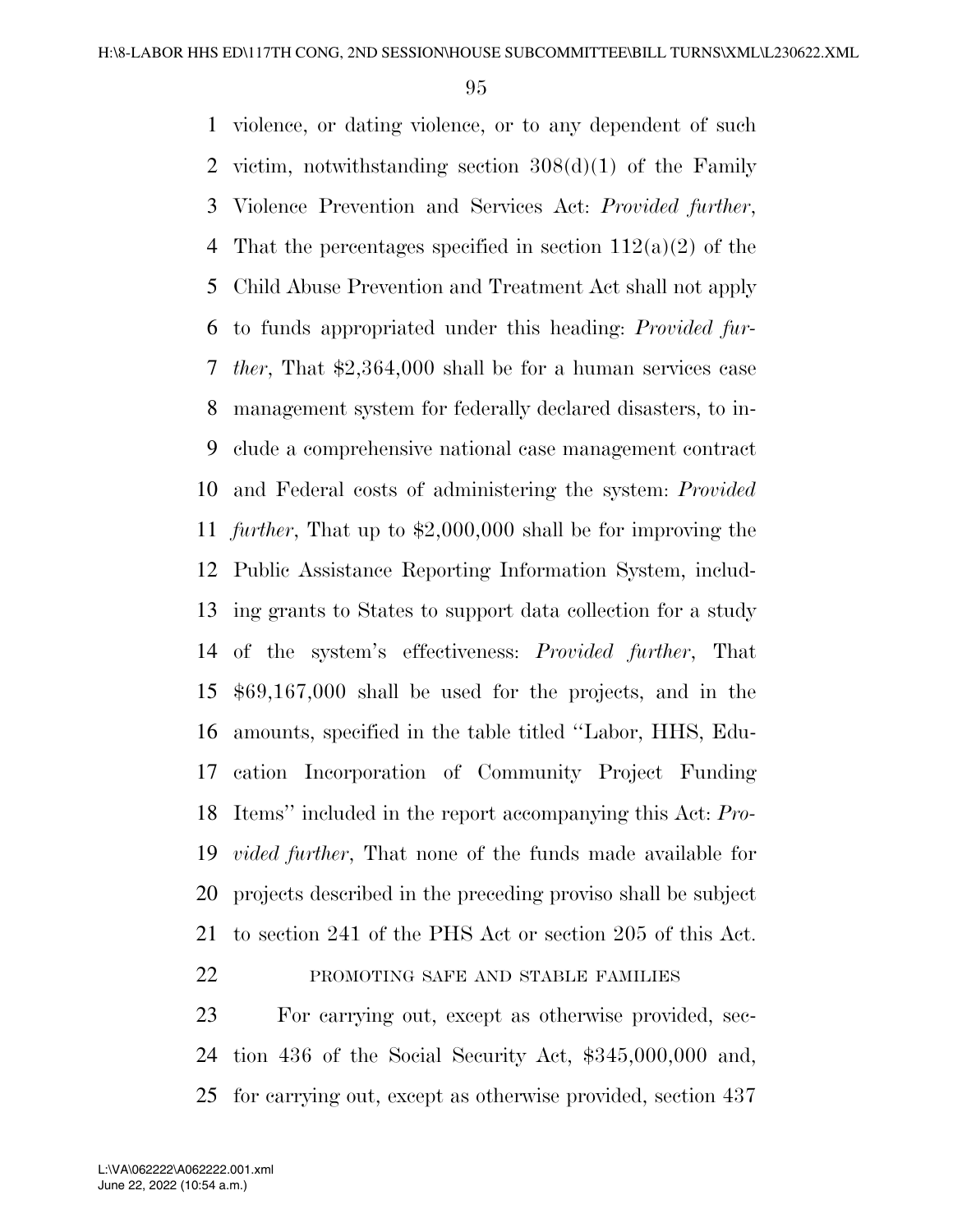of such Act, \$82,515,000: *Provided*, That of the funds available to carry out section 437, \$59,765,000 shall be allocated consistent with subsections (b) through (d) of such section: *Provided further*, That of the funds available to carry out section 437, to assist in meeting the require-6 ments described in section  $471(e)(4)(C)$ , \$20,000,000 shall be for grants to each State, territory, and Indian tribe operating title IV–E plans for developing, enhancing, or evaluating kinship navigator programs, as described in 10 section  $427(a)(1)$  of such Act and \$2,750,000, in addition to funds otherwise appropriated in section 476 for such purposes, shall be for the Family First Clearinghouse and to support evaluation and technical assistance relating to the evaluation of child and family services: *Provided fur- ther*, That section 437(b)(1) shall be applied to amounts in the previous proviso by substituting ''5 percent'' for 17 "3.3 percent", and notwithstanding section  $436(b)(1)$ , such reserved amounts may be used for identifying, estab- lishing, and disseminating practices to meet the criteria specified in section 471(e)(4)(C): *Provided further*, That the reservation in section 437(b)(2) and the limitations in section 437(d) shall not apply to funds specified in the second proviso: *Provided further*, That the minimum grant award for kinship navigator programs in the case of States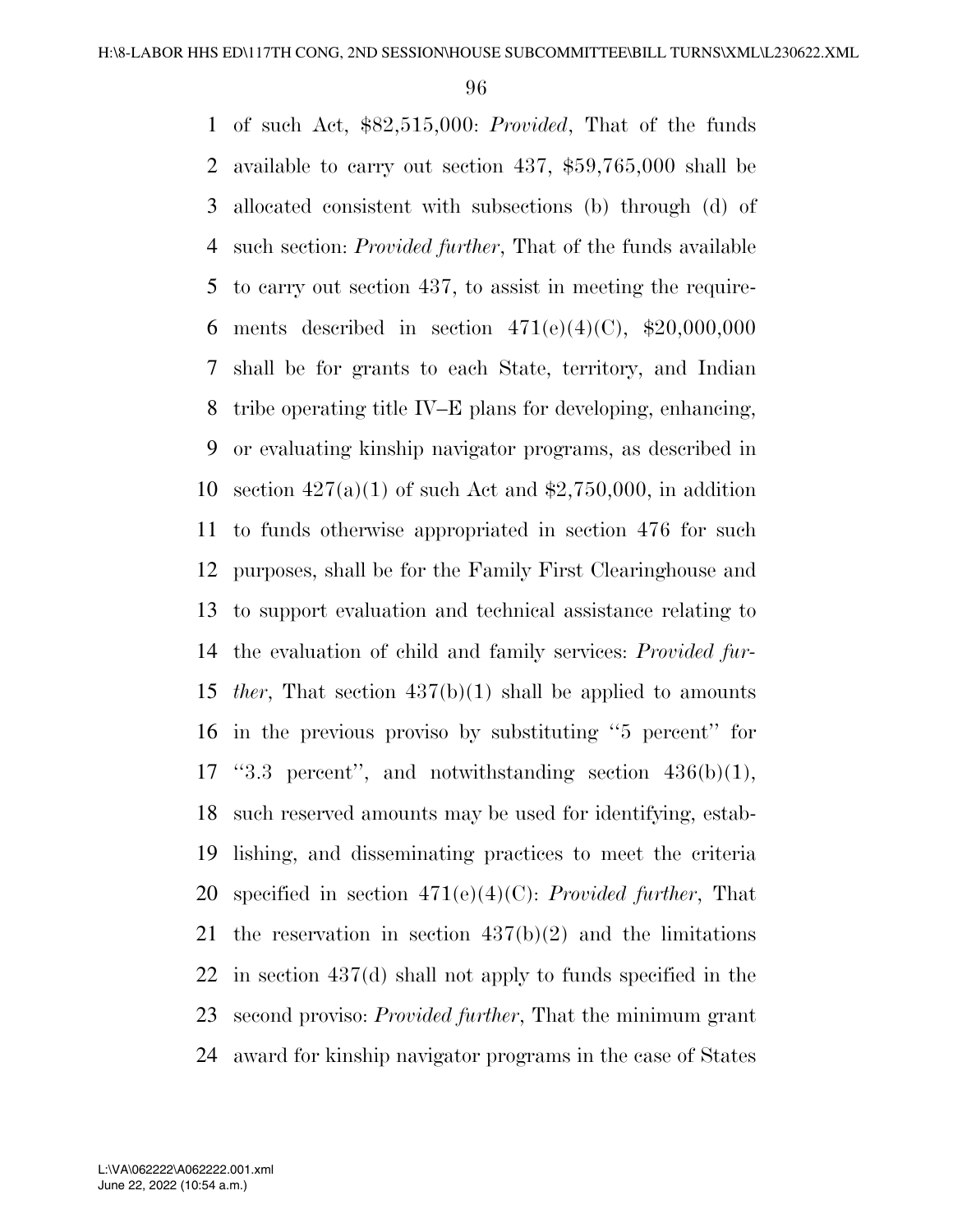and territories shall be \$200,000, and, in the case of tribes, shall be \$25,000.

PAYMENTS FOR FOSTER CARE AND PERMANENCY

 For carrying out, except as otherwise provided, title IV–E of the Social Security Act, \$7,606,000,000.

 For carrying out, except as otherwise provided, title IV–E of the Social Security Act, for the first quarter of fiscal year 2024, \$3,200,000,000.

 For carrying out, after May 31 of the current fiscal year, except as otherwise provided, section 474 of title IV– E of the Social Security Act, for the last 3 months of the current fiscal year for unanticipated costs, incurred for the current fiscal year, such sums as may be necessary.

ADMINISTRATION FOR COMMUNITY LIVING

- AGING AND DISABILITY SERVICES PROGRAMS
- 

16 (INCLUDING TRANSFER OF FUNDS)

 For carrying out, to the extent not otherwise pro- vided, the Older Americans Act of 1965 (''OAA''), the RAISE Family Caregivers Act, the Supporting Grand- parents Raising Grandchildren Act, titles III and XXIX of the PHS Act, sections 1252 and 1253 of the PHS Act, section 119 of the Medicare Improvements for Patients and Providers Act of 2008, title XX–B of the Social Secu- rity Act, the Developmental Disabilities Assistance and Bill of Rights Act of 2000, parts 2 and 5 of subtitle D

June 22, 2022 (10:54 a.m.) L:\VA\062222\A062222.001.xml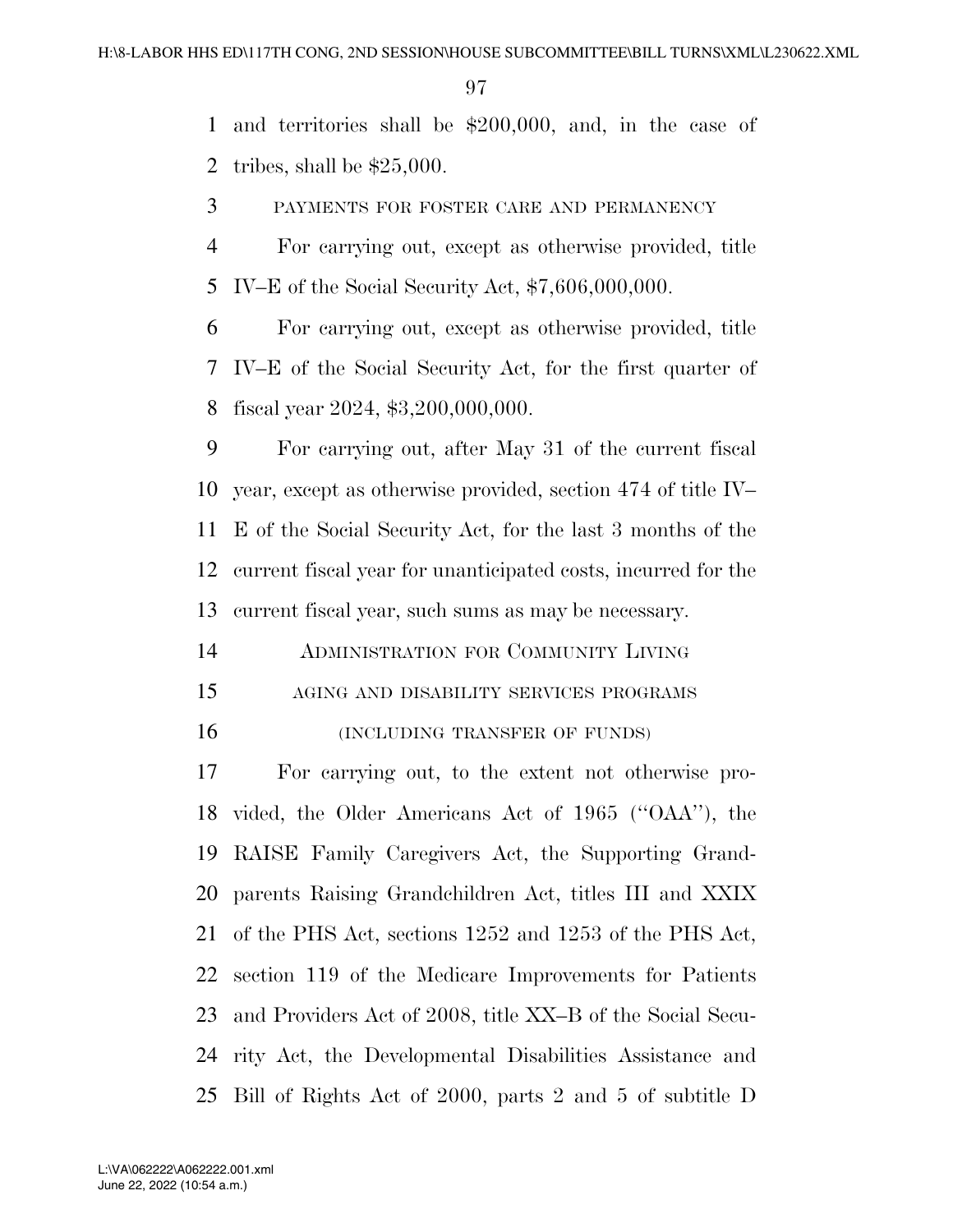of title II of the Help America Vote Act of 2002, the As- sistive Technology Act of 1998, titles II and VII (and sec- tion 14 with respect to such titles) of the Rehabilitation Act of 1973, and for Department-wide coordination of pol- icy and program activities that assist individuals with dis- abilities, \$2,860,008,000, together with \$58,115,000 to be transferred from the Federal Hospital Insurance Trust Fund and the Federal Supplementary Medical Insurance Trust Fund to carry out section 4360 of the Omnibus Budget Reconciliation Act of 1990: *Provided*, That of amounts made available under this heading to carry out sections 311, 331, and 336 of the OAA, up to one percent of such amounts shall be available for developing and im- plementing evidence-based practices for enhancing senior nutrition, including medically-tailored meals: *Provided fur- ther*, That notwithstanding any other provision of this Act, funds made available under this heading to carry out sec- tion 311 of the OAA may be transferred to the Secretary of Agriculture in accordance with such section: *Provided further,* That up to 5 percent of the funds provided for adult protective services grants under section 2042 of title XX of the Social Security Act may be used to make grants to Tribes and Tribal Organizations: *Provided further*, That \$2,000,000 shall be for competitive grants to support al-ternative financing programs that provide for the purchase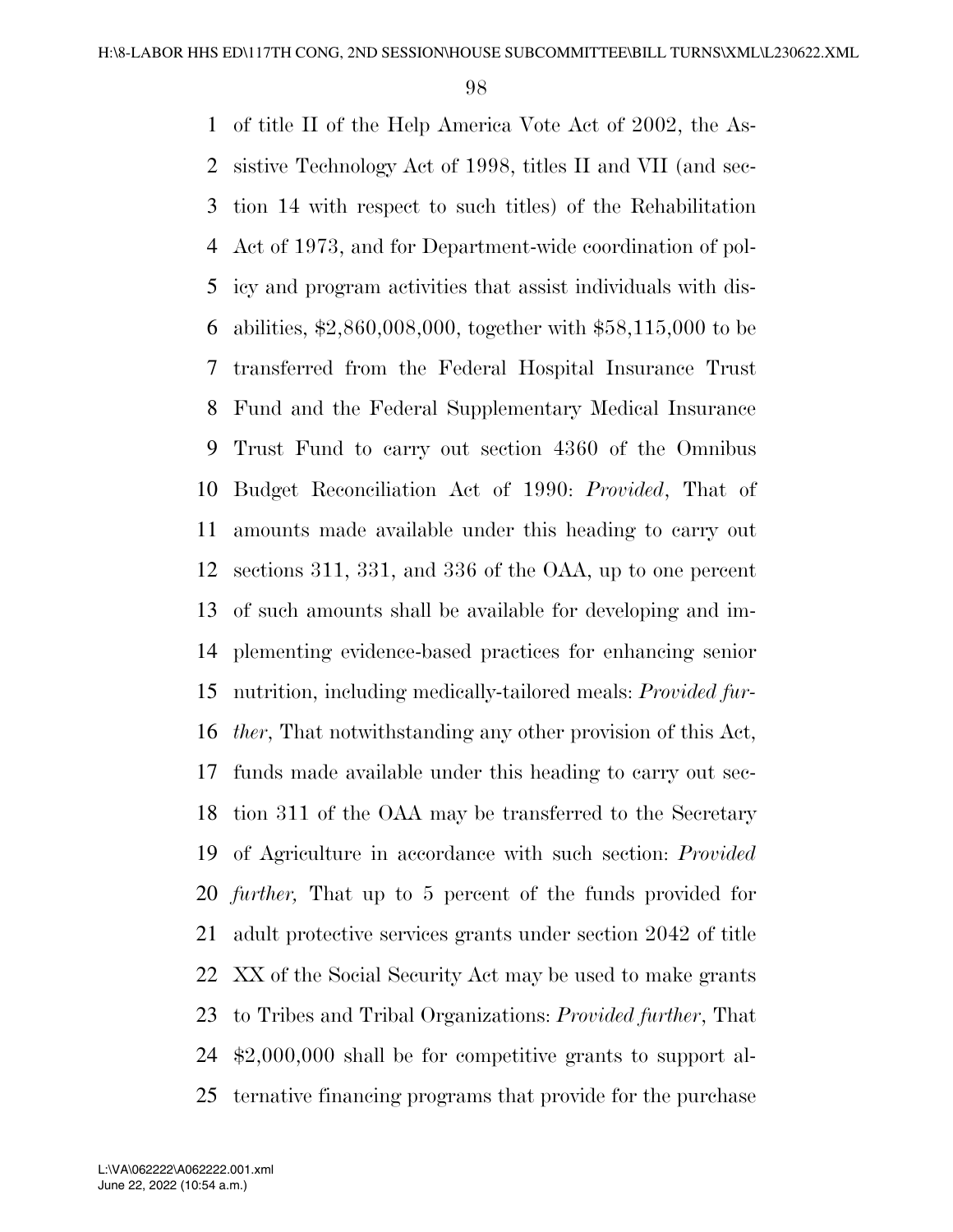of assistive technology devices, such as a low-interest loan fund; an interest buy-down program; a revolving loan fund; a loan guarantee; or an insurance program: *Provided further*, That applicants shall provide an assurance that, and information describing the manner in which, the alter- native financing program will expand and emphasize con- sumer choice and control: *Provided further*, That State agencies and community-based disability organizations that are directed by and operated for individuals with dis- abilities shall be eligible to compete: *Provided further*, That none of the funds made available under this heading may be used by an eligible system (as defined in section 102 of the Protection and Advocacy for Individuals with Men- tal Illness Act (42 U.S.C. 10802)) to continue to pursue any legal action in a Federal or State court on behalf of an individual or group of individuals with a developmental disability (as defined in section 102(8)(A) of the Develop- mental Disabilities and Assistance and Bill of Rights Act 19 of 2000 (20 U.S.C. 15002 $(8)(A)$ ) that is attributable to a mental impairment (or a combination of mental and physical impairments), that has as the requested remedy the closure of State operated intermediate care facilities for people with intellectual or developmental disabilities, unless reasonable public notice of the action has been pro-vided to such individuals (or, in the case of mental inca-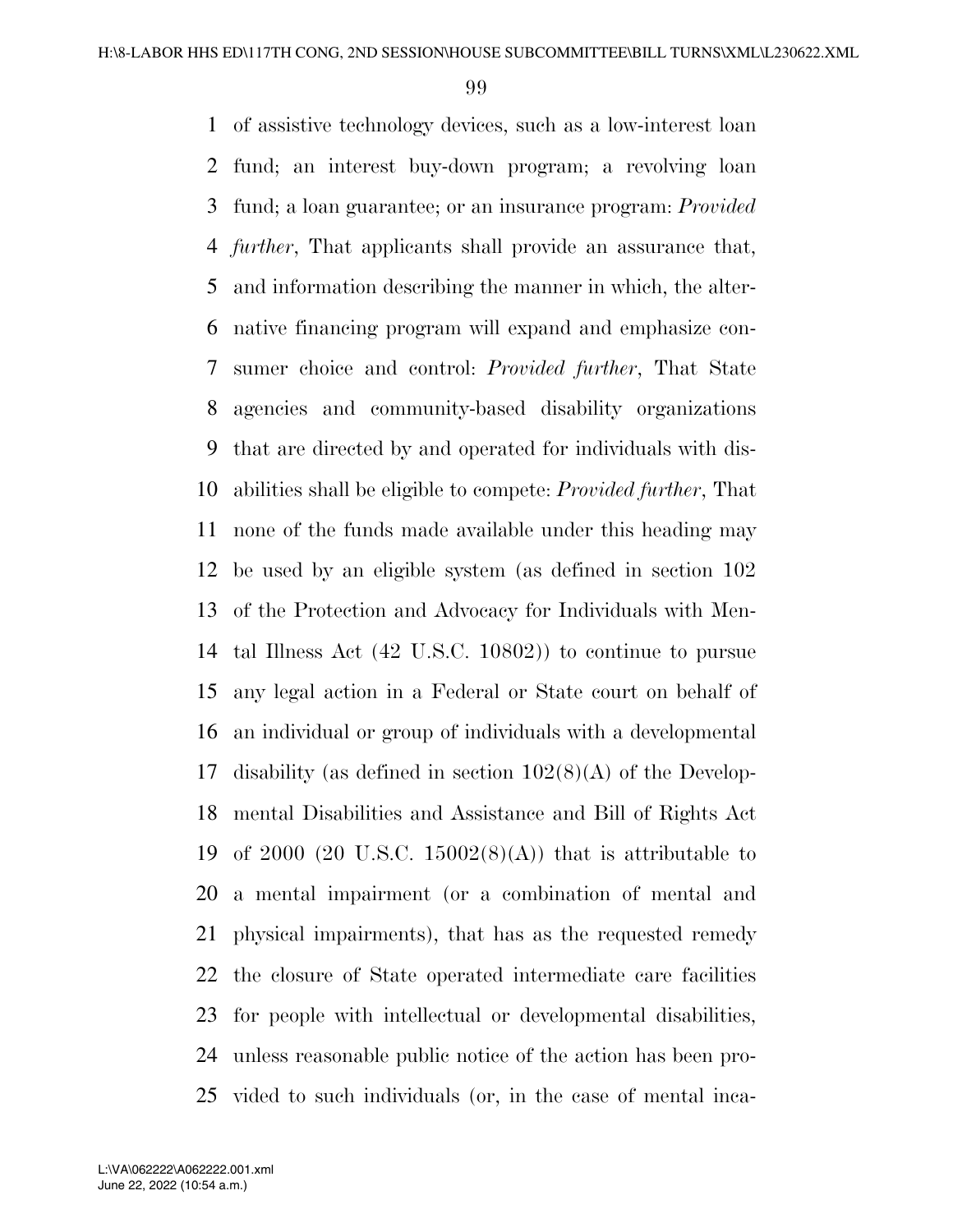pacitation, the legal guardians who have been specifically awarded authority by the courts to make healthcare and residential decisions on behalf of such individuals) who are affected by such action, within 90 days of instituting such legal action, which informs such individuals (or such legal guardians) of their legal rights and how to exercise such rights consistent with current Federal Rules of Civil Pro- cedure: *Provided further*, That the limitations in the imme- diately preceding proviso shall not apply in the case of an individual who is neither competent to consent nor has a legal guardian, nor shall the proviso apply in the case of individuals who are a ward of the State or subject to pub- lic guardianship: *Provided further*, That of the amount made available under this heading, \$30,446,000 shall be used for the projects, and in the amounts, specified in the table titled ''Labor, HHS, Education Incorporation of Community Project Funding Items'' included in the report accompanying this Act: *Provided further*, That none of the funds made available for projects described in the pre- ceding proviso shall be subject to section 241 of the PHS Act or section 205 of this Act.

- 22 OFFICE OF THE SECRETARY
- GENERAL DEPARTMENTAL MANAGEMENT

 For necessary expenses, not otherwise provided, for general departmental management, including hire of six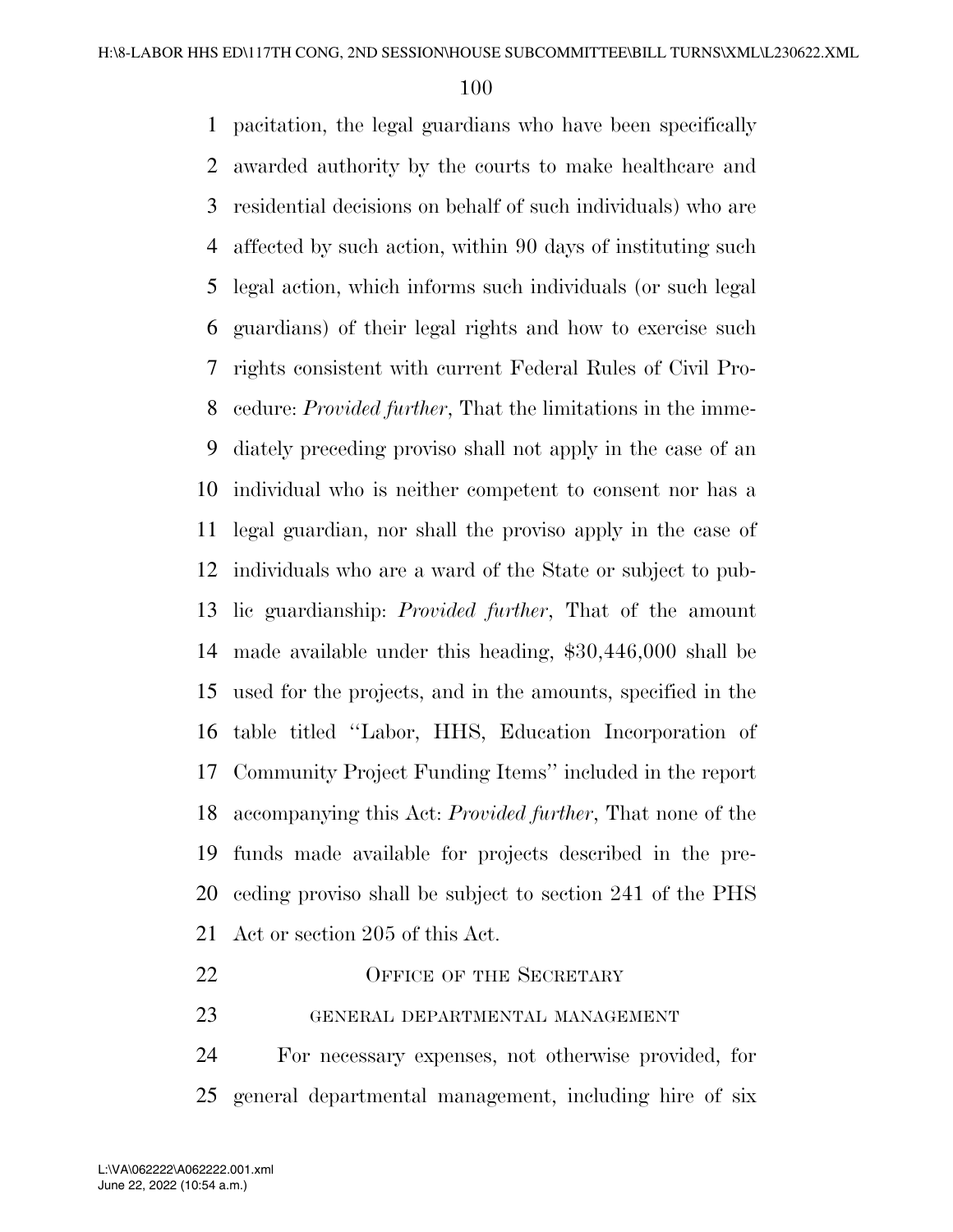passenger motor vehicles, and for carrying out titles III, XVII, XXI, and section 229 of the PHS Act, the United States-Mexico Border Health Commission Act, and re- search studies under section 1110 of the Social Security Act, \$563,894,000, together with \$75,728,000 from the amounts available under section 241 of the PHS Act to carry out national health or human services research and evaluation activities: *Provided*, That of this amount, \$60,000,000 shall be for minority AIDS prevention and treatment activities: *Provided further*, That of the funds made available under this heading, \$130,000,000 shall be for making competitive contracts and grants to public and private entities to fund medically accurate and age appro- priate programs that reduce teen pregnancy and for the Federal costs associated with administering and evalu- ating such contracts and grants, of which not more than 10 percent of the available funds shall be for training and technical assistance, evaluation, outreach, and additional program support activities, and of the remaining amount 75 percent shall be for replicating programs that have been proven effective through rigorous evaluation to re- duce teenage pregnancy, behavioral risk factors underlying teenage pregnancy, or other associated risk factors, and 25 percent shall be available for research and demonstra-tion grants to develop, replicate, refine, and test additional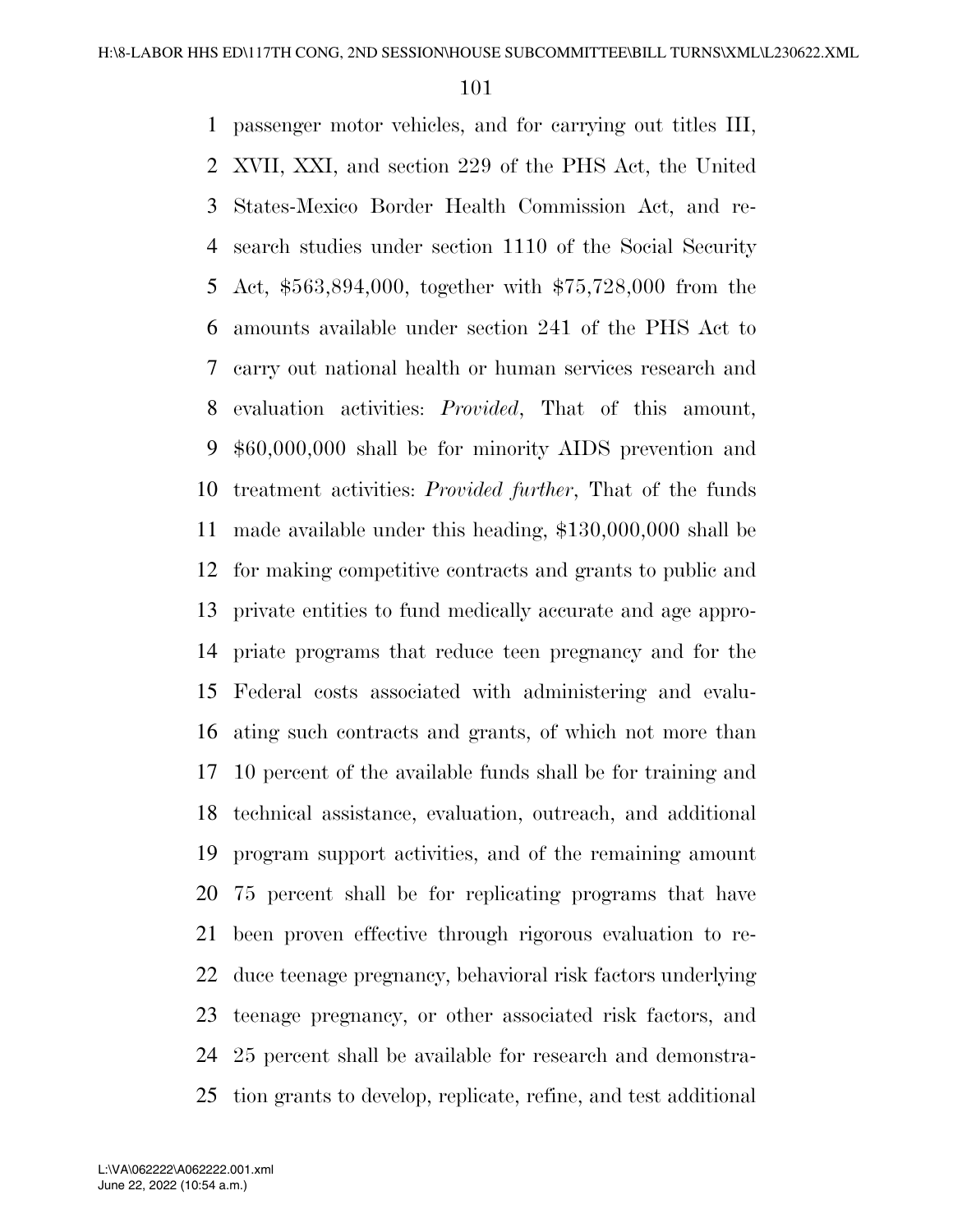models and innovative strategies for preventing teenage pregnancy: *Provided further*, That of the amounts pro- vided under this heading from amounts available under section 241 of the PHS Act, \$7,700,000 shall be available to carry out evaluations (including longitudinal evalua- tions) of teenage pregnancy prevention approaches: *Pro- vided further*, That funds provided in this Act for embryo adoption activities may be used to provide to individuals adopting embryos, through grants and other mechanisms, medical and administrative services deemed necessary for such adoptions: *Provided further*, That such services shall be provided consistent with 42 CFR 59.5(a)(4): *Provided further*, That of the funds made available under this head- ing, \$5,000,000 shall be for carrying out prize competi- tions sponsored by the Office of the Secretary to accelerate innovation in the prevention, diagnosis, and treatment of kidney diseases (as authorized by section 24 of the Steven- son-Wydler Technology Innovation Act of 1980 (15 U.S.C. 3719)): *Provided further*, That the Secretary may use \$5,000,000 of the amounts appropriated under this head- ing to supplement funds otherwise available to the Sec- retary for the hire and purchase of electric vehicles and electric vehicle charging stations, and to cover other costs related to electrifying the motor vehicle fleet within HHS.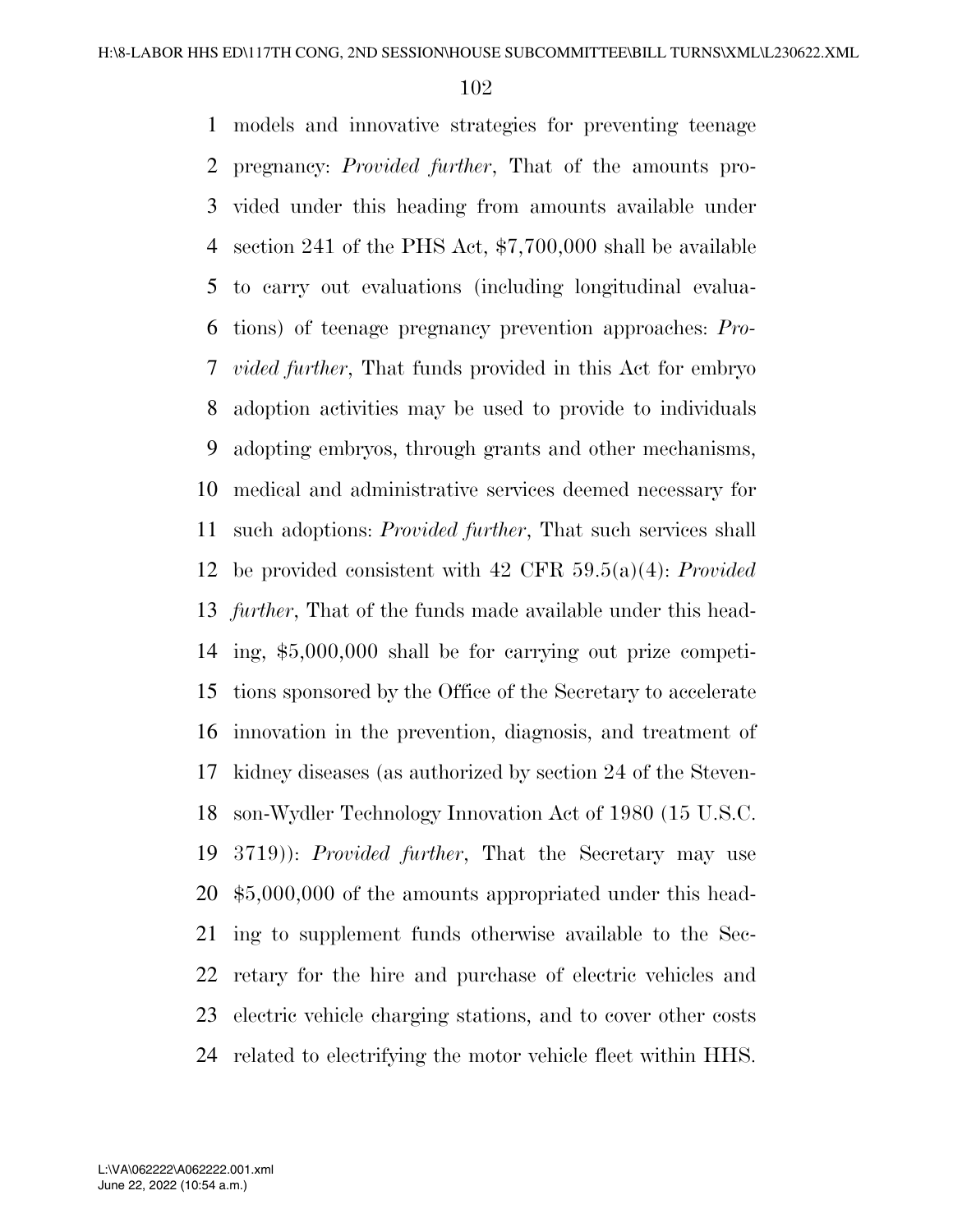## MEDICARE HEARINGS AND APPEALS

 For expenses necessary for Medicare hearings and appeals in the Office of the Secretary, \$196,000,000 shall remain available until September 30, 2024, to be trans- ferred in appropriate part from the Federal Hospital In- surance Trust Fund and the Federal Supplementary Med-ical Insurance Trust Fund.

# OFFICE OF THE NATIONAL COORDINATOR FOR HEALTH 9 INFORMATION TECHNOLOGY

 For expenses necessary for the Office of the National Coordinator for Health Information Technology, including grants, contracts, and cooperative agreements for the de- velopment and advancement of interoperable health infor- mation technology, \$86,614,000 shall be from amounts made available under section 241 of the PHS Act.

16 OFFICE OF INSPECTOR GENERAL

 For expenses necessary for the Office of Inspector General, including the hire of passenger motor vehicles for investigations, in carrying out the provisions of the Inspec- tor General Act of 1978, \$94,400,000: *Provided*, That of such amount, necessary sums shall be available for pro- viding protective services to the Secretary and inves- tigating non-payment of child support cases for which non- payment is a Federal offense under 18 U.S.C. 228: *Pro-vided further*, That of the amount appropriated under this

June 22, 2022 (10:54 a.m.) L:\VA\062222\A062222.001.xml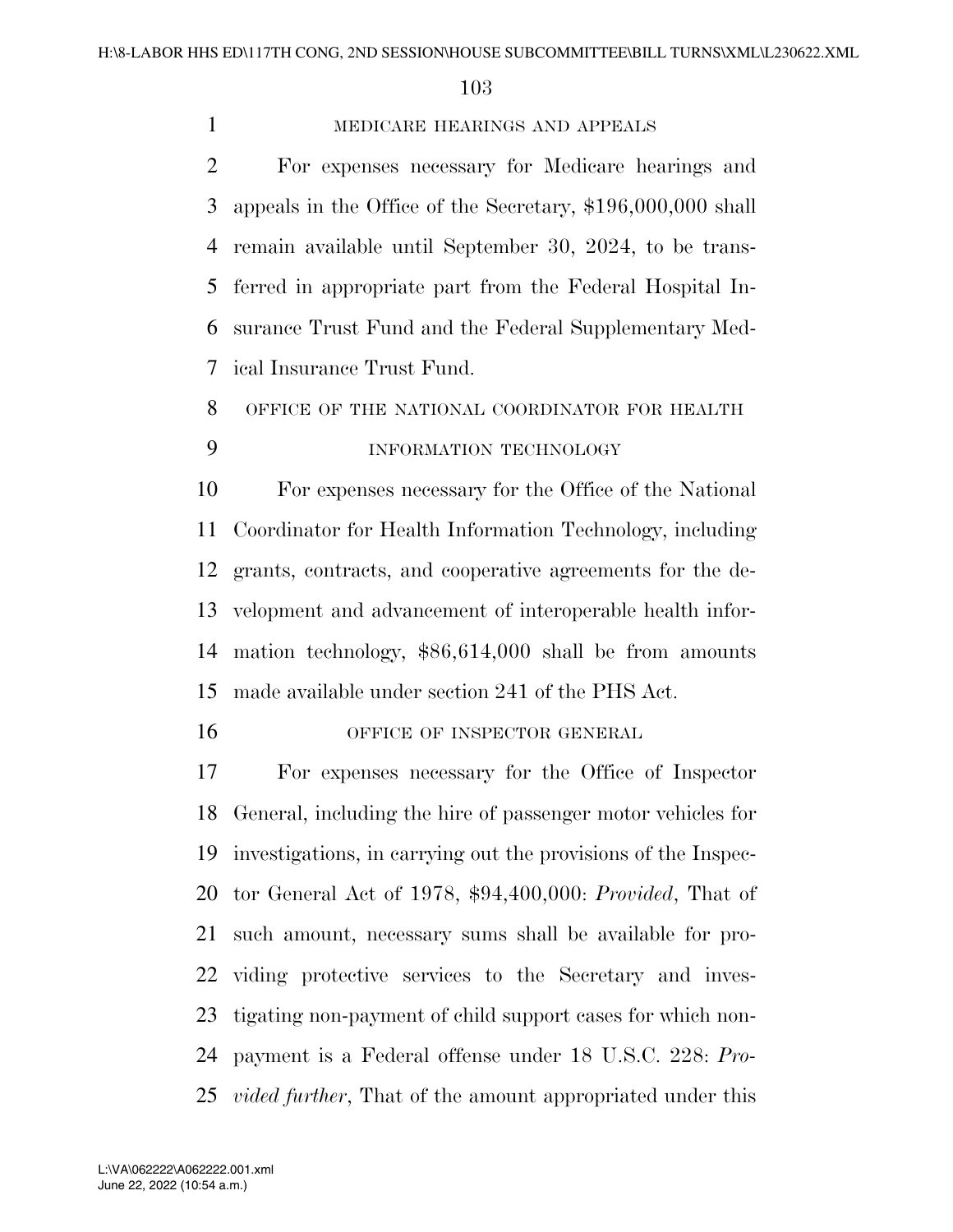heading, necessary sums shall be available for carrying out

activities authorized under section 3022 of the PHS Act

(42 U.S.C. 300jj–52).

 OFFICE FOR CIVIL RIGHTS For expenses necessary for the Office for Civil

Rights, \$49,798,000.

RETIREMENT PAY AND MEDICAL BENEFITS FOR

#### 8 COMMISSIONED OFFICERS

 For retirement pay and medical benefits of Public Health Service Commissioned Officers as authorized by law, for payments under the Retired Serviceman's Family Protection Plan and Survivor Benefit Plan, and for med- ical care of dependents and retired personnel under the Dependents' Medical Care Act, such amounts as may be required during the current fiscal year.

PUBLIC HEALTH AND SOCIAL SERVICES EMERGENCY

## FUND

 For expenses necessary to support activities related to countering potential biological, nuclear, radiological, chemical, and cybersecurity threats to civilian populations, and for other public health emergencies, \$1,662,356,000, of which \$845,005,000 shall remain available through September 30, 2024, for expenses necessary to support advanced research and development pursuant to section 319L of the PHS Act and other administrative expenses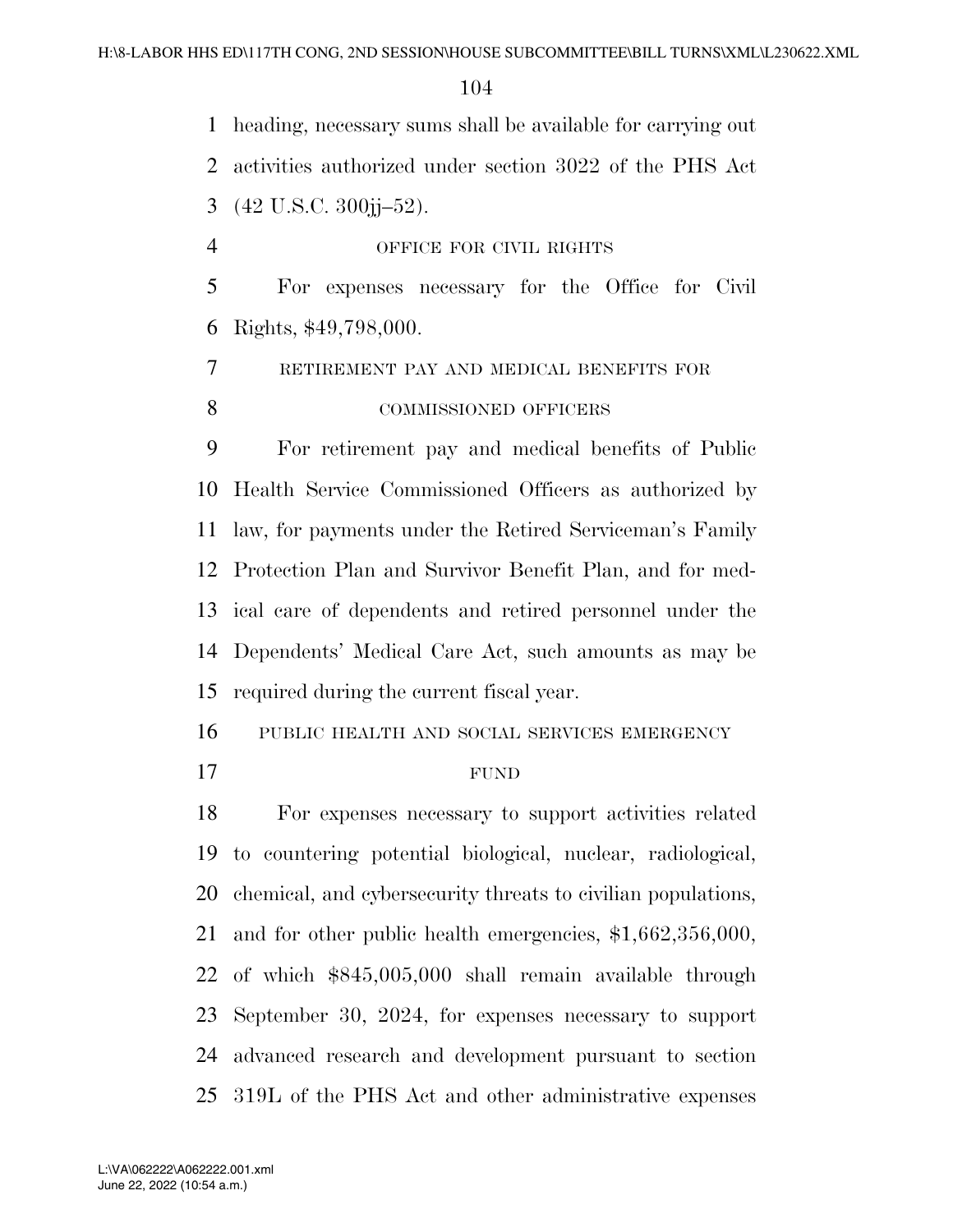of the Biomedical Advanced Research and Development Authority: *Provided*, That funds provided under this head- ing for the purpose of acquisition of security counter- measures shall be in addition to any other funds available for such purpose: *Provided further*, That products pur- chased with funds provided under this heading may, at the discretion of the Secretary, be deposited in the Stra- tegic National Stockpile pursuant to section 319F–2 of the PHS Act: *Provided further*, That \$5,000,000 of the amounts made available to support emergency operations shall remain available through September 30, 2025: *Pro- vided further*, That \$132,801,000 of the amounts made available to support coordination of the development, pro- duction, and distribution of vaccines, therapeutics, and other medical countermeasures shall remain available through September 30, 2024.

 For expenses necessary for procuring security coun-18 termeasures (as defined in section  $319F-2(c)(1)(B)$  of the PHS Act), \$800,000,000, to remain available until ex-pended.

 For expenses necessary to carry out section 319F–  $2(a)$  of the PHS Act,  $$855,000,000$ , to remain available until expended.

 For an additional amount for expenses necessary to prepare for or respond to an influenza pandemic,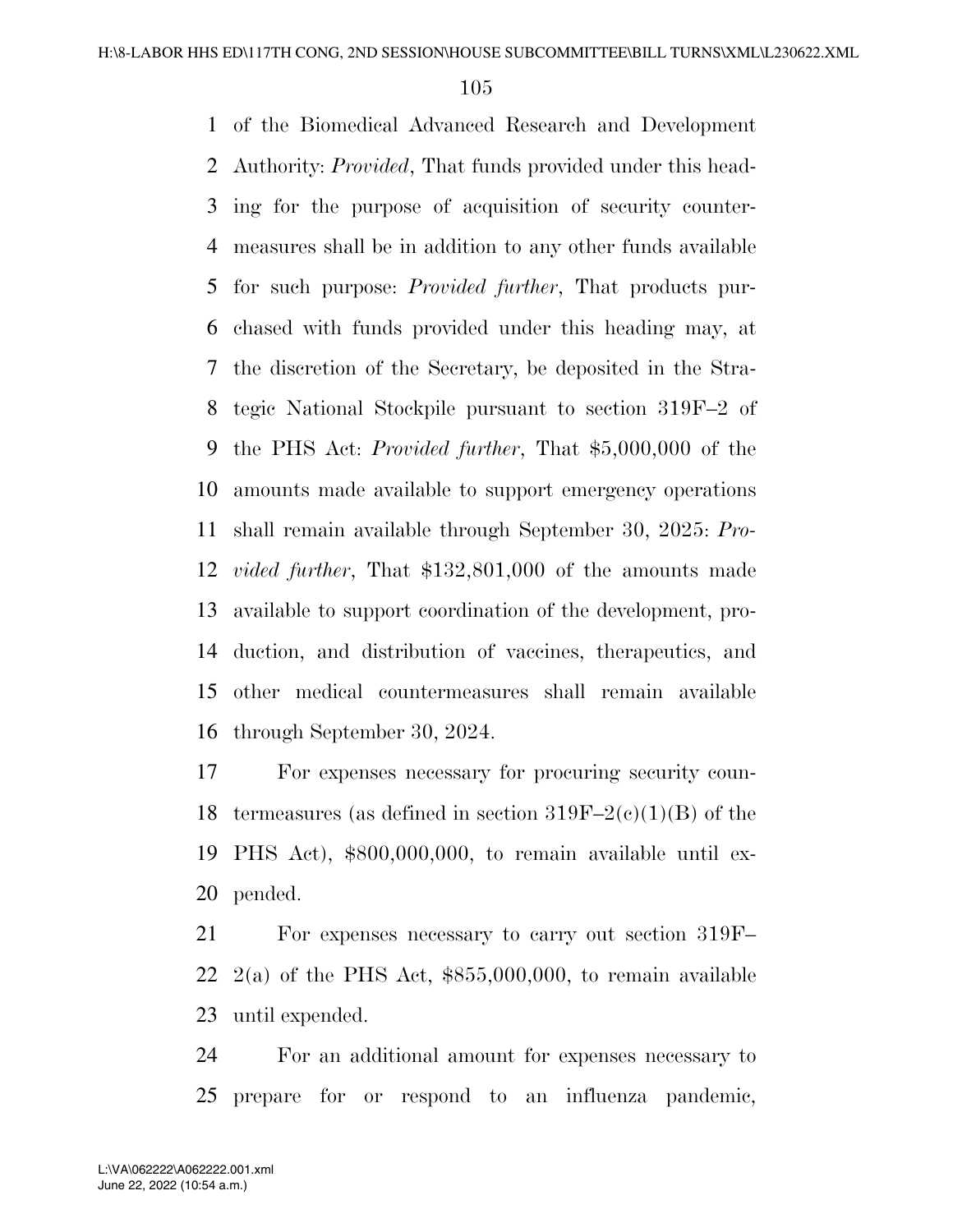\$382,000,000; of which \$347,000,000 shall be available until expended, for activities including the development and purchase of vaccine, antivirals, necessary medical sup- plies, diagnostics, and other surveillance tools: *Provided*, That notwithstanding section 496(b) of the PHS Act, funds may be used for the construction or renovation of privately owned facilities for the production of pandemic influenza vaccines and other biologics, if the Secretary finds such construction or renovation necessary to secure sufficient supplies of such vaccines or biologics.

ADVANCED RESEARCH PROJECTS AGENCY FOR HEALTH

 For carrying out section 301 and title IV of the PHS Act with respect to advanced research projects for health, \$2,750,000,000, to remain available through September 30, 2025: *Provided*, That the President shall appoint in the Department of Health and Human Services a director of advanced research projects for health (Director): *Pro- vided further*, That funds may be used to make or rescind appointments of scientific, medical, and professional per- sonnel without regard to any provision in title 5 governing appointments under the civil service laws: *Provided fur- ther*, That funds may be used to fix the compensation of such personnel at a rate to be determined by the Director, up to the amount of annual compensation (excluding ex-penses) specified in section 102 of title 3, United States

June 22, 2022 (10:54 a.m.) L:\VA\062222\A062222.001.xml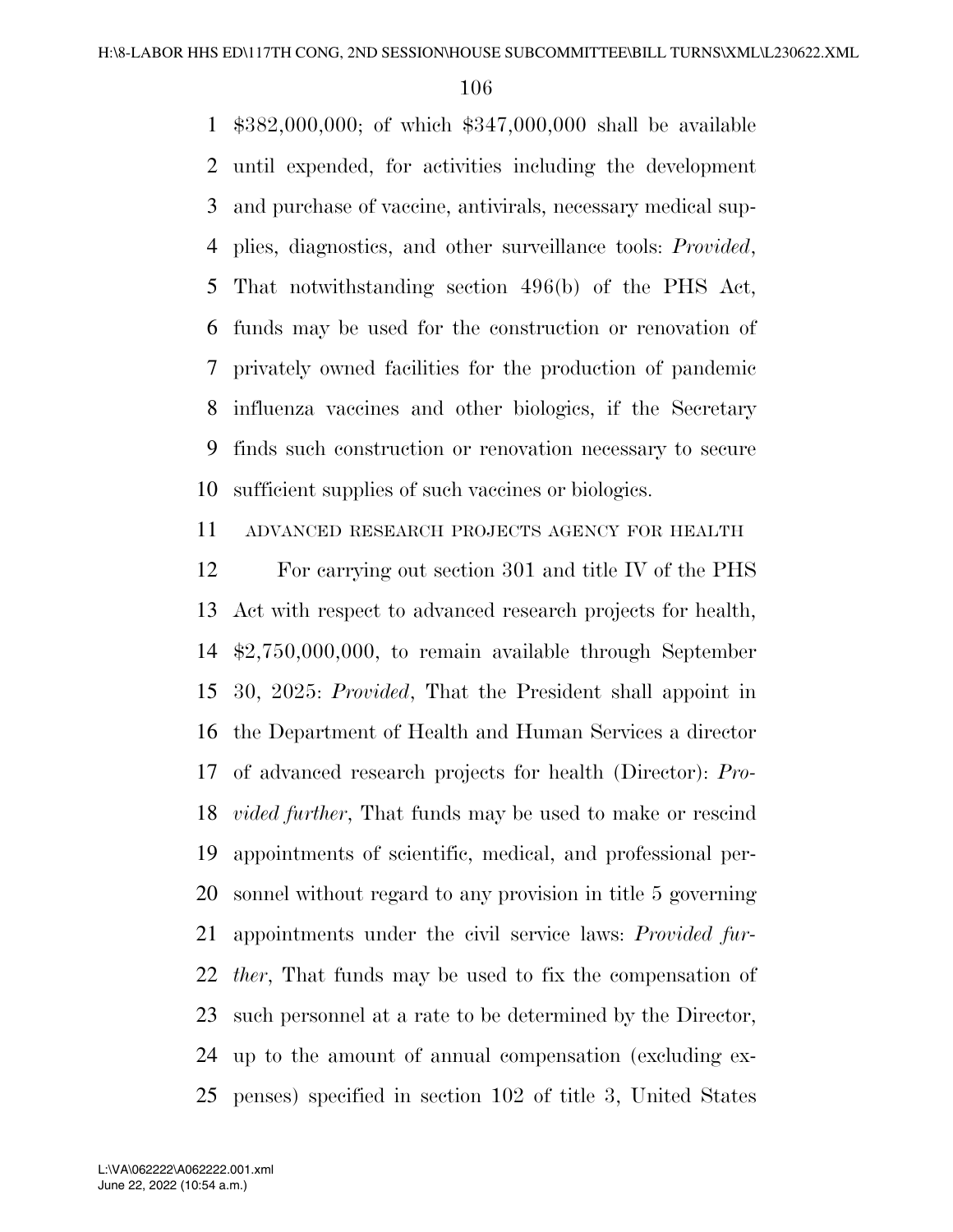Code: *Provided further*, That the Director may use funds made available under this heading to make awards in the form of grants, contracts, cooperative agreements, and cash prizes, and enter into other transactions (as defined 5 in section  $319L(a)(3)$  of the PHS Act).

GENERAL PROVISIONS

 SEC. 201. Funds appropriated in this title shall be available for not to exceed \$50,000 for official reception and representation expenses when specifically approved by the Secretary.

 SEC. 202. None of the funds appropriated in this title shall be used to pay the salary of an individual, through a grant or other extramural mechanism, at a rate in excess of Executive Level II: *Provided*, That none of the funds appropriated in this title shall be used to prevent the NIH from paying up to 100 percent of the salary of an indi-vidual at this rate.

 SEC. 203. None of the funds appropriated in this Act may be expended pursuant to section 241 of the PHS Act, except for funds specifically provided for in this Act, or for other taps and assessments made by any office located in HHS, prior to the preparation and submission of a re- port by the Secretary to the Committees on Appropria- tions of the House of Representatives and the Senate de-tailing the planned uses of such funds.

June 22, 2022 (10:54 a.m.) L:\VA\062222\A062222.001.xml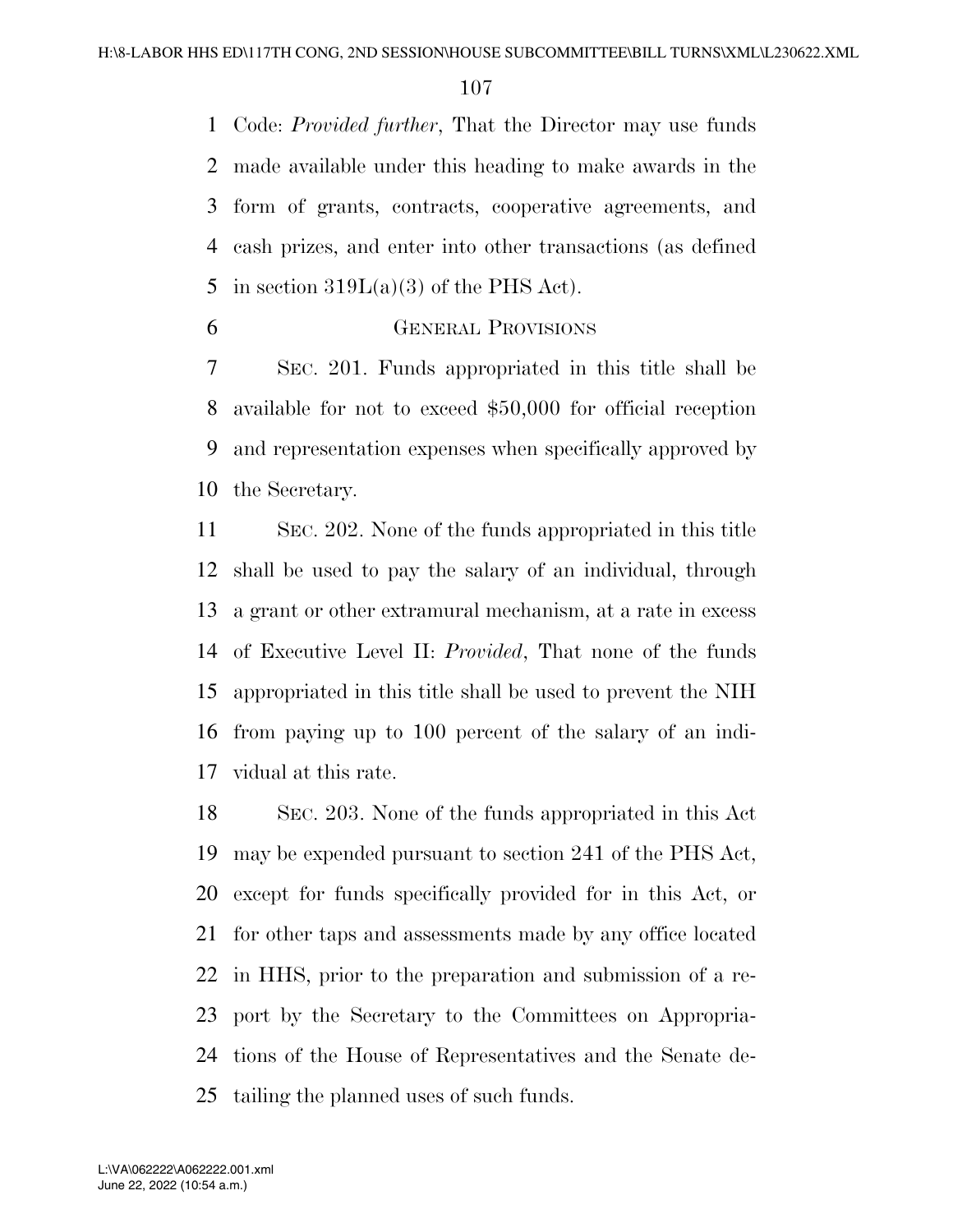SEC. 204. Notwithstanding section 241(a) of the PHS Act, such portion as the Secretary shall determine, but not more than 2.5 percent, of any amounts appro- priated for programs authorized under such Act shall be made available for the evaluation (directly, or by grants or contracts) and the implementation and effectiveness of programs funded in this title.

#### (TRANSFER OF FUNDS)

 SEC. 205. Not to exceed 1 percent of any discre- tionary funds (pursuant to the Balanced Budget and Emergency Deficit Control Act of 1985) which are appro- priated for the current fiscal year for HHS in this Act may be transferred between appropriations, but no such appropriation shall be increased by more than 3 percent by any such transfer: *Provided*, That the transfer author- ity granted by this section shall not be used to create any new program or to fund any project or activity for which no funds are provided in this Act: *Provided further*, That the Committees on Appropriations of the House of Rep- resentatives and the Senate are notified at least 15 days in advance of any transfer.

 SEC. 206. In lieu of the timeframe specified in section 338E(c)(2) of the PHS Act, terminations described in such section may occur up to 60 days after the effective date of a contract awarded in fiscal year 2023 under sec-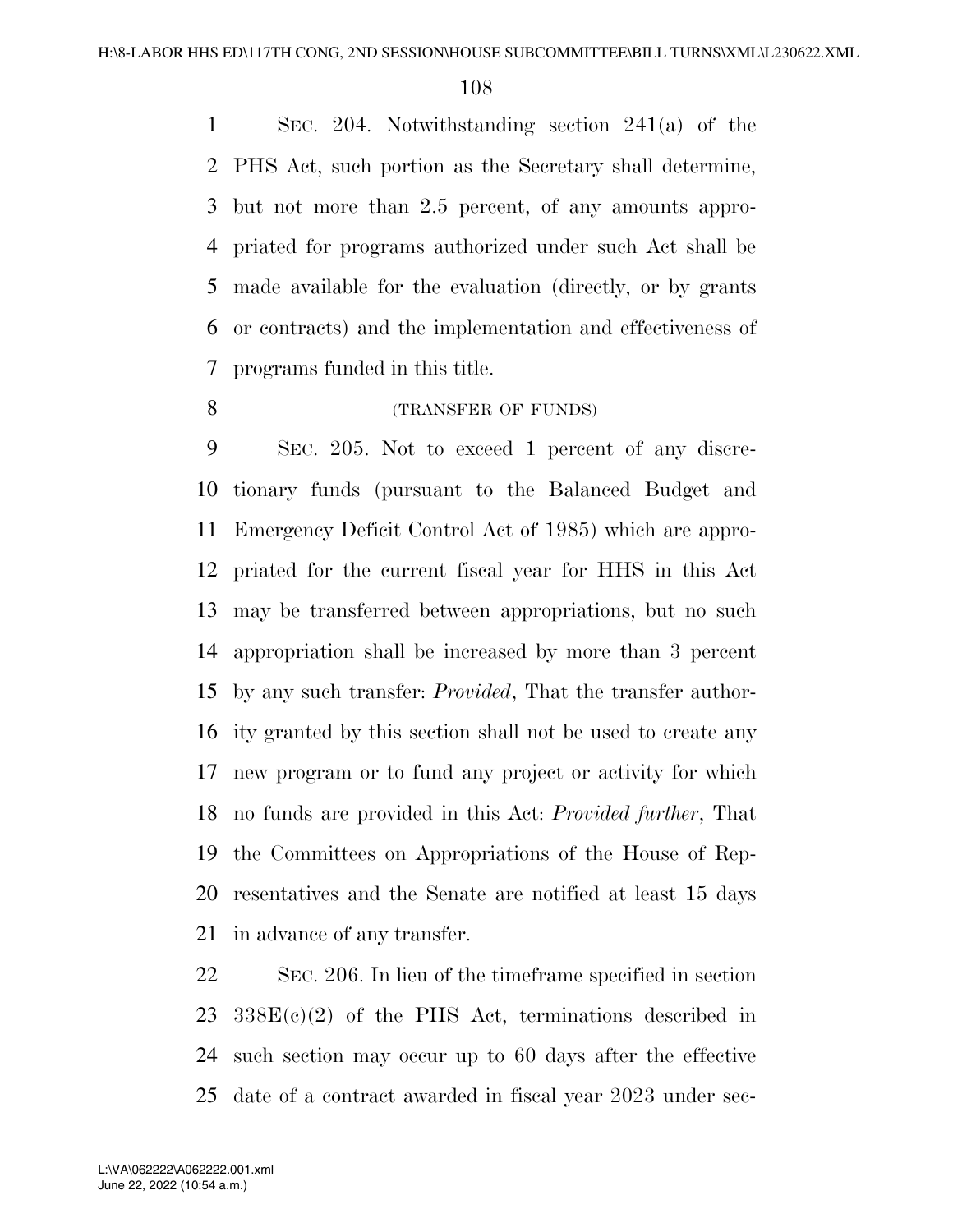tion 338B of such Act, or at any time if the individual who has been awarded such contract has not received funds due under the contract.

 SEC. 207. None of the funds appropriated in this Act may be made available to any entity under title X of the PHS Act unless the applicant for the award certifies to the Secretary that it encourages family participation in the decision of minors to seek family planning services and that it provides counseling to minors on how to resist at-tempts to coerce minors into engaging in sexual activities.

 SEC. 208. Notwithstanding any other provision of law, no provider of services under title X of the PHS Act shall be exempt from any State law requiring notification or the reporting of child abuse, child molestation, sexual abuse, rape, or incest.

 SEC. 209. None of the funds appropriated by this Act (including funds appropriated to any trust fund) may be used to carry out the Medicare Advantage program if the Secretary denies participation in such program to an oth- erwise eligible entity (including a Provider Sponsored Or- ganization) because the entity informs the Secretary that it will not provide, pay for, provide coverage of, or provide referrals for abortions: *Provided*, That the Secretary shall make appropriate prospective adjustments to the capita-tion payment to such an entity (based on an actuarially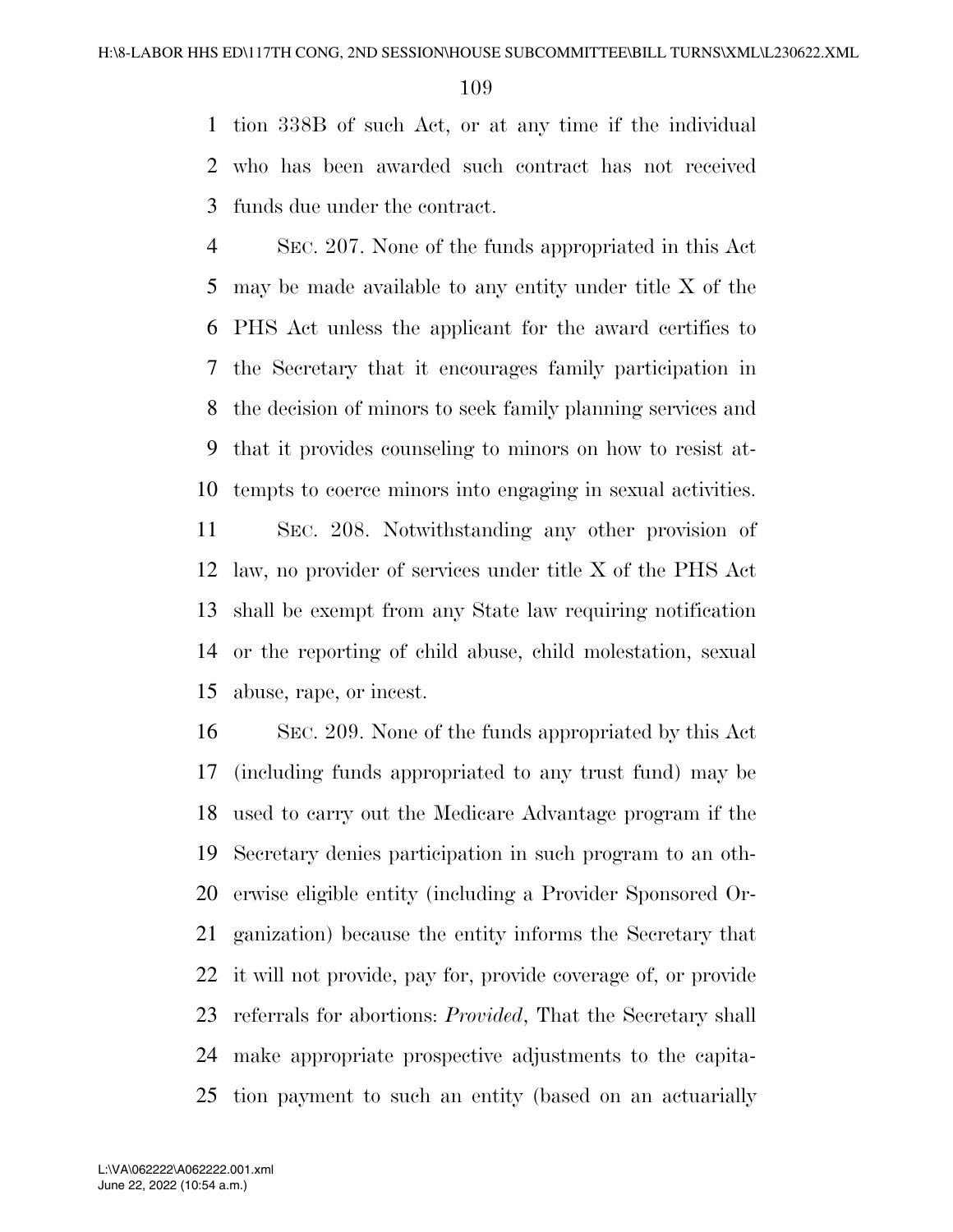sound estimate of the expected costs of providing the serv- ice to such entity's enrollees): *Provided further*, That noth- ing in this section shall be construed to change the Medi- care program's coverage for such services and a Medicare Advantage organization described in this section shall be responsible for informing enrollees where to obtain infor-mation about all Medicare covered services.

 SEC. 210. None of the funds made available in this title may be used, in whole or in part, to advocate or pro-mote gun control.

 SEC. 211. The Secretary shall make available through assignment not more than 60 employees of the Public Health Service to assist in child survival activities and to work in AIDS programs through and with funds provided by the Agency for International Development, the United Nations International Children's Emergency Fund or the World Health Organization.

 SEC. 212. In order for HHS to carry out inter- national health activities, including HIV/AIDS and other infectious disease, chronic and environmental disease, and other health activities abroad during fiscal year 2023:

 (1) The Secretary may exercise authority equiv- alent to that available to the Secretary of State in section 2(c) of the State Department Basic Authori-ties Act of 1956. The Secretary shall consult with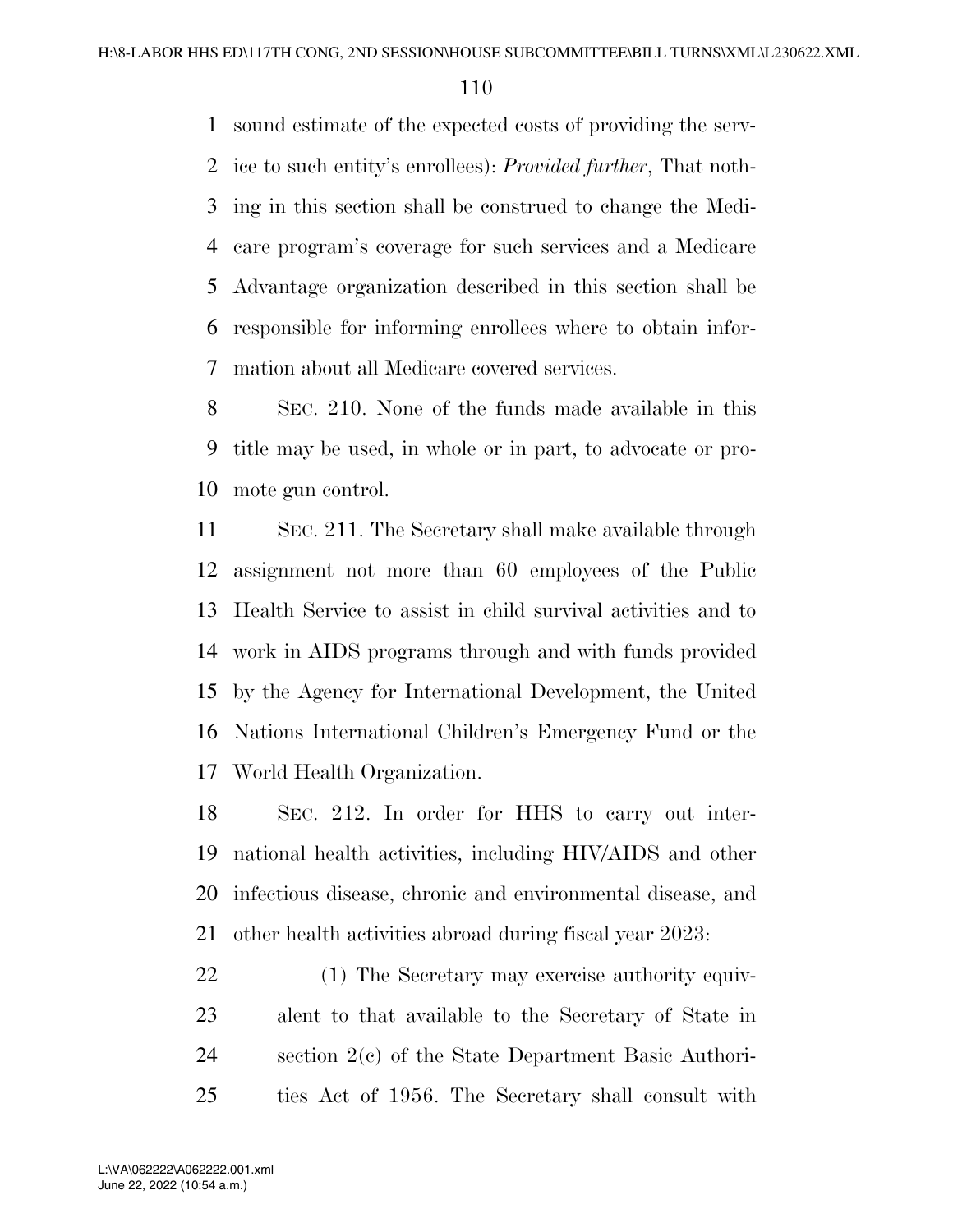the Secretary of State and relevant Chief of Mission to ensure that the authority provided in this section is exercised in a manner consistent with section 207 of the Foreign Service Act of 1980 and other appli- cable statutes administered by the Department of State.

 (2) The Secretary is authorized to provide such funds by advance or reimbursement to the Secretary of State as may be necessary to pay the costs of ac- quisition, lease, alteration, renovation, and manage- ment of facilities outside of the United States for the use of HHS. The Department of State shall co- operate fully with the Secretary to ensure that HHS has secure, safe, functional facilities that comply with applicable regulation governing location, set- back, and other facilities requirements and serve the purposes established by this Act. The Secretary is authorized, in consultation with the Secretary of State, through grant or cooperative agreement, to make available to public or nonprofit private institu- tions or agencies in participating foreign countries, funds to acquire, lease, alter, or renovate facilities in those countries as necessary to conduct programs of assistance for international health activities, includ-ing activities relating to HIV/AIDS and other infec-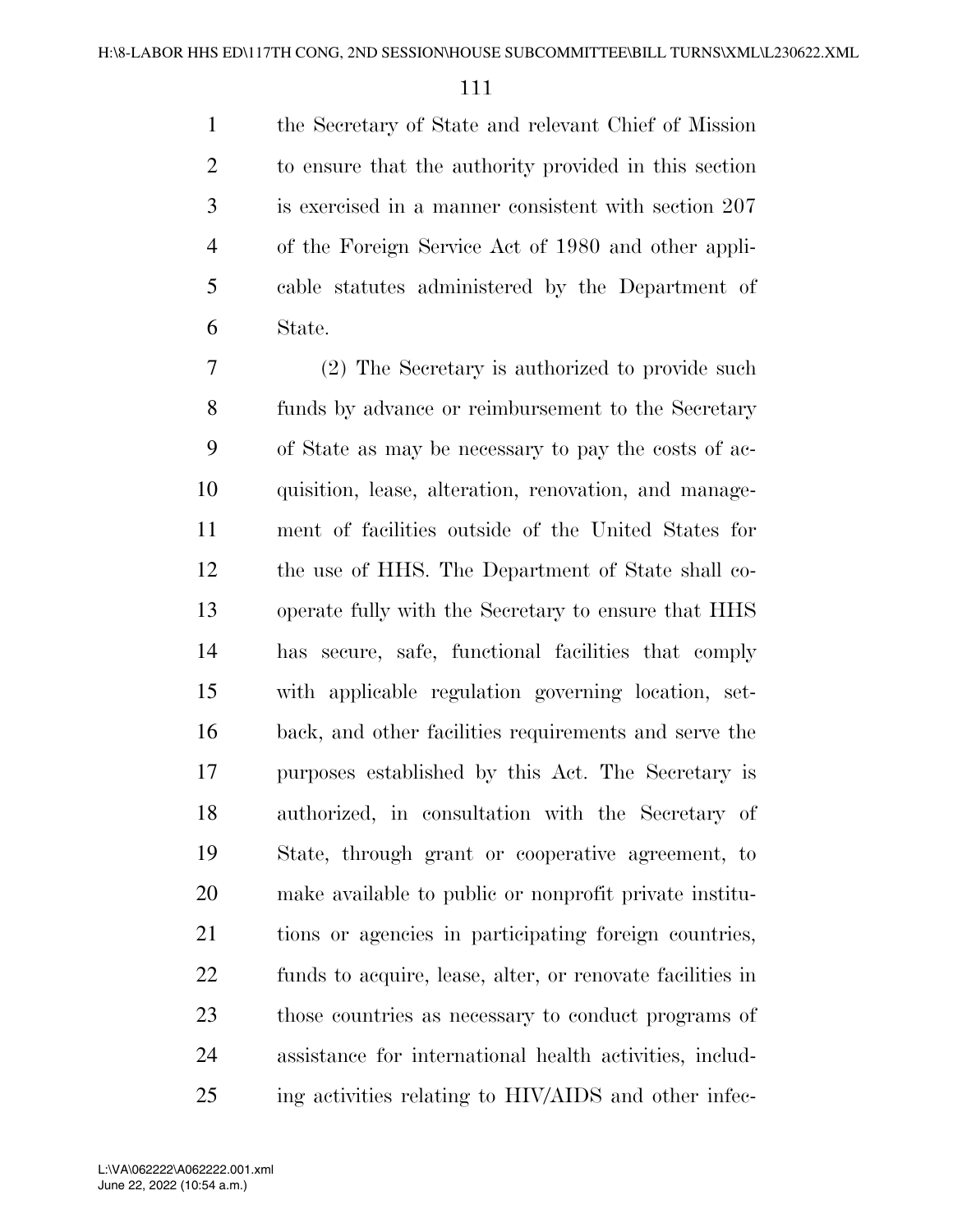tious diseases, chronic and environmental diseases, and other health activities abroad.

 (3) The Secretary is authorized to provide to personnel appointed or assigned by the Secretary to serve abroad, allowances and benefits similar to those provided under chapter 9 of title I of the For- eign Service Act of 1980, and 22 U.S.C. 4081 through 4086 and subject to such regulations pre- scribed by the Secretary. The Secretary is further authorized to provide locality-based comparability payments (stated as a percentage) up to the amount of the locality-based comparability payment (stated as a percentage) that would be payable to such per- sonnel under section 5304 of title 5, United States Code if such personnel's official duty station were in the District of Columbia. Leaves of absence for per- sonnel under this subsection shall be on the same basis as that provided under subchapter I of chapter 63 of title 5, United States Code, or section 903 of the Foreign Service Act of 1980, to individuals serv-21 ing in the Foreign Service.

 SEC. 213. The Director of the NIH, jointly with the Director of the Office of AIDS Research, may transfer up to 3 percent among institutes and centers from the total

22 (TRANSFER OF FUNDS)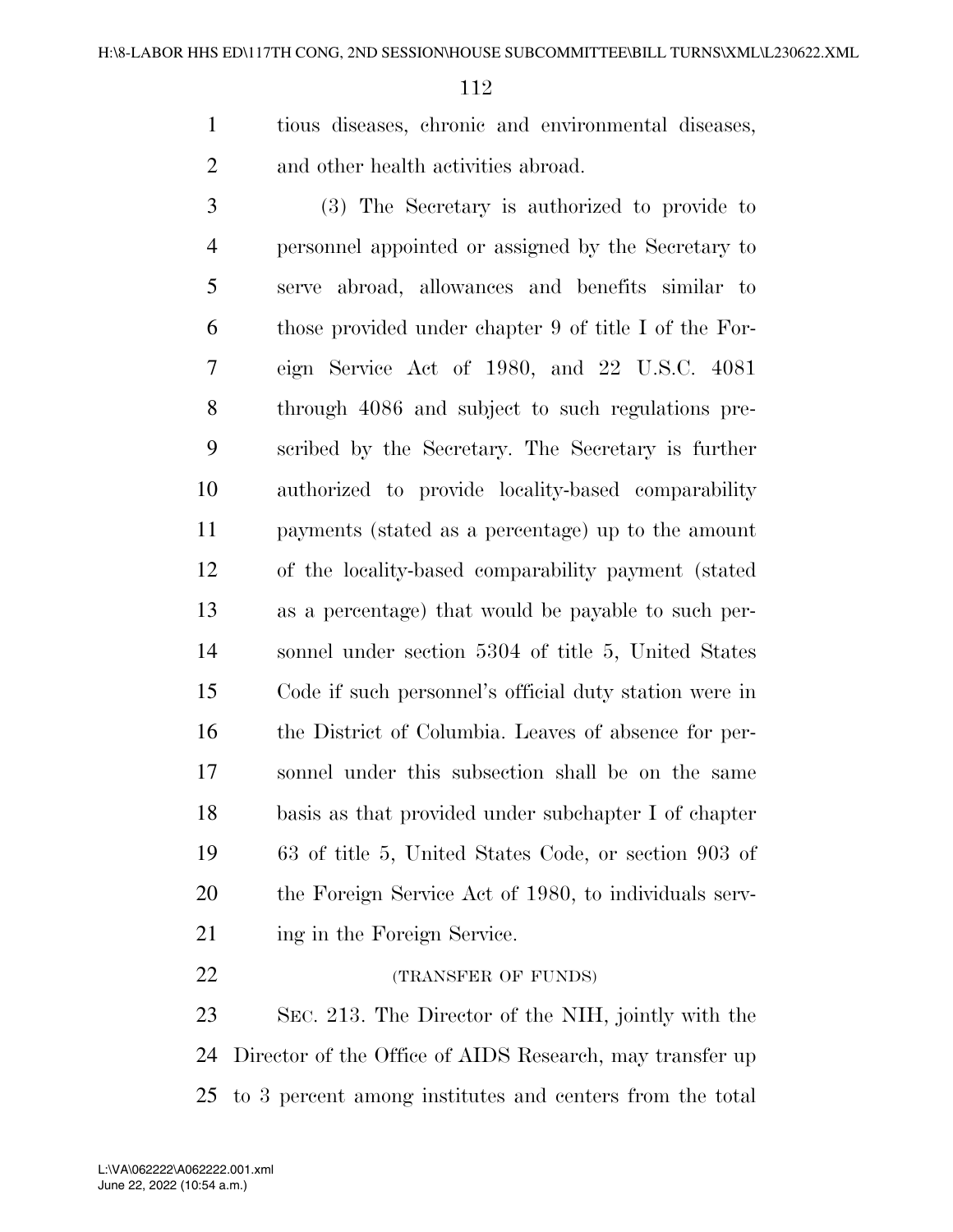amounts identified by these two Directors as funding for research pertaining to the human immunodeficiency virus: *Provided*, That the Committees on Appropriations of the House of Representatives and the Senate are notified at least 15 days in advance of any transfer.

(TRANSFER OF FUNDS)

 SEC. 214. Of the amounts made available in this Act for NIH, the amount for research related to the human immunodeficiency virus, as jointly determined by the Di- rector of NIH and the Director of the Office of AIDS Re- search, shall be made available to the ''Office of AIDS Research'' account. The Director of the Office of AIDS Research shall transfer from such account amounts nec- essary to carry out section 2353(d)(3) of the PHS Act. SEC. 215. (a) AUTHORITY.—Notwithstanding any other provision of law, the Director of NIH (''Director'') may use funds authorized under section 402(b)(12) of the PHS Act to enter into transactions (other than contracts, cooperative agreements, or grants) to carry out research identified pursuant to or research and activities described 21 in such section  $402(b)(12)$ .

 (b) PEER REVIEW.—In entering into transactions under subsection (a), the Director may utilize such peer review procedures (including consultation with appropriate scientific experts) as the Director determines to be appro-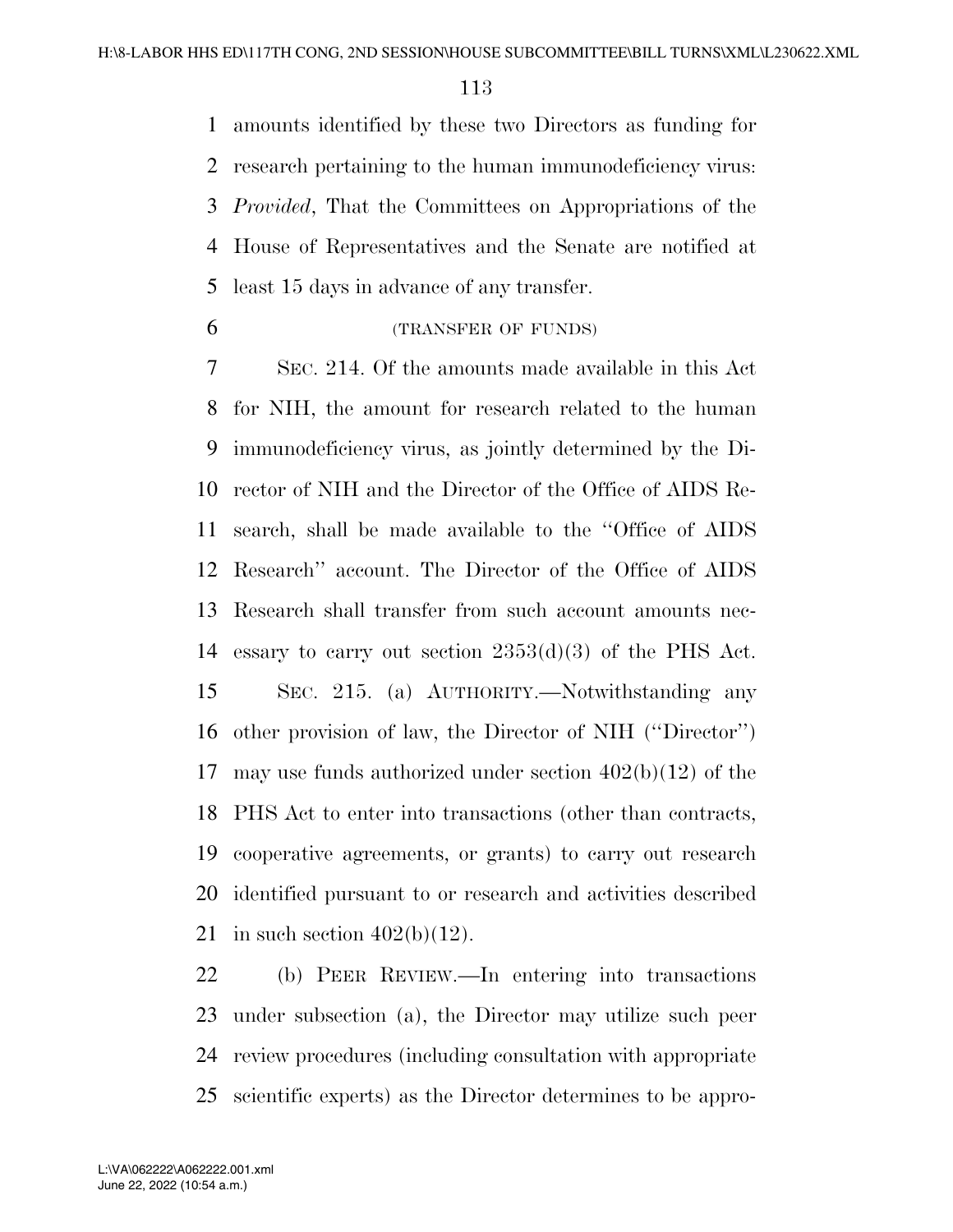priate to obtain assessments of scientific and technical merit. Such procedures shall apply to such transactions in lieu of the peer review and advisory council review pro- cedures that would otherwise be required under sections 5 301(a)(3),  $405(b)(1)(B)$ ,  $405(b)(2)$ ,  $406(a)(3)(A)$ ,  $492$ , and 494 of the PHS Act.

 SEC. 216. Not to exceed \$100,000,000 of funds ap- propriated by this Act to the institutes and centers of the National Institutes of Health may be used for alteration, repair, or improvement of facilities, as necessary for the proper and efficient conduct of the activities authorized herein, at not to exceed \$5,000,000 per project.

# 13 (TRANSFER OF FUNDS)

 SEC. 217. Of the amounts made available for NIH, 1 percent of the amount made available for National Re- search Service Awards (''NRSA'') shall be made available to the Administrator of the Health Resources and Services Administration to make NRSA awards for research in pri- mary medical care to individuals affiliated with entities who have received grants or contracts under sections 736, 739, or 747 of the PHS Act, and 1 percent of the amount made available for NRSA shall be made available to the Director of the Agency for Healthcare Research and Qual-ity to make NRSA awards for health service research.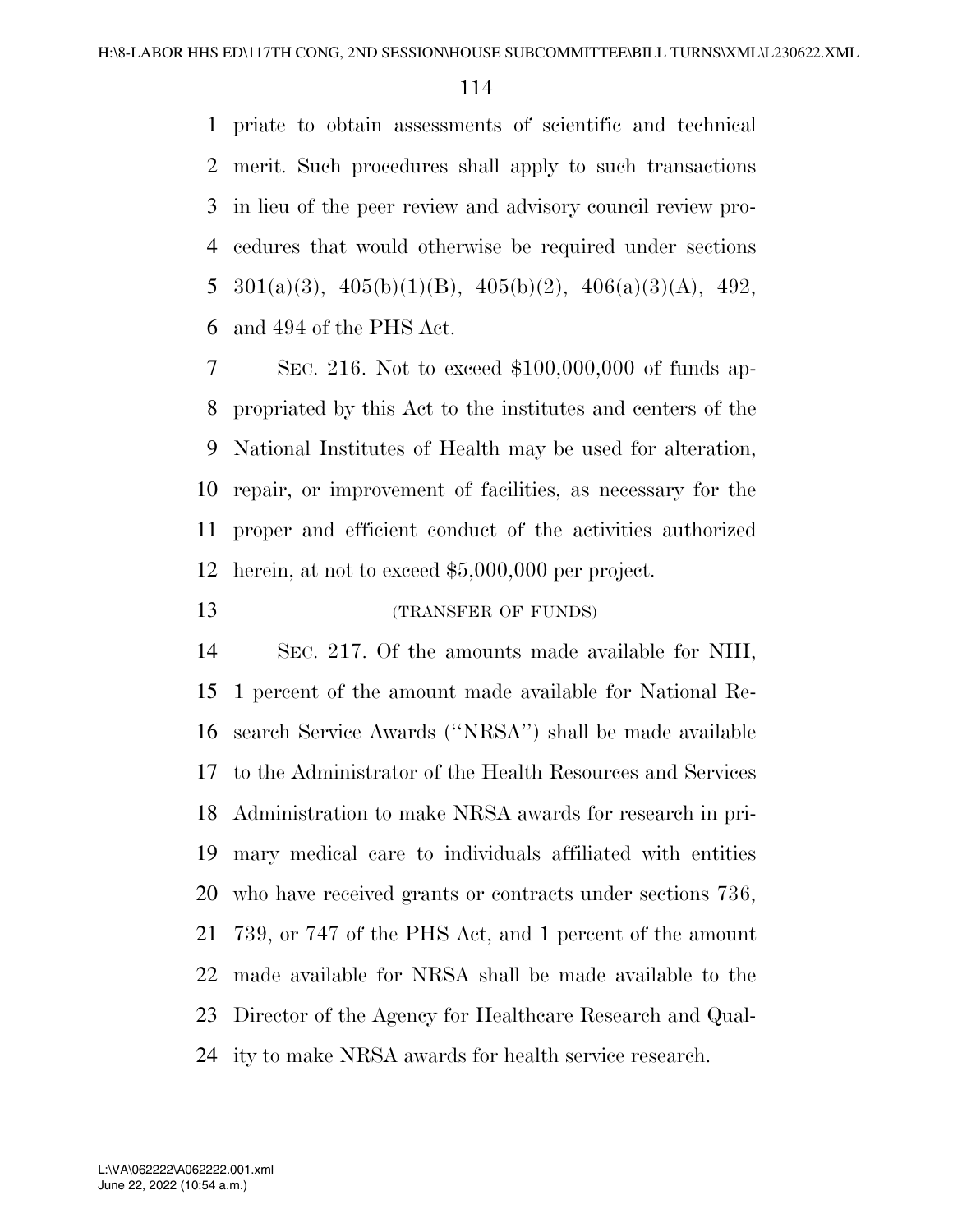| $\mathbf{1}$ | SEC. 218. (a) The Biomedical Advanced Research               |
|--------------|--------------------------------------------------------------|
| 2            | and Development Authority ("BARDA") may enter into           |
| 3            | a contract, for more than one but no more than 10 pro-       |
| 4            | gram years, for purchase of research services or of security |
| 5            | countermeasures, as that term is defined in section 319F–    |
| 6            | $2(c)(1)(B)$ of the PHS Act (42 U.S.C. 247d–6b(c)(1)(B)),    |
| 7            | $if$ —                                                       |
| 8            | $(1)$ funds are available and obligated—                     |
| 9            | $(A)$ for the full period of the contract or                 |
| 10           | for the first fiscal year in which the contract is           |
| 11           | in effect; and                                               |
| 12           | (B) for the estimated costs associated with                  |
| 13           | a necessary termination of the contract; and                 |
| 14           | (2) the Secretary determines that a multi-year               |
| 15           | contract will serve the best interests of the Federal        |
| 16           | Government by encouraging full and open competi-             |
| 17           | tion or promoting economy in administration, per-            |
| 18           | formance, and operation of BARDA's programs.                 |
| 19           | (b) A contract entered into under this section—              |
| 20           | (1) shall include a termination clause as de-                |
| 21           | scribed by subsection $(c)$ of section 3903 of title 41,     |
| 22           | United States Code; and                                      |
| 23           | $(2)$ shall be subject to the congressional notice           |
| 24           | requirement stated in subsection (d) of such section.        |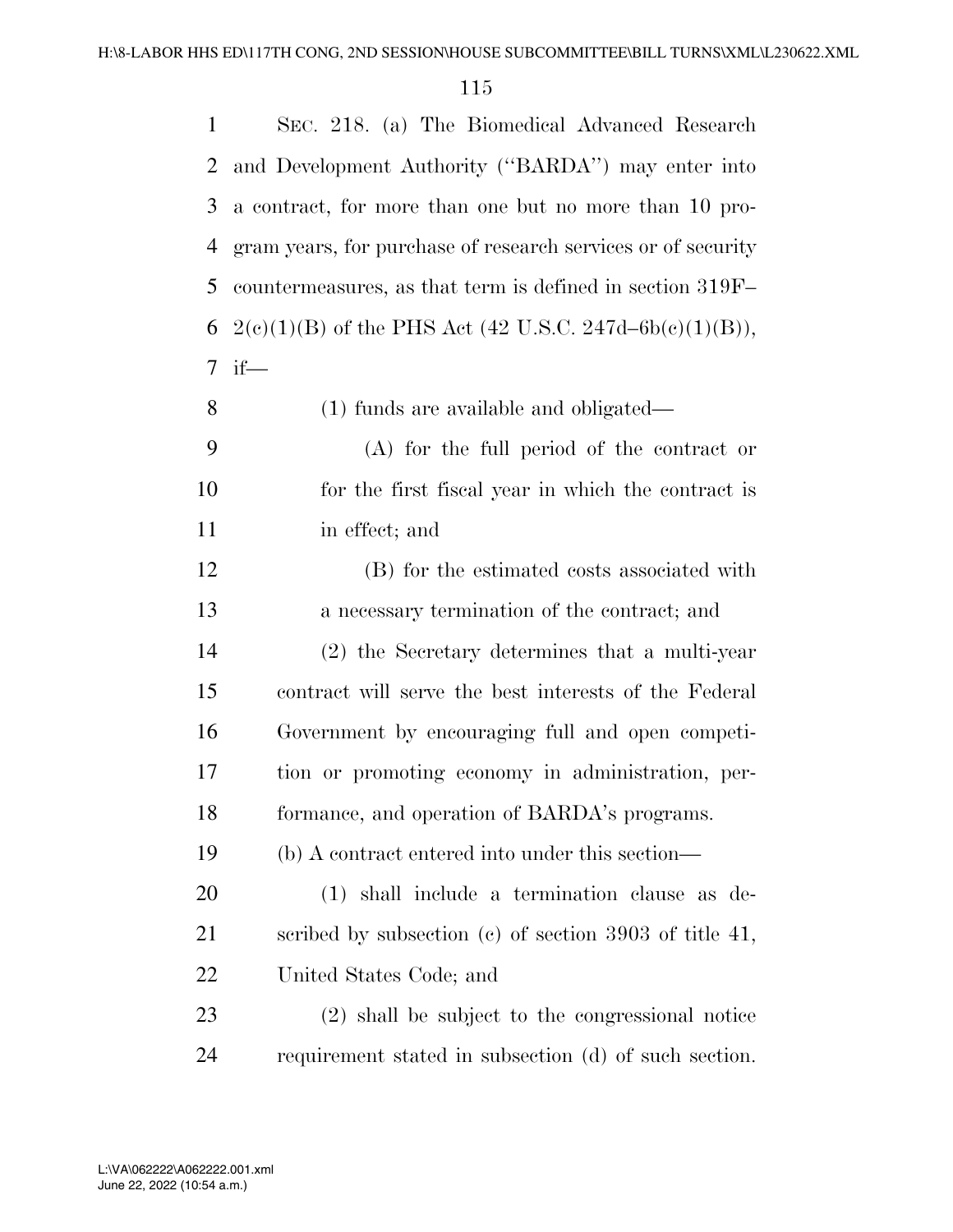SEC. 219. The Secretary shall publish, as part of the fiscal year 2024 budget of the President submitted under section 1105(a) of title 31, United States Code, informa- tion that details the uses of all funds used by the Centers for Medicare & Medicaid Services specifically for Health Insurance Exchanges for each fiscal year since the enact- ment of the ACA and the proposed uses for such funds for fiscal year 2024. Such information shall include, for each such fiscal year, the amount of funds used for each activity specified under the heading ''Health Insurance Exchange Transparency'' in the report accompanying this Act.

 SEC. 220. None of the funds made available by this Act from the Federal Hospital Insurance Trust Fund or the Federal Supplemental Medical Insurance Trust Fund, or transferred from other accounts funded by this Act to the ''Centers for Medicare & Medicaid Services—Program Management'' account, may be used for payments under 19 section  $1342(b)(1)$  of Public Law 111–148 (relating to risk corridors).

21 (TRANSFER OF FUNDS)

 SEC. 221. (a) Within 45 days of enactment of this Act, the Secretary shall transfer funds appropriated under section 4002 of the ACA to the accounts specified, in the amounts specified, and for the activities specified under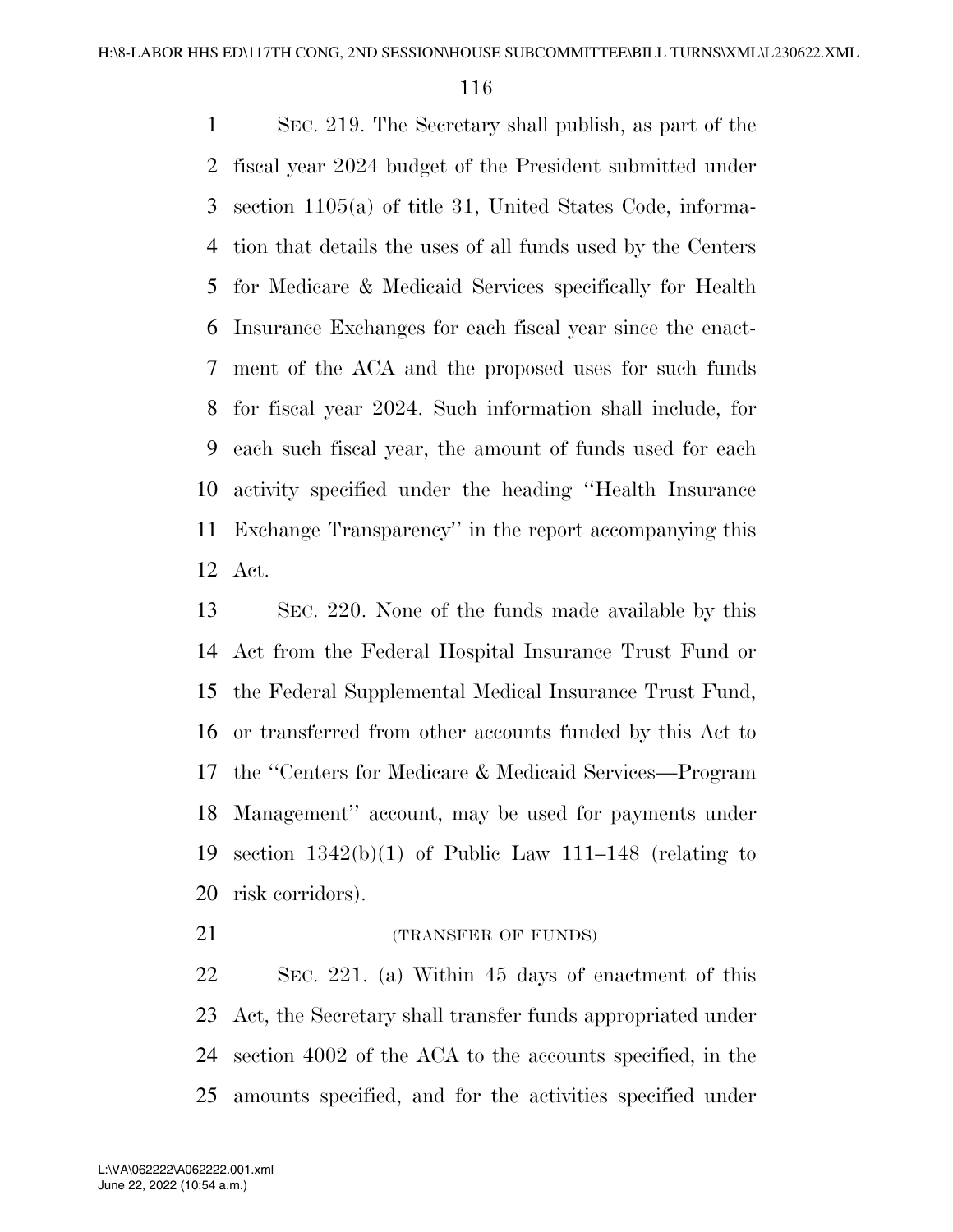the heading ''Prevention and Public Health Fund'' in the

explanatory statement described in section 4 (in the mat-

ter preceding division A of this consolidated Act).

 (b) Notwithstanding section 4002(c) of the ACA, the Secretary may not further transfer these amounts.

 (c) Funds transferred for activities authorized under section 2821 of the PHS Act shall be made available with-out reference to section 2821(b) of such Act.

 SEC. 222. (a) Effective during the period beginning on November 1, 2015 and ending January 1, 2025, any provision of law that refers (including through cross-ref- erence to another provision of law) to the current rec- ommendations of the United States Preventive Services Task Force with respect to breast cancer screening, mam- mography, and prevention shall be administered by the Secretary involved as if—

 (1) such reference to such current recommenda- tions were a reference to the recommendations of such Task Force with respect to breast cancer screening, mammography, and prevention last issued before 2009; and

 (2) such recommendations last issued before 2009 applied to any screening mammography modal- ity under section 1861(jj) of the Social Security Act (42 U.S.C. 1395x(jj)).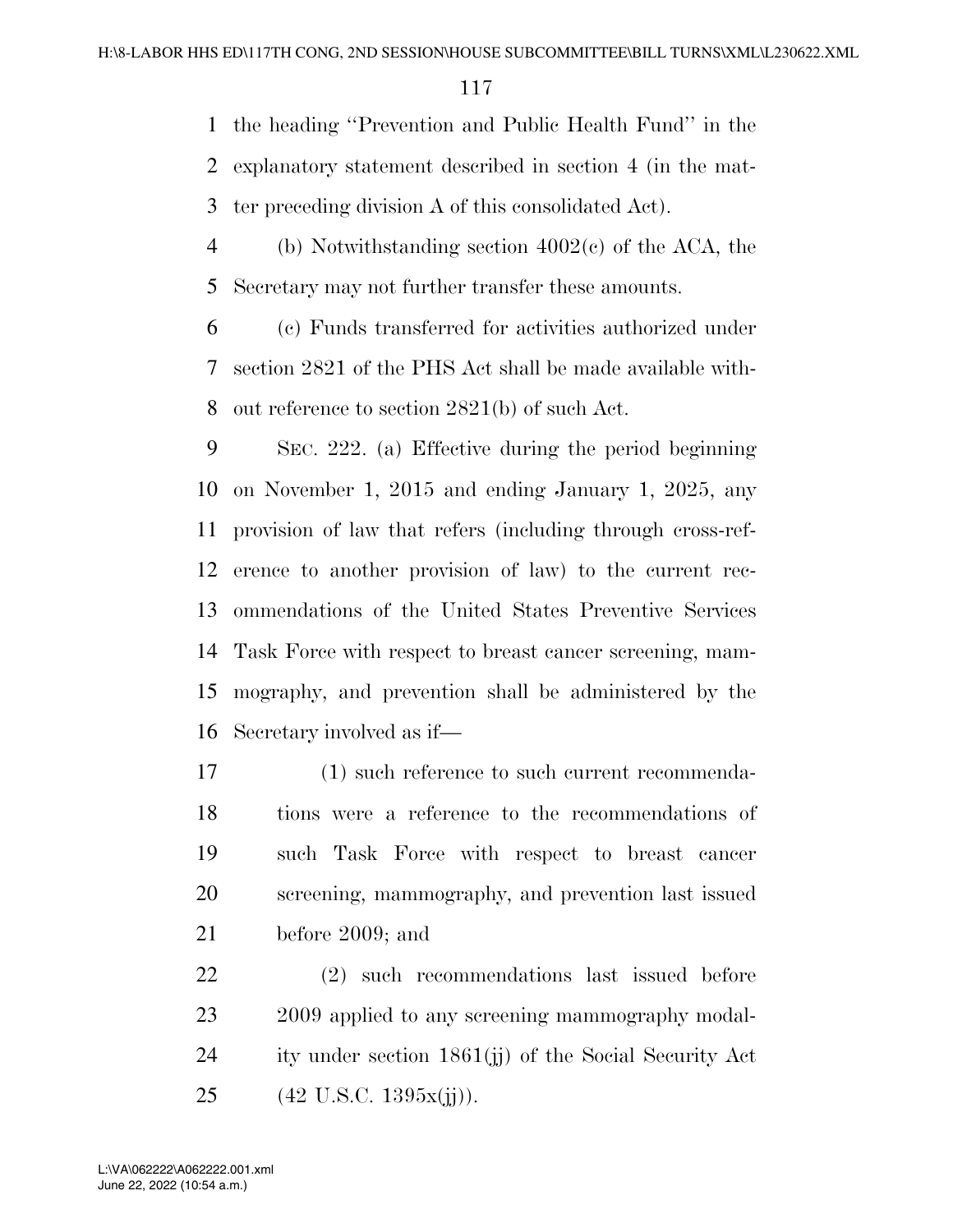(b) Effective during the period beginning November 1, 2023 and ending January 1, 2025, section 1861 (jj) of the Social Security Act (42 U.S.C. 1395x(jj)) shall be applied by inserting '', including any digital modality (such as screening breast tomosynthesis) of such a proce-dure,'' after ''radiological procedure''.

 SEC. 223. In making Federal financial assistance, the provisions relating to indirect costs in part 75 of title 45, Code of Federal Regulations, including with respect to the approval of deviations from negotiated rates, shall con- tinue to apply to the National Institutes of Health to the same extent and in the same manner as such provisions were applied in the third quarter of fiscal year 2017. None of the funds appropriated in this or prior Acts or otherwise made available to the Department of Health and Human Services or to any department or agency may be used to develop or implement a modified approach to such provi- sions, or to intentionally or substantially expand the fiscal effect of the approval of such deviations from negotiated rates beyond the proportional effect of such approvals in such quarter.

## **(TRANSFER OF FUNDS)**

 SEC. 224. The NIH Director may transfer funds for opioid addiction, opioid alternatives, stimulant misuse and addiction, pain management, and addiction treatment to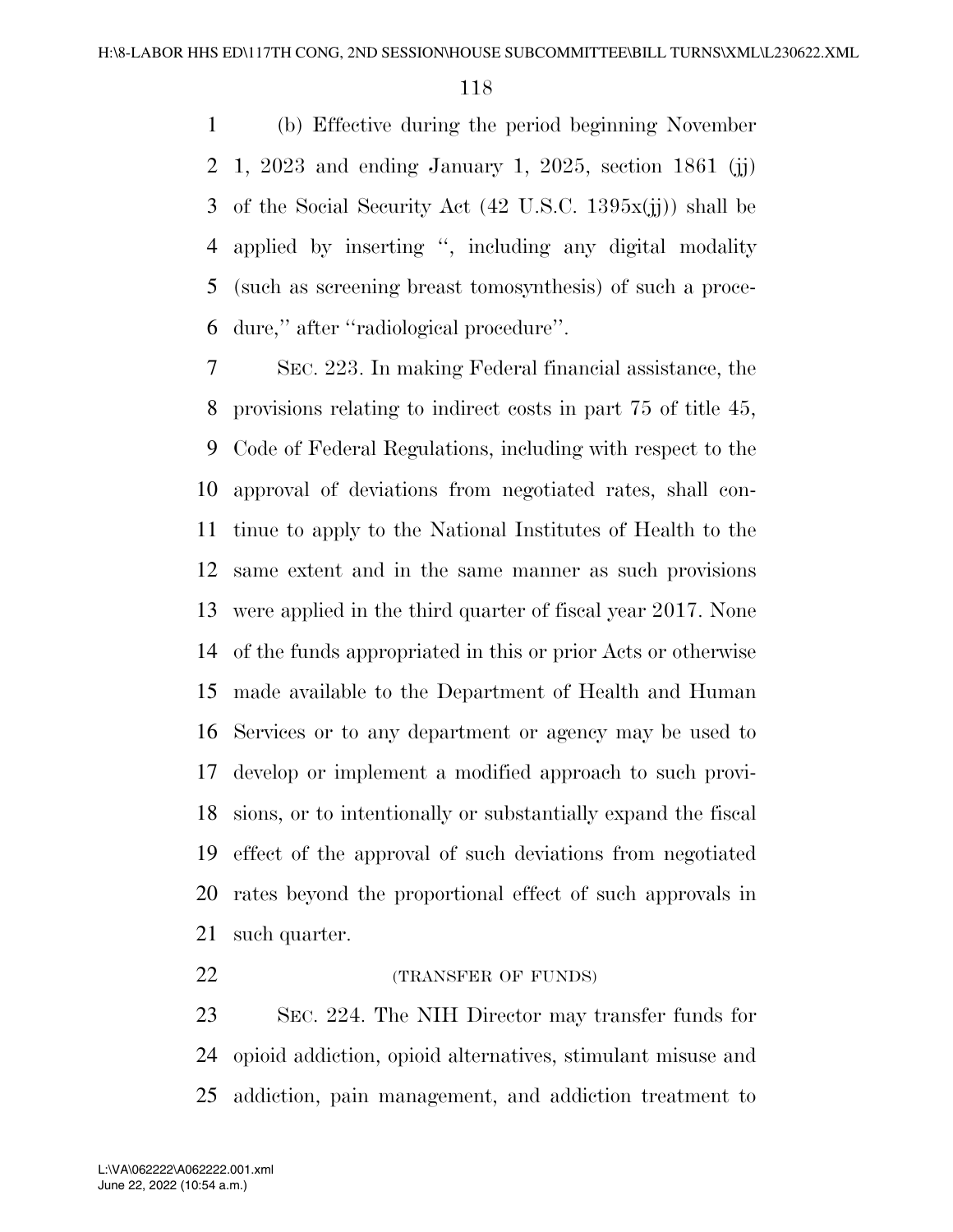other Institutes and Centers of the NIH to be used for the same purpose 15 days after notifying the Committees on Appropriations of the House of Representatives and the Senate: *Provided*, That the transfer authority provided in the previous proviso is in addition to any other transfer authority provided by law.

 SEC. 225. (a) The Secretary shall provide to the Committees on Appropriations of the House of Represent-atives and the Senate:

 (1) Detailed monthly enrollment figures from the Exchanges established under the Patient Protec- tion and Affordable Care Act of 2010 pertaining to enrollments during the open enrollment period; and (2) Notification of any new or competitive grant awards, including supplements, authorized under section 330 of the Public Health Service Act.

 (b) The Committees on Appropriations of the House and Senate must be notified at least 2 business days in advance of any public release of enrollment information or the award of such grants.

 SEC. 226. The Department of Health and Human Services shall provide the Committees on Appropriations of the House of Representatives and Senate a biannual report 30 days after the date of enactment of this Act on staffing described in report accompanying this Act.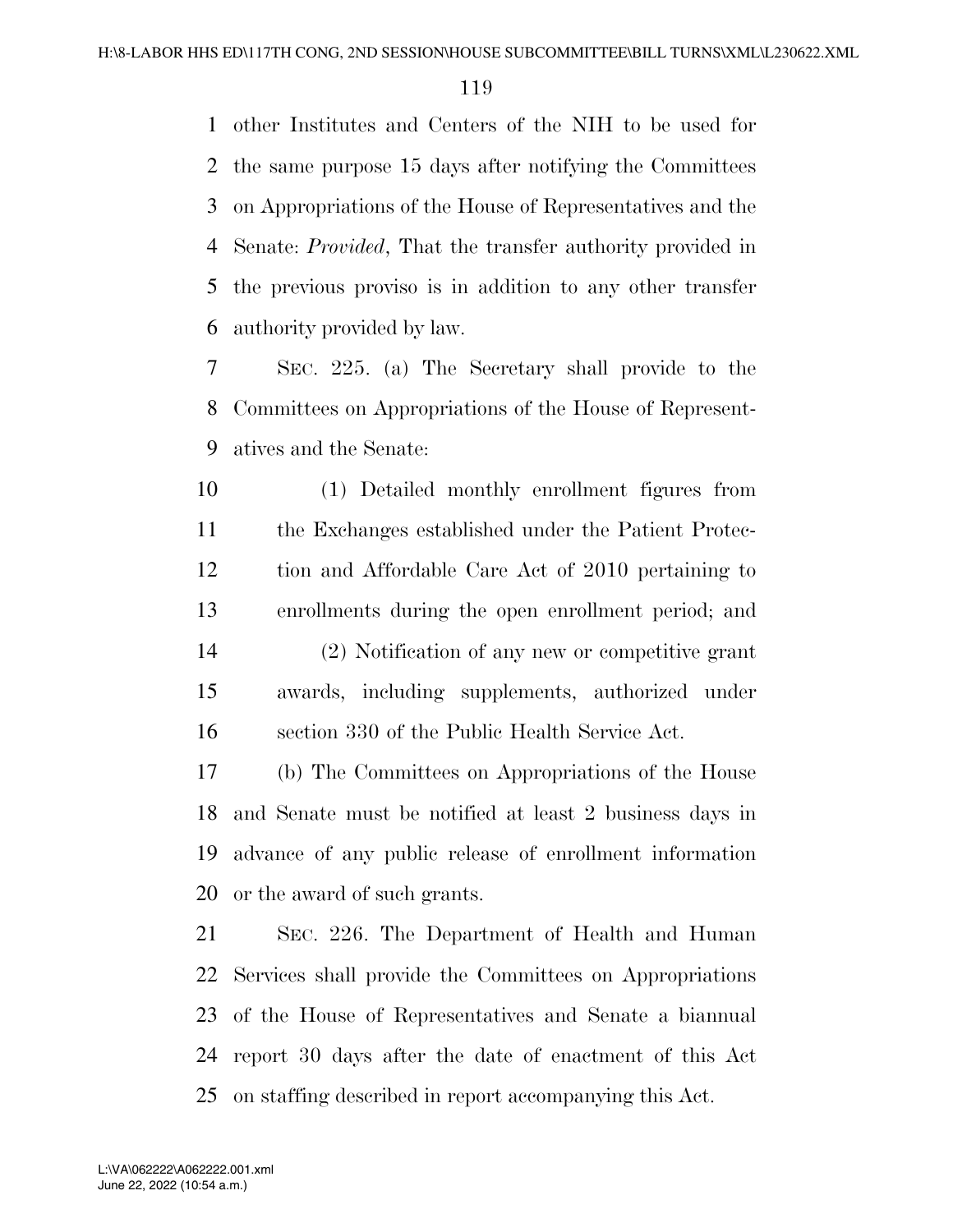SEC. 227. Funds appropriated in this Act that are available for salaries and expenses of employees of the De- partment of Health and Human Services shall also be available to pay travel and related expenses of such an employee or of a member of his or her family, when such employee is assigned to duty, in the United States or in a U.S. territory, during a period and in a location that are the subject of a determination of a public health emer- gency under section 319 of the Public Health Service Act and such travel is necessary to obtain medical care for an illness, injury, or medical condition that cannot be ade- quately addressed in that location at that time. For pur- poses of this section, the term ''U.S. territory'' means Guam, the Commonwealth of Puerto Rico, the Northern Mariana Islands, the Virgin Islands, American Samoa, or the Trust Territory of the Pacific Islands.

 SEC. 228. The Department of Health and Human Services may accept donations from the private sector, nongovernmental organizations, and other groups inde- pendent of the Federal Government for the care of unac-21 companied alien children (as defined in section  $462(g)(2)$ ) of the Homeland Security Act of 2002 (6 U.S.C. 23 279 $(g)(2)$ ) in the care of the Office of Refugee Resettle- ment of the Administration for Children and Families, in-cluding monetary donations, medical goods and services,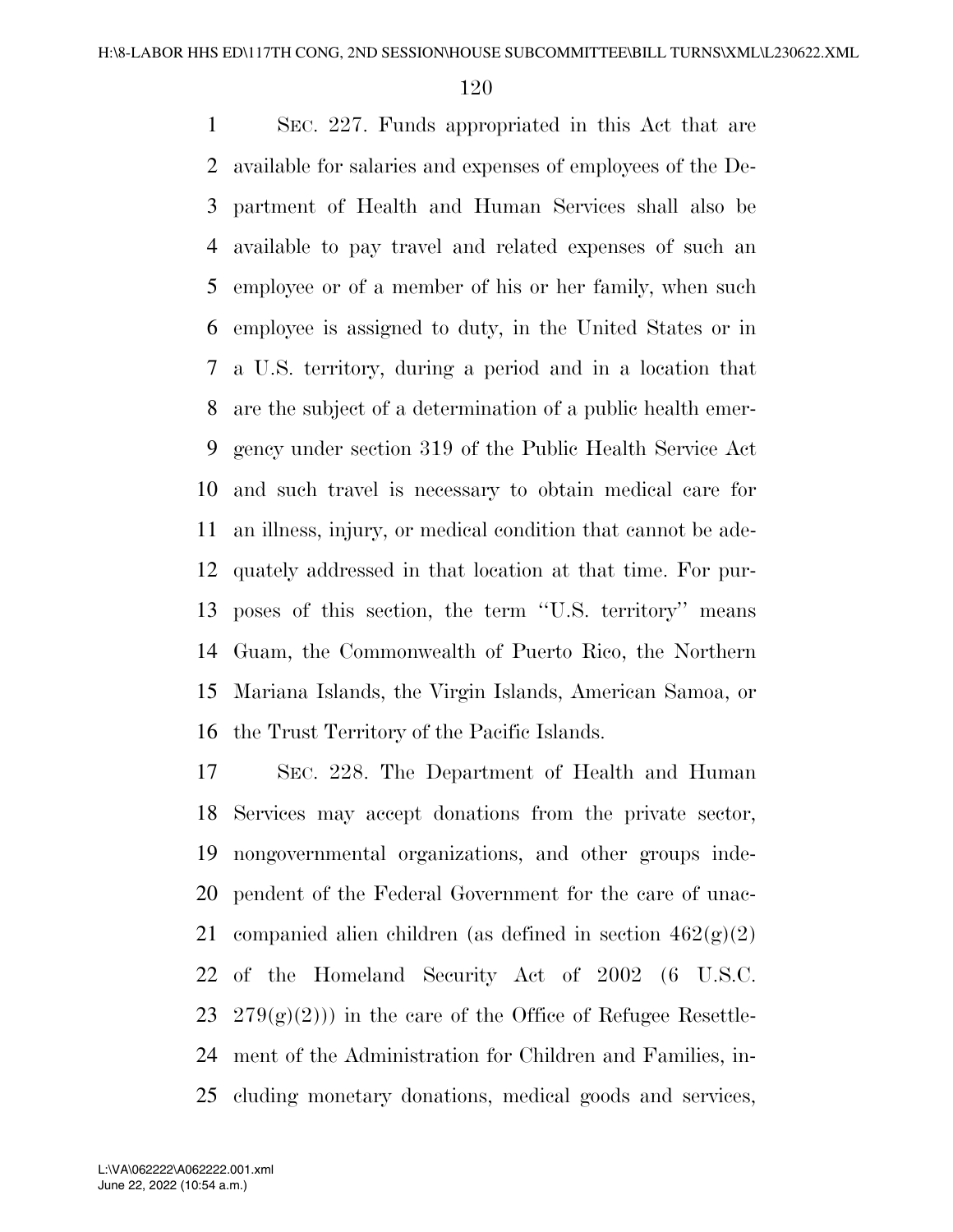which may include early childhood developmental screenings, school supplies, toys, clothing, and any other items or services intended to promote the wellbeing of such children. Monetary donations received by the Department of Health and Human Services under this section shall be retained and credited to the Refugee and Entrant As- sistance account and shall remain available until expended for the purposes provided by this section.

 SEC. 229. None of the funds made available in this Act under the heading ''Department of Health and Human Services—Administration for Children and Fami- lies—Refugee and Entrant Assistance'' may be obligated to a grantee or contractor to house unaccompanied alien 14 children (as such term is defined in section  $462(g)(2)$  of 15 the Homeland Security Act of 2002 (6 U.S.C.  $279(g)(2)$ )) in any facility that is not State-licensed for the care of unaccompanied alien children, except in the case that the Secretary determines that housing unaccompanied alien children in such a facility is necessary on a temporary basis due to an influx of such children or an emergency, provided that—

 (1) the terms of the grant or contract for the operations of any such facility that remains in oper- ation for more than three consecutive months shall require compliance with—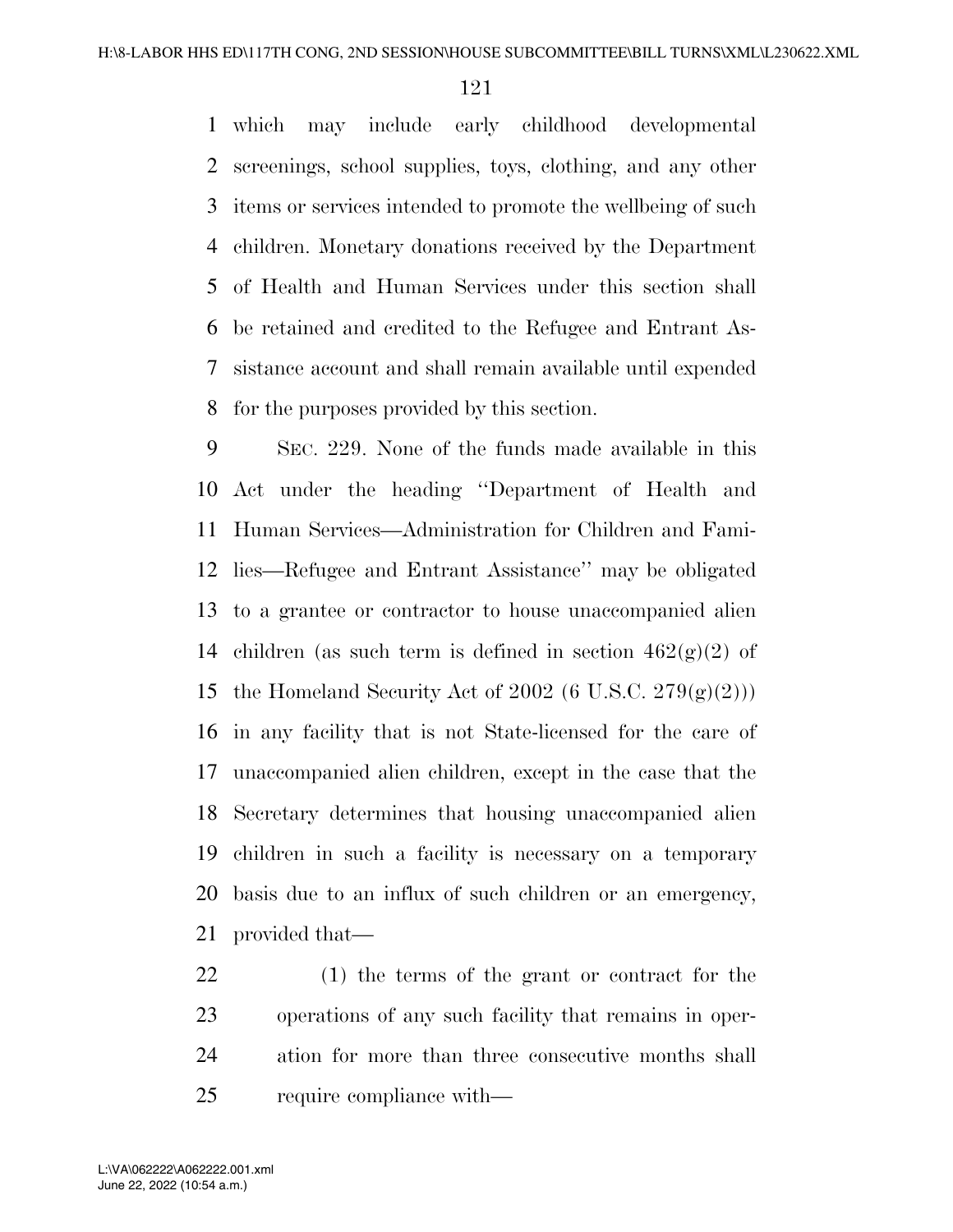(A) the same requirements as licensed placements, as listed in Exhibit 1 of the Flores Settlement Agreement that the Secretary deter- mines are applicable to non-State licensed facili-ties; and

 (B) staffing ratios of one (1) on-duty Youth Care Worker for every eight (8) children or youth during waking hours, one (1) on-duty Youth Care Worker for every sixteen (16) chil- dren or youth during sleeping hours, and clini- cian ratios to children (including mental health providers) as required in grantee cooperative agreements;

 (2) the Secretary may grant a 60-day waiver for a contractor's or grantee's non-compliance with paragraph (1) if the Secretary certifies and provides a report to Congress on the contractor's or grantee's good-faith efforts and progress towards compliance;

 (3) if the Secretary determines that a con- tractor or grantee is not in compliance after the Sec- retary has granted a 60-day waiver, the Secretary shall not permit such contractor or grantee to con- tinue to provide services beyond a reasonable period, not to exceed 60 days, needed to award a contract or grant to a new service provider, and the incum-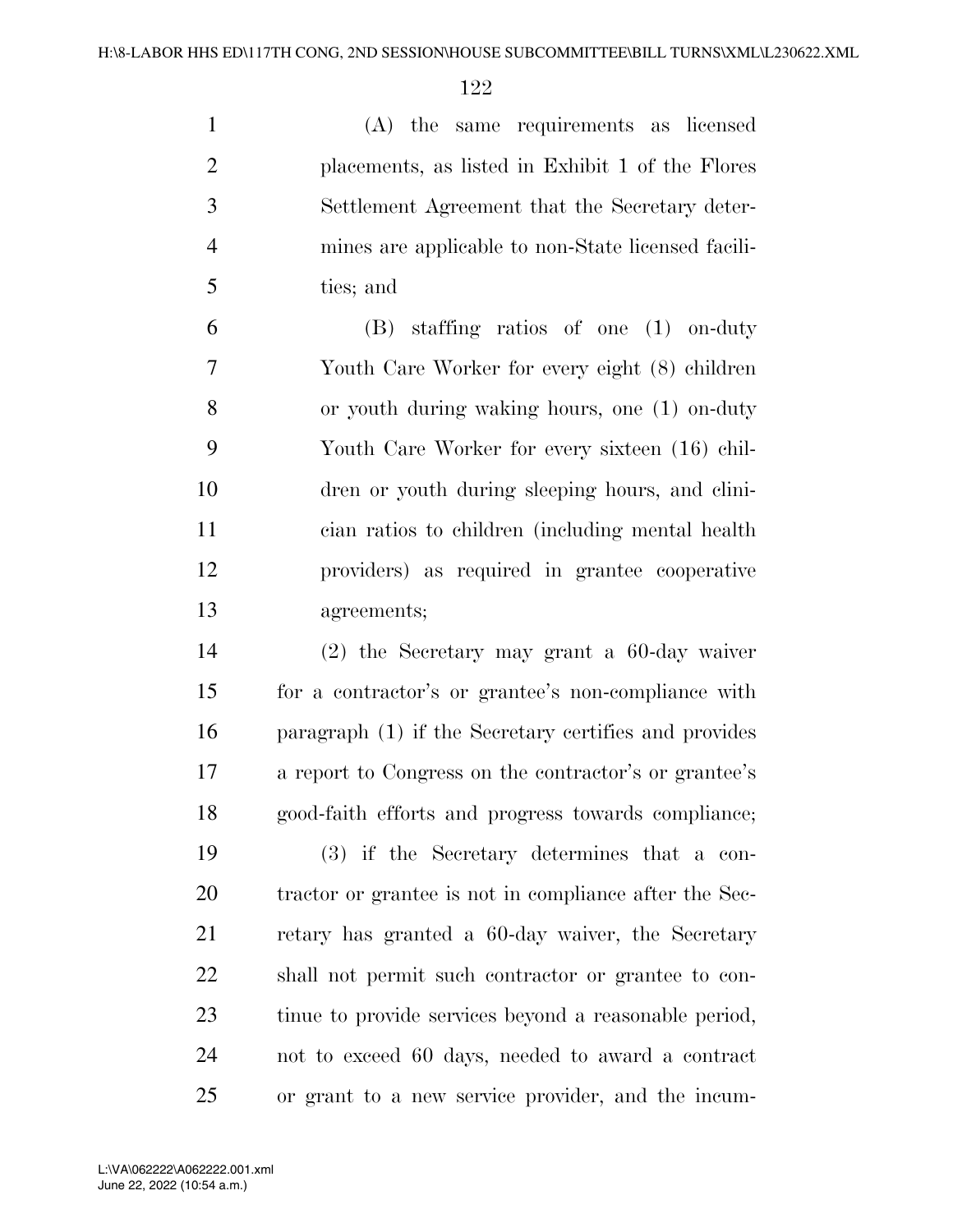bent contractor or grantee shall not be eligible to compete for the new contract or grant;

 (4) ORR shall ensure full adherence to the monitoring requirements set forth in section 5.5 of its Policies and Procedures Guide as of May 15, 2019;

 (5) for any such unlicensed facility in operation for more than three consecutive months, ORR shall conduct a minimum of one comprehensive moni- toring visit during the first three months of oper- ation, with quarterly monitoring visits thereafter; and

 (6) not later than 60 days after the date of en- actment of this Act, ORR shall brief the Committees on Appropriations of the House of Representatives and the Senate outlining the requirements of ORR for influx facilities including any requirement listed 18 in paragraph  $(1)(A)$  that the Secretary has deter- mined are not applicable to non-State licensed facili-ties.

 SEC. 230. In addition to the existing Congressional notification for formal site assessments of potential influx facilities, the Secretary shall notify the Committees on Ap- propriations of the House of Representatives and the Sen-ate at least 15 days before operationalizing an unlicensed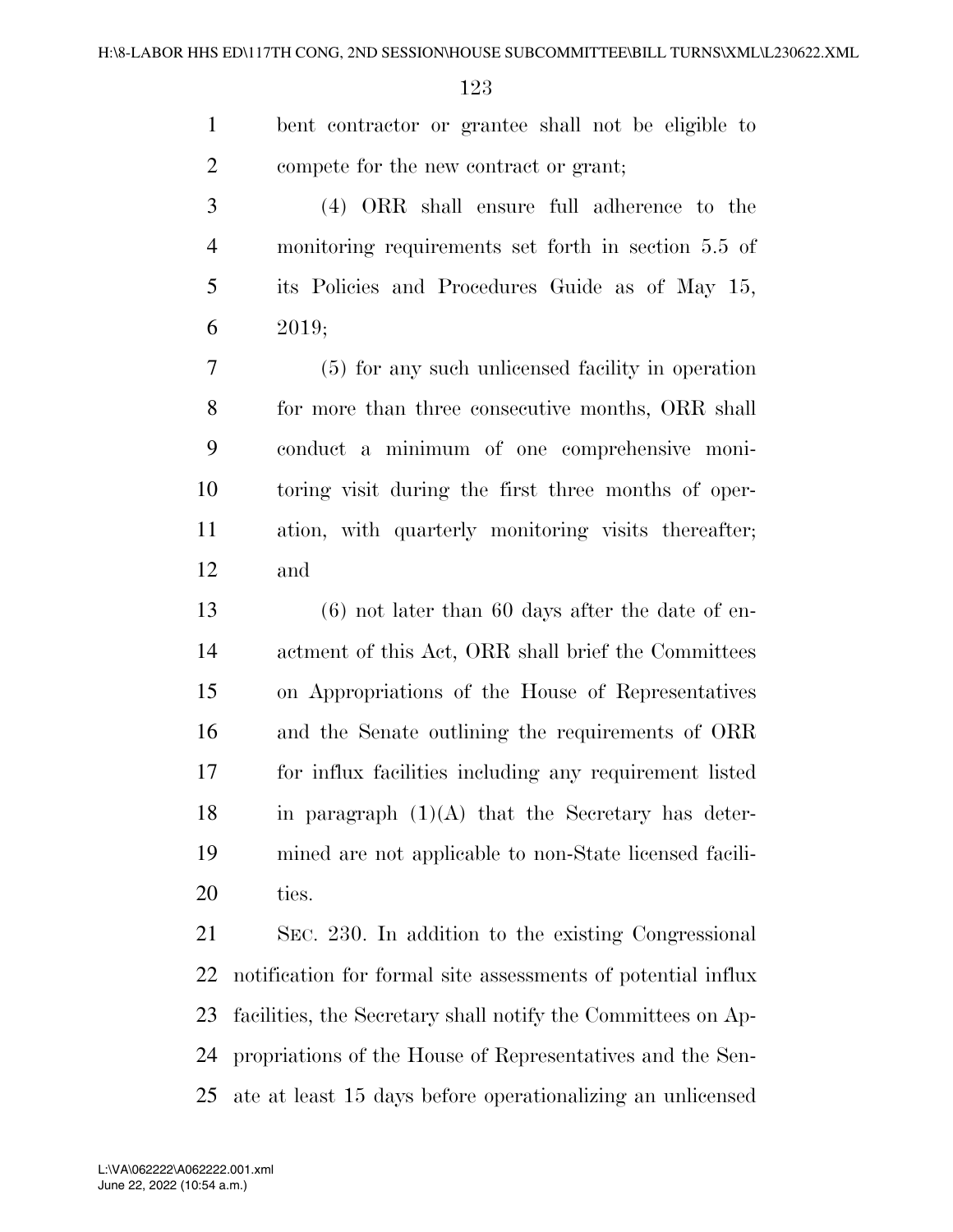facility, and shall (1) specify whether the facility is hard- sided or soft-sided, and (2) provide analysis that indicates that, in the absence of the influx facility, the likely out- come is that unaccompanied alien children will remain in the custody of the Department of Homeland Security for longer than 72 hours or that unaccompanied alien children will be otherwise placed in danger. Within 60 days of bringing such a facility online, and monthly thereafter, the Secretary shall provide to the Committees on Appropria- tions of the House of Representatives and the Senate a report detailing the total number of children in care at the facility, the average length of stay and average length of care of children at the facility, and, for any child that has been at the facility for more than 60 days, their length of stay and reason for delay in release.

 SEC. 231. None of the funds made available in this Act may be used to prevent a United States Senator or Member of the House of Representatives from entering, for the purpose of conducting oversight, any facility in the United States used for the purpose of maintaining custody of, or otherwise housing, unaccompanied alien children (as 22 defined in section  $462(g)(2)$  of the Homeland Security Act 23 of 2002 (6 U.S.C.  $279(g)(2)$ )). Nothing in this section shall be construed to require such a Senator or Member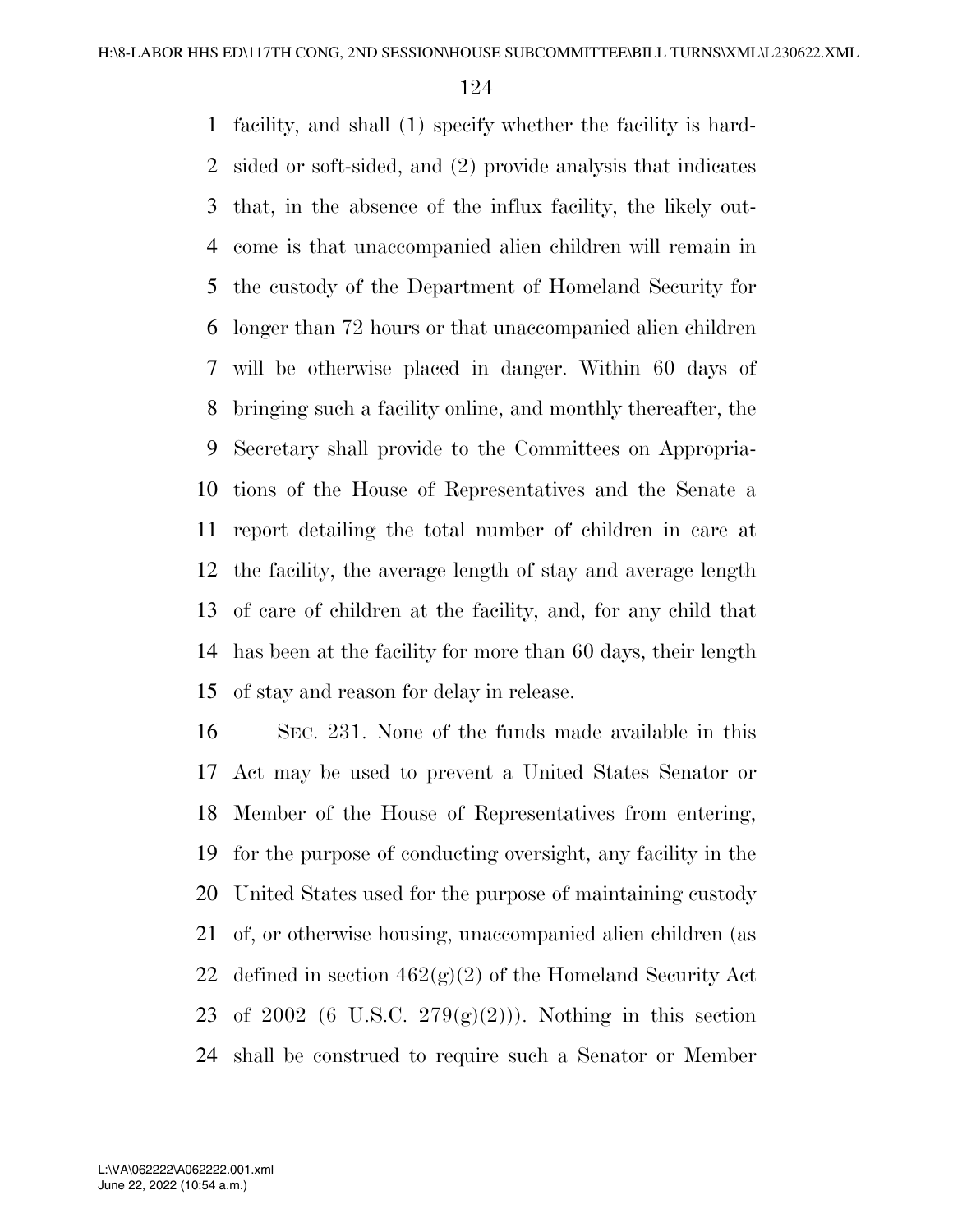to provide prior notice of the intent to enter such a facility

for such purpose.

 SEC. 232. Not later than 14 days after the date of enactment of this Act, and monthly thereafter, the Sec- retary shall submit to the Committees on Appropriations of the House of Representatives and the Senate, and make publicly available online, a report with respect to children who were separated from their parents or legal guardians by the Department of Homeland Security (DHS) (regard- less of whether or not such separation was pursuant to an option selected by the children, parents, or guardians), subsequently classified as unaccompanied alien children, and transferred to the care and custody of ORR during the previous month. Each report shall contain the fol-lowing information:

- (1) the number and ages of children so sepa- rated subsequent to apprehension at or between ports of entry, to be reported by sector where sepa-ration occurred; and
- (2) the documented cause of separation, as re-21 ported by DHS when each child was referred.

 SEC. 233. (a) None of the funds made available by this Act may be used to share any information pertaining to an unaccompanied alien child (as defined in section  $462(g)(2)$  of the Homeland Security Act of 2002 (6)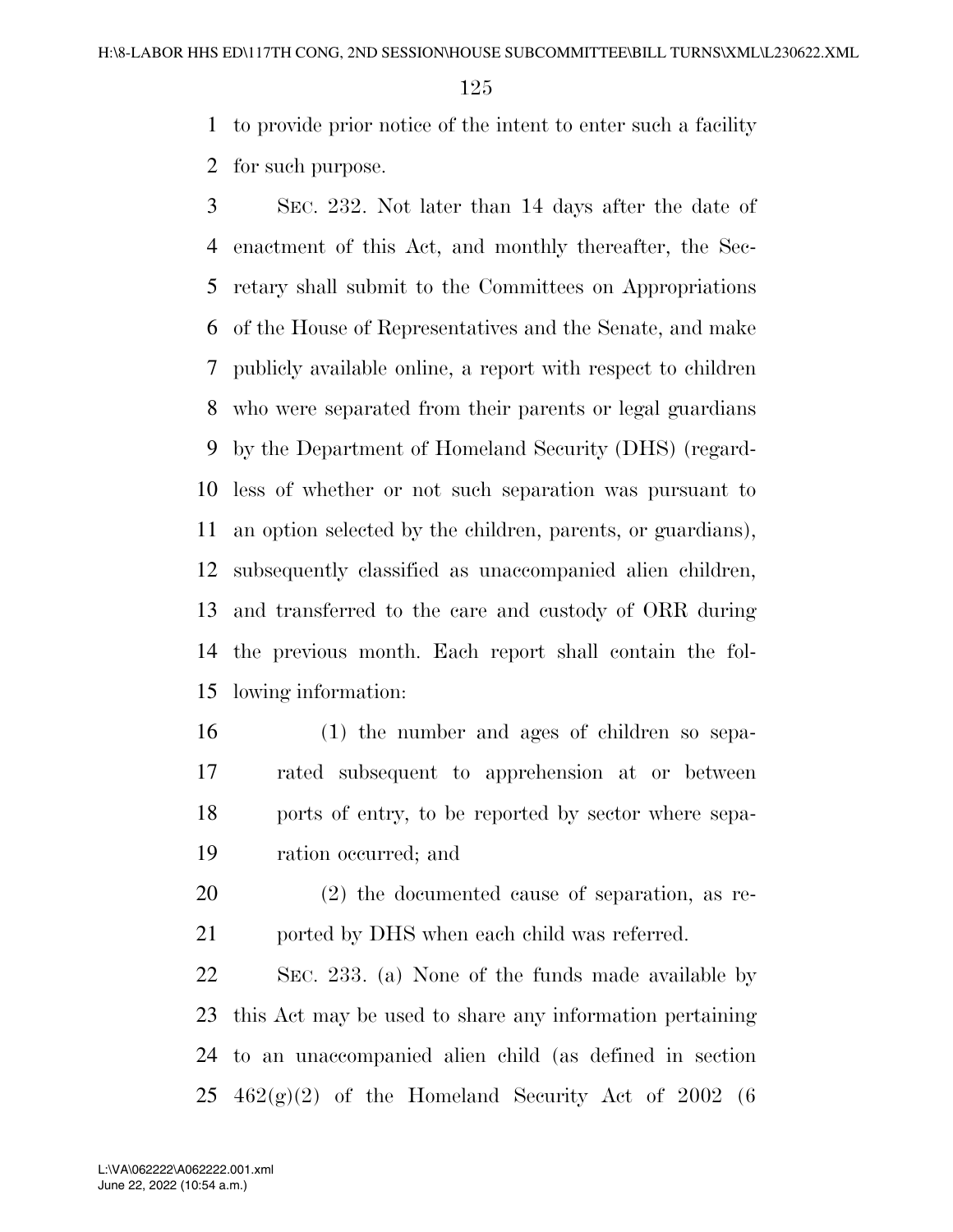1 U.S.C.  $279(g)(2)$ ) for use or reference in any removal proceeding or otherwise for enforcement of the immigra-3 tion laws (as defined in section  $101(a)(17)$  of the Immi-4 gration and Nationality Act  $(8 \text{ U.S.C. } 1101(a)(17)))$ .

 (b) Subsection (a) shall be construed to preclude the transmission of information described in such subsection to any individual, entity, or government agency with the knowledge or intent that the information would be retrans- mitted or otherwise shared for a purpose prohibited under such subsection.

 (c) All records for which Office of Refugee Resettle- ment policies require the written release authorization of the Office of Refugee Resettlement shall have the pre- sumption of confidentiality and nondisclosure, including unaccompanied alien child case files, specific information contained in such case files, all information given to a case manager, therapist, clinical worker, counselor, or social worker by such a child during clinical or therapeutic work, and other confidential information pertaining to such chil-dren, their sponsors, or their potential sponsors.

 (d) Nothing in this section shall be construed to pro- hibit or restrict the continued implementation of inter- agency agreements or coordination under section 235 of the William Wilberforce Trafficking Victims Protection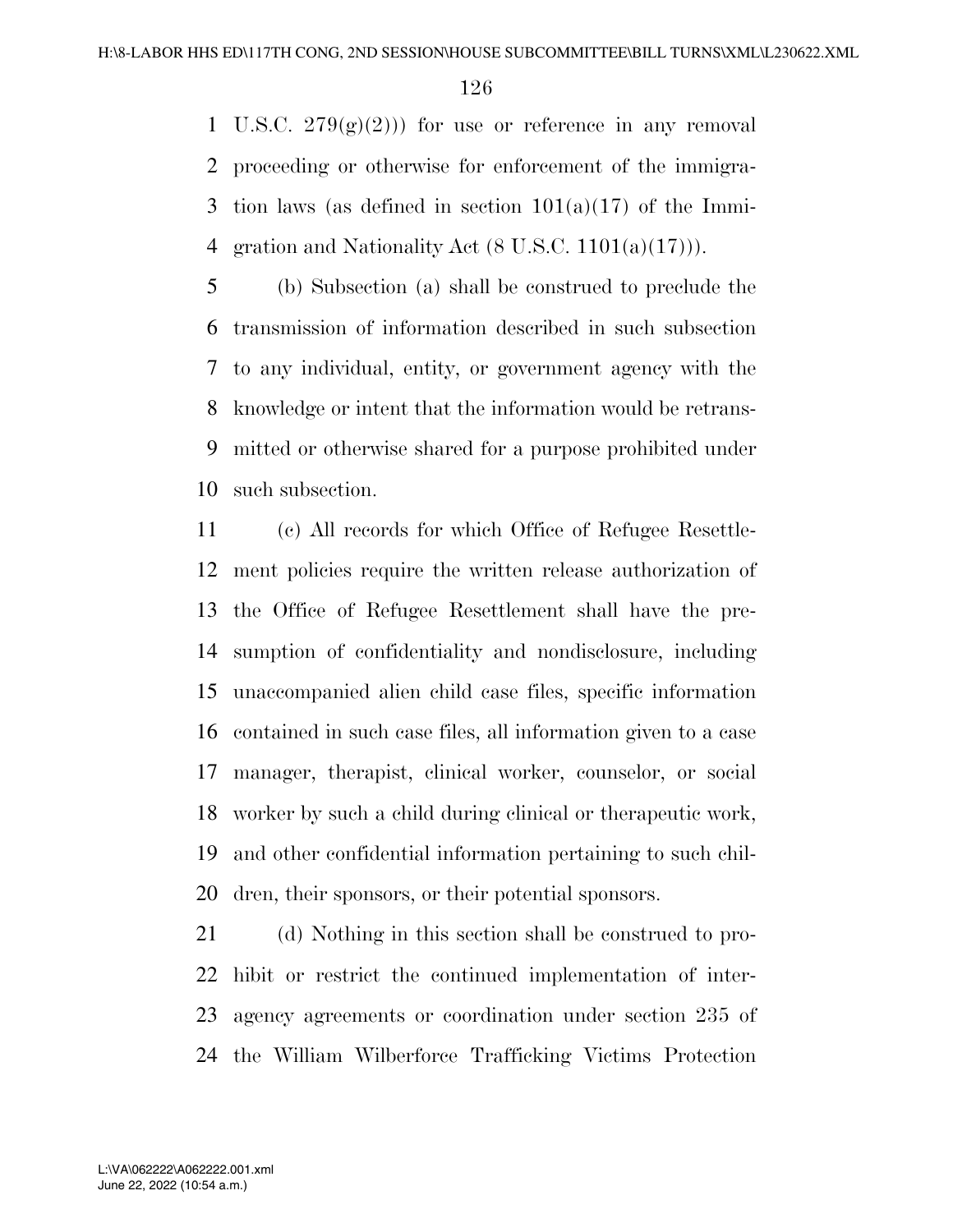Reauthorization Act of 2008 (8 U.S.C. 1232) pertinent

to a child's placement after attaining 18 years of age.

 SEC. 234. To the extent practicable, and so long as it is appropriate and in the best interest of the child, in cases where the Office of Refugee Resettlement is respon- sible for the care of siblings who are unaccompanied alien 7 children (as defined in section  $462(\text{g})(2)$ ) of the Homeland 8 Security Act of 2002 (6. U.S.C.  $279(g)(2)$ ), the Director of the Office shall place the siblings—

(1) in the same facility; or

11 (2) with the same sponsor.

 SEC. 235. Not later than 30 days after the date of enactment of this Act, the Secretary shall submit to the Committees on Appropriations of the House of Represent- atives and the Senate a detailed spend plan of anticipated uses of all funds made available under the heading ''De- partment of Health and Human Services—Administration for Children and Families—Refugee and Entrant Assist- ance'', including the following: a list of existing grants and contracts for both permanent and influx facilities, includ- ing their costs, capacity, and timelines; costs for expand- ing capacity through the use of community-based residen- tial care placements (including long-term and transitional foster care and small group homes) through new or modi-fied grants and contracts; current and planned efforts to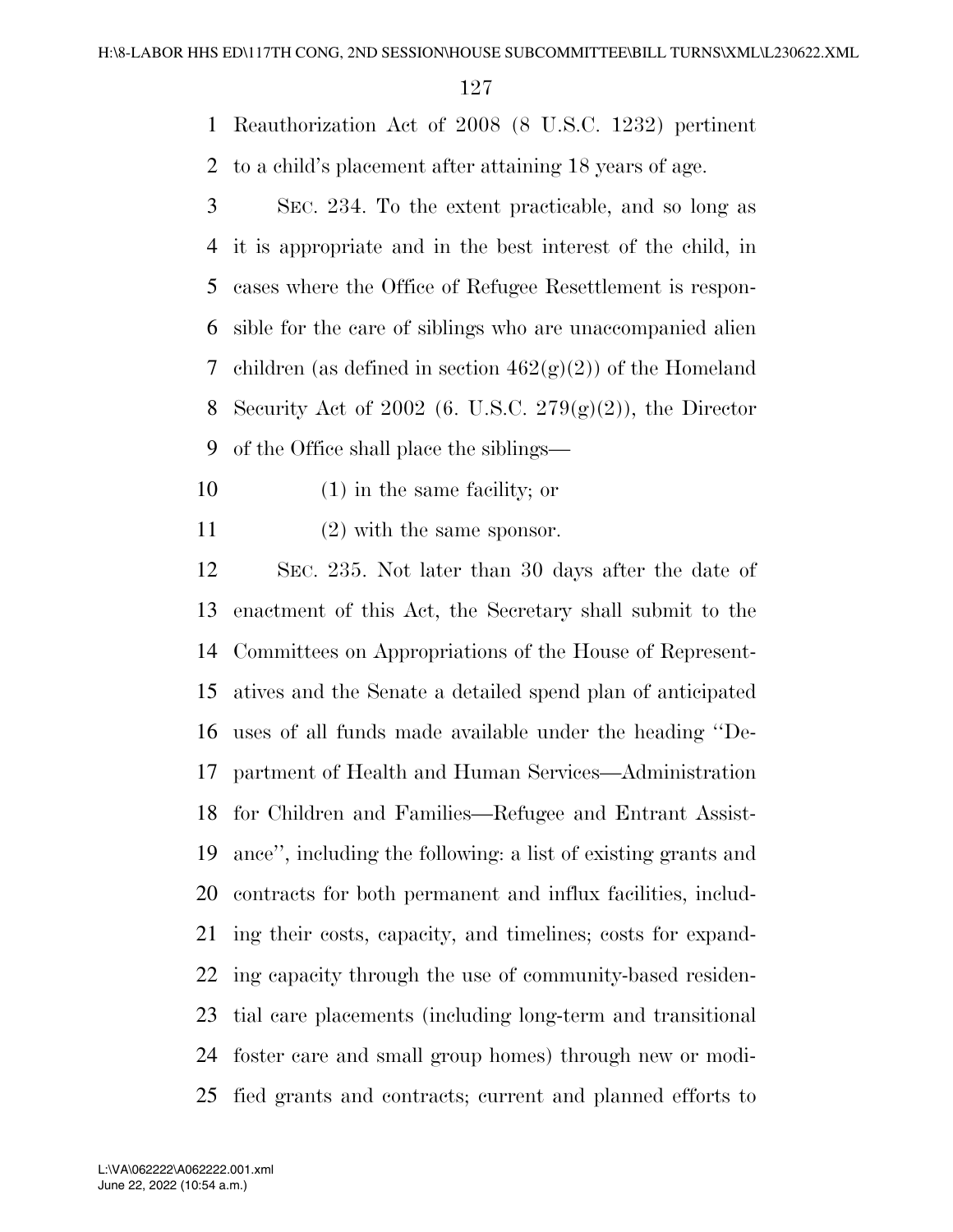expand small-scale shelters and available foster care place- ments, including collaboration with State child welfare providers; influx facilities being assessed for possible use; costs and services to be provided for legal services, child advocates, and post-release services; program administra- tion; and the average number of weekly referrals and dis- charge rate assumed in the spend plan: *Provided*, That such plan shall be updated to reflect changes and expendi- tures and submitted to the Committees on Appropriations of the House of Representatives and the Senate every 60 days until all funds are expended or expired.

 SEC. 236. Amounts made available to the Depart- ment of Health and Human Services in this or any other Act under the heading ''Administration for Children and Families—Refugee and Entrant Assistance'' may in this fiscal year and hereafter be used to provide, including through grants, contracts, or cooperative agreements, mental health and other supportive services, including ac- cess to legal services, to children, parents, and legal guard- ians who were separated at the United States-Mexico bor- der between January 20, 2017, and January 20, 2021: *Provided*, That such services shall also be available to im- mediate family members of such individuals if such family members are in the United States and in the same house-hold: *Provided further*, That amounts made available to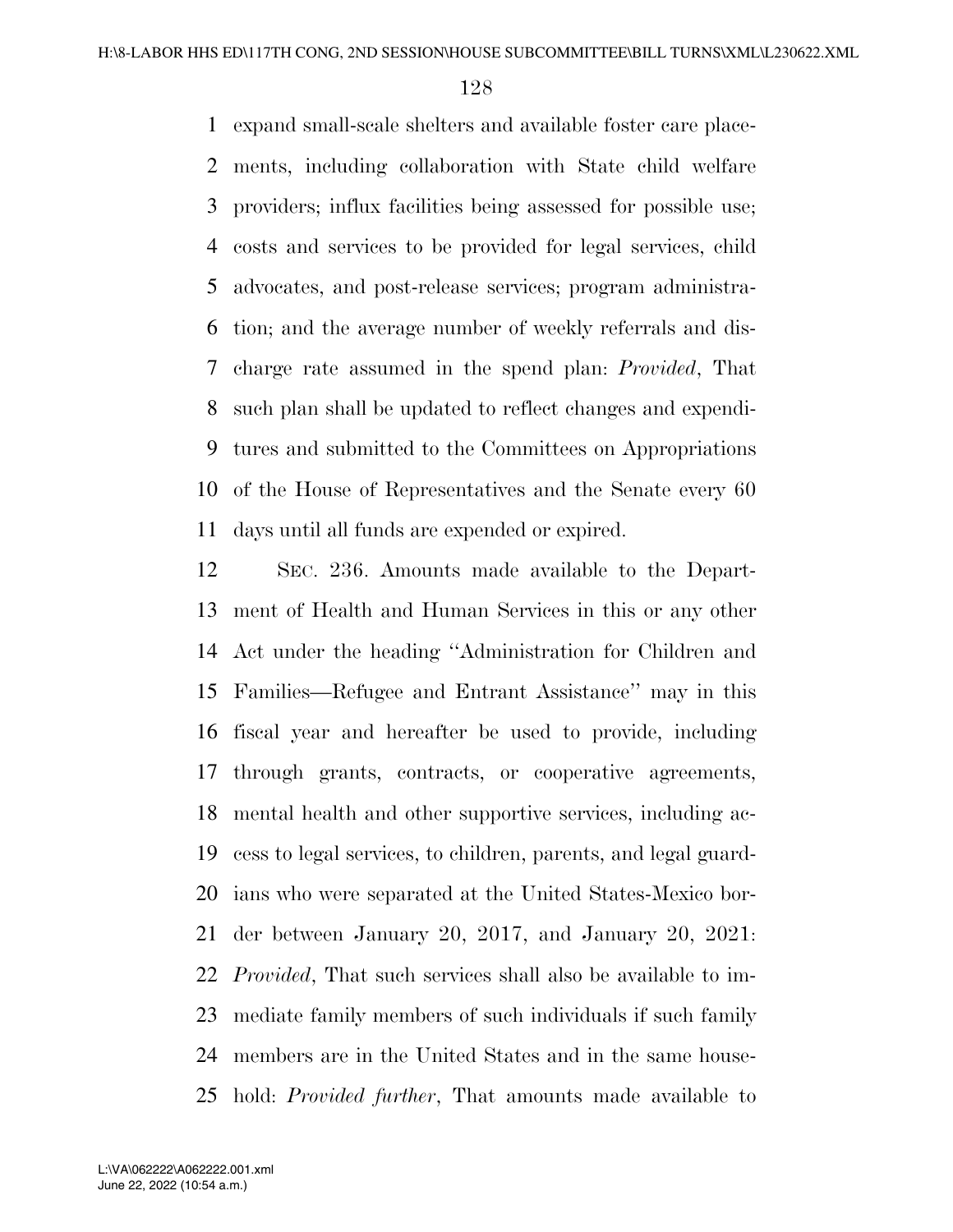the Department of Health and Human Services for ref- ugee and entrant assistance activities in any other provi- sion of law may be used to carry out the purposes of this section: *Provided further*, That the Secretary of Health and Human Services may identify the children, parents, and legal guardians eligible to receive mental health and other supportive services described under this section through reference to the identified members of the classes, and their minor children, in the class-action lawsuits Ms. J.P. v. Barr and Ms. L. v. ICE: *Provided further*, the Sec- retary has sole discretion to identify the individuals who will receive services under this section due to their status as immediate family members residing in the same house- hold of class members or class members' minor children, and such identification shall not be subject to judicial re-view.

 SEC. 237. Funds appropriated in this Act that are available for salaries and expenses of employees of the Centers for Disease Control and Prevention shall also be available for the primary and secondary schooling of eligi- ble dependents of personnel stationed in a U.S. territory as defined in section 227 of this Act at costs not in excess of those paid for or reimbursed by the Department of De-fense.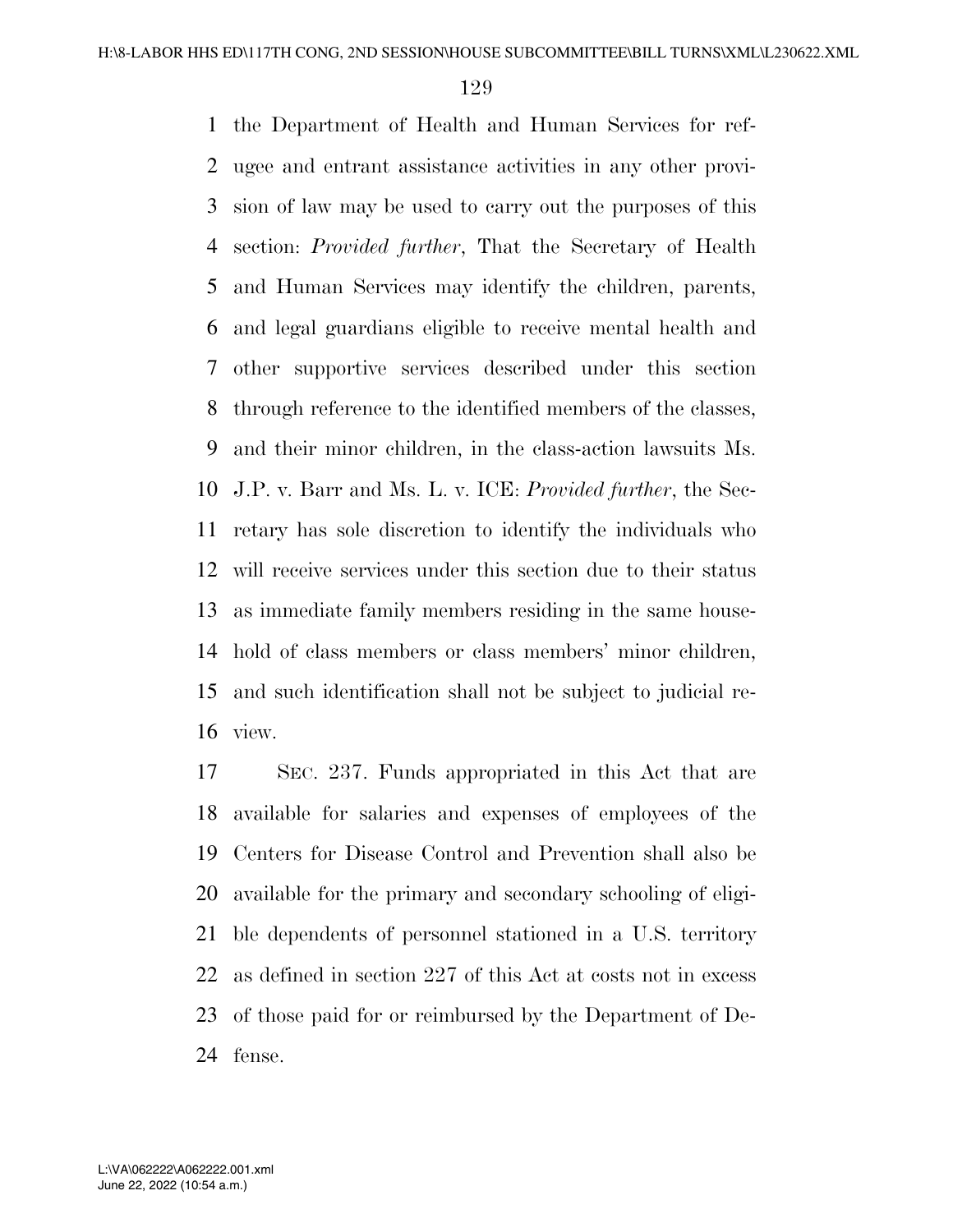## (RESCISSION)

 SEC. 238. Of the unobligated balances in the ''Non- recurring Expenses Fund'' established in section 223 of division G of Public Law 110–161, \$500,000,000 are hereby rescinded not later than September 30, 2023.

 SEC. 239. The Secretary of Health and Human Serv- ices may waive penalties and administrative requirements in title XXVI of the Public Health Service Act for awards under such title from amounts provided under the heading ''Department of Health and Human Services—Health Re- sources and Services Administration'' in this or any other appropriations Act for this fiscal year, including amounts made available to such heading by transfer.

 SEC. 240. (a) None of the funds made available by this Act may be awarded to any organization, including under the Child Welfare or Federal Foster Care programs under part B or E of title IV of the Social Security Act, that does not comply with paragraphs (c) and (d) of sec- tion 75.300 of title 45, Code of Federal Regulations (pro- hibiting discrimination on the basis of age, disability, sex, race, color, national origin, religion, gender identity, or sexual orientation), as in effect on October 1, 2019.

 (b) None of the funds made available by this Act may be used by the Department of Health and Human Services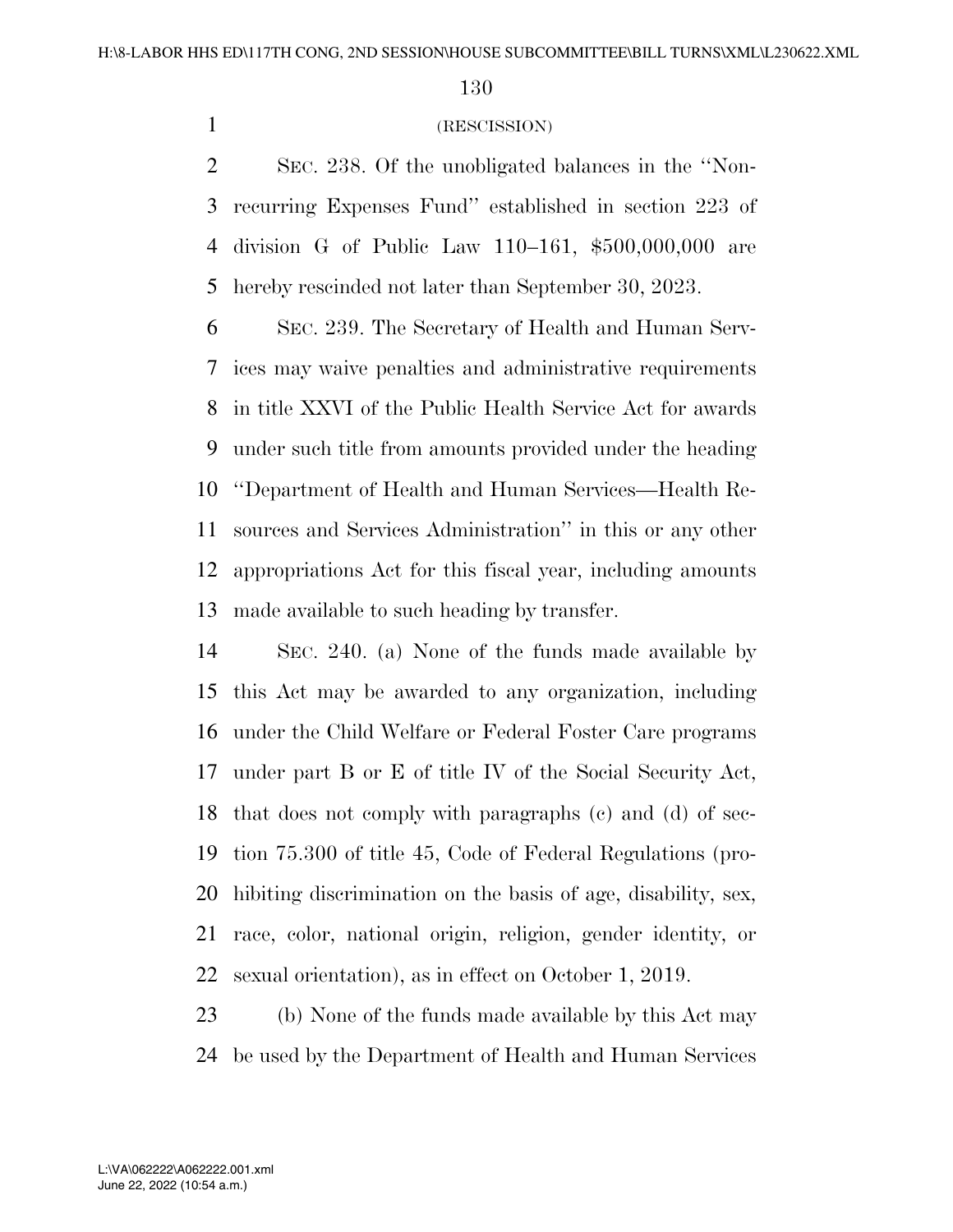to grant an exception from either such paragraph for any

Federal grantee.

 SEC. 241. (a) PREMIUM PAY AUTHORITY.—If serv- ices performed by a Department of Health and Human Services employee during a public health emergency de- clared under section 319 of the Public Health Service Act are determined by the Secretary of Health and Human Services to be primarily related to preparation for, preven- tion of, or response to such public health emergency, any premium pay that is provided for such services shall be exempted from the aggregate of basic pay and premium pay calculated under section 5547(a) of title 5, United States Code, and any other provision of law limiting the aggregate amount of premium pay payable on a biweekly or calendar year basis.

 (b) OVERTIME AUTHORITY.—Any overtime that is provided for such services described in subsection (a) shall be exempted from any annual limit on the amount of over-time payable in a calendar or fiscal year.

20 (c) APPLICABILITY OF AGGREGATE LIMITATION ON PAY.—In determining, for purposes of section 5307 of title 5, United States Code, whether an employee's total pay exceeds the annual rate payable under such section, the Secretary of Health and Human Services shall not in-clude pay exempted under this section.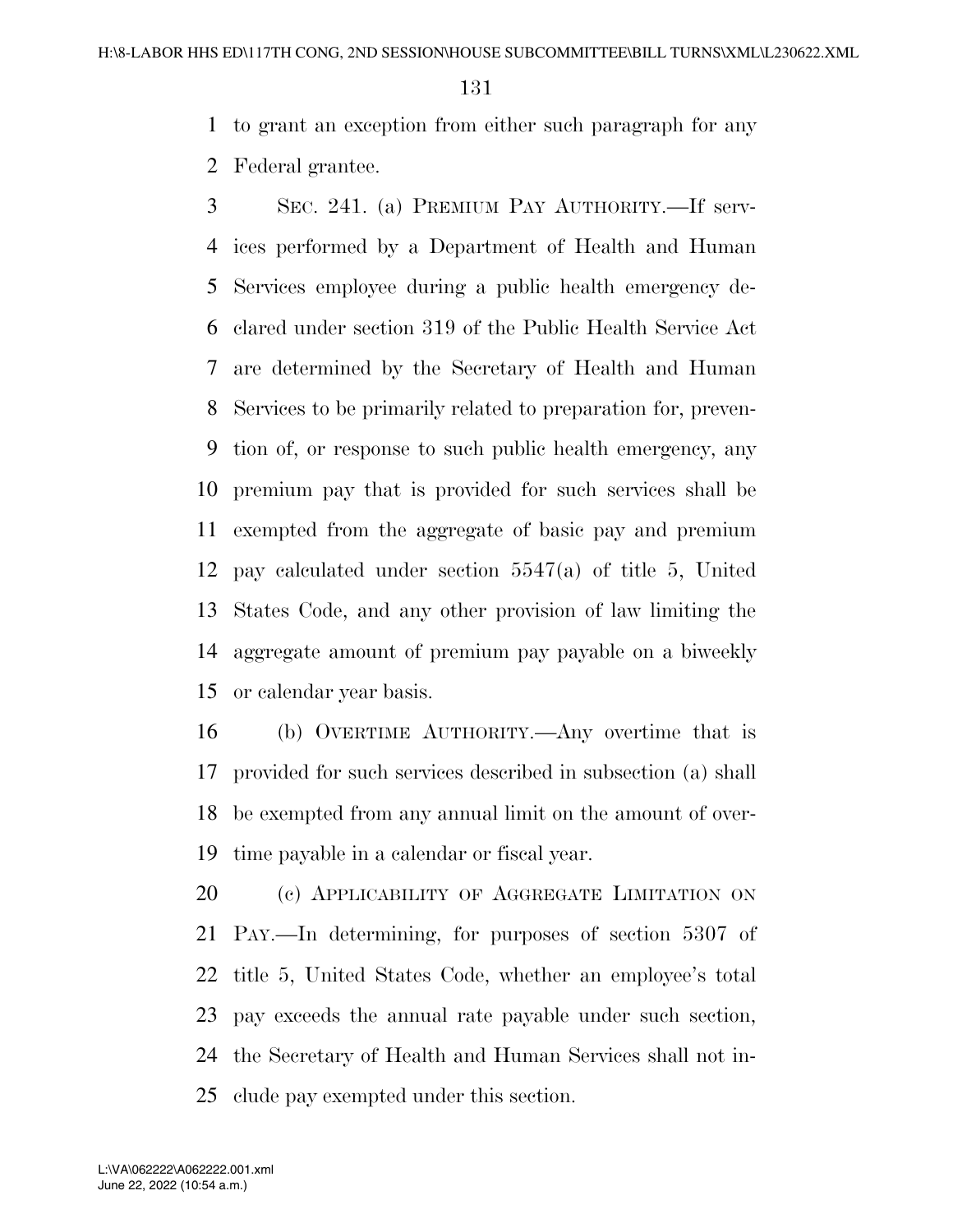(d) LIMITATION OF PAY AUTHORITY.—Pay exempted from otherwise applicable limits under subsection (a) shall not cause the aggregate pay earned for the calendar year in which the exempted pay is earned to exceed the rate of basic pay payable for a position at level II of the Execu- tive Schedule under section 5313 of title 5, United States Code.

 (e) DANGER PAY FOR SERVICE IN PUBLIC HEALTH EMERGENCIES.—The Secretary of Health and Human Services may grant a danger pay allowance under section 5928 of title 5, United States Code, without regard to the conditions of the first sentence of such section, for work that is performed by a Department of Health and Human Services employee during a public health emergency de- clared under section 319 of the Public Health Service Act that the Secretary determines is primarily related to prep- aration for, prevention of, or response to such public health emergency and is performed under conditions that threaten physical harm or imminent danger to the health or well-being of the employee.

 (f) EFFECTIVE DATE.—This section shall take effect as if enacted on September 30, 2021.

 SEC. 242. (a) The Public Health Service Act (42 U.S.C. 201 et seq.), the Controlled Substances Act (21 U.S.C. 801 et seq.), the Comprehensive Smoking Edu-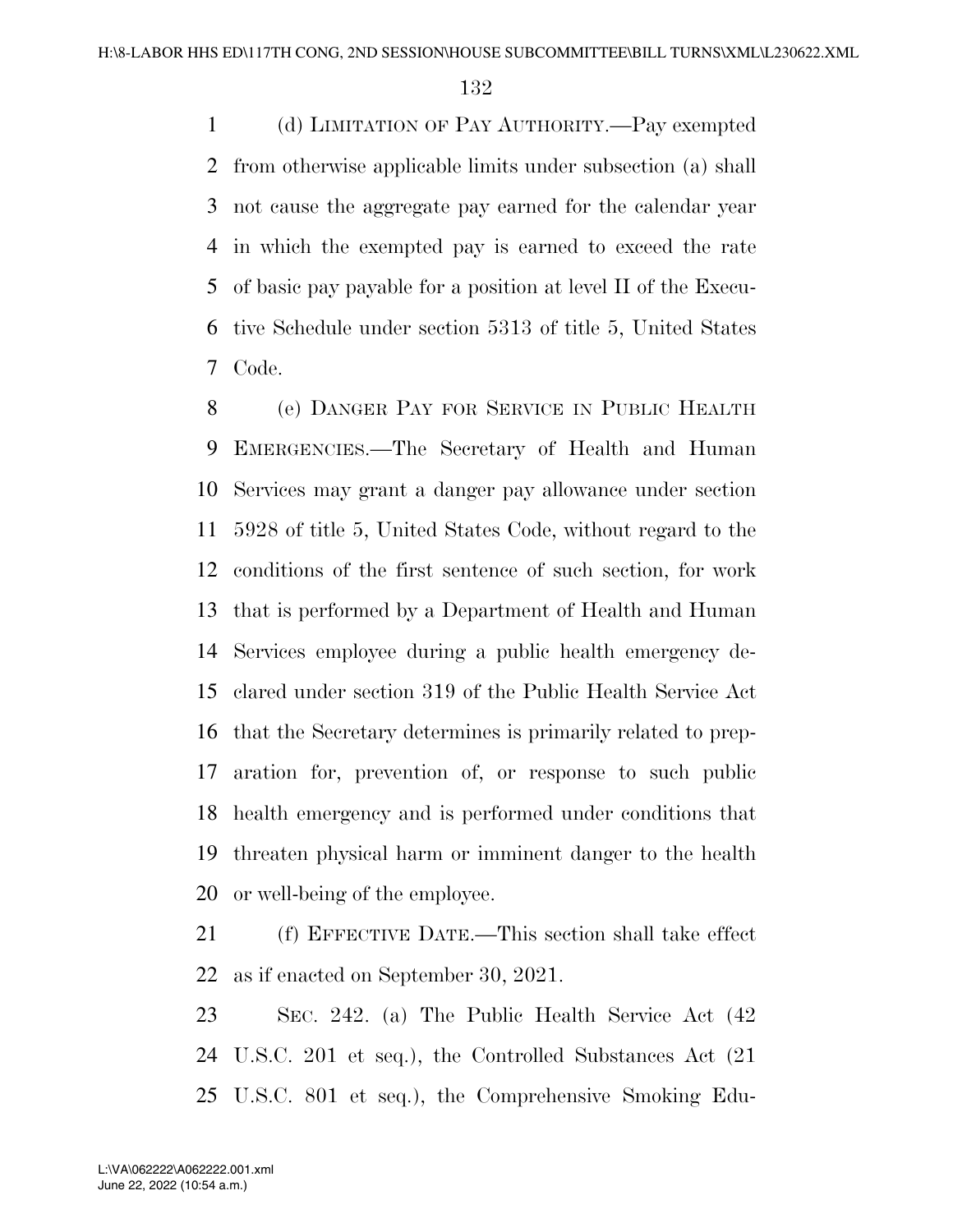cation Act (15 U.S.C. 1331 et seq.), the Comprehensive Addiction and Recovery Act of 2016 (Public Law 114– 198), Public Law 92–255, as amended (21 U.S.C. 1101 et seq.), the Omnibus Crime Control and Safe Streets Act of 1968 (34 U.S.C. 10101 et seq.), and title 5 of the United States Code are each amended (including in head- ings)— (1) by striking ''National Institute on Drug Abuse'' each place it appears and inserting ''Na- tional Institute on Drugs and Addiction''; and (2) by striking ''National Advisory Council on Drug Abuse'' each place it appears and inserting ''National Advisory Council on Drugs and Addic- tion''. (b) Title IV of the Public Health Service Act (42 U.S.C. 281 et seq.) is amended— 17 (1) in section  $464H(b)(5)$ , by striking "Na- tional Institute of Drug Abuse'' and inserting ''Na- tional Institute on Drugs and Addiction''; (2) in sections 464L, 464M(a), 464O, and 494A, by striking ''drug abuse'' each place it ap- pears and inserting ''drug use''; 23 (3) in section  $464L(a)$ , by striking "treatment" of drug abusers'' and inserting ''treatment of drug

addiction'';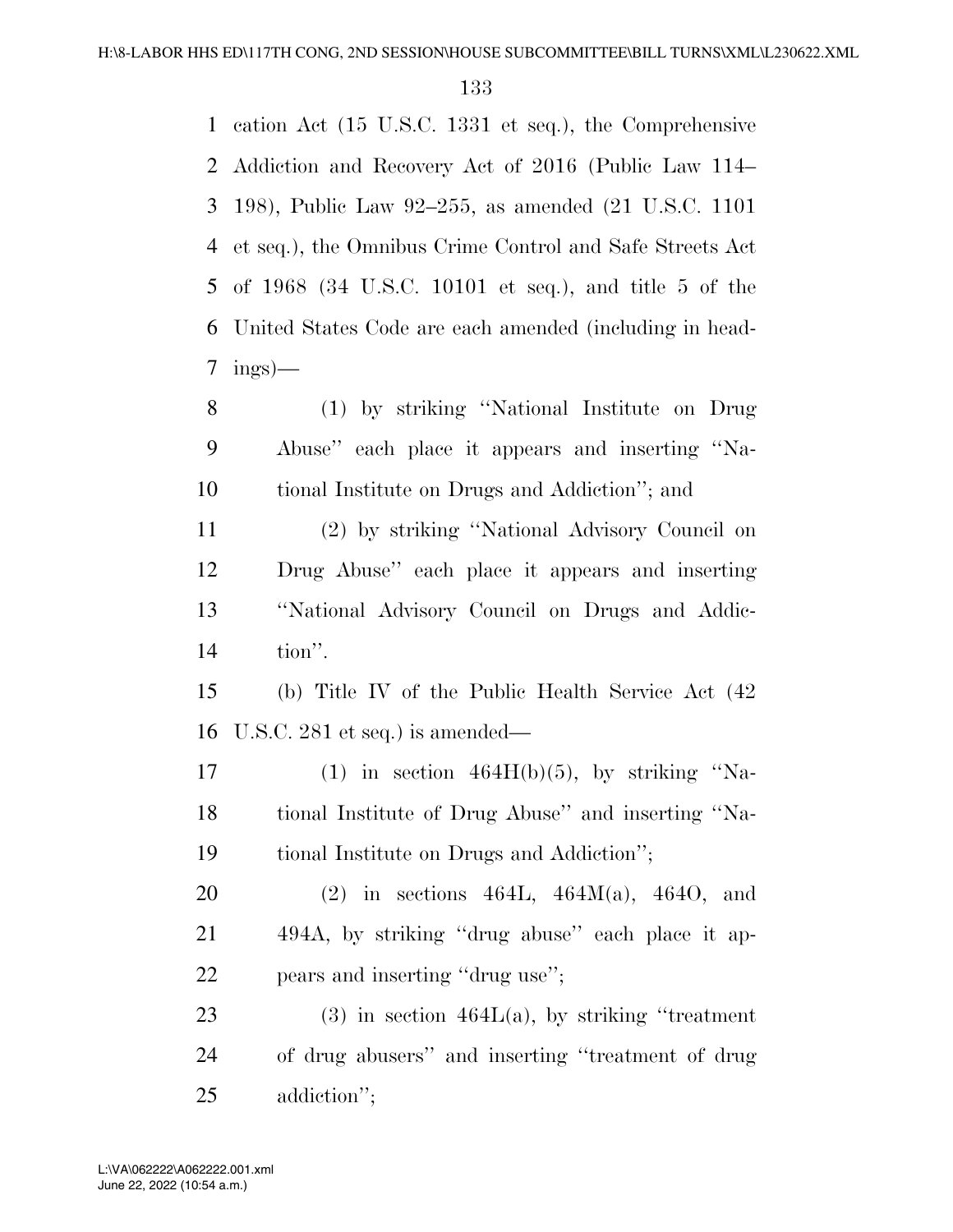| $\mathbf{1}$   | $(4)$ in section $464M(a)$ , by striking "prevention" |
|----------------|-------------------------------------------------------|
| $\overline{2}$ | of such abuse" and inserting "prevention of such      |
| 3              | $use''$ ;                                             |
| $\overline{4}$ | $(5)$ in section 464N—                                |
| 5              | $(A)$ in the section heading, by striking             |
| 6              | "DRUG ABUSE RESEARCH CENTERS" and insert-             |
| 7              | ing "DRUGS AND ADDICTION RESEARCH CEN-                |
| 8              | TERS";                                                |
| 9              | $(B)$ in subsection $(a)$ —                           |
| 10             | $(i)$ in matter preceding paragraph $(1)$ ,           |
| 11             | by striking "National Drug Abuse Re-                  |
| 12             | search Centers" and inserting "National               |
| 13             | Drugs and Addiction Research Centers";                |
| 14             | and                                                   |
| 15             | (ii) in paragraph $(1)(C)$ , by striking              |
| 16             | "treatment of drug abuse" and inserting               |
| 17             | "treatment of drug addiction"; and                    |
| 18             | $(C)$ in subsection $(e)$ —                           |
| 19             | (i) in the subsection heading, by strik-              |
| 20             | ing "DRUG ABUSE AND ADDITION RE-                      |
| 21             | SEARCH" and inserting "DRUGS AND AD-                  |
| 22             | DICTION RESEARCH CENTERS";                            |
| 23             | (ii) in paragraph $(1)$ , by striking "Na-            |
| 24             | Drug Abuse Treatment Clinical<br>tional               |
| 25             | Trials Network" and inserting "National               |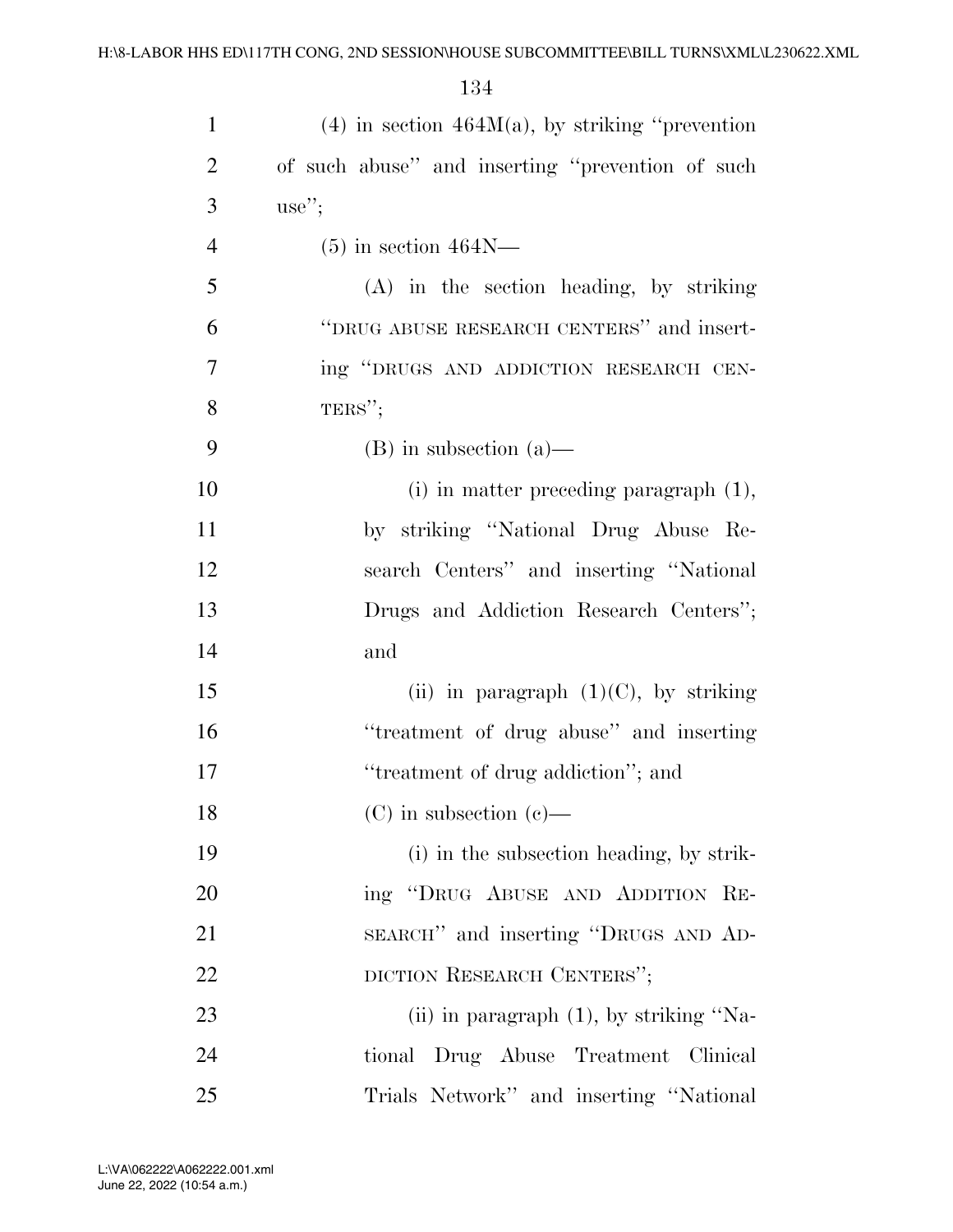| $\mathbf{1}$   | Drug Addiction Treatment Clinical Trials   |
|----------------|--------------------------------------------|
| $\overline{2}$ | Network"; and                              |
| 3              | (iii) in paragraph $(2)(H)$ , by striking  |
| $\overline{4}$ | "reasons that individuals abuse drugs, or  |
| 5              | refrain from abusing drugs" and inserting  |
| 6              | "reasons that individuals use drugs or re- |
| 7              | frain from using drugs"; and               |
| 8              | $(6)$ in section $464P$ —                  |
| 9              | $(A)$ in subsection $(a)$ —                |
| 10             | $(i)$ in paragraph $(1)$ , by striking     |
| 11             | "drug abuse treatments" and inserting      |
| 12             | "drug addiction treatments"; and           |
| 13             | (ii) in paragraph (6), by striking         |
| 14             | "treatment of drug abuse" and inserting    |
| 15             | "treatment of drug addiction"; and         |
| 16             | $(B)$ in subsection $(d)$ —                |
| 17             | (i) by striking "disease of drug           |
| 18             | abuse" and inserting "disease of drug ad-  |
| 19             | diction";                                  |
| 20             | (ii) by striking "abused drugs" each       |
| 21             | place it appears and inserting "addictive" |
| 22             | drugs"; and                                |
| 23             | (iii) by striking "drugs of abuse" and     |
| 24             | inserting "drugs of addiction".            |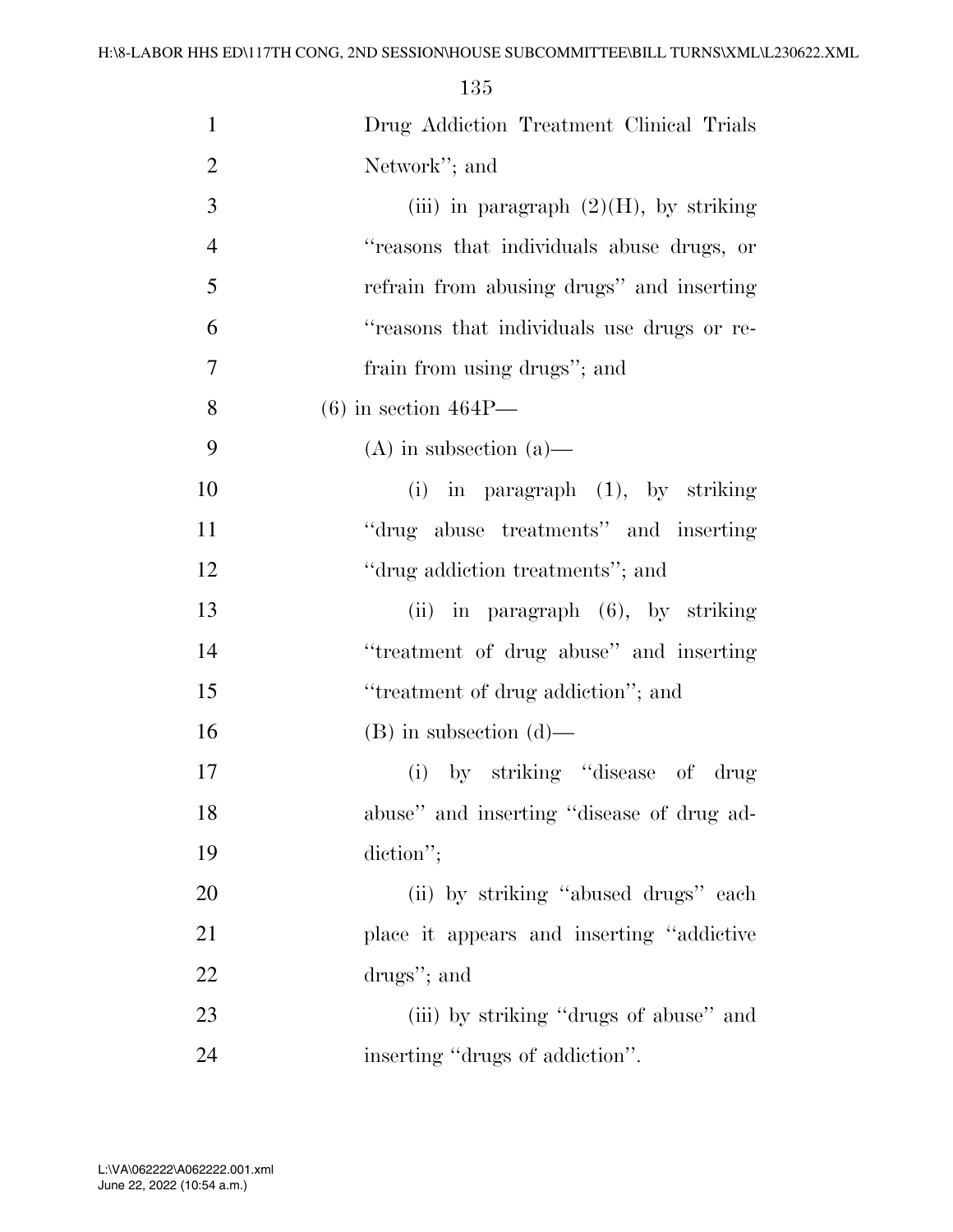(c) Section 464N of the Public Health Service Act 2 (42 U.S.C. 2850–2), as amended by subsection (b)(5), is further amended by striking ''drug abuse'' each place it appears and inserting ''drug use''.

 (d) Any reference in any law, regulation, map, docu- ment, paper, or other record of the United States to the National Institute on Drug Abuse shall be considered to be a reference to the National Institute on Drugs and Ad-diction.

 SEC. 243. (a) The Public Health Service Act (42 U.S.C. 201 et seq.) and Public Law 91–616, as amended (42 U.S.C. 4541 et seq.) are each amended (including in headings)—

 (1) by striking ''National Institute on Alcohol Abuse and Alcoholism'' each place it appears and in- serting ''National Institute on Alcohol Effects and Alcohol-Associated Disorders''; and

 (2) by striking ''National Advisory Council on Alcohol Abuse and Alcoholism'' each place it appears and inserting ''National Advisory Council on Alcohol Effects and Alcohol-Associated Disorders''.

 (b) Title IV of the Public Health Service Act (42 U.S.C. 281 et seq.) is amended—

(1) in section 464H—

25 (A) in subsection  $(a)$ —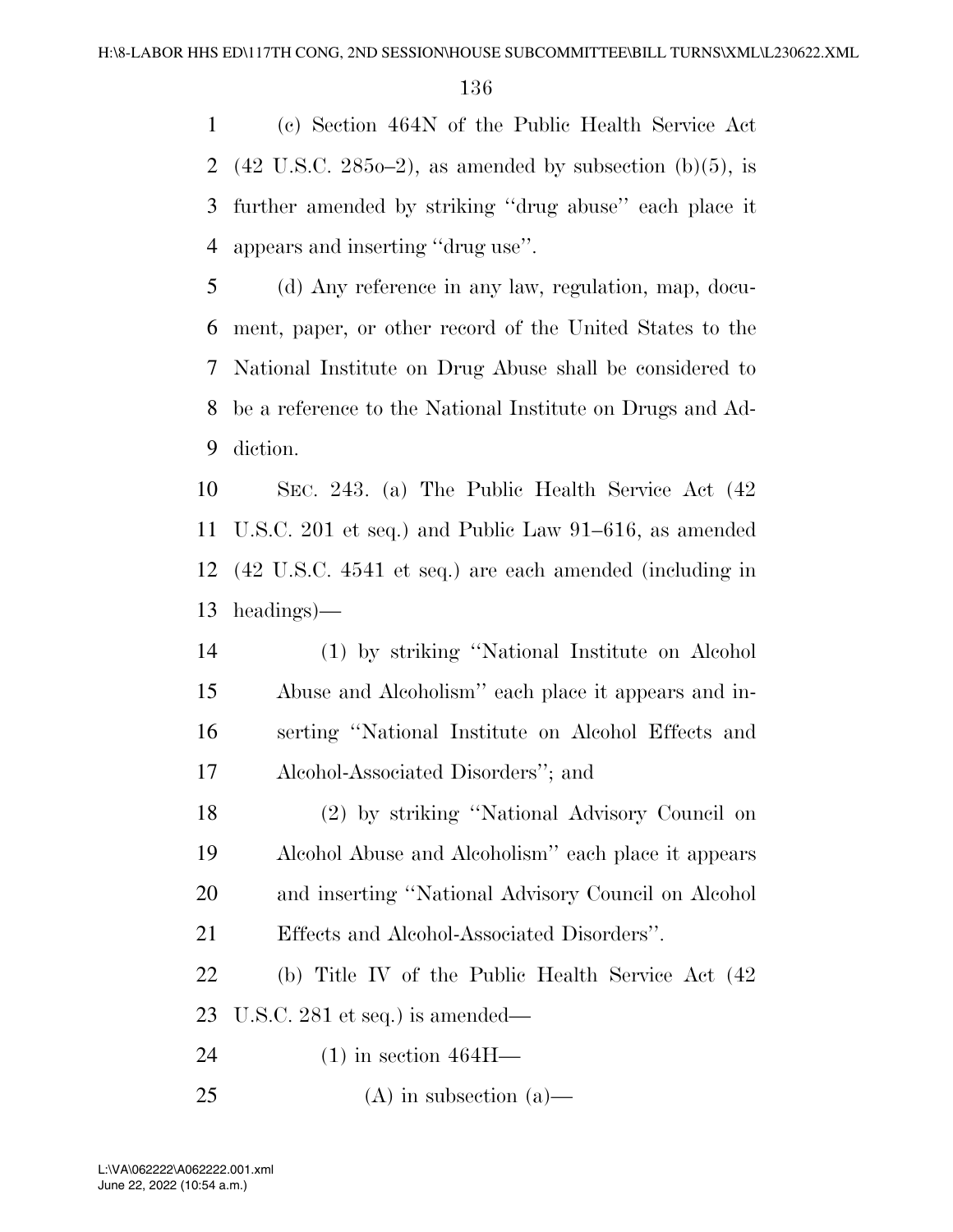| $\mathbf{1}$   | (i) by striking "prevention of alcohol                 |
|----------------|--------------------------------------------------------|
| $\overline{2}$ | abuse" and inserting "prevention of alco-              |
| 3              | hol misuse"; and                                       |
| $\overline{4}$ | (ii) by striking "treatment of alco-                   |
| 5              | holism" and inserting "treatment of alco-              |
| 6              | hol-associated disorders"; and                         |
| 7              | $(B)$ in subsection $(b)$ —                            |
| 8              | $(i)$ in paragraph $(3)$ —                             |
| 9              | $(I)$ in subparagraph $(A)$ , by strik-                |
| 10             | ing "alcohol abuse and domestic vio-                   |
| 11             | lence" and inserting "alcohol misuse                   |
| 12             | and domestic violence";                                |
| 13             | $(II)$ in subparagraph $(D)$ , by                      |
| 14             | striking "abuse of alcohol" and insert-                |
| 15             | ing "misuse of alcohol"; and                           |
| 16             | (III) by amending subparagraph                         |
| 17             | (E) to read as follows:                                |
| 18             | $\lq\lq$ (E) the effect of social pressures, legal re- |
| 19             | quirements regarding the use of alcoholic bev-         |
| 20             | erages, the cost of such beverages, and the eco-       |
| 21             | nomic status and education of users of such            |
| 22             | beverages on the incidence of alcohol misuse, al-      |
| 23             | cohol use disorder, and other alcohol-associated       |
| 24             | disorders,"; and                                       |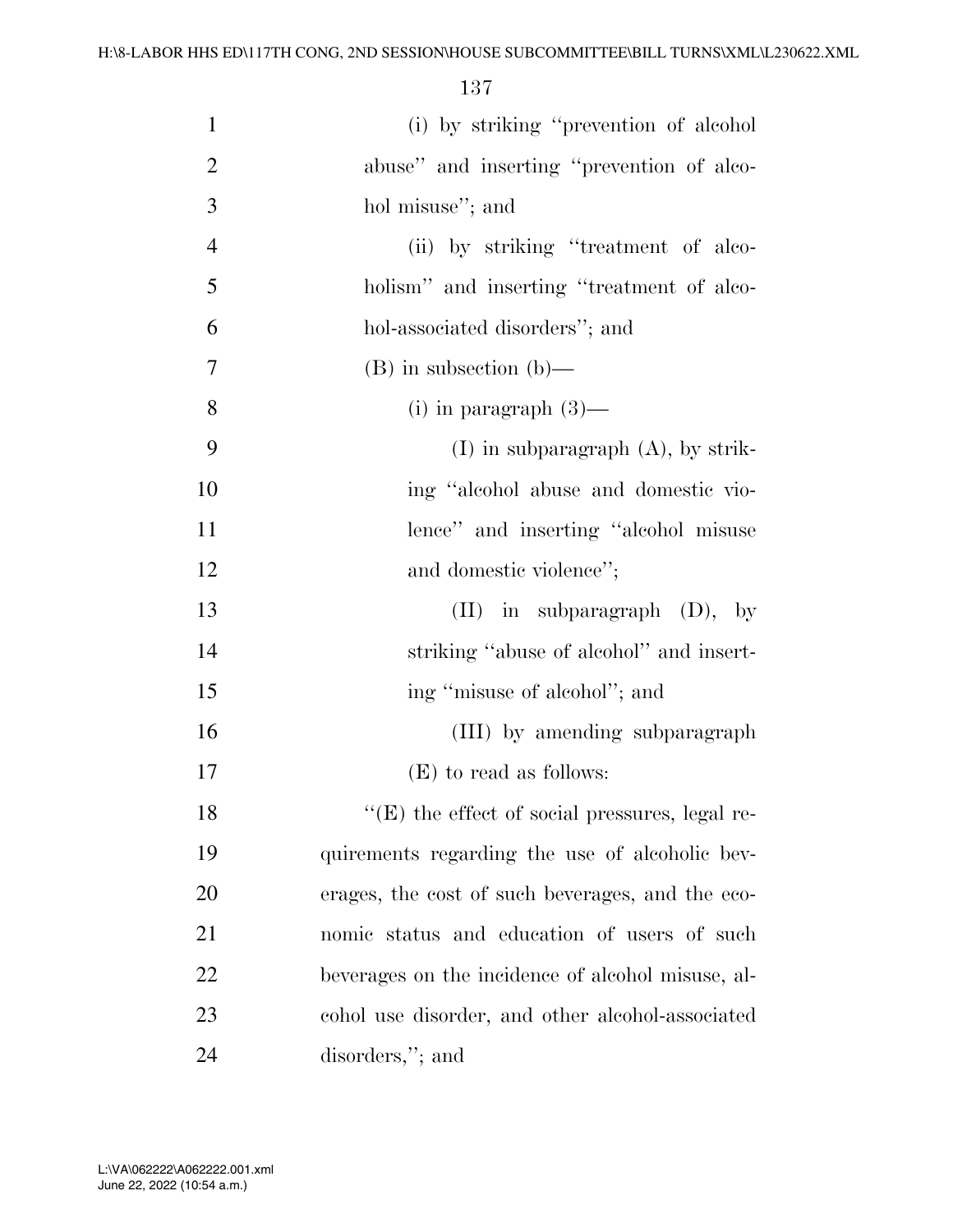| $\mathbf{1}$   | (ii) in paragraph $(5)$ , by striking "im-            |
|----------------|-------------------------------------------------------|
| $\overline{2}$ | pact of alcohol abuse" and inserting "im-             |
| 3              | pact of alcohol misuse";                              |
| $\overline{4}$ | (2) in sections $464H(b)$ , $464I$ , and $494A$ , by  |
| 5              | striking "alcohol abuse and alcoholism" each place it |
| 6              | appears and inserting "alcohol misuse, alcohol use    |
| 7              | disorder, and other alcohol-associated disorders";    |
| 8              | $(3)$ in sections $464H(b)$ and $464J(a)$ , by strik- |
| 9              | ing "alcoholism and alcohol abuse" each place it ap-  |
| 10             | pears and inserting "alcohol misuse, alcohol use dis- |
| 11             | order, and other alcohol-associated disorders"; and   |
| 12             | $(4)$ in section $464J(a)$ —                          |
| 13             | (A) by striking "alcoholism and other alco-           |
| 14             | hol problems" each place it appears and insert-       |
| 15             | ing "alcohol misuse, alcohol use disorder, and        |
| 16             | other alcohol-associated disorders";                  |
| 17             | $(B)$ in the matter preceding paragraph $(1)$ ,       |
| 18             | by striking "interdisciplinary research related to    |
| 19             | alcoholism" and inserting "interdisciplinary re-      |
| 20             | search related to alcohol-associated disorders";      |
| 21             | and                                                   |
| 22             | (C) in paragraph $(1)(E)$ , by striking "alco-        |
| 23             | hol problems" each place it appears and insert-       |
| 24             | ing "alcohol misuse, alcohol use disorder, and        |
| 25             | other alcohol-associated disorders".                  |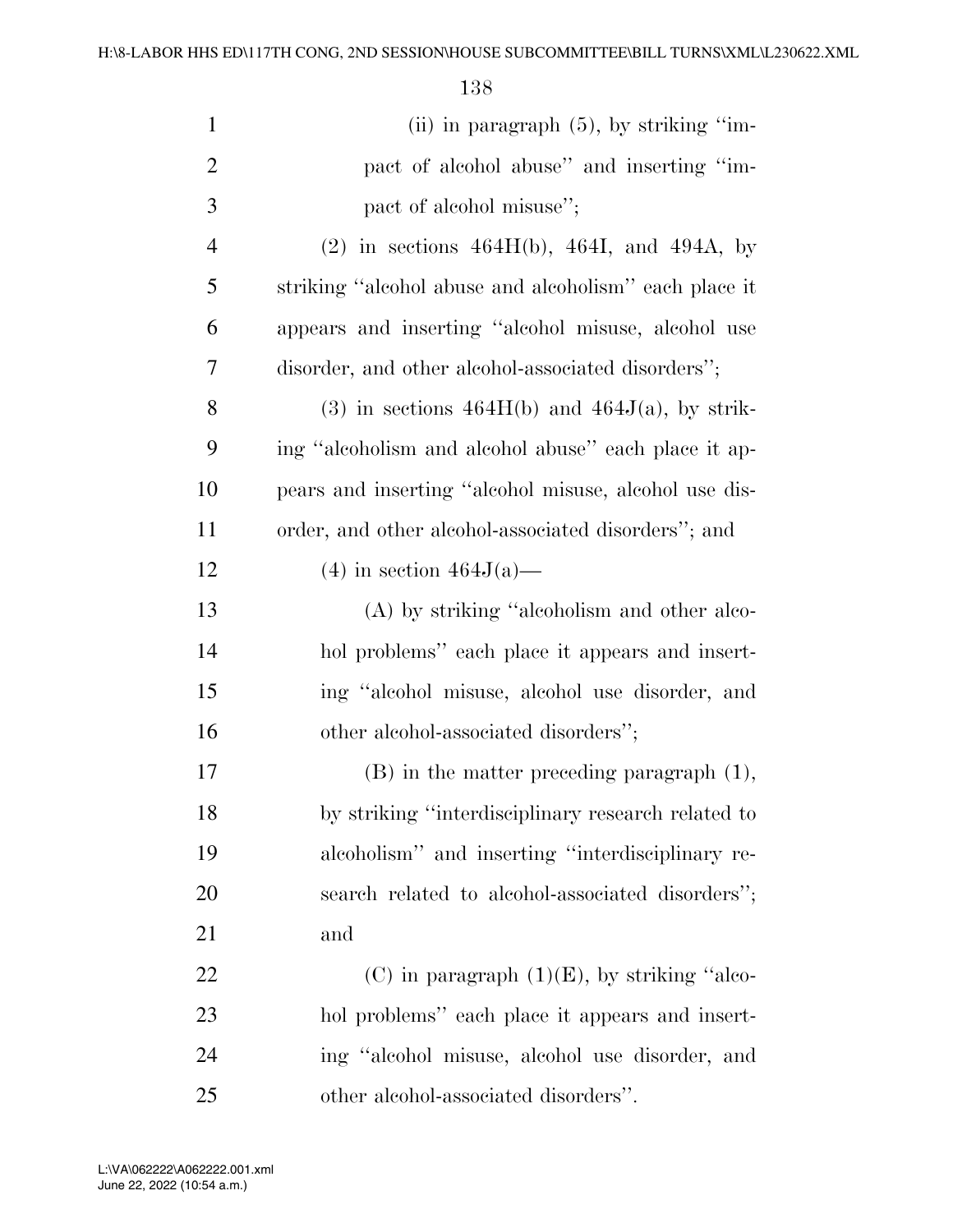(c) Any reference in any law, regulation, map, docu- ment, paper, or other record of the United States to the National Institute on Alcohol Abuse and Alcoholism shall be considered to be a reference to the National Institute on Alcohol Effects and Alcohol-Associated Disorders.

 SEC. 244. (a) The Public Health Service Act (42 U.S.C. 201 et seq.) is amended (including in headings)—

 (1) by striking ''Substance Abuse and Mental Health Services Administration'' each place it ap- pears and inserting ''Substance Use And Mental 11 Health Services Administration";

 (2) by striking ''Center for Substance Abuse Treatment'' each place it appears and inserting ''Center for Substance Use Services''; and

 (3) by striking ''Center for Substance Abuse Prevention'' each place it appears and inserting ''Center for Substance Use Prevention Services''.

 (b) Title V of the Public Health Service Act (42 U.S.C. 290aa et seq.) is amended—

 (1) in the title heading, by striking ''**SUB- STANCE ABUSE AND MENTAL HEALTH SERVICES ADMINISTRATION**'' and insert- ing ''**SUBSTANCE USE AND MENTAL HEALTH SERVICES ADMINISTRATION**'';

(2) in section 501—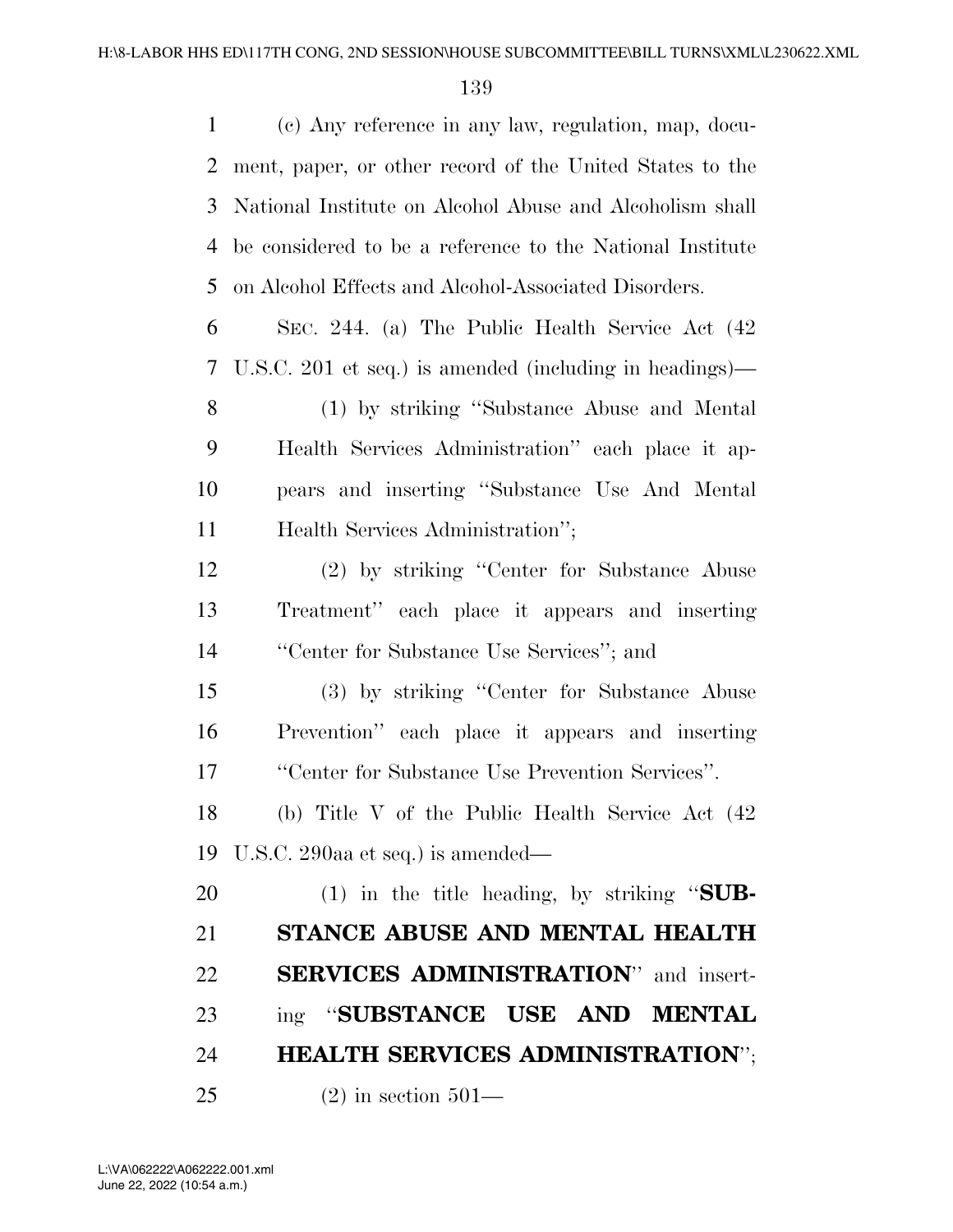| $\mathbf{1}$   | (A) in the section heading, by striking                          |
|----------------|------------------------------------------------------------------|
| $\overline{2}$ | "SUBSTANCE ABUSE AND MENTAL HEALTH                               |
| 3              | <b>SERVICES ADMINISTRATION</b> " and inserting                   |
| $\overline{4}$ | "SUBSTANCE USE AND MENTAL HEALTH                                 |
| 5              | <b>SERVICES ADMINISTRATION"; and</b>                             |
| 6              | $(B)$ in subsection (a), by striking "(here-                     |
| 7              | after referred to in this title as the 'Administra-              |
| 8              | tion')" and inserting "(hereafter referred to in                 |
| 9              | this title as 'SAMHSA' or the 'Administra-                       |
| 10             | $\text{tion'}$ ";                                                |
| 11             | $(3)$ in section 507, in the section heading, by                 |
| 12             | striking "CENTER FOR SUBSTANCE ABUSE TREAT-                      |
| 13             | MENT" and inserting "CENTER FOR SUBSTANCE USE                    |
| 14             | SERVICES";                                                       |
| 15             | $(4)$ in section 513(a), in the subsection heading,              |
| 16             | by striking "CENTER FOR SUBSTANCE ABUSE                          |
| 17             | TREATMENT" and inserting "CENTER FOR SUB-                        |
| 18             | STANCE USE SERVICES"; and                                        |
| 19             | $(5)$ in section 515, in the section heading, by                 |
| 20             | striking "CENTER FOR SUBSTANCE ABUSE PREVEN-                     |
| 21             | TION" and inserting "CENTER FOR SUBSTANCE USE                    |
| 22             | PREVENTION SERVICES".                                            |
| 23             | (c) Section $1932(b)(3)$ of the Public Health Service            |
| 24             | Act $(42 \text{ U.S.C. } 300x-32(b)(3))$ is amended in the para- |
| 25             | graph heading by striking "CENTER FOR SUBSTANCE                  |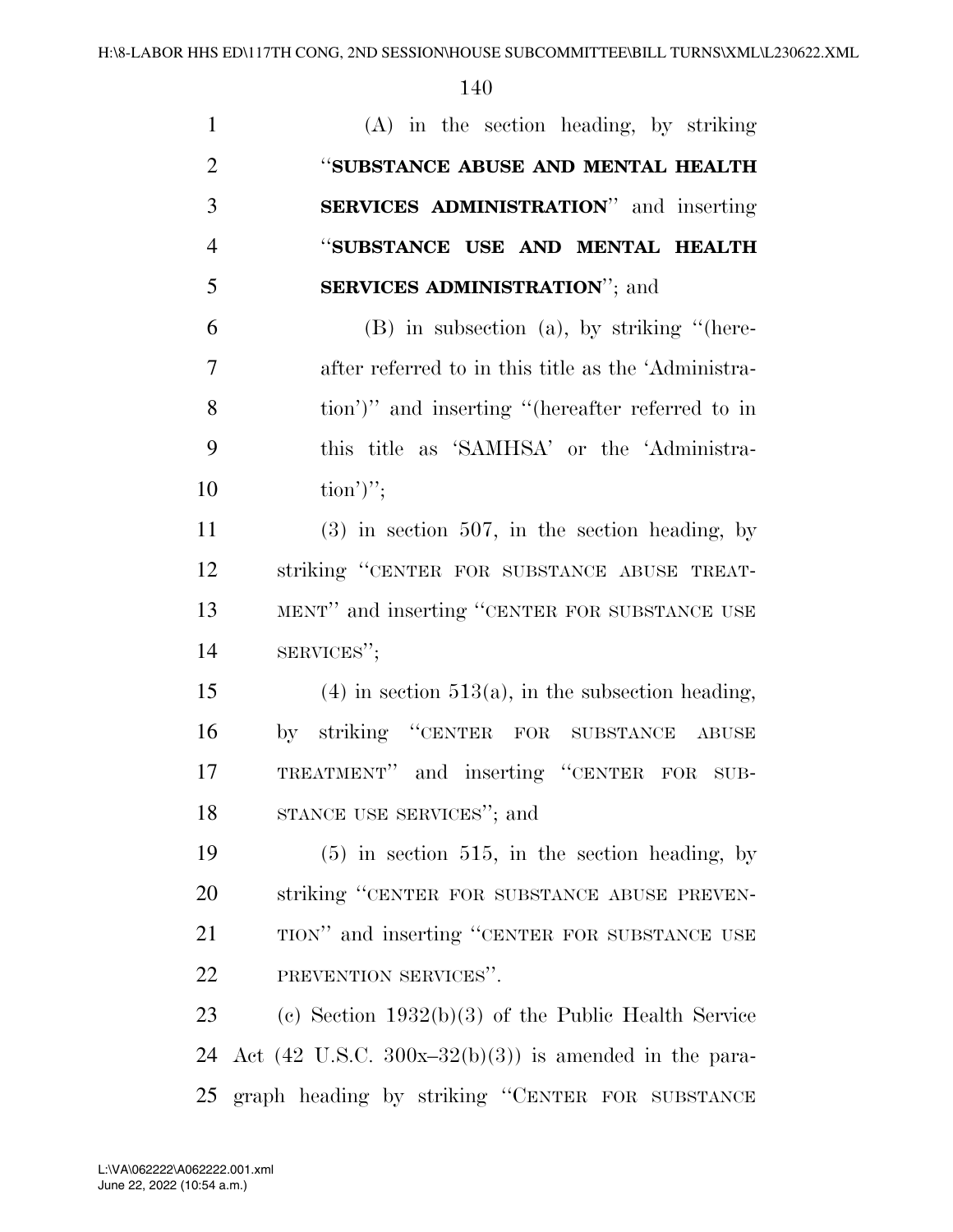ABUSE PREVENTION'' and inserting ''CENTER FOR SUB-STANCE USE PREVENTION SERVICES''.

 (d) Section 1935(b)(2) of the Public Health Service 4 Act (42 U.S.C.  $300x-35(b)(2)$ ) is amended in the para- graph heading by striking ''CENTER FOR SUBSTANCE ABUSE PREVENTION'' and inserting ''CENTER FOR SUB-STANCE USE PREVENTION SERVICES''.

 (e) Subtitle C of title IV of Public Law 99–570, as amended (25 U.S.C. 2401 et seq.) is amended (including in headings) by striking ''Substance Abuse and Mental Health Services Administration'' each place it appears and inserting ''Substance Use And Mental Health Services Ad-ministration''.

 (f) The Social Security Act is amended in sections 1861, 1866F, and 1945 (42 U.S.C. 1395x, 1395cc–6, 1396w–4) by striking ''Substance Abuse and Mental Health Services Administration'' each place it appears and inserting ''Substance Use And Mental Health Services Ad-ministration''.

20 (g) Section  $105(a)(7)(C)(i)(III)$  of the Child Abuse Prevention and Treatment Act (42 U.S.C.  $5106(a)(7)(C)(i)(III)$  is amended by striking "Substance" Abuse and Mental Health Services Administration'' and inserting ''Substance Use And Mental Health Services Ad-ministration''.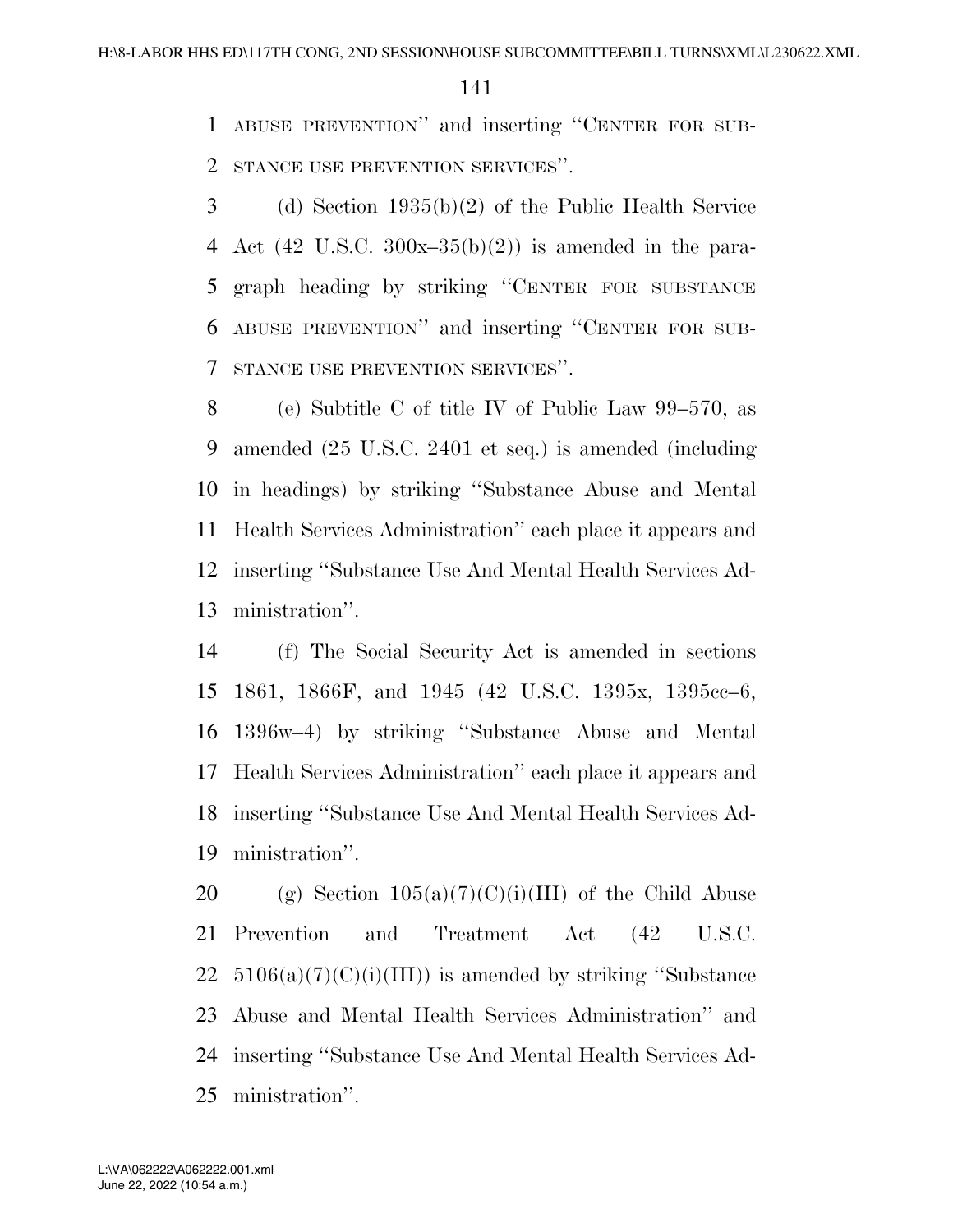1 (h)(1) Except as provided in paragraph  $(2)$ , any ref- erence in any law, regulation, map, document, paper, or other record of the United States to the Substance Abuse and Mental Health Services Administration, the Center for Substance Abuse Treatment of such Administration, or the Center for Substance Abuse Prevention of such Ad- ministration shall be considered to be a reference to the Substance Use And Mental Health Services Administra- tion, the Center for Substance Use Services of such Ad- ministration, or the Center for Substance Use Prevention Services of such Administration, respectively.

 (2) Paragraph (1) shall not be construed to alter or affect section 6001(d) of the 21st Century Cures Act (42 U.S.C. 290aa note), providing that a reference to the Ad- ministrator of the Substance Abuse and Mental Health Services Administration shall be construed to be a ref- erence to the Assistant Secretary for Mental Health and Substance Use.

 SEC. 245. For fiscal year 2023, the notification re- quirements described in sections 1804(a) and 1851(d) of the Social Security Act may be fulfilled by the Secretary in a manner similar to that described in paragraphs (1) 23 and (2) of section  $1806(c)$  of such Act.

 SEC. 246. (a) Funds made available in Public Law 115–31 to the accounts of the National Institutes of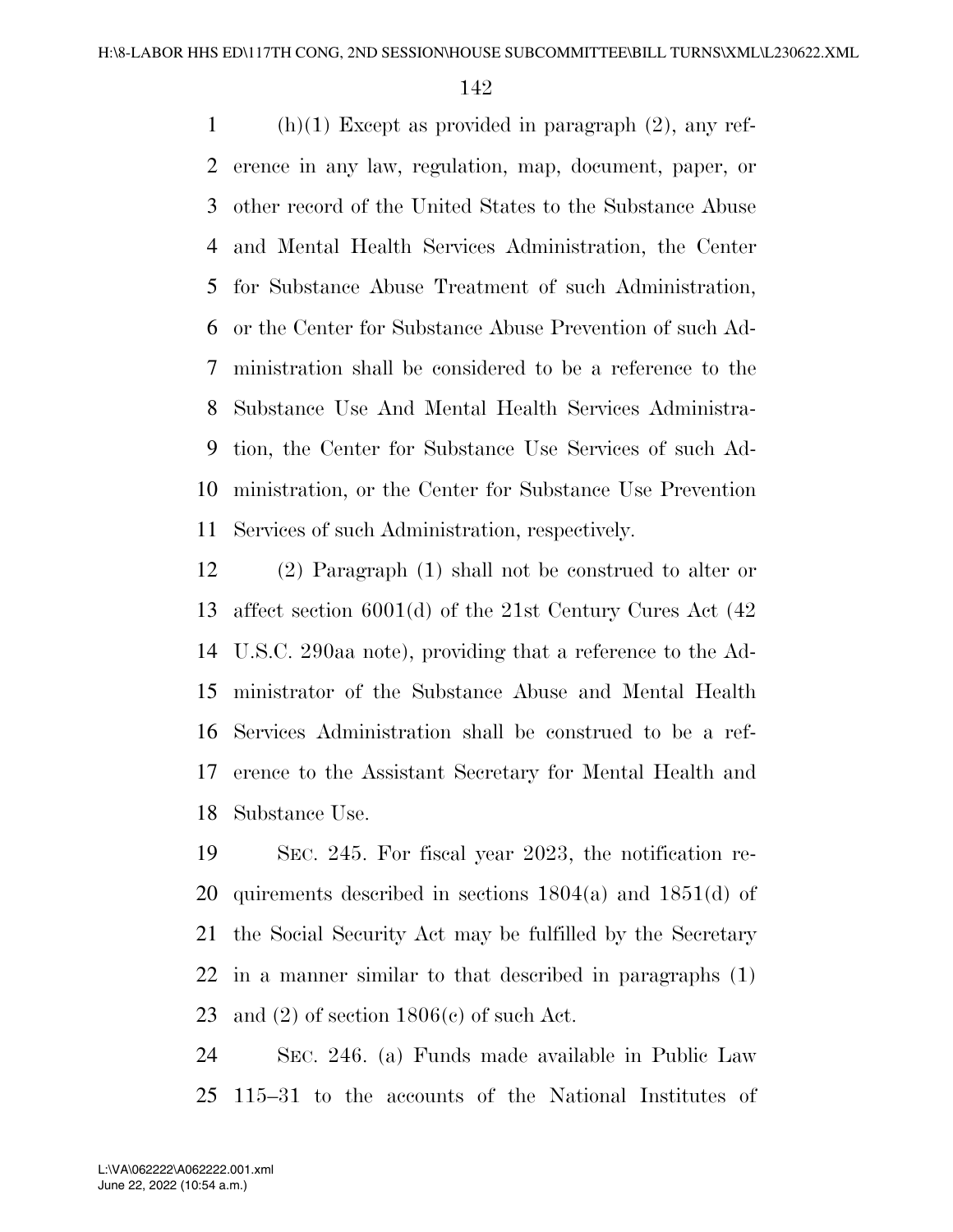Health that were available for obligation through fiscal year 2017 and were obligated for multi-year research grants shall be available through fiscal year 2023 for the liquidation of valid obligations incurred in fiscal year 2017 if the Director of the National Institutes of Health deter- mines the project suffered an interruption of activities at-tributable to SARS–CoV–2.

8 (b)(1) Subject to paragraph  $(2)$ , this section shall be- come effective immediately upon enactment of this Act. (2) If this Act is enacted after September 30, 2022, this section shall be applied as if it were in

effect on September 30, 2022.

 SEC. 247. Section 317G of the Public Health Service Act (42 U.S.C. 247b-8) is amended by adding at the end the following: ''The Secretary may, no later than 120 days after the end of an individual's participation in such a fel- lowship or training program, and without regard to those provisions of title 5, United States Code, governing ap- pointments in the competitive service, appoint a partici- pant in such a fellowship or training program to a term or permanent position in the Centers for Disease Control and Prevention.''.

 This title may be cited as the ''Department of Health and Human Services Appropriations Act, 2023''.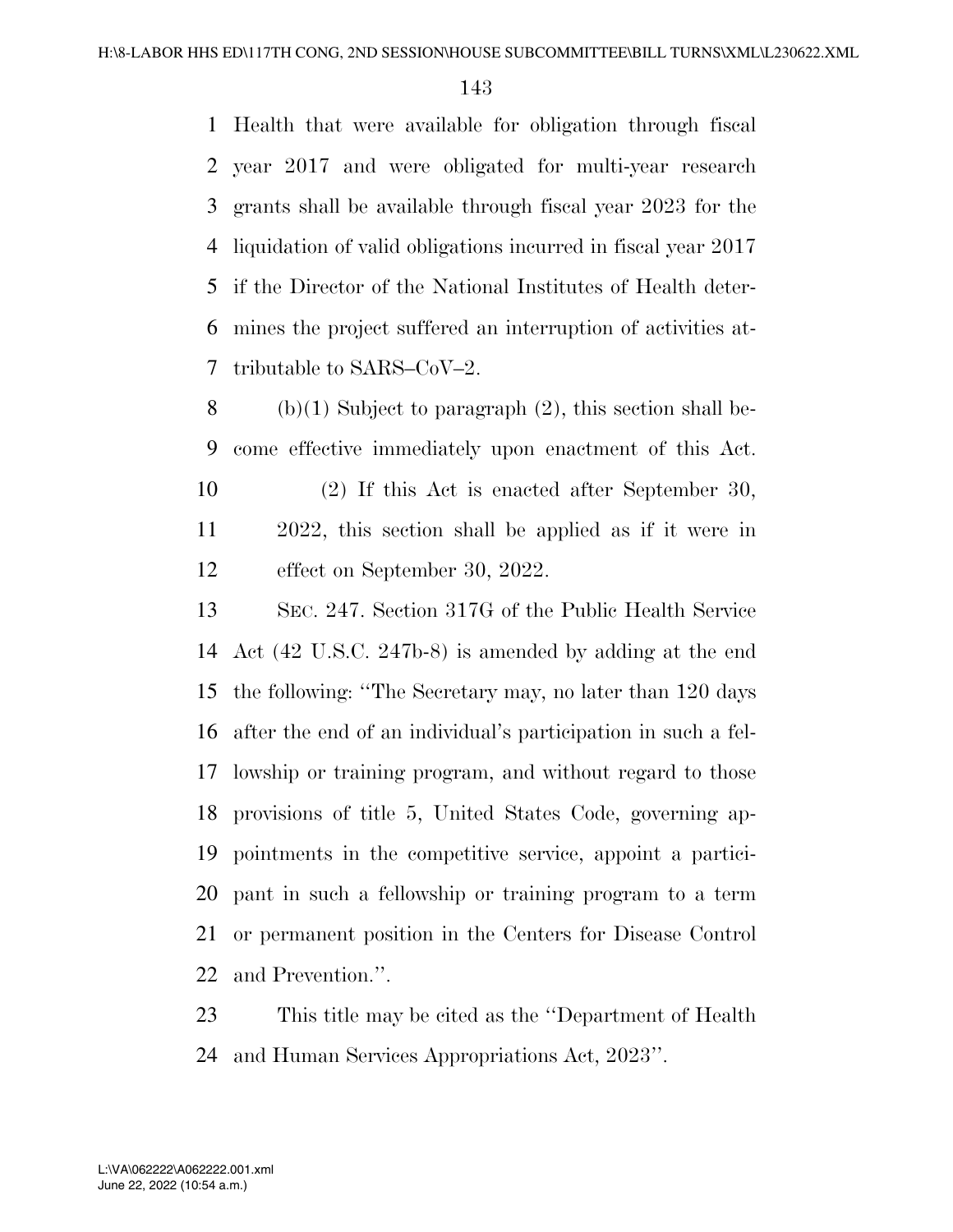### 1 TITLE III

# DEPARTMENT OF EDUCATION

EDUCATION FOR THE DISADVANTAGED

 For carrying out title I and subpart 2 of part B of title II of the Elementary and Secondary Education Act of 1965 (referred to in this Act as ''ESEA'') and section 418A of the Higher Education Act of 1965 (referred to in this Act as ''HEA''), \$21,260,551,000, of which \$10,306,490,000 shall become available on July 1, 2023, and shall remain available through September 30, 2024, and of which \$10,841,177,000 shall become available on October 1, 2023, and shall remain available through Sep- tember 30, 2024, for academic year 2023–2024: *Provided*, That \$6,459,401,000 shall be for basic grants under sec- tion 1124 of the ESEA: *Provided further*, That up to \$5,000,000 of these funds shall be available to the Sec- retary of Education (referred to in this title as ''Sec- retary'') on October 1, 2022, to obtain annually updated local educational agency-level census poverty data from the Bureau of the Census: *Provided further*, That up to \$50,000,000 of these funds shall be available to the Sec- retary for grants to States for voluntary activities de- signed to improve State funding formula equity and in- crease support for high-poverty school districts: *Provided further*, That \$1,362,301,000 shall be for concentration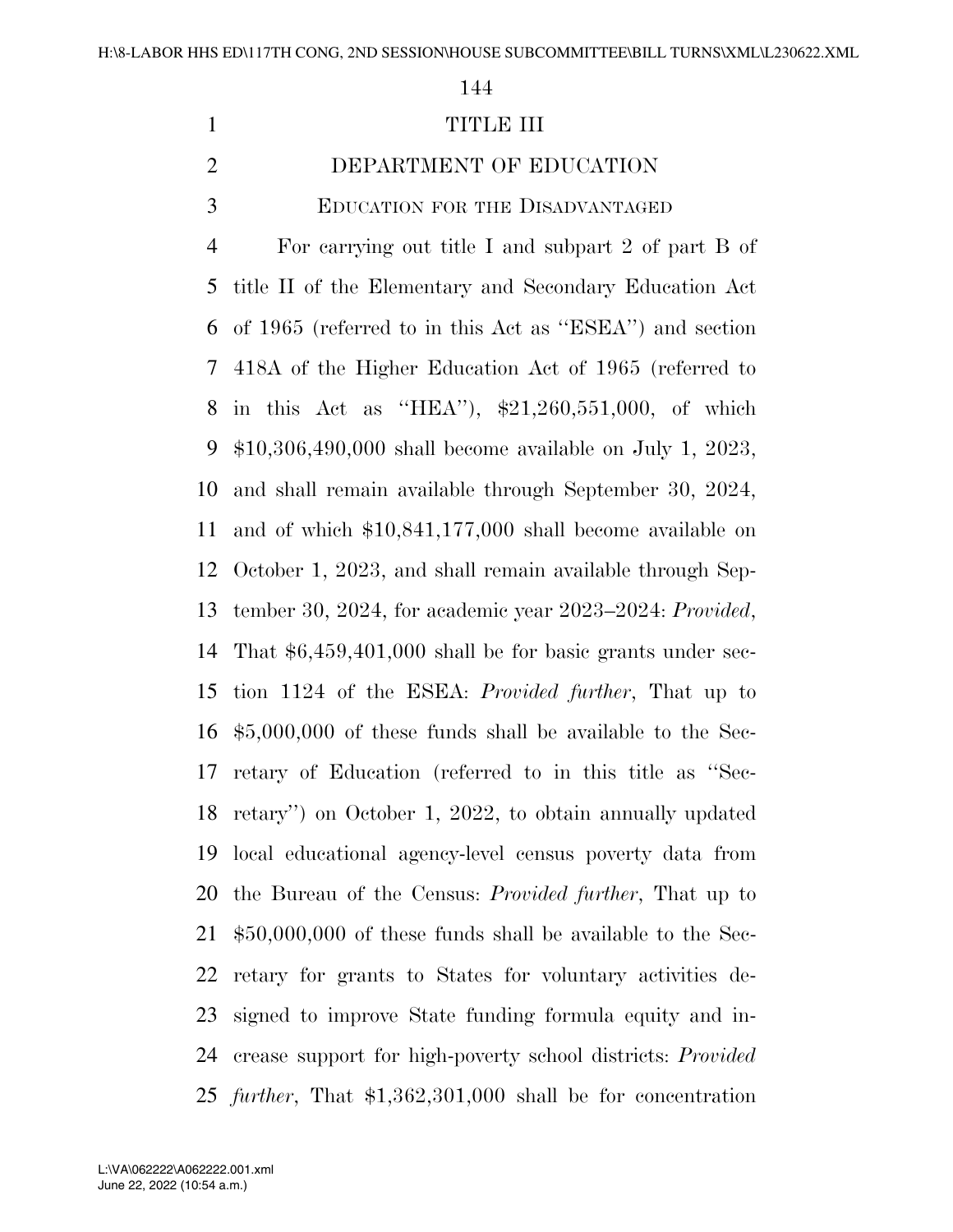grants under section 1124A of the ESEA: *Provided fur- ther*, That \$6,357,550,000 shall be for targeted grants under section 1125 of the ESEA: *Provided further*, That \$6,357,550,000 shall be for education finance incentive grants under section 1125A of the ESEA: *Provided fur- ther*, That \$18,761,000 shall be for competitive grants to support strong partnerships, which may include those among State educational agencies, local educational agen- cies and child welfare agencies, to create and implement innovative strategies for improving the education of foster children and youth under part D of title I of the ESEA: *Provided further*, That the Secretary may reserve up to 3 percent of the amount in the preceding proviso to pro- vide technical assistance in the implementation of these grants: *Provided further*, That \$223,000,000 shall be for carrying out subpart 2 of part B of title II: *Provided fur- ther*, That \$58,123,000 shall be for carrying out section 418A of the HEA.

IMPACT AID

 For carrying out programs of financial assistance to federally affected schools authorized by title VII of the ESEA, \$1,614,112,000, of which \$1,464,242,000 shall be for basic support payments under section 7003(b), \$48,316,000 shall be for payments for children with dis-abilities under section 7003(d), \$17,406,000, to remain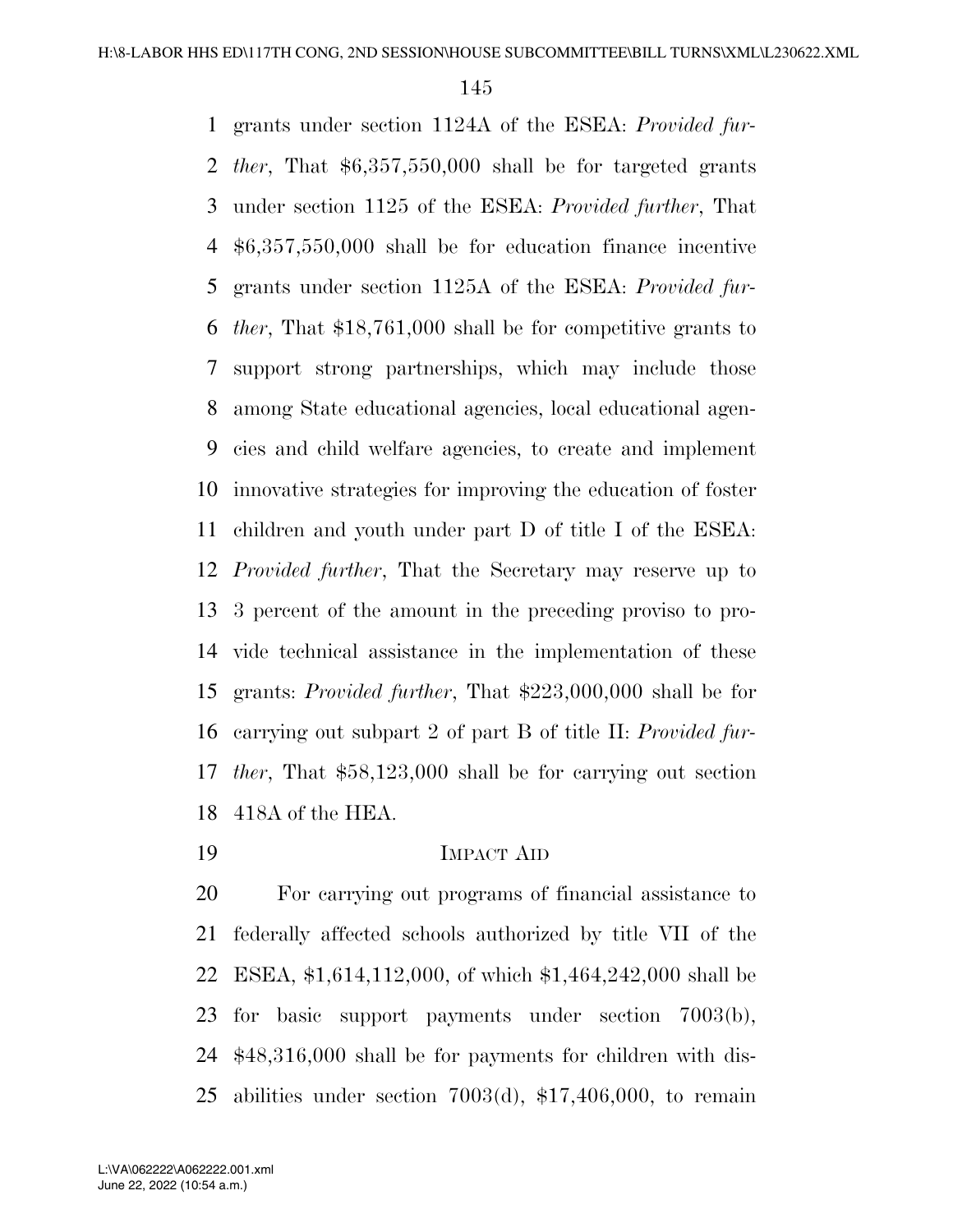available through September 30, 2024, shall be for con- struction under section 7007(b), \$79,313,000 shall be for Federal property payments under section 7002, and \$4,835,000, to remain available until expended, shall be for facilities maintenance under section 7008: *Provided*, That for purposes of computing the amount of a payment for an eligible local educational agency under section 7003(a) for school year 2022–2023, children enrolled in a school of such agency that would otherwise be eligible 10 for payment under section  $7003(a)(1)(B)$  of such Act, but due to the deployment of both parents or legal guardians, or a parent or legal guardian having sole custody of such children, or due to the death of a military parent or legal guardian while on active duty (so long as such children reside on Federal property as described in section  $16 \text{ } 7003(a)(1)(B)$ , are no longer eligible under such section, shall be considered as eligible students under such section, provided such students remain in average daily attendance at a school in the same local educational agency they at-tended prior to their change in eligibility status.

21 SCHOOL IMPROVEMENT PROGRAMS

 For carrying out school improvement activities au- thorized by part B of title I, part A of title II, subpart 1 of part A of title IV, part B of title IV, part B of title V, and parts B and C of title VI of the ESEA; the McKin-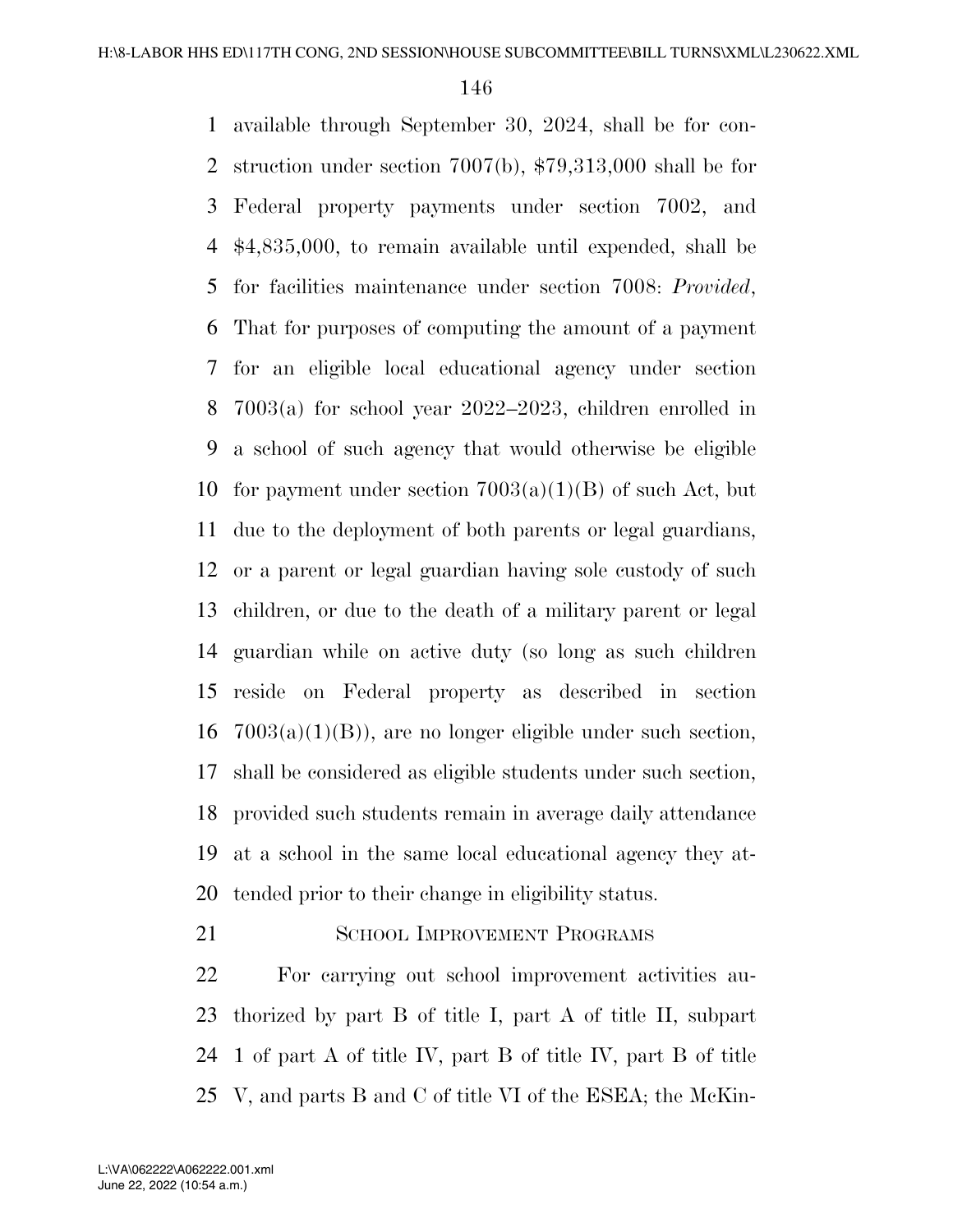ney-Vento Homeless Assistance Act; section 203 of the Educational Technical Assistance Act of 2002; the Com- pact of Free Association Amendments Act of 2003; and the Civil Rights Act of 1964, \$5,905,642,000, of which \$4,060,312,000 shall become available on July 1, 2023, and remain available through September 30, 2024, and of which \$1,681,441,000 shall become available on Octo- ber 1, 2023, and shall remain available through September 30, 2024, for academic year 2023-2024: *Provided*, That \$390,000,000 shall be for part B of title I: *Provided fur- ther*, That \$1,409,673,000 shall be for part B of title IV: *Provided further*, That \$40,897,000 shall be for part B of title VI, which may be used for construction, renova- tion, and modernization of any public elementary school, secondary school, or structure related to a public elemen- tary school or secondary school that serves a predomi- nantly Native Hawaiian student body, and that the 5 per- cent limitation in section 6205(b) of the ESEA on the use of funds for administrative purposes shall apply only to direct administrative costs: *Provided further*, That \$37,953,000 shall be for part C of title VI, which shall be awarded on a competitive basis, and may be used for construction, and that the 5 percent limitation in section 6305 of the ESEA on the use of funds for administrative purposes shall apply only to direct administrative costs:

June 22, 2022 (10:54 a.m.) L:\VA\062222\A062222.001.xml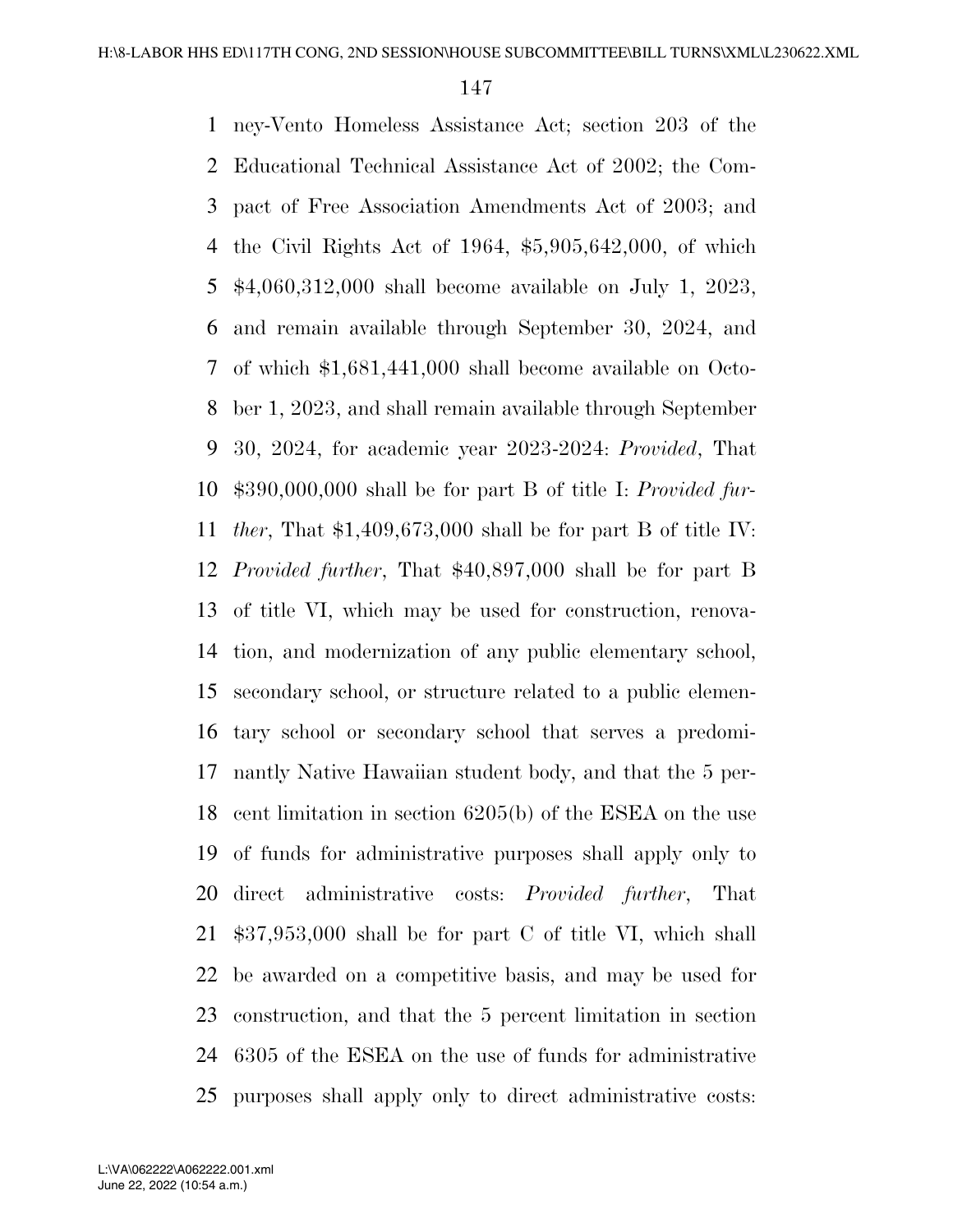*Provided further*, That \$54,000,000 shall be available to carry out section 203 of the Educational Technical Assist- ance Act of 2002 and the Secretary shall make such ar- rangements as determined to be necessary to ensure that the Bureau of Indian Education has access to services pro- vided under this section: *Provided further*, That \$24,464,000 shall be available to carry out the Supple- mental Education Grants program for the Federated States of Micronesia and the Republic of the Marshall Is- lands: *Provided further*, That the Secretary may reserve up to 5 percent of the amount referred to in the previous proviso to provide technical assistance in the implementa- tion of these grants: *Provided further*, That \$195,000,000 shall be for part B of title V: *Provided further*, That \$1,355,000,000 shall be available for grants under sub-part 1 of part A of title IV.

### 17 INDIAN EDUCATION

 For expenses necessary to carry out, to the extent not otherwise provided, title VI, part A of the ESEA, \$195,246,000, of which \$72,000,000 shall be for subpart 2 of part A of title VI and \$12,865,000 shall be for sub- part 3 of part A of title VI: *Provided*, That the 5 percent 23 limitation in sections 6115(d), 6121(e), and 6133(g) of the ESEA on the use of funds for administrative purposes shall apply only to direct administrative costs: *Provided*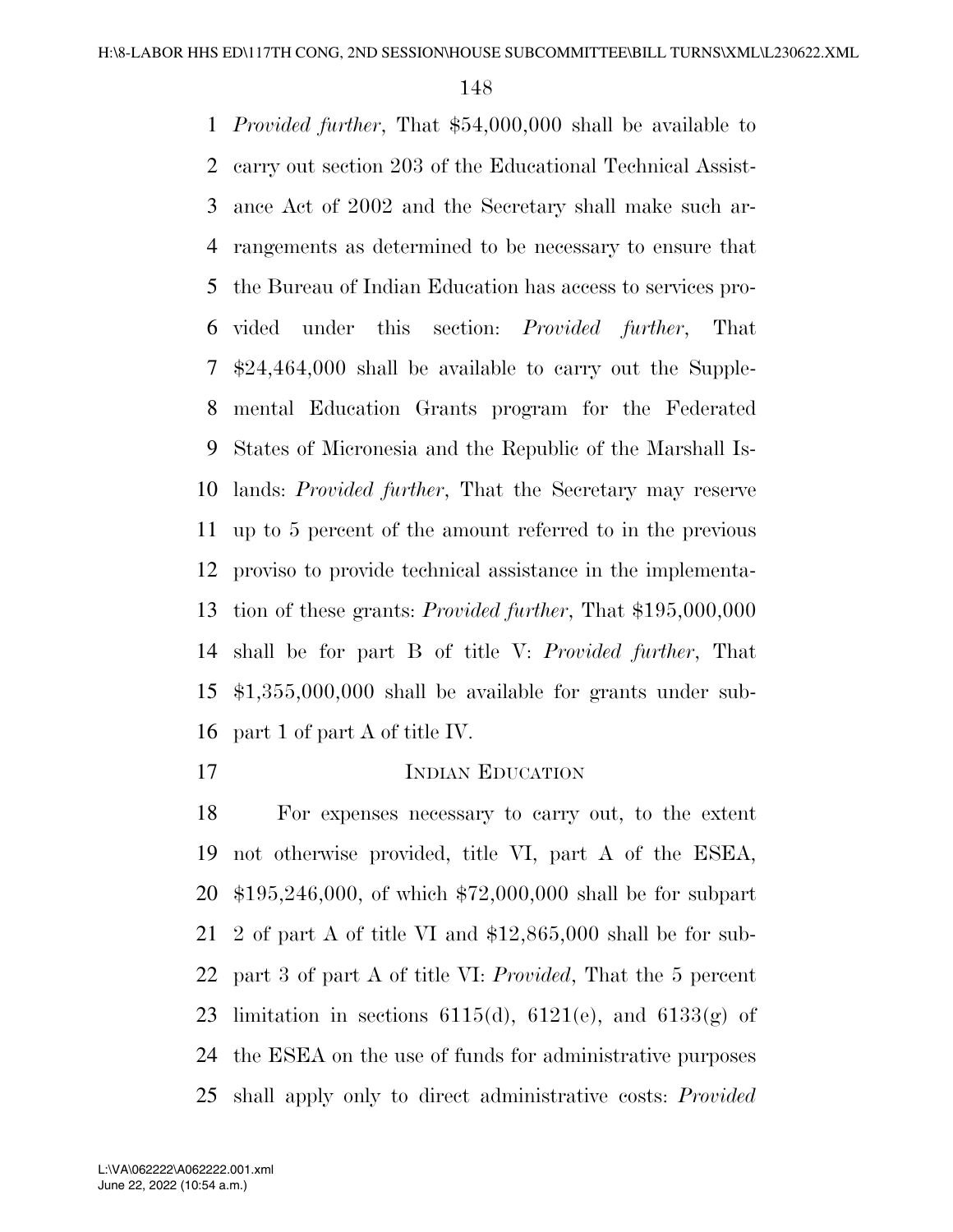*further*, That grants awarded under sections 6132 and 6133 of the ESEA with funds provided under this heading may be for a period of up to 5 years: *Provided further*, That the Secretary may make awards under subpart 3 of part A of title VI without regard to the funding limitation 6 in section  $6133(b)(1)$  of the ESEA.

# INNOVATION AND IMPROVEMENT

 For carrying out activities authorized by subparts 1, 3 and 4 of part B of title II, and parts C, D, and E and subparts 1 and 4 of part F of title IV of the ESEA, \$1,330,500,000: *Provided*, That \$194,000,000 shall be for subparts 1, 3 and 4 of part B of title II and shall be made available without regard to sections 2201, 2231(b) and 2241: *Provided further*, That \$652,500,000 shall be for parts C, D, and E and subpart 4 of part F of title IV, and shall be made available without regard to sections 4311, 4409(a), and 4601 of the ESEA: *Provided further*, 18 That section  $4303(d)(3)(A)(i)$  shall not apply to the funds available for part C of title IV: *Provided further*, That not- withstanding section 4601(b), \$384,000,000 shall be available through December 31, 2023 for subpart 1 of part F of title IV: *Provided further*, That of the funds available for subpart 4 of part F of title I not less than \$8,000,000 shall be for continuation grants for eligible na-tional nonprofit organizations, as described in the Applica-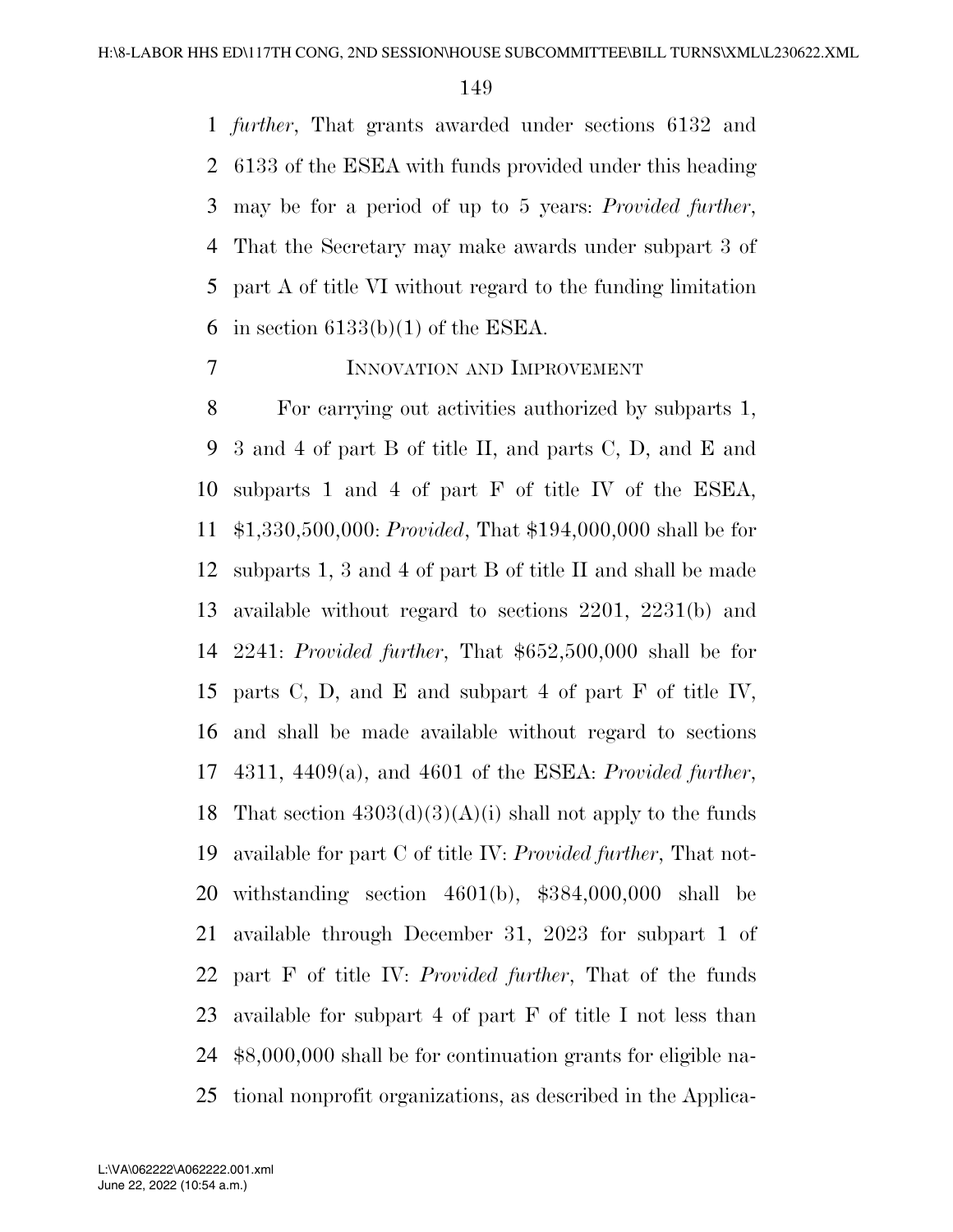tions for New Awards; Assistance for Arts Education Pro- gram—Arts in Education National Program published in the Federal Register on May 7, 2018, for activities de- scribed under section 4642(a)(1)(C): *Provided further*, That \$100,000,000 shall be for competitive grants to local educational agencies and State educational agencies to re- duce racial and socioeconomic segregation across and within school districts.

SAFE SCHOOLS AND CITIZENSHIP EDUCATION

 For carrying out activities authorized by subparts 2 and 3 of part F of title IV of the ESEA, \$1,708,000,000, to remain available through December 31, 2023: *Provided*, That \$1,134,000,000 shall be available for section 4631, of which up to \$5,000,000, to remain available until ex- pended, shall be for the Project School Emergency Re- sponse to Violence (Project SERV) program: *Provided fur- ther*, That \$468,000,000 shall be available for section 4625: *Provided further*, That \$96,000,000 shall be for sec- tion 4624: *Provided further*, That \$10,000,000 shall be for grants to local educational agencies to provide integrated student supports designed to improve student social, emo- tional, physical, and mental health and academic out-comes.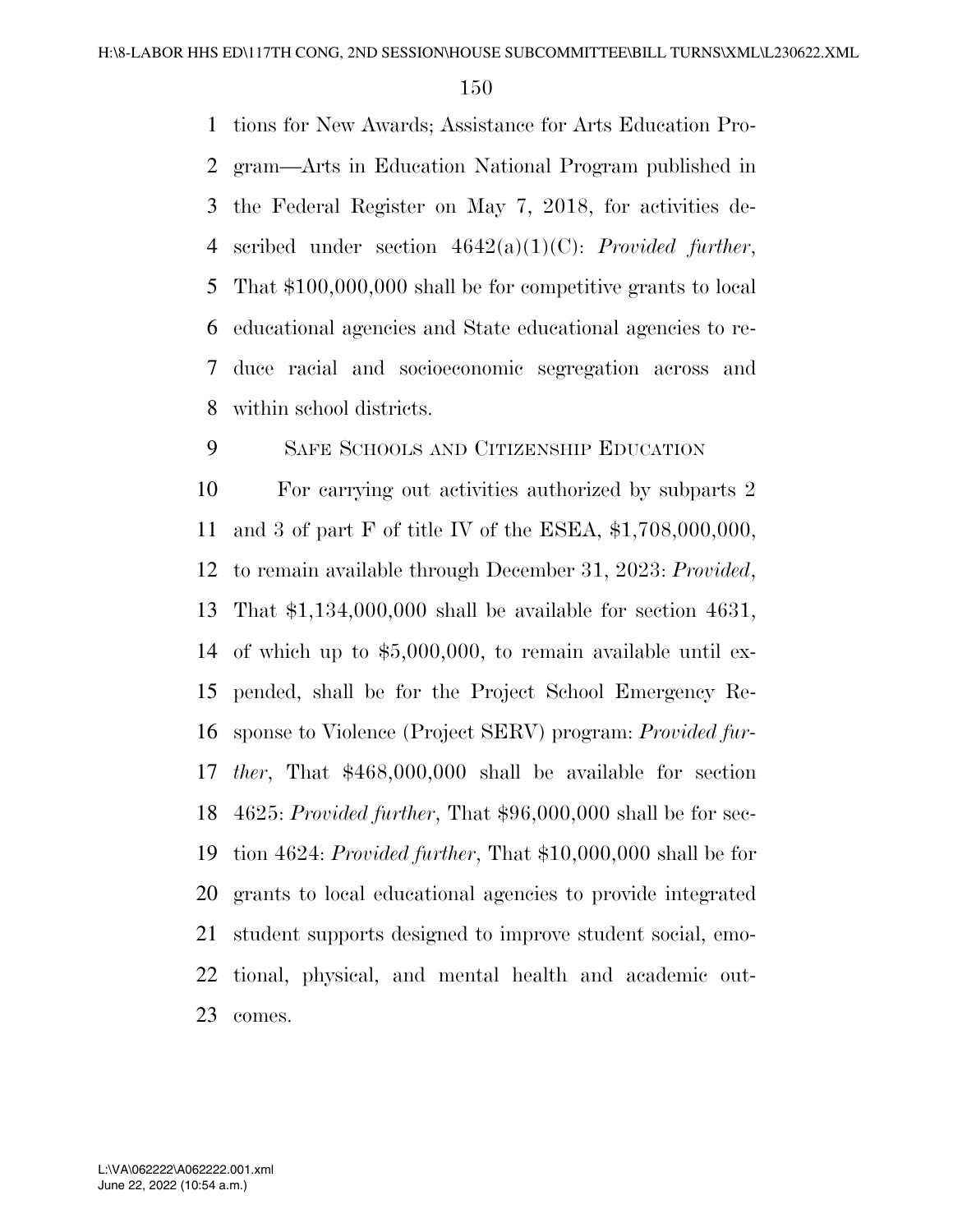# ENGLISH LANGUAGE ACQUISITION

 For carrying out part A of title III of the ESEA, \$1,000,000,000, which shall become available on July 1, 2023, and shall remain available through September 30, 2024, except that 6.5 percent of such amount shall be available on October 1, 2021, and shall remain available through September 30, 2024, to carry out activities under section 3111(c)(1)(C): *Provided*, That the Secretary may reserve up to 2 percent of such amount for technical as-sistance and capacity building.

# 11 SPECIAL EDUCATION

 For carrying out the Individuals with Disabilities Education Act (IDEA), section 773 of the HEA, and the Special Olympics Sport and Empowerment Act of 2004, \$17,760,679,000, of which \$8,036,736,000 shall become available on July 1, 2023, and shall remain available through September 30, 2024, and of which \$9,283,383,000 shall become available on October 1, 2023, and shall remain available through September 30, 2024, for academic year 2023–2024: *Provided*, That the 21 amount for section  $611(b)(2)$  of the IDEA shall be equal to the lesser of the amount available for that activity dur- ing fiscal year 2022, increased by the amount of inflation 24 as specified in section  $619(d)(2)(B)$  of the IDEA, or the percent change in the funds appropriated under section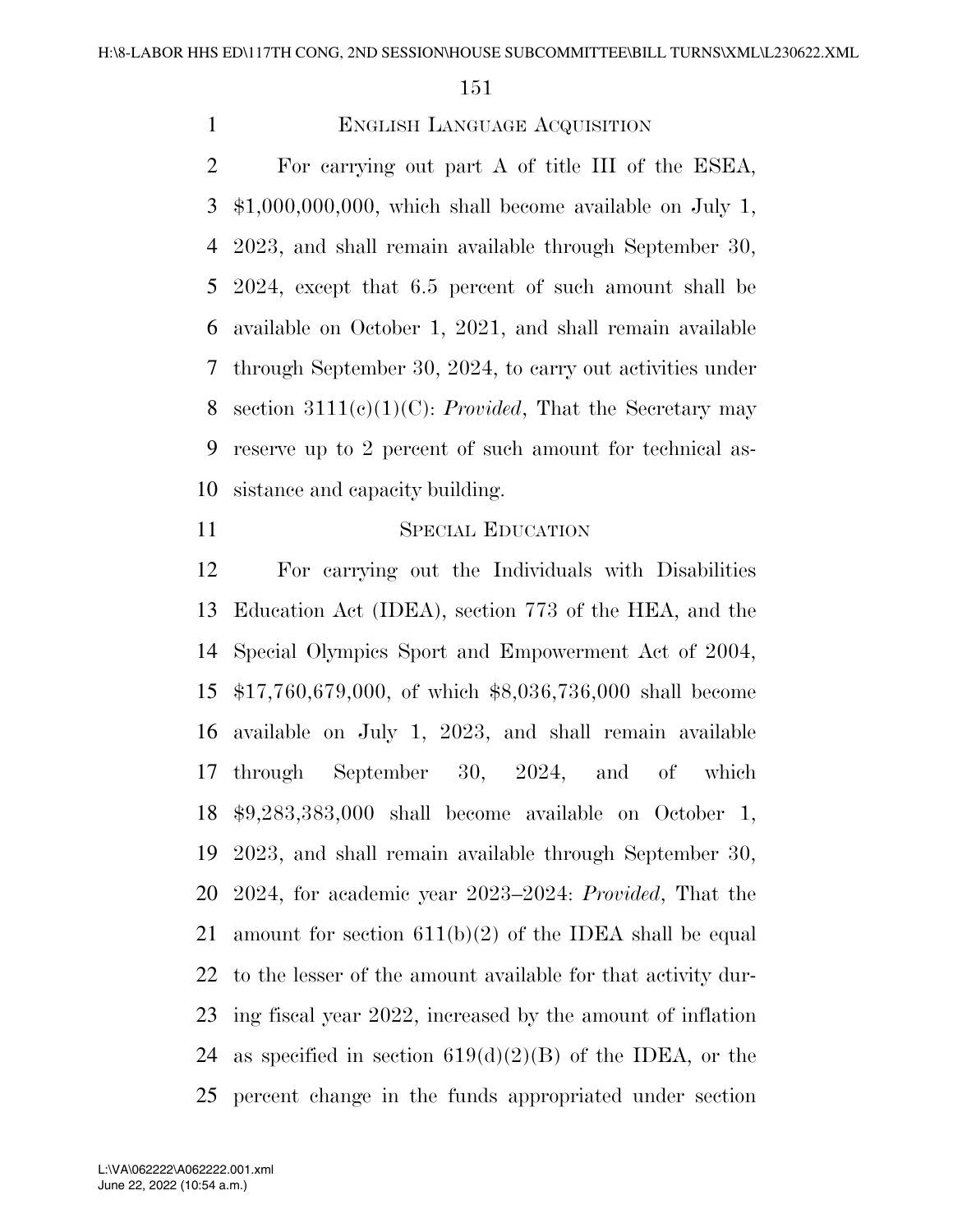611(i) of the IDEA, but not less than the amount for that activity during fiscal year 2022: *Provided further*, That the Secretary shall, without regard to section 611(d) of the IDEA, distribute to all other States (as that term is de-5 fined in section  $611(g)(2)$ , subject to the third proviso, any amount by which a State's allocation under section 611, from funds appropriated under this heading, is re-8 duced under section  $612(a)(18)(B)$ , according to the fol- lowing: 85 percent on the basis of the States' relative pop- ulations of children aged 3 through 21 who are of the same age as children with disabilities for whom the State ensures the availability of a free appropriate public edu- cation under this part, and 15 percent to States on the basis of the States' relative populations of those children who are living in poverty: *Provided further*, That the Sec- retary may not distribute any funds under the previous proviso to any State whose reduction in allocation from funds appropriated under this heading made funds avail- able for such a distribution: *Provided further*, That the States shall allocate such funds distributed under the sec- ond proviso to local educational agencies in accordance with section 611(f): *Provided further*, That the amount by which a State's allocation under section 611(d) of the 24 IDEA is reduced under section  $612(a)(18)(B)$  and the amounts distributed to States under the previous provisos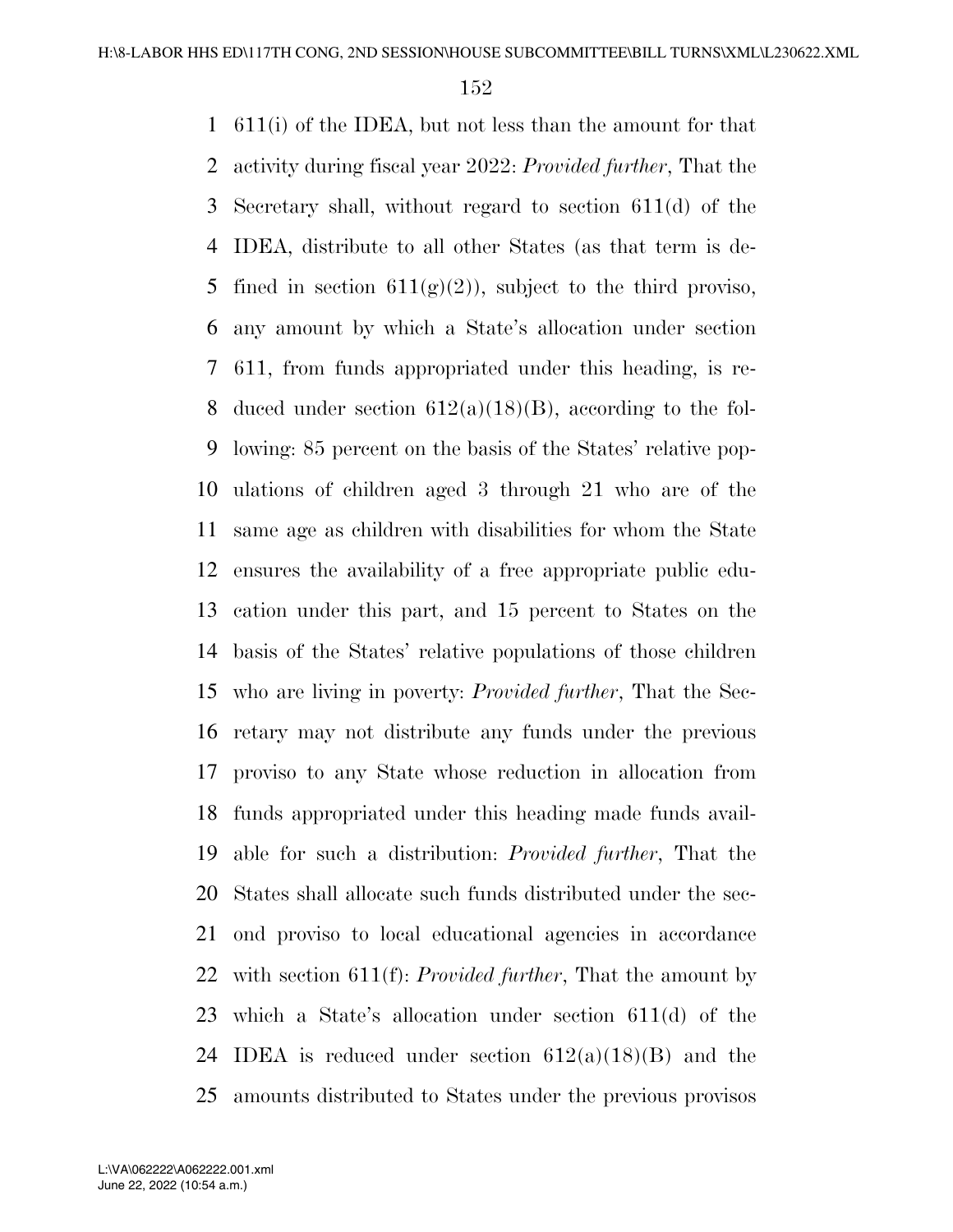in fiscal year 2012 or any subsequent year shall not be considered in calculating the awards under section 611(d) for fiscal year 2013 or for any subsequent fiscal years: *Provided further*, That, notwithstanding the provision in 5 section  $612(a)(18)(B)$  regarding the fiscal year in which a State's allocation under section 611(d) is reduced for failure to comply with the requirement of section 8 612(a)(18)(A), the Secretary may apply the reduction 9 specified in section  $612(a)(18)(B)$  over a period of con- secutive fiscal years, not to exceed 5, until the entire re- duction is applied: *Provided further*, That the Secretary may, in any fiscal year in which a State's allocation under section 611 is reduced in accordance with section 14 612(a)(18)(B), reduce the amount a State may reserve 15 under section  $611(e)(1)$  by an amount that bears the same relation to the maximum amount described in that para-17 graph as the reduction under section  $612(a)(18)(B)$  bears to the total allocation the State would have received in that fiscal year under section 611(d) in the absence of the reduction: *Provided further*, That the Secretary shall ei- ther reduce the allocation of funds under section 611 for any fiscal year following the fiscal year for which the State fails to comply with the requirement of section 24 612(a)(18)(A) as authorized by section  $612(a)(18)$ (B), or seek to recover funds under section 452 of the General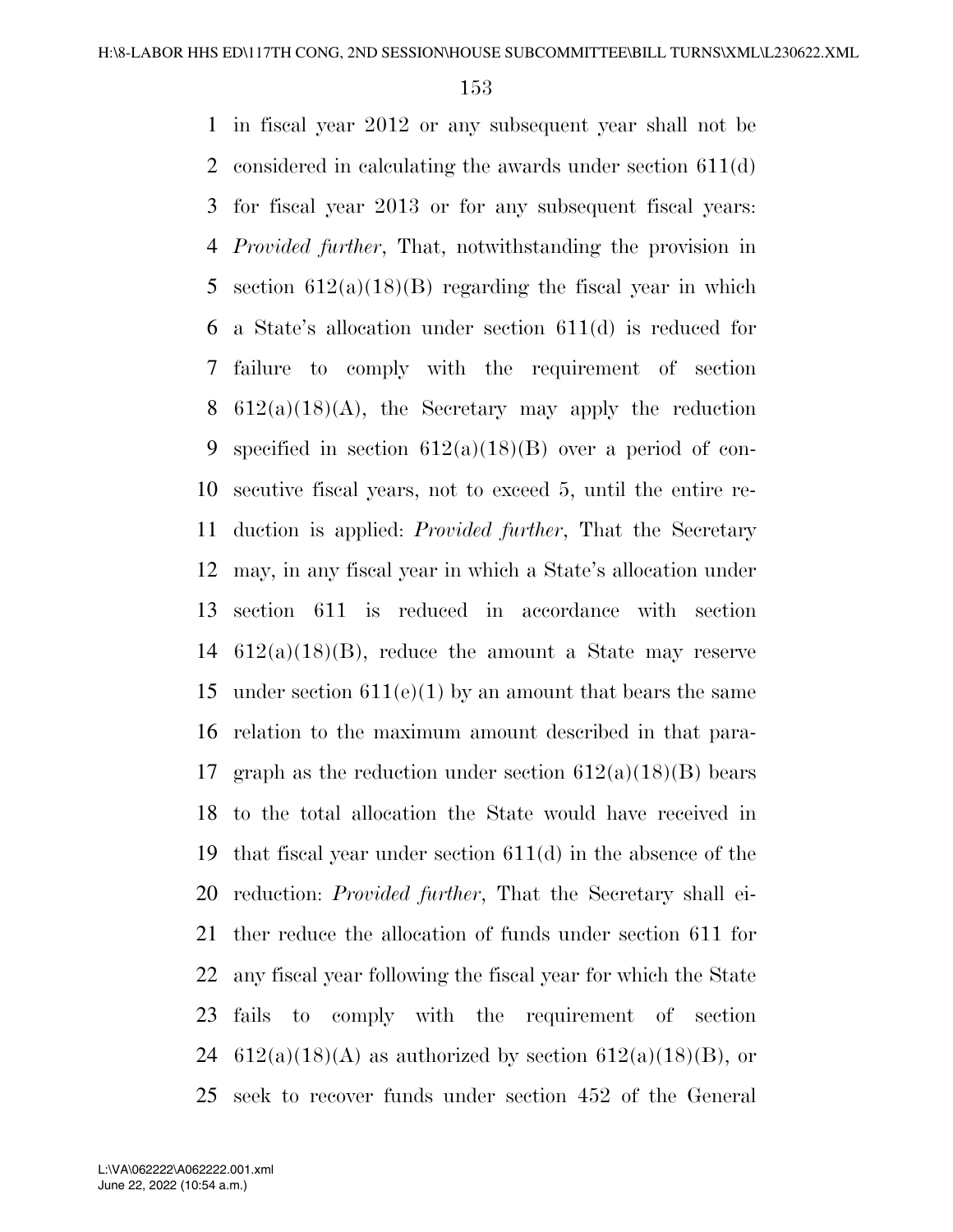Education Provisions Act (20 U.S.C. 1234a): *Provided further*, That the funds reserved under 611(c) of the IDEA may be used to provide technical assistance to States to improve the capacity of the States to meet the data collection requirements of sections 616 and 618 and to administer and carry out other services and activities to improve data collection, coordination, quality, and use under parts B and C of the IDEA: *Provided further*, That the Secretary may use funds made available for the State Personnel Development Grants program under part D, subpart 1 of IDEA to evaluate program performance under such subpart: *Provided further*, That States may use funds reserved for other State-level activities under sections 611(e)(2) and 619(f) of the IDEA to make sub- grants to local educational agencies, institutions of higher education, other public agencies, and private non-profit or- ganizations to carry out activities authorized by those sec- tions: *Provided further*, That, notwithstanding section  $643(e)(2)(A)$  of the IDEA, if 5 or fewer States apply for grants pursuant to section 643(e) of such Act, the Sec- retary shall provide a grant to each State in an amount equal to the maximum amount described in section 643(e)(2)(B) of such Act: *Provided further*, That if more than 5 States apply for grants pursuant to section 643(e) of the IDEA, the Secretary shall award funds to those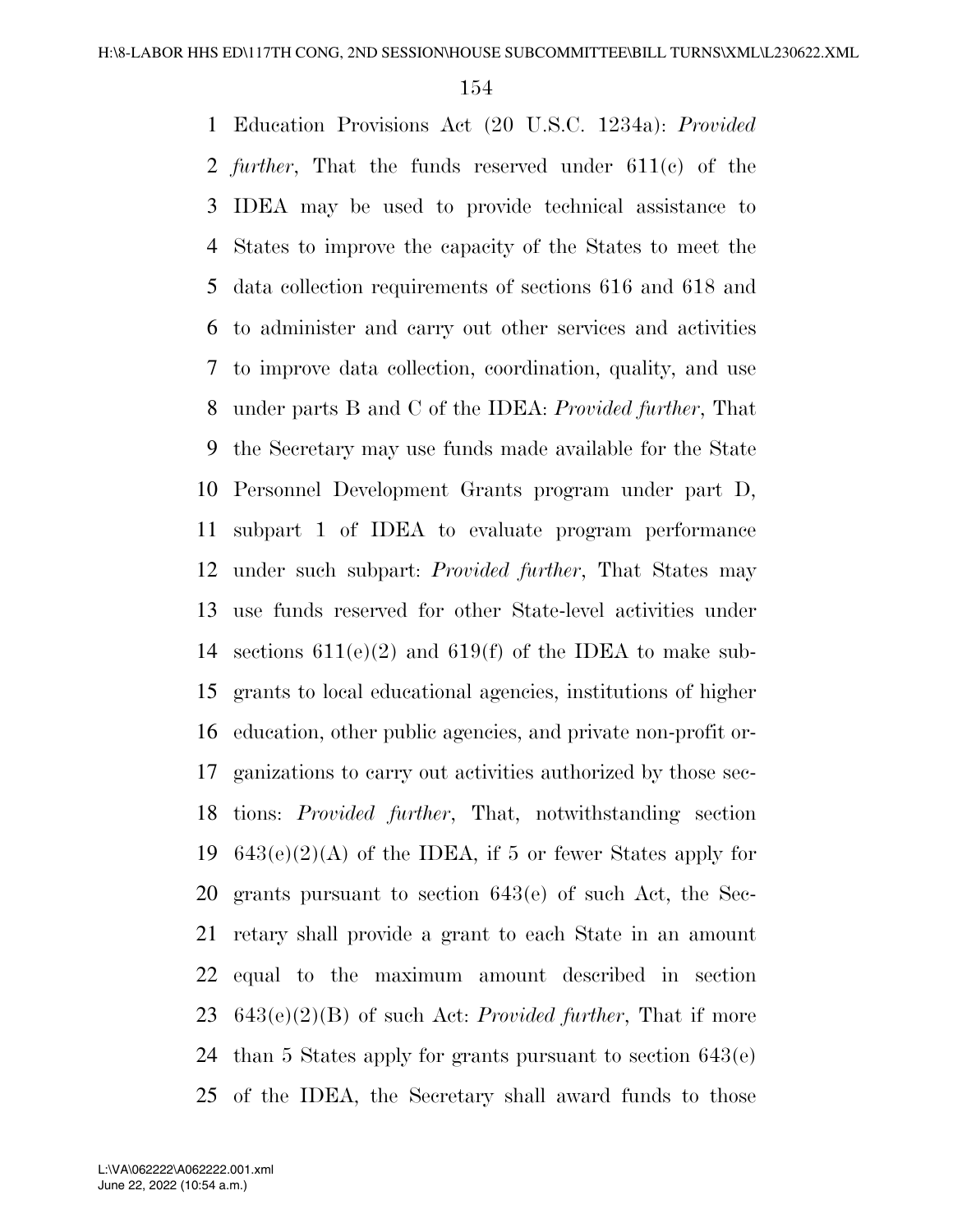States on the basis of the States' relative populations of infants and toddlers except that no such State shall re- ceive a grant in excess of the amount described in section 643(e)(2)(B) of such Act: *Provided further,* That States may use funds allotted under section 643(c) of the IDEA to make subgrants to local educational agencies, institu- tions of higher education, other public agencies, and pri- vate non-profit organizations to carry out activities au- thorized by section 638 of IDEA: *Provided further*, That, notwithstanding section 638 of the IDEA, a State may use funds it receives under section 633 of the IDEA to offer continued early intervention services to a child who previously received services under part C of the IDEA from age 3 until the beginning of the school year following the child's third birthday with parental consent and with- out regard to the procedures in section 635(c) of the IDEA: *Provided further*, That, notwithstanding section 638 of the IDEA, any State receiving a grant under sec- tion 633 of the IDEA must reserve not less than ten per- cent of its award for use in a manner described in a State plan, approved by the Secretary, to ensure equitable access to and participation in part C services in the State, par- ticularly for populations that have been traditionally underrepresented in the program: *Provided further*, That, notwithstanding section 632(4)(B) of the IDEA, a State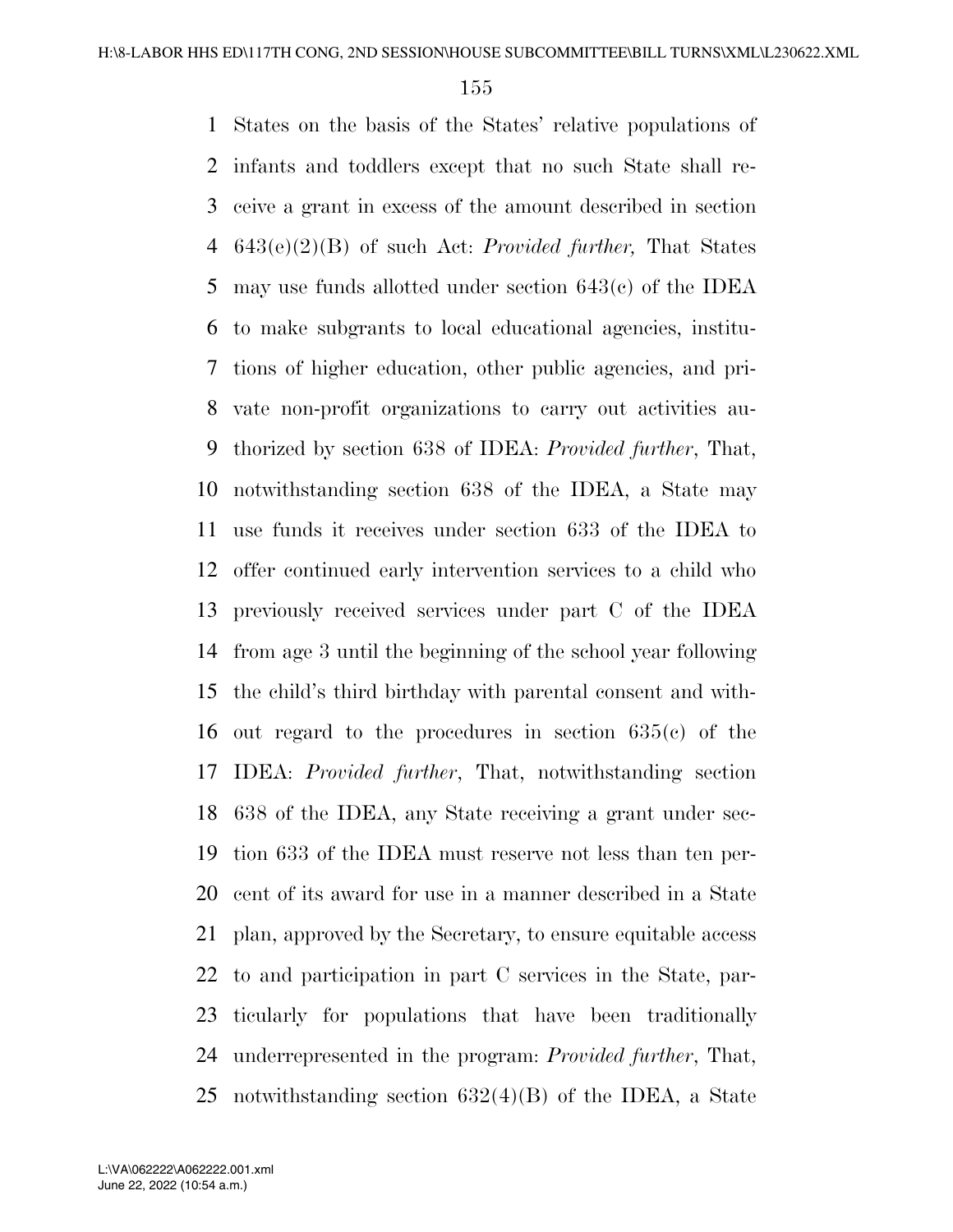receiving a grant under section 633 of the IDEA may es- tablish a system of payments but may not include in that system family fees or out-of-pocket costs to families for early intervention services: *Provided further*, That any State seeking to amend its eligibility criteria under section  $635(a)(1)$  of the IDEA in such a way that would have the effect of reducing the number of infants and families who are eligible under part C must conduct the public par- ticipation under section 637(a)(8) of the IDEA at least 24 months prior to implementing such a change: *Provided further*, That, notwithstanding section 638 of the IDEA, a State may use funds appropriated under part C of the IDEA to conduct child find, public awareness and referral activities for an individual who is expected to become a parent of an infant with a disability (as that term is de- fined in section 632(5) of the IDEA), as established by medical or other records.

# **REHABILITATION SERVICES**

 For carrying out, to the extent not otherwise pro- vided, the Rehabilitation Act of 1973 and the Helen Keller National Center Act, \$4,104,906,000, of which \$3,949,707,000 shall be for grants for vocational rehabili- tation services under title I of the Rehabilitation Act: *Pro- vided*, That the Secretary may use amounts provided in this Act that remain available subsequent to the reallot-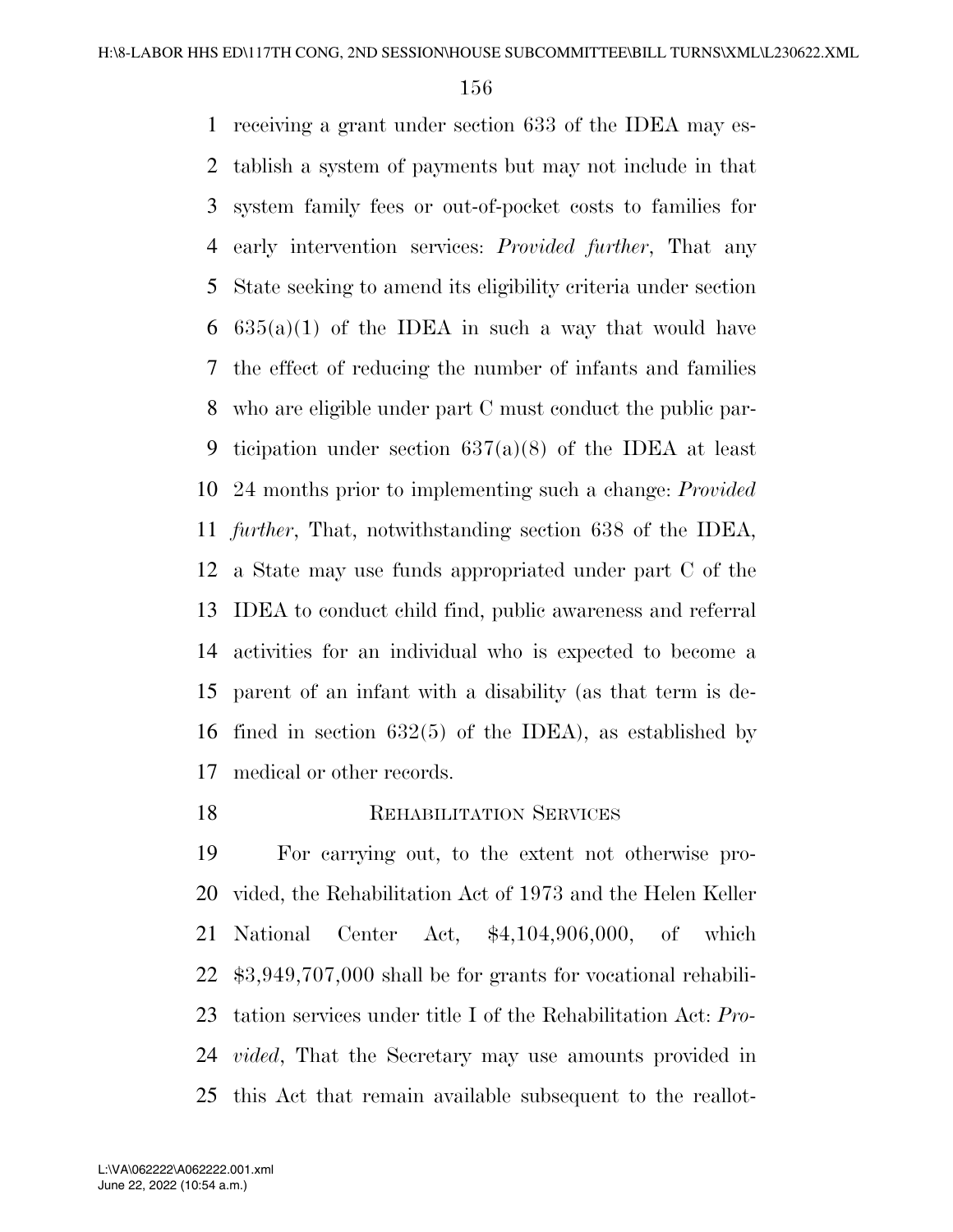ment of funds to States pursuant to section 110(b) of the Rehabilitation Act for innovative activities aimed at in- creasing competitive integrated employment as defined in section 7 of such Act for youth and other individuals with disabilities: *Provided further*, That up to 15 percent of the amounts made available by this or prior Acts for innova- tive activities as described in the preceding proviso may be used for evaluation and technical assistance related to such activities: *Provided further*, That States may award subgrants for a portion of the funds to other public and private, nonprofit entities: *Provided further*, That any funds made available subsequent to reallotment for inno- vative activities aimed at improving the outcomes of indi- viduals with disabilities shall remain available until Sep-tember 30, 2024.

 SPECIAL INSTITUTIONS FOR PERSONS WITH DISABILITIES AMERICAN PRINTING HOUSE FOR THE BLIND For carrying out the Act to Promote the Education of the Blind of March 3, 1879, \$43,431,000. 21 NATIONAL TECHNICAL INSTITUTE FOR THE DEAF

 For the National Technical Institute for the Deaf under titles I and II of the Education of the Deaf Act of 1986, \$91,500,000: *Provided*, That from the total amount available, the Institute may at its discretion use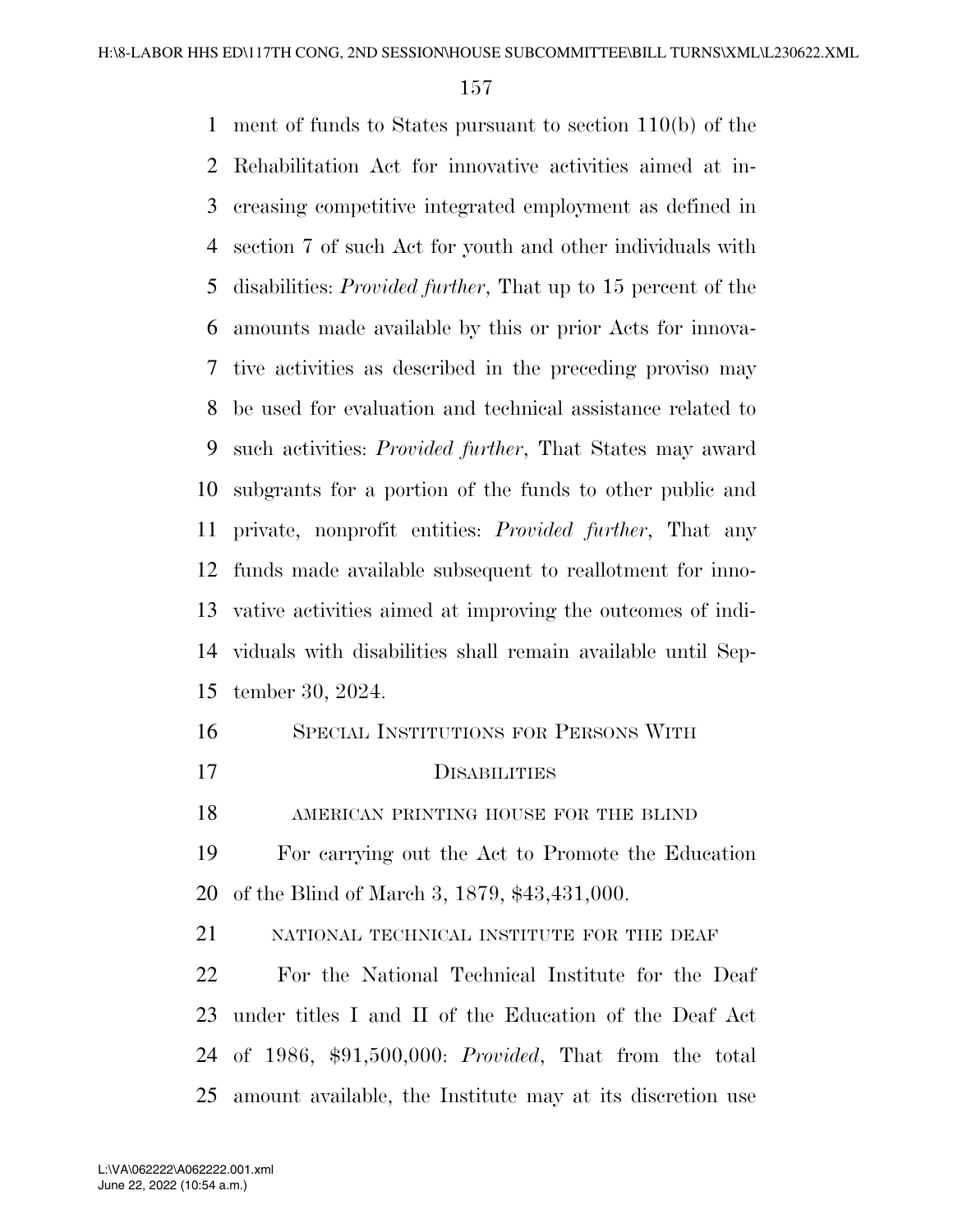funds for the endowment program as authorized under section 207 of such Act.

# GALLAUDET UNIVERSITY

 For the Kendall Demonstration Elementary School, the Model Secondary School for the Deaf, and the partial support of Gallaudet University under titles I and II of the Education of the Deaf Act of 1986, \$156,361,000: *Provided*, That from the total amount available, the Uni- versity may at its discretion use funds for the endowment program as authorized under section 207 of such Act.

CAREER, TECHNICAL, AND ADULT EDUCATION

 For carrying out, to the extent not otherwise pro- vided, the Carl D. Perkins Career and Technical Edu- cation Act of 2006 (''Perkins Act'') and the Adult Edu- cation and Family Literacy Act (''AEFLA''), \$2,214,981,000, of which \$1,423,981,000 shall become available on July 1, 2023, and shall remain available through September 30, 2024, and of which \$791,000,000 shall become available on October 1, 2023, and shall re- main available through September 30, 2024: *Provided*, That \$50,000,000 shall be for competitive grants to con- sortia of local educational agencies, institutions of higher education, and employers to pilot evidence-based strategies to increase the integration and alignment of the last two years of high school and the first two years of postsec-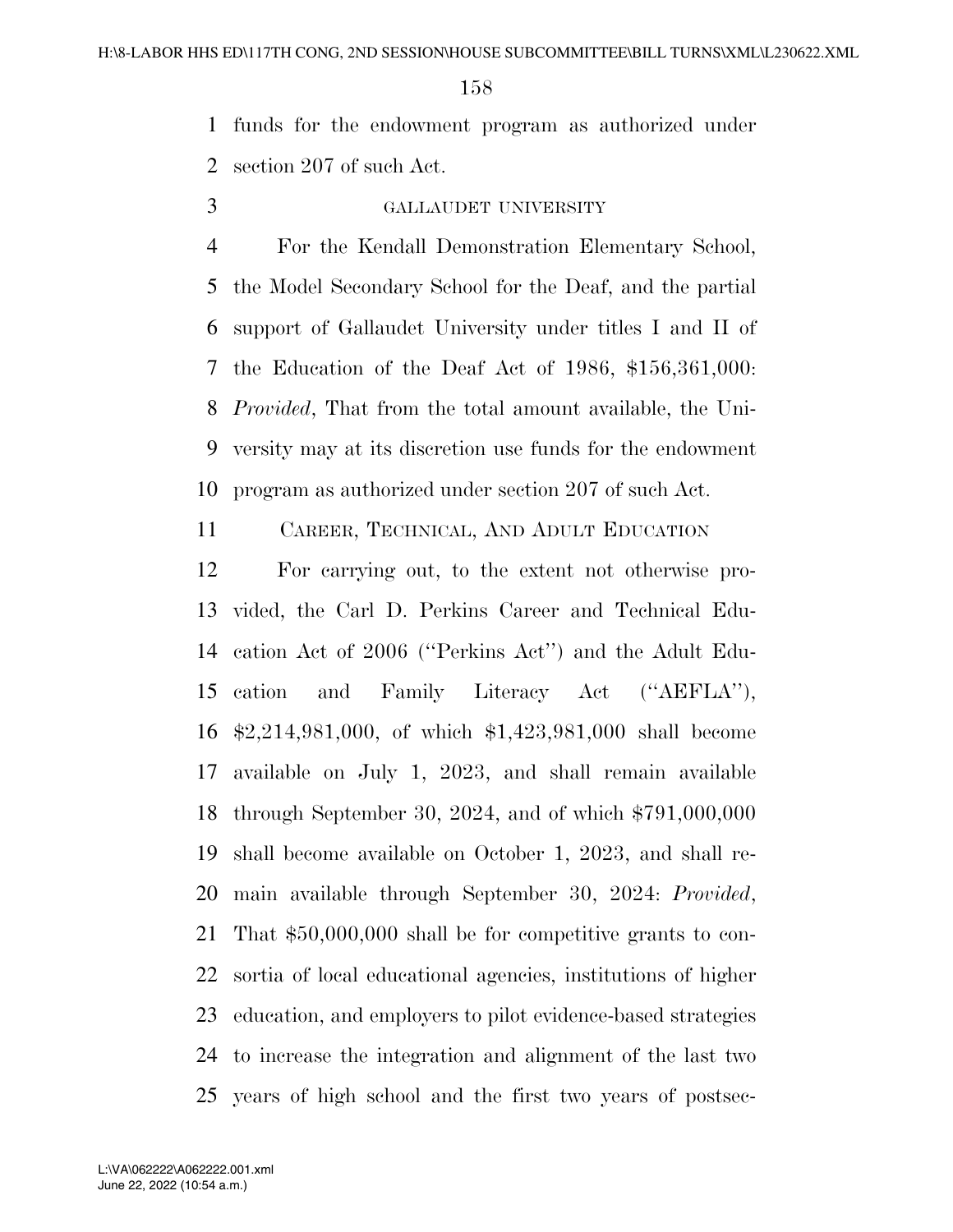ondary education to improve postsecondary and career outcomes for all students: *Provided further*, That section 3(20) of the Perkins Act shall be applied as if the term ''eligible institution'' includes an apprenticeship program that is registered under the National Apprenticeship Act and accredited by an agency recognized by the United States Department of Education: *Provided further*, That of the amounts made available for AEFLA, \$18,712,000 shall be for national leadership activities under section 242.

# STUDENT FINANCIAL ASSISTANCE

 For carrying out subparts 1, 3, and 10 of part A, and part C of title IV of the HEA, \$24,639,234,000 which shall remain available through September 30, 2024.

 The maximum Pell Grant for which a student shall be eligible during award year 2023–2024 shall be \$6,335.

# STUDENT AID ADMINISTRATION

 For Federal administrative expenses to carry out part D of title I, and subparts 1, 3, 9, and 10 of part A, and parts B, C, D, and E of title IV of the HEA, and subpart 1 of part A of title VII of the Public Health Service Act, \$2,579,034,000, to remain available through September 30, 2024: *Provided*, That student loan servicers and con- tractors shall be evaluated based on their ability to meet contract requirements (including an understanding of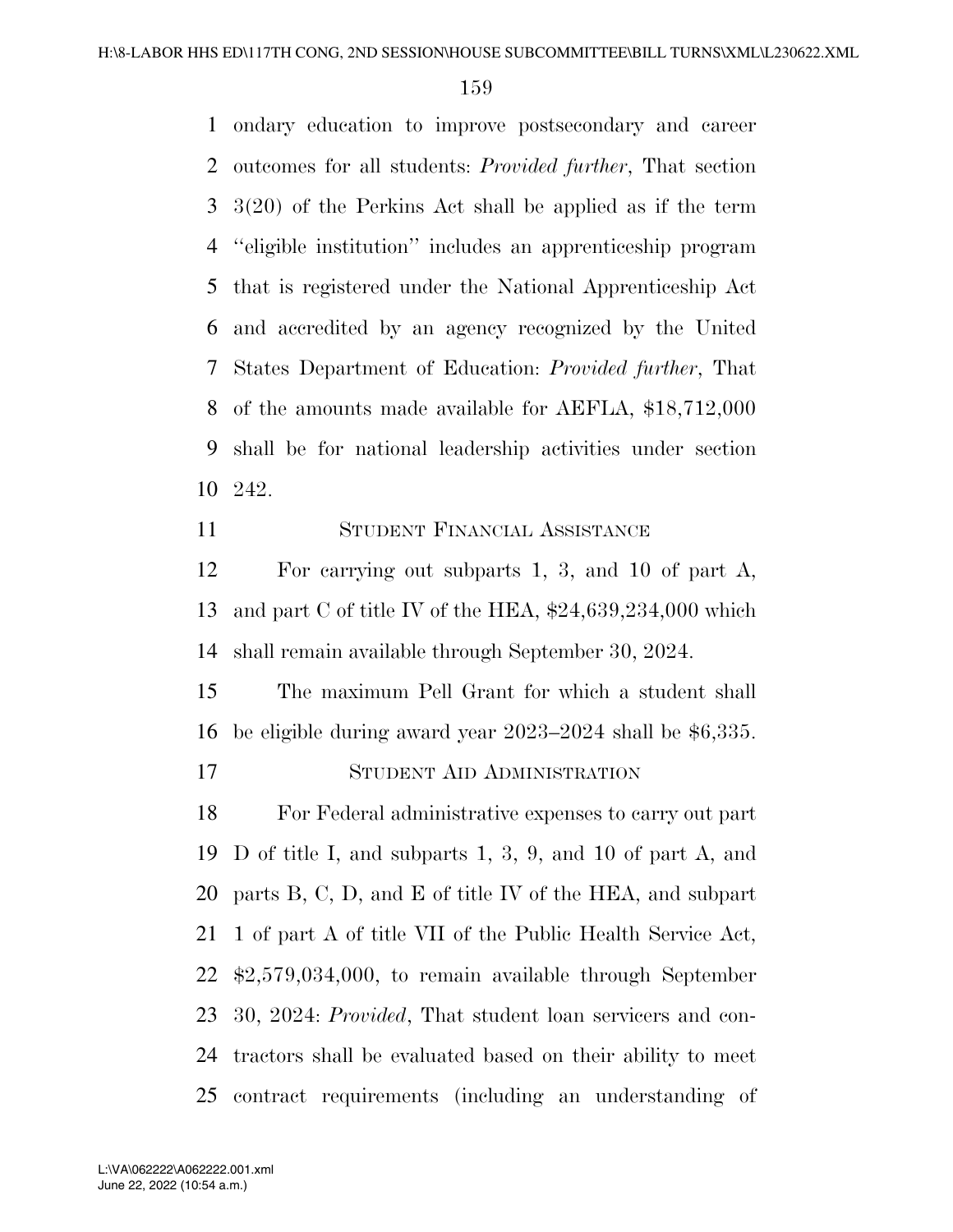Federal and State law), future performance on the con- tracts, and history of compliance with applicable consumer protections laws: *Provided further*, That to the extent Fed- eral Student Aid (FSA) permits student loan servicing subcontracting, FSA shall hold prime contractors account- able for meeting the requirements of the contract, and the performance and expectations of subcontractors shall be accounted for in the prime contract and in the overall per- formance of the prime contractor: *Provided further*, That FSA shall ensure that contractors have the capacity to meet and are held accountable for performance on service levels; are held accountable for and have a history of com- pliance with applicable consumer protection laws; and have relevant experience and demonstrated effectiveness.

#### **HIGHER EDUCATION**

 For carrying out, to the extent not otherwise pro- vided, titles II, III, IV, V, VI, VII, and VIII of the HEA, the Mutual Educational and Cultural Exchange Act of 1961, and section 117 of the Perkins Act, \$3,959,485,000, of which \$520,000,000 shall remain available through December 31, 2023: *Provided*, That not- withstanding any other provision of law, funds made avail- able in this Act to carry out title VI of the HEA and sec- tion 102(b)(6) of the Mutual Educational and Cultural Exchange Act of 1961 may be used to support visits and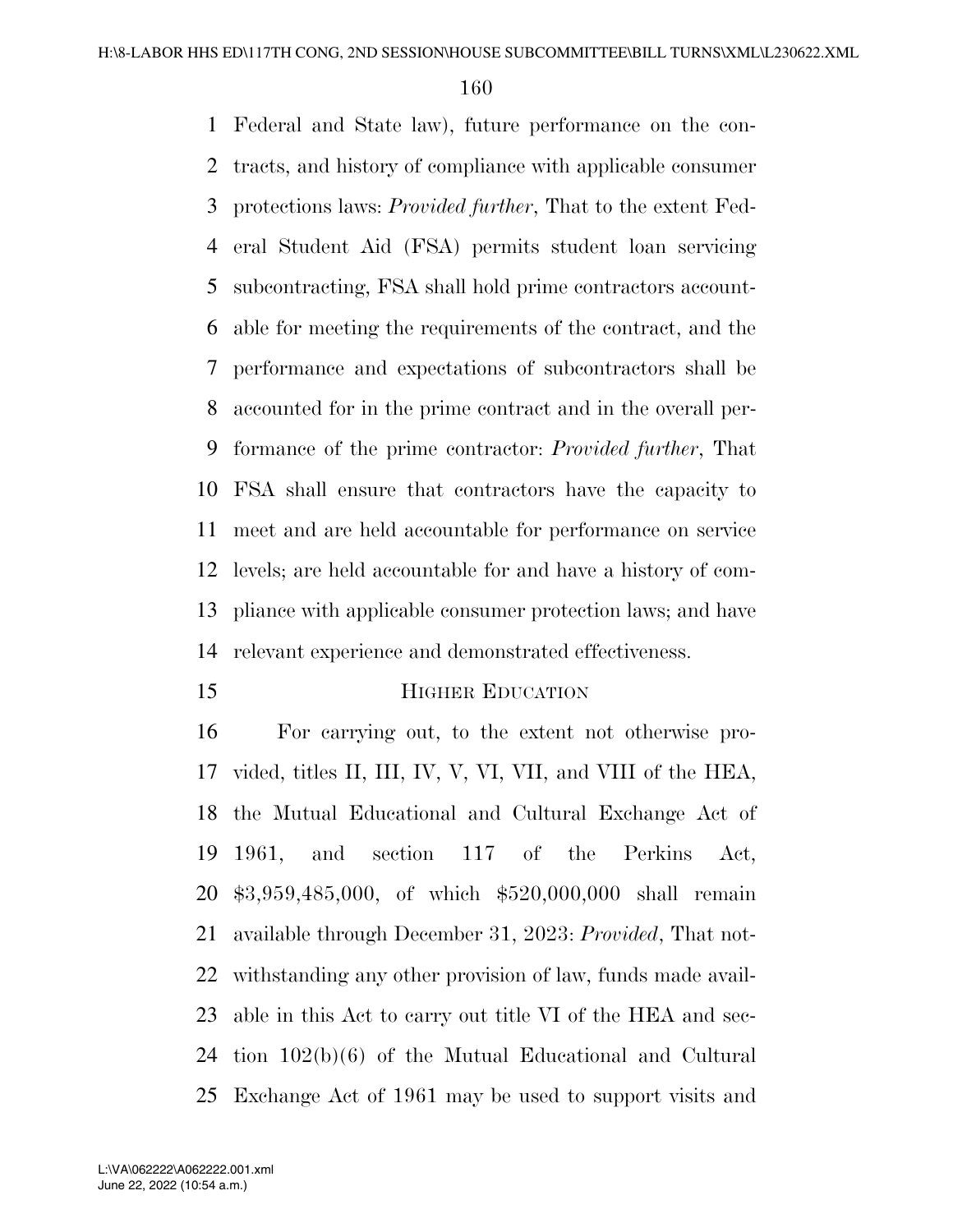study in foreign countries by individuals who are partici- pating in advanced foreign language training and inter- national studies in areas that are vital to United States national security and who plan to apply their language skills and knowledge of these countries in the fields of gov- ernment, the professions, or international development: *Provided further*, That of the funds referred to in the pre- ceding proviso up to 1 percent may be used for program evaluation, national outreach, and information dissemina- tion activities: *Provided further*, That up to 1.5 percent of the funds made available under chapter 2 of subpart 2 of part A of title IV of the HEA may be used for evalua- tion: *Provided further*, That section 313(d) of the HEA shall not apply to an institution of higher education that is eligible to receive funding under section 318 of the HEA: *Provided further*, That amounts made available for carrying out section 419N of the HEA may be awarded notwithstanding the limitations in section 419N(b)(2) of the HEA: *Provided further*, That of the amounts made available under this heading, \$209,301,000 shall be used for the projects, and in the amounts, specified in the table titled ''Labor, HHS, Education Incorporation of Commu- nity Project Funding Items'' in the report accompanying this Act: *Provided further*, That none of the funds made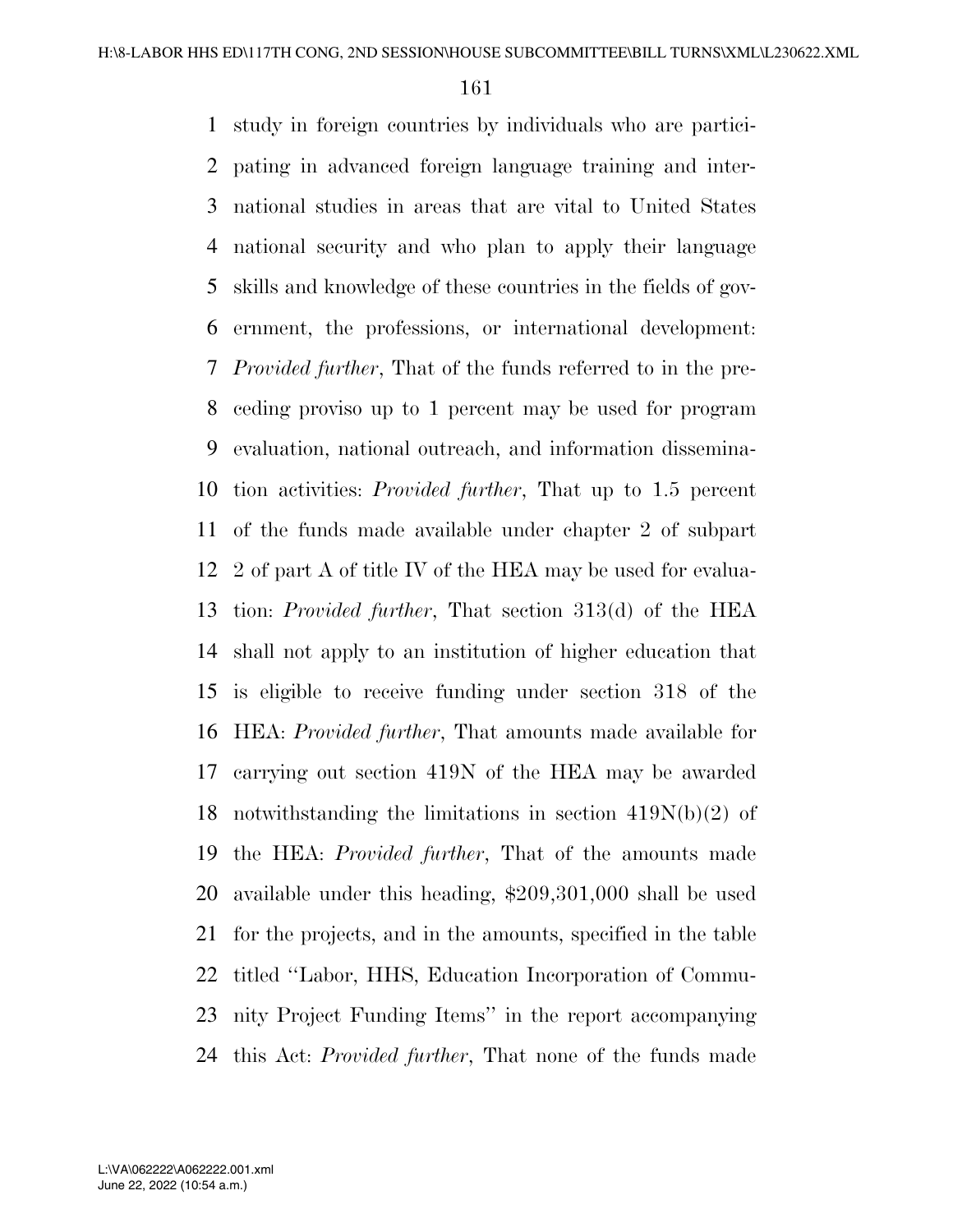available for projects described in the preceding proviso

shall be subject to section 302 of this Act.

HOWARD UNIVERSITY

 For partial support of Howard University, \$394,018,000, of which not less than \$3,405,000 shall be for a matching endowment grant pursuant to the Howard University Endowment Act and shall remain available until expended.

 COLLEGE HOUSING AND ACADEMIC FACILITIES LOANS PROGRAM

 For Federal administrative expenses to carry out ac- tivities related to existing facility loans pursuant to section 121 of the HEA, \$298,000.

HISTORICALLY BLACK COLLEGE AND UNIVERSITY

CAPITAL FINANCING PROGRAM ACCOUNT

 For the cost of guaranteed loans, \$20,150,000, as au- thorized pursuant to part D of title III of the HEA, which shall remain available through September 30, 2024: *Pro- vided*, That such costs, including the cost of modifying such loans, shall be as defined in section 502 of the Con- gressional Budget Act of 1974: *Provided further*, That these funds are available to subsidize total loan principal, any part of which is to be guaranteed, not to exceed \$752,065,725: *Provided further*, That these funds may be used to support loans to public and private Historically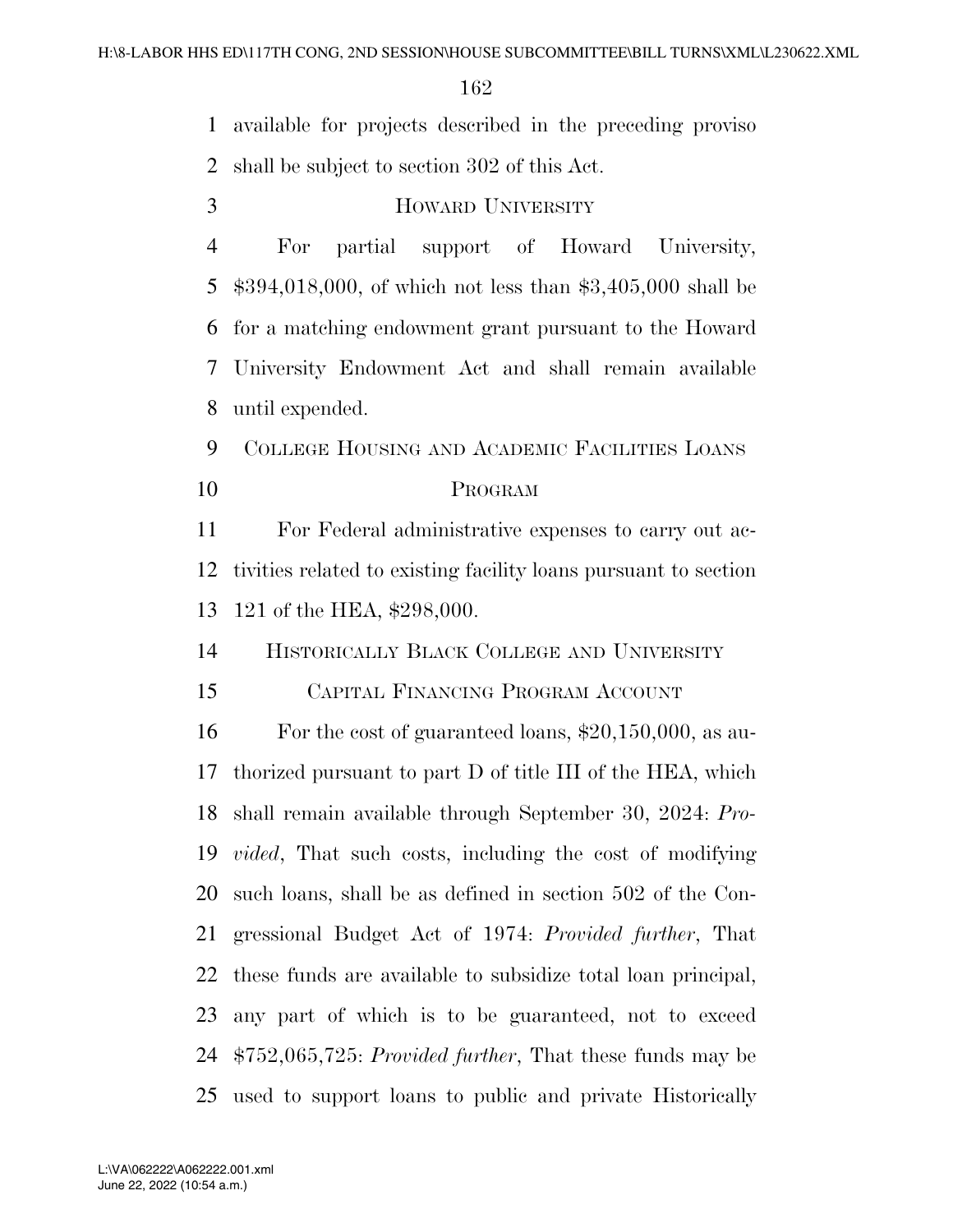Black Colleges and Universities without regard to the limi-

tations within section 344(a) of the HEA.

 In addition, for administrative expenses to carry out the Historically Black College and University Capital Fi- nancing Program entered into pursuant to part D of title III of the HEA, \$528,000.

#### INSTITUTE OF EDUCATION SCIENCES

 For necessary expenses for the Institute of Education Sciences as authorized by section 208 of the Department of Education Organization Act and carrying out activities authorized by the National Assessment of Educational Progress Authorization Act, section 208 of the Edu- cational Technical Assistance Act of 2002, and section 664 of the Individuals with Disabilities Education Act, \$844,075,000, which shall remain available through Sep- tember 30, 2024: *Provided*, That funds available to carry out section 208 of the Educational Technical Assistance Act may be used to link Statewide elementary and sec- ondary data systems with early childhood, postsecondary, and workforce data systems, or to further develop such systems: *Provided further*, That up to \$6,000,000 of the funds available to carry out section 208 of the Educational Technical Assistance Act may be used for awards to public or private organizations or agencies to support activities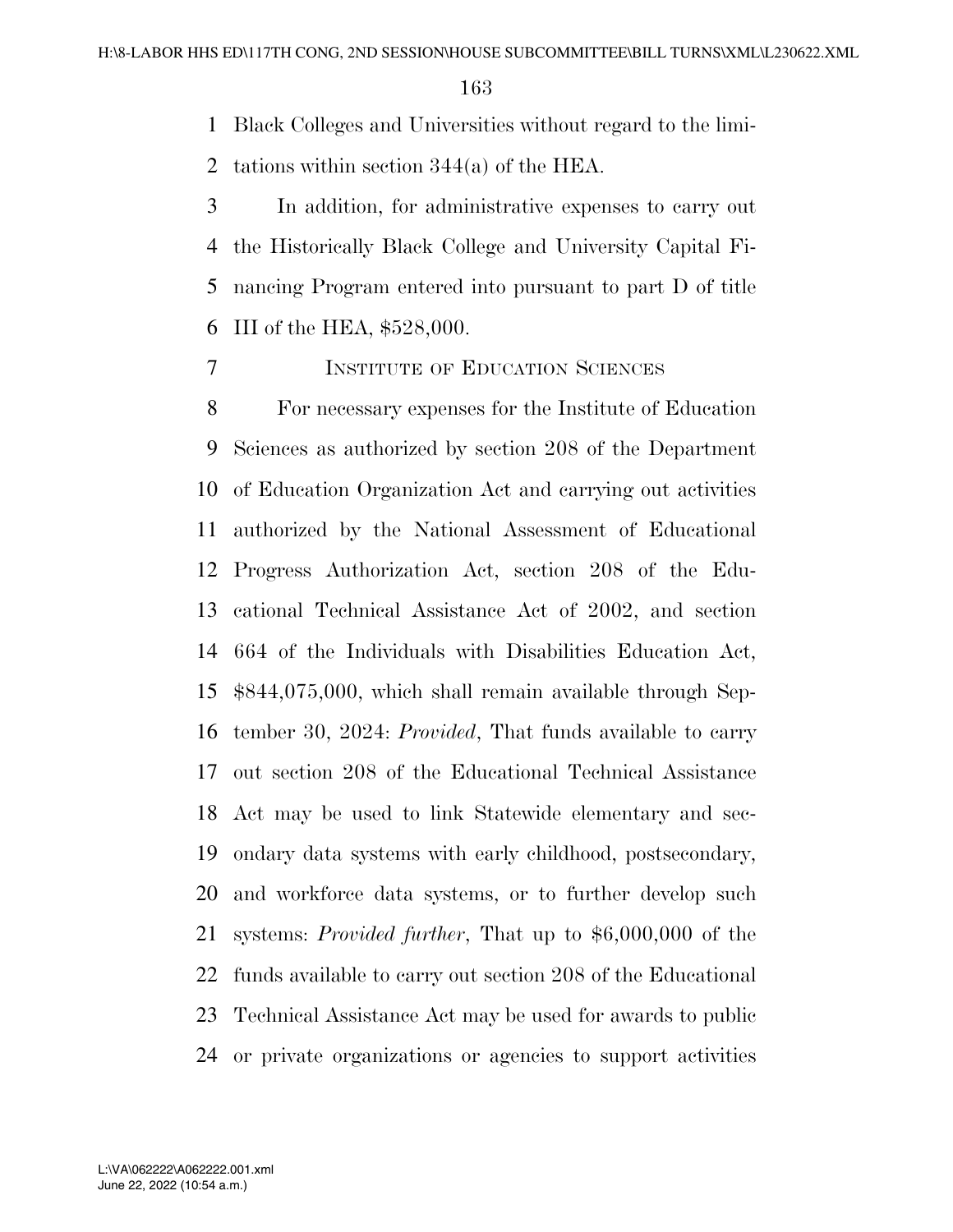to improve data coordination, quality, and use at the local,

State, and national levels.

 DEPARTMENTAL MANAGEMENT PROGRAM ADMINISTRATION

 For carrying out, to the extent not otherwise pro- vided, the Department of Education Organization Act, in- cluding rental of conference rooms in the District of Co- lumbia and hire of three passenger motor vehicles, \$462,500,000, of which up to \$17,500,000, to remain available until expended, shall be available for relocation expenses, and for the renovation and repair of leased buildings: *Provided*, That, notwithstanding any other pro- vision of law, none of the funds provided by this Act or provided by previous Appropriations Acts to the Depart- ment of Education available for obligation or expenditure in the current fiscal year may be used for any activity re- lating to implementing a reorganization that decentralizes, reduces the staffing level, or alters the responsibilities, structure, authority, or functionality of the Budget Service of the Department of Education, relative to the organiza- tion and operation of the Budget Service as in effect on January 1, 2018.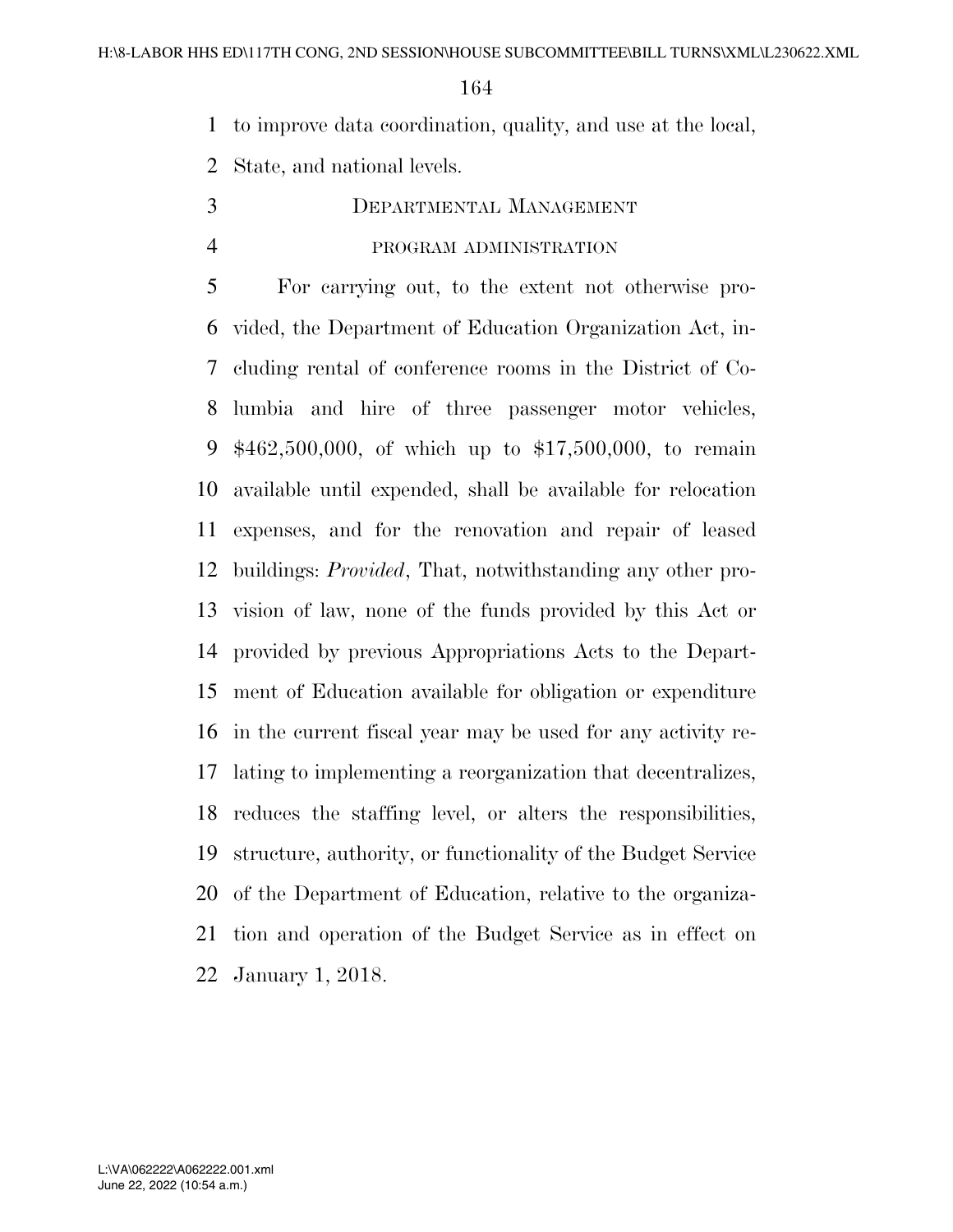| $\mathbf{1}$   | OFFICE FOR CIVIL RIGHTS                                           |
|----------------|-------------------------------------------------------------------|
| $\overline{2}$ | For expenses necessary for the Office for Civil                   |
| 3              | Rights, as authorized by section 203 of the Department            |
| 4              | of Education Organization Act, \$151,300,000.                     |
| 5              | OFFICE OF INSPECTOR GENERAL                                       |
| 6              | For expenses necessary for the Office of Inspector                |
| 7              | General, as authorized by section 212 of the Department           |
| 8              | of Education Organization Act, \$76,452,000, of which             |
| 9              | \$2,000,000 shall remain available until expended.                |
| 10             | <b>GENERAL PROVISIONS</b>                                         |
| 11             | SEC. 301. No funds appropriated in this Act may be                |
| 12             | used to prevent the implementation of programs of vol-            |
| 13             | untary prayer and meditation in the public schools.               |
| 14             | (TRANSFER OF FUNDS)                                               |
| 15             | SEC. 302. Not to exceed 1 percent of any discre-                  |
| 16             | tionary funds (pursuant to the Balanced Budget and                |
| 17             | Emergency Deficit Control Act of 1985) which are appro-           |
|                | 18 priated for the Department of Education in this Act may        |
| 19             | be transferred between appropriations, but no such appro-         |
| 20             | priation shall be increased by more than 3 percent by any         |
| 21             | such transfer: <i>Provided</i> , That the transfer authority      |
| 22             | granted by this section shall not be used to create any           |
| 23             | new program or to fund any project or activity for which          |
| 24             | no funds are provided in this Act: <i>Provided further</i> , That |
| 25             | the Committees on Appropriations of the House of Rep-             |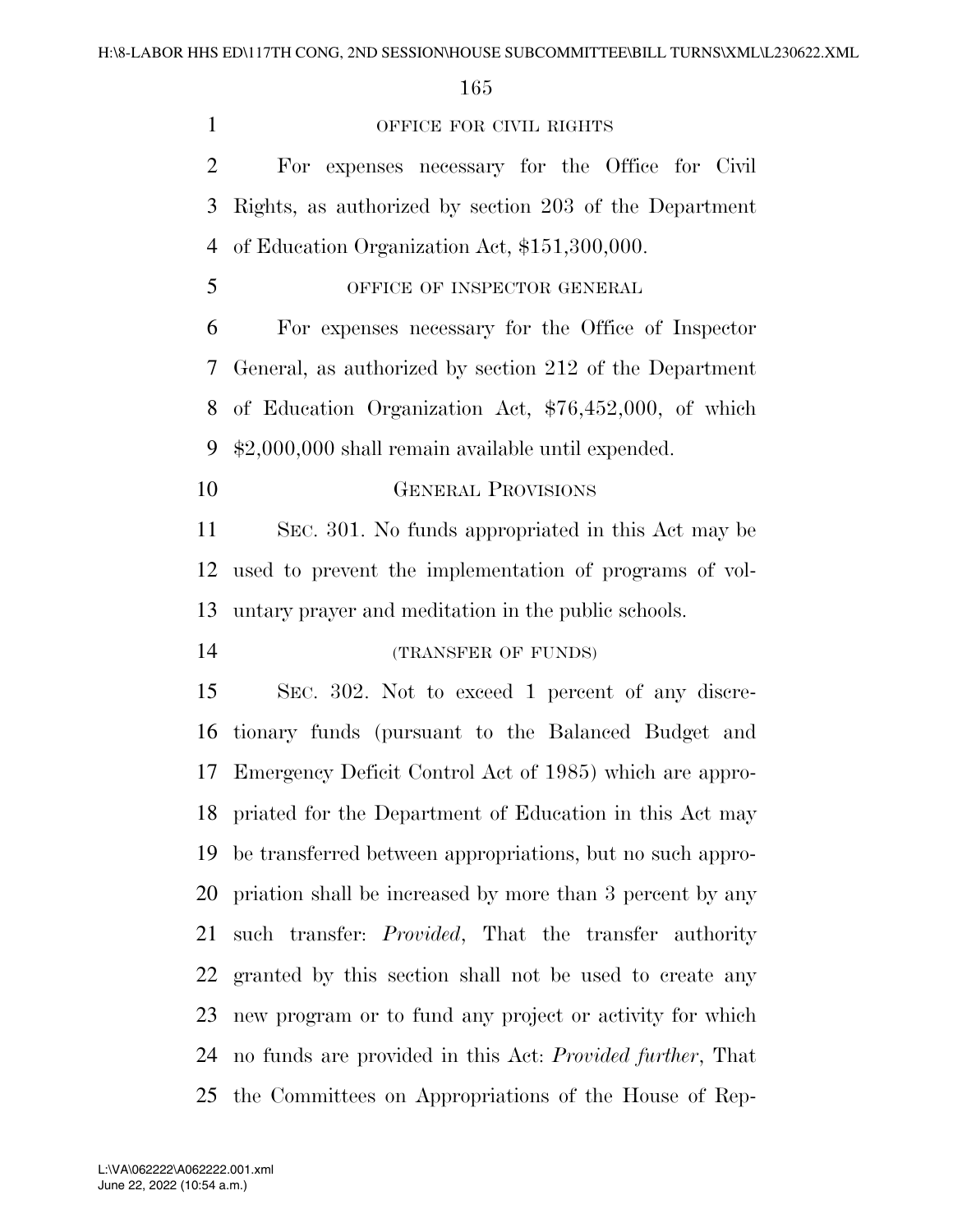resentatives and the Senate are notified at least 15 days in advance of any transfer.

 SEC. 303. Funds appropriated in this Act and con- solidated for evaluation purposes under section 8601(c) of the ESEA shall be available from July 1, 2023, through September 30, 2024.

 SEC. 304. (a) An institution of higher education that maintains an endowment fund supported with funds ap- propriated for title III or V of the HEA for fiscal year 2023 may use the income from that fund to award schol- arships to students, subject to the limitation in section  $331(e)(3)(B)(i)$  of the HEA. The use of such income for such purposes, prior to the enactment of this Act, shall be considered to have been an allowable use of that in-come, subject to that limitation.

 (b) Subsection (a) shall be in effect until titles III and V of the HEA are reauthorized.

 SEC. 305. Section 114(f) of the HEA (20 U.S.C. 1011c(f)) shall be applied by substituting ''2023'' for ''2022''.

 SEC. 306. Section 458(a)(4) of the HEA (20 U.S.C. 22 1087h(a)) shall be applied by substituting "2023" for ''2022''.

 SEC. 307. Funds appropriated in this Act under the heading ''Student Aid Administration'' may be available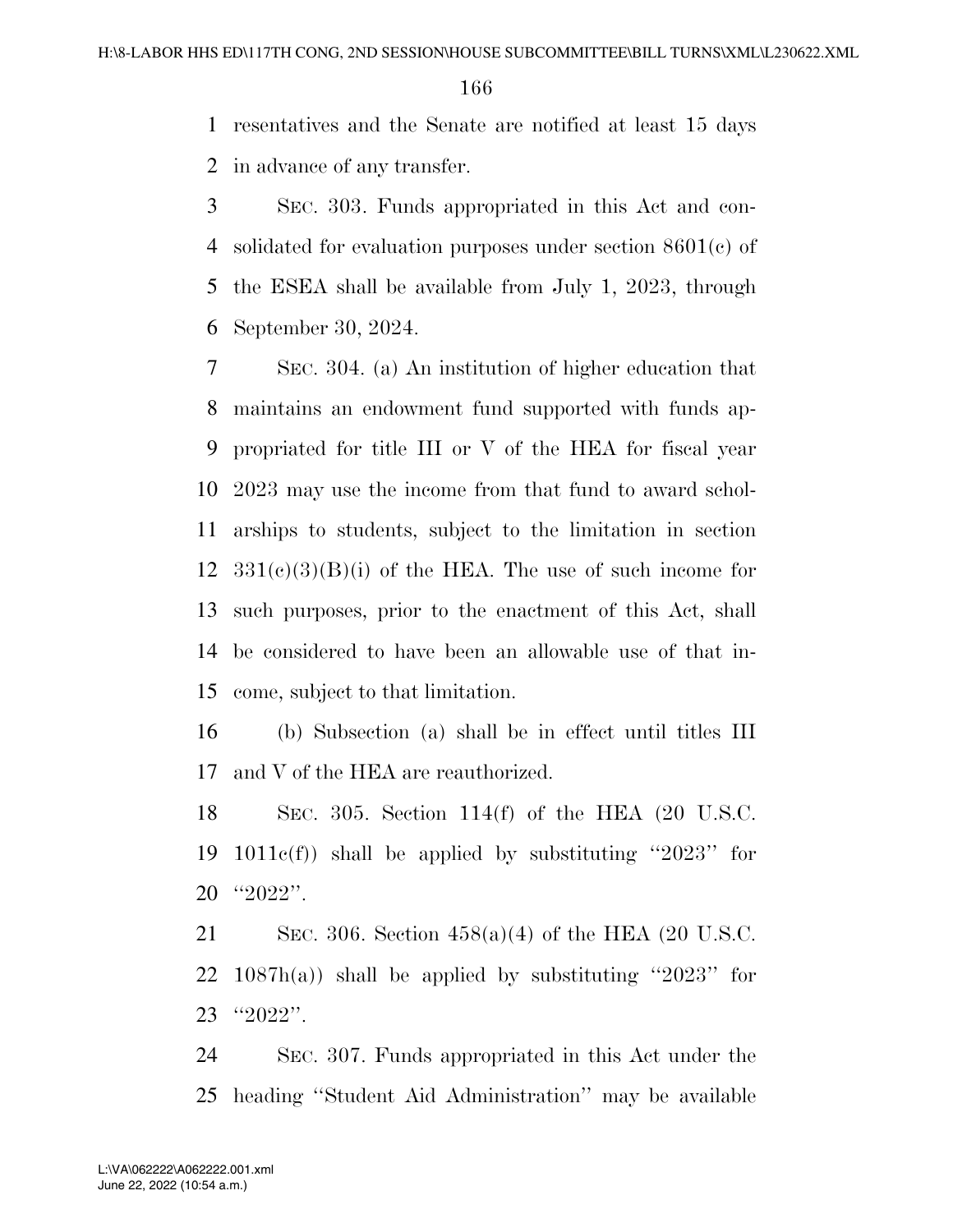for payments for student loan servicing to an institution of higher education that services outstanding Federal Per- kins Loans under part E of title IV of the Higher Edu-cation Act of 1965 (20 U.S.C. 1087aa et seq.).

(RESCISSION)

 SEC. 308. Of the amounts appropriated under section 7 401(b)(7)(A)(iv)(XI) of the Higher Education Act of 1965 8 (20 U.S.C. 1070a(b)(7)(A)(iv)(XI)) for fiscal year 2023, \$221,000,000 are hereby rescinded.

 SEC. 309. Of the amounts made available under this title under the heading ''Student Aid Administration'', \$2,300,000 shall be used by the Secretary of Education to conduct outreach to borrowers of loans made under part D of title IV of the Higher Education Act of 1965 who may intend to qualify for loan cancellation under section  $455(m)$  of such Act (20 U.S.C. 1087e(m)), to ensure that borrowers are meeting the terms and conditions of such loan cancellation: *Provided*, That the Secretary shall spe- cifically conduct outreach to assist borrowers who would qualify for loan cancellation under section 455(m) of such Act except that the borrower has made some, or all, of the 120 required payments under a repayment plan that 23 is not described under section  $455(m)(A)$  of such Act, to encourage borrowers to enroll in a qualifying repayment plan: *Provided further*, That the Secretary shall also com-

June 22, 2022 (10:54 a.m.) L:\VA\062222\A062222.001.xml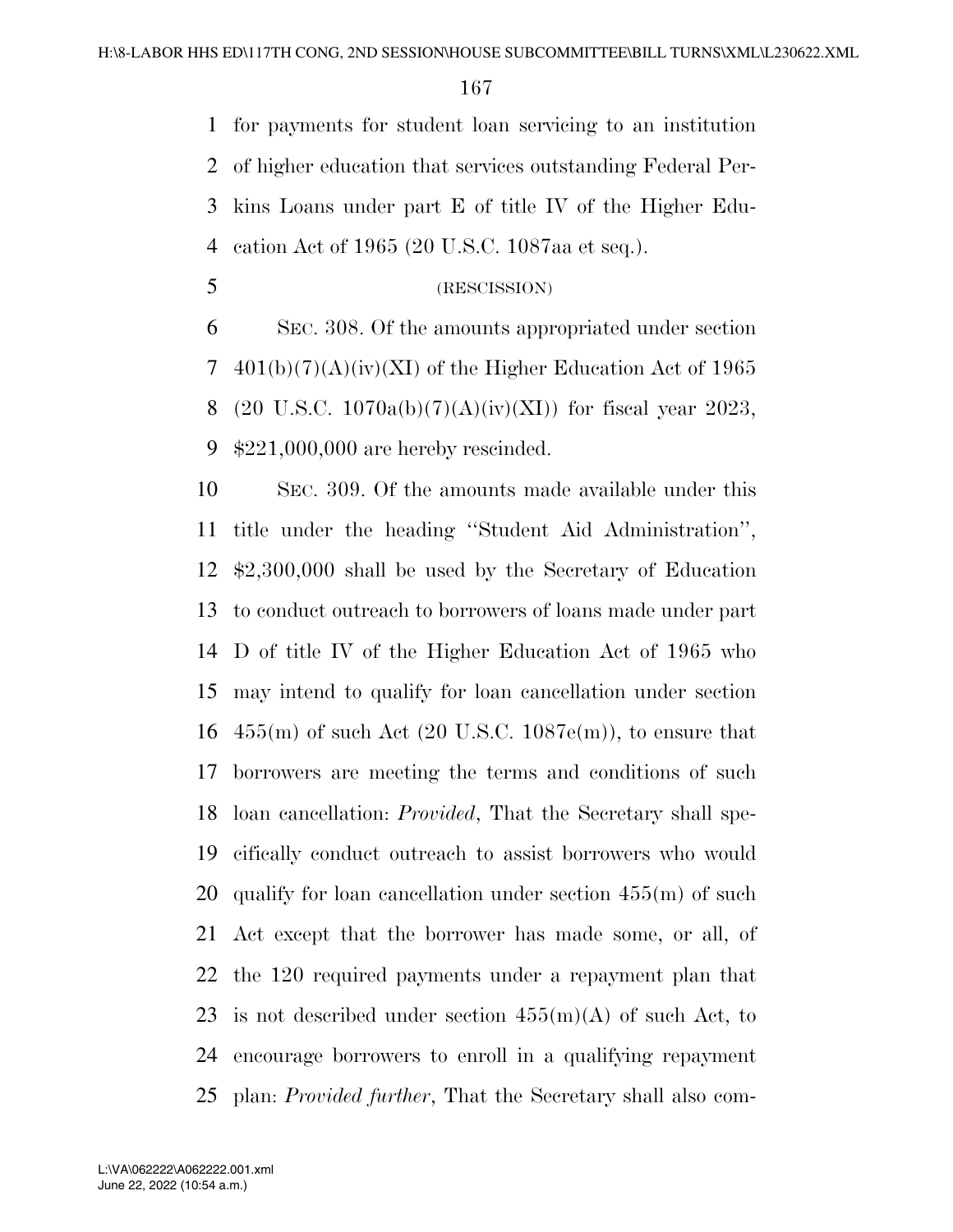municate to all Direct Loan borrowers the full require- ments of section 455(m) of such Act and improve the fil- ing of employment certification by providing improved out- reach and information such as outbound calls, electronic communications, ensuring prominent access to program requirements and benefits on each servicer's website, and creating an option for all borrowers to complete the entire payment certification process electronically and on a cen-tralized website.

 SEC. 310. In addition to amounts otherwise made available, the unobligated balances of amounts made avail- able in fiscal year 2018 and each fiscal year thereafter for the Temporary Expanded Public Service Loan For- giveness (TEPSLF) program carried out by the Depart- ment of Education, shall be made available in accordance with the following:

 (1) Except as provided in paragraphs (2) and (3), notwithstanding the terms and conditions for such program required under such appropriations Acts, such program shall be carried out in the same manner, and with the same terms and conditions, as the Limited PSLF Waiver program carried out by the Department of Education beginning on October 6, 2021, and authorized by the Higher Education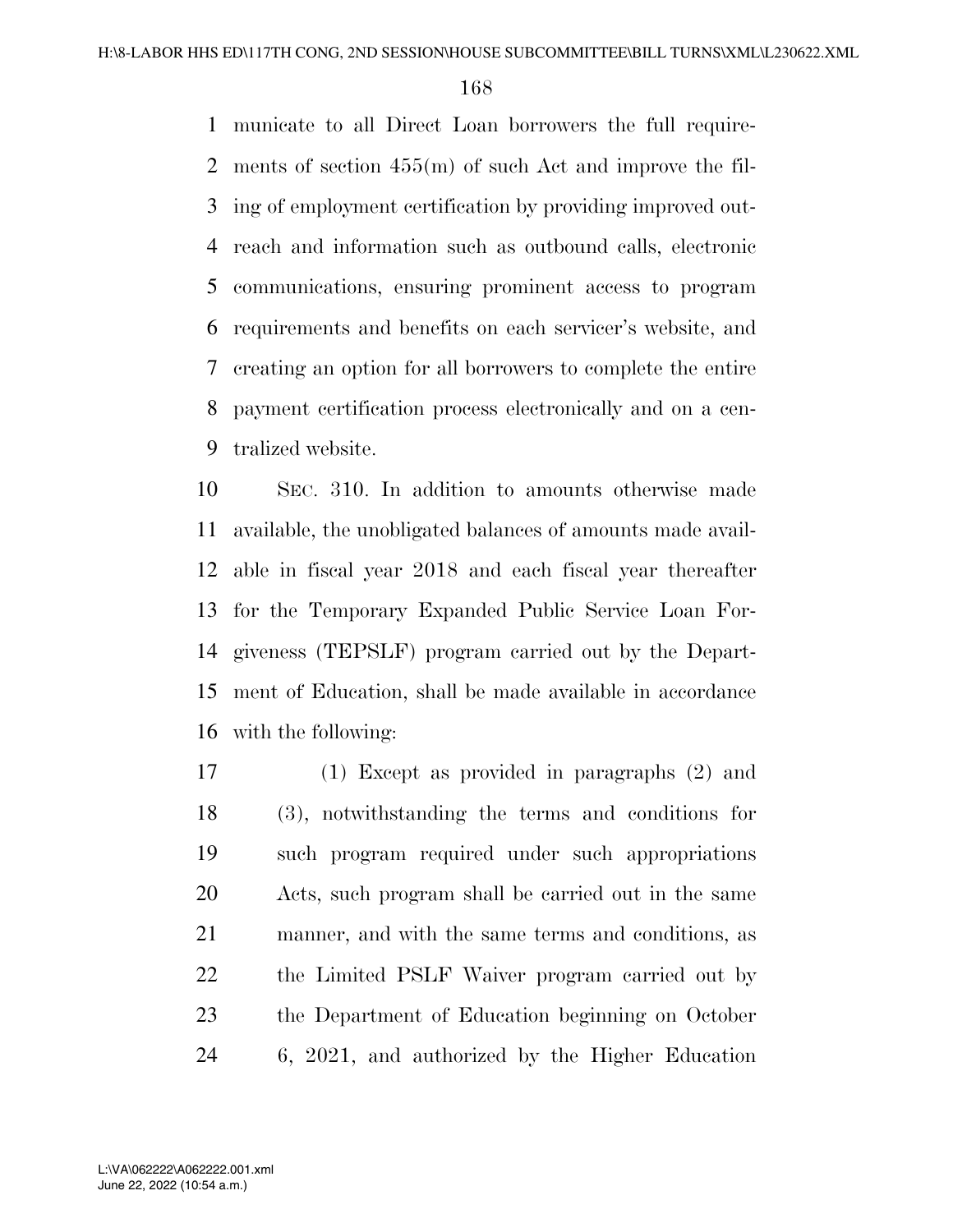| $\mathbf{1}$   | Relief Opportunities for Students Act of 2003 (20)   |
|----------------|------------------------------------------------------|
| $\overline{2}$ | U.S.C. 1098bb), except that—                         |
| 3              | (A) the application and consolidation dead-          |
| $\overline{4}$ | lines under the Limited PSLF Waiver program          |
| 5              | shall not apply to the TEPSLF program; and           |
| 6              | (B) a loan made under part B or E of title           |
| 7              | 22 IV of the Higher Education Act of 1965            |
| 8              | (other than an excepted PLUS loan or an ex-          |
| 9              | cepted consolidation loan (as such terms are de-     |
| 10             | fined in section $493C(a)$ of such Act of 1965)      |
| 11             | shall be eligible for forgiveness under the          |
| 12             | TEPSLF program in the same manner and                |
| 13             | with the same conditions as a Federal Direct         |
| 14             | Loan, and a borrower of such a loan made             |
| 15             | under part B or E may receive credit under           |
| 16             | such program for any repayment on such loan          |
| 17             | would otherwise qualify under the<br>that            |
| 18             | TEPSLF program (in accordance with this sec-         |
| 19             | tion), without consolidating such loan into a        |
| 20             | Federal Direct Consolidation Loan.                   |
| 21             | (2) The limitation relating to the total loan vol-   |
| 22             | ume, including outstanding principal, fees, capital- |

 ized interest, or accrued interest, applicable with re- spect to amounts initially made available in fiscal year 2018 and each fiscal year thereafter shall con-

June 22, 2022 (10:54 a.m.) L:\VA\062222\A062222.001.xml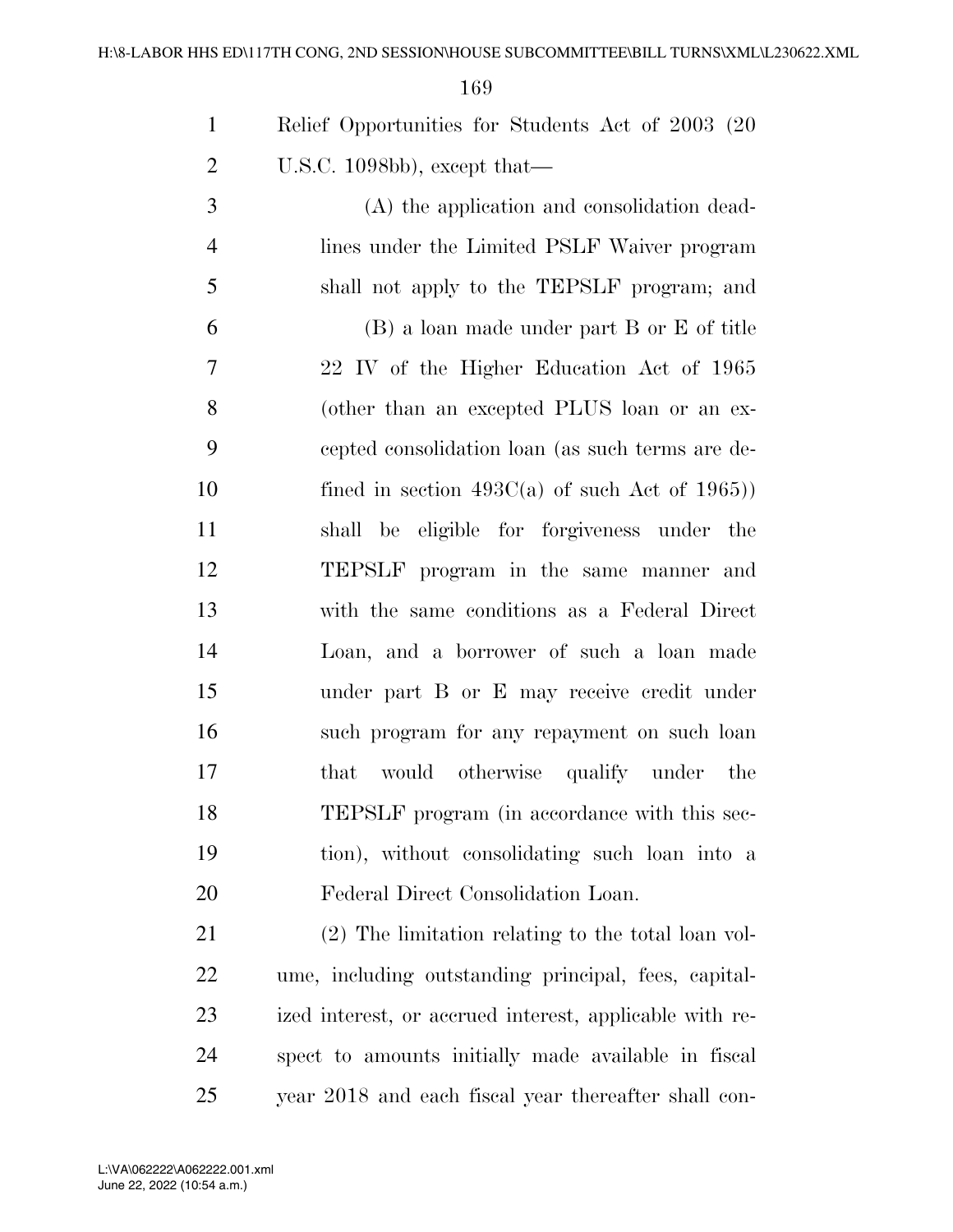tinue to apply with respect to the corresponding un-obligated balance from each such fiscal year.

 (3) The Secretary shall provide loan forgiveness under this section to eligible borrowers on a first come, first-serve basis, based on the date of applica- tion and subject to both the limitation on total loan volume at application for such loan forgiveness spec-ified and the availability of appropriations.

 SEC. 311. The Secretary may reserve not more than 0.5 percent from any amount made available in this Act for an HEA program, except for any amounts made avail- able for subpart 1 of part A of title IV of the HEA, to carry out rigorous and independent evaluations and to col- lect and analyze outcome data for any program authorized by the HEA: *Provided*, That no funds made available in this Act for the ''Student Aid Administration'' account shall be subject to the reservation under this section: *Pro- vided further*, That any funds reserved under this section shall be available through September 30, 2025: *Provided further*, That if, under any other provision of law, funds are authorized to be reserved or used for evaluation activi- ties with respect to a program or project, the Secretary may also reserve funds for such program or project for the purposes described in this section so long as the total reservation of funds for such program or project does not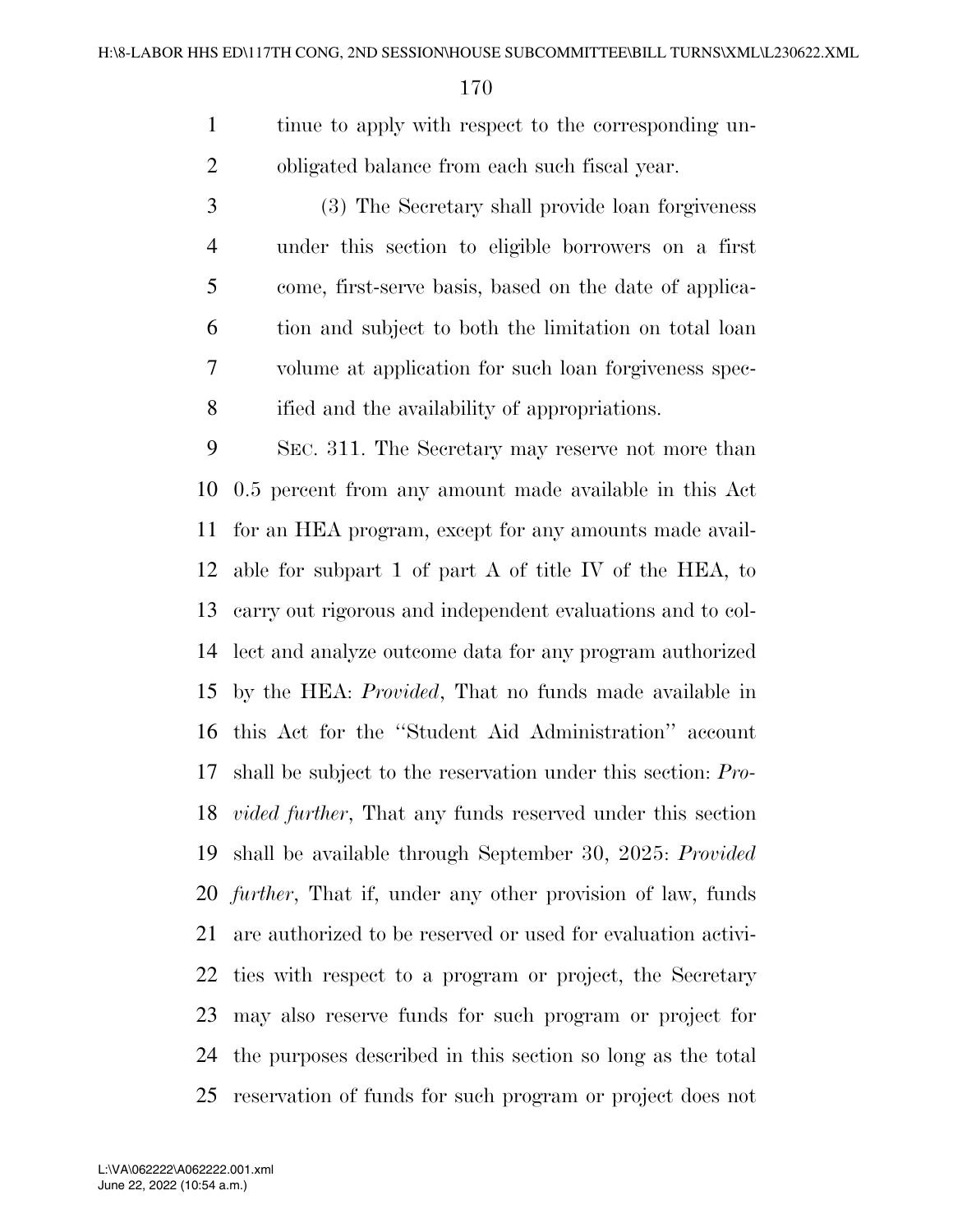exceed any statutory limits on such reservations: *Provided further*, That not later than 30 days prior to the initial obligation of funds reserved under this section, the Sec- retary shall submit to the Committees on Appropriations of the Senate and the House of Representatives, the Com- mittee on Health, Education, Labor and Pensions of the Senate, and the Committee on Education and Labor of the House of Representatives a plan that identifies the source and amount of funds reserved under this section, the impact on program grantees if funds are withheld for the purposes of this section, and the activities to be carried out with such funds.

 SEC. 312. In addition to amounts otherwise appro- priated by this Act under the heading ''Innovation and Improvement'' for purposes authorized by the Elementary and Secondary Education Act of 1965, there are hereby appropriated an additional \$154,108,000 which shall be used for the projects, and in the amounts, specified in the table titled ''Labor, HHS, Education Incorporation of Community Project Funding Items'' in the report accom- panying this Act: *Provided*, That none of the funds made available for such projects shall be subject to section 302 of this Act.

 SEC. 313. None of the funds made available under part C of title IV of the ESEA may be awarded to a char-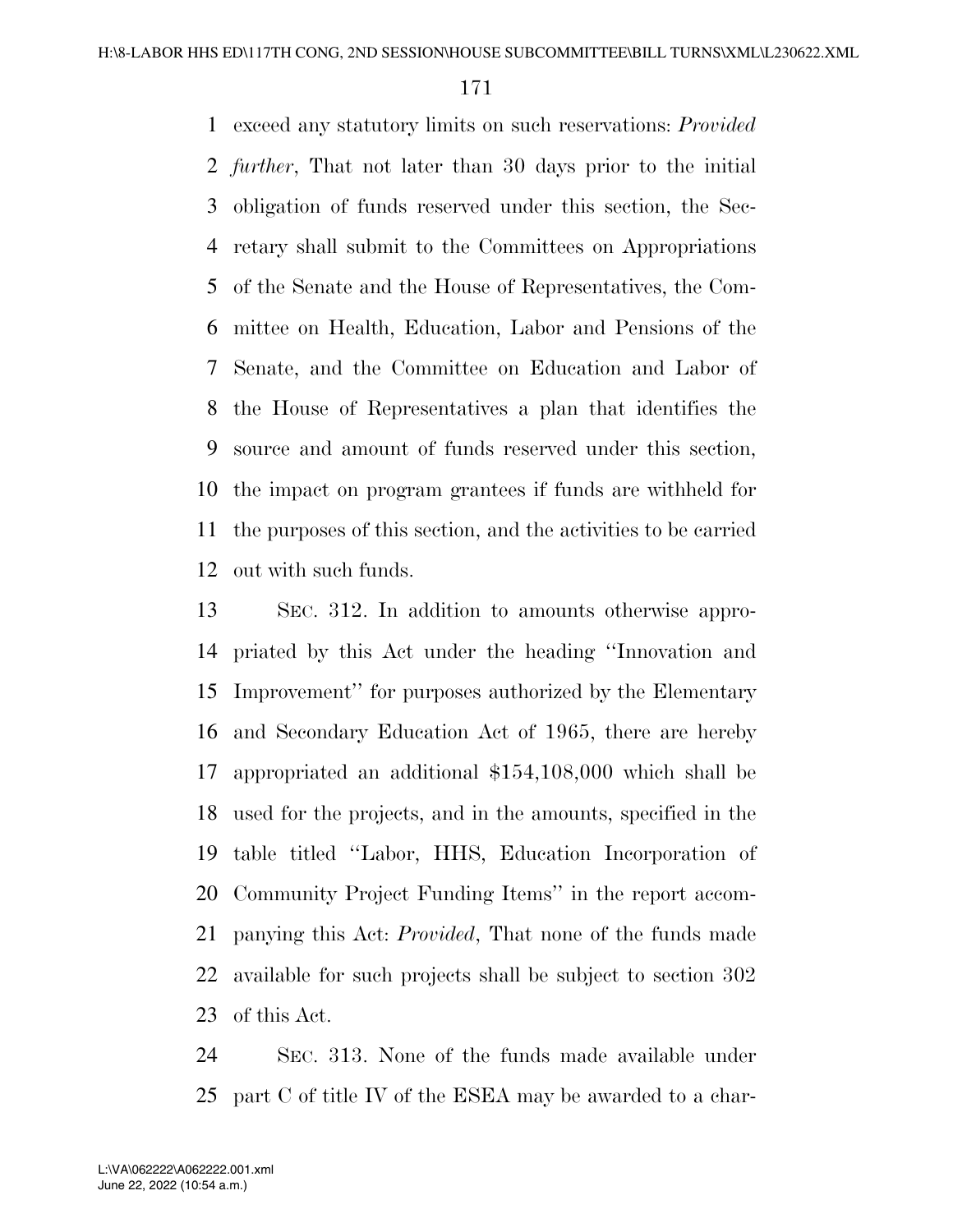ter school that enters into a contract with a for-profit management organization under which the management organization and its related entities exercises full or sub- stantial administrative control over the charter school, ex- cept that this proviso does not limit the ability of a charter school to contract with a for-profit entity for discrete pur- poses other than managing or operating the charter school, such as providing food services or payroll services.

 SEC. 314. None of the funds appropriated by this title for the Department of Education shall be withheld from an institution of higher education solely because that institution is conducting or preparing to conduct research on marihuana as defined in 21 U.S.C. 802(16).

 SEC. 315. None of the funds made available by this Act may be used by the Department of Education to sup- port an educational institution that engages in the use of electric shock devices and equipment for aversive condi-tioning or disciplining of students.

 SEC. 316. Section 487(a) of the HEA is amended in paragraph (24) by the striking ''ten percent'' and ''fifteen percent''.

22 SEC. 317. (a)(1) Section  $484(a)(5)$  of the HEA of 1965 (20 U.S.C. 1091(a)(5)) is amended—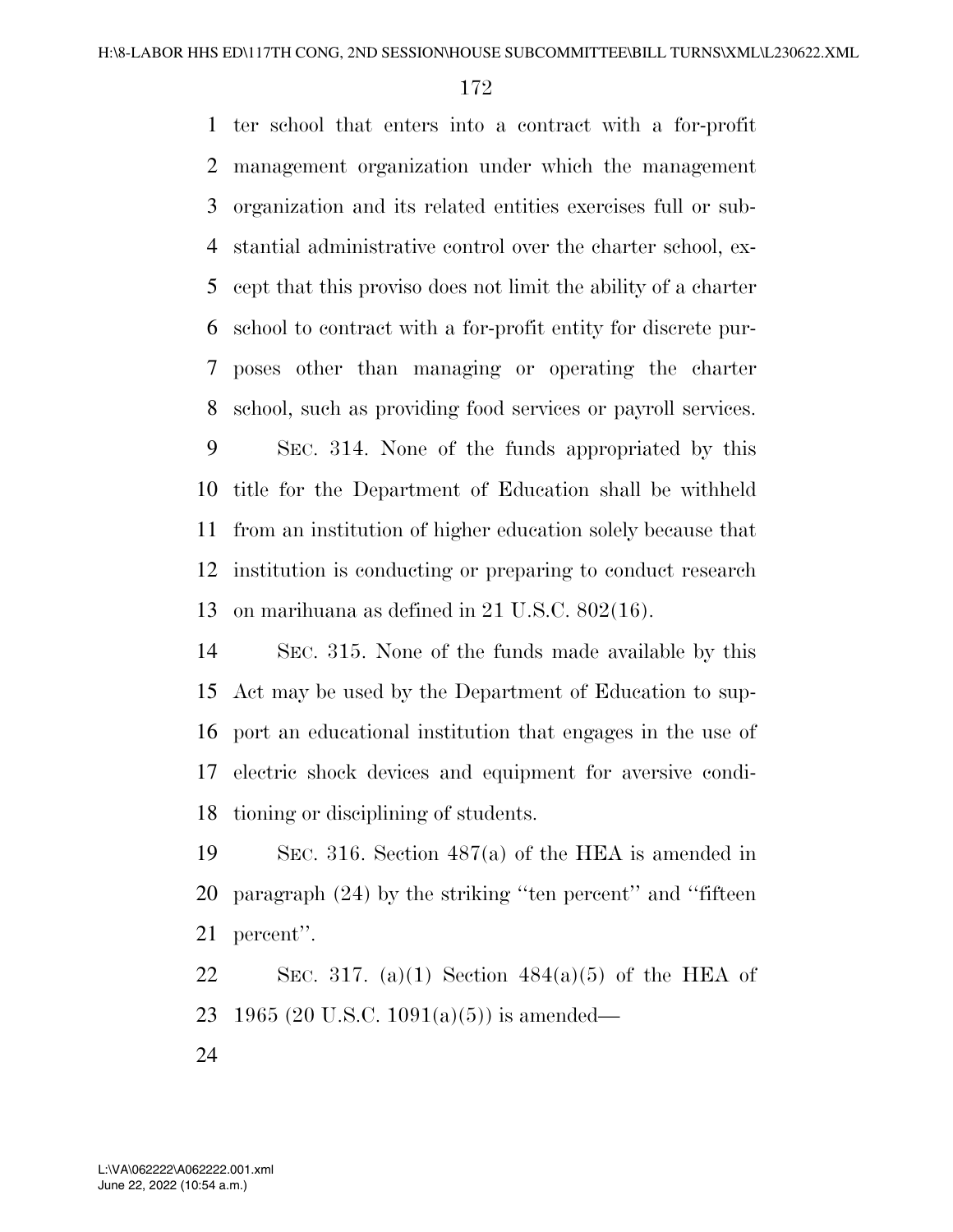| $\mathbf{1}$   | (A) by inserting "or a DACA recipient (as               |
|----------------|---------------------------------------------------------|
| $\overline{2}$ | defined in subsection $(u)$ , have temporary pro-       |
| 3              | tected status under section 244 of the Immigra-         |
| $\overline{4}$ | tion and Nationality Act $(8 \text{ U.S.C. } 1254a)$ ," |
| 5              | after "a permanent resident of the United               |
| 6              | States,"; and                                           |
| $\tau$         | (B) by inserting "be" after "able".                     |
| 8              | $(2)$ Section 484(a) of such Act $(20 \text{ U.S.C.})$  |
| 9              | $1091(a)$ ) is amended by adding at the end the fol-    |
| 10             | lowing:                                                 |
| 11             | "(u) DACA RECIPIENT.—In this sec-                       |
| 12             | tion, the term 'DACA recipient' means an alien          |
| 13             | (as defined in section $101(a)(3)$ of the Immi-         |
| 14             | gration and Nationality Act (8 U.S.C.                   |
| 15             | $1101(a)(3)$ ) who is inadmissible to the United        |
| 16             | State or deportable from the United States              |
| 17             | under the immigration laws (as defined in sec-          |
| 18             | tion $101(a)(17)$ of such Act $(8$ U.S.C.               |
| 19             | $1101(a)(17)$ , and who the Secretary of Home-          |
| 20             | land Security has, in his or her discretion, de-        |
| 21             | termined should be afforded a grant of deferred         |
| 22             | action under the Deferred Action for Childhood          |
| 23             | Arrivals (DACA) policy.".                               |
| 24             | (3) The amendments made by this subsection              |
| 25             | shall take effect on July 1, 2023.                      |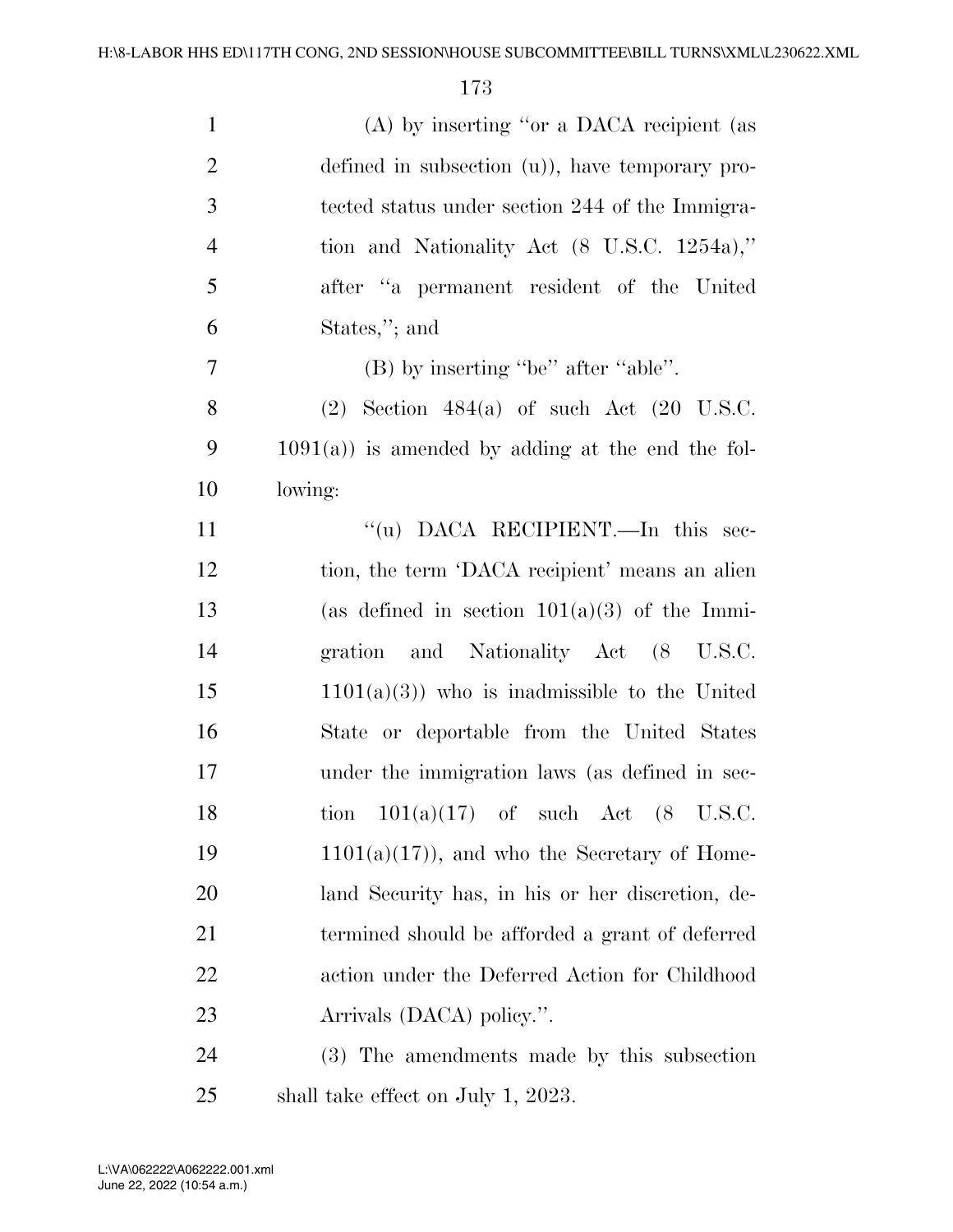| $\mathbf{1}$   | (b)(1) Subsection (n)(1)(A)(iv) of section 702             |
|----------------|------------------------------------------------------------|
| $\overline{2}$ | of the FAFSA Simplification Act (title VII of divi-        |
| 3              | sion FF of Public Law 116-260) is amended by               |
| $\overline{4}$ | striking "by adding at the end" and inserting "by          |
| 5              | inserting after subsection (r), as redesignated under      |
| 6              | clause $(i)$ ,".                                           |
| 7              | $(2)$ The amendment made by paragraph $(1)$                |
| 8              | shall take effect as if included in the enactment of       |
| 9              | the FAFSA Simplification Act (title VII of division        |
| 10             | $FF$ of Public Law 116-260).                               |
| 11             | SEC. 318. Section 344(a) of the HEA $(20 \text{ U.S.C.})$  |
| 12             | $1066(c)(a)$ is amended by striking "No institution of     |
| 13             | higher education that has received assistance under sec-   |
| 14             | tion 8 of the Act of March 2, $1867$ (20 U.S.C. 123) shall |
| 15             | be eligible to receive assistance under this part.".       |
| 16             |                                                            |
| 17             | This title may be cited as the "Department of Edu-         |
| 18             | eation Appropriations Act, 2023".                          |
| 19             | <b>TITLE IV</b>                                            |
| 20             | RELATED AGENCIES                                           |
| 21             | COMMITTEE FOR PURCHASE FROM PEOPLE WHO ARE                 |
| 22             | <b>BLIND OR SEVERELY DISABLED</b>                          |
| 23             | SALARIES AND EXPENSES                                      |
| 24             | For expenses necessary for the Committee for Pur-          |
| 25             | chase From People Who Are Blind or Severely Disabled       |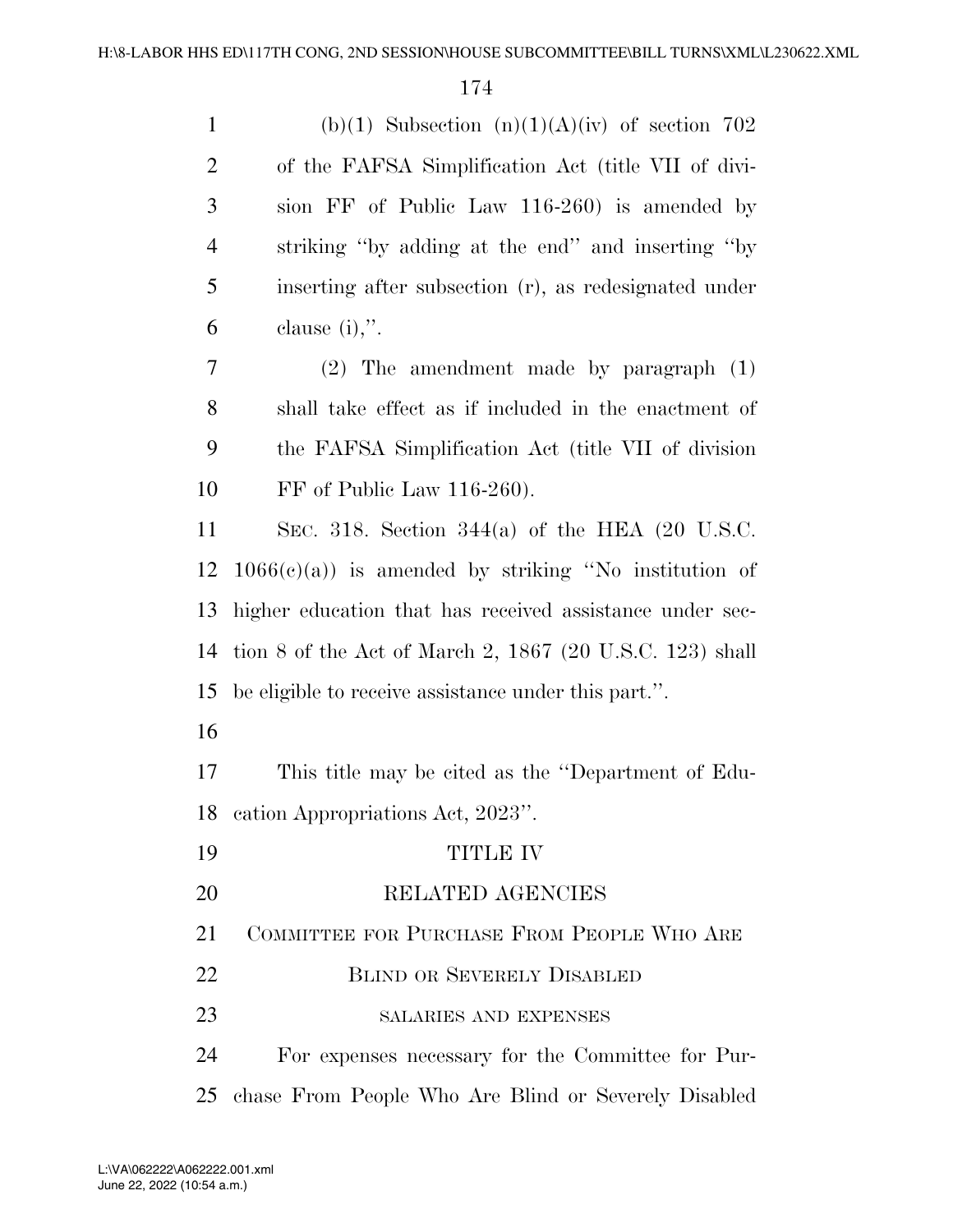(referred to in this title as ''the Committee'') established under section 8502 of title 41, United States Code, \$13,124,000: *Provided*, That in order to authorize any central nonprofit agency designated pursuant to section 8503(c) of title 41, United States Code, to perform re- quirements of the Committee as prescribed under section 51–3.2 of title 41, Code of Federal Regulations, the Com- mittee shall enter into a written agreement with any such central nonprofit agency: *Provided further*, That such agreement shall contain such auditing, oversight, and re- porting provisions as necessary to implement chapter 85 of title 41, United States Code: *Provided further*, That such agreement shall include the elements listed under the heading ''Committee For Purchase From People Who Are Blind or Severely Disabled—Written Agreement Ele- ments'' in the explanatory statement described in section 4 of Public Law 114–113 (in the matter preceding division A of that consolidated Act): *Provided further*, That any such central nonprofit agency may not charge a fee under section 51–3.5 of title 41, Code of Federal Regulations, prior to executing a written agreement with the Com- mittee: *Provided further*, That no less than \$3,124,000 shall be available for the Office of Inspector General.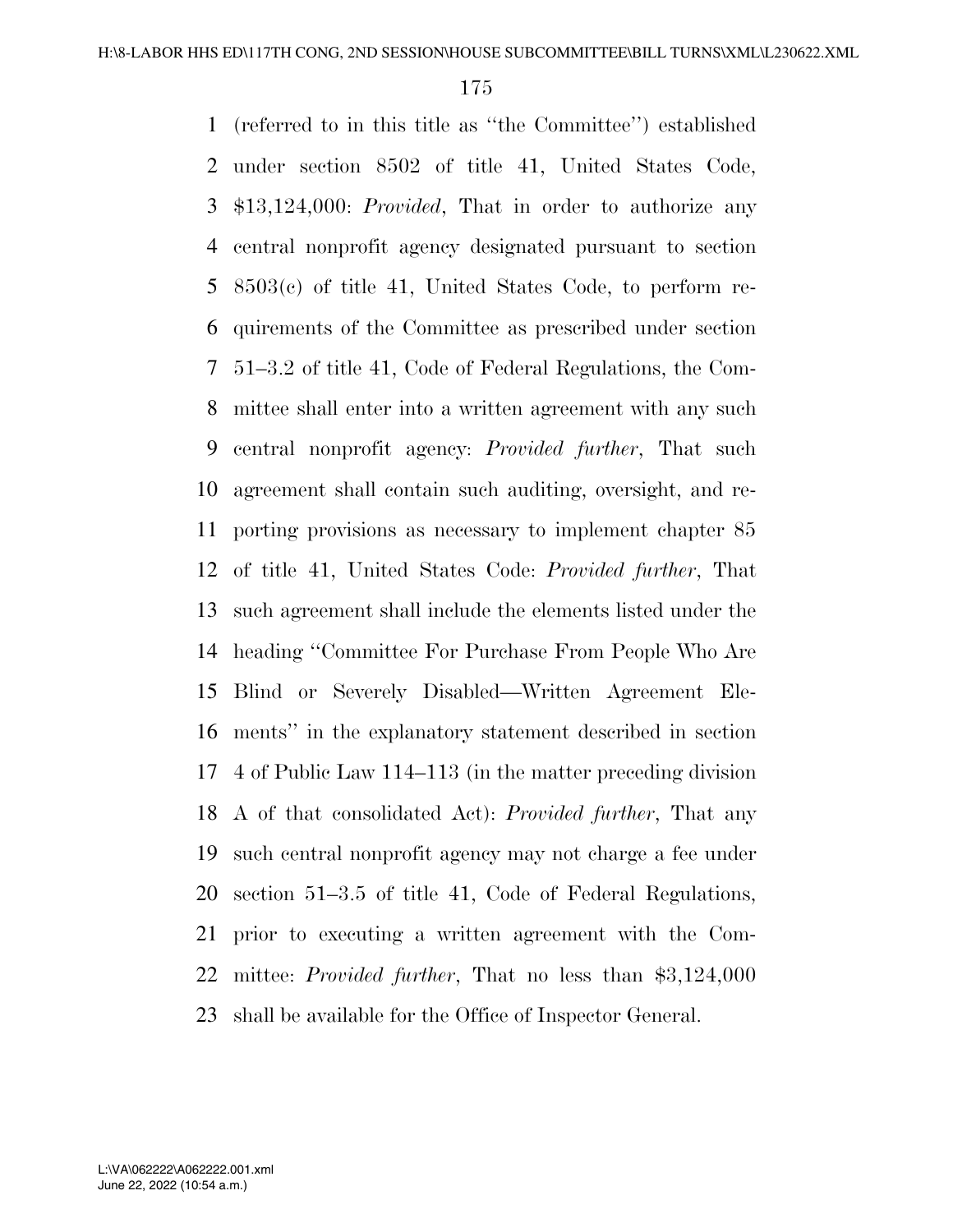CORPORATION FOR NATIONAL AND COMMUNITY SERVICE

# OPERATING EXPENSES

 For necessary expenses for the Corporation for Na- tional and Community Service (referred to in this title as ''CNCS'') to carry out the Domestic Volunteer Service Act of 1973 (referred to in this title as ''1973 Act'') and the National and Community Service Act of 1990 (referred to in this title as ''1990 Act''), \$947,829,000 , notwith-9 standing sections  $198B(b)(3)$ ,  $198S(g)$ ,  $501(a)(4)(C)$ , and 501(a)(4)(F) of the 1990 Act: *Provided*, That of the amounts provided under this heading: (1) up to 1 percent of program grant funds may be used to defray the costs of conducting grant application reviews, including the use of outside peer reviewers and electronic management of the grants cycle; (2) \$19,538,000 shall be available to pro- vide assistance to State commissions on national and com- munity service, under section 126(a) of the 1990 Act and 18 notwithstanding section  $501(a)(5)(B)$  of the 1990 Act; (3) \$37,735,000 shall be available to carry out subtitle E of the 1990 Act; and (4) \$6,558,000 shall be available for 21 expenses authorized under section  $501(a)(4)(F)$  of the 1990 Act, which, notwithstanding the provisions of section 198P shall be awarded by CNCS on a competitive basis: *Provided further*, That for the purposes of carrying out the 1990 Act, satisfying the requirements in section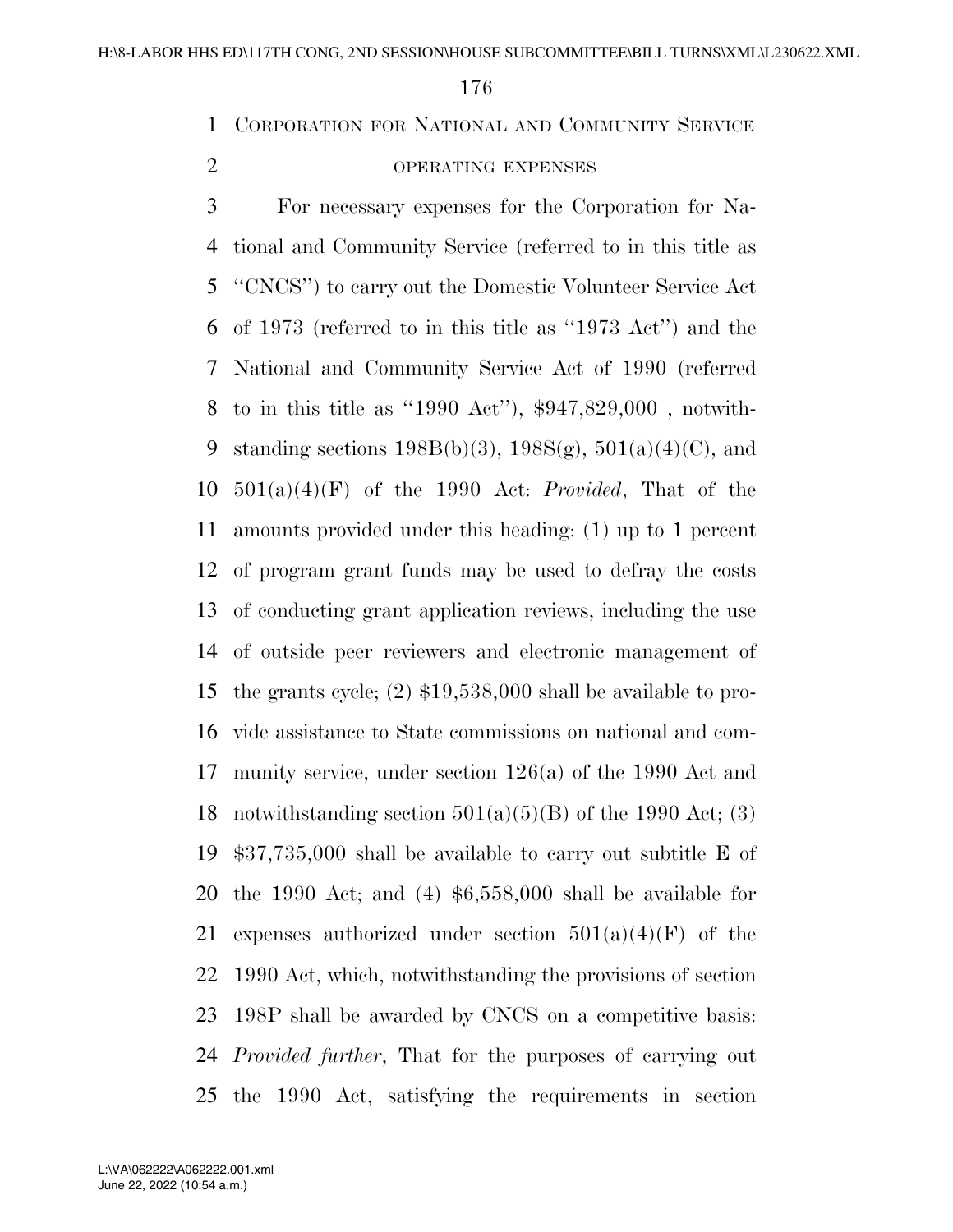1  $122(c)(1)(D)$  may include a determination of need by the local community.

PAYMENT TO THE NATIONAL SERVICE TRUST

# (INCLUDING TRANSFER OF FUNDS)

 For payment to the National Service Trust estab- lished under subtitle D of title I of the 1990 Act, \$235,000,000, to remain available until expended: *Pro- vided*, That CNCS may transfer additional funds from the amount provided within ''Operating Expenses'' allocated to grants under subtitle C of title I of the 1990 Act to the National Service Trust upon determination that such transfer is necessary to support the activities of national service participants and after notice is transmitted to the Committees on Appropriations of the House of Represent- atives and the Senate: *Provided further*, That amounts ap- propriated for or transferred to the National Service Trust may be invested under section 145(b) of the 1990 Act without regard to the requirement to apportion funds under 31 U.S.C. 1513(b).

20 SALARIES AND EXPENSES

 For necessary expenses of administration as provided under section 501(a)(5) of the 1990 Act and under section 504(a) of the 1973 Act, including payment of salaries, au- thorized travel, hire of passenger motor vehicles, the rental of conference rooms in the District of Columbia, the em-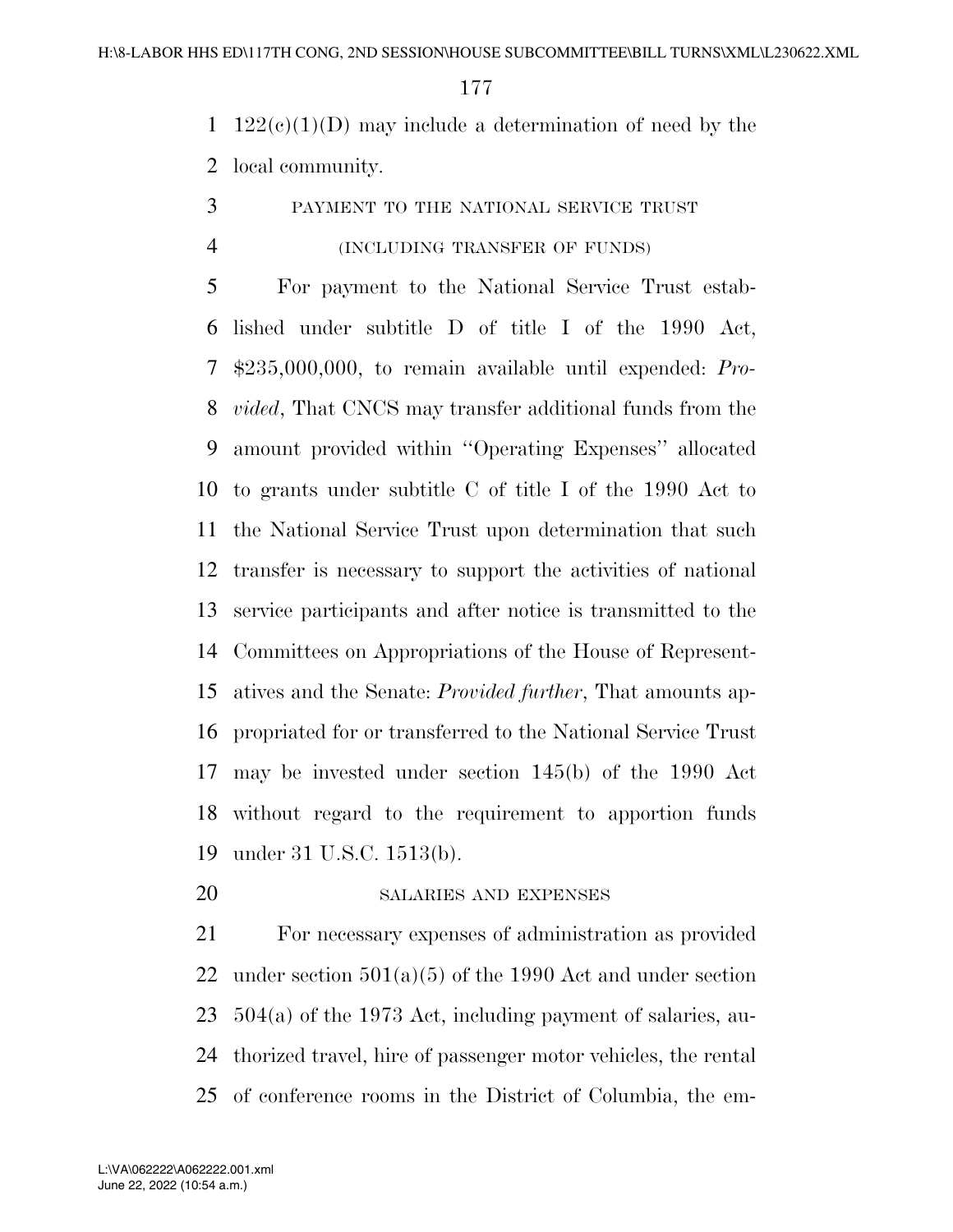ployment of experts and consultants authorized under 5

U.S.C. 3109, and not to exceed \$2,500 for official recep-

tion and representation expenses, \$109,686,000.

# OFFICE OF INSPECTOR GENERAL

 For necessary expenses of the Office of Inspector General in carrying out the Inspector General Act of 1978, \$8,121,000.

# 8 ADMINISTRATIVE PROVISIONS

 SEC. 401. CNCS shall make any significant changes to program requirements, service delivery or policy only through public notice and comment rulemaking. For fiscal year 2023, during any grant selection process, an officer or employee of CNCS shall not knowingly disclose any cov- ered grant selection information regarding such selection, directly or indirectly, to any person other than an officer or employee of CNCS that is authorized by CNCS to re-ceive such information.

 SEC. 402. AmeriCorps programs receiving grants under the National Service Trust program shall meet an overall minimum share requirement of 24 percent for the first 3 years that they receive AmeriCorps funding, and thereafter shall meet the overall minimum share require- ment as provided in section 2521.60 of title 45, Code of Federal Regulations, without regard to the operating costs match requirement in section 121(e) or the member sup-

June 22, 2022 (10:54 a.m.) L:\VA\062222\A062222.001.xml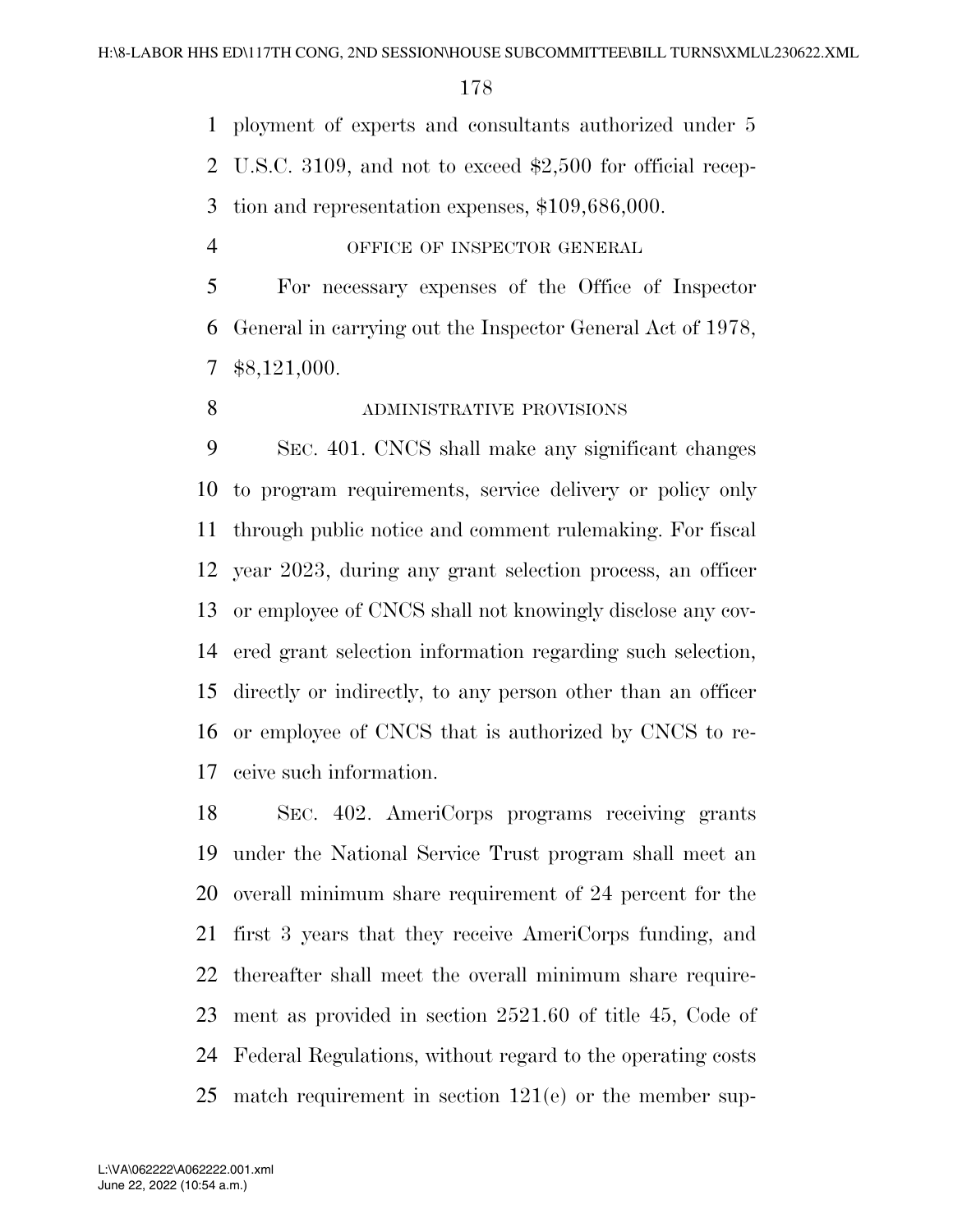port Federal share limitations in section 140 of the 1990 Act, and subject to partial waiver consistent with section 2521.70 of title 45, Code of Federal Regulations.

 SEC. 403. Donations made to CNCS under section 196 of the 1990 Act for the purposes of financing pro- grams and operations under titles I and II of the 1973 Act or subtitle B, C, D, or E of title I of the 1990 Act shall be used to supplement and not supplant current pro-grams and operations.

 SEC. 404. In addition to the requirements in section 146(a) of the 1990 Act, use of an educational award for 12 the purpose described in section  $148(a)(4)$  shall be limited to individuals who are veterans as defined under section 101 of the Act.

 SEC. 405. For the purpose of carrying out section 189D of the 1990 Act—

 (1) entities described in paragraph (a) of such section shall be considered ''qualified entities'' under section 3 of the National Child Protection Act of 1993 (''NCPA'');

 (2) individuals described in such section shall be considered ''volunteers'' under section 3 of NCPA; and

 (3) State Commissions on National and Com-munity Service established pursuant to section 178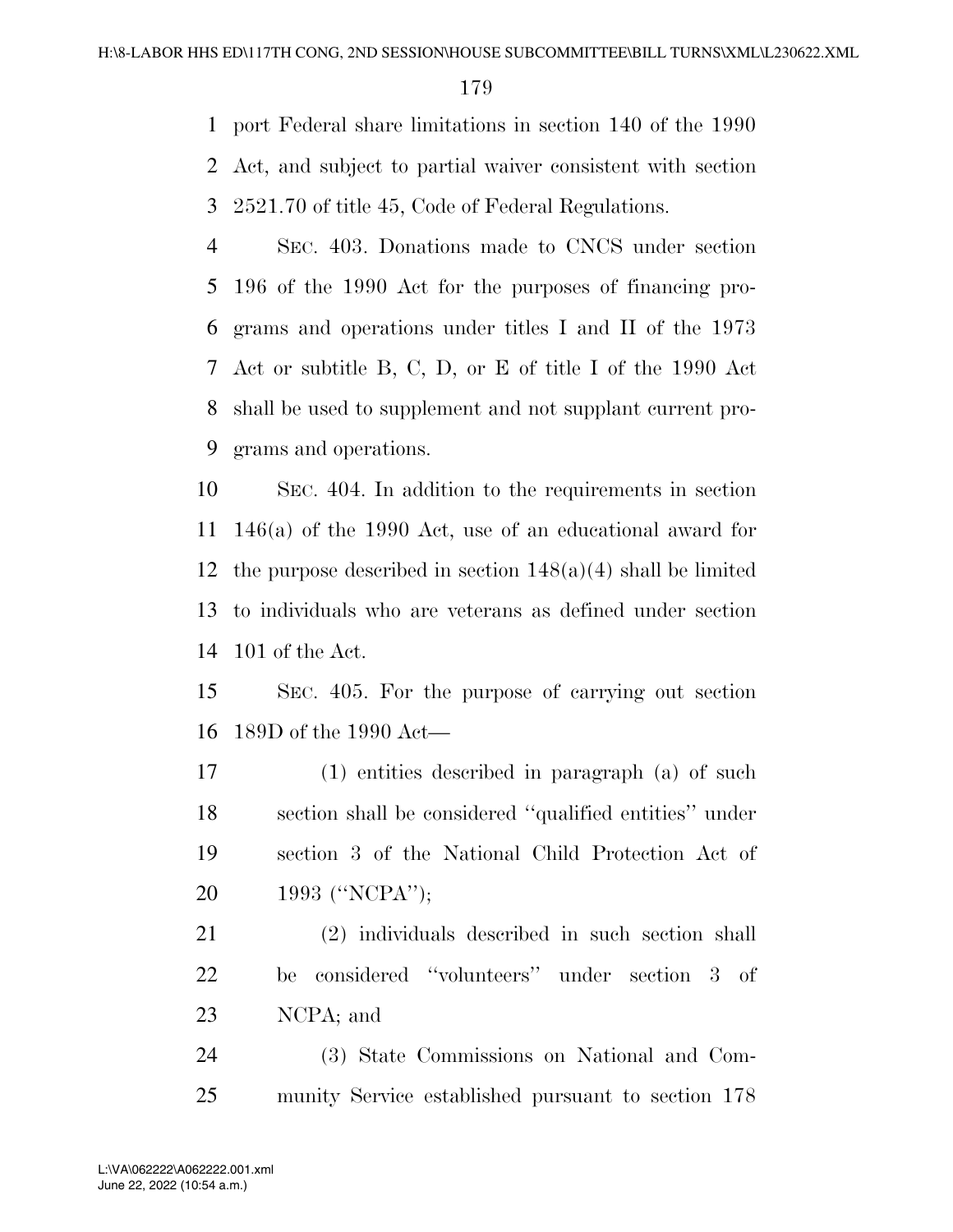of the 1990 Act, are authorized to receive criminal history record information, consistent with Public Law 92–544.

 SEC. 406. Notwithstanding sections 139(b), 146 and 147 of the 1990 Act, an individual who successfully com- pletes a term of service of not less than 1,200 hours dur- ing a period of not more than one year may receive a na- tional service education award having a value of 70 per- cent of the value of a national service education award determined under section 147(a) of the Act.

11 SEC. 407. Section  $148(f)(2)(A)(i)$  of the 1990 Act shall be applied by substituting ''an approved national service position'' for ''a national service program that re-ceives grants under subtitle C''.

15 SEC. 408. (a) Section  $137(a)(5)$  of the 1990 Act shall be applied in fiscal year 2022 as if the following were in- serted before the period: '', or has submitted a request for administrative relief pursuant to the policy established in the memorandum of the Secretary of Homeland Secu- rity date June 15, 2012, and entitled 'Exercising Prosecu- torial Discretion with Respect to Individuals Who Came to the United States as Children' (Deferred Action for Childhood Arrivals)''.

24 (b) Section  $146(a)(3)$  of the 1990 Act shall be applied in fiscal year 2022 as if the following were inserted before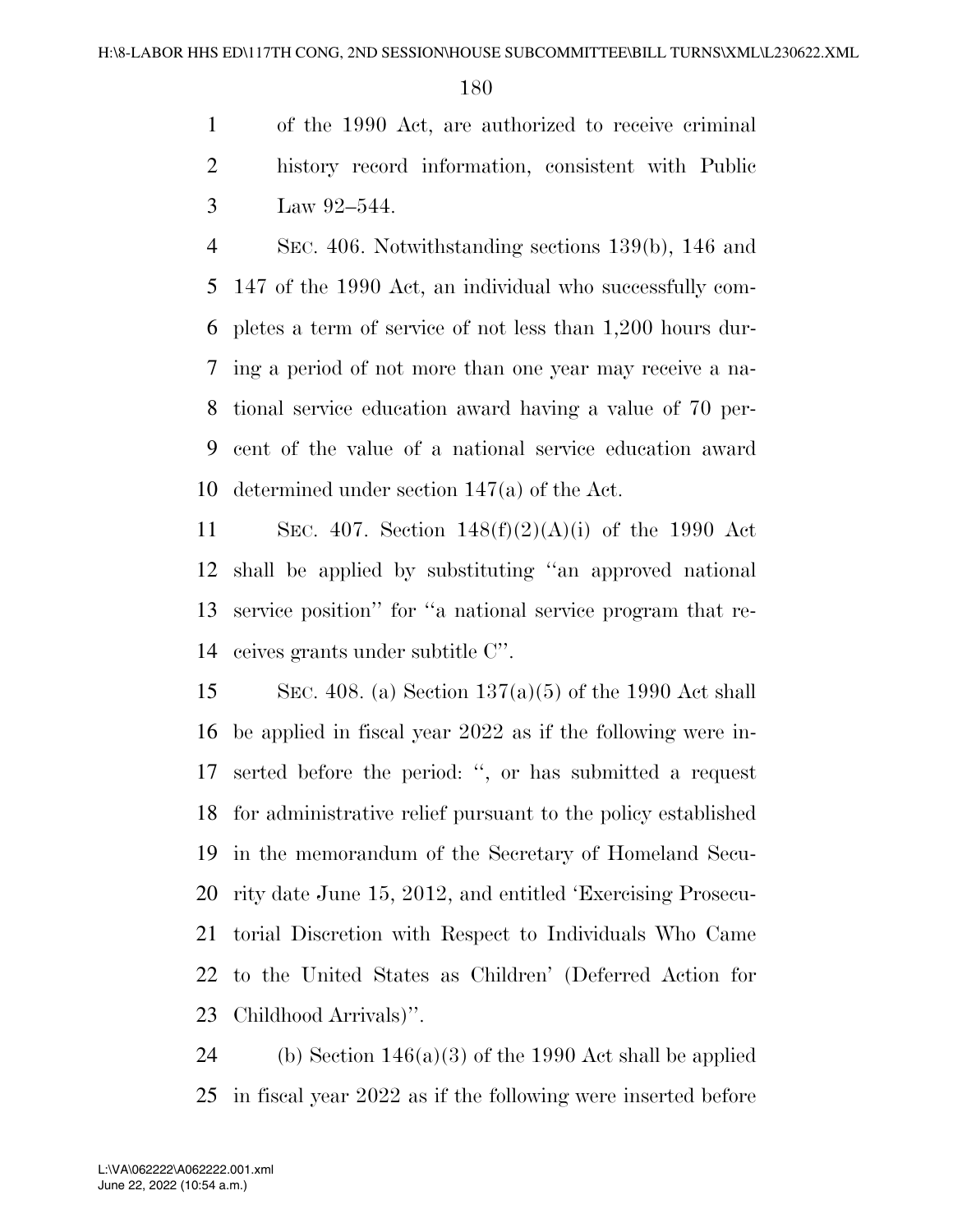the period: '', or has submitted a request for administra- tive relief pursuant to the policy established in the memo- randum of the Secretary of Homeland Security dated June 15, 2012, and entitled 'Exercising Discretion with Respect to Individuals Who Came to the United States as Children (Deferred Action for Childhood Arrivals)''.

 SEC. 409. An individual in an approved national serv- ice position in a program under section 152(a) of the 1990 Act may upon the approval of the Director of the National Civilian Community Corps continue in a term of service for up to 180 days beyond the period otherwise specified in section 153(d), or 90 days beyond the period otherwise specified in section 154(c).

 SEC. 410. (a) Notwithstanding sections 139, 147, 153, and 154 of the 1990 Act, the Director of the Na- tional Civilian Community Corps may enter into agree- ments with eligible individuals to participate in a National Civilian Community Corps program for a period of not less than 90 days and not more than 180 days.

 (b) An eligible individual who enters into an agree- ment with the Director under subsection (a) may receive an educational award equivalent to a proportional amount of the full-time national service educational award author-ized under section 147(a) of the 1990 Act that cor-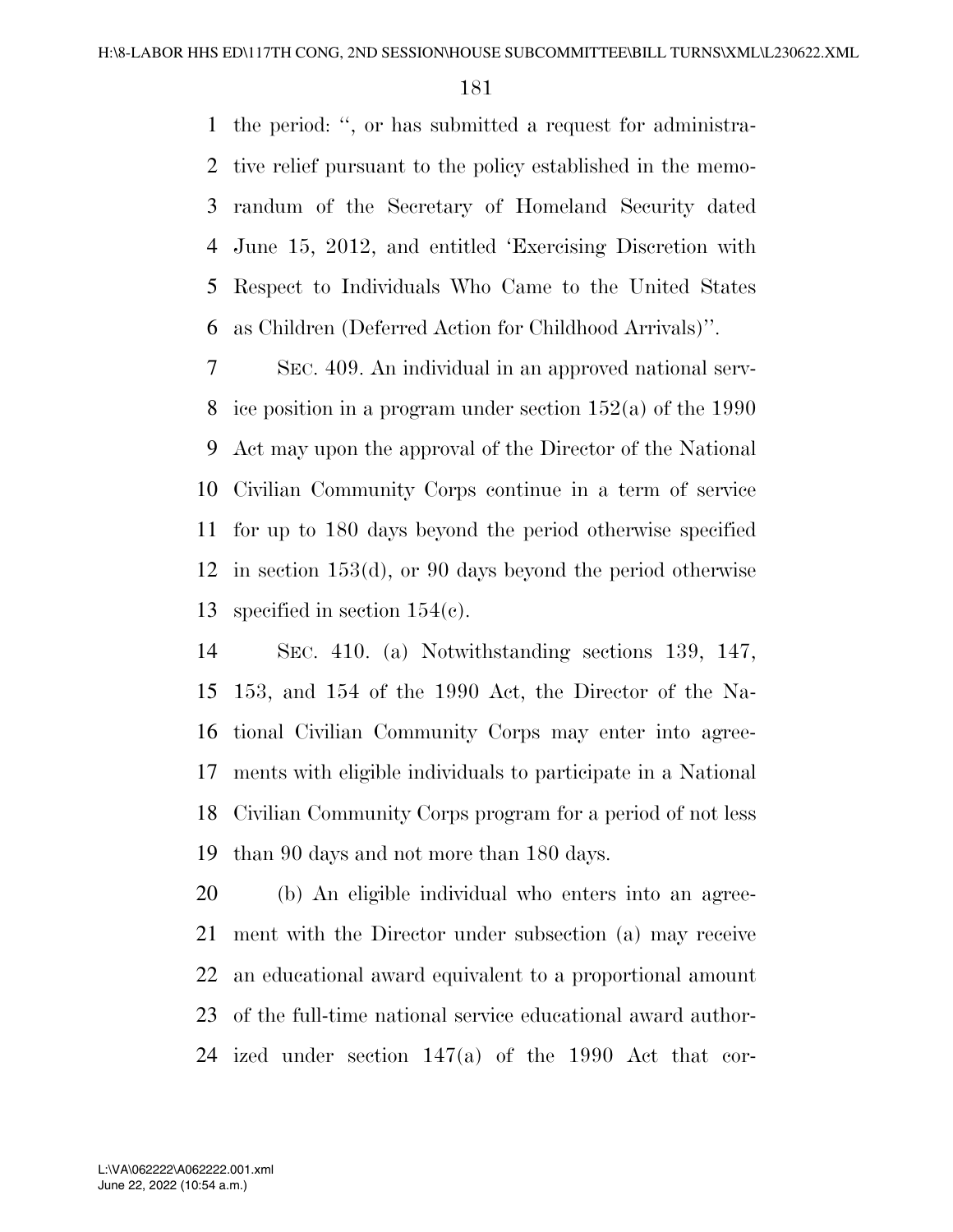responds to the term of service that such individual com-pletes.

 (c) For purposes of this section, the term ''eligible individual'' means an individual who is at least 18 years of age and not more than 26 years of age as of the date the term of service commences.

CORPORATION FOR PUBLIC BROADCASTING

 For payment to the Corporation for Public Broad- casting (''CPB''), as authorized by the Communications Act of 1934, an amount which shall be available within limitations specified by that Act, for the fiscal year 2025, \$565,000,000: *Provided*, That none of the funds made available to CPB by this Act shall be used to pay for re- ceptions, parties, or similar forms of entertainment for Government officials or employees: *Provided further*, That none of the funds made available to CPB by this Act shall be available or used to aid or support any program or ac- tivity from which any person is excluded, or is denied ben- efits, or is discriminated against, on the basis of race, color, national origin, religion, or sex: *Provided further*, That none of the funds made available to CPB by this Act shall be used to apply any political test or qualification in selecting, appointing, promoting, or taking any other personnel action with respect to officers, agents, and em-ployees of CPB.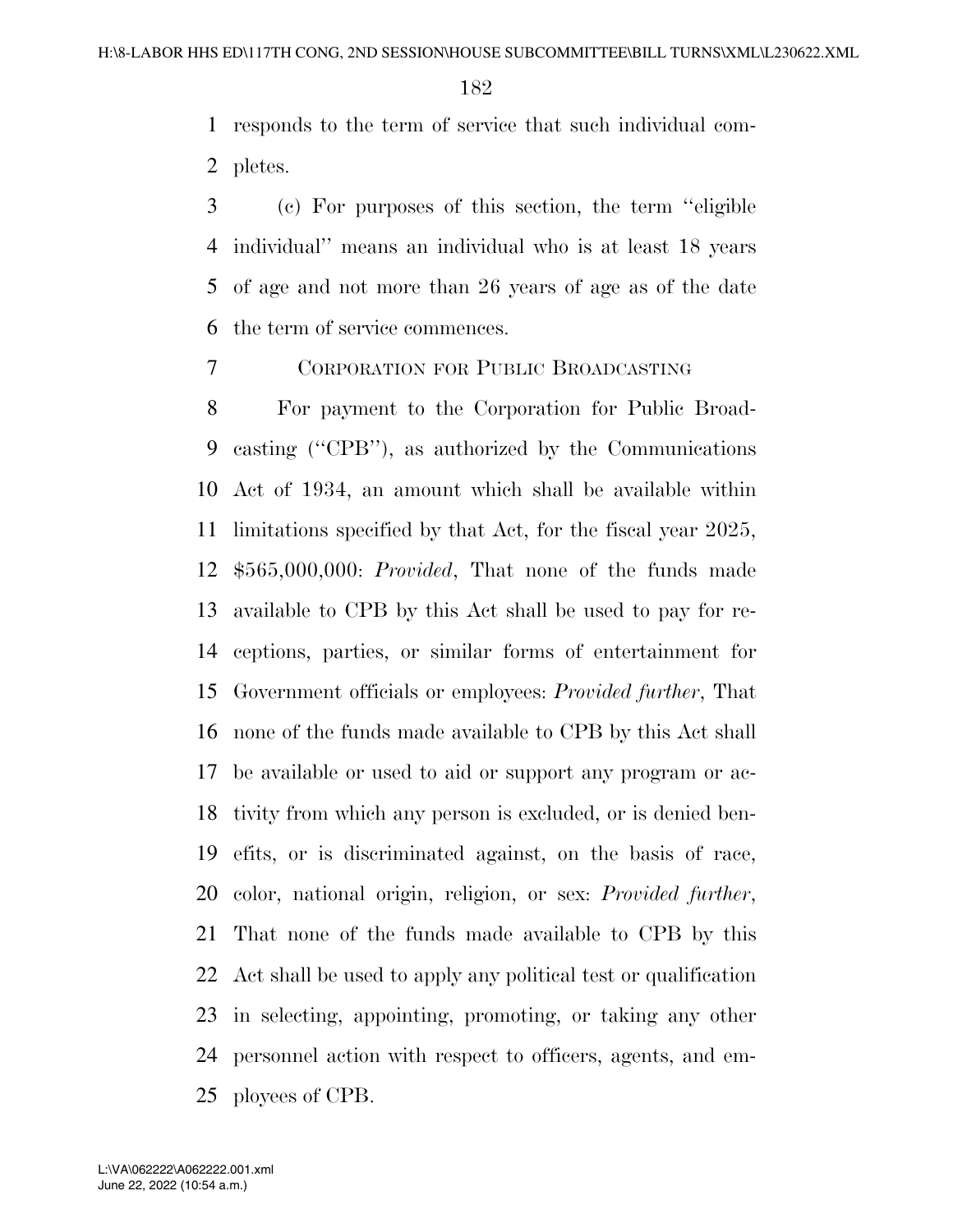In addition, for the costs associated with replacing and upgrading the public broadcasting interconnection system, including the costs of interconnection facilities and 4 operations under subsections  $(k)(3)(A)(i)(II)$  and 5 (k)(3)(A)(iv)(I) of section 396 of the Communications Act of 1934, and for other technologies and services that cre- ate infrastructure and efficiencies within the public media system, \$60,000,000: *Provided*, That such amounts shall be in addition to any other amounts otherwise available for such purposes.

## FEDERAL MEDIATION AND CONCILIATION SERVICE 12 SALARIES AND EXPENSES

 For expenses necessary for the Federal Mediation and Conciliation Service (''Service'') to carry out the func- tions vested in it by the Labor-Management Relations Act, 1947, including hire of passenger motor vehicles; for ex- penses necessary for the Labor-Management Cooperation Act of 1978; and for expenses necessary for the Service to carry out the functions vested in it by the Civil Service Reform Act, \$53,705,000: *Provided*, That notwithstanding 31 U.S.C. 3302, fees charged, up to full-cost recovery, for special training activities and other conflict resolution services and technical assistance, including those provided to foreign governments and international organizations, and for arbitration services shall be credited to and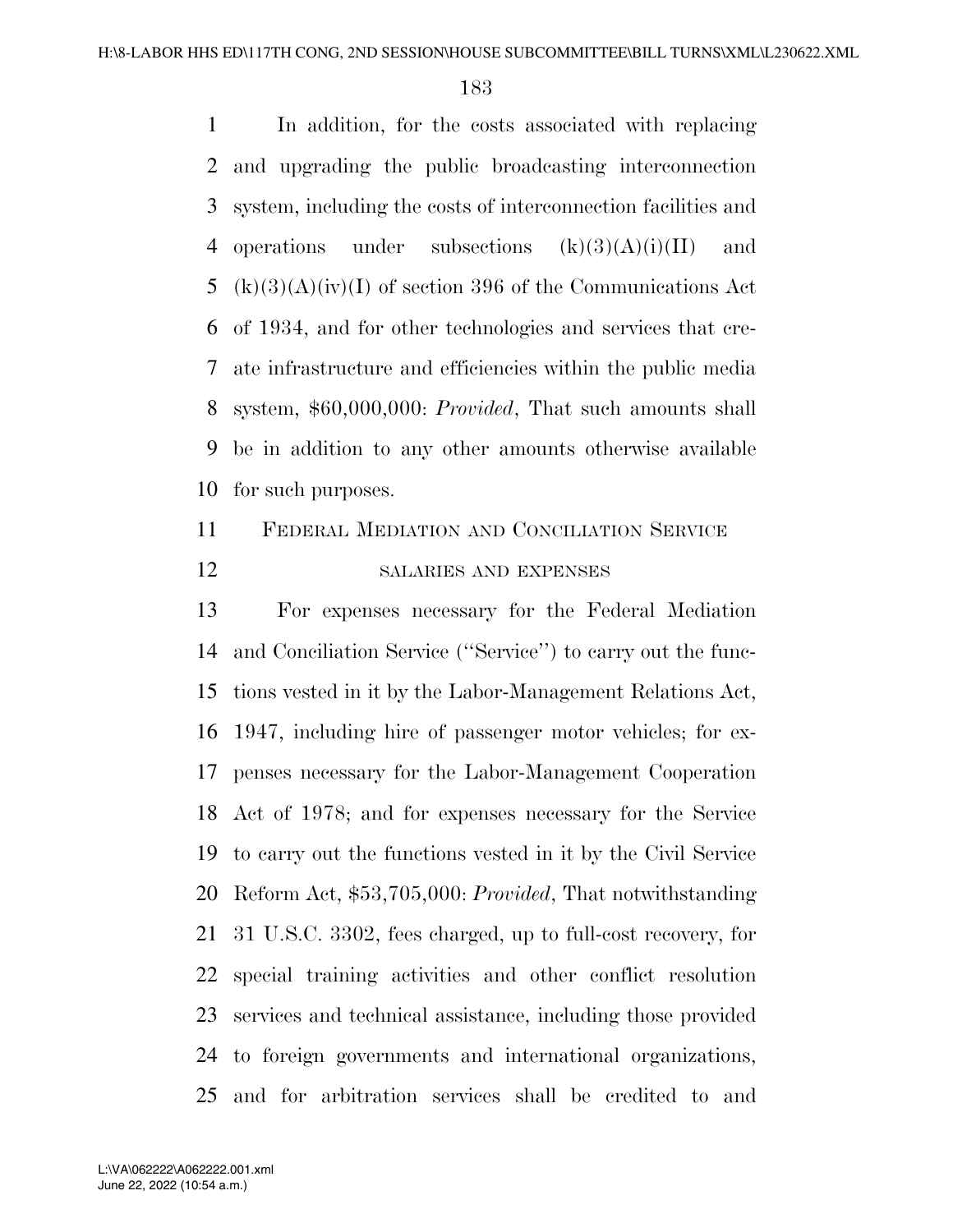| 1  | merged with this account, and shall remain available until         |
|----|--------------------------------------------------------------------|
| 2  | expended: Provided further, That fees for arbitration serv-        |
| 3  | ices shall be available only for education, training, and          |
| 4  | professional development of the agency workforce: Pro-             |
| 5  | <i>vided further</i> , That the Director of the Service is author- |
| 6  | ized to accept and use on behalf of the United States gifts        |
| 7  | of services and real, personal, or other property in the aid       |
| 8  | of any projects or functions within the Director's jurisdic-       |
| 9  | tion.                                                              |
| 10 | FEDERAL MINE SAFETY AND HEALTH REVIEW                              |
| 11 | COMMISSION                                                         |
| 12 | SALARIES AND EXPENSES                                              |
| 13 | For expenses necessary for the Federal Mine Safety                 |
| 14 | and Health Review Commission, \$18,012,000.                        |
| 15 | <b>INSTITUTE OF MUSEUM AND LIBRARY SERVICES</b>                    |
| 16 | OFFICE OF MUSEUM AND LIBRARY SERVICES: GRANTS                      |
| 17 | AND ADMINISTRATION                                                 |
| 18 | For carrying out the Museum and Library Services                   |
| 19 | Act of 1996 and the National Museum of African Amer-               |
| 20 | ican History and Culture Act, \$280,000,000.                       |
| 21 | MEDICAID AND CHIP PAYMENT AND ACCESS                               |
| 22 | COMMISSION                                                         |
| 23 | SALARIES AND EXPENSES                                              |
| 24 | For expenses necessary to carry out section 1900 of                |
| 25 | the Social Security Act, $$9,405,000$ .                            |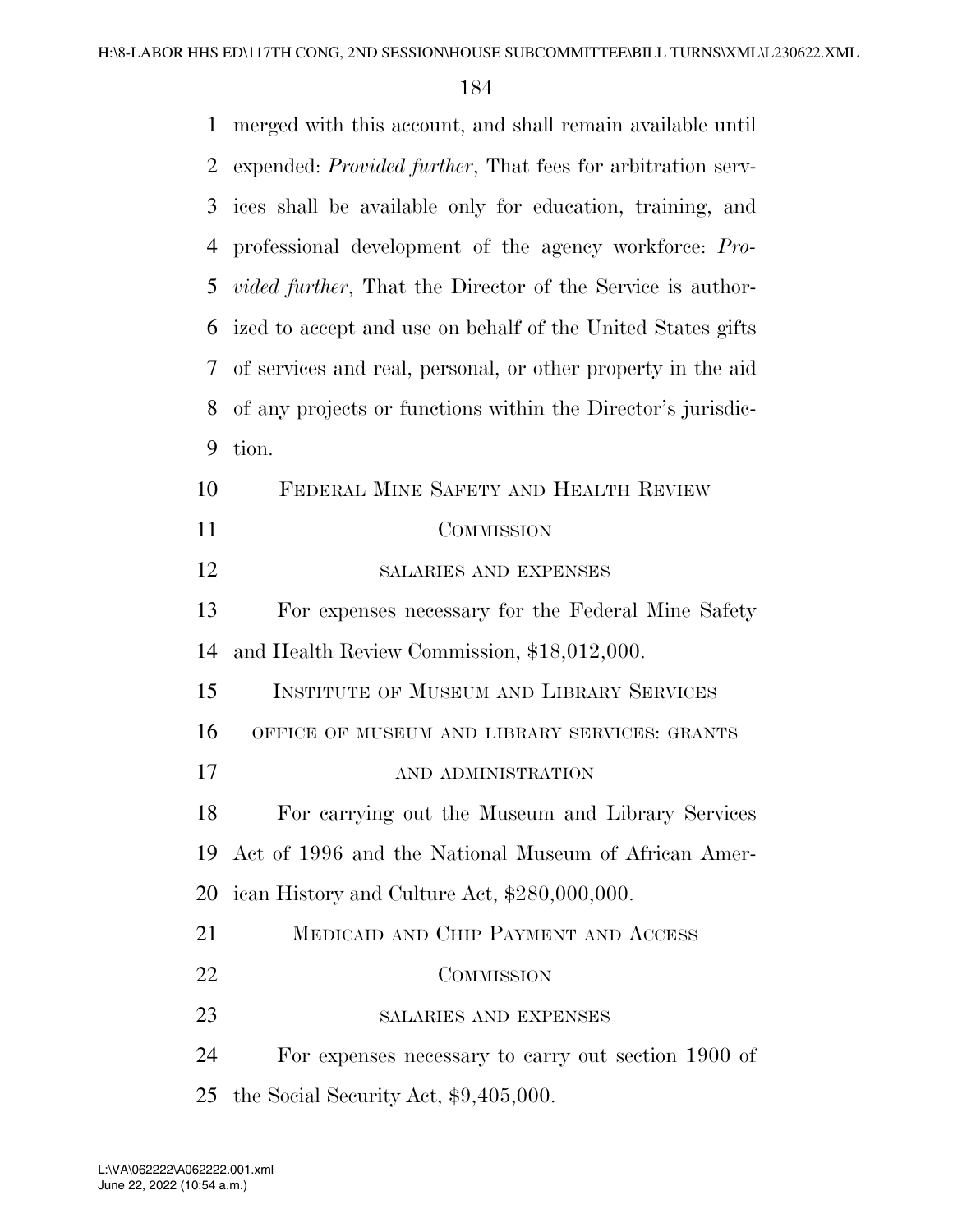|                | 185                                                           |
|----------------|---------------------------------------------------------------|
| 1              | <b>MEDICARE PAYMENT ADVISORY COMMISSION</b>                   |
| $\overline{2}$ | SALARIES AND EXPENSES                                         |
| 3              | For expenses necessary to carry out section 1805 of           |
| 4              | the Social Security Act, $$13,824,000$ , to be transferred to |
| 5              | this appropriation from the Federal Hospital Insurance        |
| 6              | Trust Fund and the Federal Supplementary Medical In-          |
| 7              | surance Trust Fund.                                           |
| 8              | NATIONAL COUNCIL ON DISABILITY                                |
| 9              | SALARIES AND EXPENSES                                         |
| 10             | For expenses necessary for the National Council on            |
| 11             | Disability as authorized by title IV of the Rehabilitation    |
| 12             | Act of 1973, \$3,850,000.                                     |
| 13             | NATIONAL LABOR RELATIONS BOARD                                |
| 14             | SALARIES AND EXPENSES                                         |
| 15             | For expenses necessary for the National Labor Rela-           |
| 16             | tions Board to carry out the functions vested in it by the    |
|                | 17 Labor-Management Relations Act, 1947, and other laws,      |
| 18             | $$319,424,000$ , of which not less that $$1,000,000$ shall be |
| 19             | used to develop a system and procedures to conduct union      |
| 20             | representation elections electronically.                      |
| 21             | <b>NATIONAL MEDIATION BOARD</b>                               |
| 22             | SALARIES AND EXPENSES                                         |
| 23             | For expenses necessary to carry out the provisions            |

 of the Railway Labor Act, including emergency boards ap-pointed by the President, \$15,113,000.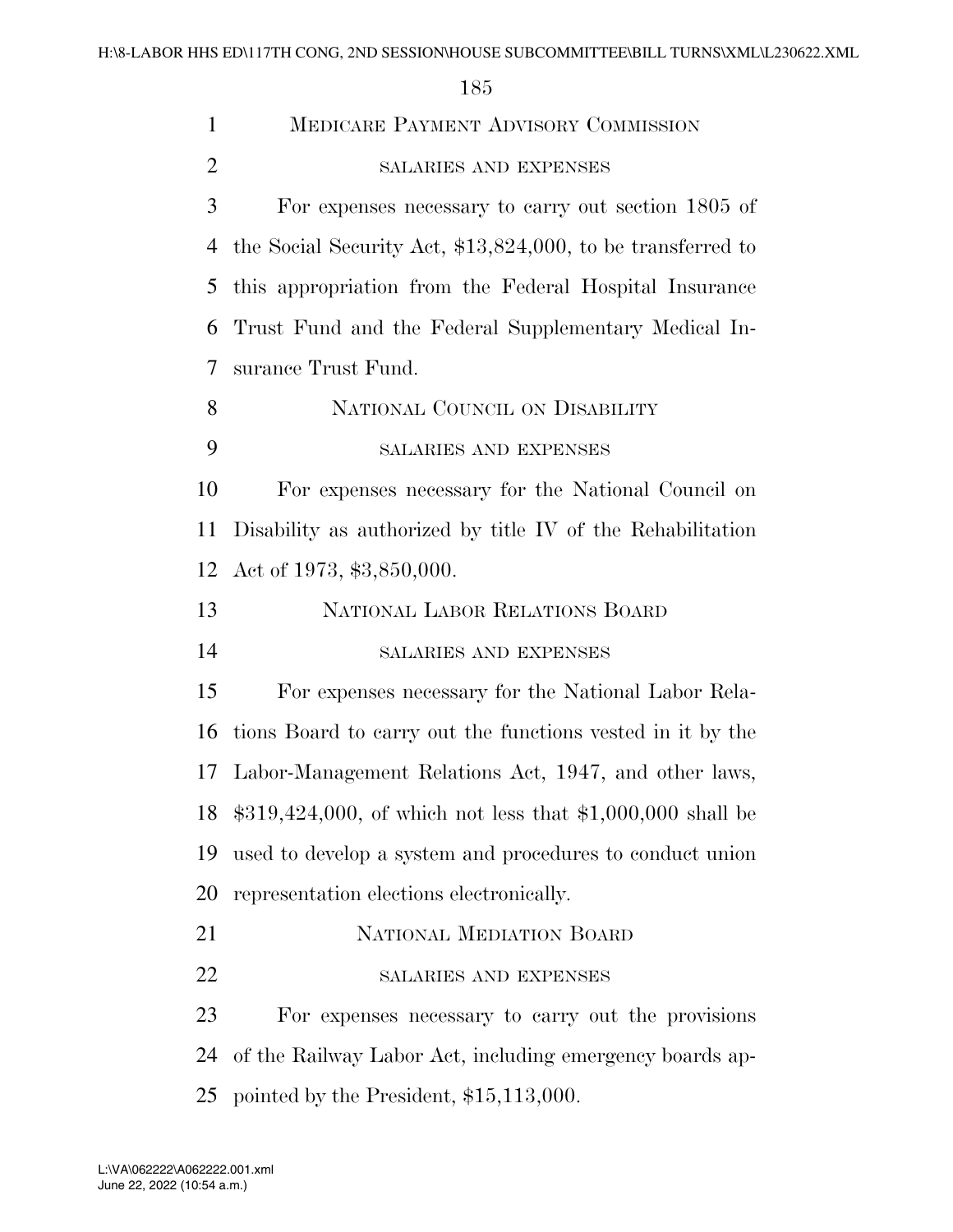| $\mathbf{1}$   | OCCUPATIONAL SAFETY AND HEALTH REVIEW                            |
|----------------|------------------------------------------------------------------|
| $\overline{2}$ | COMMISSION                                                       |
| 3              | SALARIES AND EXPENSES                                            |
| $\overline{4}$ | For expenses necessary for the Occupational Safety               |
| 5              | and Health Review Commission, \$15,449,000.                      |
| 6              | RAILROAD RETIREMENT BOARD                                        |
| 7              | DUAL BENEFITS PAYMENTS ACCOUNT                                   |
| 8              | For payment to the Dual Benefits Payments Ac-                    |
| 9              | count, authorized under section $15(d)$ of the Railroad Re-      |
| 10             | tirement Act of 1974, \$9,000,000, which shall include           |
| 11             | amounts becoming available in fiscal year 2023 pursuant          |
|                | 12 to section $224(c)(1)(B)$ of Public Law 98–76; and in addi-   |
| 13             | tion, an amount, not to exceed 2 percent of the amount           |
| 14             | provided herein, shall be available proportional to the          |
| 15             | amount by which the product of recipients and the average        |
| 16             | benefit received exceeds the amount available for payment        |
| 17             | of vested dual benefits: <i>Provided</i> , That the total amount |
|                | 18 provided herein shall be credited in 12 approximately         |
| 19             | equal amounts on the first day of each month in the fiscal       |
| <b>20</b>      | year.                                                            |
| 21             | FEDERAL PAYMENTS TO THE RAILROAD RETIREMENT                      |
| 22             | <b>ACCOUNTS</b>                                                  |
| $\cap$         |                                                                  |

 For payment to the accounts established in the Treasury for the payment of benefits under the Railroad Retirement Act for interest earned on unnegotiated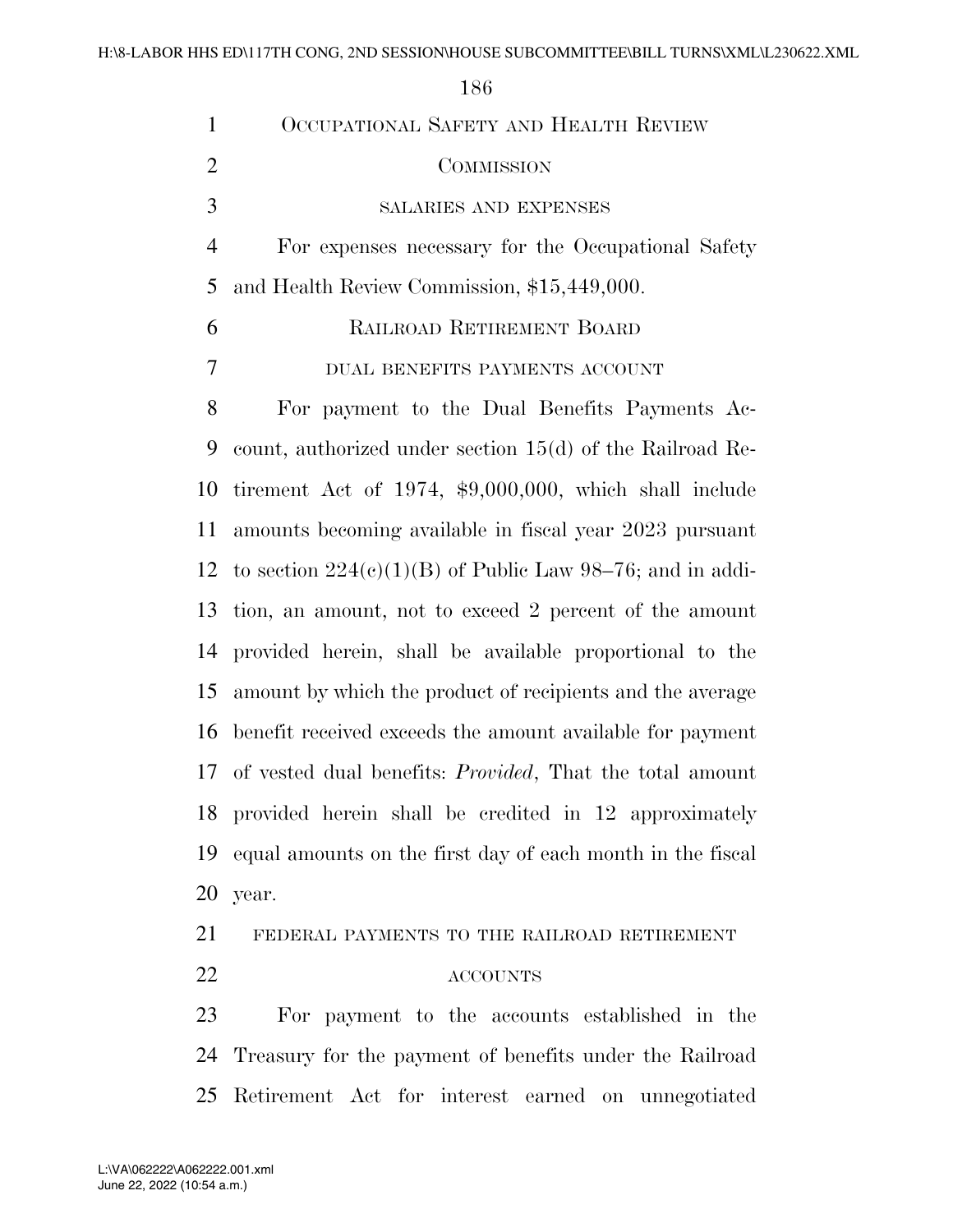checks, \$150,000, to remain available through September 30, 2023, which shall be the maximum amount available for payment pursuant to section 417 of Public Law 98– 76.

LIMITATION ON ADMINISTRATION

 For necessary expenses for the Railroad Retirement Board (''Board'') for administration of the Railroad Re- tirement Act and the Railroad Unemployment Insurance Act, \$131,666,000, to be derived in such amounts as de- termined by the Board from the railroad retirement ac- counts and from moneys credited to the railroad unem- ployment insurance administration fund: *Provided*, That notwithstanding section 7(b)(9) of the Railroad Retire- ment Act this limitation may be used to hire attorneys only through the excepted service: *Provided further*, That the previous proviso shall not change the status under Federal employment laws of any attorney hired by the Railroad Retirement Board prior to January 1, 2013: *Pro- vided further*, That notwithstanding section 7(b)(9) of the Railroad Retirement Act, this limitation may be used to hire students attending qualifying educational institutions or individuals who have recently completed qualifying edu- cational programs using current excepted hiring authori-ties established by the Office of Personnel Management.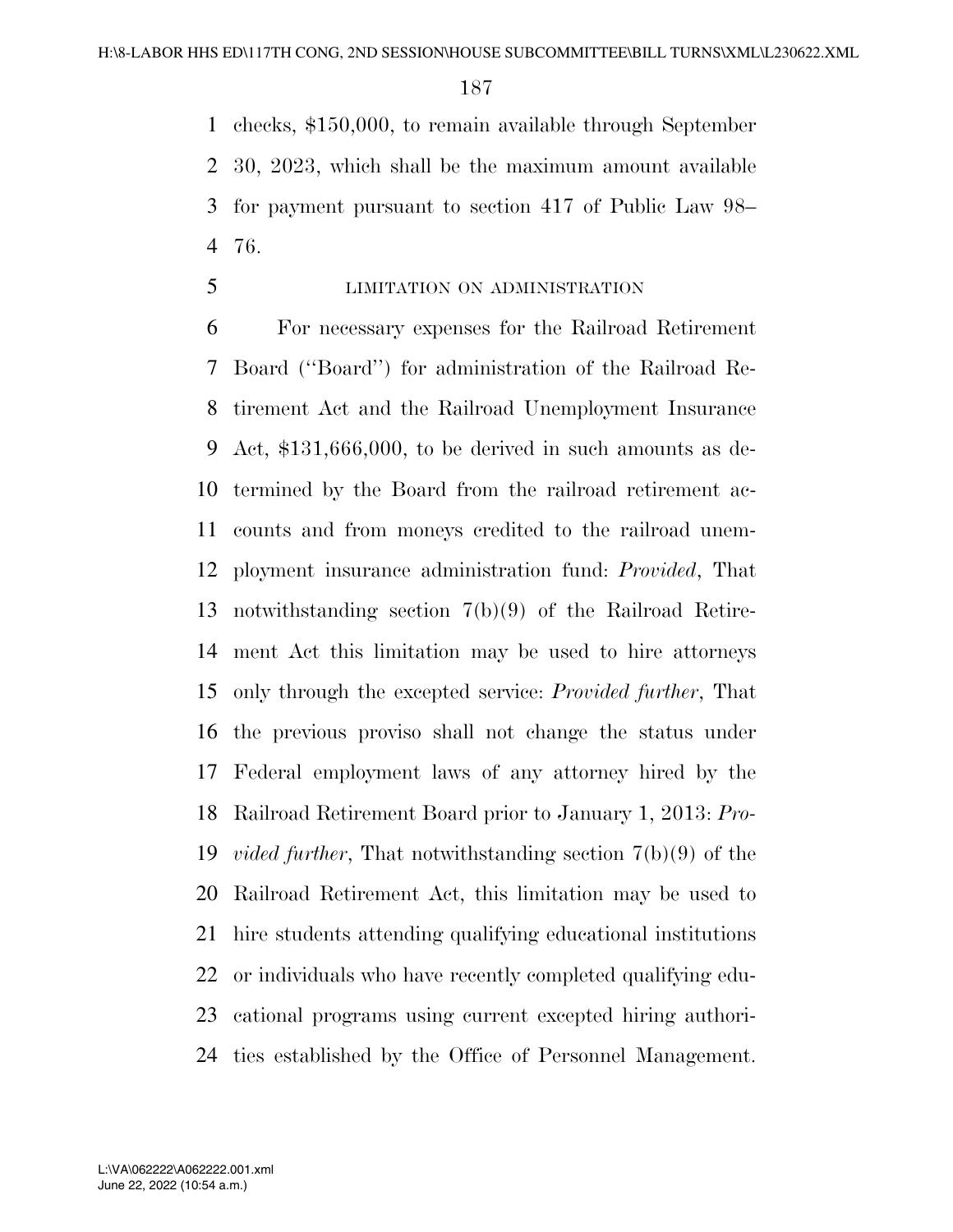LIMITATION ON THE OFFICE OF INSPECTOR GENERAL

 For expenses necessary for the Office of Inspector General for audit, investigatory and review activities, as authorized by the Inspector General Act of 1978, not more than \$13,269,000, to be derived from the railroad retire- ment accounts and railroad unemployment insurance ac-count.

8 SOCIAL SECURITY ADMINISTRATION

PAYMENTS TO SOCIAL SECURITY TRUST FUNDS

 For payment to the Federal Old-Age and Survivors Insurance Trust Fund and the Federal Disability Insur- ance Trust Fund, as provided under sections 201(m) and 1131(b)(2) of the Social Security Act, \$11,000,000.

SUPPLEMENTAL SECURITY INCOME PROGRAM

 For carrying out titles XI and XVI of the Social Se- curity Act, section 401 of Public Law 92–603, section 212 of Public Law 93–66, as amended, and section 405 of Public Law 95–216, including payment to the Social Secu- rity trust funds for administrative expenses incurred pur-20 suant to section  $201(g)(1)$  of the Social Security Act, \$48,713,576,000, to remain available until expended: *Pro- vided*, That any portion of the funds provided to a State in the current fiscal year and not obligated by the State during that year shall be returned to the Treasury: *Pro-vided further*, That not more than \$86,000,000 shall be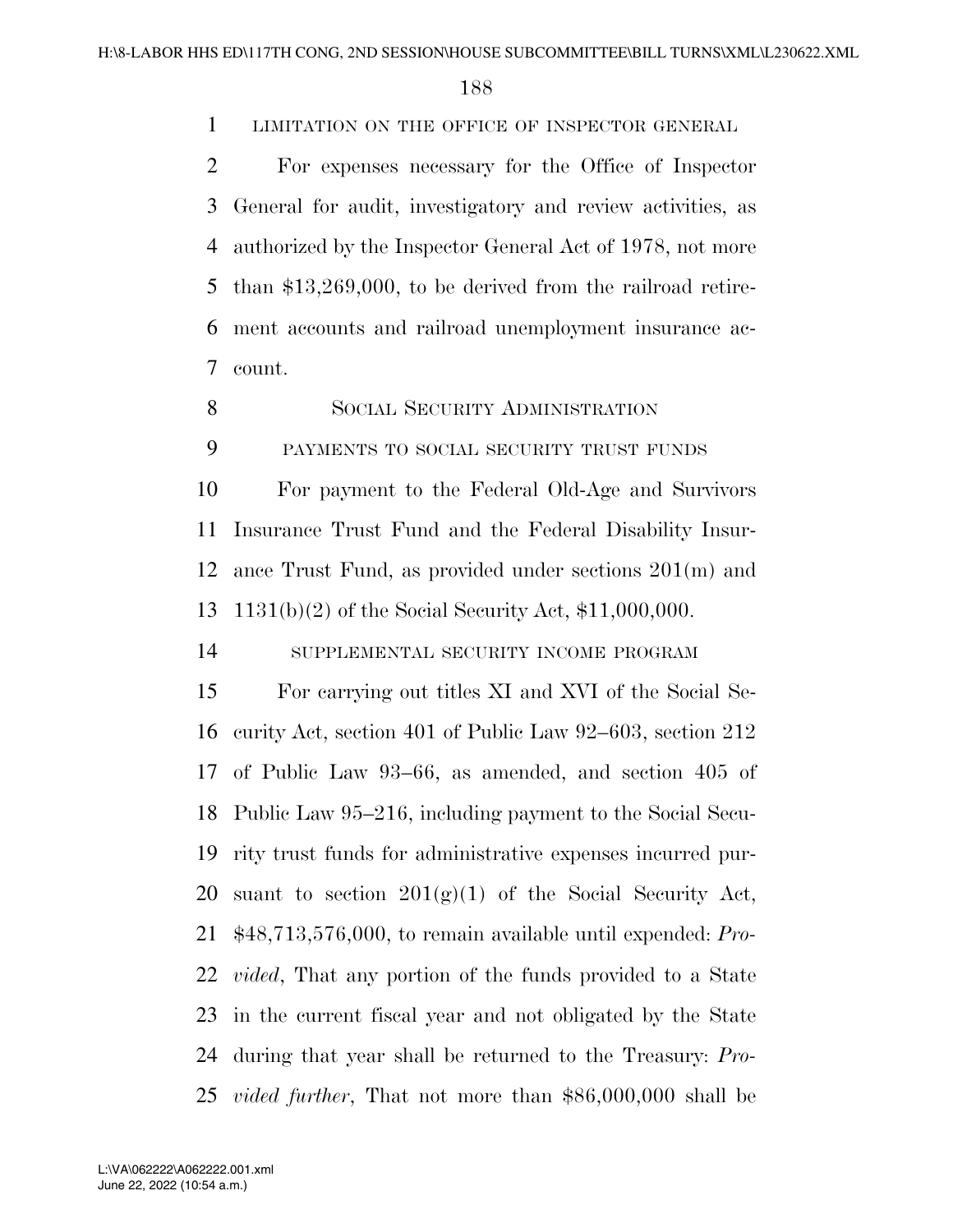available for research and demonstrations under sections 1110, 1115, and 1144 of the Social Security Act, and re-main available through September 30, 2025.

 For making, after June 15 of the current fiscal year, benefit payments to individuals under title XVI of the So- cial Security Act, for unanticipated costs incurred for the current fiscal year, such sums as may be necessary.

 For making benefit payments under title XVI of the Social Security Act for the first quarter of fiscal year 2024, \$15,800,000,000, to remain available until ex-pended.

**LIMITATION ON ADMINISTRATIVE EXPENSES** 

 For necessary expenses, including the hire and pur- chase of two passenger motor vehicles and charging or fueling infrastructure for zero emission passenger motor vehicles, and not to exceed \$20,000 for official reception and representation expenses, not more than \$14,300,945,000 may be expended, as authorized by sec-19 tion  $201(g)(1)$  of the Social Security Act, from any one or all of the trust funds referred to in such section: *Pro- vided*, That not less than \$2,700,000 shall be for the So- cial Security Advisory Board: *Provided further*, That unob- ligated balances of funds provided under this paragraph at the end of fiscal year 2023 not needed for fiscal year 2023 shall remain available until expended to invest in the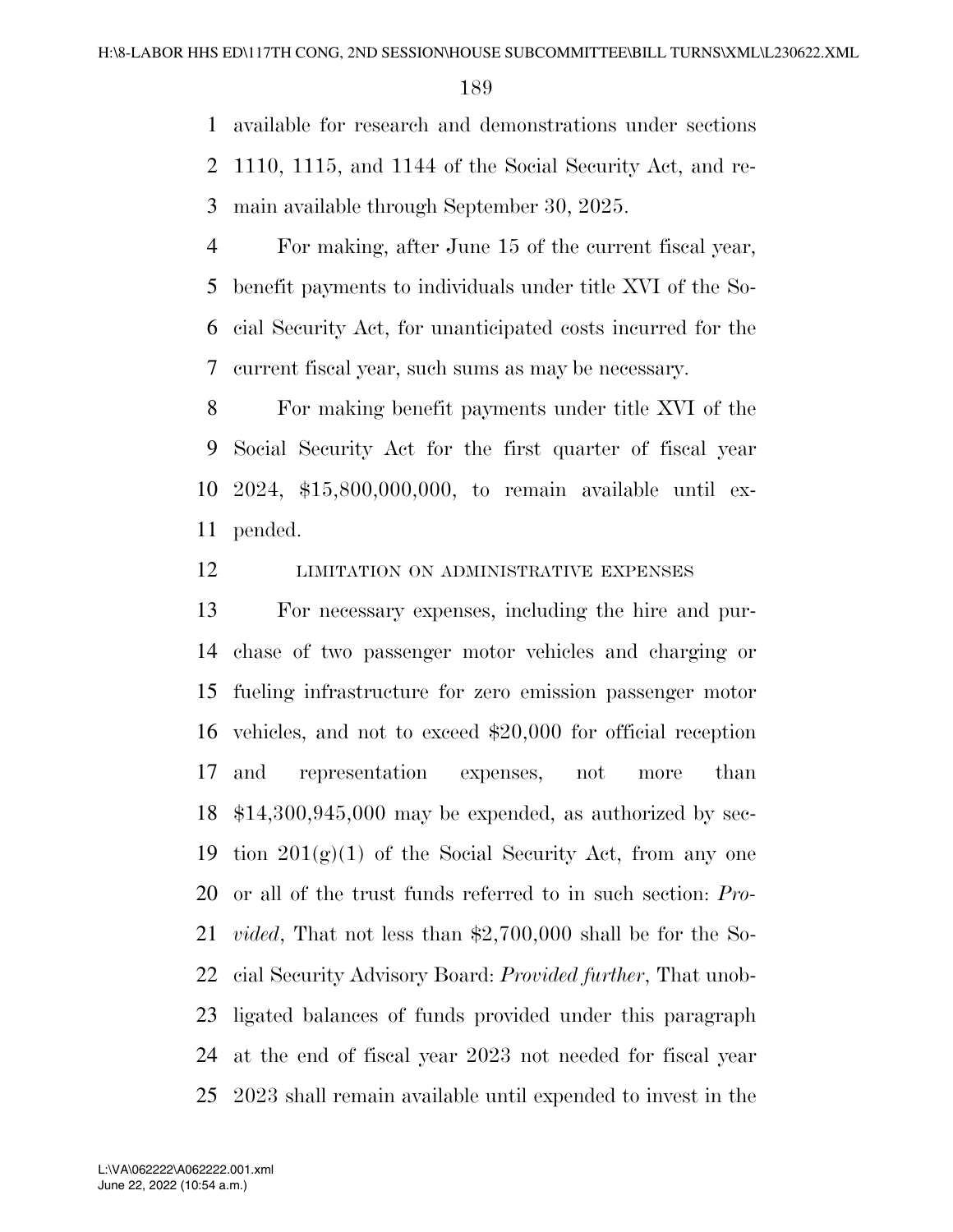Social Security Administration information technology and telecommunications hardware and software infra- structure, including related equipment and non-payroll ad- ministrative expenses associated solely with this informa- tion technology and telecommunications infrastructure: *Provided further*, That the Commissioner of Social Secu- rity shall notify the Committees on Appropriations of the House of Representatives and the Senate prior to making unobligated balances available under the authority in the previous proviso: *Provided further*, That reimbursement to the trust funds under this heading for expenditures for official time for employees of the Social Security Adminis- tration pursuant to 5 U.S.C. 7131, and for facilities or support services for labor organizations pursuant to poli- cies, regulations, or procedures referred to in section 7135(b) of such title shall be made by the Secretary of the Treasury, with interest, from amounts in the general fund not otherwise appropriated, as soon as possible after such expenditures are made.

 Of the total amount made available in the first para- graph under this heading, not more than \$1,799,000,000, to remain available through March 31, 2024, is for the costs associated with continuing disability reviews under titles II and XVI of the Social Security Act, including work-related continuing disability reviews to determine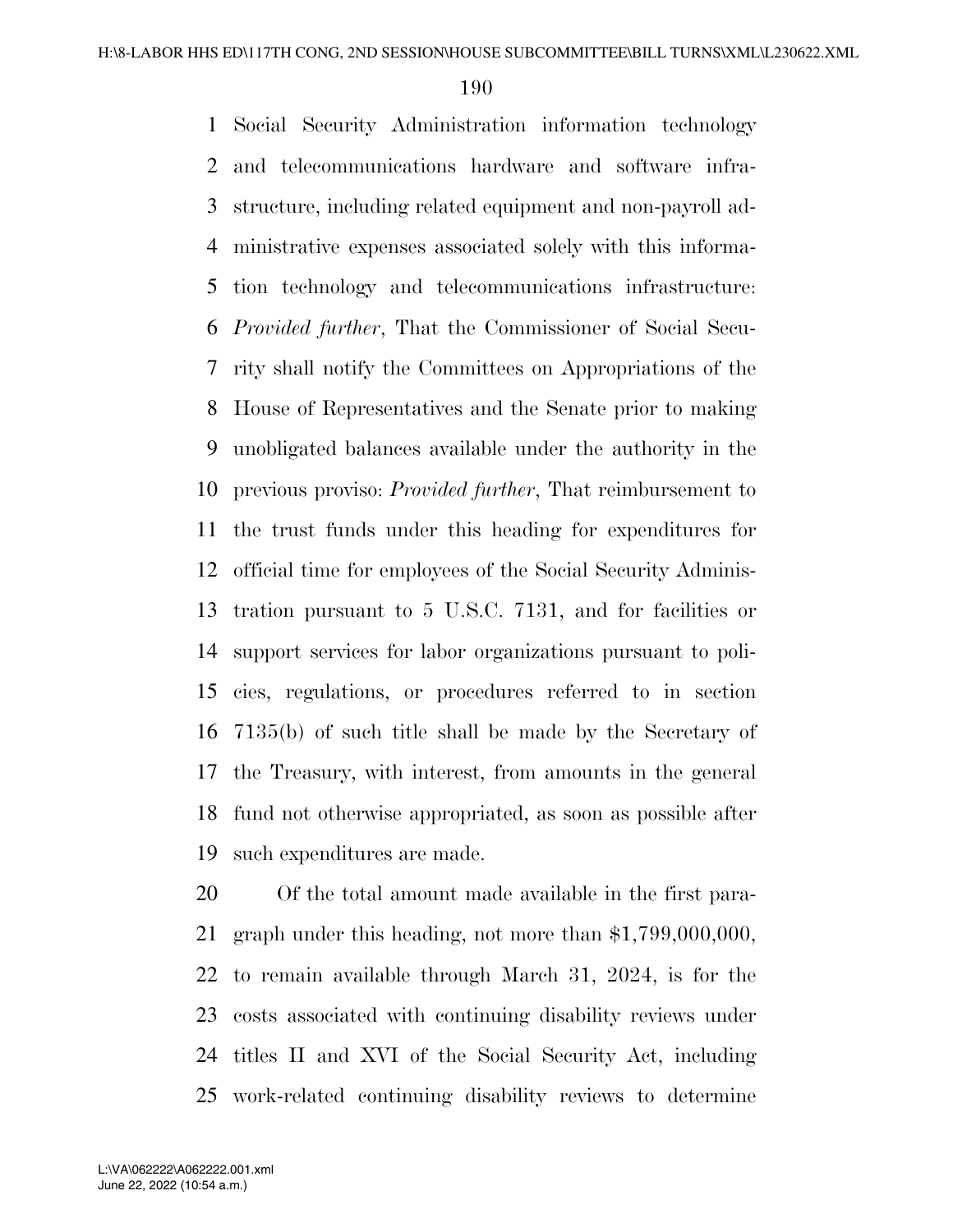whether earnings derived from services demonstrate an in- dividual's ability to engage in substantial gainful activity, for the cost associated with conducting redeterminations of eligibility under title XVI of the Social Security Act, for the cost of co-operative disability investigation units, and for the cost associated with the prosecution of fraud in the programs and operations of the Social Security Ad- ministration by Special Assistant United States Attorneys: *Provided*, That, of such amount, \$288,000,000 is provided 10 to meet the terms of section  $1(i)(2)(C)$  of H. Res. 1151 (117th Congress) as engrossed in the House of Represent- atives on June 8, 2022, and \$1,511,000,000 is additional new budget authority specified for purposes of section 1(i) of such resolution: *Provided further*, That, of the addi- tional new budget authority described in the preceding proviso, up to \$15,100,000 may be transferred to the ''Of- fice of Inspector General'', Social Security Administration, for the cost of jointly operated co-operative disability in- vestigation units: *Provided further*, That such transfer au- thority is in addition to any other transfer authority pro- vided by law: *Provided further*, That the Commissioner shall provide to the Congress (at the conclusion of the fis- cal year) a report on the obligation and expenditure of these funds, similar to the reports that were required by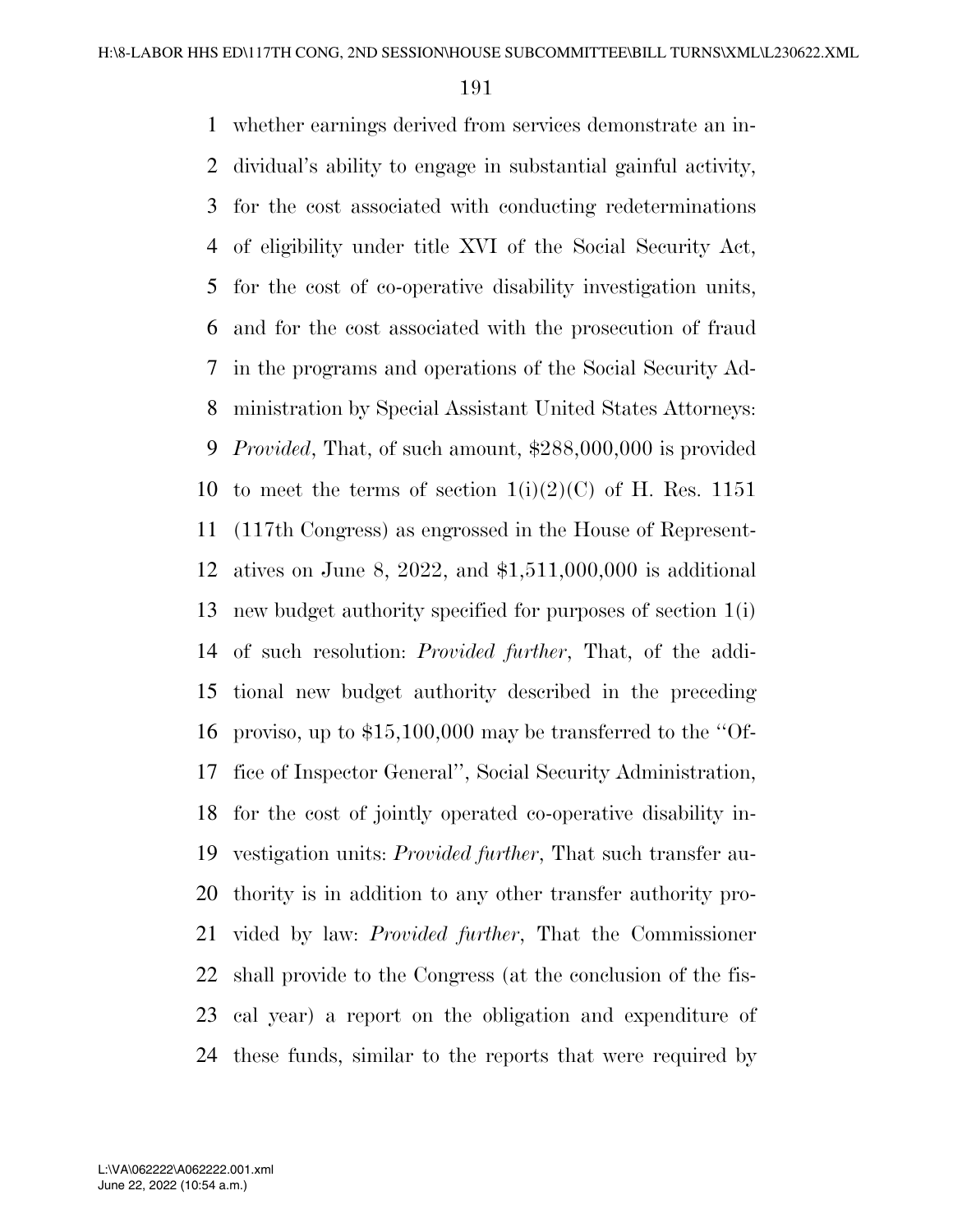1 section  $103(d)(2)$  of Public Law  $104-121$  for fiscal years

1996 through 2002.

 In addition, \$140,000,000 to be derived from admin- istration fees in excess of \$5.00 per supplementary pay- ment collected pursuant to section 1616(d) of the Social Security Act or section 212(b)(3) of Public Law 93–66, which shall remain available until expended: *Provided*, That to the extent that the amounts collected pursuant to such sections in fiscal year 2023 exceed \$140,000,000, the amounts shall be available in fiscal year 2024 only to the extent provided in advance in appropriations Acts. 12 In addition, up to \$1,000,000 to be derived from fees collected pursuant to section 303(c) of the Social Security Protection Act, which shall remain available until ex-pended.

16 OFFICE OF INSPECTOR GENERAL

**(INCLUDING TRANSFER OF FUNDS)** 

 For expenses necessary for the Office of Inspector General in carrying out the provisions of the Inspector General Act of 1978, \$33,000,000, together with not to exceed \$84,500,000, to be transferred and expended as 22 authorized by section  $201(g)(1)$  of the Social Security Act from the Federal Old-Age and Survivors Insurance Trust Fund and the Federal Disability Insurance Trust Fund: *Provided*, That \$2,000,000 shall remain available until ex-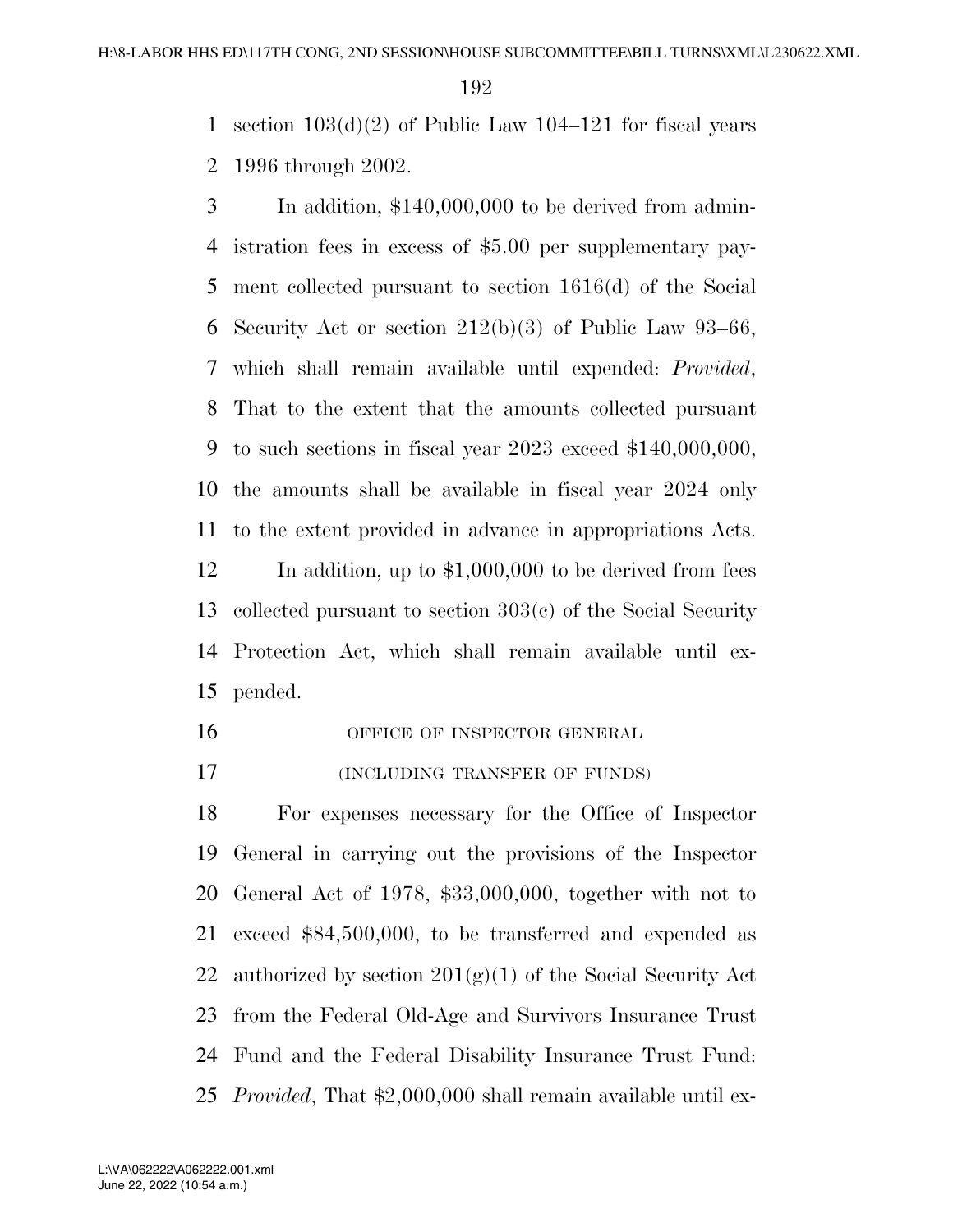pended for information technology modernization, includ- ing related hardware and software infrastructure and equipment, and for administrative expenses directly asso-ciated with information technology modernization.

 In addition, an amount not to exceed 3 percent of the total provided in this appropriation may be transferred from the ''Limitation on Administrative Expenses'', Social Security Administration, to be merged with this account, to be available for the time and purposes for which this account is available: *Provided*, That notice of such trans- fers shall be transmitted promptly to the Committees on Appropriations of the House of Representatives and the Senate at least 15 days in advance of any transfer.

- TITLE V
- GENERAL PROVISIONS
- 16 (TRANSFER OF FUNDS)

 SEC. 501. The Secretaries of Labor, Health and Human Services, and Education are authorized to transfer unexpended balances of prior appropriations to accounts corresponding to current appropriations provided in this Act. Such transferred balances shall be used for the same purpose, and for the same periods of time, for which they were originally appropriated.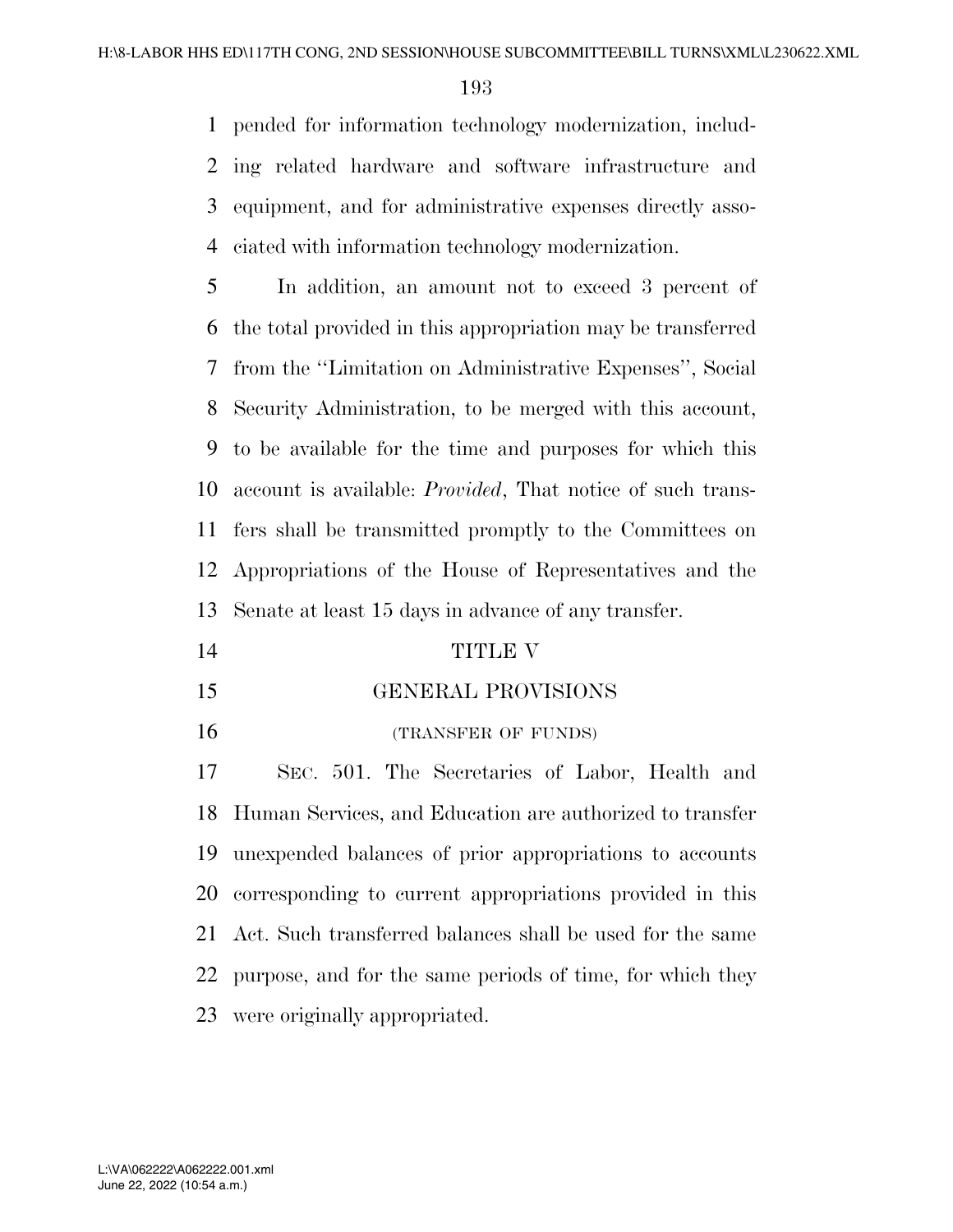SEC. 502. No part of any appropriation contained in this Act shall remain available for obligation beyond the current fiscal year unless expressly so provided herein.

 SEC. 503. (a) No part of any appropriation contained in this Act or transferred pursuant to section 4002 of Public Law 111–148 shall be used, other than for normal and recognized executive-legislative relationships, for pub- licity or propaganda purposes, for the preparation, dis- tribution, or use of any kit, pamphlet, booklet, publication, electronic communication, radio, television, or video pres- entation designed to support or defeat the enactment of legislation before the Congress or any State or local legis- lature or legislative body, except in presentation to the Congress or any State or local legislature itself, or de- signed to support or defeat any proposed or pending regu- lation, administrative action, or order issued by the execu- tive branch of any State or local government, except in presentation to the executive branch of any State or local government itself.

 (b) No part of any appropriation contained in this Act or transferred pursuant to section 4002 of Public Law 111–148 shall be used to pay the salary or expenses of any grant or contract recipient, or agent acting for such recipient, related to any activity designed to influence the enactment of legislation, appropriations, regulation, ad-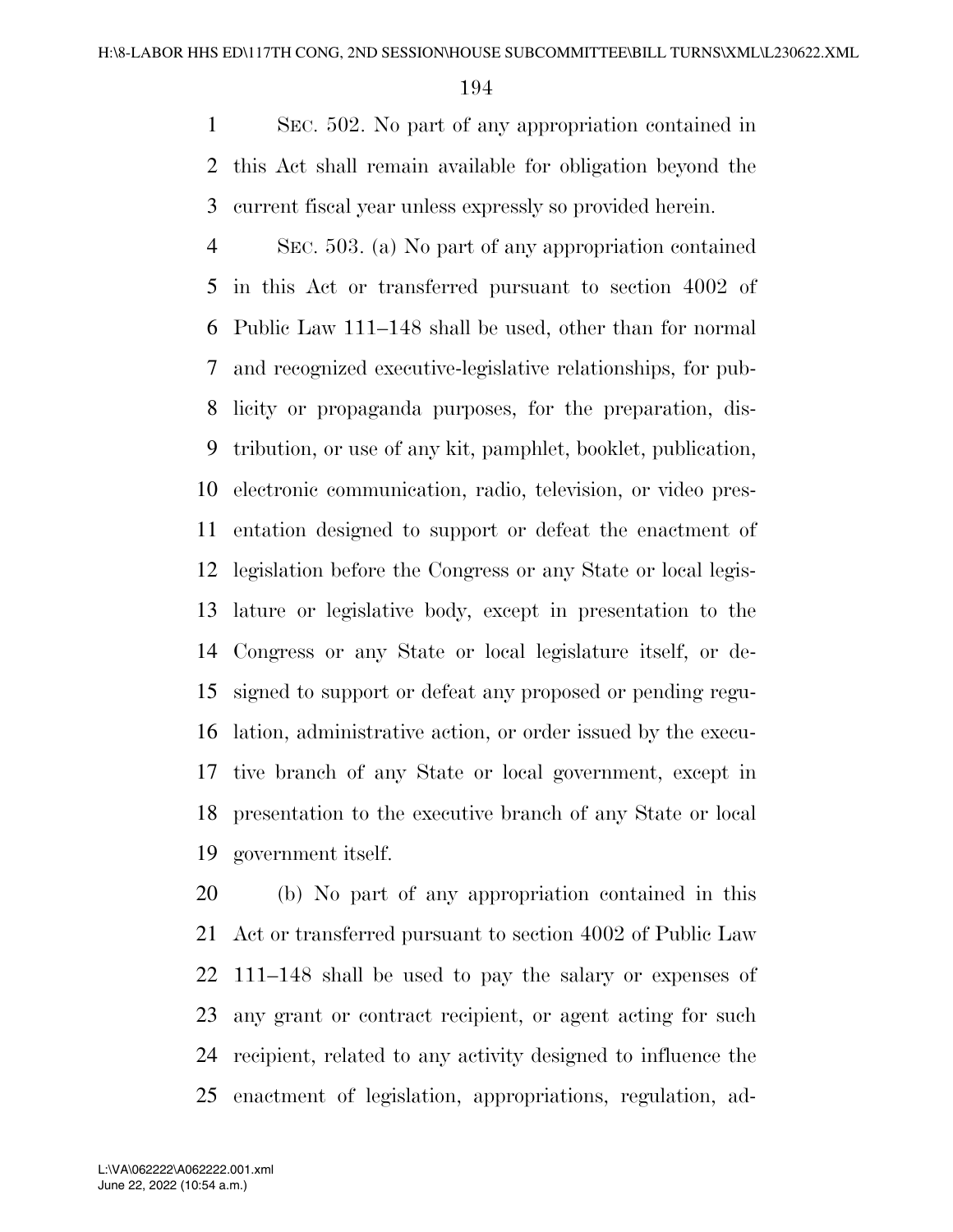ministrative action, or Executive order proposed or pend- ing before the Congress or any State government, State legislature or local legislature or legislative body, other than for normal and recognized executive-legislative rela- tionships or participation by an agency or officer of a State, local or tribal government in policymaking and ad- ministrative processes within the executive branch of that government.

 (c) The prohibitions in subsections (a) and (b) shall include any activity to advocate or promote any proposed, pending or future Federal, State or local tax increase, or any proposed, pending, or future requirement or restric- tion on any legal consumer product, including its sale or marketing, including but not limited to the advocacy or promotion of gun control.

 SEC. 504. The Secretaries of Labor and Education are authorized to make available not to exceed \$28,000 and \$20,000, respectively, from funds available for sala- ries and expenses under titles I and III, respectively, for official reception and representation expenses; the Direc- tor of the Federal Mediation and Conciliation Service is authorized to make available for official reception and rep- resentation expenses not to exceed \$5,000 from the funds available for ''Federal Mediation and Conciliation Service, Salaries and Expenses''; and the Chairman of the Na-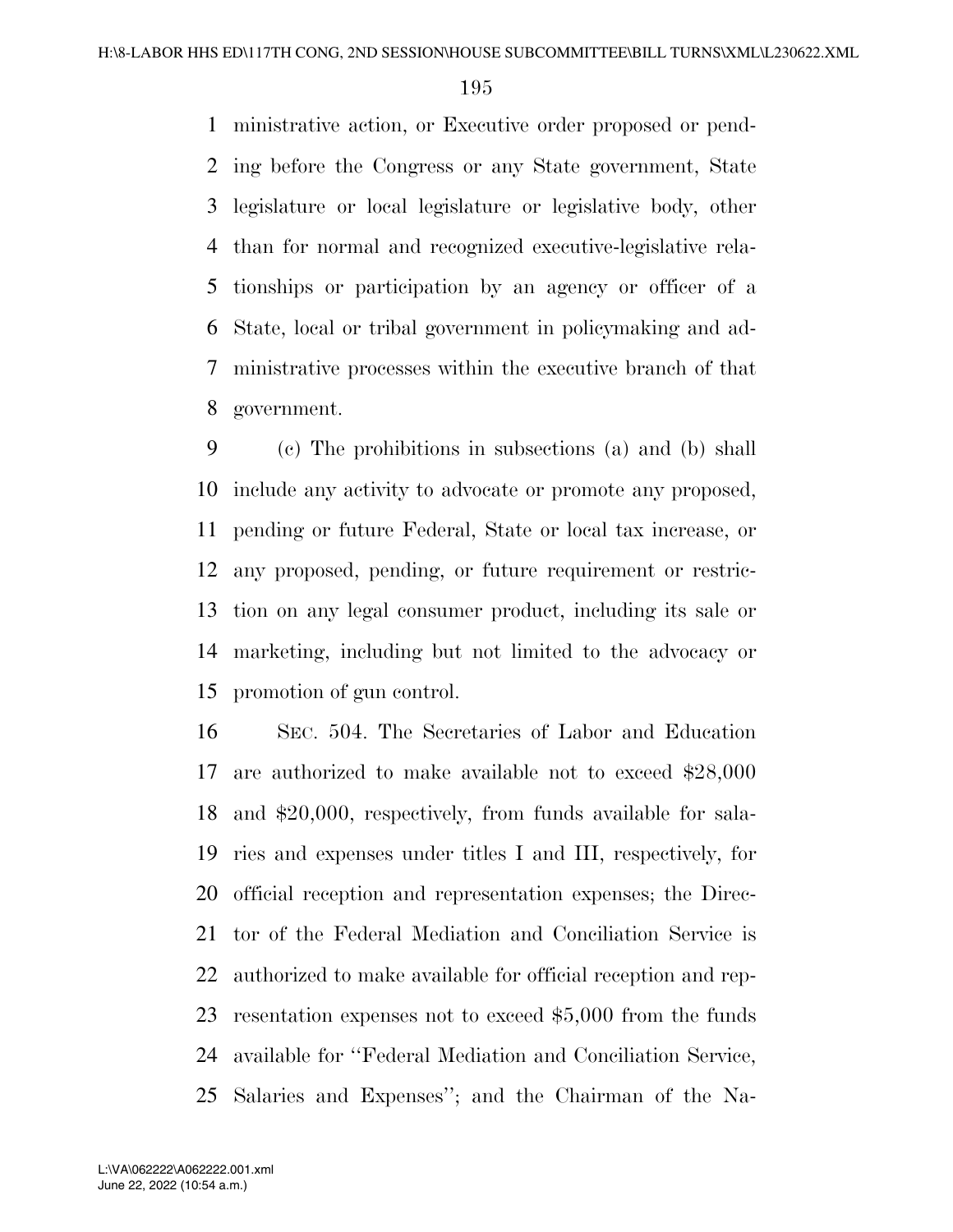tional Mediation Board is authorized to make available for official reception and representation expenses not to ex- ceed \$5,000 from funds available for ''National Mediation Board, Salaries and Expenses''.

 SEC. 505. When issuing statements, press releases, requests for proposals, bid solicitations and other docu- ments describing projects or programs funded in whole or in part with Federal money, all grantees receiving Federal funds included in this Act, including but not limited to State and local governments and recipients of Federal re-search grants, shall clearly state—

- (1) the percentage of the total costs of the pro- gram or project which will be financed with Federal money;
- (2) the dollar amount of Federal funds for the project or program; and
- (3) percentage and dollar amount of the total costs of the project or program that will be financed by non-governmental sources.

 SEC. 506. (a) None of the funds made available in this Act may be used for—

 (1) the creation of a human embryo or embryos for research purposes; or

 (2) research in which a human embryo or em-bryos are destroyed, discarded, or knowingly sub-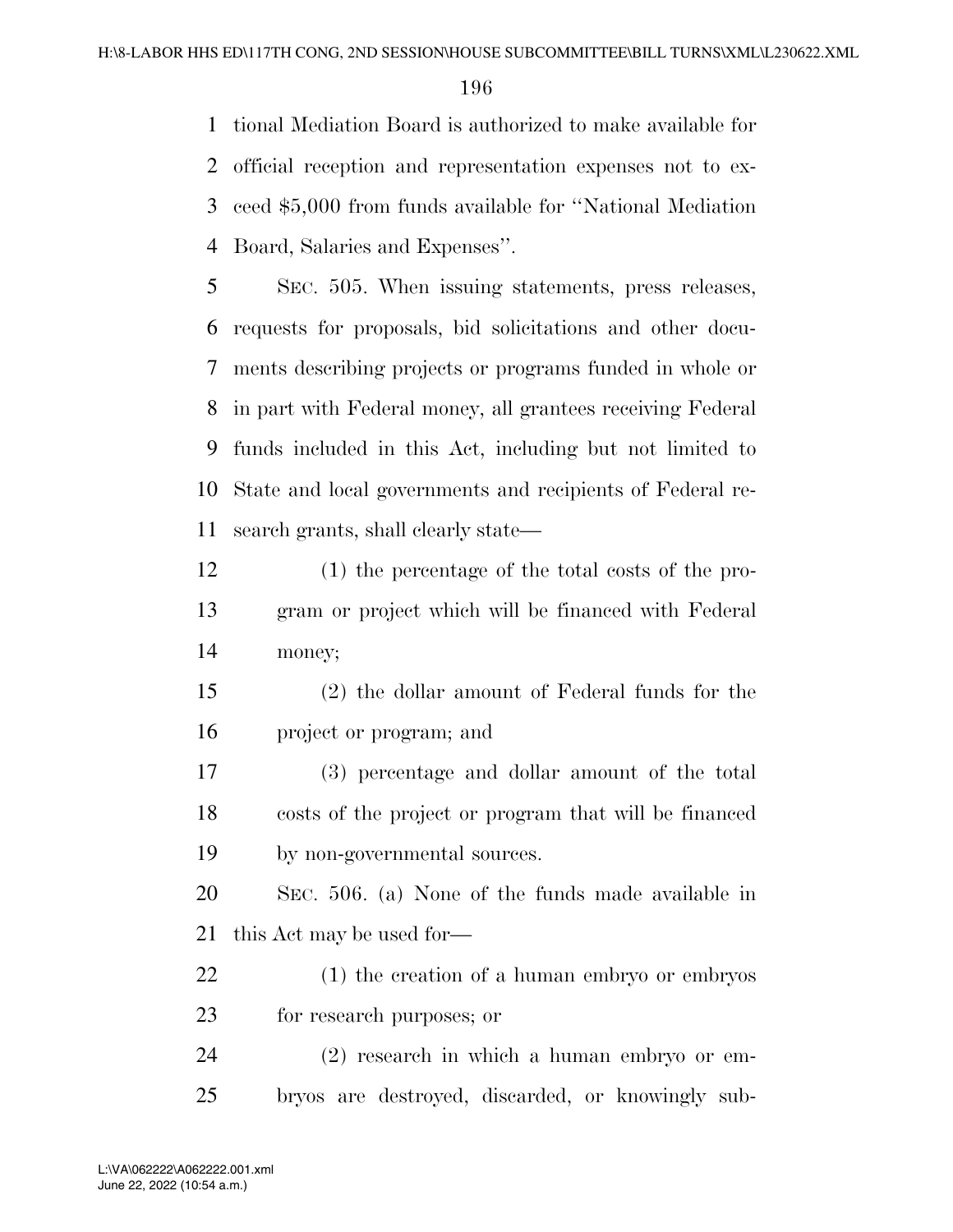jected to risk of injury or death greater than that allowed for research on fetuses in utero under 45 CFR 46.204(b) and section 498(b) of the Public 4 Health Service Act  $(42 \text{ U.S.C. } 289 \text{g(b)})$ .

 (b) For purposes of this section, the term ''human embryo or embryos'' includes any organism, not protected as a human subject under 45 CFR 46 as of the date of the enactment of this Act, that is derived by fertilization, parthenogenesis, cloning, or any other means from one or more human gametes or human diploid cells.

 SEC. 507. (a) None of the funds made available in this Act may be used for any activity that promotes the legalization of any drug or other substance included in schedule I of the schedules of controlled substances estab- lished under section 202 of the Controlled Substances Act except for normal and recognized executive-congressional communications.

 (b) The limitation in subsection (a) shall not apply when there is significant medical evidence of a therapeutic advantage to the use of such drug or other substance or that federally sponsored clinical trials are being conducted to determine therapeutic advantage.

 SEC. 508. None of the funds made available in this Act may be obligated or expended to enter into or renew a contract with an entity if—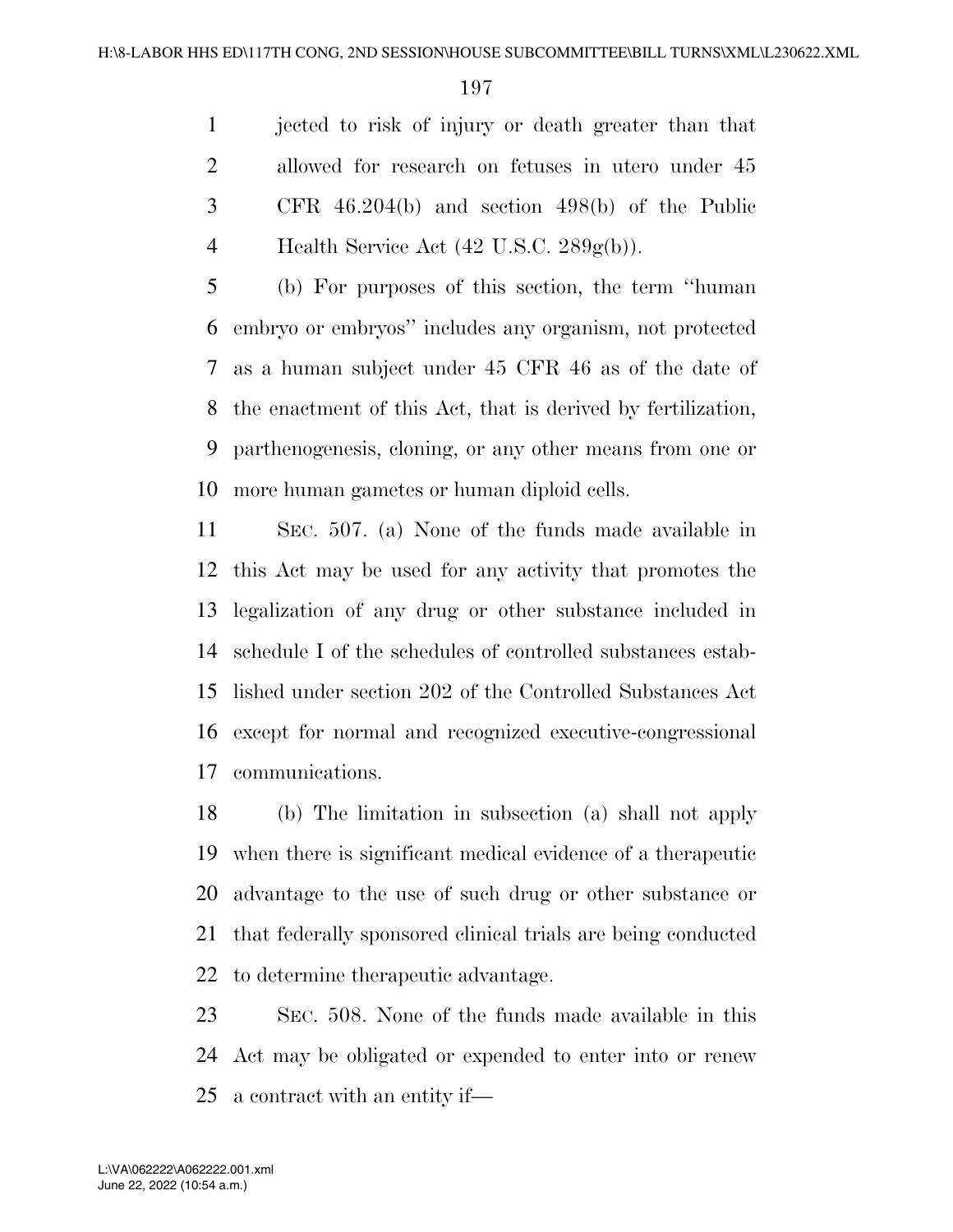(1) such entity is otherwise a contractor with the United States and is subject to the requirement in 38 U.S.C. 4212(d) regarding submission of an annual report to the Secretary of Labor concerning employment of certain veterans; and

 (2) such entity has not submitted a report as required by that section for the most recent year for which such requirement was applicable to such enti-ty.

 SEC. 509. None of the funds made available in this Act may be transferred to any department, agency, or in- strumentality of the United States Government, except pursuant to a transfer made by, or transfer authority pro-vided in, this Act or any other appropriation Act.

 SEC. 510. None of the funds made available by this Act to carry out the Library Services and Technology Act may be made available to any library covered by para-18 graph (1) of section  $224(f)$  of such Act, as amended by the Children's Internet Protection Act, unless such library has made the certifications required by paragraph (4) of such section.

 SEC. 511. (a) None of the funds provided under this Act, or provided under previous appropriations Acts to the agencies funded by this Act that remain available for obli-gation or expenditure in fiscal year 2023, or provided from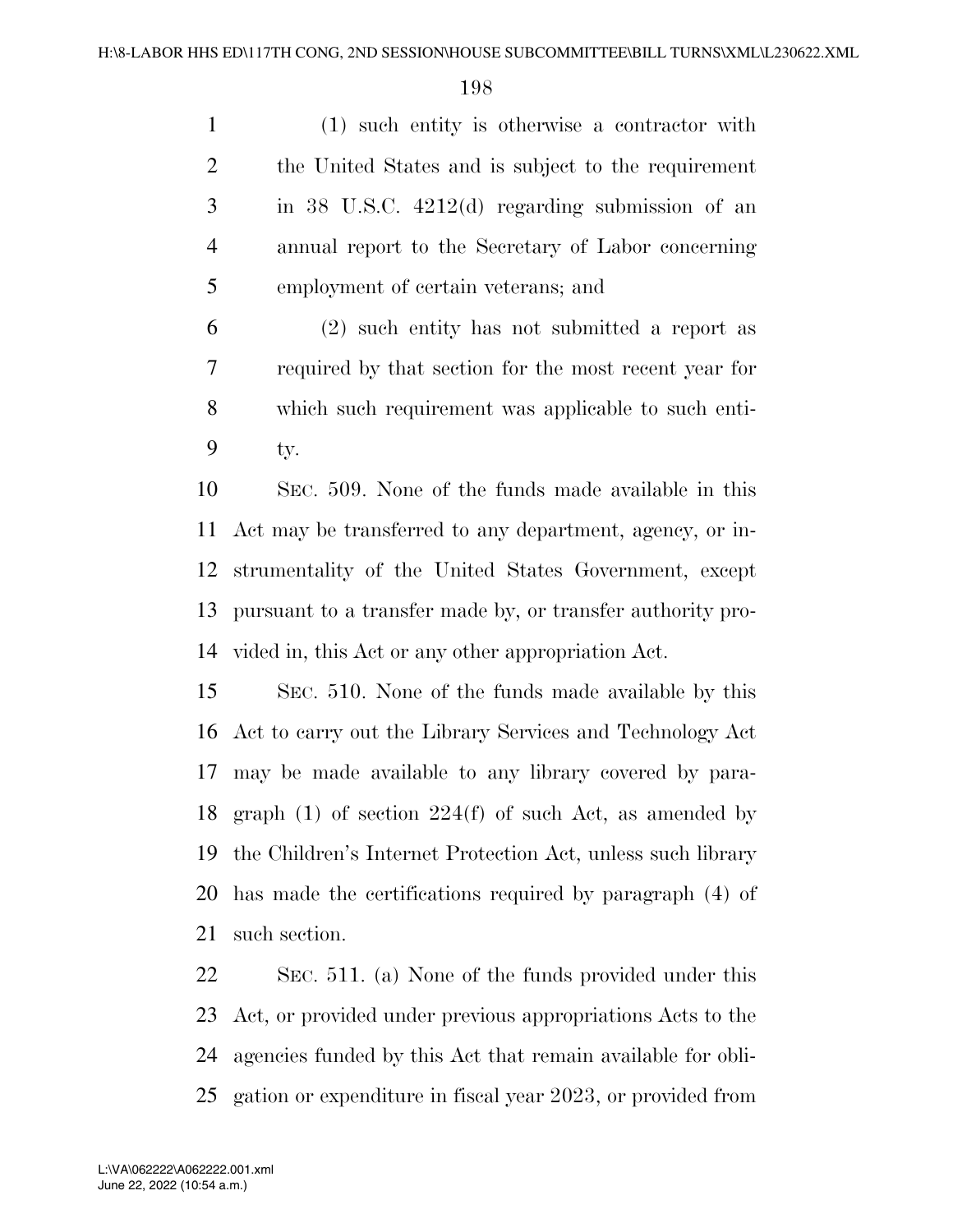|   | 1 any accounts in the Treasury of the United States derived     |
|---|-----------------------------------------------------------------|
|   | 2 by the collection of fees available to the agencies funded    |
|   | 3 by this Act, shall be available for obligation or expenditure |
|   | 4 through a reprogramming of funds that—                        |
| 5 | $(1)$ creates new programs;                                     |
| 6 | $(2)$ eliminates a program, project, or activity;               |
| 7 | (3) increases funds or personnel by any means                   |
| 8 | for any project or activity for which funds have been           |
| 9 | denied or restricted;                                           |

- 10 (4) relocates an office or employees;
- 11 (5) reorganizes or renames offices;
- (6) reorganizes programs or activities; or
- (7) contracts out or privatizes any functions or activities presently performed by Federal employees; unless the Committees on Appropriations of the House of Representatives and the Senate are consulted 15 days in advance of such reprogramming or of an announcement of intent relating to such reprogramming, whichever oc- curs earlier, and are notified in writing 10 days in advance of such reprogramming.

 (b) None of the funds provided under this Act, or provided under previous appropriations Acts to the agen- cies funded by this Act that remain available for obligation or expenditure in fiscal year 2023, or provided from any accounts in the Treasury of the United States derived by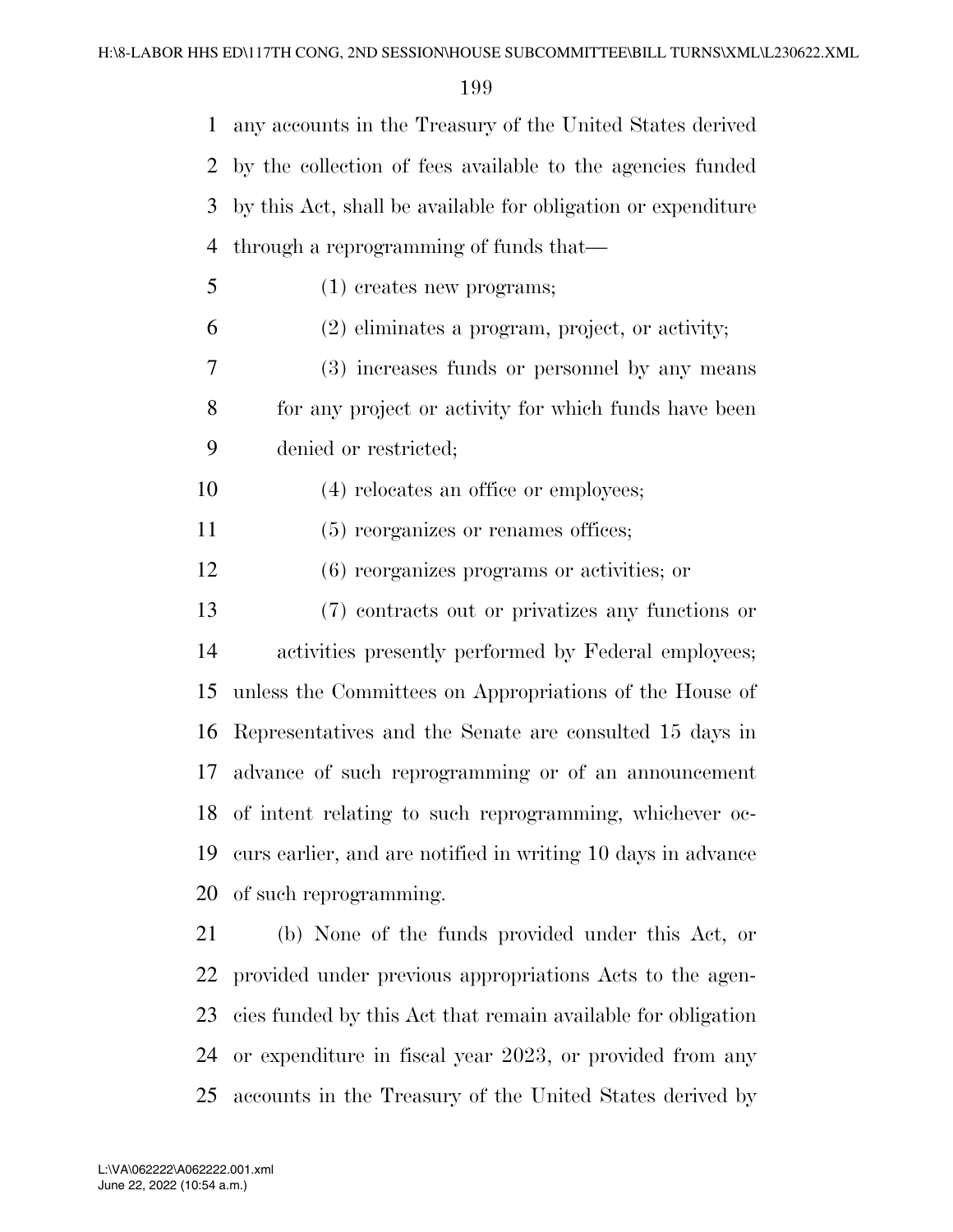the collection of fees available to the agencies funded by this Act, shall be available for obligation or expenditure through a reprogramming of funds in excess of \$500,000 or 10 percent, whichever is less, that—

 (1) augments existing programs, projects (in-cluding construction projects), or activities;

 (2) reduces by 10 percent funding for any exist- ing program, project, or activity, or numbers of per-sonnel by 10 percent as approved by Congress; or

 (3) results from any general savings from a re- duction in personnel which would result in a change in existing programs, activities, or projects as ap-proved by Congress;

 unless the Committees on Appropriations of the House of Representatives and the Senate are consulted 15 days in advance of such reprogramming or of an announcement of intent relating to such reprogramming, whichever oc- curs earlier, and are notified in writing 10 days in advance of such reprogramming.

 SEC. 512. (a) None of the funds made available in this Act may be used to request that a candidate for ap- pointment to a Federal scientific advisory committee dis- close the political affiliation or voting history of the can-didate or the position that the candidate holds with re-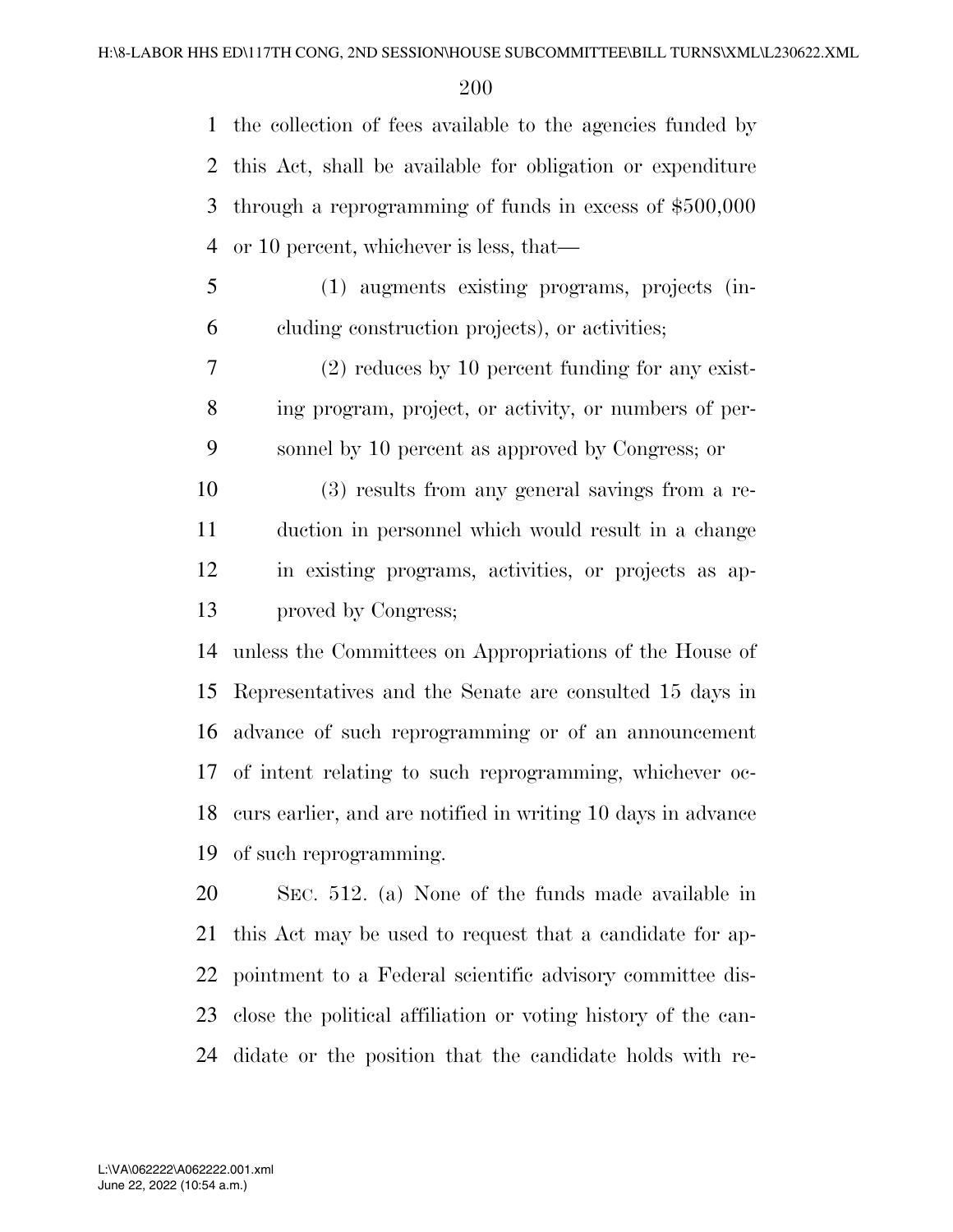spect to political issues not directly related to and nec-essary for the work of the committee involved.

 (b) None of the funds made available in this Act may be used to disseminate information that is deliberately false or misleading.

 SEC. 513. Within 45 days of enactment of this Act, each department and related agency funded through this Act shall submit an operating plan that details at the pro- gram, project, and activity level any funding allocations for fiscal year 2023 that are different than those specified in this Act, the report accompanying this Act or the fiscal year 2023 budget request.

 SEC. 514. The Secretaries of Labor, Health and Human Services, and Education shall each prepare and submit to the Committees on Appropriations of the House of Representatives and the Senate a report on the number and amount of contracts, grants, and cooperative agree- ments exceeding \$500,000, individually or in total for a particular project, activity, or programmatic initiative, in value and awarded by the Department on a non-competi- tive basis during each quarter of fiscal year 2023, but not to include grants awarded on a formula basis or directed by law. Such report shall include the name of the con- tractor or grantee, the amount of funding, the govern-mental purpose, including a justification for issuing the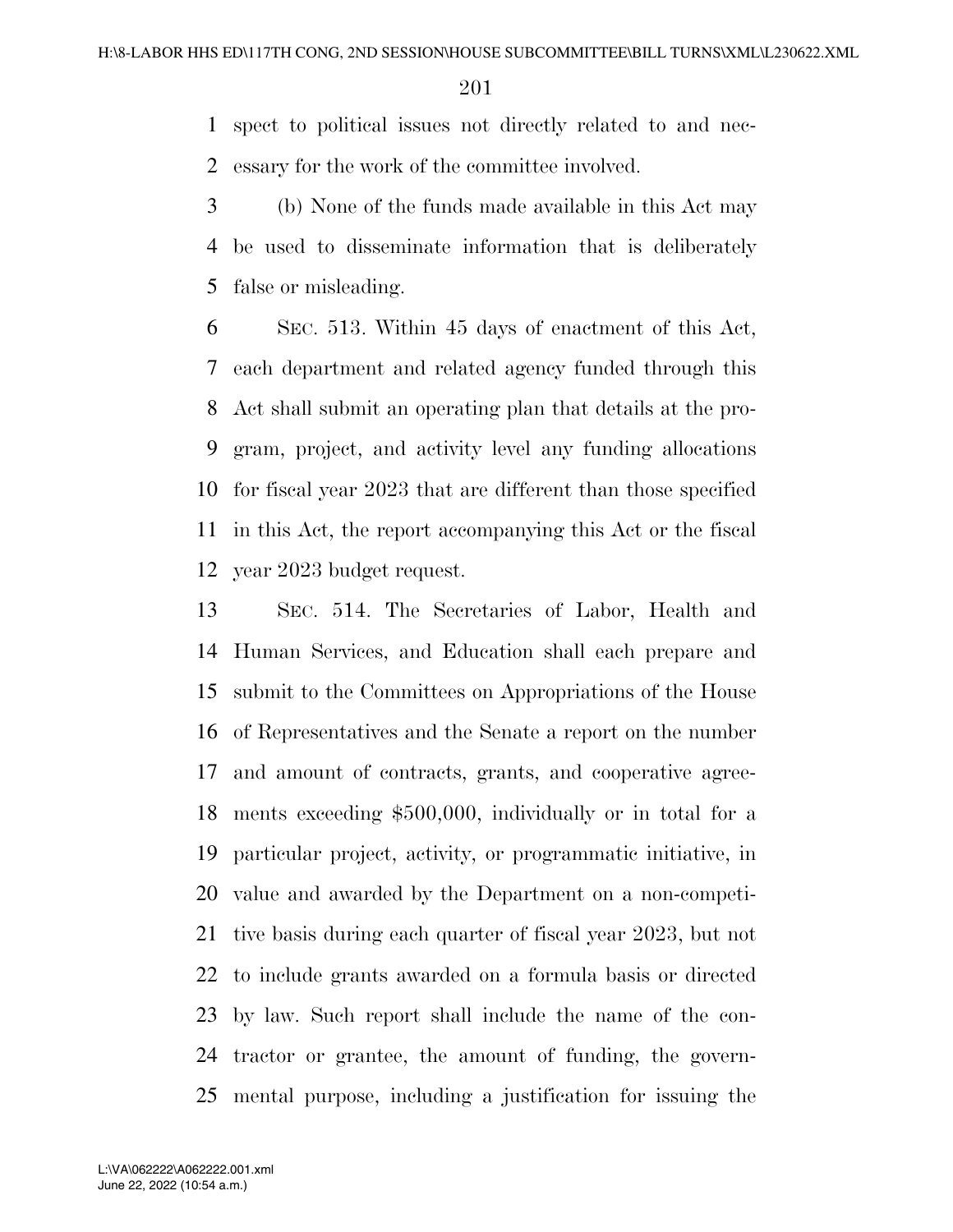award on a non-competitive basis. Such report shall be transmitted to the Committees within 30 days after the end of the quarter for which the report is submitted.

 SEC. 515. None of the funds appropriated in this Act shall be expended or obligated by the Commissioner of So- cial Security, for purposes of administering Social Security benefit payments under title II of the Social Security Act, to process any claim for credit for a quarter of coverage based on work performed under a social security account number that is not the claimant's number and the per- formance of such work under such number has formed the basis for a conviction of the claimant of a violation of sec-tion 208(a)(6) or (7) of the Social Security Act.

 SEC. 516. None of the funds appropriated by this Act may be used by the Commissioner of Social Security or the Social Security Administration to pay the compensa- tion of employees of the Social Security Administration to administer Social Security benefit payments, under any agreement between the United States and Mexico estab- lishing totalization arrangements between the social secu- rity system established by title II of the Social Security Act and the social security system of Mexico, which would not otherwise be payable but for such agreement.

 SEC. 517. (a) None of the funds made available in this Act may be used to maintain or establish a computer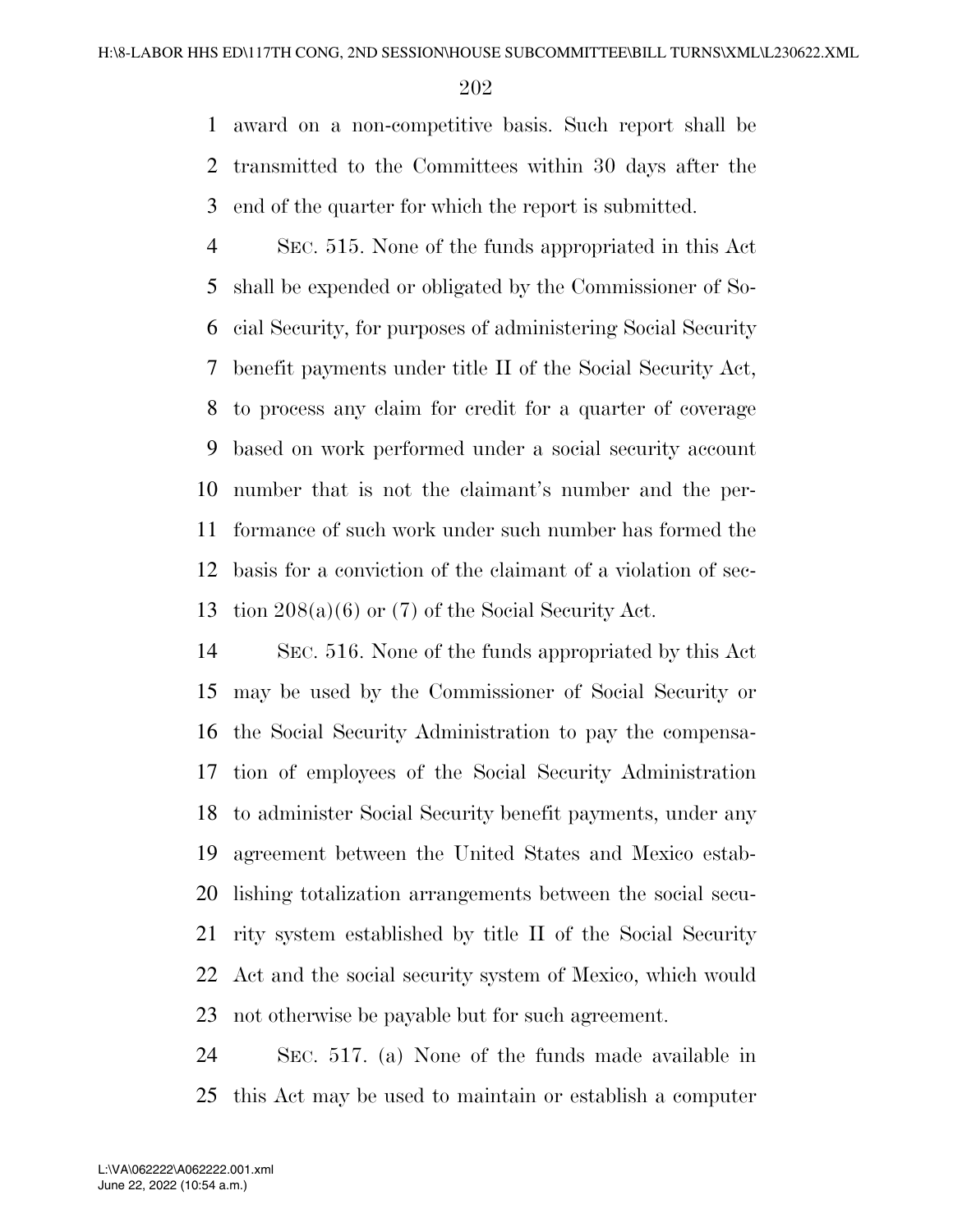network unless such network blocks the viewing, downloading, and exchanging of pornography.

 (b) Nothing in subsection (a) shall limit the use of funds necessary for any Federal, State, tribal, or local law enforcement agency or any other entity carrying out crimi- nal investigations, prosecution, or adjudication activities. SEC. 518. For purposes of carrying out Executive Order 13589, Office of Management and Budget Memo-

 randum M–12–12 dated May 11, 2012, and requirements contained in the annual appropriations bills relating to conference attendance and expenditures:

 (1) the operating divisions of HHS shall be con-sidered independent agencies; and

 (2) attendance at and support for scientific con- ferences shall be tabulated separately from and not included in agency totals.

 SEC. 519. Federal agencies funded under this Act shall clearly state within the text, audio, or video used for advertising or educational purposes, including emails or Internet postings, that the communication is printed, pub- lished, or produced and disseminated at United States tax- payer expense. The funds used by a Federal agency to carry out this requirement shall be derived from amounts made available to the agency for advertising or other com-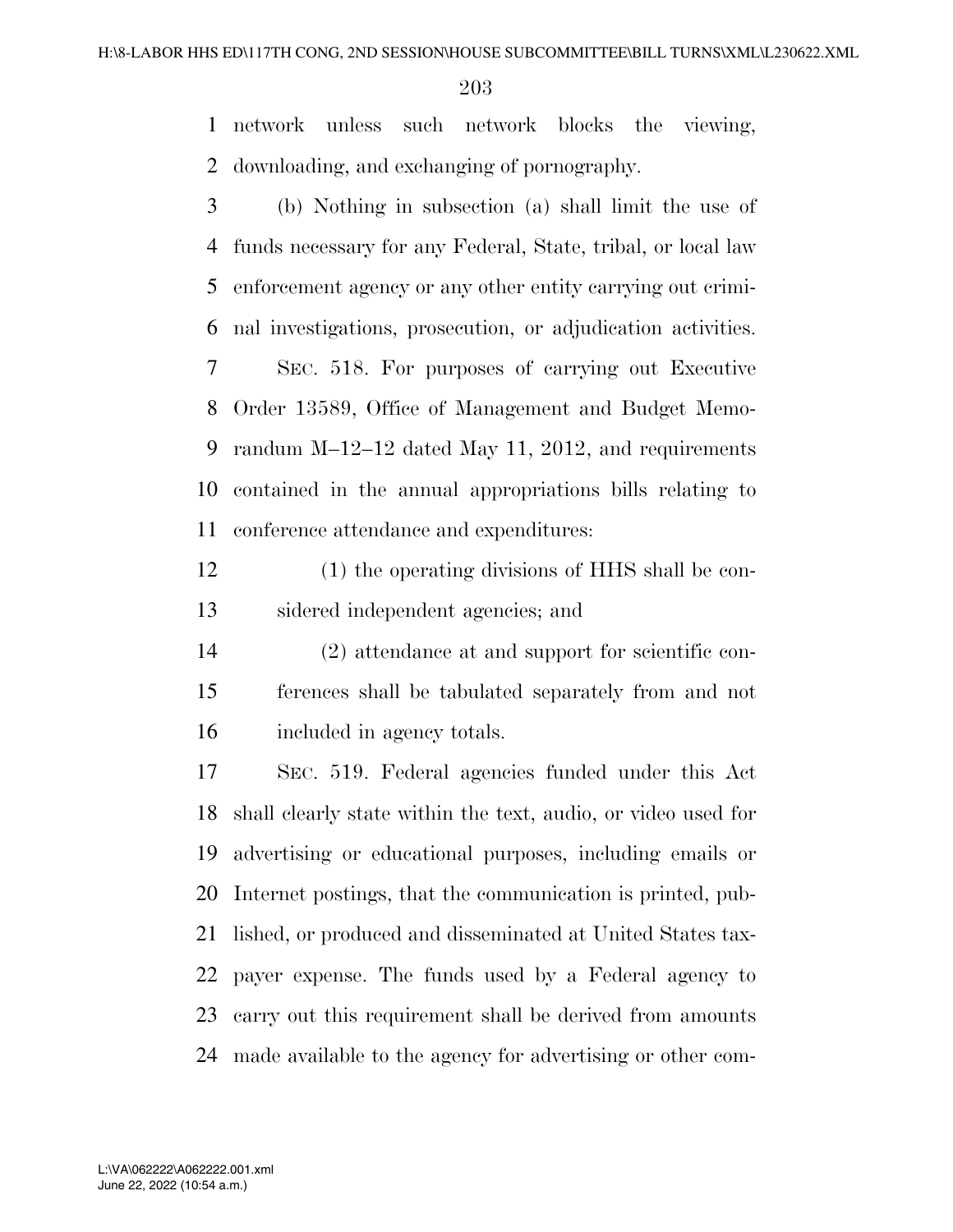munications regarding the programs and activities of the agency.

 SEC. 520. (a) Federal agencies may use Federal dis- cretionary funds that are made available in this Act to carry out up to 10 Performance Partnership Pilots. Such Pilots shall be governed by the provisions of section 526 of division H of Public Law 113–76, except that in car- rying out such Pilots section 526 shall be applied by sub- stituting ''Fiscal Year 2023'' for ''Fiscal Year 2014'' in the title of subsection (b) and by substituting ''September 30, 2027'' for ''September 30, 2018'' each place it ap- pears: *Provided*, That such pilots shall include commu-nities that have experienced civil unrest.

 (b) In addition, Federal agencies may use Federal discretionary funds that are made available in this Act to participate in Performance Partnership Pilots that are being carried out pursuant to the authority provided by section 526 of division H of Public Law 113–76, section 524 of division G of Public Law 113–235, section 525 of division H of Public Law 114–113, section 525 of division H of Public Law 115–31, section 525 of division H of Public Law 115–141, section 524 of division A of Public Law 116–94, section 524 of division H of Public Law 116–260, and section 523 of division H of Public Law 117-103.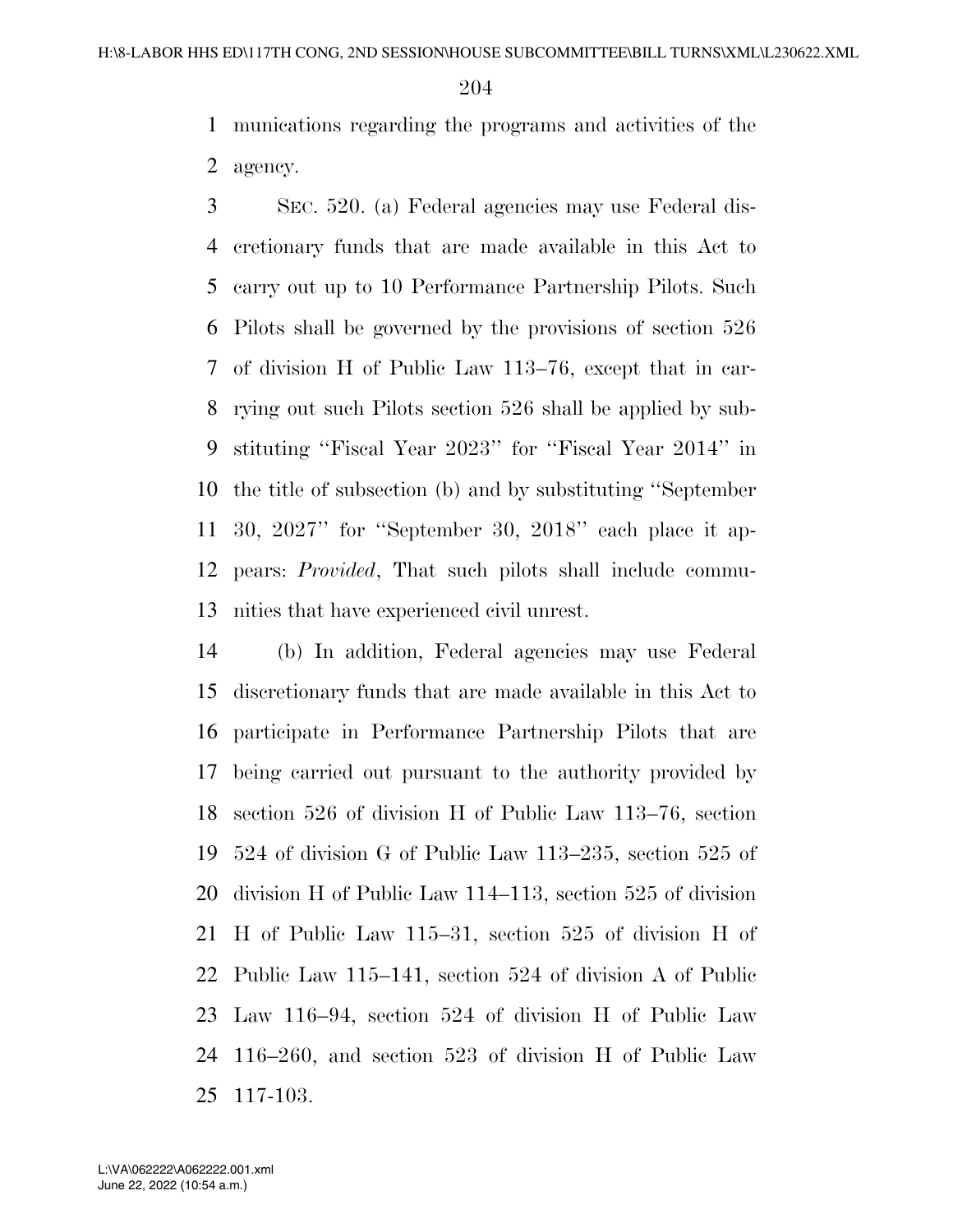(c) Pilot sites selected under authorities in this Act and prior appropriations Acts may be granted by relevant agencies up to an additional 5 years to operate under such authorities.

 SEC. 521. Not later than 30 days after the end of each calendar quarter, beginning with the first month of fiscal year 2023 the Departments of Labor, Health and Human Services and Education and the Social Security Administration shall provide the Committees on Appro- priations of the House of Representatives and Senate a report on the status of balances of appropriations: *Pro- vided*, That for balances that are unobligated and uncom- mitted, committed, and obligated but unexpended, the monthly reports shall separately identify the amounts at- tributable to each source year of appropriation (beginning with fiscal year 2012, or, to the extent feasible, earlier fiscal years) from which balances were derived.

 SEC. 522. The Departments of Labor, Health and Human Services, and Education shall provide to the Com- mittees on Appropriations of the House of Representatives and the Senate a comprehensive list of any new or com- petitive grant award notifications, including supplements, issued at the discretion of such Departments not less than 3 full business days before any entity selected to receive a grant award is announced by the Department or its of-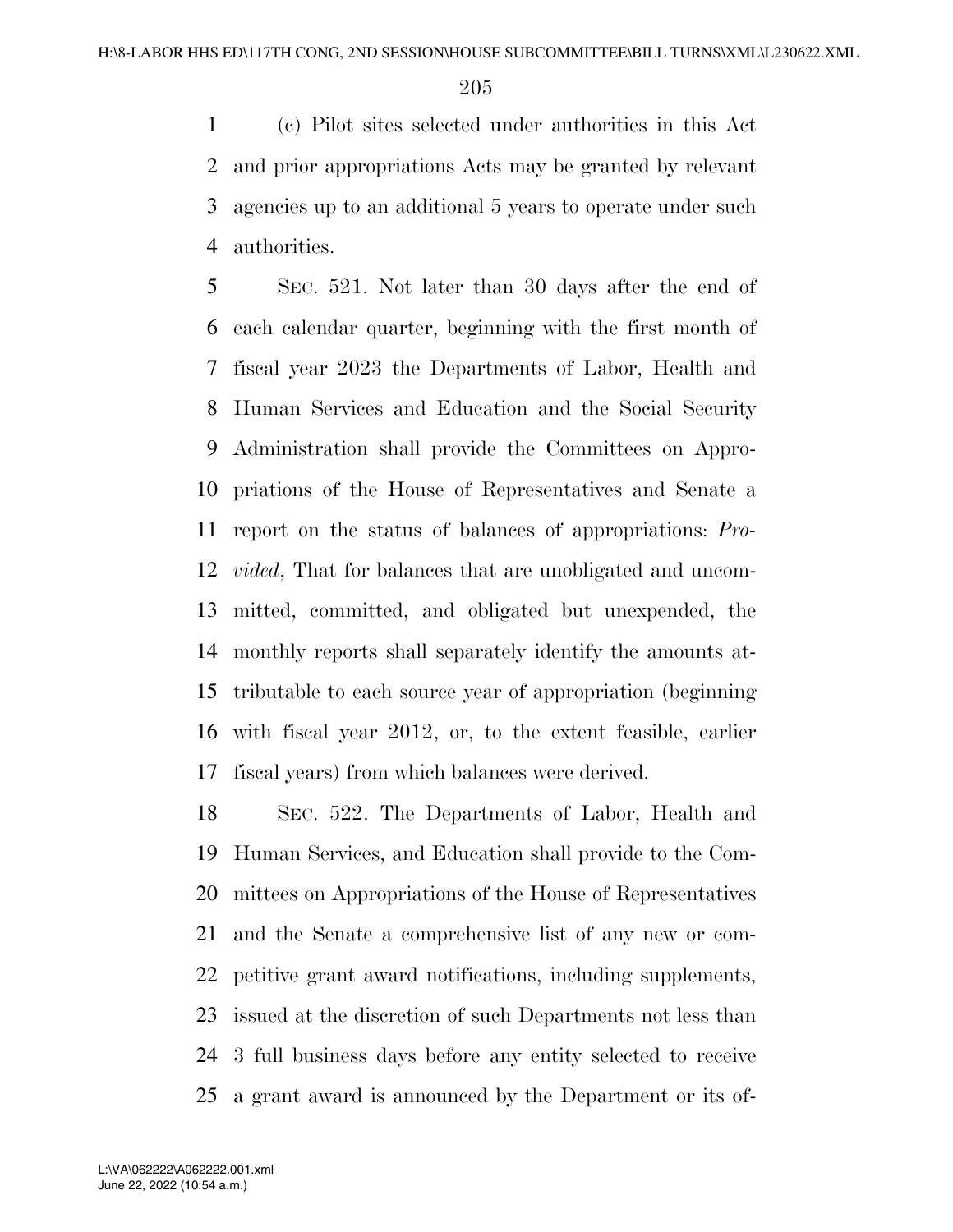fices (other than emergency response grants at any time of the year or for grant awards made during the last 10 business days of the fiscal year, or if applicable, of the program year).

 SEC. 523. Each department and related agency fund- ed through this Act shall provide answers to questions submitted for the record by members of the Committee within 45 business days after receipt.

 SEC. 524. Of amounts deposited in the Child Enroll- ment Contingency Fund under section 2104(n)(2) of the Social Security Act and the income derived from invest-12 ment of those funds pursuant to section  $2104(n)(2)(C)$  of that Act, \$14,861,000,000 shall not be available for obli-gation in this fiscal year.

 SEC. 525. (a) This section applies to: (1) the Admin- istration for Children and Families in the Department of Health and Human Services; and (2) The Chief Evalua- tion Office and the statistical-related cooperative and interagency agreements and contracting activities of the Bureau of Labor Statistics in the Department of Labor.

 (b) Amounts made available under this Act which are either appropriated, allocated, advanced on a reimbursable basis, or transferred to the functions and organizations identified in subsection (a) for research, evaluation, or sta-tistical purposes shall be available for obligation through